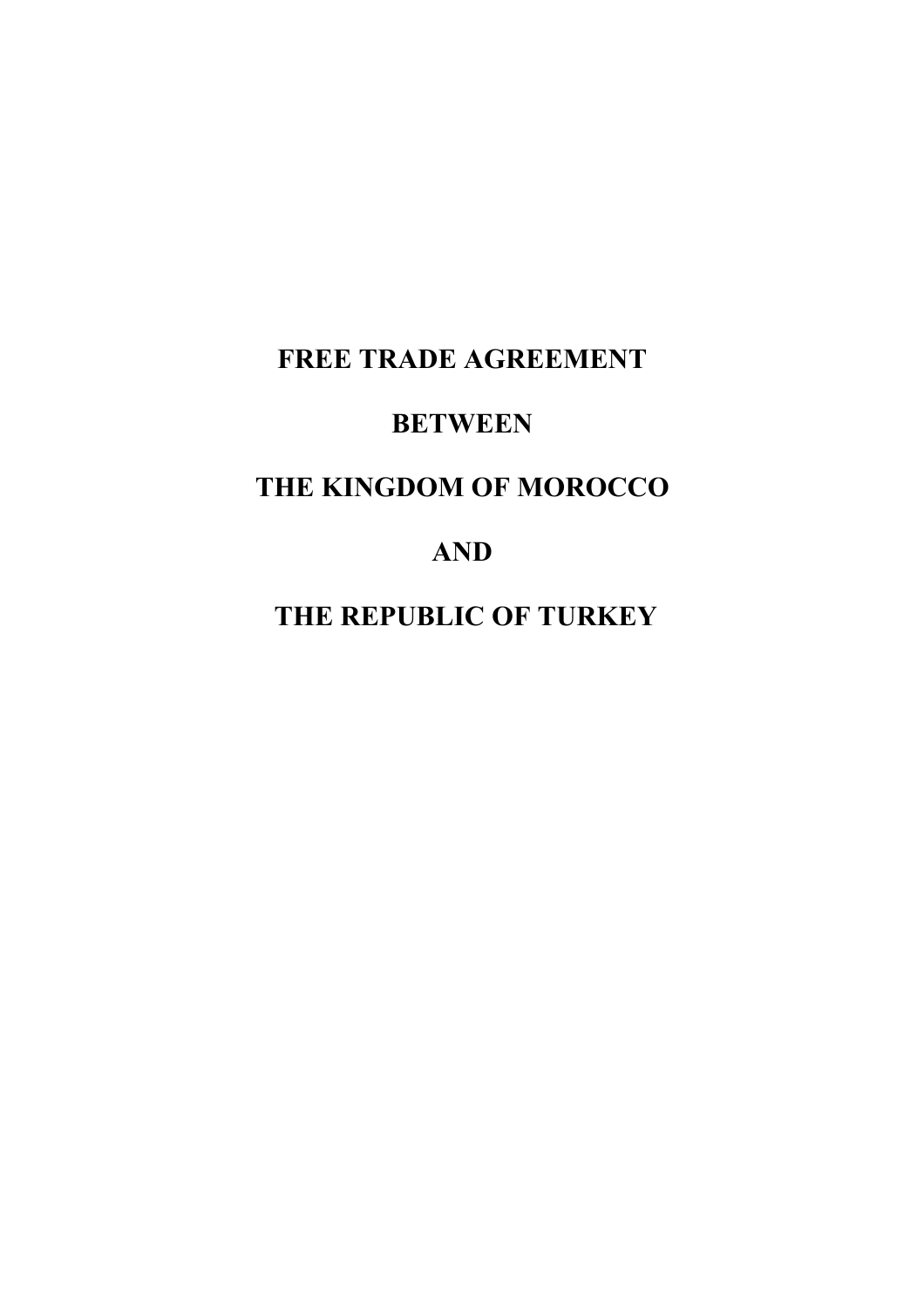## **PREAMBLE**

The Kingdom of Morocco and the Republic of Turkey (hereinafter referred to as «the Parties»),

RECALLING their intention to participate actively in the process of economic integration in Europe and in the Mediterranean Basin expressing their preparedness to co-operate in seeking ways and means to strengthen this process;

HAVING regard to Agreement Establishing an Association between Turkey and the European Economic Community and the Euro-Mediterranean Agreement Establishing an Association between the European Communities and Morocco;

HAVING regard to the experience gained from the co-operation developed between the Parties to this Agreement as well as between them and their main trading partners;

DECLARING their willingness to take action with a view to promoting harmonious development of their trade as well as to expanding and diversifying their mutual cooperation in the fields of common interest, thus creating a framework and supportive environment based on equality, non discrimination, and a balance of rights and obligations;

RECALLING the membership of the Parties in World Trade Organisation (hereinafter "WTO") and their commitment to comply with the rights and obligations arising from the Agreement establishing the WTO, including the principles of most-favoured– nation and of national treatment,

RESOLVED to lay down for this purpose provisions aimed at the progressive abolition of the obstacles to trade between the Parties in accordance with the provisions of these instruments, in particular those concerning the establishment of free trade areas;

RESOLVED to contribute to the strengthening of the multilateral trading system and to develop their relations towards free trade in compliance with WTO rules,

DECLARING their readiness to examine, in the light of any relevant factor, the possibility of developing and deepening their economic relations in order to extend them to fields not covered by this Agreement;

ALSO convinced that this Agreement will create conditions encouraging economic, trade and investment relations between them,

HAVE DECIDED, in pursuance of these objectives, to conclude the following Agreement (hereinafter referred to as "this Agreement").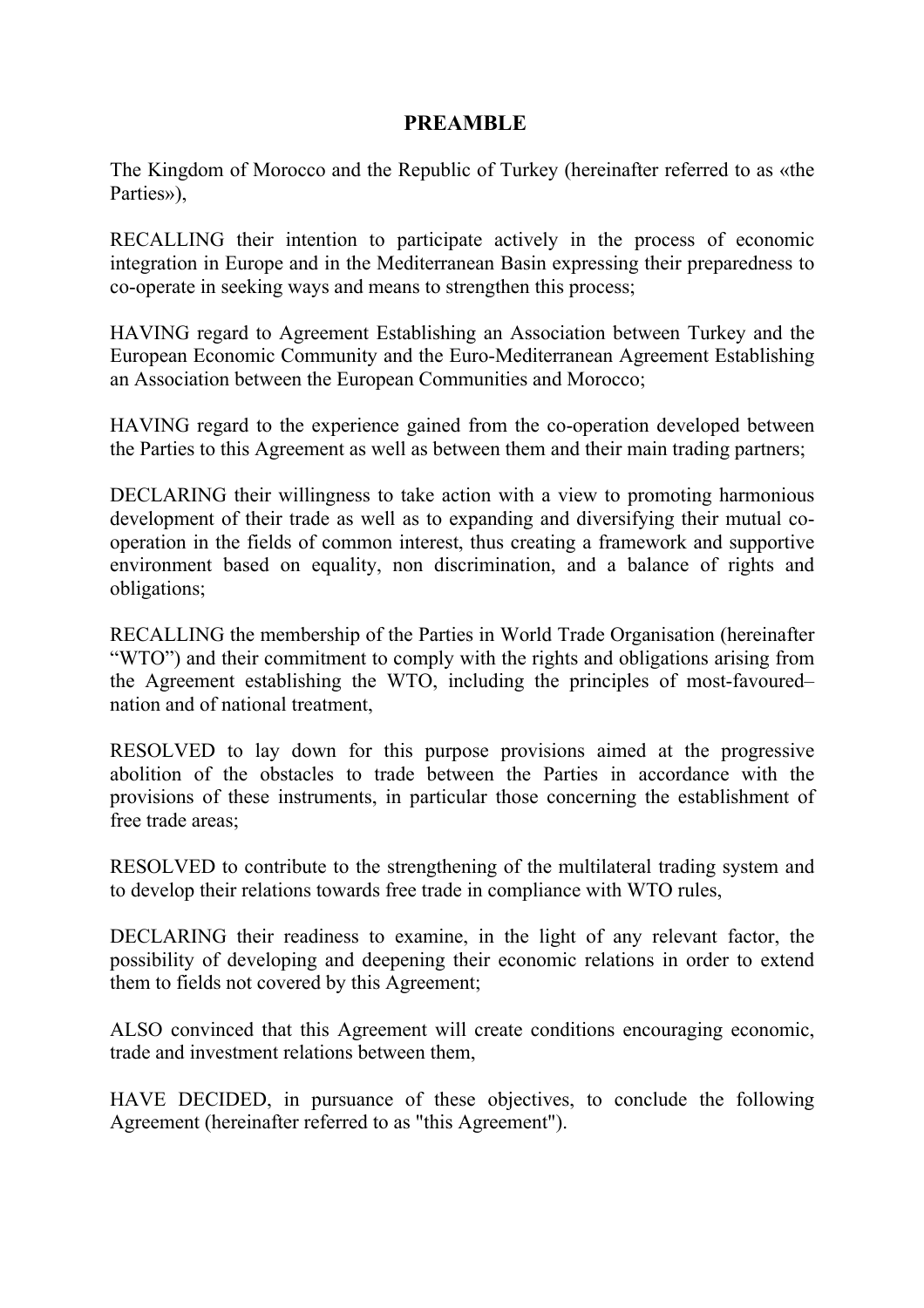## **Objectives**

- 1. The Parties shall gradually establish a free trade area on substantially all their trade between them in a transitional period lasting a maximum of 10 years starting from the entry into force of this Agreement in accordance with the provisions of this Agreement and in conformity with those of the General Agreement on Tariffs and Trade 1994 (hereinafter "GATT 1994") and the other multilateral Agreements on trade in goods annexed to the Agreement establishing the WTO.
- 2. The objectives of this Agreement are:
	- a) to promote, through the expansion of reciprocal trade, the harmonious development of the economic relations between the Parties;
	- b) to provide fair conditions of competition for trade between the Parties;
	- c) to contribute in this way, by removal of barriers to trade, to the harmonious development and expansion of world trade;
	- d) to enhance cooperation between the Parties.

# **ARTICLE 2**

#### **Basic Duties**

- 1. For commercial exchanges covered by this Agreement, the Parties shall apply their respective Customs Tariffs on the classification of goods for imports into them.
- 2. For each product the basic duty to which successive reductions set out in this Agreement are to be applied shall be the Most Favoured Nation (MFN) duty that was in force in the Parties, erga omnes, on the date of entry into force of this Agreement.
- 3. If after entry into force of this Agreement, any tariff reduction is applied on an erga omnes basis, in particular, reductions resulting from the tariff agreement concluded within the WTO, such reduced duties shall replace the basic duties referred to in paragraph 2 as from that date when such reductions are applied.
- 4. The Parties shall communicate each other their respective basic duties.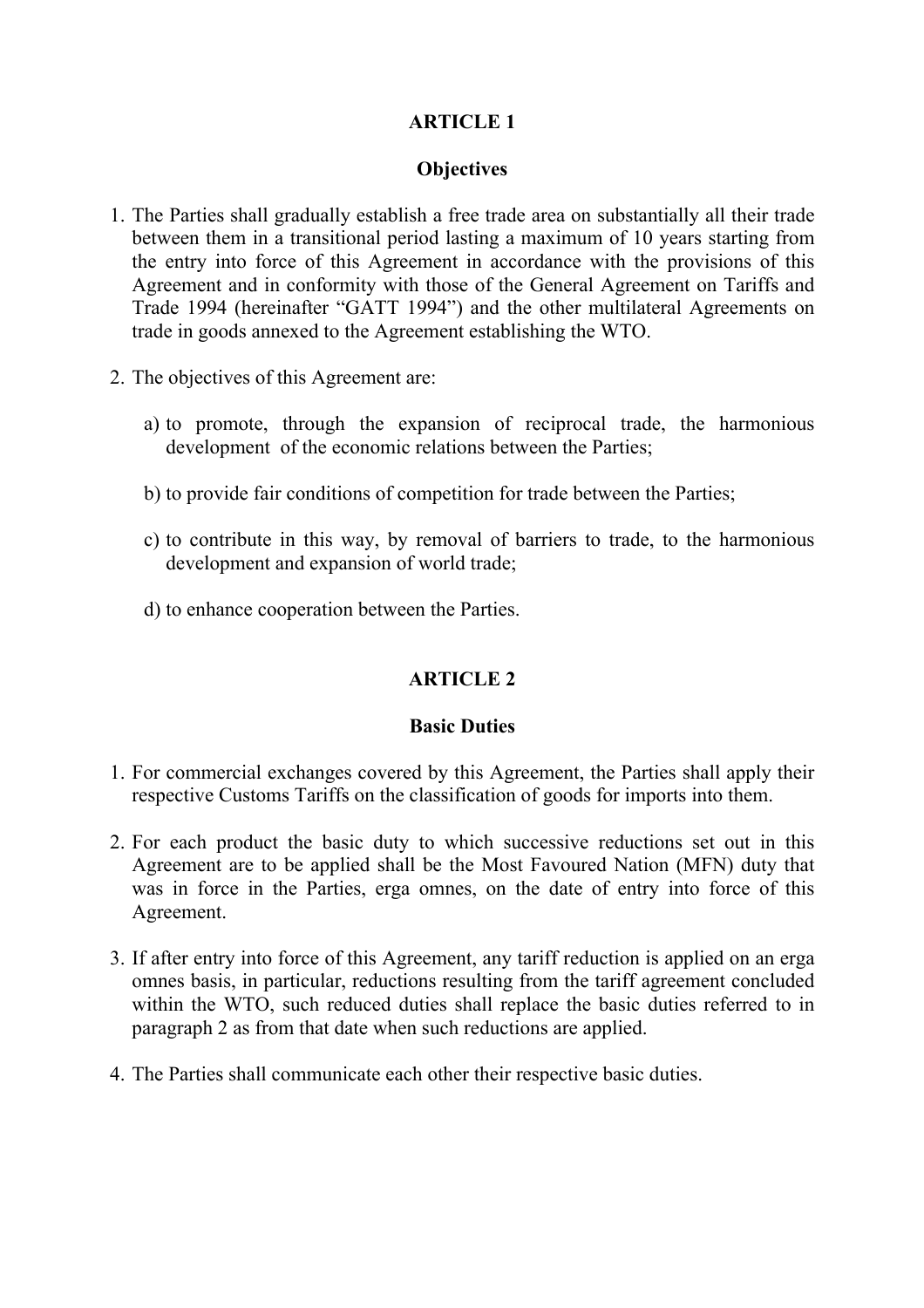#### **CHAPTER I**

#### **INDUSTRIAL PRODUCTS**

## **ARTICLE 3**

#### **Scope**

The provisions of this Chapter shall apply to products falling within Chapters 25 to 97 of Harmonised Commodity Description and Coding System with the exception of the products listed in Annex I.

### **ARTICLE 4**

#### **Customs Duties on Imports and Charges Having Equivalent Effect**

- 1. No new customs duties on imports or charges having equivalent effect shall be introduced, in trade between the Parties from the date of entry into force of this Agreement.
- 2. Customs duties and any charges having equivalent effect to customs duties on imports shall be abolished in accordance with the provisions of Protocol I to this Agreement.

## **ARTICLE 5**

## **Customs Duties of a Fiscal Nature**

The provisions of Article 4 shall also apply to customs duties of a fiscal nature.

## **ARTICLE 6**

#### **Customs Duties on Exports and Charges Having Equivalent Effect**

- 1. No new customs duties on exports or charges having equivalent effect shall be introduced nor shall those existing be made more restrictive in trade between the Parties from the date of entry into force of this Agreement.
- 2. Customs duties on exports and any charges having equivalent effect shall be abolished between the Parties upon the entry into force of this Agreement.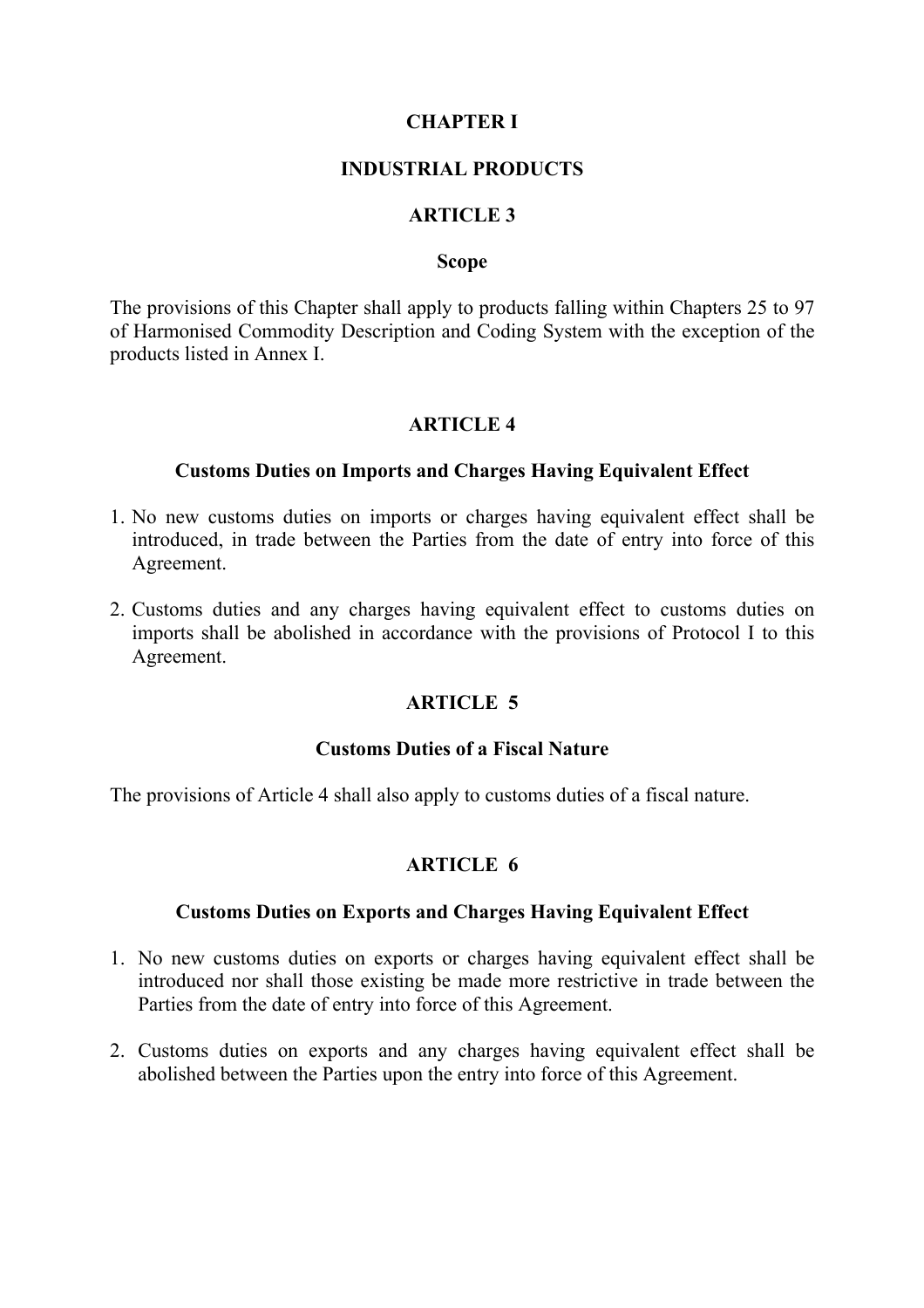## **Quantitative Restrictions on Imports and Measures Having Equivalent Effect**

- 1. No new quantitative restriction on imports or measure having equivalent effect shall be introduced nor shall those existing be made more restrictive in trade between the Parties from the date of entry into force of this Agreement.
- 2. Quantitative restrictions on imports shall be abolished between the Parties upon the entry into force of this Agreement.

# **ARTICLE 8**

### **Quantitative Restrictions on Exports and Measures Having Equivalent Effect**

- 1. No new quantitative restriction on exports or measure having equivalent effect shall be introduced, nor shall those existing be made more restrictive in trade between the Parties from the date of entry into force of this Agreement.
- 2. Quantitative restrictions on exports and any measures having equivalent effect shall be abolished between the Parties upon the entry into force of this Agreement.

## **CHAPTER II**

## **AGRICULTURAL PRODUCTS**

## **ARTICLE 9**

#### **Scope and Exchange of Concessions**

- 1. The provisions of this Chapter shall apply to agricultural products falling within Chapters 1 to 24 of the Harmonised Commodity Description and Coding System and the products listed in Annex I originating in the Parties.
- 2. The Parties grant each other the concessions specified in Protocol II, providing for measures to facilitate trade in agricultural products.
- 3. Taking into account of:
	- the role of agriculture in their economies,
	- the development of trade in agricultural products between the Parties,
	- the particular sensitivity of the agricultural products,
	- the rules of their agricultural policies,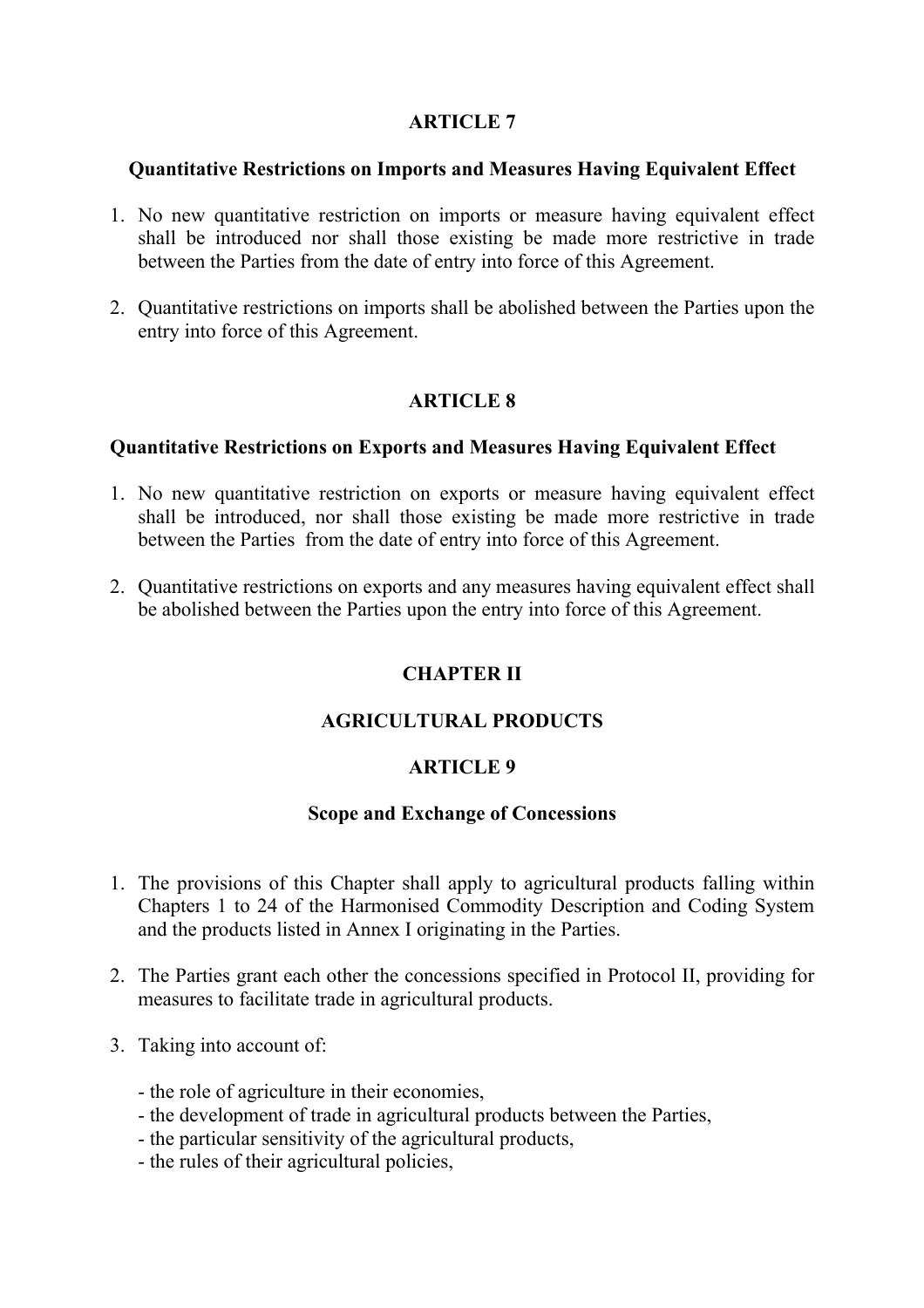- the consequences of the multilateral trade negotiations under the GATT and the WTO,

the Parties shall examine the possibilities of granting each other further concessions.

### **ARTICLE 10**

#### **Improvement of Concessions**

- 1. The Parties to this Agreement declare their readiness to foster, in so far as their agricultural policies allow, the harmonious development of trade in basic agricultural, processed agricultural and fishery products and to discuss this issue periodically in the Joint Committee.
- 2. The Parties to this Agreement committed themselves to monitor the flow of bilateral trade in agricultural products with the aim to explore the possibilities of improving the current concessions contained in the Protocol II and further extending them to processed agricultural products and fishery products.

## **ARTICLE 11**

## **Concessions and Agricultural Policies**

- 1. Without prejudice to the concessions granted under Article 9, the provisions of this Chapter shall not restrict in any way the pursuance of the respective agricultural policies of the Parties or application of any measures under such policies, including the implementation of the provisions of the Agreement on Agriculture negotiated under the auspices of the GATT 1994 and the Agreement establishing WTO.
- 2. The Parties shall notify to the Joint Committee changes in their respective agricultural policies pursued or measures applied which may affect the conditions of agricultural trade among them as provided for in this Agreement. On the request of a Party prompt consultations within the Joint Committee shall be held to examine the situation.

# **ARTICLE 12**

## **Specific Safeguards**

Without prejudice to the other provisions of this Agreement and, in particular Article 22, and given the particular sensitivity of the agricultural products as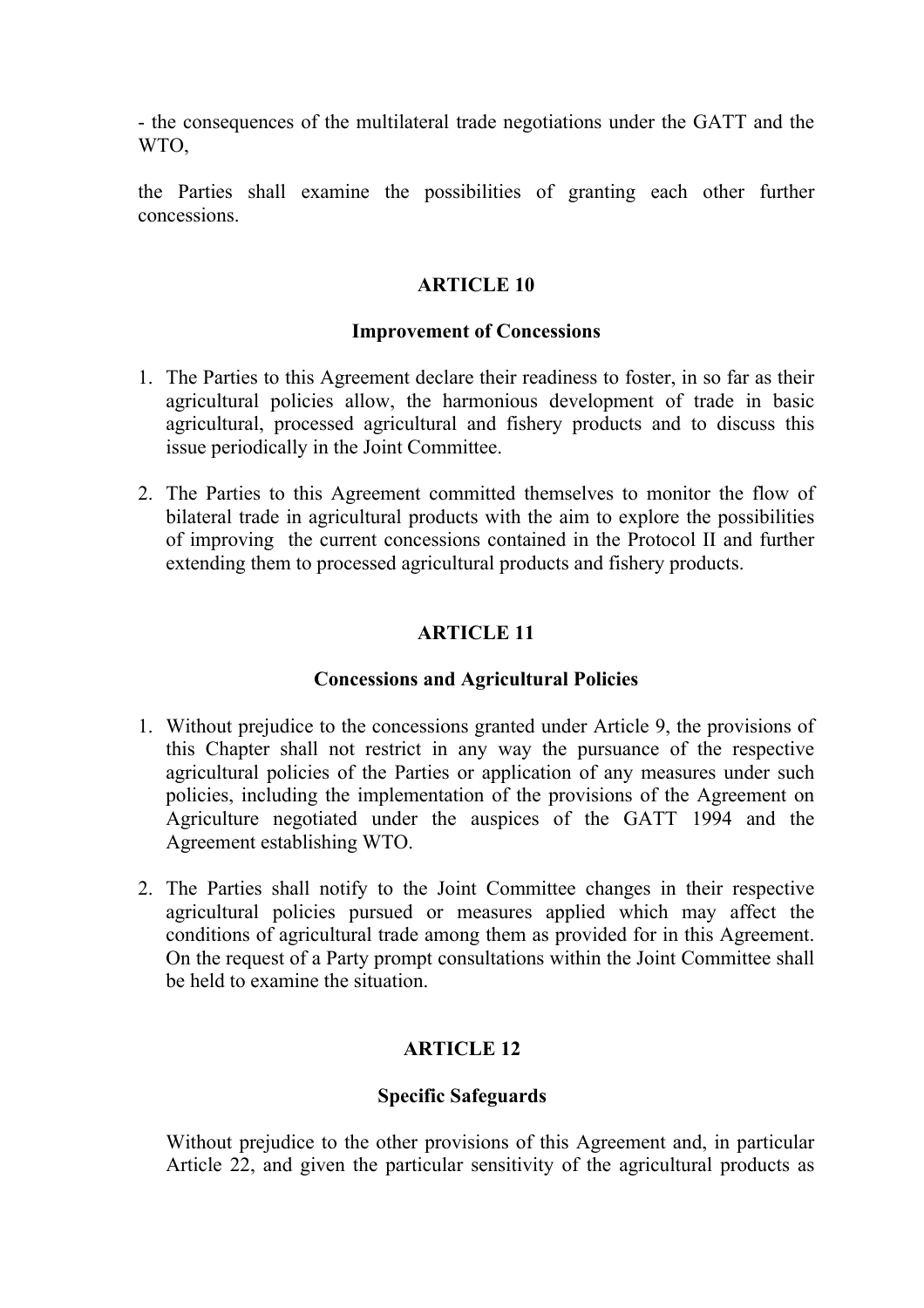referred to in Article 9, if imports of products originating in a Party, which are subject to concessions granted under this Agreement, cause serious disturbances to the markets of the other Party, the Party concerned may take appropriate measures under the conditions and in accordance with the procedures laid down in Article 22 of this Agreement.

## **ARTICLE 13**

#### **Sanitary and Phytosanitary Measures**

- 1. The Parties shall not apply their regulations in veterinary, plant health and public health matters in an arbitrary, unjustifiable and discriminatory way and shall not introduce any new measures that have effect of unduly obstructing trade.
- 2. The parties shall apply their sanitary and phytosanitary measures in accordance with the provisions of the GATT 1994 and the other relevant WTO Agreements.

# **CHAPTER III**

## **RIGHT OF ESTABLISHMENT AND SUPPLY OF SERVICES**

#### **ARTICLE 14**

- 1. The Parties recognise the growing importance of certain areas, such as services and investments. In their efforts to gradually develop and broaden their cooperation, in particular in the context of Euro-Mediterranean integration, they will cooperate with the aim of further promoting investments and achieving a gradual liberalisation and mutual opening of markets for trade in services, taking into account relevant provisions of the General Agreement on Trade and Services (GATS) .
- 2. The Parties shall review developments in the services sectors with a view to considering liberalisation measures between themselves.
- 3. The Parties shall discuss this cooperation in the Joint Committee with the aim of developing and deepening their relations under this Agreement.
- 4. The Parties shall seek to widen the scope of the Agreement to cover the right of establishment of firms of one Party in the territory of the other Party.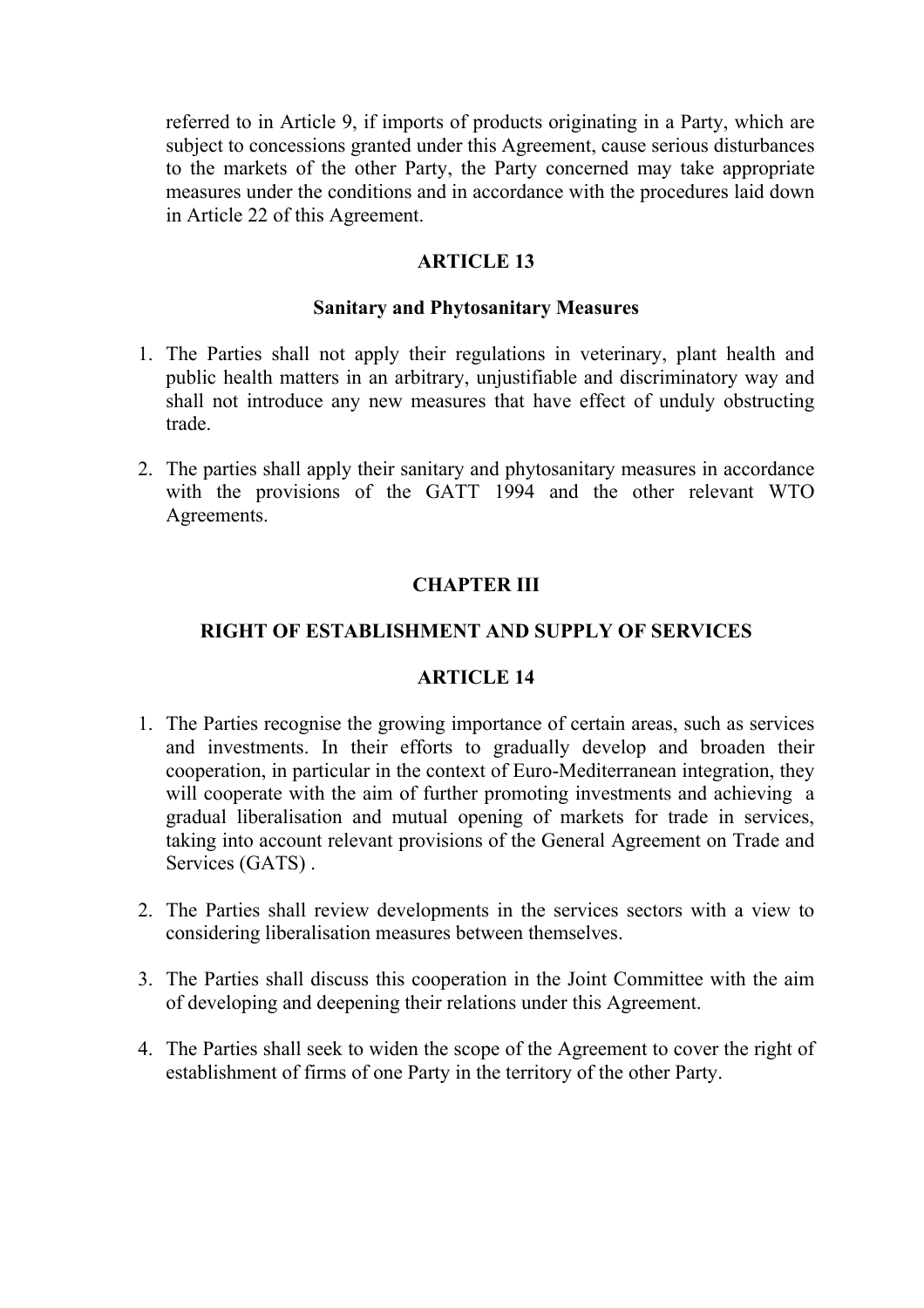## **CHAPTER IV**

#### **COMMON PROVISIONS**

## **ARTICLE 15**

#### **Internal Taxation**

- 1. The Parties to this Agreement shall refrain from any measure or practice of an internal fiscal nature establishing, whether directly or indirectly, discrimination between the products of one Party and like products originating in the other Party.
- 2. Products exported to one of the Parties may not benefit from repayment of internal taxes in excess of the amount of direct or indirect taxes imposed on them.

### **ARTICLE 16**

#### **Trade Relations Governed by Other Agreements**

- 1. This Agreement shall not prevent the maintenance or establishment of customs unions, free trade areas or arrangements for frontier trade to the extent that these do not negatively affect the trade regime and in particular the provisions concerning rules of origin provided for by this Agreement.
- 2. Exchange of information between the Parties shall take place, on request, within the Joint Committee concerning agreements establishing such customs unions or free trade areas.

## **ARTICLE 17**

#### **Transitional Adjustment Measures**

- 1. Transitional adjustment measures of limited duration which derogate from the provisions of Article 4 may be taken by the Parties in the form of increased customs duties.
- 2. These measures may only concern infant industries, or certain industries undergoing restructuring or facing serious difficulties, particularly where these difficulties produce important social problems.
- 3. Customs duties on imports applicable in the Parties to products originating in each Party introduced by these measures may not exceed 25% ad valorem and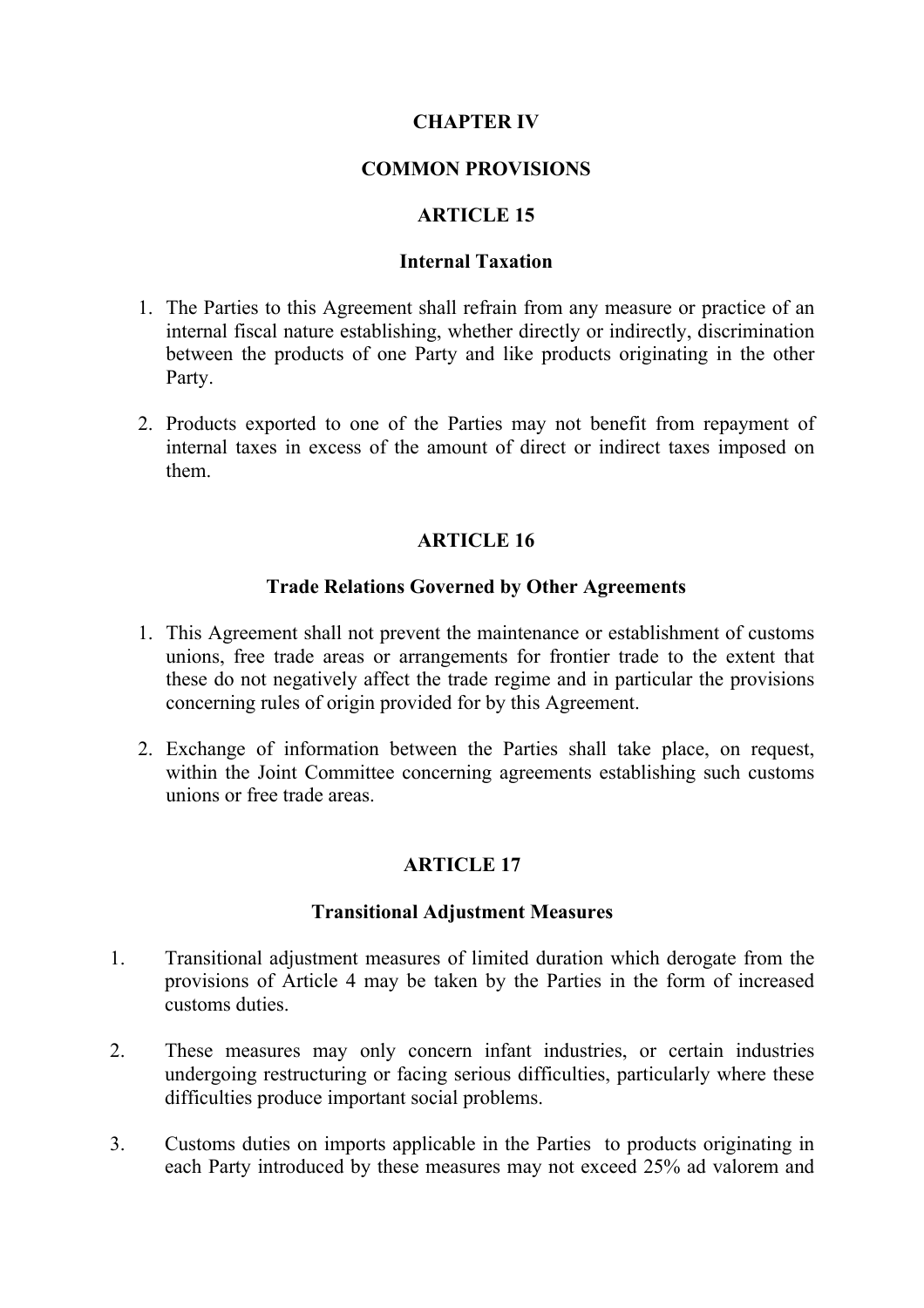shall maintain an element of preference for products originating in each Party. The total value of imports of the products which are subject to these measures may not exceed 15% of total imports of industrial products from the other Party as defined in Article 3, during the last year for which statistics are available.

- 4. These measures shall be applied for a period not exceeding five years unless a longer duration is authorised by the Joint Committee. They shall cease to apply at the latest 3 years after the expiry of the transitional period.
- 5. No such measures can be introduced in respect of a product if more than three years have elapsed since the elimination of all duties and quantitative restrictions or charges or measures having an equivalent effect concerning that product.
- 6. The Parties shall inform the Joint Committee of any exceptional measures they intend to take and, at the request of either Party, consultations shall be held in the Joint Committee on such measures and the sectors to which they apply before they are applied. When taking such measures the Parties shall provide the Joint Committee with a schedule for the elimination of the customs duties introduced under this Article. This schedule shall provide for a phasing out of these duties starting at the latest two years after their introduction, at equal rates. The Joint Committee may decide on a different schedule.

# **ARTICLE 18**

## **Antidumping and Countervailing Measures**

If a Party finds that dumping, within the meaning of the WTO Agreement on Implementation of Article VI of the GATT 1994, or subsidisation, within the meaning of the WTO Agreement on Subsidies and Countervailing Measures, practices are taking place in the trade relations governed by this agreement, it may take appropriate measures against these practices in accordance with the rules and disciplines of the WTO Agreement on Implementation of Article VI of the GATT 1994, for the dumping practices, and the WTO Agreement on Subsidies and Countervailing Measures, for the subsidisation practices and in accordance with the procedures laid down in Article 22.

## **ARTICLE 19**

## **Safeguard Measures**

1. Each Party retains its rights and obligations under XIX of GATT 1994 and the WTO Agreement on Safeguard Measures. This Agreement does not confer any additional rights or obligations on the Parties with regard to safeguard measures.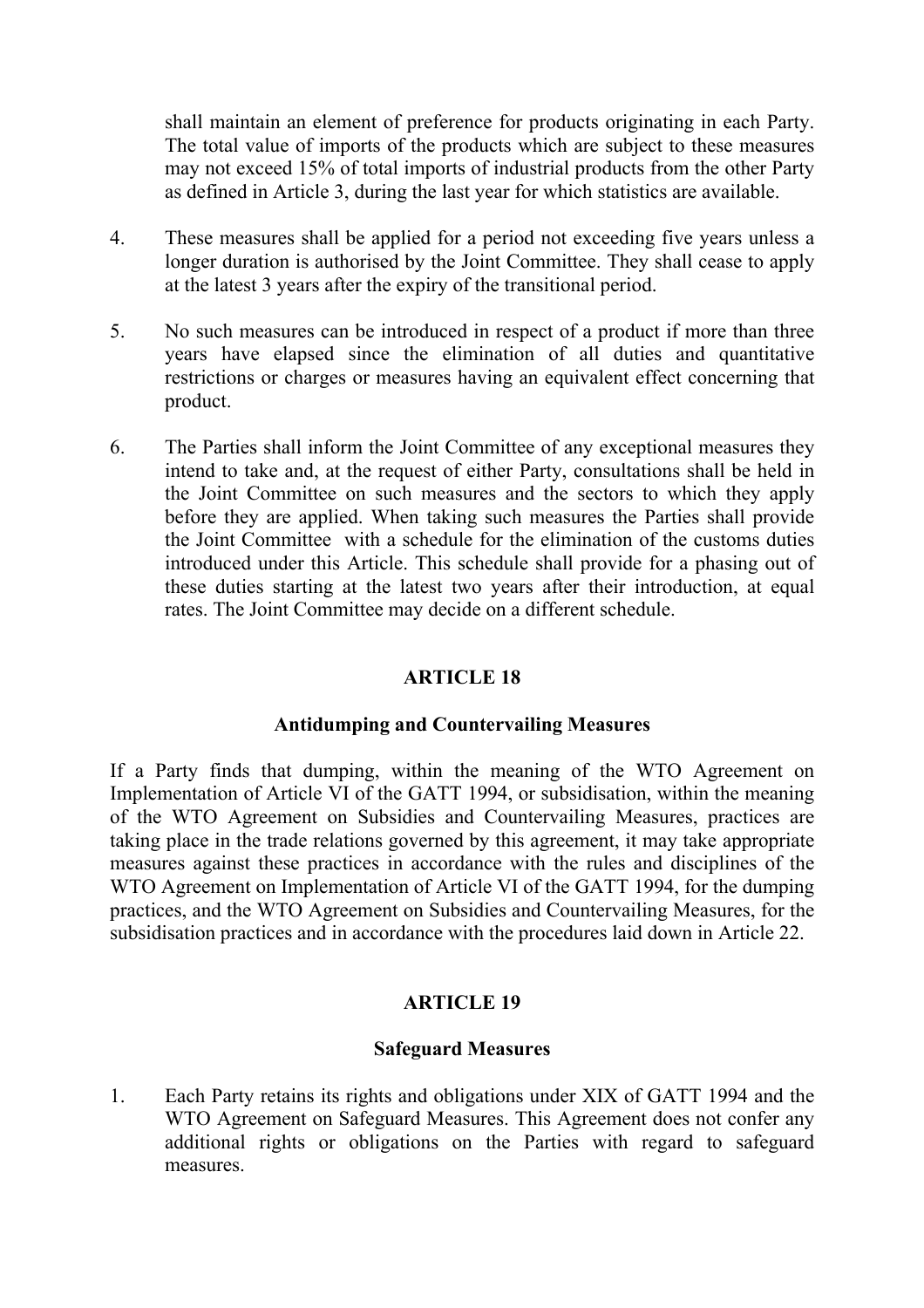2. Notwithstanding provisions of paragraph 1 of this Article, the procedures laid down in Article 22 shall apply with regard to safeguard measure taken by any Party.

## **ARTICLE 20**

## **Re-export!and Serious Shortage**

- 1. Where compliance with the provisions of Articles 6 and 8 leads to:
- a) Re-export!towards a third country against which the exporting Party to this Agreement maintains for the product concerned quantitative export!restrictions, export!duties or measures or charges having equivalent effect; or
- b) A serious shortage, or threat thereof, of a product essential to the exporting Party; and where situations referred to above give rise or are likely to give rise to major difficulties for the exporting Party, that Party may take appropriate measures under the conditions and in accordance with the procedures laid down in Article 22.
- 2. The measures taken as a result of the situation referred to in paragraph 1 shall be applied in a non-discriminatory manner and be eliminated when conditions no longer justify their maintenance.

## **ARTICLE 21**

#### **State Monopolies**

- 1. The Parties shall progressively adjust any state monopoly of a commercial character so as to ensure that by the end of the year following the entry into force of this Agreement, no discrimination regarding the conditions under which goods are procured and marketed will exist between nationals of the Parties.
- 2. The Joint Committee shall be informed about the measures adopted to implement this objective.

## **ARTICLE 22**

#### **Notifications and Consultations Procedure for the Application of Measures**

1. Before initiating the procedure for the application of the measures specified in articles 12, 17, 18, 19, 20 and 25, the Parties to this Agreement shall endeavour to reach appropriate solution between themselves through direct consultations, and shall inform the other Party thereof.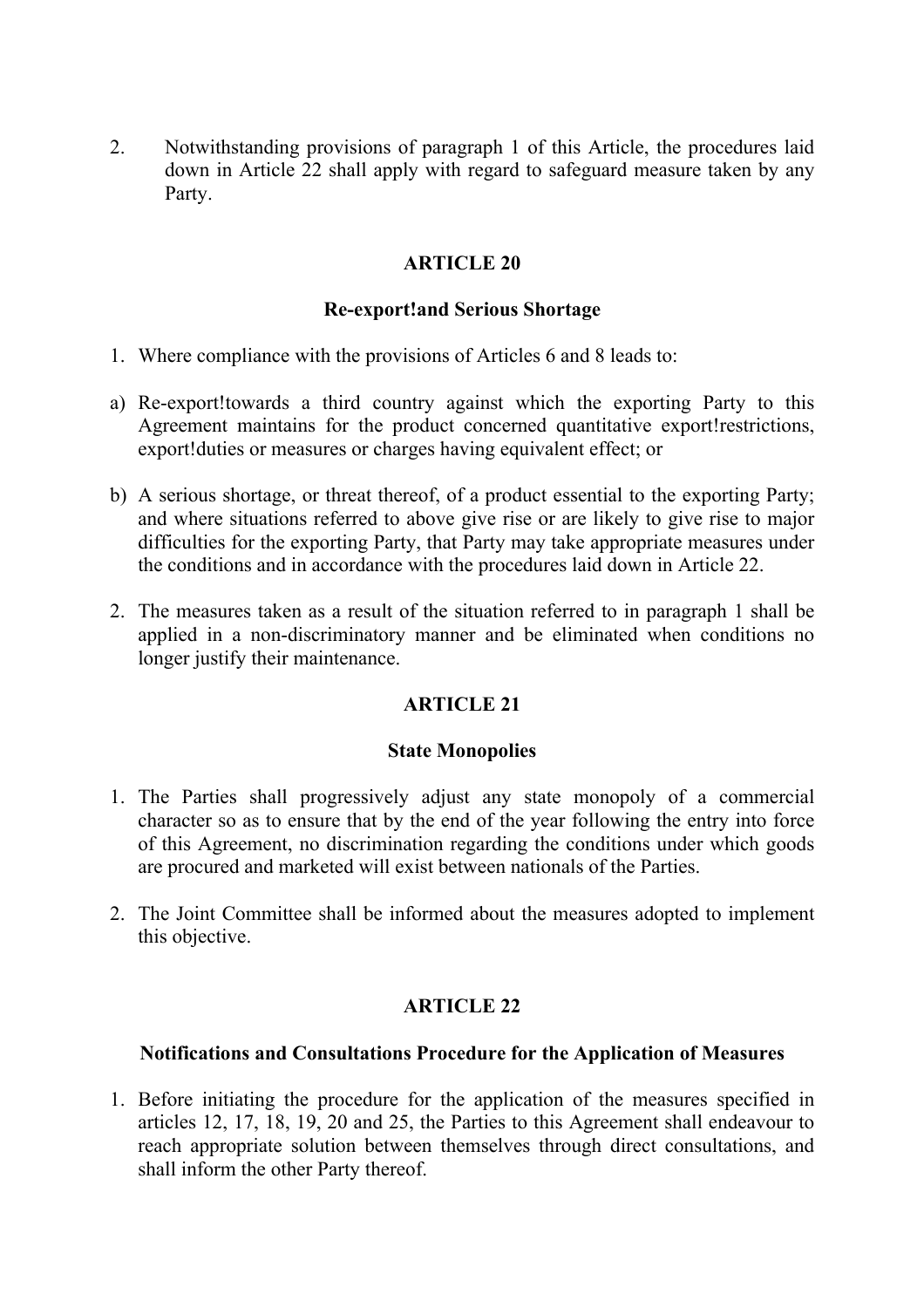- 2. A Party which is considering to resort to a measure set out above mentioned articles, shall promptly notify the Joint Committee thereof. The Party concerned shall provide the Joint Committee with all relevant information and give it the assistance required to examine the case. Consultations between the Parties shall take place without delay in the Joint Committee with a view to finding a commonly acceptable solution.
- 3. If, within one month of the matter being referred to the Joint Committee**,** the Party in question fails to put an end to the practice objected to or to the difficulties notified and in the absence of a decision by the Joint Committee in the matter, the concerned Party may adopt the measure it considers necessary to remedy the situation.
- 4. The measures taken shall be notified immediately to the Joint Committee. They shall be restricted, with regard to their extent and to their duration, to what is strictly necessary in order to rectify the situation giving rise to their application and shall not be in excess of the damage caused by the practice or the difficulty in question. Priority shall be given to such measures that will least disturb the functioning of this Agreement.
- 5. The measures taken shall be the subject of regular consultations within the Joint Committee with a view to their relaxation, or abolition when conditions no longer justify their maintenance.
- 6. Where exceptional circumstances, requiring immediate action make prior examination impossible, the Party concerned may apply the measures, on provisional basis, strictly necessary to remedy the situation. The measures shall be notified without delay to the Joint Committee and consultations between the Parties to this Agreement shall take place within the Joint Committee.

## **Rules of Origin and Cooperation in Customs Administration**

Protocol III lays down the rules of origin and methods of administrative cooperation.

## **ARTICLE 24**

## **Payments**

The Parties undertake to authorize, in freely convertible currency, the making of payments and transfers for current international transactions without delay consistently with Article VIII of the Articles of the Agreement of the International Monetary Fund.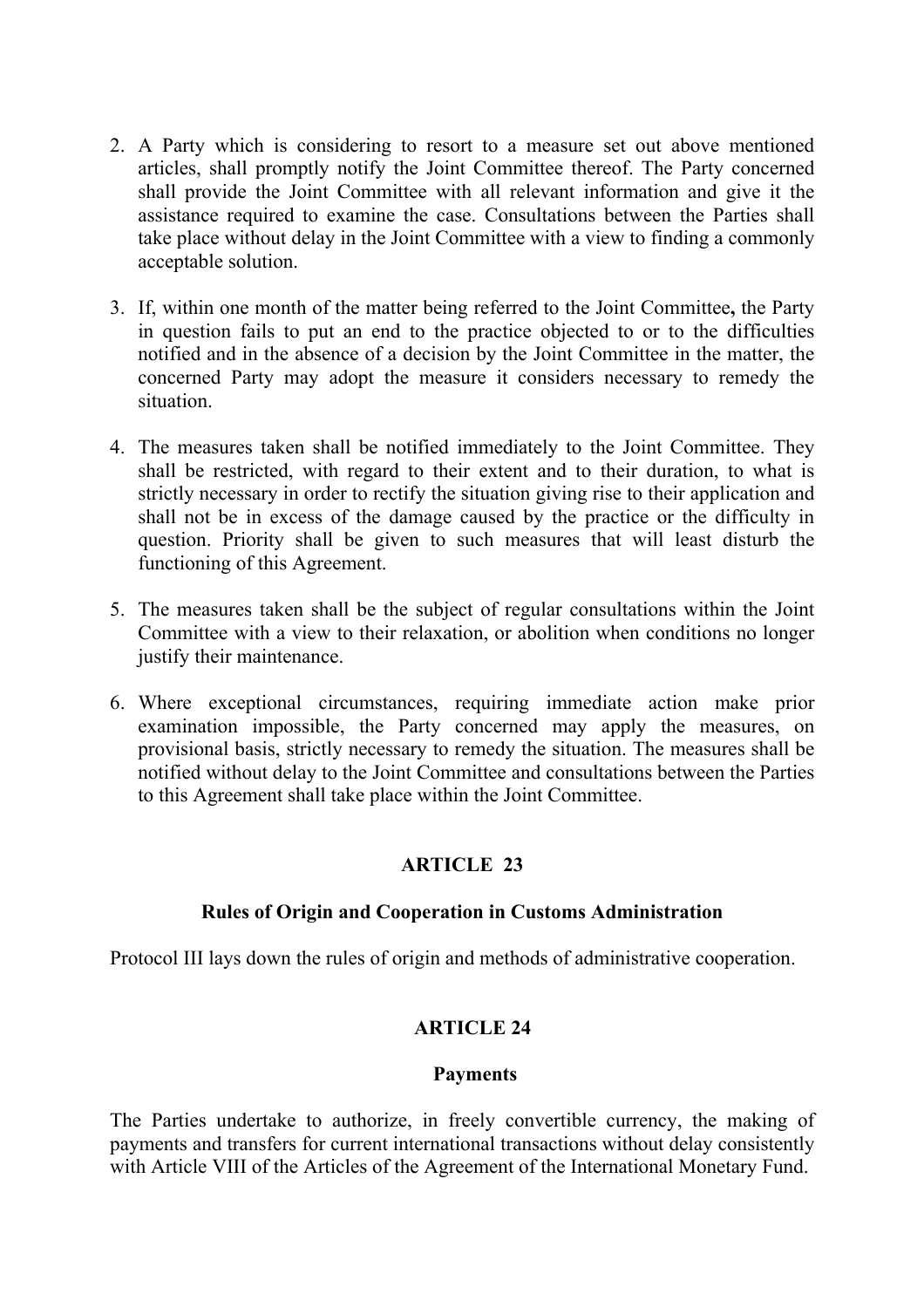## **Rules of Competition Concerning Undertakings, Public Aid**

- 1. The followings are incompatible with the proper functioning of this Agreement, in so far as they affect trade between the Parties:
- a) all agreements between undertakings, decisions by associations of undertakings and concerted practices between undertakings which have as their object or effect the prevention, restriction or distortion of competition;
- b) abuse by one or more undertakings of dominant position in the territories of the Parties as a whole or in a substantial part thereof;
- c) any state aid which distorts or threatens to distort competition by favouring certain undertakings or the production of certain goods.
- 2. Each Party shall ensure transparency in the area of public aid inter alia by reporting annually to the other Party on the total amount and the distribution of the aid given and by providing, upon request, information on aid schemes. Upon request by one Party, the other Party shall provide information on particular individual cases of public aid.
- 3. For the purpose of applying the provisions of paragraph 1of this Article, the Parties will take the measures in conformity with the procedures and under the conditions laid down in their respective Agreements with the European Communities. In case of any change in those procedures and/or conditions these changes will be applicable between the Parties.
- 4. If the Parties consider that a particular practice is incompatible with the terms of the first paragraph of this Article, and:
- a) is not adequately dealt with under the implementing rules referred to in paragraph 3 of this Article, or
- b) in the absence of such rules, and if such practice causes or threatens to cause serious prejudice to the interest of the other Party or material injury to its domestic industry, including its services industry, it may take appropriate measures after consultation within the Joint Committee or after thirty working days following referral for such consultation.
- 5. In the case of practices incompatible with paragraph 1.c) of this Article, such appropriate measures may, where the WTO/GATT 1994 applies thereto, only be adopted in conformity with the procedures and under the conditions laid down by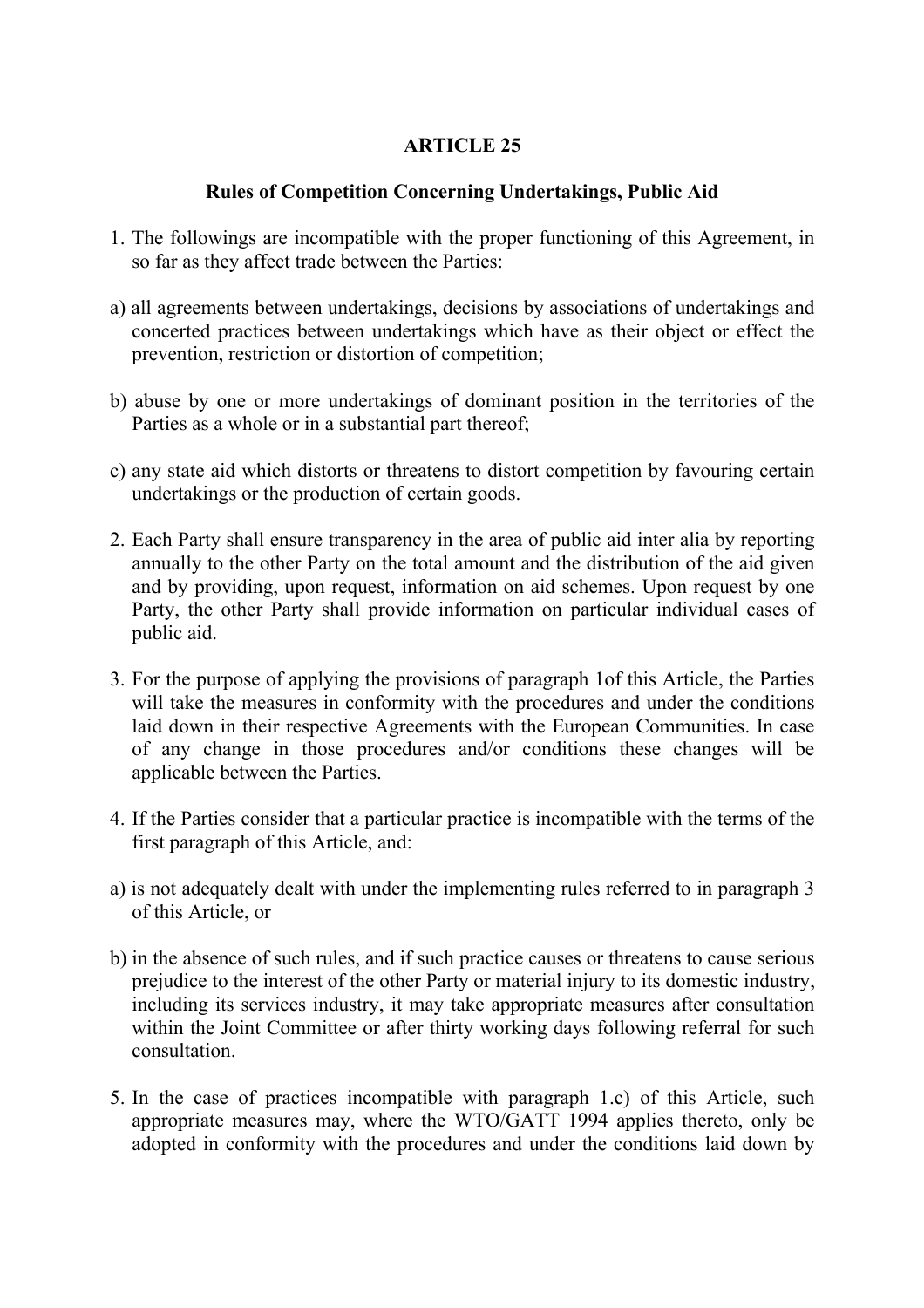the WTO/GATT 1994 and any other relevant instrument negotiated under its auspices which are applicable between the Parties.

6. Notwithstanding any provisions to the contrary adopted in conformity with this Article, the Parties shall exchange information taking into account the limitations imposed by the requirements of professional and business secrecy.

## **ARTICLE 26**

#### **Balance of Payments Difficulties**

Where either Party is in a serious balance of payment difficulties or under threat thereof, the Party concerned may, in accordance with the conditions laid down within the framework of WTO/GATT 1994 and with Article VIII of the Articles of Agreement of International Monetary Fund, adopt restrictive measures, which shall be of limited duration and may not go beyond what is necessary to remedy the balance of payment situation. The Party concerned shall inform the other Party forthwith and present to the other Party, as soon as possible, of a time schedule of their removal.

# **ARTICLE 27**

## **Protection of Intellectual Property Rights**

- 1. The Parties to this Agreement shall grant and ensure adequate, effective and non-discriminatory protection of intellectual property rights, including measures for the enforcement of such rights against infringement thereof, counterfeiting and piracy, in accordance with the provisions of this Article and the relevant international agreements .
- 2. The Parties to this Agreement shall accord to each other's nationals treatment no less favourable than that they accord to their own nationals. Exemptions from this obligation must be in accordance with the substantive provisions of Article 3 of the TRIPS Agreement.
- 3. The Parties to this Agreement shall grant to each others' nationals treatment no less favourable than that accorded to nationals of any other State. Exemptions from this obligation must be in accordance with the substantive provisions of the TRIPS Agreement, in particular Articles 4 and 5 thereof.
- 4. The Parties to this Agreement agree, upon request of each Party, to review the provisions on the protection of intellectual property rights contained in the present Article, with a view to further improve levels of protection and to avoid or remedy trade distortions caused by actual levels of protection of intellectual property rights.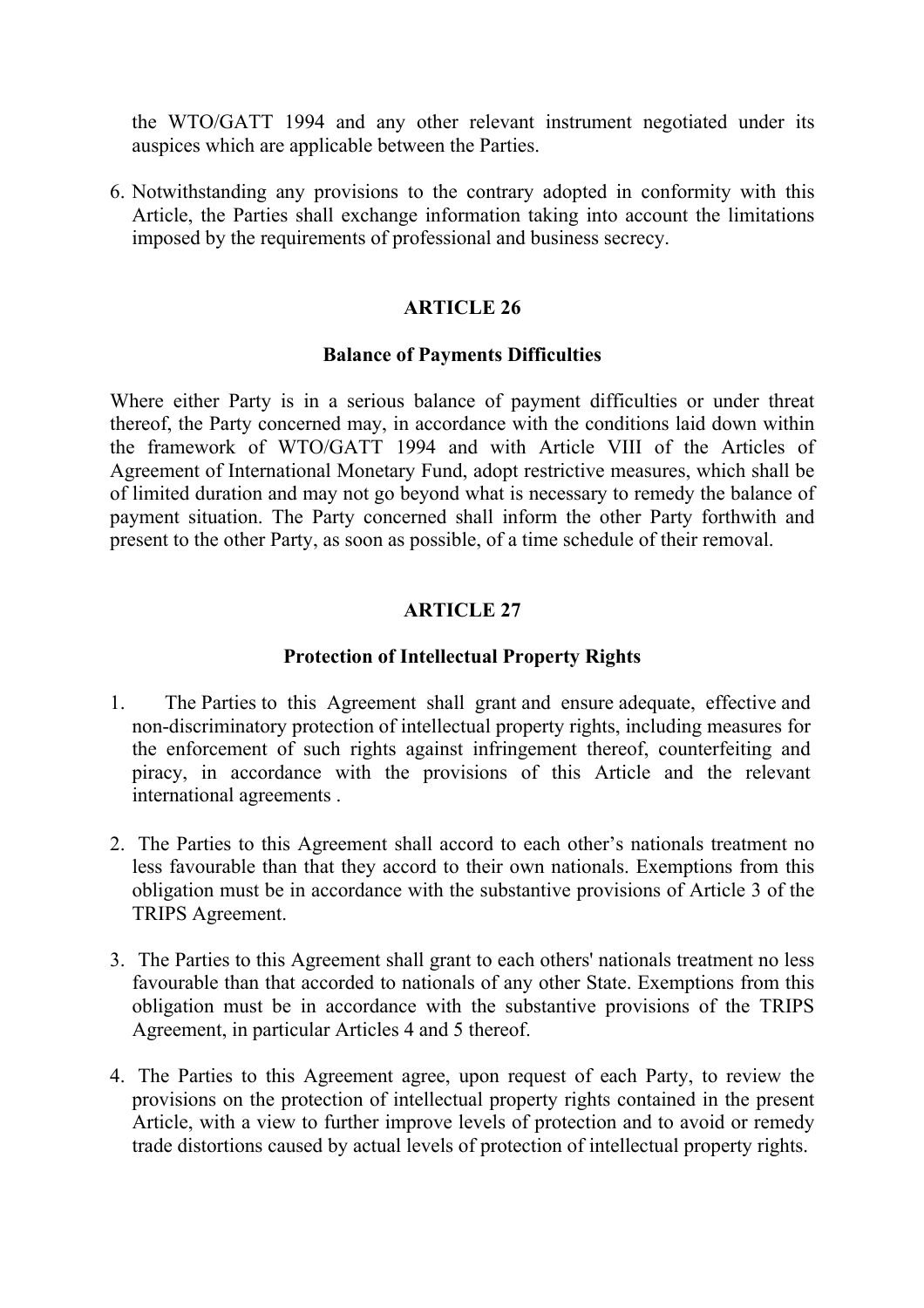#### **Public Procurement**

- 1. The Parties consider the opening up of the award of public contracts on the basis of non-discrimination and reciprocity, to be desirable objective.
- 2. As of the entry into force of this Agreement, both Parties shall grant each other's companies access to contract award procedures a treatment no less favourable than that accorded to companies of any other country.
- 3. The Joint Committee, acting in accordance with Articles 30 and 31, shall periodically examine the practical modalities for the implementation of paragraph 1 and 2 above. The Joint Committee shall lay down the necessary scope, timetable and rules as soon as possible taking into account the solutions agreed upon within the WTO/GATT 1994.

## **ARTICLE 29**

### **General Exceptions**

This Agreement shall not preclude prohibitions or restrictions on imports, exports or goods in transit that are consistent with Article XX of the GATT 1994 and its interpretative notes or are necessary to implement commitments of the each Party under other multilateral agreement. However, such prohibitions or restrictions shall not constitute, a mean of arbitrary discrimination or a disguised restriction on trade between the Parties.

## **ARTICLE 30**

#### **Establishment of the Joint Committee**

- 1. A Joint Committee is hereby established in which each Party shall be represented. The Joint Committee shall be responsible for the administration of this Agreement and shall ensure its proper implementation.
- 2. For the purpose of the proper implementation of this Agreement, the Parties shall exchange information and, at the request of any Party, shall hold consultations within the Joint Committee. The Joint Committee shall keep under review the possibility of further removal of the obstacles to trade between the Parties.
- 3. The Joint Committee may take decisions in the cases provided for in this Agreement. On other matters the Joint Committee may take recommendations.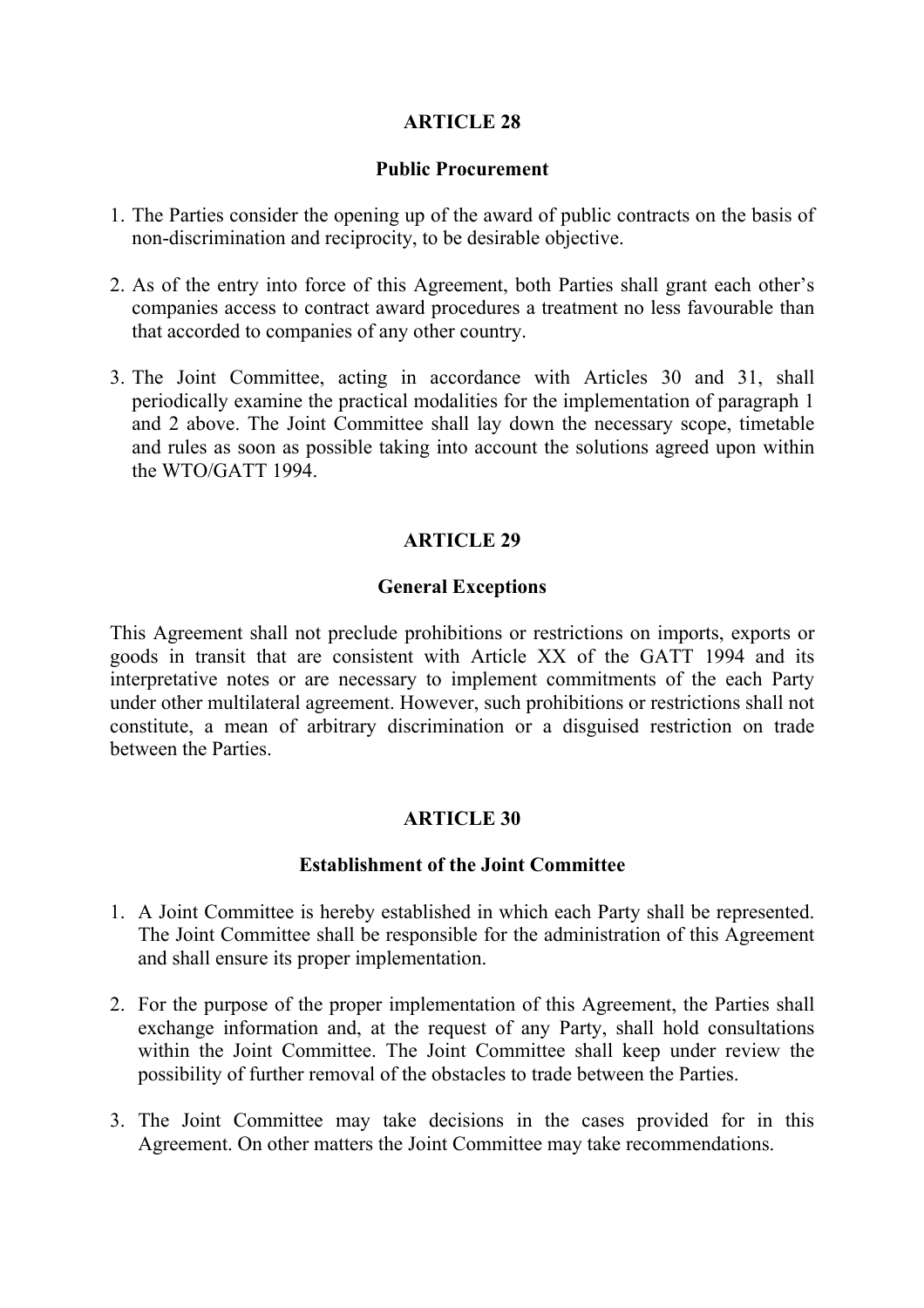### **Procedures of the Joint Committee**

- 1. For the proper implementation of this Agreement, the Joint Committee shall meet at an appropriate level whenever necessary upon request but at least once a year. Either Party may request a meeting be held.
- 2. The Joint Committee shall act by common agreement.
- 3. If a representative in the Joint Committee of a Party to this Agreement has accepted a decision subject to the fulfilment of constitutional requirements the decision shall enter into force, if no later date is contained therein, on the day the lifting of the reservation is notified.
- 4. The Joint Committee shall adopt its rules of procedure which shall, inter alia, contain provisions for convening meetings and for the designation of the Chairman and his/her term of office.
- 5. The Joint Committee may decide to set up such sub-committees and working groups as it considers necessary to assist it in accomplishing its tasks.

## **ARTICLE 32**

## **Security Exceptions**

Nothing in this Agreement shall prevent a Party from taking any measures which it considers necessary to its essential security interests as long as these measures are consistent with Article XXI of the GATT1994.

## **ARTICLE 33**

## **Dispute Settlement**

- 1. The Parties shall take all necessary measures to ensure the achievement of the objectives of this Agreement and the fulfilment of their obligations under this Agreement.
- 2. If either Party considers that the other Party has failed to fulfil an obligation under this Agreement or in the case of a dispute relating to interpretation of the provisions of this Agreement, the complaining Party may refer the dispute to the Joint Committee. If the Joint Committee settle the dispute referred to it, it shall take a decision on the matter and the Parties shall be bound to take the necessary measures involved in carrying out this decision.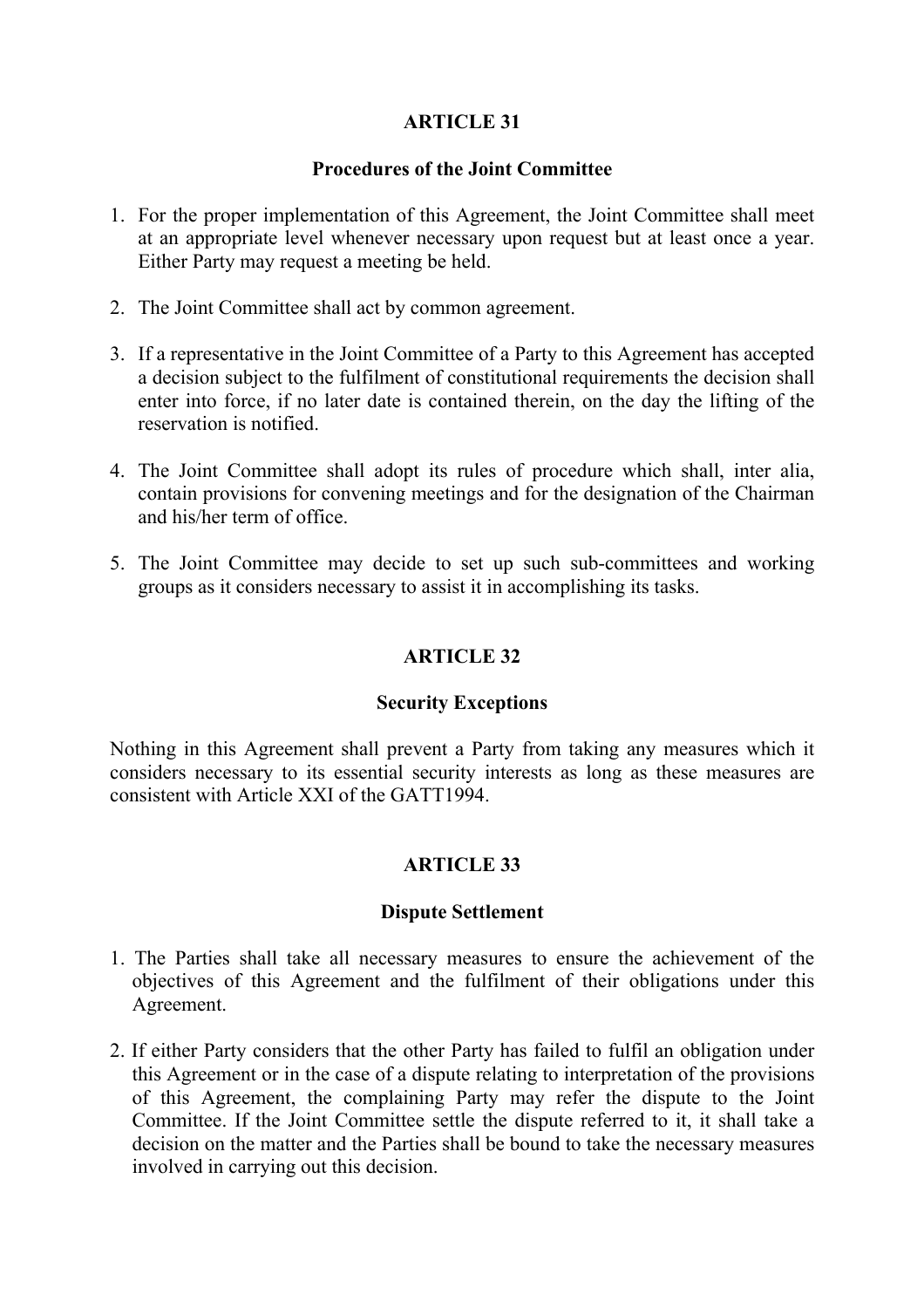- 3. If the dispute referred to the Joint Committee has not been settled within 60 days after the dispute was referred to it or within such longer period as the Joint Committee has agreed upon, the complaining Party may notify the other Party to refer the matter to a dispute settlement panel.
- 4. The panel shall be composed of three members. Each Party shall appoint one member within 40 days and the two appointees shall choose, within 30 days after their nomination, a third who will serve as the chairman.
- 5. The panel shall, within 90 days after the third member is appointed, present to the Parties an initial report. The panel shall base its report!on the relevant provisions of this Agreement and the arguments of the Parties and shall make recommendations for the resolution of the dispute.
- 6. After considering any comments by the Parties on the initial report, if necessary, the panel may modify its report!and make any further examination it considers appropriate. The panel shall present the final report!to the Joint Committee within 30 days of the presentation of the initial report.
- 7. The Joint Committee shall take a decision to settle the dispute on the basis of the final report!of the panel and the Parties shall be bound to take the necessary steps required to implement this decision.
- 8. If the Party complained against fail to implementing the decision mentioned in paragraph 7 of this article, the complaining Party shall be entitled to take measures in line with the decision of the Joint Committee.
- 9. The Parties shall also enter into discussion with a view to developing rules for the selection and conduct of members of panels and model rules of procedure for panels at the first Joint Committee meeting.

## **Technical Barriers to Trade**

- 1. The Parties to this Agreement shall co-operate in the field of technical regulations, standards and conformity assessment; and through appropriate measures promote in particular European-wide solutions. The Joint Committee shall establish guidelines for the implementation of this paragraph.
- 2. The Parties to this Agreement agree to hold immediate consultations in the framework of the Joint Committee in case a Party considers that another Party has taken measures which are likely to create, or have created, a technical obstacle to trade, in order to find an appropriate solution.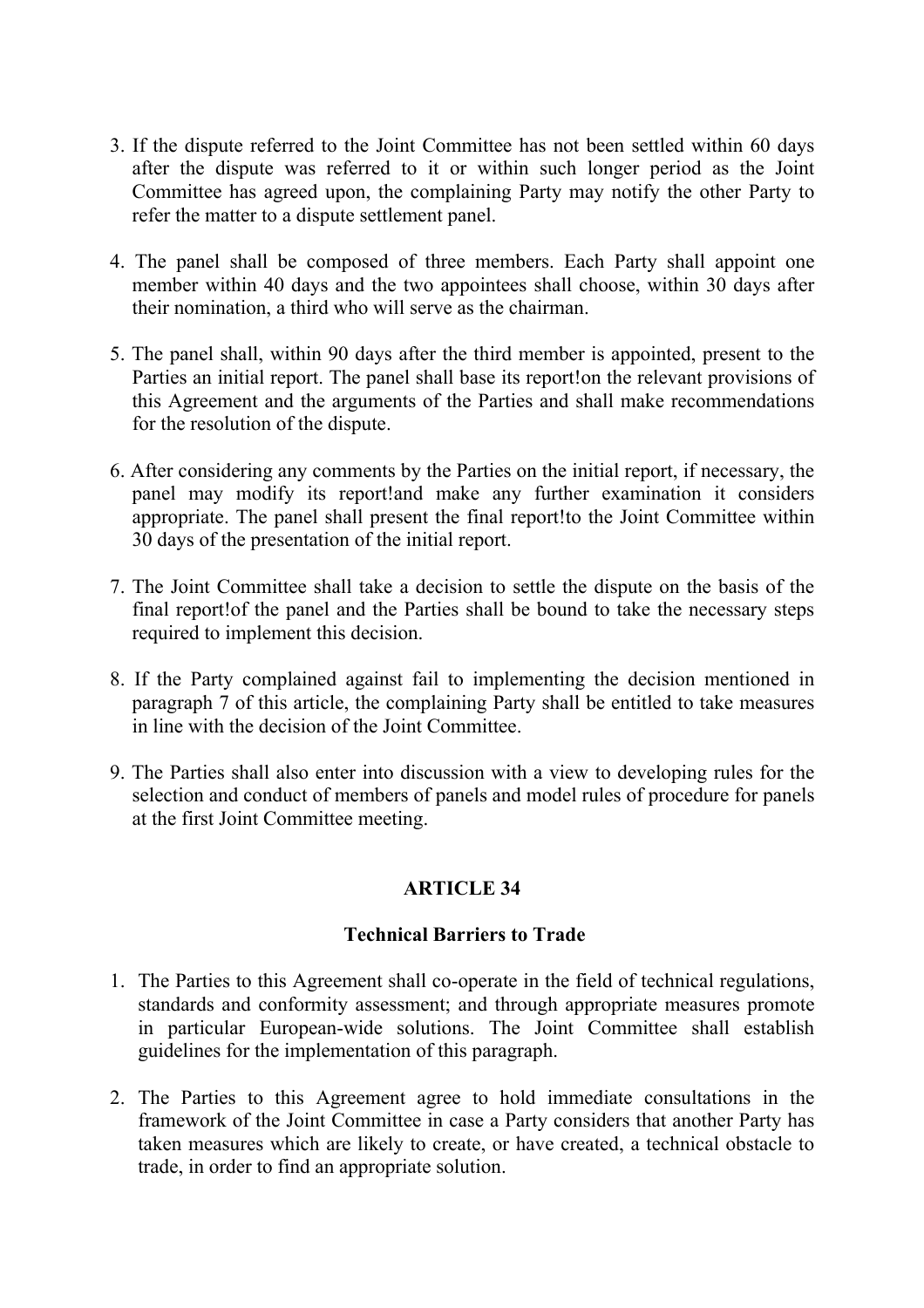3. The Parties to this Agreement confirm the obligation to notify draft technical regulations in accordance with the provisions on the WTO Agreement on Technical Barriers to Trade.

### **ARTICLE 35**

#### **Evolutionary Clause**

- 1. Where either Party considers that it would be useful and in the interest of the economies of the Parties to develop the relations established by this Agreement by extending them to fields not covered thereby, it shall submit a reasoned request to the other Party. The Parties may instruct the Joint Committee to examine this request and, where appropriate, to make recommendations to them, particularly with a view to opening negotiations.
- 2. Agreements resulting from the procedure referred to in paragraph 1 will be subject to ratification or approval by the Parties to this Agreement in accordance with their internal legal procedures.

## **ARTICLE 36**

#### **Amendments**

Amendments to this Agreement, as well as to its Protocols and Annexes shall enter into force on the date of a receipt of the latter diplomatic note confirming that all internal legal procedures required by each Party for the entry into force have been completed.

## **ARTICLE 37**

#### **Protocols and Annexes**

Protocols and Annexes to this Agreement shall form an integral part thereof. The Joint Committee may decide to amend Protocols and Annexes.

## **ARTICLE 38**

## **Territorial application**

This Agreement shall apply to the territories of the Parties.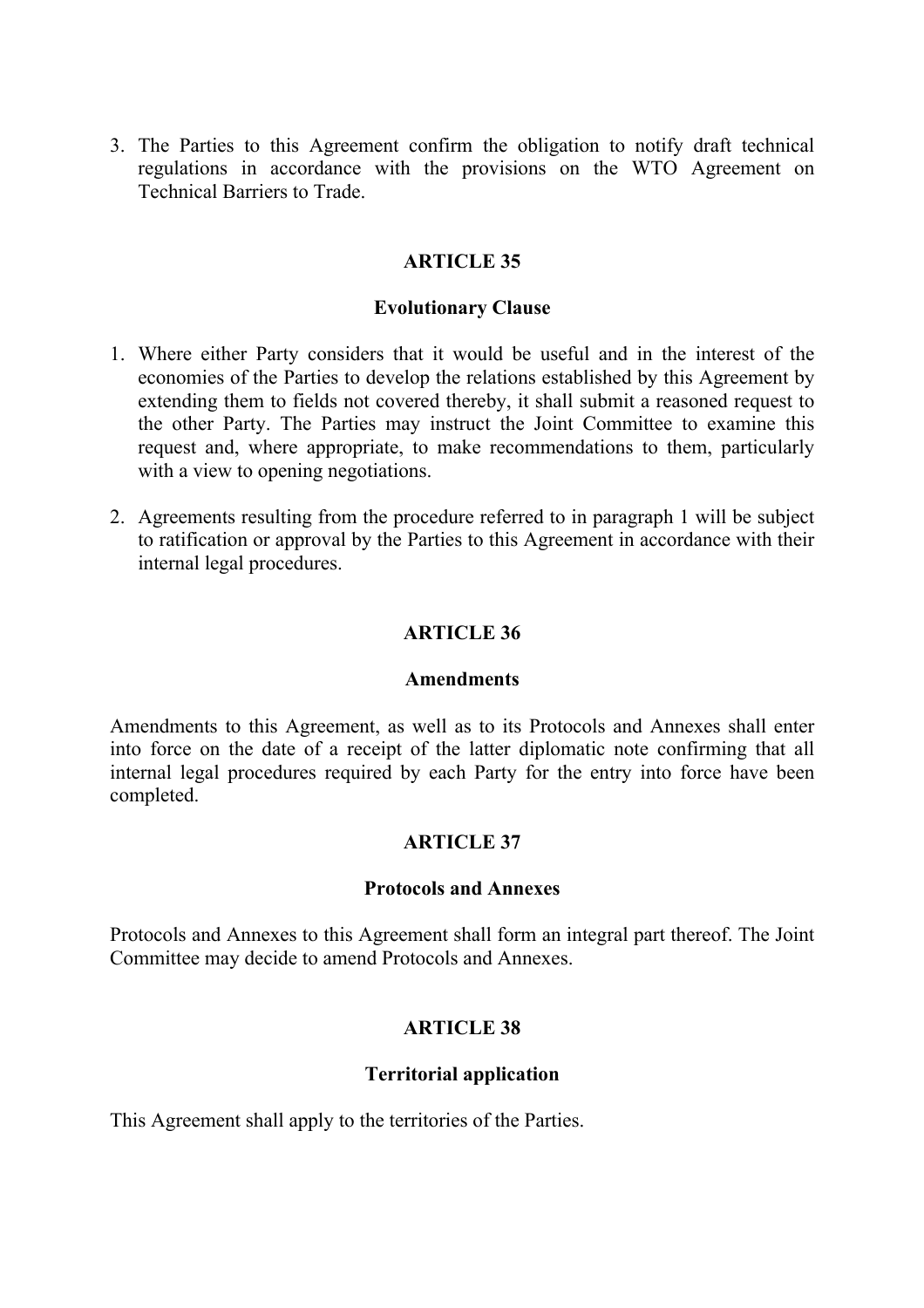#### **Expiration**

- 1. This Agreement is concluded for an indefinite period of time.
- 2. Each Party may denounce this Agreement by means of a written notification to the other Party. This Agreement shall terminate on the first day of the seventh month following the date of such notification.

## **ARTICLE 40**

## **Entry into force**

This Agreement shall enter into force on the first day of the second month, following the date of the receipt of the latter diplomatic note, by which the Parties have notified each other through diplomatic channels, that their internal legal requirements for the entry into force of this Agreement have been fulfilled.

IN WITNESS WHEREOF the undersigned plenipotentiaries, being duly authorised thereto, have signed this Agreement.

DONE at -----------------, this ---------- day of ------------------------------ in two originals, in the English, Turkish and Arabic language, all texts being equally authentic. In case of differences of interpretation, the English text shall prevail.

For the Kingdom of Morocco<br>For the Republic of Turkey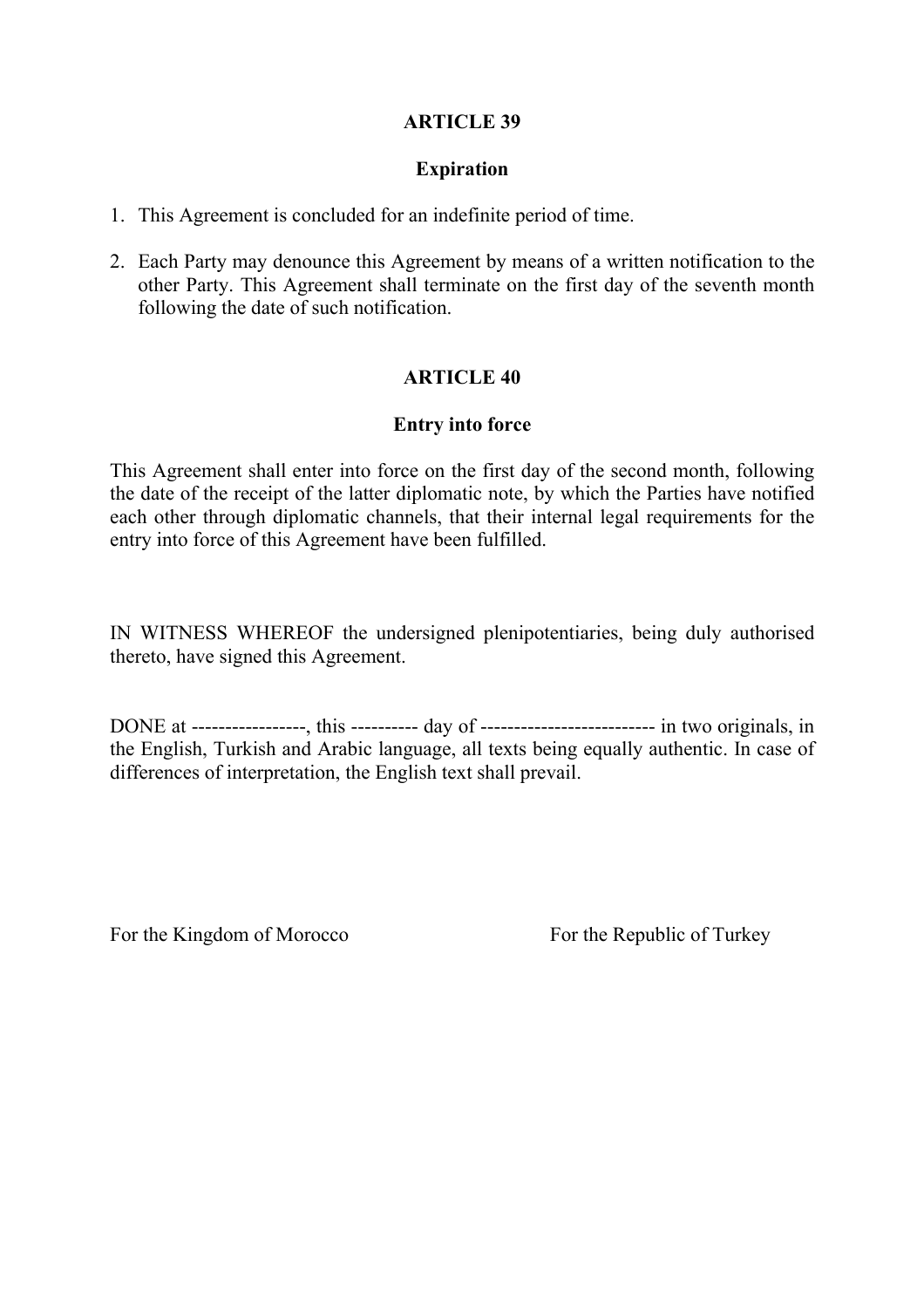**Annex I List of products referred to in Articles 3 and 9** 

| <b>TURKISH</b><br><b>CODE</b> | <b>MOROCCAN</b><br><b>CODE</b> | <b>BRIEF PRODUCT DESCRIPTION</b>                                                                              |
|-------------------------------|--------------------------------|---------------------------------------------------------------------------------------------------------------|
| 2905.43                       | 2905430000                     | Mannitol                                                                                                      |
| 2905.44                       | 29054400                       | D-glucitol (sorbitol)                                                                                         |
| EX3302.10.29                  | EX 33021020                    | Non alcoholic preparations for the production of<br>beverages containing all flavouring<br>agents             |
|                               |                                | characterizing a beverage, containing no milkfats,                                                            |
|                               |                                | sucrose, isoglucose, glucose or starch or containing<br>less than 1,5 % milkfat, 5 % sucrose or isoglucose, 5 |
|                               |                                | % glucose or starch                                                                                           |
| 3501                          |                                | - Casein :                                                                                                    |
| 3501.10.10                    | 3501100010                     | -- For the manufacture of regenerated textile fibres                                                          |
| 3501.10.50                    | 3501100020                     | -- For industrial uses, other than the manufacture of<br>foodstuffs or fodder                                 |
| 3501.10.90                    | 3501100090                     | -- Other                                                                                                      |
|                               |                                | - Other                                                                                                       |
| 3501.90.90                    | 3501909000                     | -- Other                                                                                                      |
| 3502                          | 3502                           | Albumins (including concentrates of two or more                                                               |
|                               |                                | whey proteins, containing by weight more than 80%                                                             |
|                               |                                | whey proteins, calculated on the dry matter),                                                                 |
|                               |                                | albuminates and other albumin derivates :                                                                     |
| 3505.10                       |                                | Dextrins and other modified starches                                                                          |
| 3505.10.10                    | 35051010                       | Dextrins                                                                                                      |
| 3505.10.90                    | 3505109000                     | Other                                                                                                         |
| 3505.20                       | 350520                         | Glues                                                                                                         |
| 3809                          | 3809                           | Finishing agents, dye carriers to accelerate the                                                              |
|                               |                                | dyeing or fixing of dyestuffs and other products and                                                          |
|                               |                                | preparations (for example, dressing and mordants),                                                            |
|                               |                                | of a kind used in the textile, paper, leather or like                                                         |
|                               |                                | industries, not elsewhere specified or included :                                                             |
| 3809.10                       | 3809.10                        | - with a basis of amylaceous substances                                                                       |
| 3824.60                       | 382460                         | Sorbitol, other than that of subheading 2905.44                                                               |
| 4501                          | 4501                           | Natural cork, raw or simply prepared; waste cork;<br>crushed, granulated or ground cork                       |
| 5201.00                       | 520100                         | Cotton, not carded or combed                                                                                  |
| 5301                          | 5301                           | Flax, raw or processed but not spun; flax low and                                                             |
|                               |                                | waste (incl. Yarn waste and garneted stock)                                                                   |
| 5302                          | 5302                           | True hemp (Cannabis sativa L.), raw or processed                                                              |
|                               |                                | but not spun: low and waste of true hemp (incl.                                                               |
|                               |                                | Yarn waste and garneted stock)                                                                                |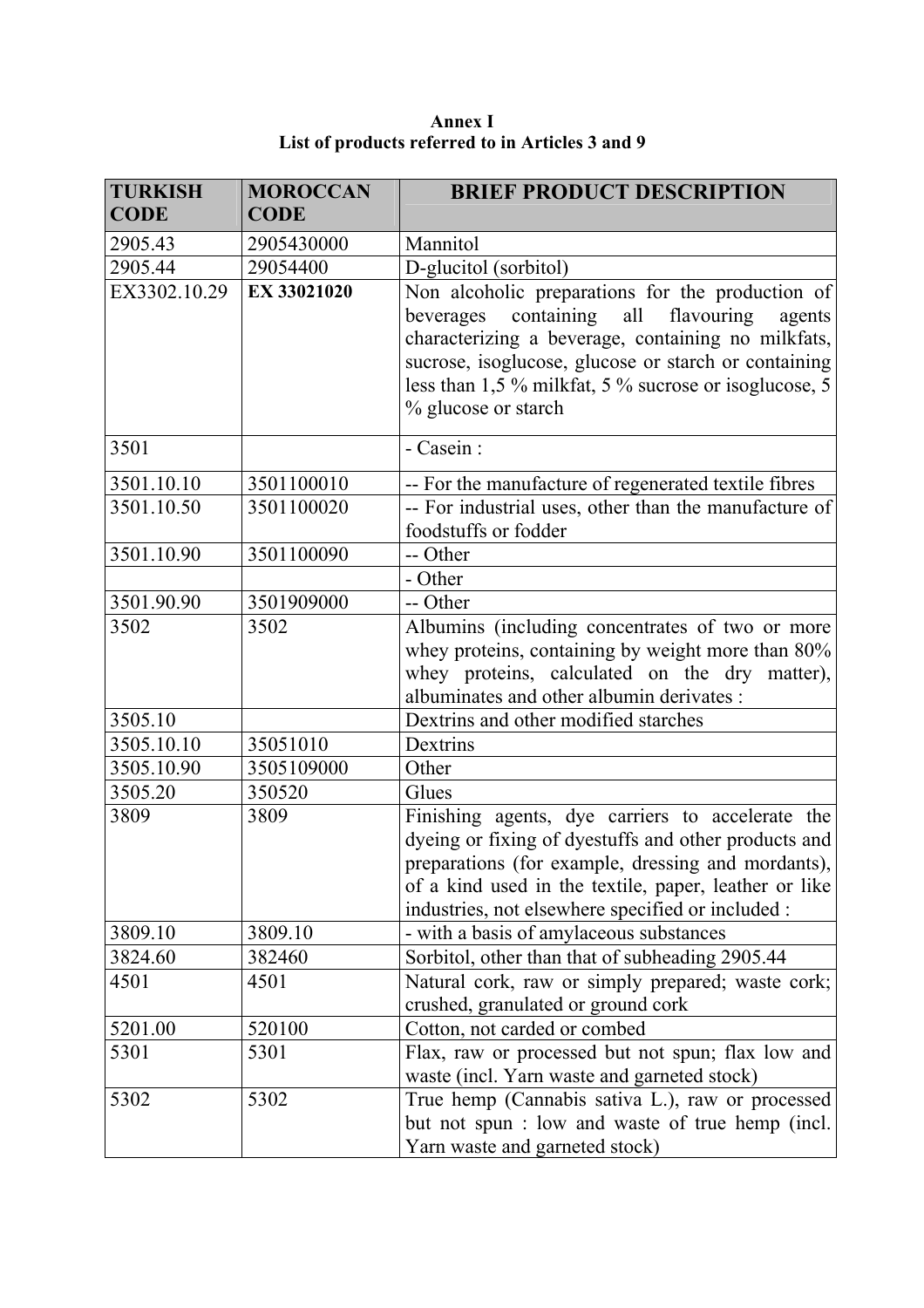# **PROTOCOL I**

## **(Referred to in Article 4.2)**

## **ABOLITION OF CUSTOMS DUTIES AND CHARGES HAVING EQUIVALENT EFFECT ON IMPORTS BETWEEN THE KINGDOM OF MOROCCO AND THE REPUBLIC OF TURKEY**

- 1. Customs duties and charges having equivalent effect on imports applicable in Turkey to products originating in Morocco shall be abolished upon the entry into force of this Agreement.
- 2. Customs duties and charges having equivalent effect on imports applicable in Morocco to products originating in Turkey which are not listed in this Protocol shall be abolished on the date of entry into force of this Agreement.
- 3. Customs duties and charges having equivalent effect on imports applicable in Morocco to products originating in Turkey which are listed in this Protocol shall be abolished in accordance with the timetables defined below:

a) For the products listed in List I custom duties and charges having equivalent effect shall be reduced as follows:

- on the date of entry into force of this Agreement, each duty and charge shall be reduced to 90% of the basic duty;
- one year after the date of entry into force of this Agreement, each duty and charge shall be reduced to 80% of the basic duty;
- two years after the date of entry into force of this Agreement, each duty and charge shall be reduced to 70% of the basic duty;
- three years after the date of entry into force of this Agreement, each duty and charge shall be reduced to 60% of the basic duty;
- four years after the date of entry into force of this Agreement, each duty and charge shall be reduced to 50% of the basic duty;
- five years after the date of entry into force of this Agreement, each duty and charge shall be reduced to 40% of the basic duty;
- six years after the date of entry into force of this Agreement, each duty and charge shall be reduced to 30% of the basic duty;
- seven years after the date of entry into force of this Agreement, each duty and charge shall be reduced to 20% of the basic duty;
- eight years after the date of entry into force of this, each duty and charge shall be reduced to 10% of the basic duty;
- nine years after the date of entry into force of this Agreement, the remaining duties shall be abolished.

b) For the products listed in List II custom duties and charges having equivalent effect shall be reduced as follows: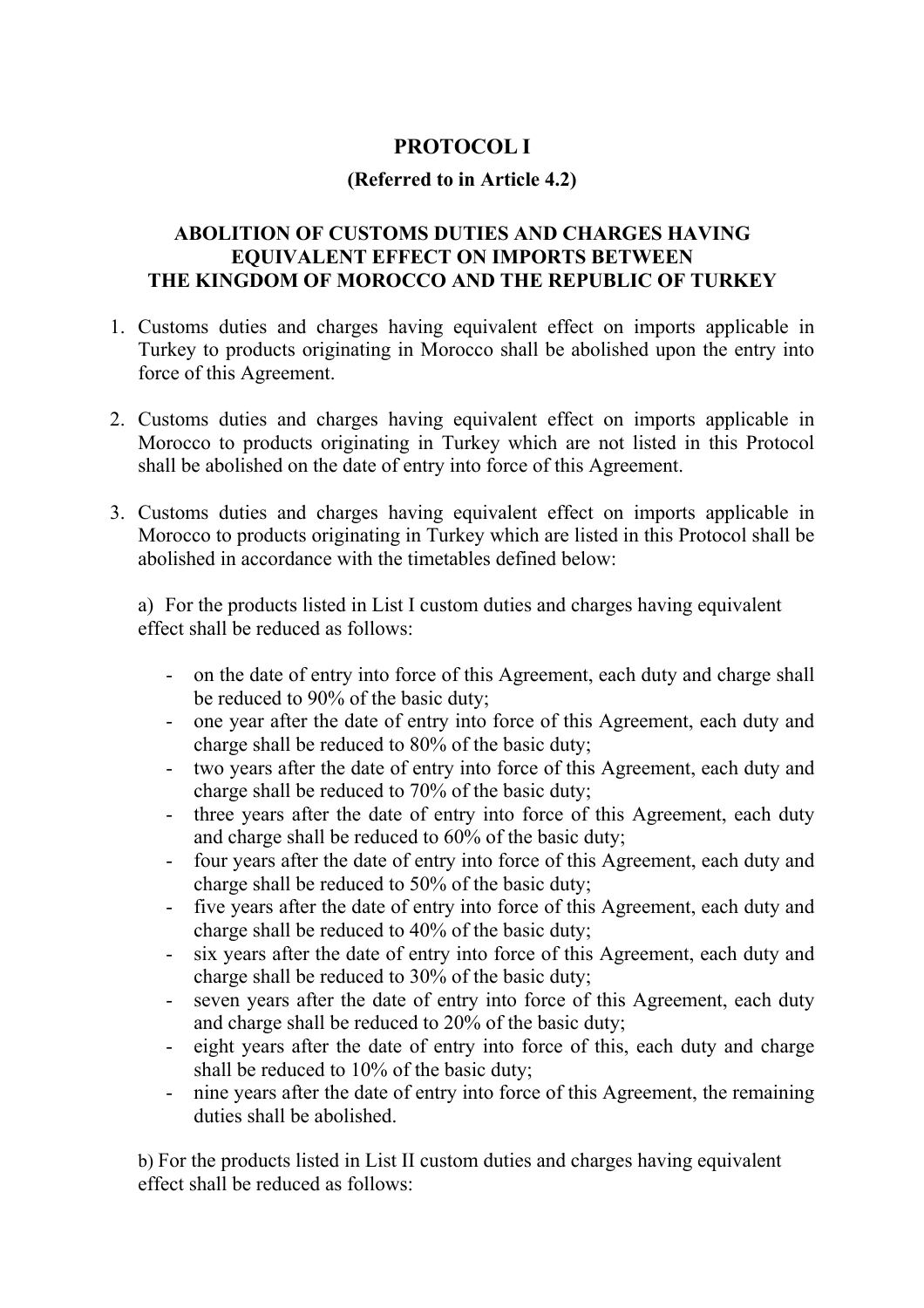- on the date of entry into force of the Agreement, each duty and charge shall be reduced to 97% of the basic duty;
- one year after the date of entry into force of this Agreement, each duty and charge shall be reduced to 94% of the basic duty;
- two years after the date of entry into force of this Agreement, each duty and charge shall be reduced to 91% of the basic duty;
- three years after the date of entry into force of this Agreement, each duty and charge shall be reduced to 88% of the basic duty;
- four years after the date of entry into force of this Agreement, each duty and charge shall be reduced to 73% of the basic duty;
- five years after the date of entry into force of this Agreement, each duty and charge shall be reduced to 58% of the basic duty;
- six years after the date of entry into force of this Agreement, each duty and charge shall be reduced to 43% of the basic duty;
- seven years after the date of entry into force of this Agreement, each duty and charge shall be reduced to 28% of the basic duty;
- eight years after the date of entry into force of this, each duty and charge shall be reduced to 13% of the basic duty;
- nine years after the date of entry into force of this Agreement, the remaining duties shall be abolished.
- c) The provisions of Article 3 paragraph (a) and (b) of this Protocol shall not apply to the products appearing in List III*.*The provisions related to the products mentioned in List III shall be examined in the Joint Committee.

-----------------------------------------------

#### **LIST I**

## **(referred to in Article 3.a of Protocol I)**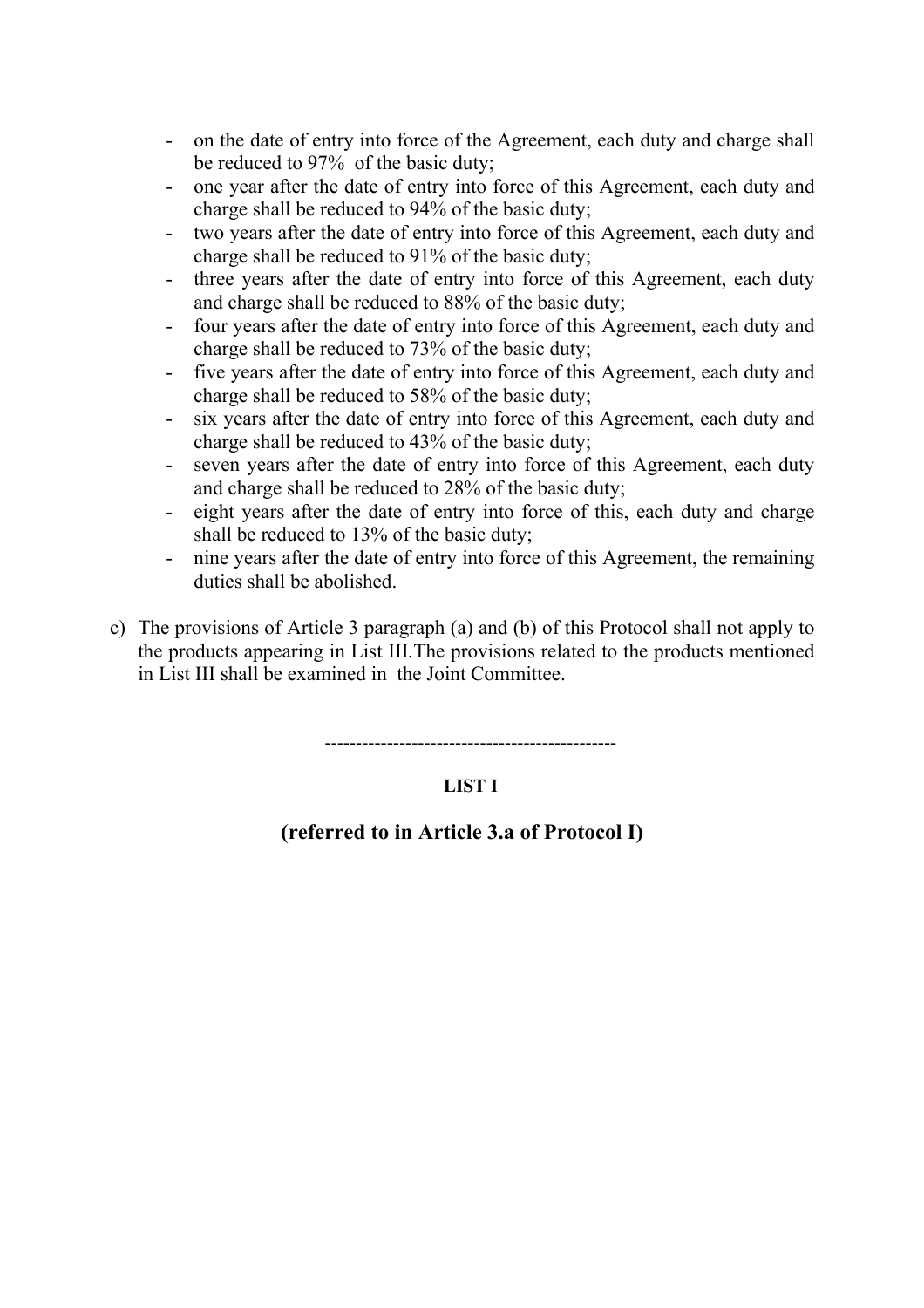| <b>HS Heading</b> | <b>HS Heading</b> | <b>HS Heading</b> |
|-------------------|-------------------|-------------------|
|                   |                   |                   |
| 2501              | 280430            | 30039010          |
| 2515              | 280440            | 30039092          |
| 2520              | 2806              | 3003909300        |
| 2522              | 2807              | 3003909810        |
| 252310            | 2809              | 3003909890        |
| 252329            | 281121            | 30041010          |
| 253020            | 281511            | 30041099          |
| 27101111          | 281512            | 30042010          |
| 27101119          | 28170010          | 30042095          |
| 27101121          | 282733            | 30042096          |
| 27101129          | 2828              | 30042099          |
| 27101191          | 283321            | 30043120          |
| 27101192          | 283322            | 30043199          |
| 27101199          | 283325            | 30043210          |
| 27101911          | 283326            | 30043250          |
| 27101912          | 283330            | 30043260          |
| 27101919          | 283522            | 30043299          |
| 27101921          | 283523            | 30043910          |
| 27101929          | 283525            | 30043950          |
| 27101931          | 283526            | 30043999          |
| 27101932          | 2839              | 30044010          |
| 27101939          | 28421011          | 30044040          |
| 27101990          | 284290            | 30044050          |
| 27109100          | 2851              | 30044099          |
| 27109900          | 3001              | 30045010          |
| 271111            | 30023010          | 30045030          |
| 271112            | 30023091          | 30045099          |
| 271113            | 30023099          | 30049010          |
| 2712              | 300290            | 30049095          |
| 271320            | 300310            | 30049096          |
| 2714              | 300320            | 30049097          |
| 2715              | 300331            | 30049098          |
| 280110            | 30033910          | 30051091          |
| 2802              | 30033990          | 30051099          |
| 280410            | 300340            | 30059010          |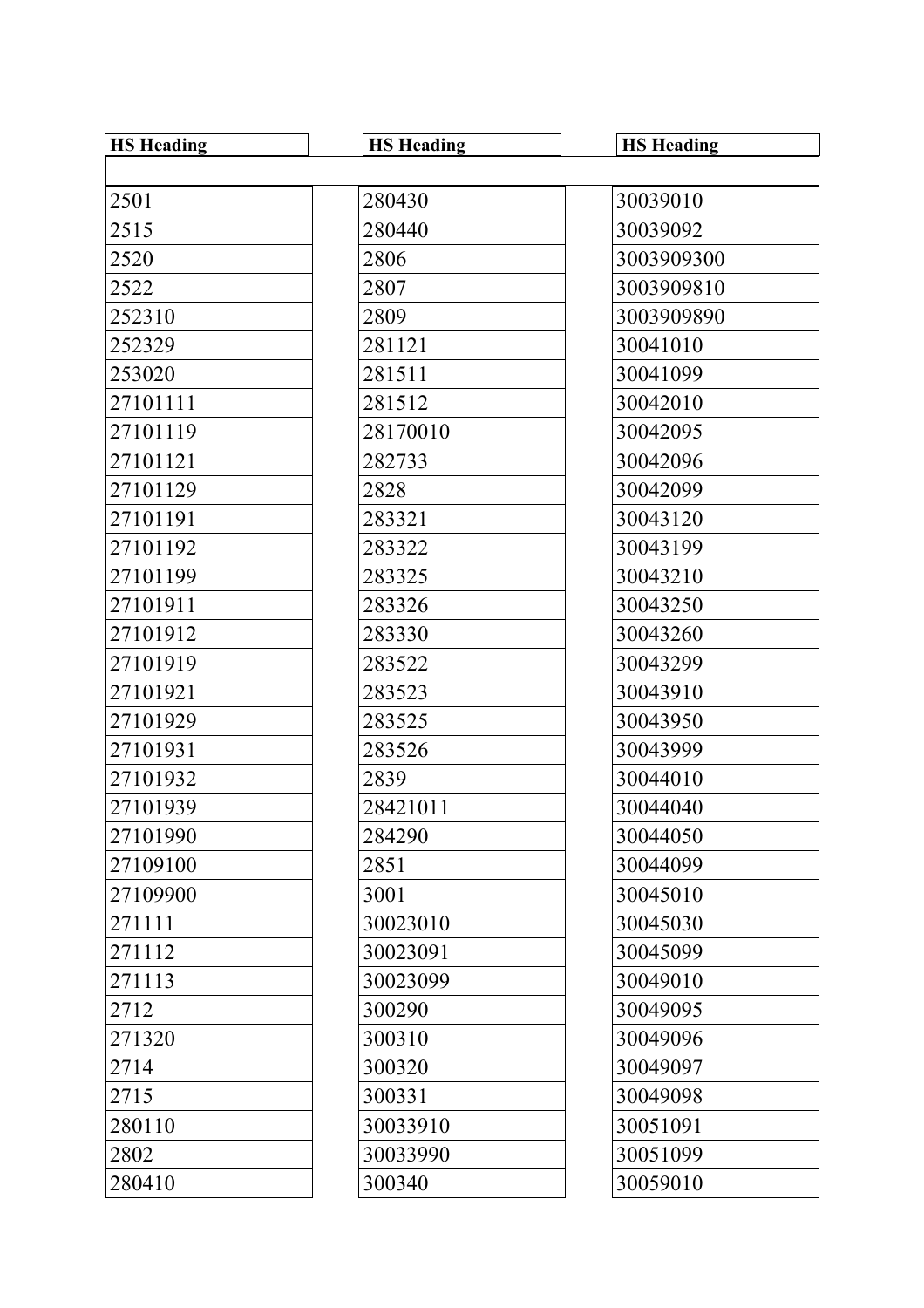| 30059091   |
|------------|
| 30059099   |
| 300610     |
| 300640     |
| 300650     |
| 30066019   |
| 30066091   |
| 30066099   |
| 30067010   |
| 30068010   |
| 30068023   |
| 30068029   |
| 30068031   |
| 30068032   |
| 30068033   |
| 3006803410 |
| 3006803490 |
| 3006803510 |
| 3006803590 |
| 3006803910 |
| 3006803920 |
| 3006803950 |
| 3006803960 |
| 3006803970 |
| 3006803990 |
| 3006804110 |
| 3006804190 |
| 3006804210 |
| 3006804295 |
| 3006804296 |
| 3006804299 |
| 3006804320 |
| 3006804390 |
| 3006804410 |
| 3006804450 |
| 3006804460 |
| 3006804499 |

| 3006804510 |
|------------|
| 3006804550 |
| 3006804590 |
| 3006804610 |
| 3006804640 |
| 3006804650 |
| 3006804690 |
| 3006804710 |
| 3006804730 |
| 3006804790 |
| 3006804910 |
| 3006804995 |
| 3006804996 |
| 3006804997 |
| 3006804998 |
| 3006805130 |
| 3006805140 |
| 3006805190 |
| 30068059   |
| 30068091   |
| 30068094   |
| 30068095   |
| 3006809630 |
| 3006809640 |
| 3006809690 |
| 3006809910 |
| 320412     |
| 3205       |
| 320810     |
| 320820     |
| 32089090   |
| 32091000   |
| 32099090   |
| 3211       |
| 321290     |
| 3214       |
| 3215       |
|            |

| 3301        |
|-------------|
| 33021010    |
| EX 33021020 |
| 33021030    |
| 33021081    |
| 33021089    |
| 330290      |
| 3303        |
| 3304        |
| 3305        |
| 3306        |
| 3307        |
| 3401        |
| 340220      |
| 34029019    |
| 34029090    |
| 340410      |
| 340490      |
| 3405        |
| 3406        |
| 3407        |
| 35019010    |
| 3503        |
| 3504        |
| 35051020    |
| 35051030    |
| 3506        |
| 3605        |
| 37012091    |
| 37013010    |
| 37022091    |
| 3704        |
| 3705        |
| 3804        |
| 3808        |
| 380991      |
| 380992      |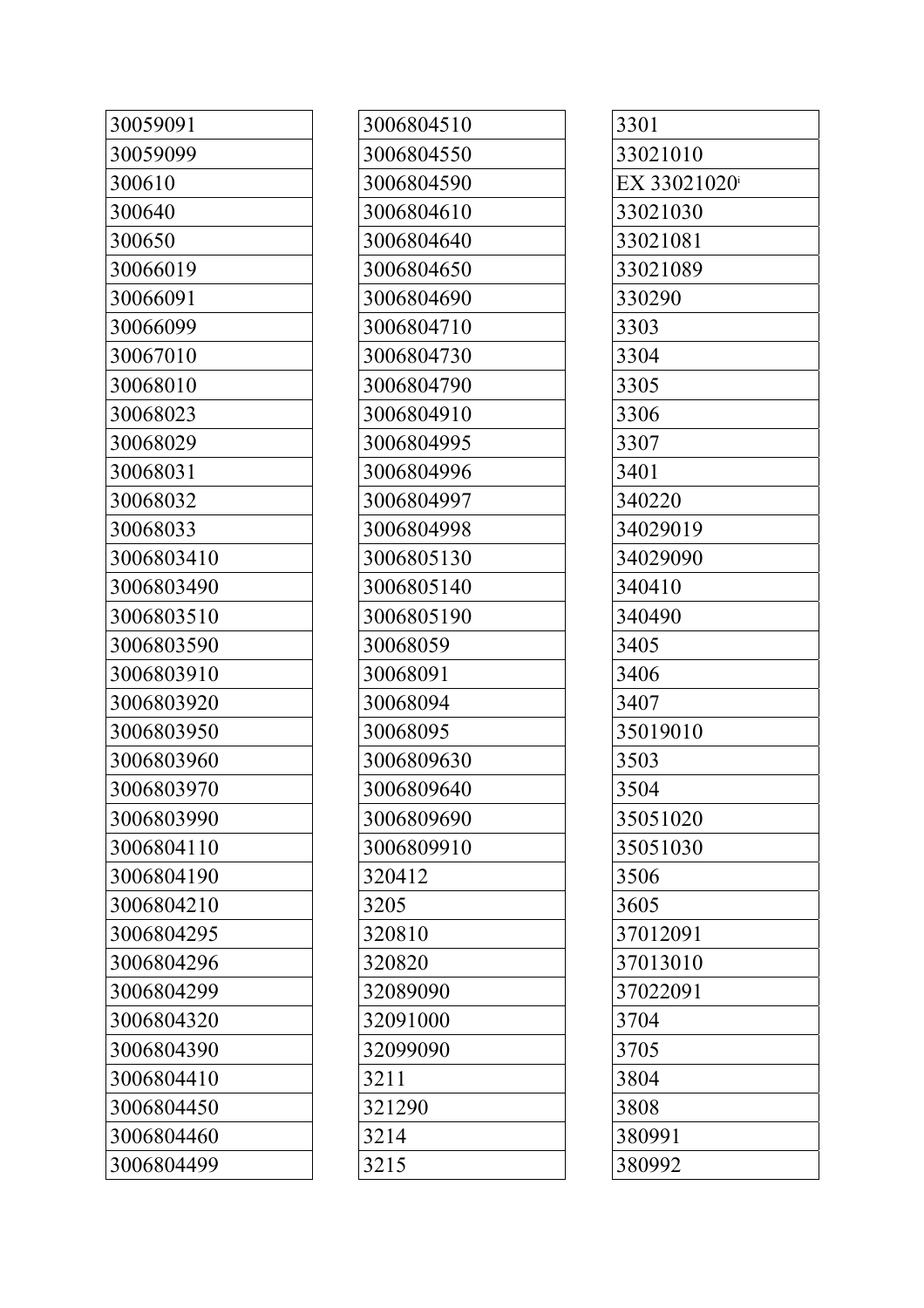| 380993       |
|--------------|
| 3816         |
| 3819         |
| 3820         |
| EX3822000010 |
| 382440       |
| 382450       |
| 38249030     |
| 38249040     |
| 38249050     |
| 38249060     |
| 3825100010   |
| 3825200010   |
| 38253021     |
| 38253022     |
| 38253029     |
| 38253030     |
| 38253041     |
| 3825410010   |
| 3825490010   |
| 3825500010   |
| 3825610010   |
| 3825690010   |
| 3825900010   |
| 39011010     |
| 39011020     |
| 39012010     |
| 39012020     |
| 39013010     |
| 39013030     |
| 39019010     |
| 39019030     |
| 39021010     |
| 39021020     |
| 39022010     |
| 39022020     |
| 39023010     |

| 39023020 |
|----------|
| 39023030 |
| 39029010 |
| 39029030 |
| 39031110 |
| 39031120 |
| 39031910 |
| 39031920 |
| 39032010 |
| 39032020 |
| 39033010 |
| 39033020 |
| 39039010 |
| 39039020 |
| 390410   |
| 390421   |
| 390422   |
| 39043010 |
| 39043020 |
| 39044010 |
| 39044030 |
| 39045010 |
| 39045020 |
| 39046110 |
| 39046120 |
| 39046910 |
| 39046930 |
| 39049011 |
| 39049015 |
| 39049021 |
| 39049025 |
| 39049091 |
| 39049096 |
| 390512   |
| 39051910 |
| 39051920 |
| 39052110 |

| 39052190 |
|----------|
| 39052911 |
| 39052915 |
| 39052991 |
| 39052996 |
| 39053011 |
| 39053019 |
| 39053020 |
| 39059111 |
| 39059119 |
| 39059120 |
| 39059911 |
| 39059919 |
| 39059920 |
| 39059991 |
| 39059996 |
| 39061010 |
| 39061020 |
| 39069011 |
| 39069015 |
| 39069091 |
| 39069096 |
| 39073010 |
| 390750   |
| 39076020 |
| 39076090 |
| 39079110 |
| 39079190 |
| 39079910 |
| 39079991 |
| 39081010 |
| 39081020 |
| 39089010 |
| 39089020 |
| 39091019 |
| 39091020 |
| 39091090 |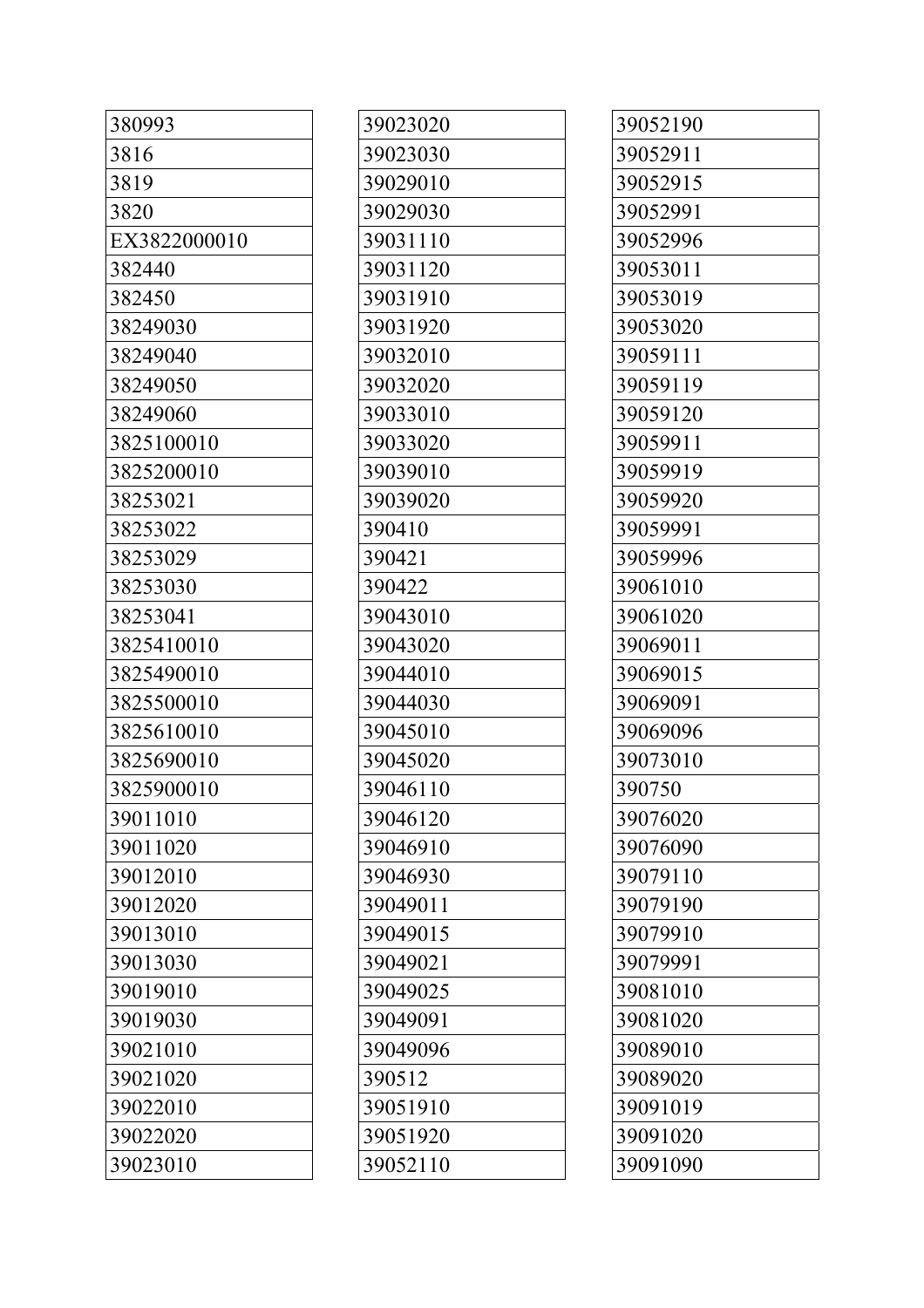| 39092010   |
|------------|
| 39092020   |
| 39093010   |
| 39093020   |
| 39094010   |
| 39094020   |
| 39095010   |
| 39095020   |
| 39111017   |
| 39111097   |
| 39119010   |
| 39119091   |
| 39119097   |
| 391212     |
| 39122090   |
| 39123190   |
| 39123990   |
| 39129010   |
| 39129029   |
| 39129090   |
| 391390     |
| 3915       |
| 3916       |
| 3917       |
| 3918       |
| 3919       |
| 392010     |
| 392020     |
| 392030     |
| 3920431090 |
| 3920439011 |
| 3920439019 |
| 3920439020 |
| 3920439090 |
| 3920491090 |
| 3920499011 |
| 3920499019 |

| 3920499020 |
|------------|
| 3920499090 |
| 392051     |
| 392059     |
| 392061     |
| 392062     |
| 392063     |
| 392069     |
| 392071     |
| 392072     |
| 392073     |
| 392079     |
| 392091     |
| 392092     |
| 392093     |
| 392094     |
| 392099     |
| 392111     |
| 392112     |
| 392113     |
| 392114     |
| 39211911   |
| 39211917   |
| 39211919   |
| 39211921   |
| 39211922   |
| 39211928   |
| 39211930   |
| 39211940   |
| 39211950   |
| 39211990   |
| 39219011   |
| 39219019   |
| 39219030   |
| 39219040   |
| 39219051   |
| 39219052   |
|            |

| 39219060 |
|----------|
| 39219070 |
| 39219080 |
| 39219094 |
| 39219095 |
| 39219096 |
| 39219098 |
| 3922     |
| 3923     |
| 3924     |
| 3925     |
| 3926     |
| 40040023 |
| 40040029 |
| 40051020 |
| 40051090 |
| 40059110 |
| 40059199 |
| 40059910 |
| 40061010 |
| 40061090 |
| 40069012 |
| 40069013 |
| 40069019 |
| 40069091 |
| 40069099 |
| 4008     |
| 400911   |
| 400912   |
| 400921   |
| 400922   |
| 400931   |
| 400932   |
| 40094190 |
| 400942   |
| 40101190 |
| 401012   |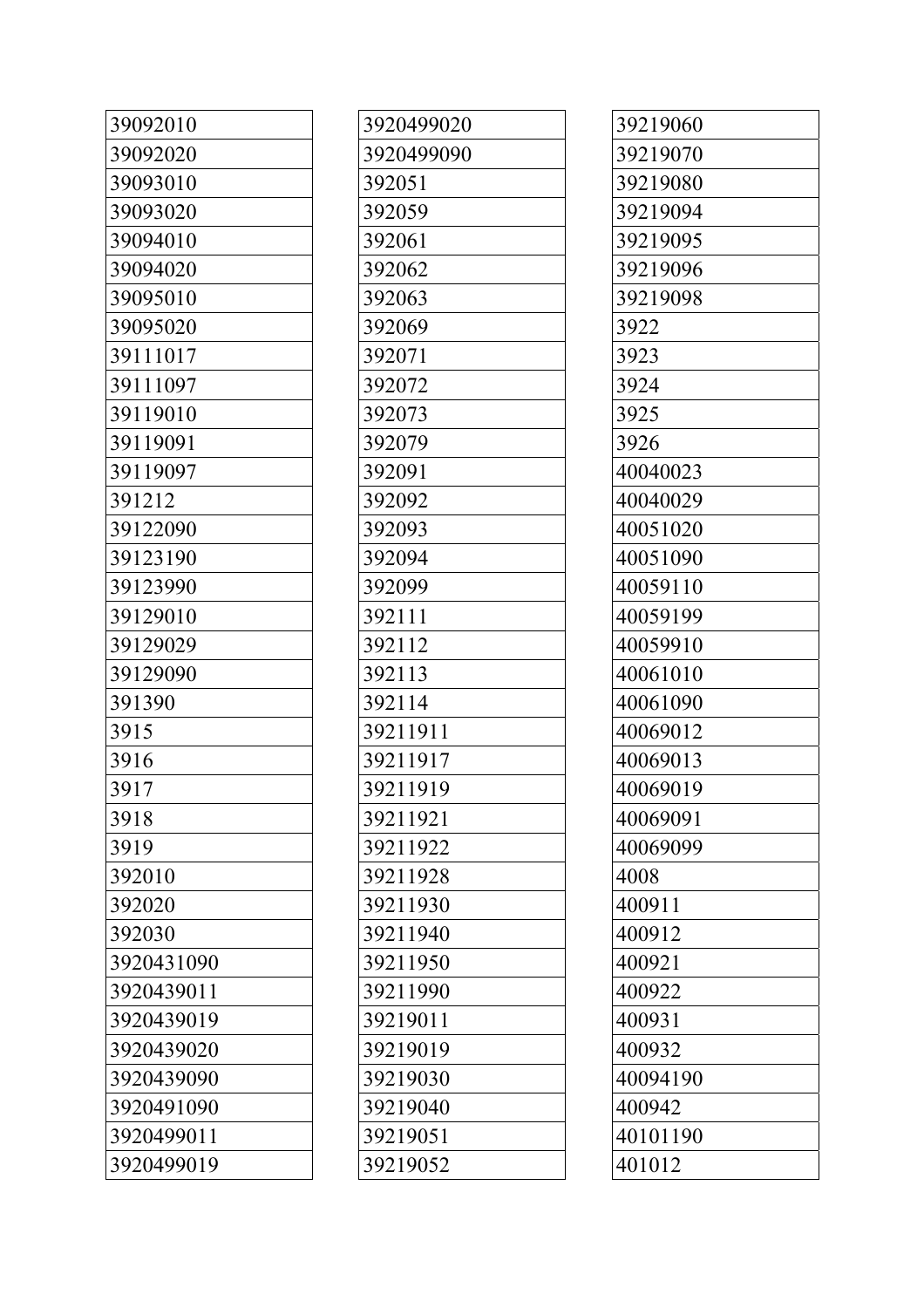| 401013     |
|------------|
| 401019     |
| 401031     |
| 401032     |
| 401033     |
| 401034     |
| 401035     |
| 401036     |
| 401039     |
| 401110     |
| 401120     |
| 401140     |
| 401150     |
| 401161     |
| 401162     |
| 401163     |
| 401169     |
| 401192     |
| 401193     |
| 401194     |
| 401199     |
| 40129010   |
| 40129031   |
| 4012904010 |
| 4012909011 |
| 4012909021 |
| 4012909029 |
| 4013       |
| 401519     |
| 401590     |
| 401610     |
| 401691     |
| 401692     |
| 401693     |
| 401694     |
| 401695     |
| 40169911   |

| 40169919 |
|----------|
| 40169921 |
| 40169922 |
| 40169929 |
| 40169930 |
| 40169940 |
| 40169950 |
| 40169960 |
| 40169991 |
| 40169995 |
| 40169996 |
| 40169999 |
| 4017     |
| 41012011 |
| 41015010 |
| 41019010 |
| 41022110 |
| 41022910 |
| 41031010 |
| 41032010 |
| 41033010 |
| 41039010 |
| 4104     |
| 4105     |
| 4106     |
| 4107     |
| 4112     |
| 4113     |
| 4114     |
| 411510   |
| 4201     |
| 4202     |
| 4203     |
| 4204     |
| 4205     |
| 4206     |
| 4302     |
|          |

| 4303     |
|----------|
| 4304     |
| 4404     |
| 4405     |
| 4406     |
| 4407     |
| 4408     |
| 4409     |
| 4410     |
| 4411     |
| 4412     |
| 4413     |
| 4414     |
| 4415     |
| 4416     |
| 4417     |
| 4418     |
| 4419     |
| 4420     |
| 4421     |
| 4502     |
| 4503     |
| 4504     |
| 4601     |
| 4602     |
| 47010090 |
| 47020039 |
| 47020099 |
| 47031990 |
| 47032990 |
| 47041990 |
| 47042990 |
| 47050090 |
| 470720   |
| 470790   |
| 48010090 |
| 480210   |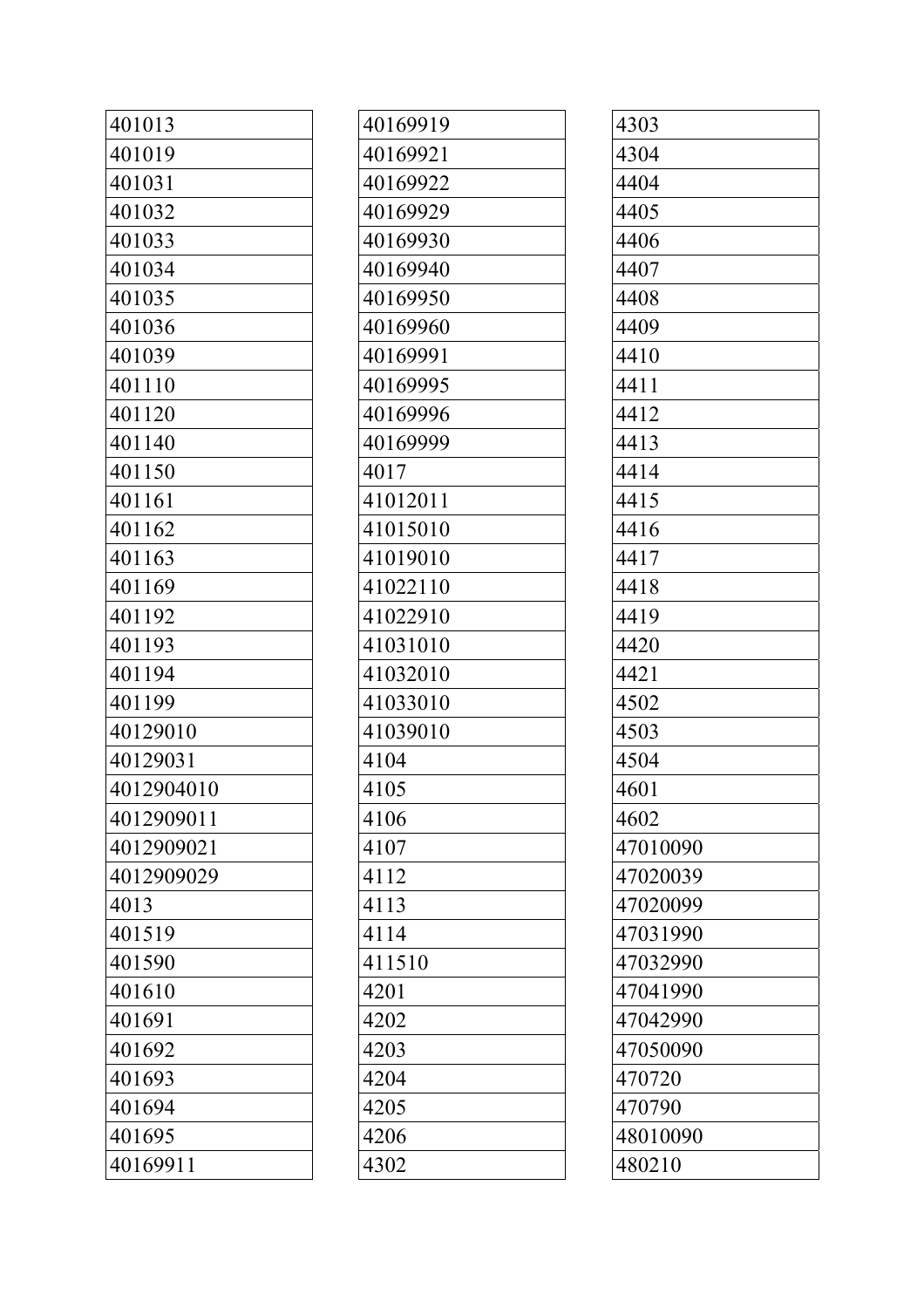| EX48022019   |
|--------------|
| EX48022090   |
| EX48023090   |
| EX4802400010 |
| 4802400090   |
| 480254       |
| 480255       |
| 480256       |
| 480257       |
| 480258       |
| 48026119     |
| 48026121     |
| 48026129     |
| 48026130     |
| 48026191     |
| 48026192     |
| 48026193     |
| 4802619910   |
| 4802619990   |
| 48026210     |
| 48026221     |
| 48026229     |
| 48026230     |
| 48026291     |
| 48026292     |
| 48026293     |
| 4802629910   |
| 4802629990   |
| 48026910     |
| 48026921     |
| 48026929     |
| 48026930     |
| 48026991     |
| 48026992     |
| 48026993     |
| 4802699910   |
| 4802699990   |

| 4803     |
|----------|
| 480411   |
| 480419   |
| 480421   |
| 480429   |
| 48043129 |
| 48043131 |
| 48043132 |
| 48043139 |
| 48043140 |
| 48043151 |
| 48043152 |
| 48043159 |
| 48043190 |
| 48043921 |
| 48043929 |
| 48043931 |
| 48043932 |
| 48043939 |
| 48043941 |
| 48043949 |
| 48043990 |
| 480441   |
| 480442   |
| 480449   |
| 480451   |
| 480452   |
| 480459   |
| 480511   |
| 480512   |
| 480519   |
| 48052412 |
| 48052419 |
| 48052422 |
| 48052429 |
| 48052432 |
| 48052439 |
|          |

| 48052442 |
|----------|
| 48052443 |
| 48052449 |
| 48052492 |
| 48052493 |
| 48052499 |
| 48052512 |
| 48052513 |
| 48052519 |
| 48052522 |
| 48052523 |
| 48052529 |
| 48052532 |
| 48052533 |
| 48052539 |
| 48052542 |
| 48052549 |
| 48052592 |
| 48052593 |
| 48052599 |
| 480530   |
| 480540   |
| 48059120 |
| 48059130 |
| 48059140 |
| 48059190 |
| 48059220 |
| 48059230 |
| 48059290 |
| 48059320 |
| 48059330 |
| 48059340 |
| 48059390 |
| 4806     |
| 4807     |
| 48081010 |
| 48081028 |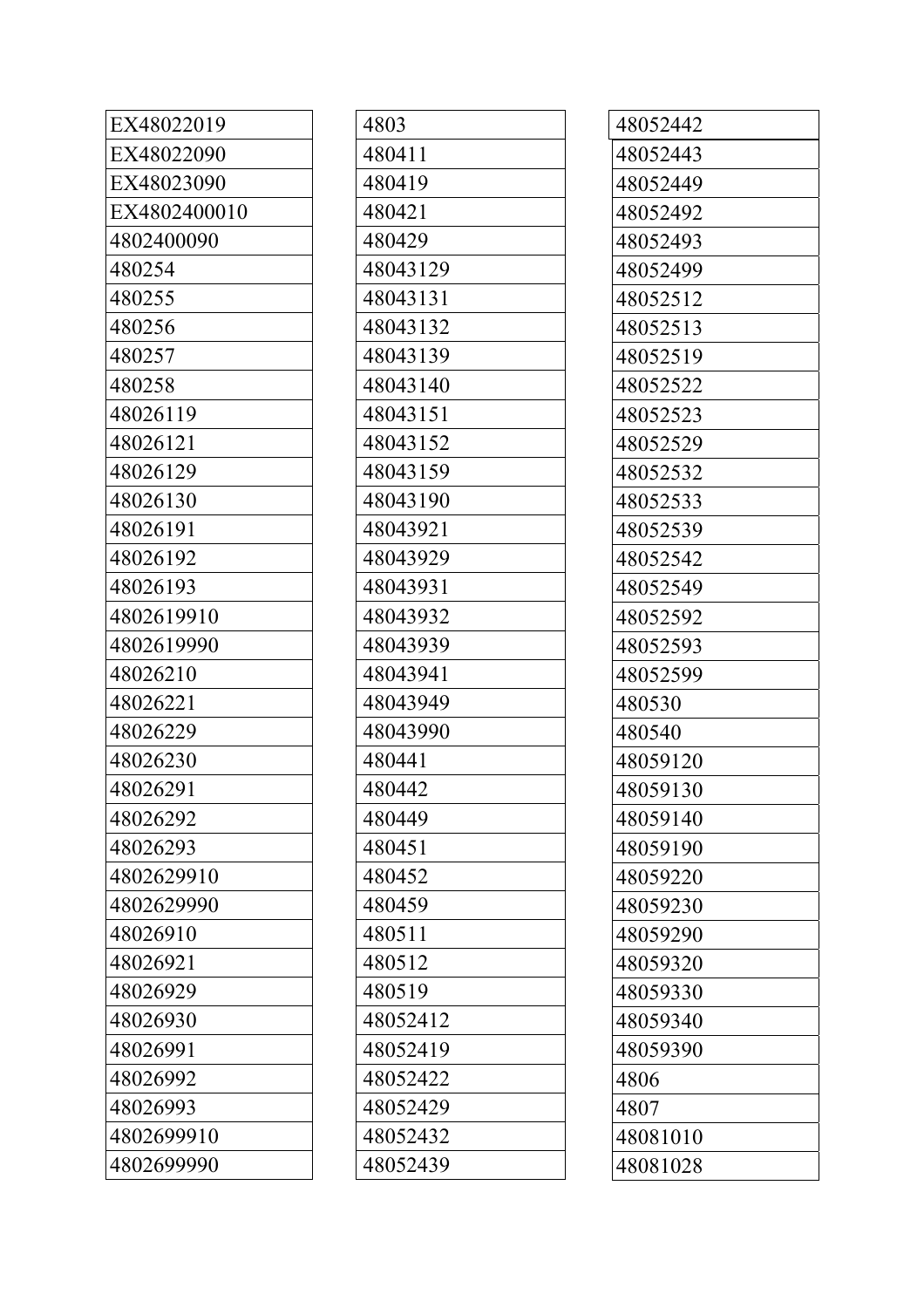| 48081091   |
|------------|
| 48081099   |
| 480820     |
| 480830     |
| 480890     |
| 4809       |
| 4810       |
| 4811       |
| 4812       |
| 4814       |
| 4815       |
| 481610     |
| 481620     |
| 481690     |
| 4817       |
| 4818       |
| 4819       |
| 4820       |
| 4821       |
| 4822       |
| 482312     |
| 482319     |
| 48232018   |
| 48232090   |
| 482340     |
| 482360     |
| 482370     |
| 48239011   |
| 48239012   |
| 48239015   |
| 48239016   |
| 4823901710 |
| 4823901720 |
| 4823901790 |
| 48239018   |
| 48239021   |
| 48239029   |

| 48239031   |
|------------|
| 48239032   |
| 48239033   |
| 48239034   |
| 48239035   |
| 48239036   |
| 48239037   |
| 48239039   |
| 4823904110 |
| 4823904133 |
| 4823904135 |
| 4823904139 |
| 4823904141 |
| 4823904142 |
| 4823904149 |
| 4823904190 |
| 4823904210 |
| 4823904222 |
| 4823904223 |
| 4823904229 |
| 4823904230 |
| 4823904240 |
| 4823904292 |
| 4823904293 |
| 4823904299 |
| 4823904310 |
| 4823904390 |
| 48239044   |
| 4823904519 |
| 4823904521 |
| 4823904529 |
| 4823904531 |
| 4823904539 |
| 4823904590 |
| 4823904910 |
| 4823904991 |
| 4823904999 |
|            |

| 48239051   |
|------------|
| 48239059   |
| 48239061   |
| 48239069   |
| 48239070   |
| 48239091   |
| 48239092   |
| 48239099   |
| 49019110   |
| 49019910   |
| 49019991   |
| 49021010   |
| 49029010   |
| 4903       |
| 49040010   |
| 49070030   |
| 49070099   |
| 4908100019 |
| 4908100099 |
| 4908900019 |
| 4908900099 |
| 4909       |
| 4910       |
| 49111099   |
| 491191     |
| 49119999   |
| 5106       |
| 5107       |
| 5108       |
| 5109       |
| 5110       |
| 51111199   |
| 51111999   |
| 51112099   |
| 51113099   |
| 51119099   |
| 51121199   |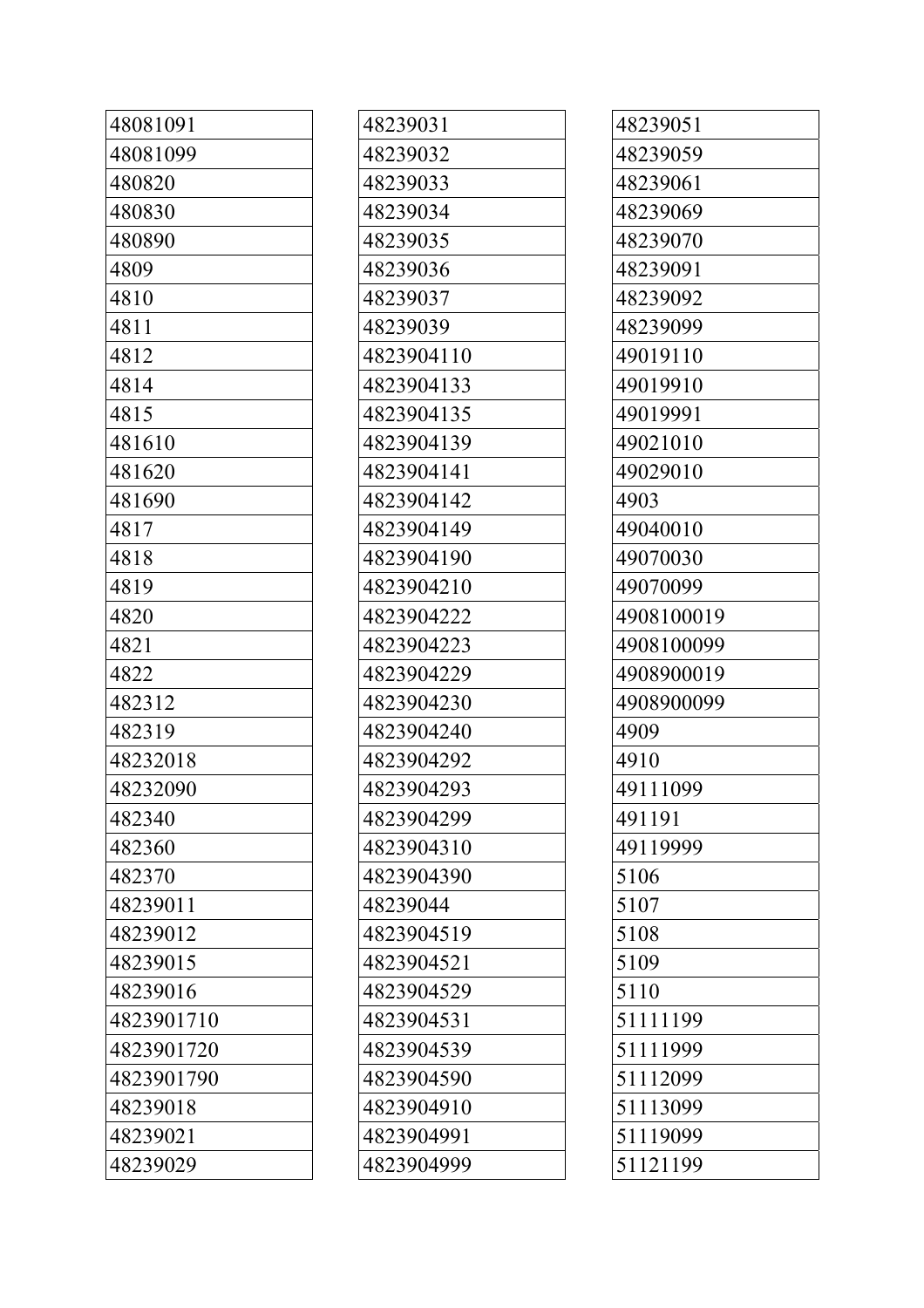| 51121999 |
|----------|
| 51122099 |
| 51123099 |
| 51129099 |
| 5113     |
| 5204     |
| 5205     |
| 5206     |
| 5207     |
| 5208     |
| 5209     |
| 5210     |
| 5211     |
| 5212     |
| 5306     |
| 5307     |
| 5308     |
| 5309     |
| 5310     |
| 5311     |
| 5401     |
| 5402     |
| 5403     |
| 5404     |
| 5405     |
| 5406     |
| 5407     |
| 5408     |
| 5508     |
| 5509     |
| 5510     |
| 5511     |
| 5512     |
| 5513     |
| 5514     |
| 5515     |
| 5516     |

| 56011010 |
|----------|
| 56011090 |
| 560121   |
| 560122   |
| 560129   |
| 5602     |
| 56031121 |
| 56031123 |
| 56031127 |
| 56031190 |
| 56031210 |
| 56031221 |
| 56031223 |
| 56031227 |
| 56031290 |
| 56031310 |
| 56031321 |
| 56031323 |
| 56031327 |
| 56031390 |
| 56031410 |
| 56031421 |
| 56031429 |
| 56031490 |
| 56039110 |
| 56039121 |
| 56039123 |
| 56039127 |
| 56039190 |
| 56039210 |
| 56039221 |
| 56039229 |
| 56039290 |
| 56039310 |
| 56039321 |
| 56039329 |
| 56039390 |

| 56039410   |
|------------|
| 56039421   |
| 56039429   |
| 56039490   |
| 560410     |
| 560420     |
| 56049010   |
| 56049020   |
| 56049049   |
| 56049051   |
| 56049053   |
| 56049059   |
| 56049060   |
| 56049090   |
| 5605       |
| 5606       |
| 5607       |
| 56081190   |
| 560819     |
| 5608901090 |
| 5608902090 |
| 56089030   |
| 56089090   |
| 5609       |
| 5701       |
| 5702       |
| 5703       |
| 5704       |
| 5705       |
| 580110     |
| 580121     |
| 580122     |
| 580123     |
| 580124     |
| 580125     |
| 580126     |
| 580131     |
|            |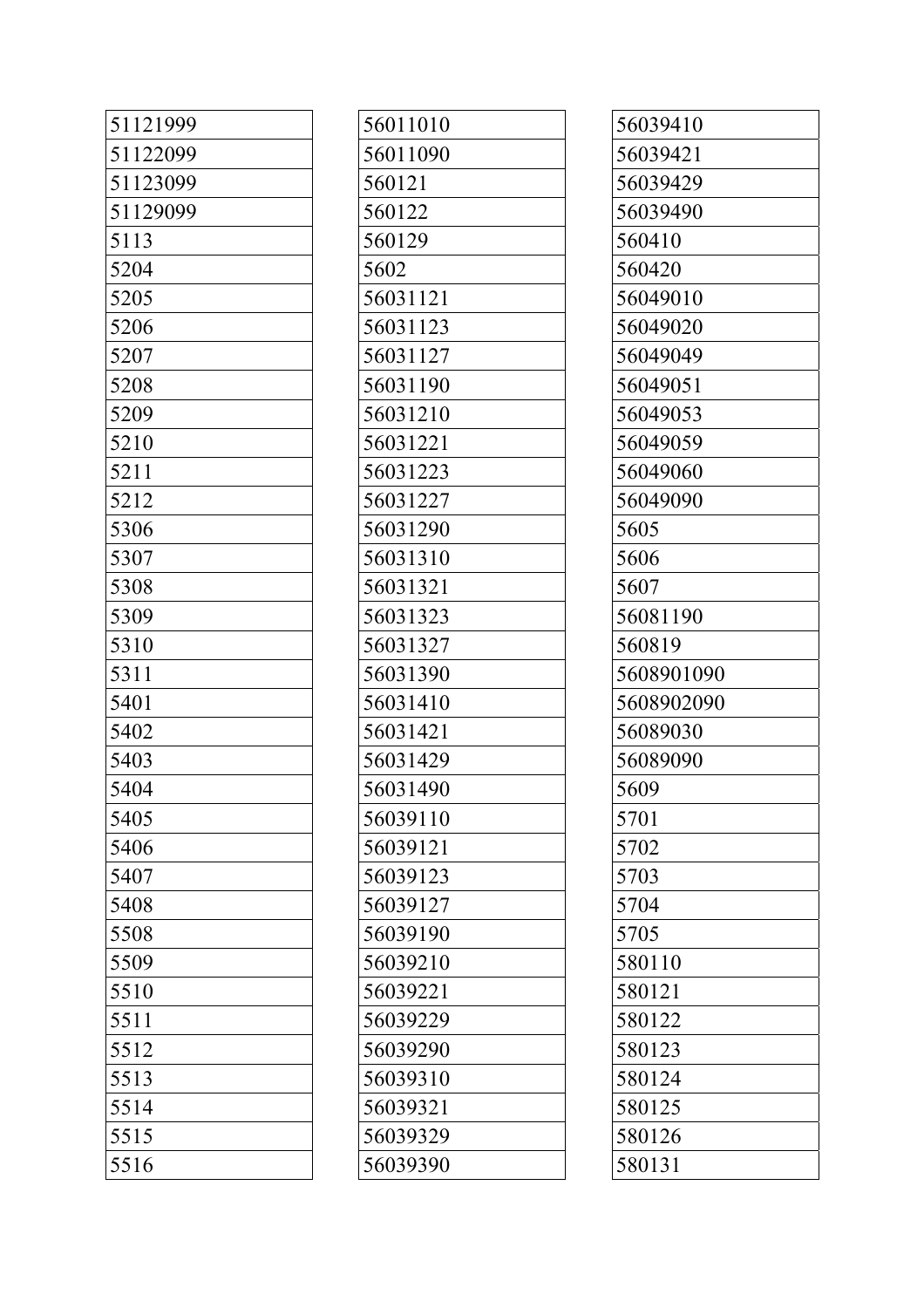| 580132   |
|----------|
| 580133   |
| 580134   |
| 580135   |
| 580136   |
| 580190   |
| 580211   |
| 580219   |
| 580220   |
| 580230   |
| 580310   |
| 580390   |
| 580410   |
| 580421   |
| 580429   |
| 580430   |
| 580500   |
| 580610   |
| 580620   |
| 580631   |
| 580632   |
| 580639   |
| 580640   |
| 580710   |
| 580790   |
| 580810   |
| 580890   |
| 580900   |
| 581010   |
| 581091   |
| 581092   |
| 581099   |
| 5901     |
| 59021020 |
| 59021090 |
| 59022020 |
| 59022090 |

| 61159199 |
|----------|
| 61159210 |
| 61159299 |
| 61159310 |
| 61159399 |
| 61159910 |
| 61159999 |
| 6116     |
| 6117     |
| 6201     |
| 6202     |
| 6203     |
| 6204     |
| 6205     |
| 6206     |
| 6207     |
| 6208     |
| 6209     |
| 6210     |
| 6211     |
| 6212     |
| 6213     |
| 621420   |
| 621430   |
| 621440   |
| 621490   |
| 621520   |
| 621590   |
| 621600   |
| 6217     |
| 6301     |
| 6302     |
| 6303     |
| 6304     |
| 6305     |
| 6306     |
| 6307     |
|          |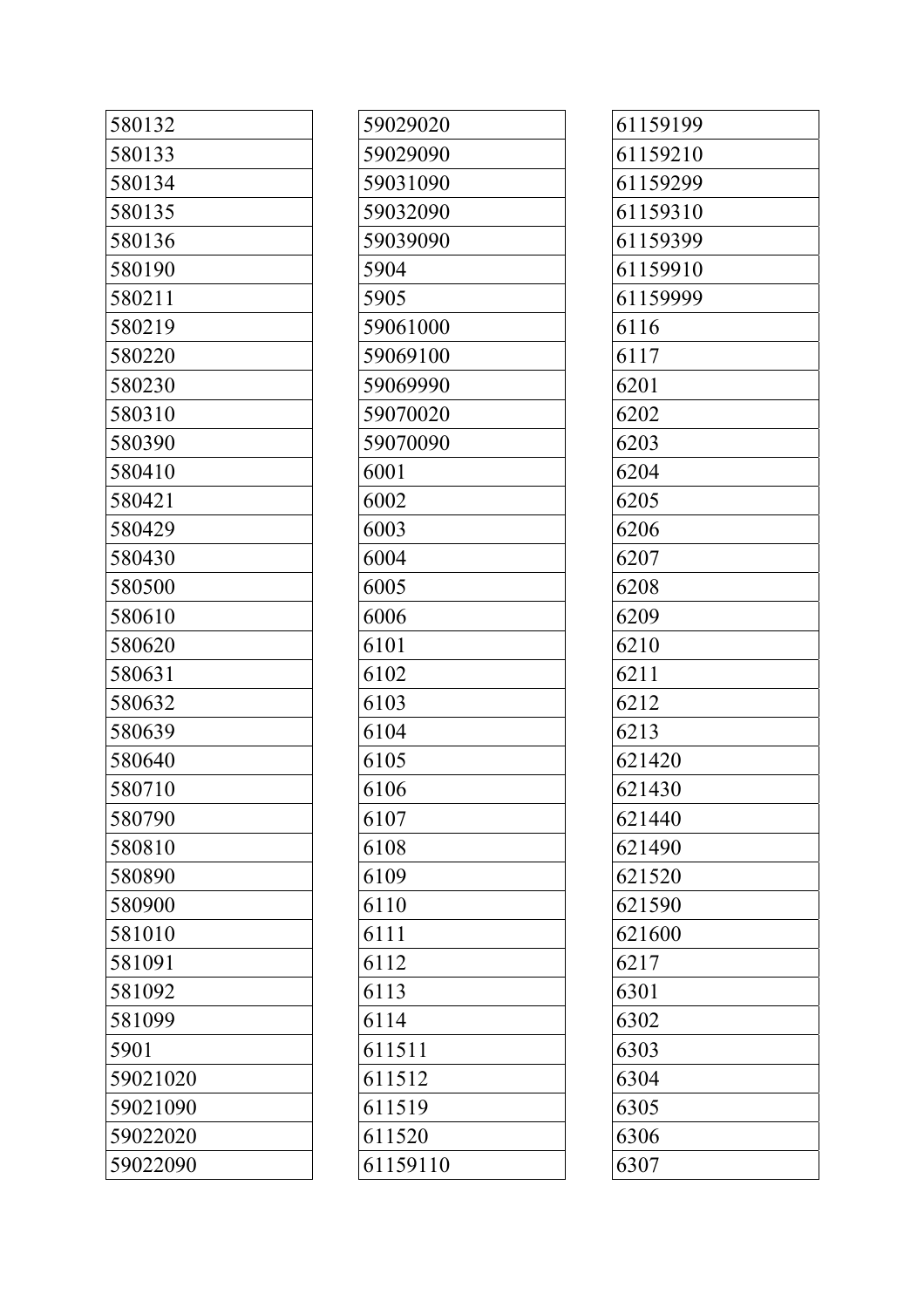| 6308     |
|----------|
| 63101090 |
| 63109090 |
| 6401     |
| 6402     |
| 6403     |
| 6404     |
| 6405     |
| 6406     |
| 6501     |
| 6502     |
| 6503     |
| 6504     |
| 6505     |
| 6506     |
| 6507     |
| 660110   |
| 6801     |
| 6802     |
| 6803     |
| 6804     |
| 6805     |
| 680610   |
| 680690   |
| 6807     |
| 6808     |
| 6809     |
| 6810     |
| 6811     |
| 6812     |
| 6813     |
| 6814     |
| 681520   |
| 681591   |
| 68159910 |
| 68159990 |
| 6901     |

| 690220   |
|----------|
| 690290   |
| 690320   |
| 690390   |
| 6904     |
| 6905     |
| 6906     |
| 6907     |
| 6908     |
| 6910     |
| 6911     |
| 6912     |
| 6913     |
| 7007     |
| 7009     |
| 701010   |
| 701020   |
| 70109011 |
| 70109012 |
| 70109013 |
| 70109014 |
| 70109019 |
| 70109021 |
| 70109022 |
| 70109023 |
| 70109024 |
| 70109029 |
| 70109033 |
| 70109034 |
| 70109035 |
| 70109039 |
| 70109093 |
| 70109094 |
| 70109095 |
| 70109099 |
| 7013     |
| 7020     |
|          |

| 721020   |  |
|----------|--|
| 721041   |  |
| 721049   |  |
| 721070   |  |
| 721090   |  |
| 721230   |  |
| 72124010 |  |
| 72124020 |  |
| 72124039 |  |
| 72124091 |  |
| 72124099 |  |
| 72125040 |  |
| 72125051 |  |
| 72125052 |  |
| 72125059 |  |
| 72125063 |  |
| 72125090 |  |
| 72126030 |  |
| 72126099 |  |
| 72131090 |  |
| 72139190 |  |
| 72142090 |  |
| 72149991 |  |
| 72155021 |  |
| 72155029 |  |
| 72159019 |  |
| 72171090 |  |
| 72172099 |  |
| 72173091 |  |
| 72179090 |  |
| 730120   |  |
| 73051110 |  |
| 73051191 |  |
| 73051210 |  |
| 73051291 |  |
| 73051910 |  |
| 73051991 |  |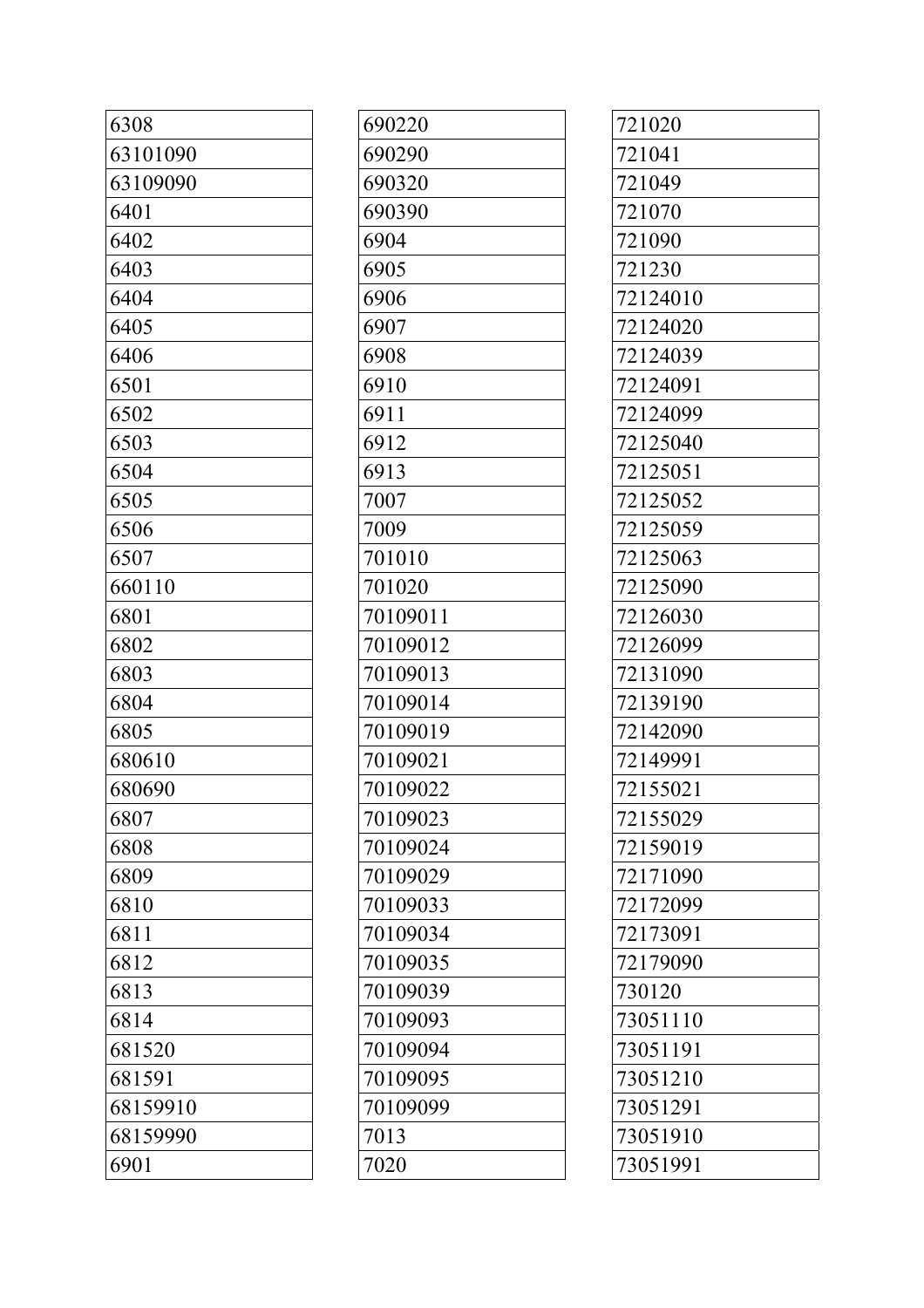| 73052010 |
|----------|
| 73052091 |
| 73053110 |
| 73053120 |
| 73053191 |
| 73053910 |
| 73053920 |
| 73053991 |
| 73059010 |
| 73059020 |
| 73059091 |
| 73061010 |
| 73061091 |
| 73062010 |
| 73062091 |
| 73063010 |
| 73063091 |
| 73064011 |
| 73064091 |
| 73065010 |
| 73065091 |
| 73066010 |
| 73066091 |
| 73069010 |
| 73069091 |
| 7307     |
| 7308     |
| 73090010 |
| 73090020 |
| 73090039 |
| 73090089 |
| 7310     |
| 73110071 |
| 73110073 |
| 73110079 |
| 7313     |
| 731412   |

| 731413         |  |
|----------------|--|
| 731414         |  |
| 73141990       |  |
| 731420         |  |
| 731431         |  |
| 731439         |  |
| 731441         |  |
| 731442         |  |
| 731449         |  |
| 731450         |  |
| 7315           |  |
| 7317           |  |
| 731811         |  |
| 73181290       |  |
| 73181390       |  |
| 73181490       |  |
| 73181590       |  |
| 73181620       |  |
| 73181680       |  |
| 73181990       |  |
| 73182190       |  |
| 73182290       |  |
| 73182321       |  |
| 73182329       |  |
| 73182391       |  |
| 73182399       |  |
| 73182490       |  |
| 73182920       |  |
| 73182980       |  |
| 7320<br>732111 |  |
| 732112         |  |
| 732113         |  |
| 732181         |  |
| 732182         |  |
| 732183         |  |
| 73219020       |  |
|                |  |

| 73219030 |  |
|----------|--|
| 73219090 |  |
| 7322     |  |
| 732310   |  |
| 732391   |  |
| 732392   |  |
| 732393   |  |
| 732394   |  |
| 73239910 |  |
| 73239990 |  |
| 7324     |  |
| 7325     |  |
| 7326     |  |
| 74081910 |  |
| 74082121 |  |
| 74082149 |  |
| 74082199 |  |
| 74082221 |  |
| 74082249 |  |
| 74082299 |  |
| 74082921 |  |
| 74082949 |  |
| 74082999 |  |
| 7411     |  |
| 7412     |  |
| 7413     |  |
| 7414     |  |
| 74151000 |  |
| 74152121 |  |
| 74152129 |  |
| 74152191 |  |
| 74152199 |  |
| 74152921 |  |
| 74152929 |  |
| 74152991 |  |
| 74152999 |  |
| 74153319 |  |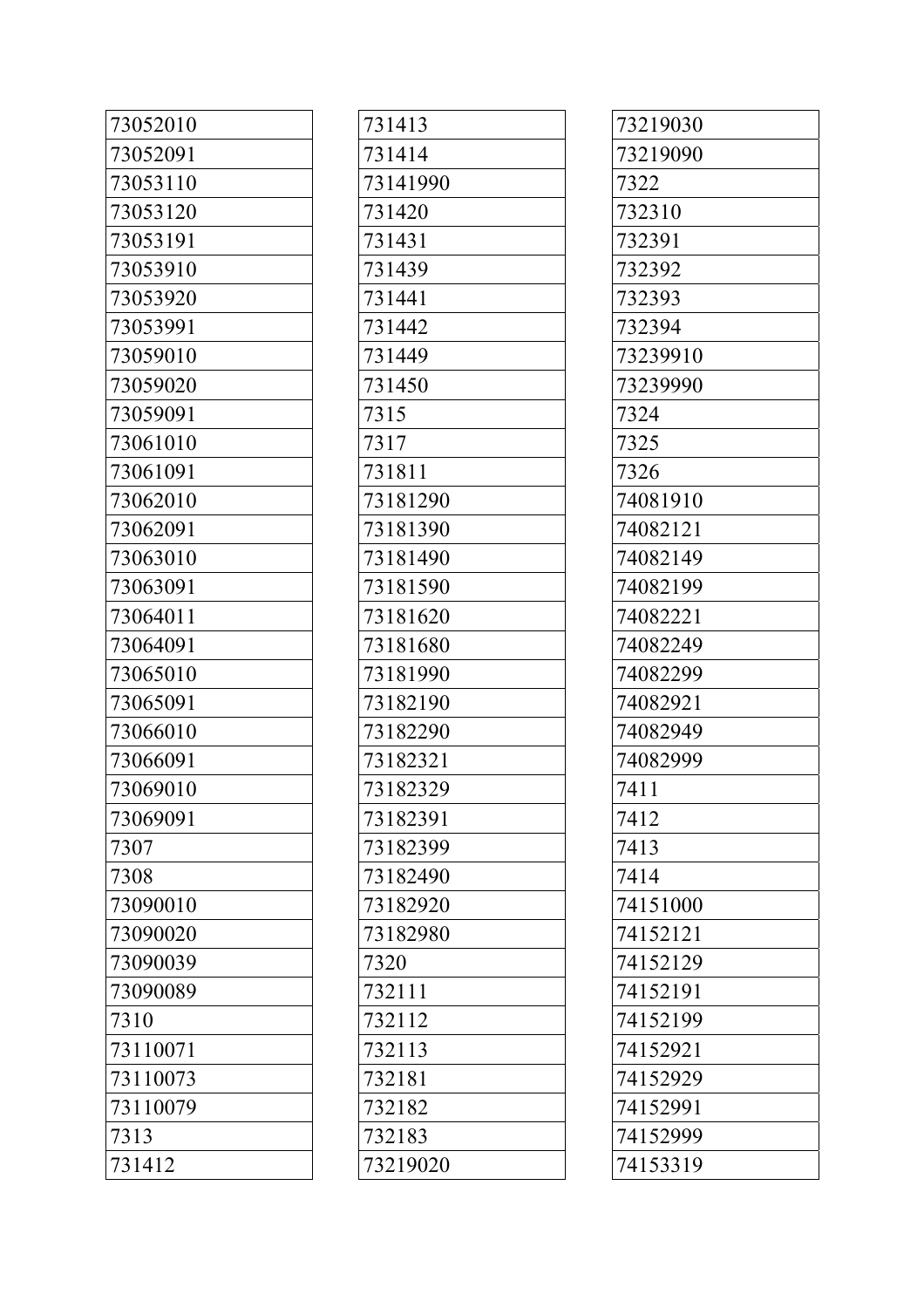| 74153399 |
|----------|
| 74153990 |
| 7416     |
| 7417     |
| 7418     |
| 74191000 |
| 74199110 |
| 74199120 |
| 74199140 |
| 74199190 |
| 74199910 |
| 74199920 |
| 74199940 |
| 74199990 |
| 75081000 |
| 75089029 |
| 75089030 |
| 75089090 |
| 76041010 |
| 76041020 |
| 76041039 |
| 76041059 |
| 76041099 |
| 76042100 |
| 76042910 |
| 76042929 |
| 76042949 |
| 76042999 |
| 76051910 |
| 76051929 |
| 76052910 |
| 76052929 |
| 76071990 |
| 76072000 |
| 7608     |
| 7609     |
| 7610     |

| 7611     |
|----------|
| 7612     |
| 7613     |
| 7614     |
| 7615     |
| 76161020 |
| 76161090 |
| 76169100 |
| 76169910 |
| 76169920 |
| 76169930 |
| 76169940 |
| 76169960 |
| 76169990 |
| 7906     |
| 79070090 |
| 8003     |
| 8004     |
| 800500   |
| 8006     |
| 8007     |
| 820110   |
| 820120   |
| 820130   |
| 820140   |
| 820190   |
| 82022010 |
| 82022090 |
| 82029100 |
| 820520   |
| 82055910 |
| 8211     |
| 8214     |
| 8215     |
| 830120   |
| 830130   |
| 830140   |

| 830150   |
|----------|
| 830160   |
| 830170   |
| 830210   |
| 830230   |
| 830241   |
| 830242   |
| 830249   |
| 830250   |
| 830260   |
| 8303     |
| 8304     |
| 8305     |
| 8306     |
| 8307     |
| 8309     |
| 8310     |
| 8311     |
| 84021291 |
| 84021299 |
| 84021991 |
| 84021999 |
| 84022000 |
| 84031000 |
| 84039000 |
| 840731   |
| 840732   |
| 84082010 |
| 84082021 |
| 84082029 |
| 84082090 |
| 84099121 |
| 84099130 |
| 84099141 |
| 84099150 |
| 84099921 |
| 84099929 |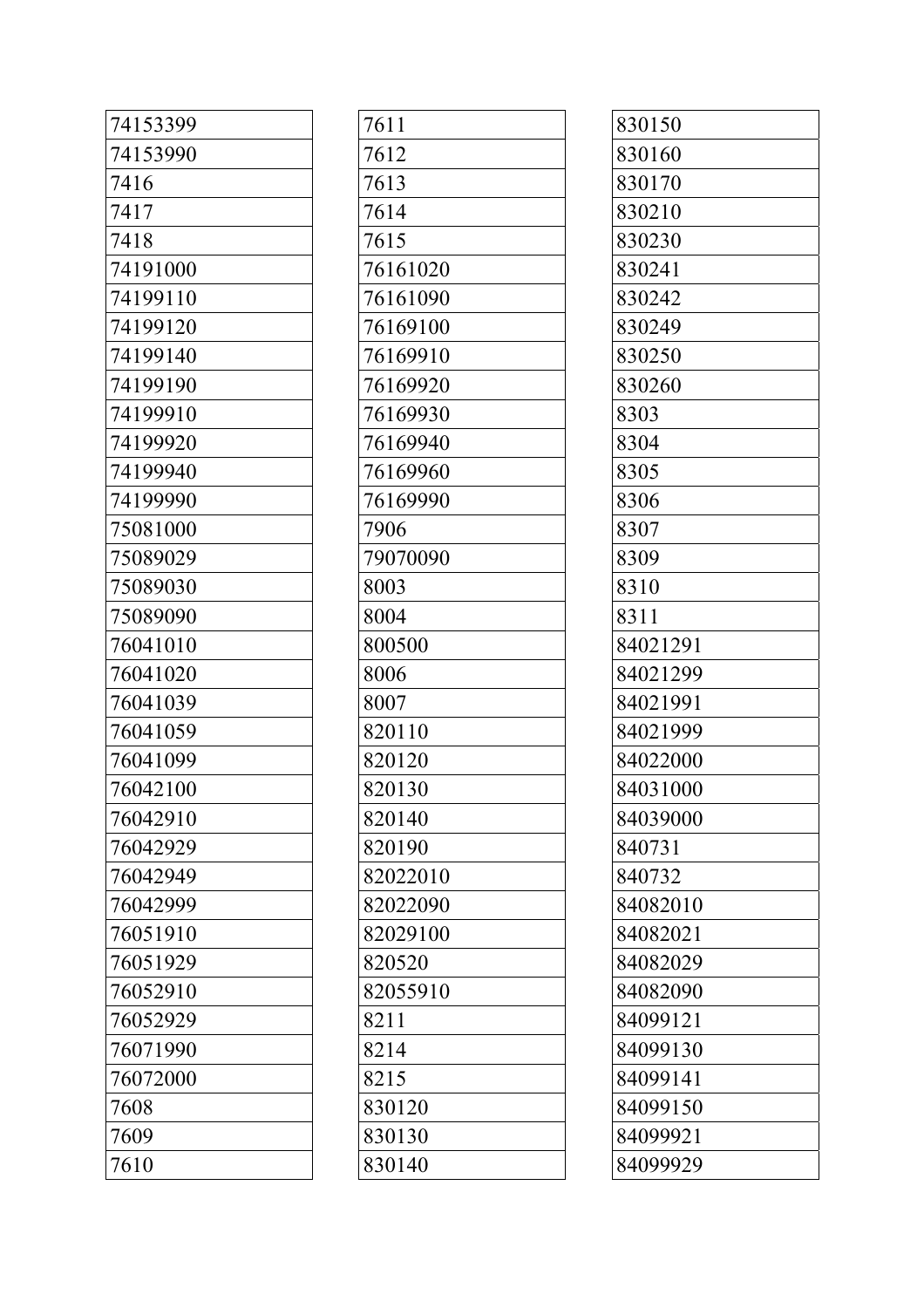| 84099930 |
|----------|
| 84099950 |
| 84137012 |
| 84137021 |
| 84137029 |
| 84137030 |
| 84137040 |
| 84137051 |
| 84137059 |
| 84137091 |
| 84137092 |
| 84137099 |
| 84145111 |
| 84145910 |
| 84146010 |
| 84172090 |
| 84181000 |
| 84182100 |
| 84182200 |
| 84182900 |
| 84183000 |
| 84184000 |
| 84185020 |
| 84185080 |
| 84189100 |
| 841911   |
| 841919   |
| 84198120 |
| 84199010 |
| 84199020 |
| 84212310 |
| 84212390 |
| 84212910 |
| 84213100 |
| 84213910 |
| 84219921 |
| 84219991 |

| 84219999 |
|----------|
| 84241000 |
| 84261111 |
| 84261119 |
| 84283390 |
| 84313910 |
| 84314119 |
| 84314190 |
| 84314200 |
| 84314921 |
| 84314923 |
| 84314924 |
| 84314940 |
| 84314990 |
| 84321010 |
| 84321090 |
| 843290   |
| 84381010 |
| 845011   |
| 845012   |
| 845019   |
| 84743111 |
| 84749010 |
| 84749091 |
| 84749098 |
| 84798920 |
| 8481     |
| 84831011 |
| 84831021 |
| 848350   |
| 84836010 |
| 84839000 |
| 8484     |
| 848590   |
| 85021100 |
| 850410   |
| 85042189 |
|          |

| 85042199 |
|----------|
| 85042221 |
| 85042229 |
| 85042299 |
| 85042381 |
| 85042389 |
| 85042399 |
| 85043110 |
| 85043193 |
| 85043198 |
| 85043210 |
| 85043292 |
| 85043298 |
| 85043391 |
| 85043399 |
| 85043481 |
| 85043489 |
| 85043499 |
| 85044010 |
| 85044099 |
| 85045000 |
| 850610   |
| 850630   |
| 850640   |
| 850650   |
| 850660   |
| 850680   |
| 85069090 |
| 85071000 |
| 85072000 |
| 850730   |
| 850740   |
| 850780   |
| 85161010 |
| 85162100 |
| 85162900 |
| 85166000 |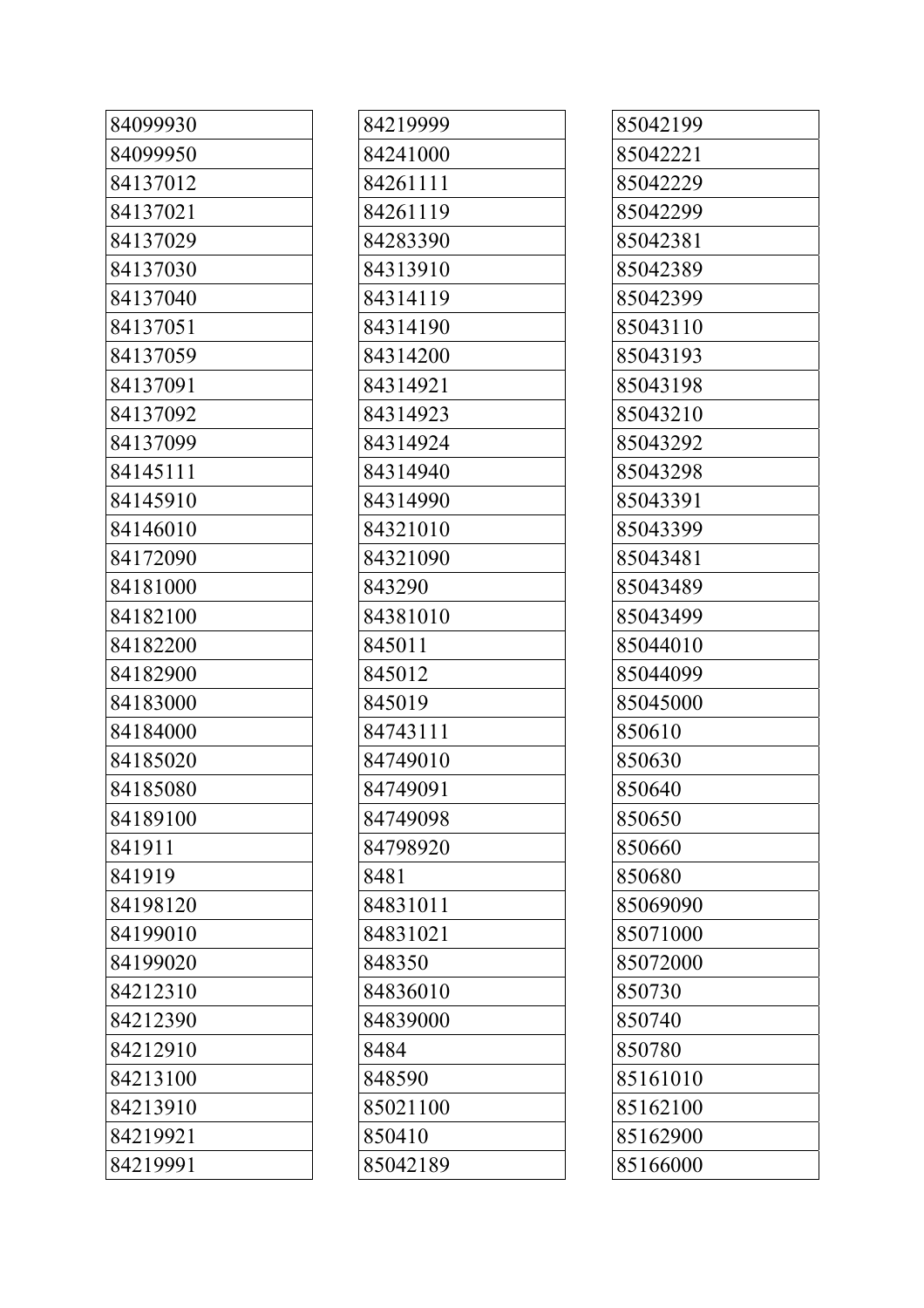| 85168000 |
|----------|
| 85169010 |
| 85169090 |
| 85291023 |
| 853510   |
| 853521   |
| 853529   |
| 853530   |
| 853590   |
| 853610   |
| 853620   |
| 853630   |
| 853650   |
| 853661   |
| 853669   |
| 85369010 |
| 85369030 |
| 85369090 |
| 8537     |
| 8538     |
| 854411   |
| 854419   |
| 854420   |
| 854441   |
| 854449   |
| 854451   |
| 854459   |
| 854460   |
| 8605     |
| 860610   |
| 860691   |
| 860692   |
| 860699   |
| 87012019 |
| 87012099 |
| 87019042 |
| 87021091 |

| 87021092<br>87021099<br>87029021<br>87029022<br>87029029<br>87029080<br>870310<br>87032120<br>87032131 |  |
|--------------------------------------------------------------------------------------------------------|--|
|                                                                                                        |  |
|                                                                                                        |  |
|                                                                                                        |  |
|                                                                                                        |  |
|                                                                                                        |  |
|                                                                                                        |  |
|                                                                                                        |  |
|                                                                                                        |  |
|                                                                                                        |  |
| 87032139                                                                                               |  |
| 87032220                                                                                               |  |
| 87032231                                                                                               |  |
| 87032239                                                                                               |  |
| 87032320                                                                                               |  |
| 87032331                                                                                               |  |
| 87032339                                                                                               |  |
| 87032353                                                                                               |  |
| 87032358                                                                                               |  |
| 87032383                                                                                               |  |
| 87032388                                                                                               |  |
| 87032410                                                                                               |  |
| 87032420                                                                                               |  |
| 87032431                                                                                               |  |
| 87032439                                                                                               |  |
| 87032483                                                                                               |  |
| 87032488                                                                                               |  |
| 87033120                                                                                               |  |
| 87033131                                                                                               |  |
| 87033139                                                                                               |  |
|                                                                                                        |  |
| 87033220                                                                                               |  |
| 87033231                                                                                               |  |
| 87033239                                                                                               |  |
| 87033283                                                                                               |  |
| 87033288                                                                                               |  |
| 87033310                                                                                               |  |
| 87033320<br>87033331                                                                                   |  |

| 87033339 |  |
|----------|--|
| 87033383 |  |
| 87033388 |  |
| 87039090 |  |
| 87042199 |  |
| 87042290 |  |
| 87042320 |  |
| 87042380 |  |
| 87043190 |  |
| 87043290 |  |
| 87049099 |  |
| 870510   |  |
| 87059098 |  |
| 8706     |  |
| 8707     |  |
| 870810   |  |
| 870821   |  |
| 870829   |  |
| 870831   |  |
| 87083981 |  |
| 87088010 |  |
| 87088020 |  |
| 87088091 |  |
| 870891   |  |
| 870892   |  |
| 87089310 |  |
| 87089392 |  |
| 87089910 |  |
| 87089921 |  |
| 87089929 |  |
| 87089993 |  |
| 87089994 |  |
| 87089995 |  |
| 87089996 |  |
| 8711     |  |
| 8712     |  |
| 871411   |  |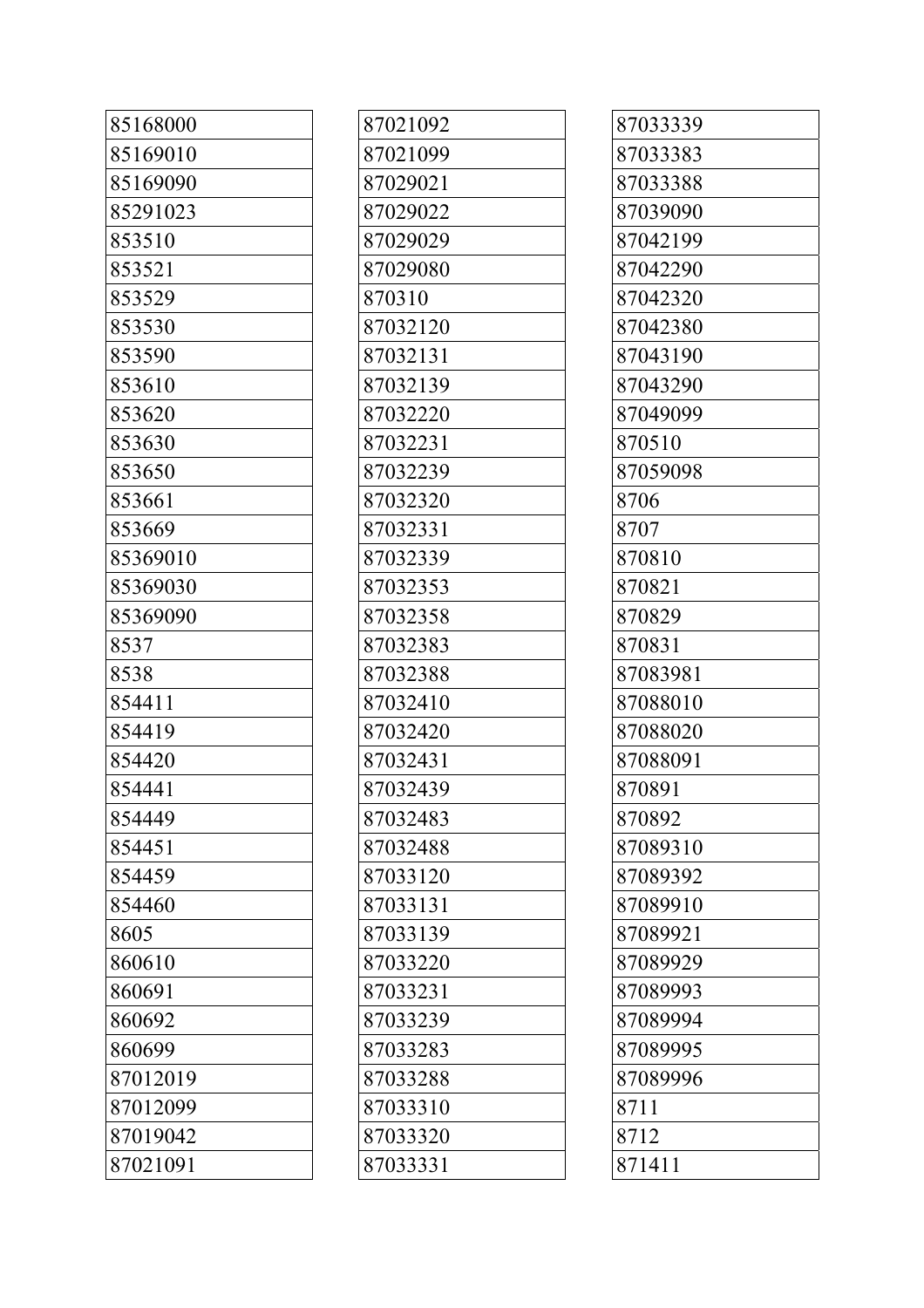| 871419                   |
|--------------------------|
| 871491                   |
| 871492                   |
| 871493                   |
| 871494                   |
| 871495                   |
| 871496                   |
| 871499                   |
| 8715                     |
| 87161019                 |
| 87161090                 |
| 87162019                 |
| 87162090                 |
| 8716311900               |
| EX87163120 <sup>ii</sup> |
| 87163191                 |
| 87163198                 |
| 8716392900               |
| 87163930                 |
| 8716397020               |
| 87164019                 |
| 87164090                 |
| 871680                   |
| 871690                   |
| 900311                   |

| 900319   |
|----------|
| 9004     |
| 902121   |
| 90213910 |
| 902810   |
| 902820   |
| 902830   |
| 90289019 |
| 90289090 |
| 9401     |
| 940290   |
| 9403     |
| 9404     |
| 940510   |
| 940520   |
| 940530   |
| 940540   |
| 940550   |
| 940560   |
| 94059180 |
| 94059290 |
| 94059921 |
| 94059922 |
| 94059923 |
| 94059929 |

| 94059931 |
|----------|
| 94059939 |
| 94059940 |
| 94059951 |
| 94059959 |
| 94059961 |
| 94059969 |
| 94059971 |
| 94059979 |
| 94059991 |
| 94059992 |
| 94059993 |
| 94059994 |
| 94059999 |
| 9406     |
| 950440   |
| 9603     |
| 9604     |
| 9607     |
| 9608     |
| 9609     |
| 9610     |
| 9611     |
| 9615     |
| 9616     |
|          |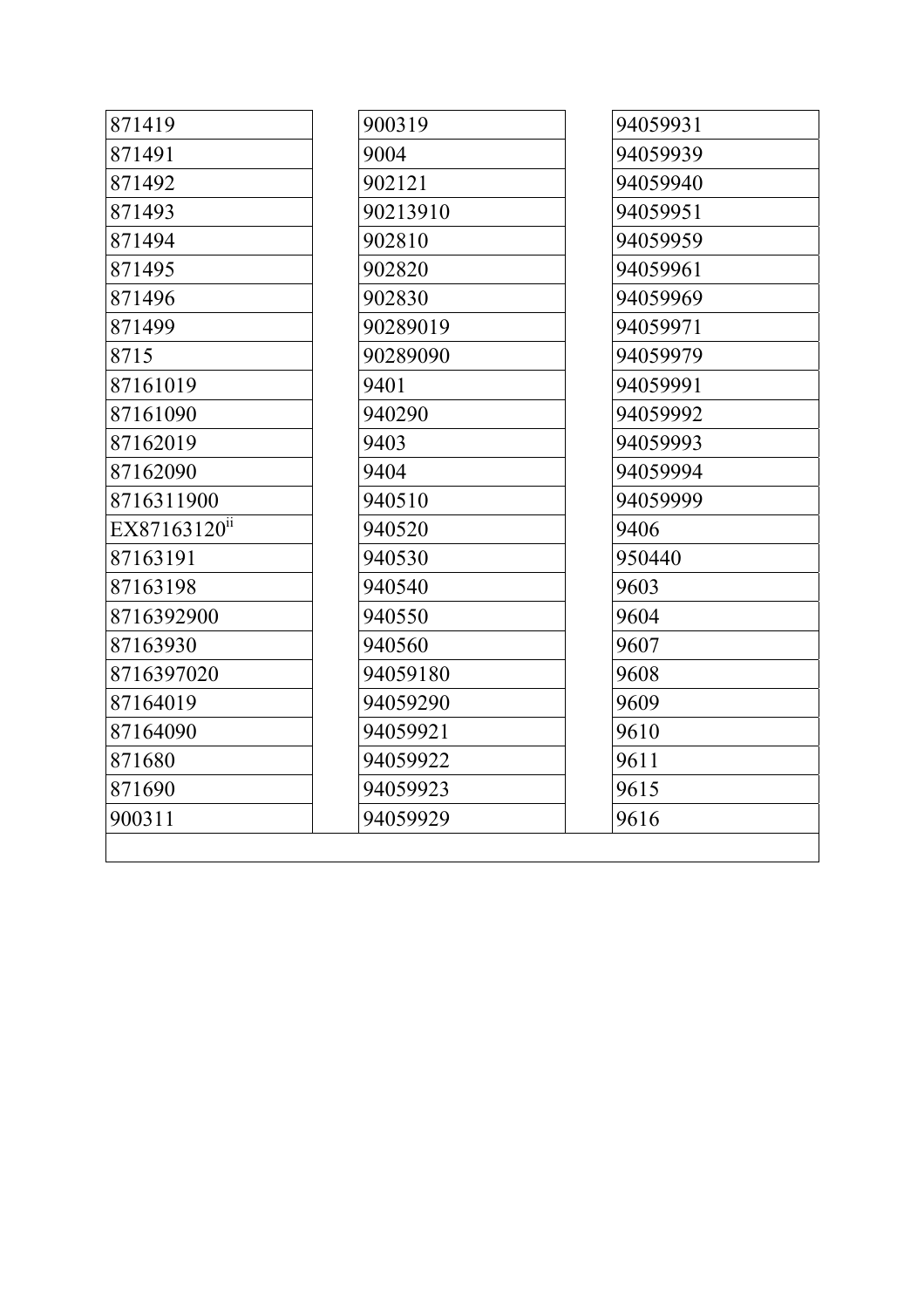# **LIST II (referred to in Article 3.b of Protocol I)**

| 87032110 |
|----------|
| 87032151 |
| 87032159 |
| 87032161 |
| 87032169 |
| 87032183 |
| 87032187 |
| 87032210 |
| 87032283 |
| 87032288 |
| 87032310 |
| 87032343 |
| 87032348 |
| 87033110 |
| 87033141 |
| 87033149 |
| 87033181 |
| 87033189 |
| 87033210 |
| 87033243 |
| 87033248 |
| 87033253 |
| 87033258 |
|          |

# **HS Heading**

i EX 33021020 concerns the description : '' non alcoholic preparations for the production of beverages containing all flavouring agents characterizing a beverage, other than those containing no milkfats, sucrose, isoglucose, glucose or starch or containing less than 1,5 % milkfat, 5 % sucrose or isoglucose, 5 % glucose or starch''

<sup>&</sup>lt;sup>311111iiii</sup> EX 87163120 concerns the description: " other new stainless steel cisterns"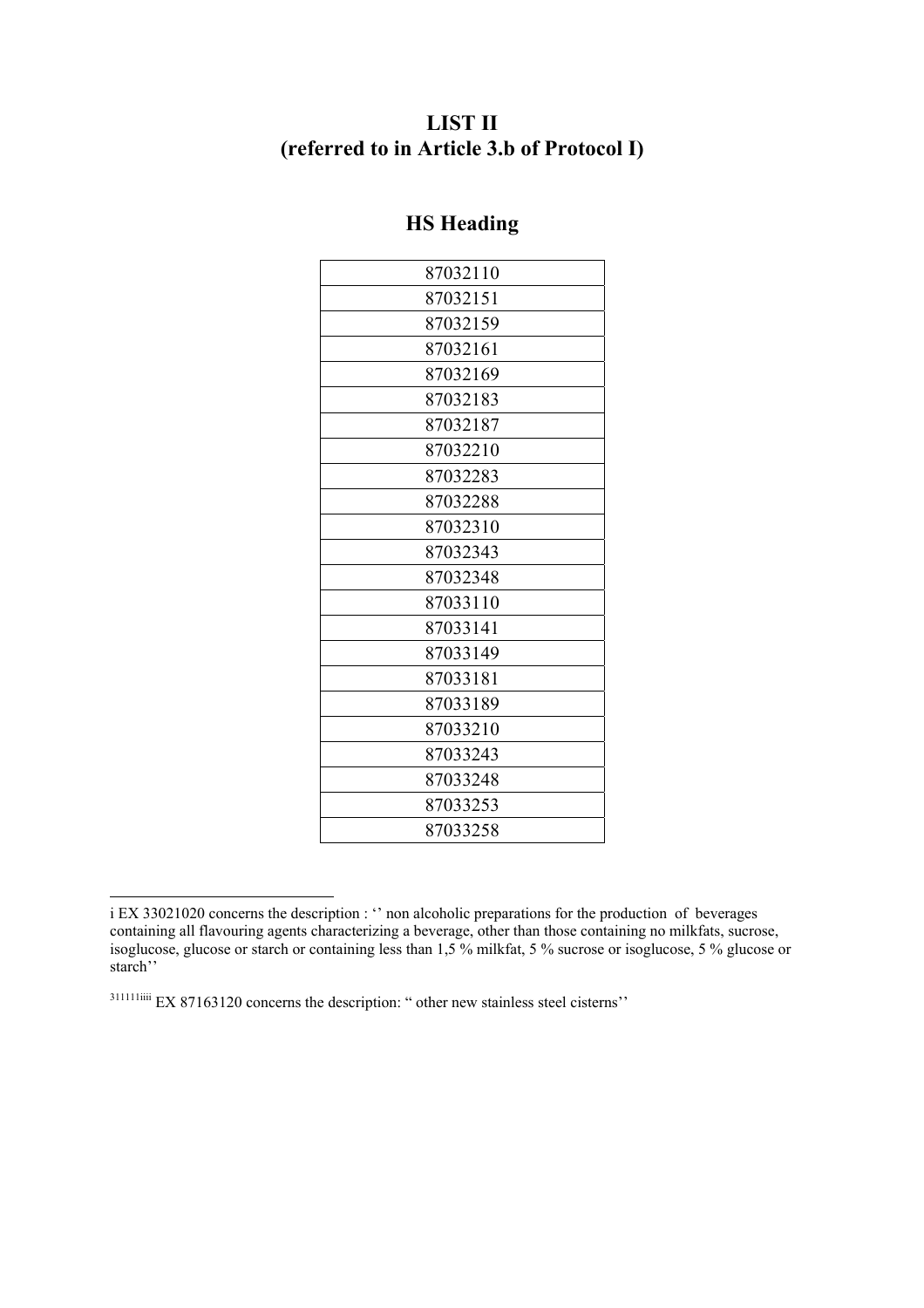# **LIST III (Referred to in Article 3.c of Protocol I)**

| <b>HS Heading</b> | <b>Description</b>                                                                        |  |  |
|-------------------|-------------------------------------------------------------------------------------------|--|--|
| 401211            | <b>Retreaded pneumatic tyres</b>                                                          |  |  |
| 401212            |                                                                                           |  |  |
| 401213            |                                                                                           |  |  |
| 401219            |                                                                                           |  |  |
| 40122000          | Used pneumatic tyres                                                                      |  |  |
| 40129029          | Used pneumatic tyres for aircrafts                                                        |  |  |
| 40129039          | Others, used pneumatic tyres of a unit weight exceeding 70 kg                             |  |  |
| 4012904090        | Others, used pneumatic tyres of a unit weight exceeding 15 kg, but not<br>exceeding 70 kg |  |  |
| 4012909019        | Others, used pneumatic tyres of a unit weight exceeding 2 kg, but not<br>exceeding 15 kg  |  |  |
| 4012909090        | Others, used pneumatic tyres of a unit weight not exceeding 2 kg                          |  |  |
| 630900            | Worn clothing and other worn articles                                                     |  |  |
| EX87012019        | Road tractors including used tractors for hauling; other wheeled road                     |  |  |
| 8701904290        | tractors, used                                                                            |  |  |
| 8701904990        |                                                                                           |  |  |
| 8702109290        | Motor vehicles for transporting groups of persons with compression-                       |  |  |
| 8702109919        | ignition o other internal combustion piston engine, etc, used                             |  |  |
| 8702109999        |                                                                                           |  |  |
| 8702902290        |                                                                                           |  |  |
| 8702902919        |                                                                                           |  |  |
| 8702902999        |                                                                                           |  |  |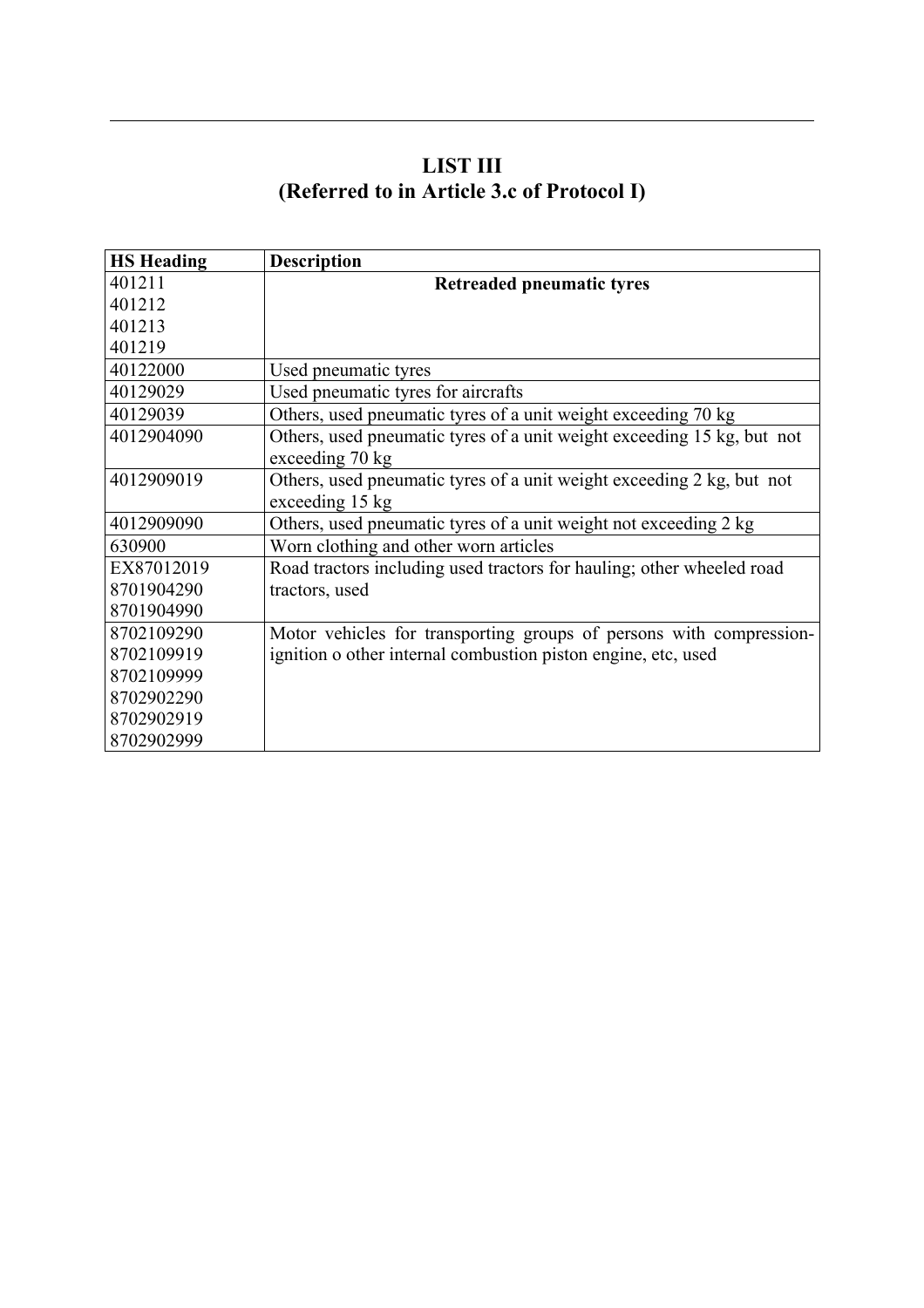| 8704219100    | Motor vehicles for transporting goods, with compression-ignition, spark      |
|---------------|------------------------------------------------------------------------------|
| 8704219939    | ignition or other internal combustion piston engine, etc, used               |
| 8704219969    |                                                                              |
| 8704219979    |                                                                              |
| 8704219999    |                                                                              |
| 8704229029    |                                                                              |
| 8704229049    |                                                                              |
| 8704229059    |                                                                              |
| 8704229099    |                                                                              |
| 8704238029    |                                                                              |
| 8704238049    |                                                                              |
| 8704238059    |                                                                              |
| 8704238099    |                                                                              |
| 8704319039    |                                                                              |
| 8704319069    |                                                                              |
| 8704319079    |                                                                              |
| 8704319099    |                                                                              |
| 8704329029    |                                                                              |
| 8704329049    |                                                                              |
| 8704329059    |                                                                              |
| 8704329099    |                                                                              |
| 8705101090    | Special purpose motor vehicles other than those principally designed for     |
| 8705109090    | the transport! of persons or goods etc., used                                |
| 8705909819    |                                                                              |
| 8705909899    |                                                                              |
| EX 8716312000 | Other tanker trailers and tanker semi-trailers, and other trailers and semi- |
| 8716319890    | trailers for transport! of goods, etc., used                                 |
| EX 8716391000 |                                                                              |
| 8716393090    |                                                                              |
| 8716397080    |                                                                              |
| EX 73211111   | Cookers and gas appliances, used                                             |
| EX 73211121   |                                                                              |
| EX 84089090   | Motors for irrigation, used                                                  |
| EX 84181000   | Refrigerators and freezers, used                                             |
| EX 84182100   |                                                                              |
| EX 84182200   |                                                                              |
| EX 84182900   |                                                                              |
| EX84501110    | Washing machines, used                                                       |
| EX84501210    |                                                                              |
| EX84501910    |                                                                              |
| EX85166000    | Electric and dual-fuel cookers, used                                         |
| EX87111011    | Mopeds, used                                                                 |
| EX8712009011  | Bicycles, used                                                               |
| EX8712009019  |                                                                              |
| EX8712009090  |                                                                              |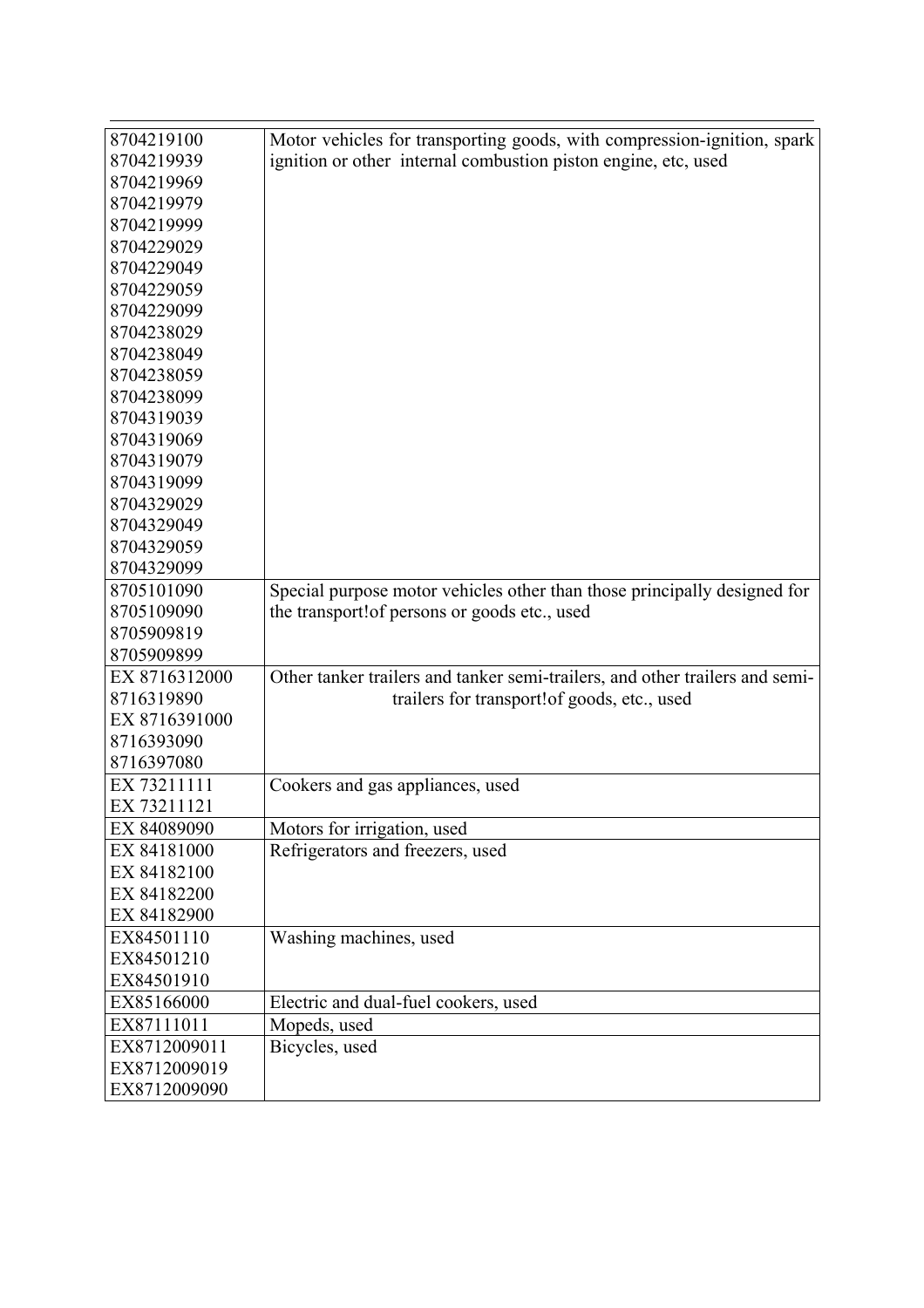#### **Protocol II**

-

#### **(Referred to in Article 9)**

#### **ARTICLE I**

This Protocol shall apply to products that are specified in Article 9(1) of the Agreement.

#### **ARTICLE II**

- 1. The agricultural products originating in the Republic of Turkey listed in Annex I to this Protocol shall be imported into the Kingdom of Morocco according to the conditions established in that Annex.
- 2. The agricultural products originating in the Kingdom of Morocco listed in Annex II to this Protocol shall be imported into the Republic of Turkey according to the conditions established in that Annex.

### **ARTICLE III**

The Parties shall grant preferential treatment to each other as regards the products listed in Annexes of this Protocol in compliance with the provisions of Protocol III concerning the rules of origin of the Agreement.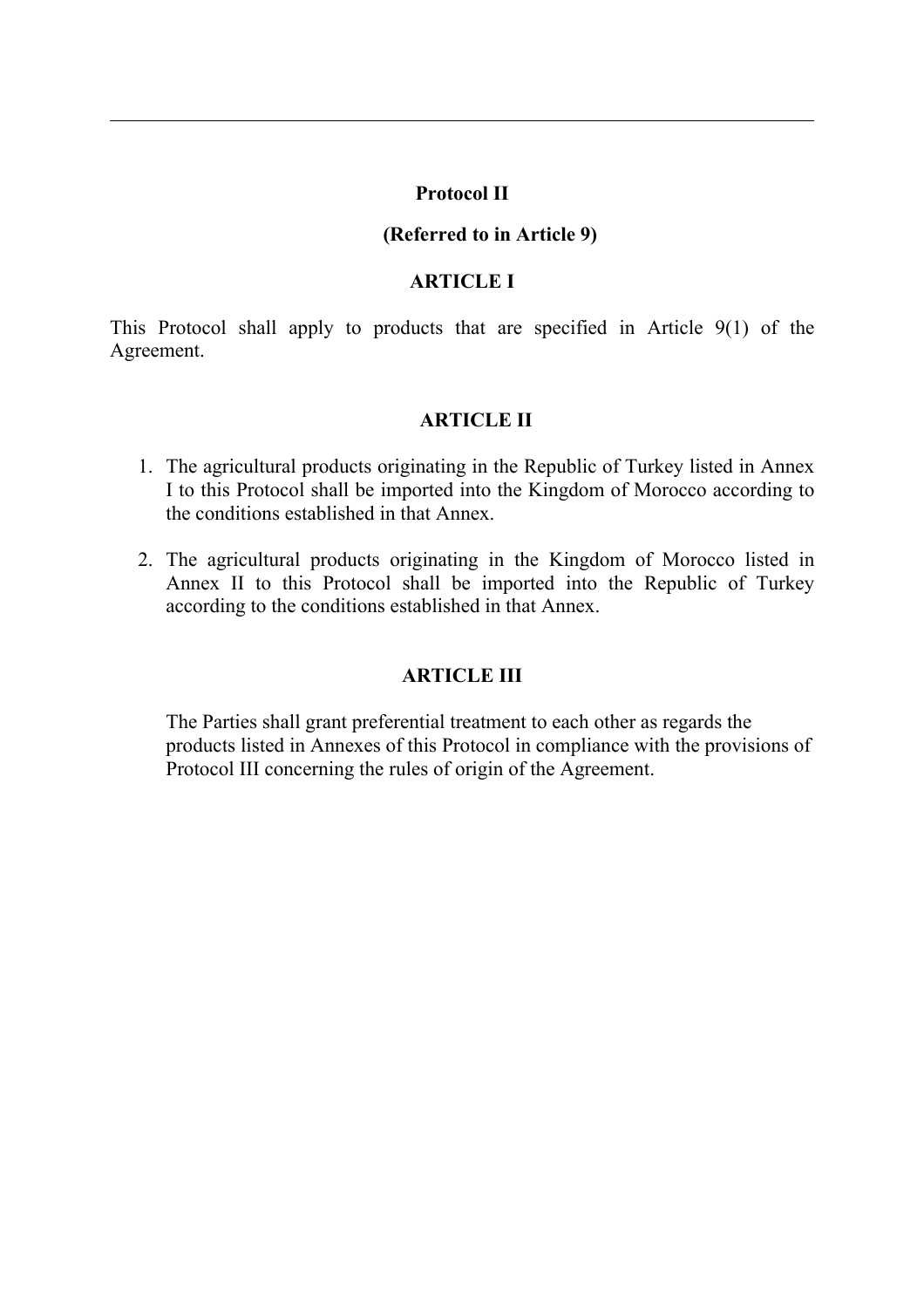# **ANNEX I: Arrangements applicable to the importation into Morocco of agricultural products originating in Turkey**

|               | <b>Harmonized BRIEF DESCRIPTION</b>             | <b>QUOTA</b> | <b>APPLIED</b> |
|---------------|-------------------------------------------------|--------------|----------------|
| <b>System</b> |                                                 | (TON)        | DUTY %         |
| Ex 040690     | Other cheese (feta, Kashkaval, Tulum)           | 100          | 50             |
| 060110        | Bulbs, tubers, tuberous roots, corms, crows and | 20           | 10             |
|               | rhizoms.                                        |              |                |
| Ex 071320     | Seeds of chickpeas of a kind used for sowing    | 100          | 10             |
| EX 071320     | Others chickpeas                                |              | 40             |
| Ex 071340     | Lentil seeds of a kind used for sowing          | 50           | 10             |
| Ex 071340     | Others lentils                                  | 100          | 40             |
| 07139010      | Seeds of leguminous vegetables, of a kind used  | 10           | 10             |
|               | for sowing                                      |              |                |
| 080221        | Hazelnuts, fresh or dried, in shell             | 50           | 35             |
| 080222        | Hazelnuts fresh or dried, shelled               |              | 35             |
| 080250        | Pistachios, fresh or dried                      | 20           | 35             |
| 080420        | Figs, dried                                     | 20           | 35             |
| 080620        | Dried raisins                                   | 100          | 35             |
| 090930        | Cumin seeds                                     | 150          | 35             |
| 120740        | Sesame seeds                                    | 150          | 40             |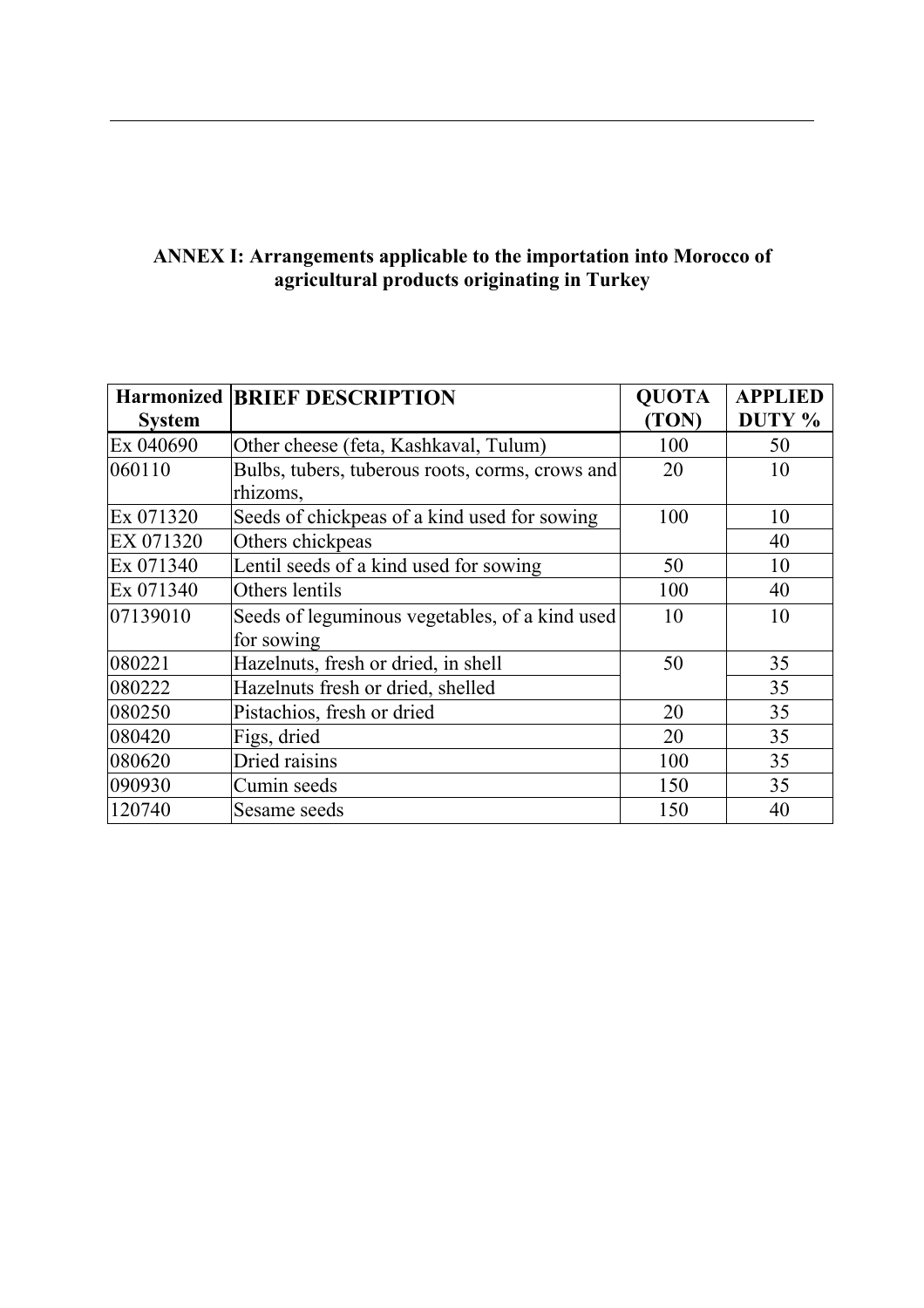| <b>CN CODE</b> | <b>BRIEF DESCRIPTION</b>                                                                                                                                | <b>QUOTA</b><br>(TON) | <b>APPLIED</b><br><b>DUTY %</b> |
|----------------|---------------------------------------------------------------------------------------------------------------------------------------------------------|-----------------------|---------------------------------|
| 0602           | Other live plants (including roots)                                                                                                                     | 50                    | 0                               |
| 0603.10.30     | Orchids                                                                                                                                                 | 5                     | 24                              |
| ex 0704.90.10  | White and red cabbages                                                                                                                                  | 20                    | 10                              |
| 0706.90        | Other                                                                                                                                                   | 20                    | 19                              |
| 0709.20        | Asparagus                                                                                                                                               | 10                    | 10                              |
| 0709.51        | Mushrooms of the genus Agaricus                                                                                                                         | 50                    | 10                              |
| 0709.60        | Fruits of the genus Capsicum or of the genus<br>Pimenta                                                                                                 | 10                    | 10                              |
| 0710.40        | Sweet corn                                                                                                                                              | 10                    | EU rate                         |
| 0711.30        | Capers                                                                                                                                                  | 85                    | 18                              |
| 0711.40        | Cucumbers and gherkins                                                                                                                                  | 60                    | 18                              |
| 2001.10        | Cucumbers and gherkins, prepared or preserved<br>by vinegar or acetic acid.                                                                             |                       | 20                              |
| 0713.50        | Broad beans and horse beans                                                                                                                             | 15                    | 10                              |
| 0804.40        | Avocados                                                                                                                                                | 50                    | 22                              |
| 0909.20        | Seeds of coriander                                                                                                                                      | 10                    | 15                              |
| 0910           | Ginger, saffron, turmeric (curcuma), thyme, bay<br>leaves, curry and spices                                                                             | 10                    | 15                              |
| 1211.90        | Other                                                                                                                                                   | 10                    | 17                              |
| 1212.10        | Locust beans, including locust bean seed                                                                                                                | 10                    | 10                              |
| 2008.50        | Apricots (prepared or preserved, whether or not<br>containing added sugar or other sweetening matter<br>or spirit, not elsewhere specified or included) | 10                    | 30                              |
| 2101.11        | Coffee extracts, essences and concentrates                                                                                                              | 10                    | 4                               |
| 22.04          | Wine of fresh grapes, including fortified wines;<br>grape must other than that of heading 2009                                                          | 500 hl                | 35                              |
| 2302           | Bran, and other residues                                                                                                                                | 2.000                 | 6                               |

# **ANNEX II: Arrangements applicable to the importation into Turkey of agricultural products originating in Morocco**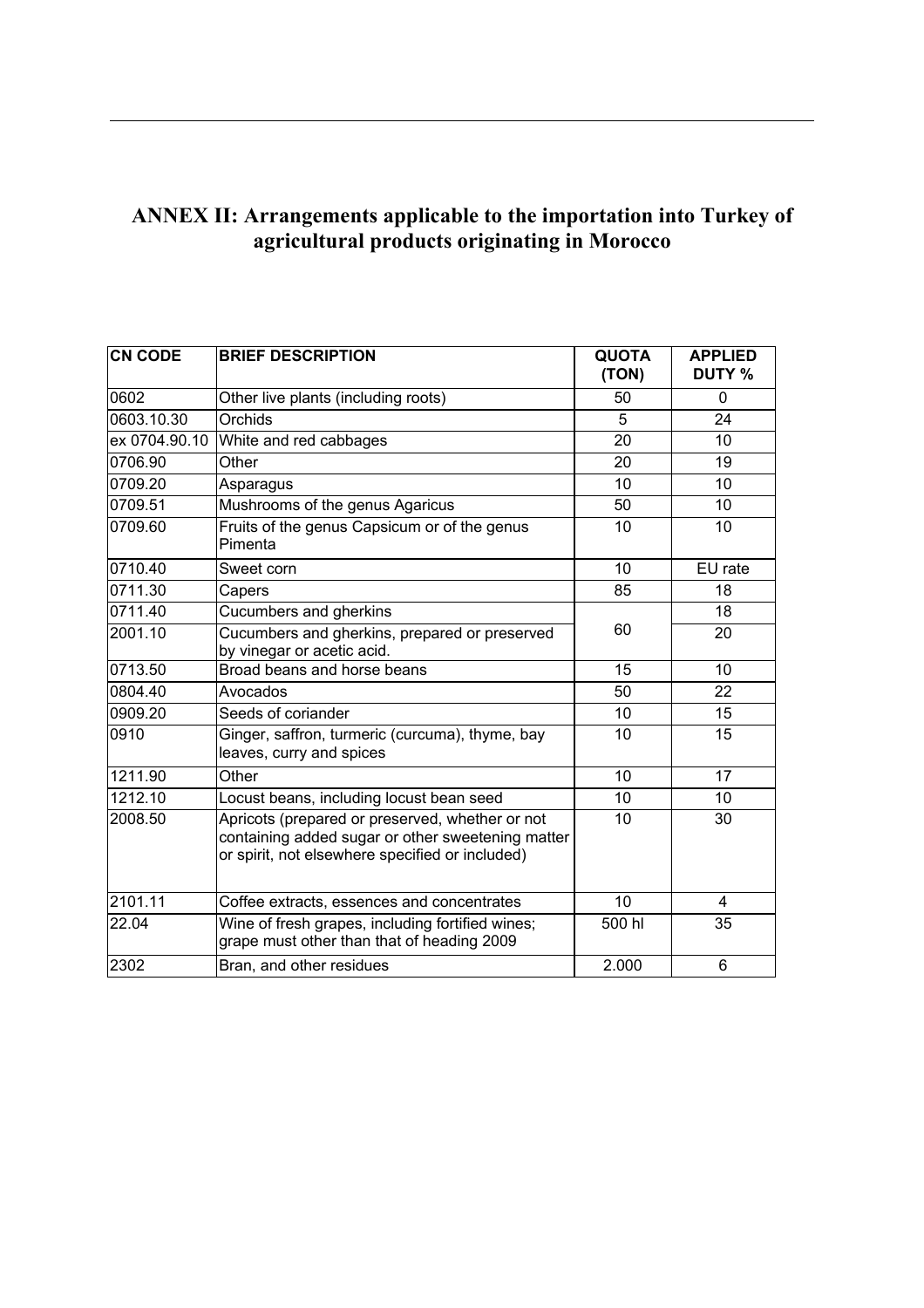#### **Protocol No. III**

#### **concerning the definition of originating products' and methods of administrative co-operation**

#### **TITLE I GENERAL PROVISIONS**

### *Article 1*

#### **Definitions**

For the purposes of this Protocol:

- (a) 'manufacture' means any kind of working or processing including assembly or specific operations;
- (b) 'material' means any ingredient, raw material, component or part, etc., used in the manufacture of the product;
- (c) 'product' means the product being manufactured, even if it is intended for later use in another manufacturing operation;
- (d) 'goods' means both materials and products;
- (e) 'customs value' means the value as determined in accordance with the Agreement on implementation of Article VII of the General Agreement on Tariffs and Trade of 1994 (WTO Agreement on customs valuation);
- (f) 'ex-works price' means the price paid for the product ex-works to the manufacturer in whose undertaking the last working or processing is carried out, including the value of all the materials used, minus all internal taxes which are, or may be, repaid when the product obtained is exported;
- (g) 'value of materials' means the customs value at the time of importation of the nonoriginating materials used, or, if this is not known and cannot be ascertained, the first ascertainable price paid for the materials in the territories concerned;
- (h) 'value of originating materials' means the customs value of such materials as defined in point (g) applied *mutatis mutandis*;
- (i) 'chapters' and 'headings' means the chapters and the headings (four-digit codes) used in the nomenclature which makes up the Harmonized Commodity Description and Coding System, referred to in this Protocol as 'the Harmonized System' or 'HS';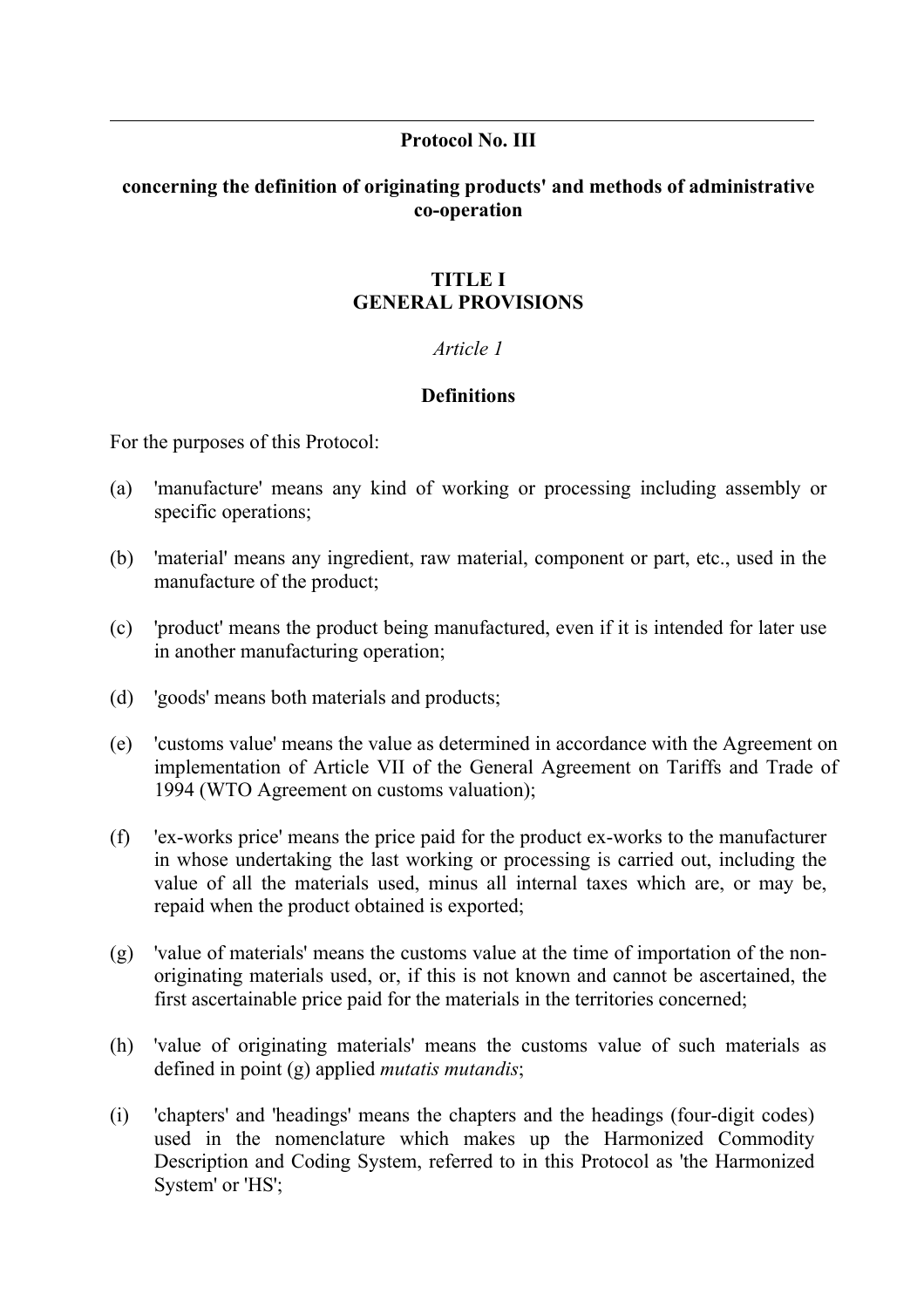- (j) 'classified' refers to the classification of a product or material under a particular heading;
- (k) 'consignment' means products which are either sent simultaneously from one exporter to one consignee or covered by a single transport!document covering their shipment from the exporter to the consignee or, in the absence of such a document, by a single invoice.

# **TITLE II**

# **DEFINITION OF THE CONCEPT OF "ORIGINATING PRODUCTS"**

#### *Article 2*

### **Origin criteria**

For the purpose of implementing this Agreement and without prejudice to the provisions of Articles 3, 4 and 5 of this Protocol, the following products shall be considered as

1. products originating in Turkey

-

- (a) products wholly obtained in Turkey, within the meaning of Article 6 of this Protocol;
- (b) products obtained in Turkey which contain materials not wholly obtained there, provided that the said materials have undergone sufficient working and processing in Turkey within the meaning of Article 7 of this Protocol;
- 2. products originating in Morocco
	- (a) products wholly obtained in Morocco within the meaning of Article 6 of this Protocol;
	- (b) products obtained in Morocco which contain materials not wholly obtained there, provided that the said materials have undergone sufficient working or processing in Morocco within the meaning of Article 7 of this Protocol.

### *Article 3*

#### **Bilateral cumulation**

1. Notwithstanding Article 2 (1) (b), materials originating in Morocco within the meaning of this Protocol shall be considered as materials originating in Turkey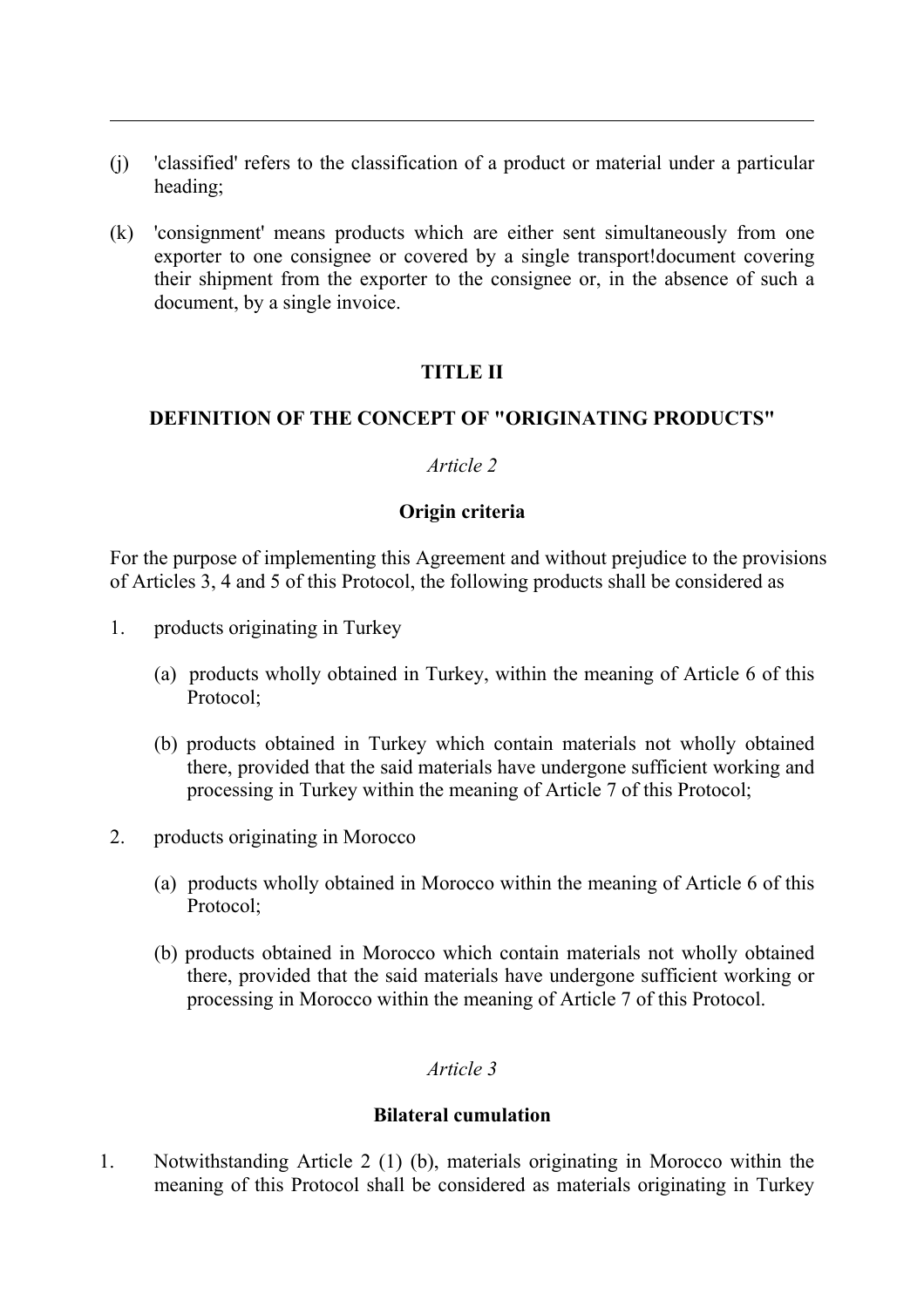and it shall not be necessary that such materials have undergone sufficient working or processing there, provided however that they have undergone working or processing going beyond that referred to in Article 8 of this Protocol.

2. Notwithstanding Article 2 (2) (b), materials originating in Turkey within the meaning of this Protocol shall be considered as materials originating in Morocco and it shall not be necessary that such materials have undergone working or processing there, provided however that they have undergone working or processing going beyond that referred to in Article 8 of this Protocol.

-

### *Article 4*

# **Cumulation with materials originating in Algeria and Tunisia**

- 1. Notwithstanding Article 2 (1) (b) and subject to the provisions of paragraphs 3 and 4, materials originating in Algeria or Tunisia within the meaning of Protocol concerning the definition of originating products' and methods of administrative co-operation annexed to the Agreements between Turkey and these countries shall be considered as originating in Turkey and it shall not be necessary that such materials have undergone sufficient working or processing, on condition however that they have undergone working or processing beyond that referred to in Article 8 of this Protocol.
- 2. Notwithstanding Article 2 (2) (b) and subject to the provisions of paragraphs 3 and 4, materials originating in Algeria or Tunisia within the meaning of Protocol concerning the definition of originating products' and methods of administrative co-operation annexed to the Agreements between Morocco and these countries shall be considered as originating in Morocco and it shall not be necessary that such materials have undergone sufficient working or processing, on condition however that they have undergone working or processing beyond that referred to in Article 8 of this Protocol.
- 3. The provisions set out in paragraphs 1 and 2 concerning materials originating in Algeria are only applicable to the extent that trade between Turkey and Algeria and between Morocco and Algeria, is governed by identical rules of origin.
- 4. The provisions set out in paragraphs 1 and 2 concerning materials originating in Tunisia are only applicable to the extent that trade between Turkey and Tunisia and between Tunisia and Morocco, is governed by identical rules of origin.

### *Article 5*

# **Cumulation of working or processing**

1. For the purpose of implementing Article 2 (1) (b), working or processing carried out in Morocco, or when the conditions required by Article 4 (3) and (4) are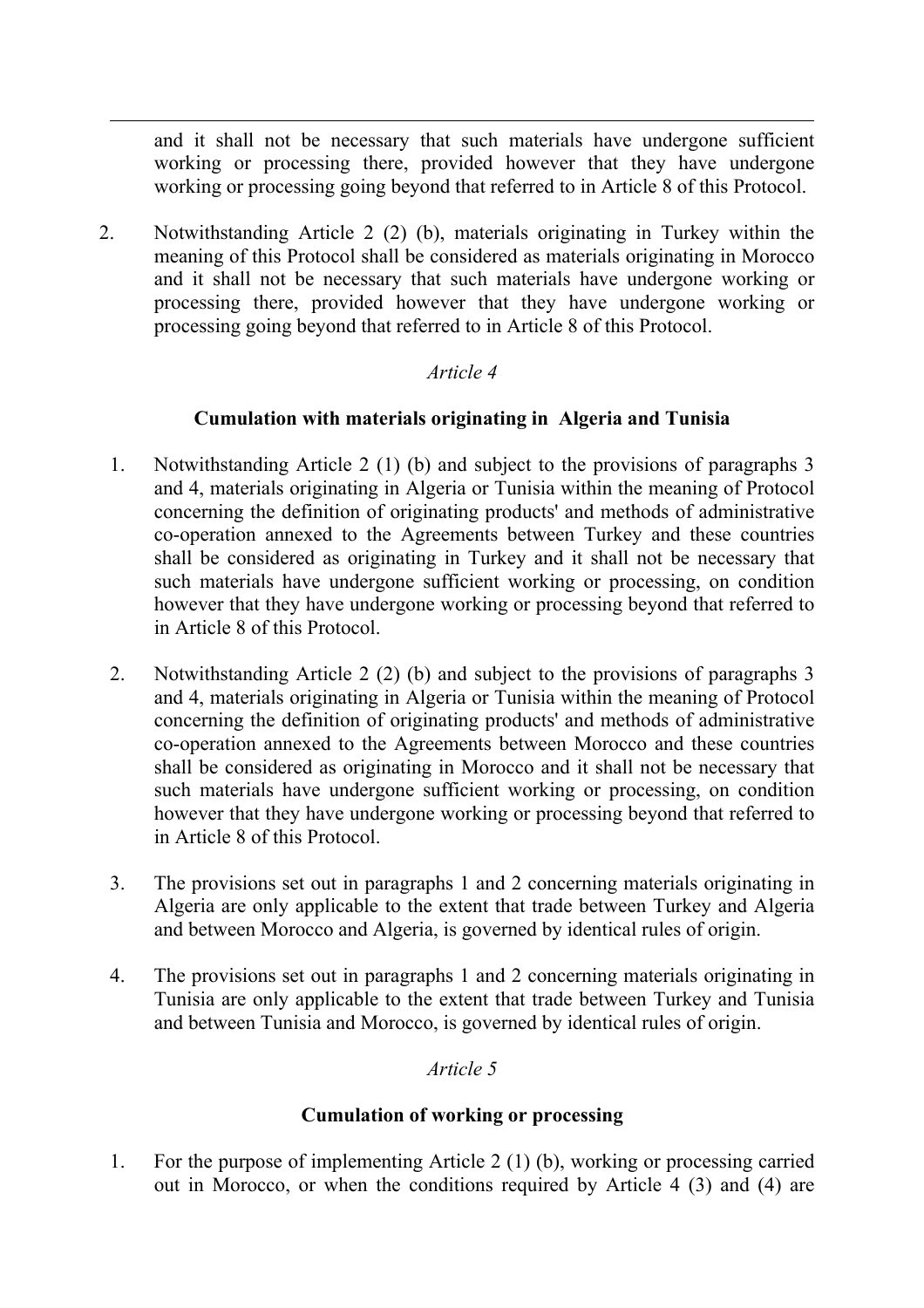fulfilled in Algeria or in Tunisia shall be considered as having been carried out in Turkey, when the products obtained undergo subsequent working or processing in Turkey.

- 2. For the purpose of implementing Article 2 (2) (b), working or processing carried out in Turkey or when the conditions required by Article 4 (3) and (4) are fulfilled in Algeria or in Tunisia shall be considered as having been carried out in Morocco, when the products obtained undergo subsequent working or processing in Morocco.
- 3. Where pursuant to the provisions of paragraph 1 or 2 the originating products are obtained in two or more of the States referred to in those provisions or in Turkey, they shall be considered as originating products of the State or Turkey according to where the last working or processing took place, provided that that working or processing went beyond that referred to in Article 8.

# *Article 6*

# **Wholly obtained products**

- 1. Within the meaning of Article 2 (1) (a) and (2) (a), the following shall be considered as wholly obtained either in Turkey or in Morocco.
	- (a) mineral products extracted from their soil or from their seabed;
	- (b) vegetable products harvested there;

-

- (c) live animals born and raised there;
- (d) products from live animals raised there;
- (e) products obtained by hunting or fishing there;

(f) products of sea fishing and other products taken from the sea by their vessels;

 (g) products made aboard their factory ships exclusively from products referred to in subparagraph (f);

 (h) used articles collected there fit only for the recovery of raw materials, including used tyres fit only for retreading or use as waste;

(i) waste and scrap resulting from manufacturing operations conducted there;

 (j) products extracted from marine soil or subsoil outside their territorial waters provided that they have sole rights to work that soil or subsoil;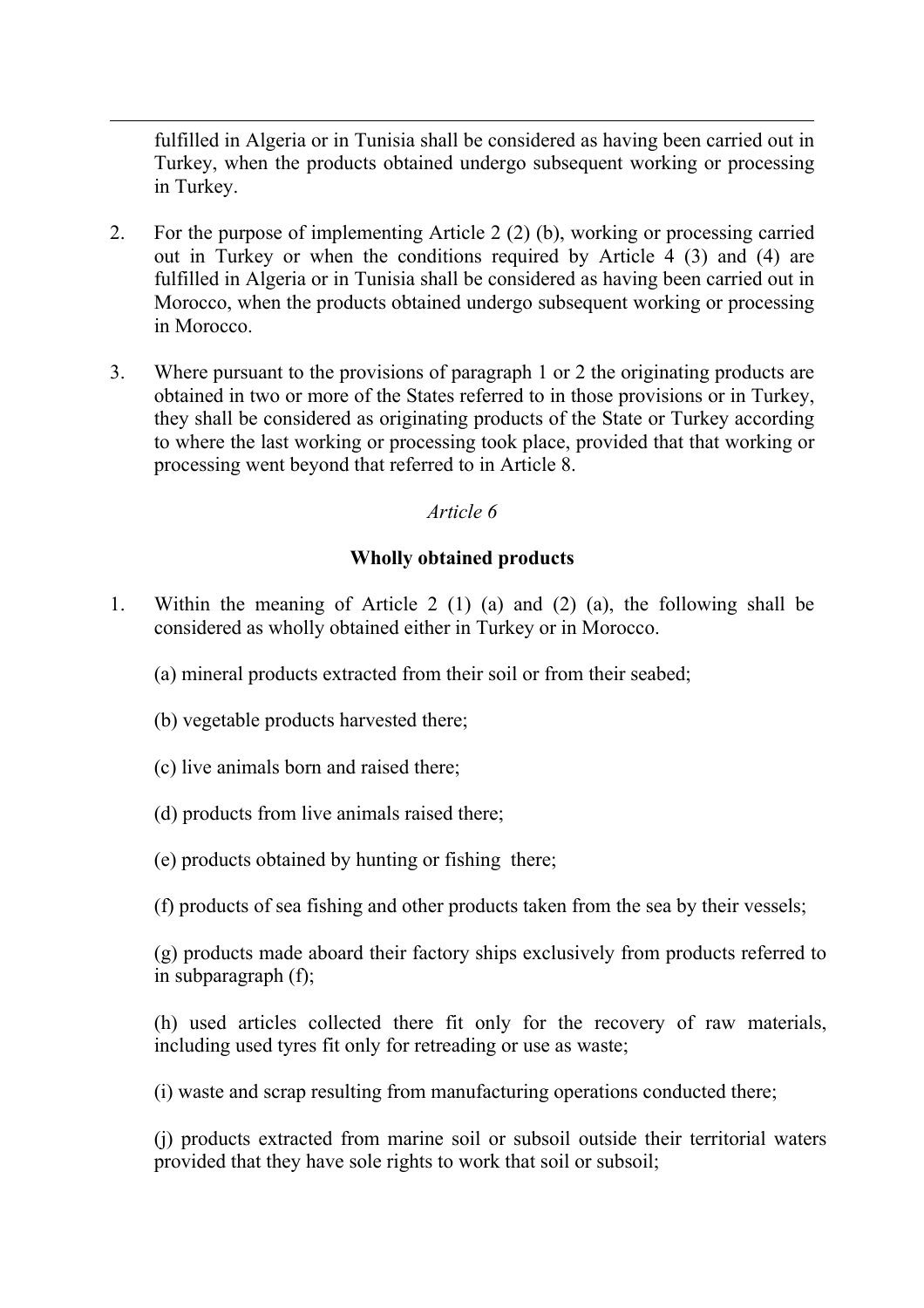(k) goods produced exclusively from products specified in subparagraphs (a) to (j).

- 2. The terms 'their vessels' and 'their factory ships' in paragraph 1 (f) and (g) shall apply only to vessels and factory ships:
	- which are registered or recorded in Turkey or in Morocco,
	- which sail under the flag of Turkey or of Morocco,

-

- which are owned to the extent of at least 50 per cent by nationals of Turkey or of Morocco, or by a company with its head office in Turkey or in Morocco, of which the manager or managers, chairman of the board of directors or the supervisory board, and the majority of the members of such boards are nationals of Turkey or of Morocco and of which, in addition, in the case of partnerships or limited companies, at least half the capital belongs to Turkey or Morocco, to public bodies or to nationals of Turkey or Morocco,
	- of which the master and officers are nationals of Turkey or of Morocco,
	- of which at least 75% of the crew are nationals of Turkey or of Morocco,
- 3. In so far as trade between Turkey or Morocco and Algeria or Tunisia are covered by identical rules of origin, the terms 'their vessels' and 'their factory ships' in paragraph 1 (f) and (g) shall also apply to Algerian or Tunisian vessels or factory ships within the meaning of paragraph 2.
- 4. The terms "Turkey" and "Morocco" shall also cover the territorial waters which surround Turkey and Morocco.

Vessels operating on the high seas, including factory ships on which the fish caught is worked or processed, shall be considered as part of the territory of Turkey or of Morocco provided that they satisfy the conditions set out in paragraph 2.

# *Article 7*

### **Sufficiently worked or processed products**

- 1. For the purposes of Article 2, non-originating materials are considered to be sufficiently worked or processed when the product obtained is classified in a heading which is different from that in which all the non-originating materials used in its manufacture are classified, subject to paragraphs 2 and Article 8.
- 2. For a product mentioned in columns 1 and 2 of the list in Annex II, the conditions set out in column 3 for the product concerned must be fulfilled instead of the rule set out in paragraph 1.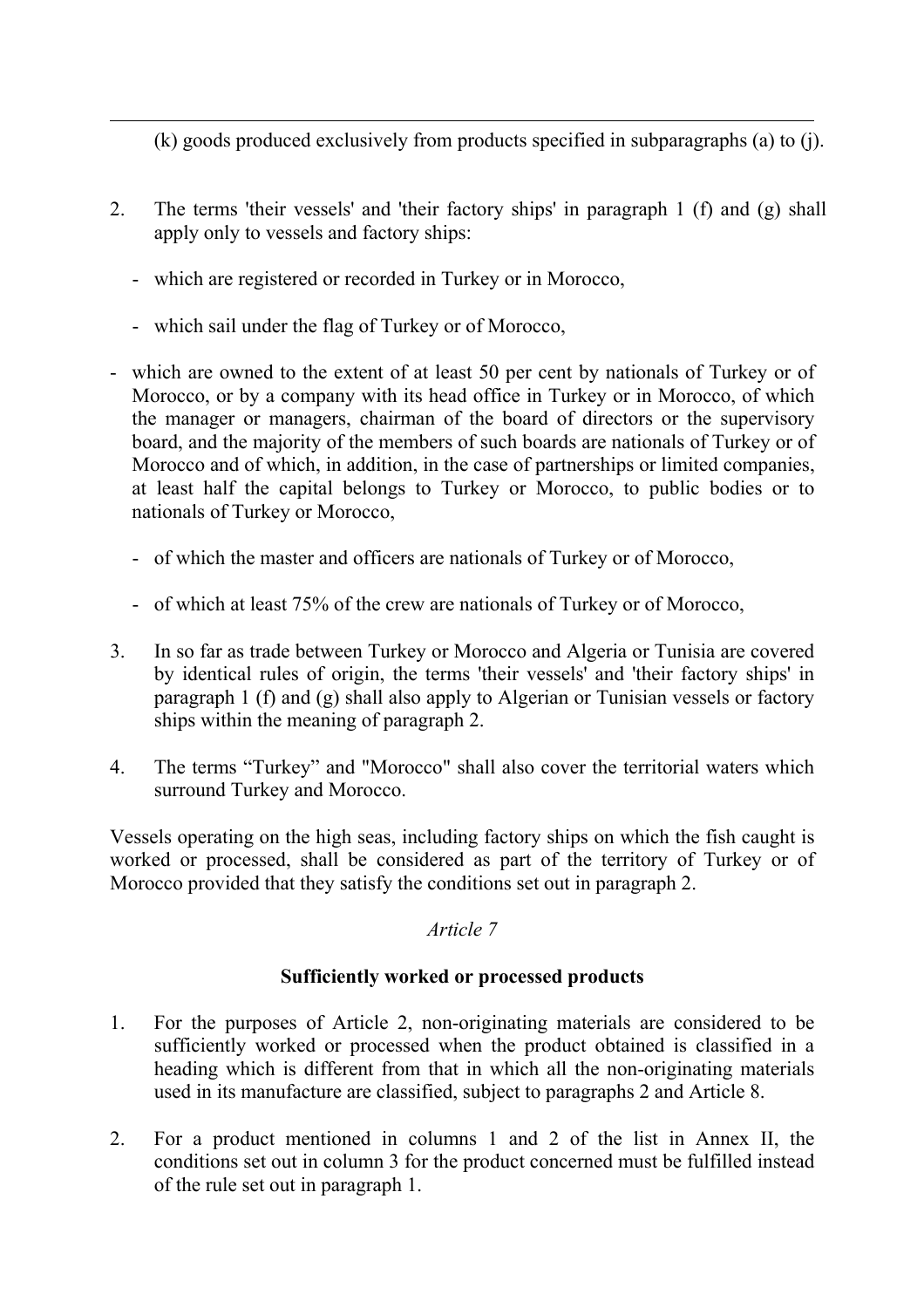For the products falling under Chapters 84 to 91, as an alternative to satisfying the conditions set out in column 3, the exporter may opt to apply the conditions set out in column 4 instead.

-

Where in the list in Annex II a percentage rule is applied in determining the originating status of a product obtained in Turkey or in Morocco the value added by the working or processing shall correspond to the ex-works price of the product obtained, less the value of third-country materials imported into Turkey or Morocco.

3. These conditions indicate, for all products covered by the Agreement, the working or processing which must be carried out on the non-originating materials used in the manufacture of these products, and apply only in relation to such materials. Accordingly, it follows that if a product, which has acquired originating status by fulfilling the conditions set out in the list for that product, is used in the manufacture of another product, the conditions applicable to the product in which it is incorporated do not apply to it, and no account that be taken of the non-originating materials which may have been used in its manufacture.

# *Article 8*

# **Insufficient working or processing operations**

For the purpose of implementing Article 7 the following shall be considered as insufficient working or processing to confer the status of originating products, whether or not there is a change of heading:

- (a) operations to ensure the preservation of products in good conditions during transport!and storage (ventilation, spreading out, drying, chilling, placing in brine, sulphur dioxide or other aqueous solutions, removal of damaged parts, and like operations);
- (b) simple operations consisting of removal of dust, sifting or screening, sorting, classifying, matching (including the making-up of sets of articles), washing, painting, cutting up;
- (c) (i)changes of packaging and division and assembly of packages;

 (ii)simple placing in bottles, flasks, bags, cases, boxes, fixing on cards or boards, etc., and all other simple packaging operations;

(d) affixing marks, labels and other like distinguishing signs on products or their packaging;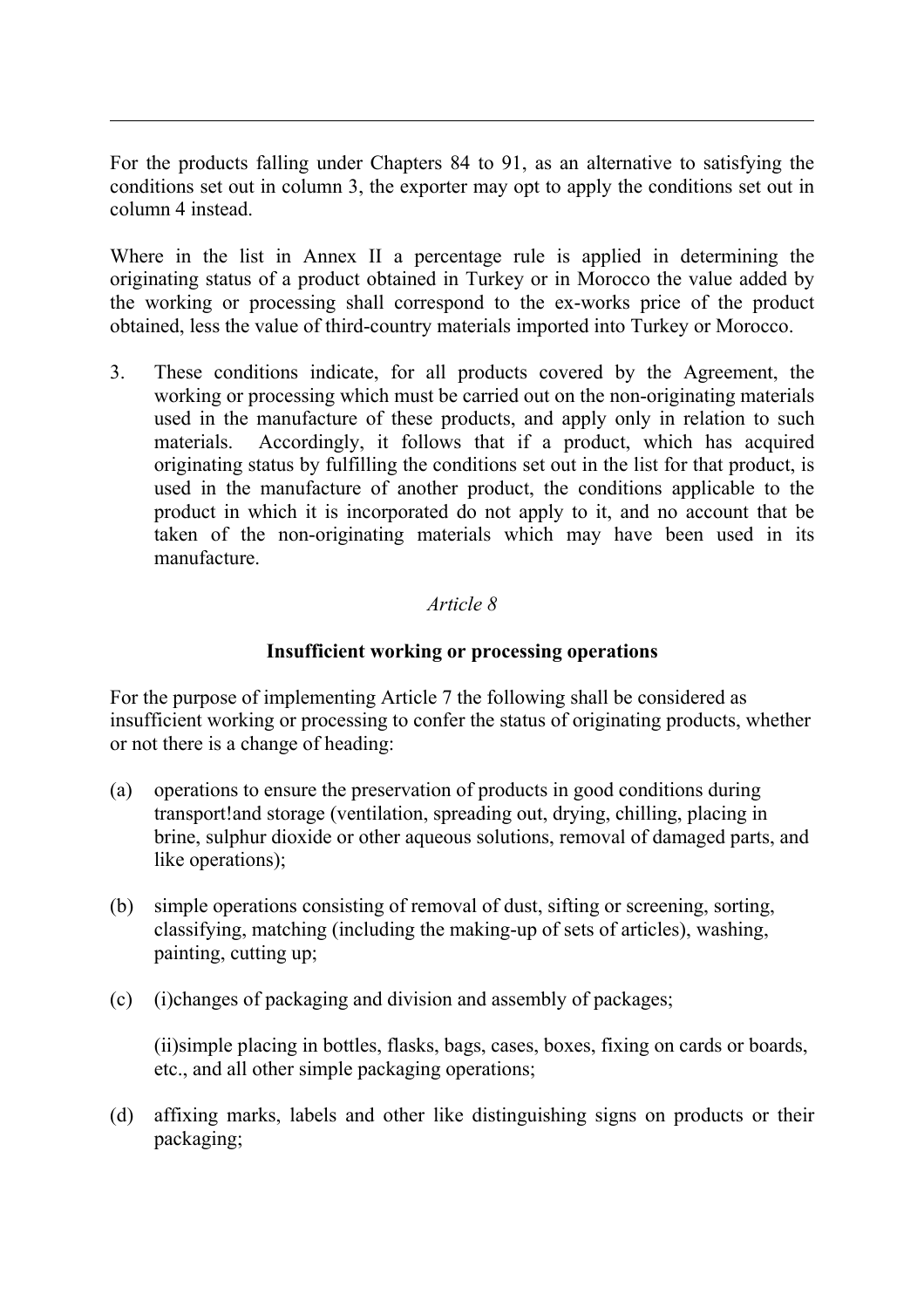- (e) simple mixing of products, whether or not of different kinds, where one or more components of the mixtures do not meet the conditions laid down in this Protocol to enable them to be considered as originating in Turkey or in Morocco;
- (f) simple assembly of parts to constitute a complete product;
- (g) a combination of two or more operations specified in subparagraphs (a) to (f);
- (h) slaughter of animals.

-

### *Article 9*

### **Unit of qualification**

1. The unit of qualification for the application of the provisions of this Protocol shall be the particular product which is considered as the basic unit when determining classification using the nomenclature of the Harmonized System.

Accordingly, it follows that:

- (a) when a product composed of a group or assembly of articles is classified under the terms of the Harmonized System under a single heading, the whole constitutes the unit of qualification:
- (b) when a consignment consists of a number of identical products classified under the same heading of the Harmonized System, each product must be taken individually when applying the provisions of this Protocol.
- 2. Where, under General Rule 5 of the Harmonized System, packaging is included with the product for classification purposes, it shall be considered to form a whole with the product for the purposes of determining origin.

# *Article 10*

### **Accessories, spare parts and tools**

Accessories, spare parts and tools dispatched with a piece of equipment, machine, apparatus or vehicle, which are part of the normal equipment and included in the price thereof or which are not separately invoiced, shall be regarded as forming a whole with the piece of equipment, machine, apparatus or vehicle in question.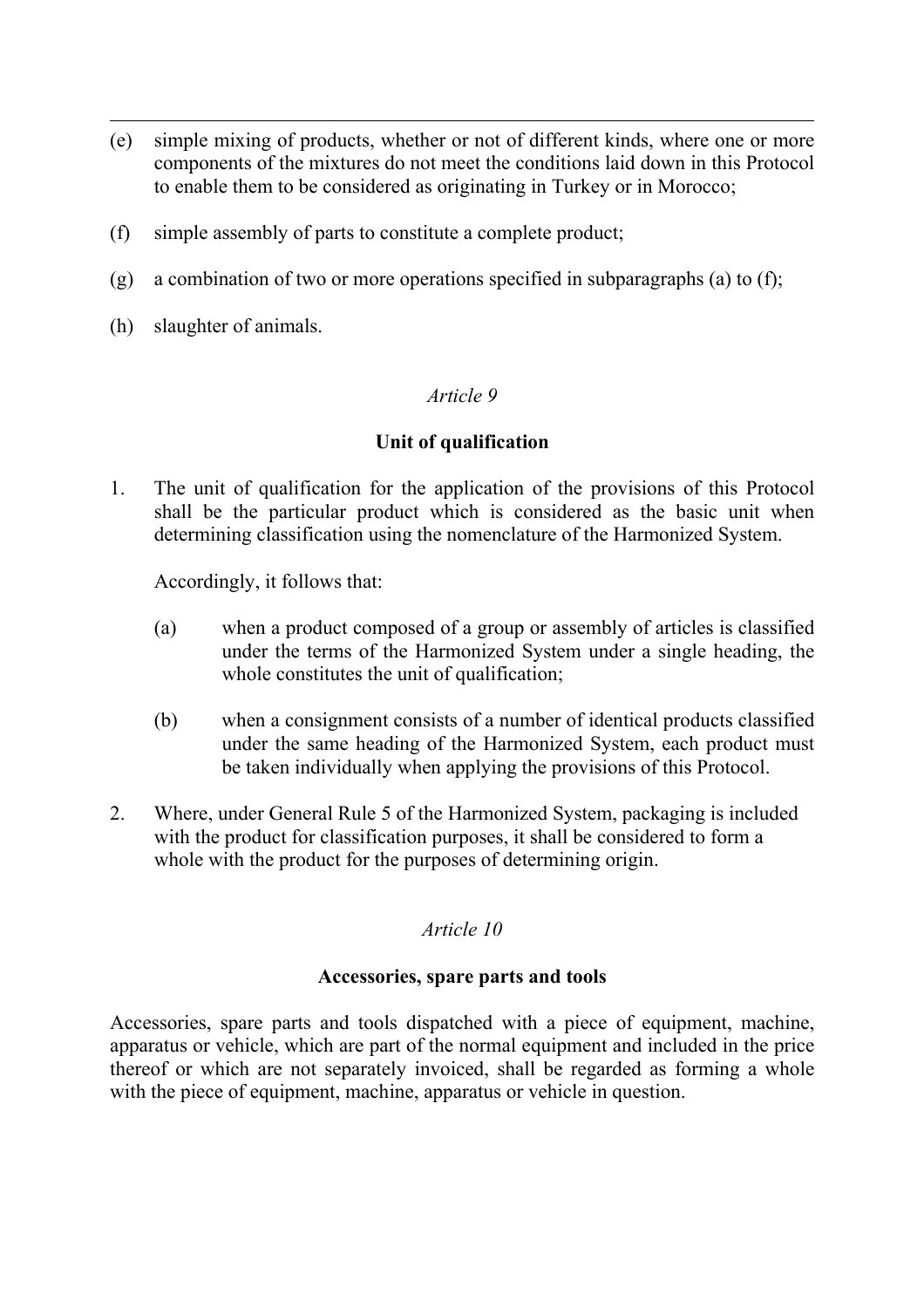#### *Article 11*

-

#### **Sets**

Sets, as defined in General Rule 3 of the Harmonized System, shall be regarded as originating when all component products are originating. Nevertheless, when a set is composed of originating and non-originating products, the set as a whole shall be regarded as originating, provided that the value of the non-originating products does not exceed 15 per cent of the ex-works price of the set.

#### *Article 12*

#### **Neutral elements**

In order to determine whether a product originates in Turkey or in Morocco it shall not be necessary to establish whether the electrical energy, fuel, plant and equipment as well as machines and tools used to obtain such product, or whether any goods, used in the course of production which do not enter and which were not intended to enter into the final composition of the product, are originating or not.

### TITLE III

#### **TERRITORIAL REQUIREMENTS**

#### *Article 13*

#### **Principle of territoriality**

The conditions set out in Title II relative to the acquisition of originating status must be fulfilled without interruption in Turkey or in Morocco without prejudice to the provisions of Articles 4 and 5.

#### *Article 14*

#### **Reimportation of goods**

If originating products exported from Turkey or Morocco to another country are returned, except in so far as provided for in Article 4 or 5 they must be considered as non-

originating, unless it can be demonstrated to the satisfaction of the customs authorities that:

(a) the goods returned are the same goods as those exported; and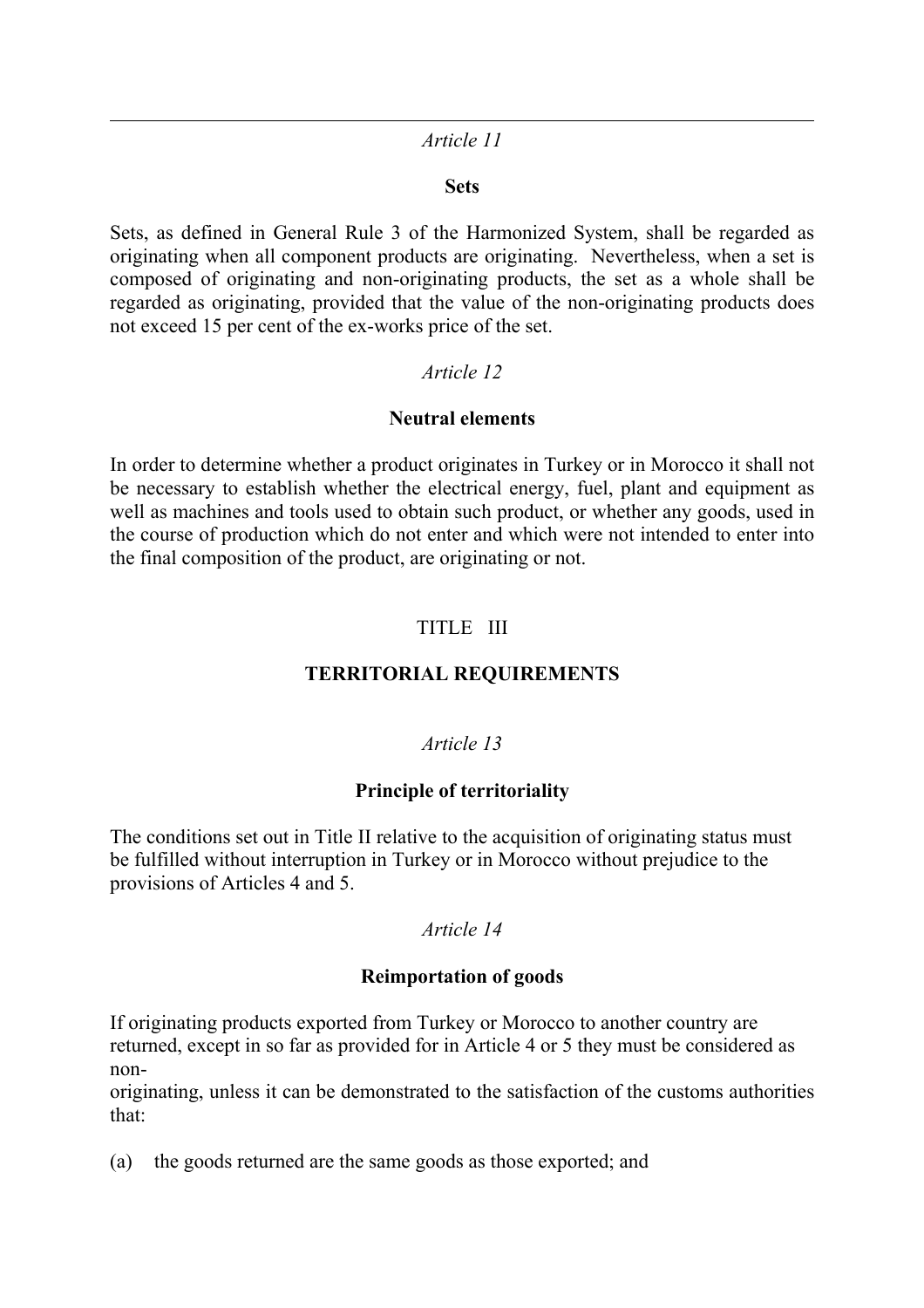(b) they have not undergone any operation beyond that necessary to preserve them in good condition while in that country or while being exported.

-

# *Article 15*

### **Direct transport**

1. The preferential treatment provided for under the Agreement applies only to products or materials which are transported between the territories of Turkey and Morocco or, when the provisions of Articles 4 and 5 are applied, of Algeria or Tunisia without entering any other territory. However, goods originating in Morocco or in Turkey and constituting one single consignment which is not split up may be transported through territory other than that of Turkey or Morocco or, when the provisions of Article 3 apply, of Algeria or Tunisia with, should the occasion arise, transhipment or temporary warehousing in such territory, provided that the goods have remained under the surveillance of the customs authorities in the country of transit or of warehousing and that they have not undergone operations other than unloading, reloading or any operation designed to preserve them in good condition.

Products originating in Turkey or in Morocco may be transported by pipeline across territory other than that of Turkey or that of Morocco.

- 2. Evidence that the conditions set out in paragraph 1 have been fulfilled may be supplied to the customs authorities of the importing country by the production of:
	- (a) a through bill of lading issued in the exporting country covering the passage through the country of transit; or
	- (b) a certificate issued by the customs authorities of the country of transit:
		- (i) giving an exact description of the products;
		- (ii) stating the dates of unloading and reloading of the products and, where applicable, the names of the ships used; and
		- (iii) certifying the conditions under which the products remained in the transit country; or
		- (c) failing these, any substantiating documents.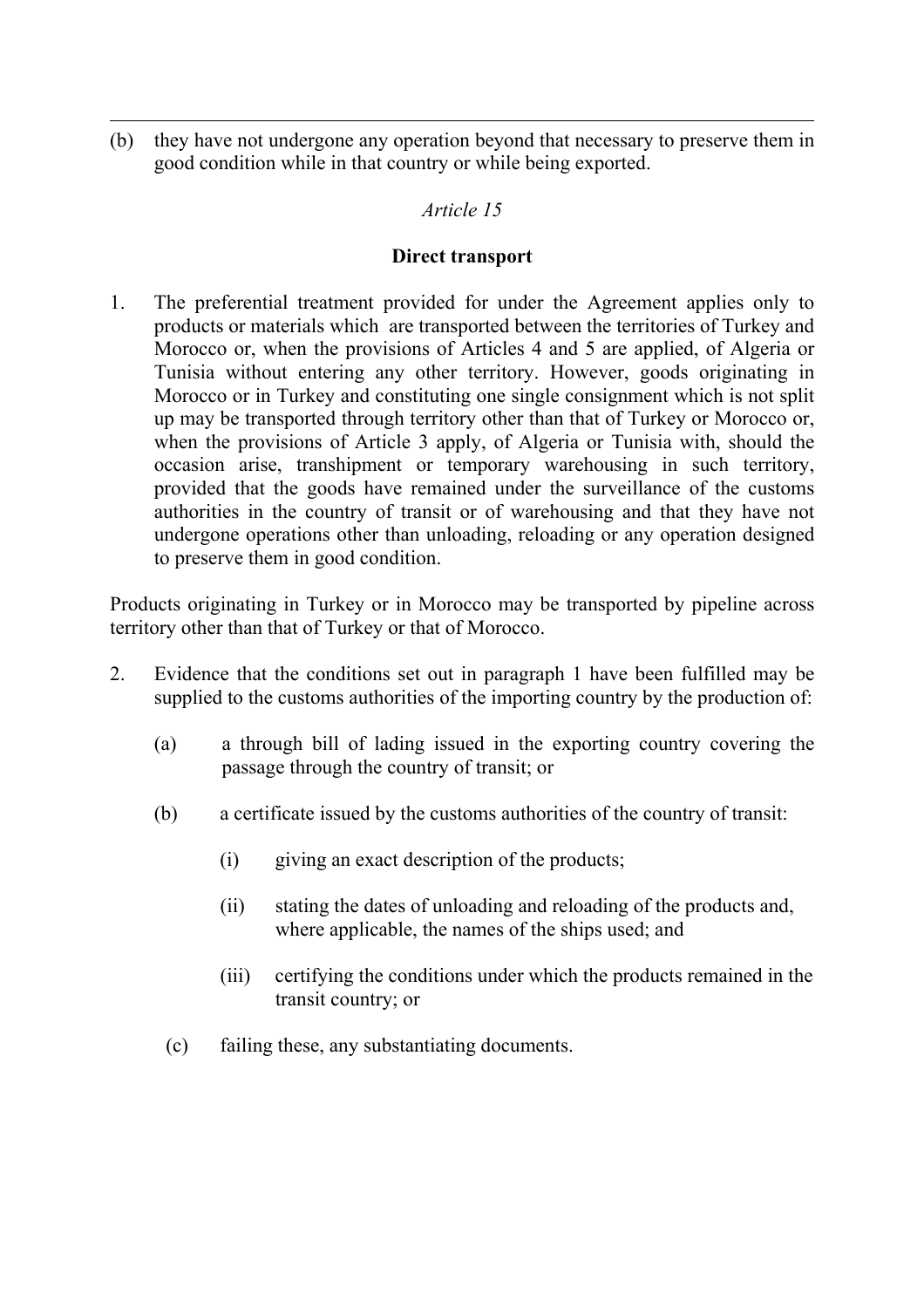# *Article 16*

-

# **Exhibitions**

- 1. Products sent from one of the Contracting Parties for exhibition in a third country and sold after the exhibition for importation in another Contracting Party shall benefit on importation from the provisions of the Agreement on condition that the products meet the requirements of this Protocol entitling them to be recognized as originating in Turkey or in Morocco and provided that it is shown to the satisfaction of the customs authorities that:
	- (a) an exporter has consigned these products from one of the Contracting Parties to the country in which the exhibition is held and has exhibited them there;
	- (b) the products have been sold or otherwise disposed of by that exporter to a person in another Contracting Party;
	- (c) the products have been consigned during the exhibition or immediately thereafter to the latter Contracting Party in the state in which they were sent for exhibition; and
	- (d) the products have not, since they were consigned for exhibition, been used for any purpose other than demonstration at the exhibition.
- 2. A proof of origin must be issued or made out in accordance with the provisions of Title IV and submitted to the customs authorities of the importing country in the normal manner. The name and address of the exhibition must be indicated thereon. Where necessary, additional documentary evidence of the nature of the products and the conditions under which they have been exhibited may be required.
- 3. Paragraph 1 shall apply to any trade, industrial, agricultural or crafts exhibition, fair or similar public show or display which is not organized for private purposes in shops or business premises with a view to the sale of foreign products, and during which the products remain under customs control.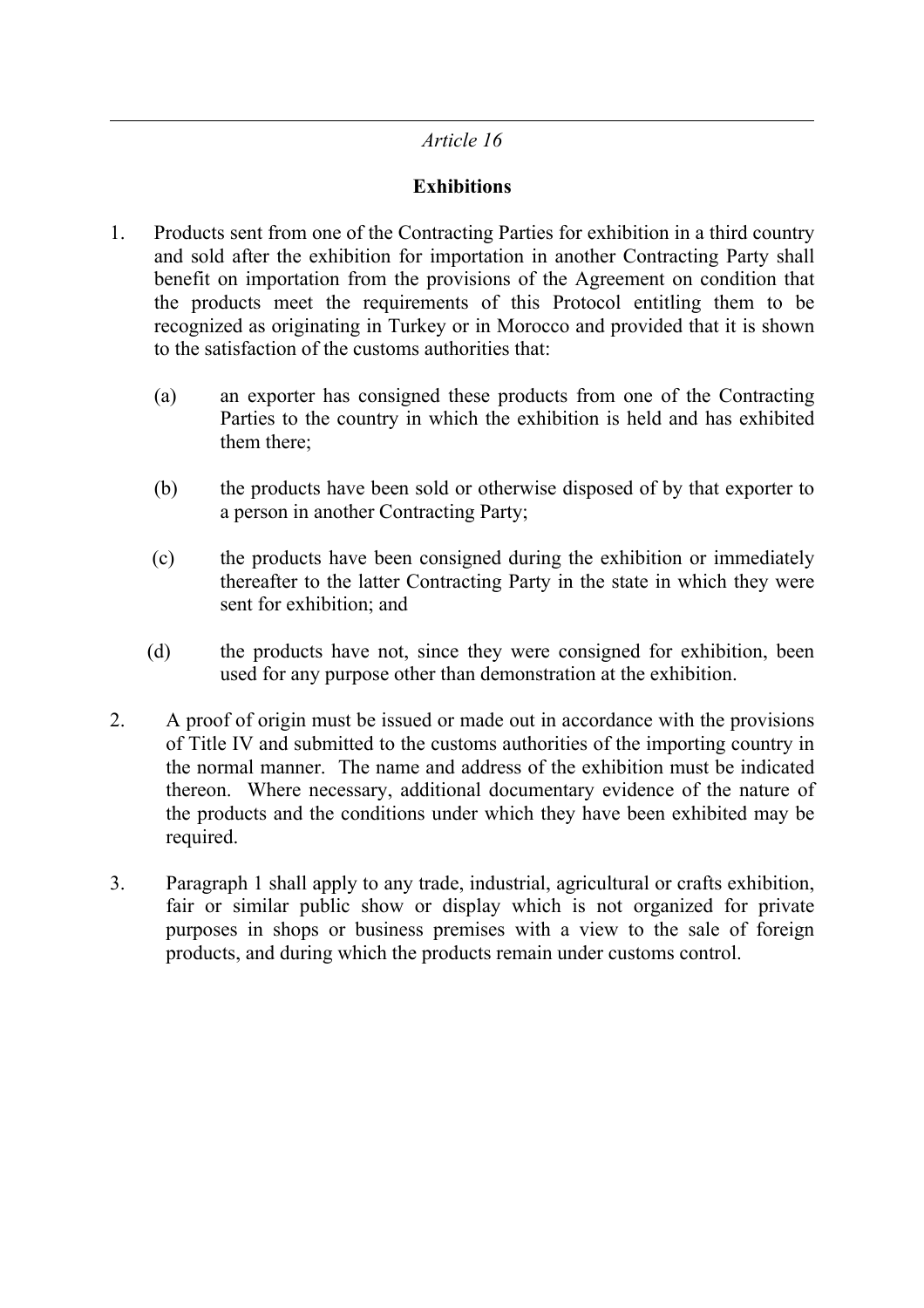# **TITLE IV**

-

# **PROOF OF ORIGIN**

# *Article 17*

### **EUR.1 movement certificate**

Evidence of originating status of products, within the meaning of this Protocol, shall be given by an EUR.1 movement certificate, a specimen of which appears in Annex III to this Protocol.

#### *Article 18*  **Normal procedure for the issue of an EUR.1 movement certificate**

- 1. An EUR.1 movement certificate shall be issued by the customs authorities of the exporting country on application having been made in writing by the exporter or, under the exporter's responsibility, by his authorized representative.
- 2. For this purpose, the exporter or his authorized representative shall fill out both the EUR.1 movement certificate and the application form, specimens of which appear in Annex III.

These forms shall be completed in French or in one of the languages in which the Agreement is drawn up, in accordance with the provisions of the domestic law of the exporting country. If they are handwritten, they shall be completed in ink in printed characters. The description of the products must be given in the box reserved for this purpose without leaving any blank lines. Where the box is not completely filled a horizontal line must be drawn below the last line of the description, the empty space being crossed through.

- 3. The exporter applying for the issue of an EUR.1 movement certificate shall be prepared to submit at any time, at the request of the customs authorities of the exporting country where the EUR.1 movement certificate is issued, all appropriate documents proving the originating status of the products concerned as well as the fulfilment of the other requirements of this Protocol.
- 4. The EUR.1 movement certificate shall be issued by the customs authorities of Turkey if the goods to be exported can be considered as products originating in Turkey within the meaning of Article 2 (1) of this Protocol. The EUR.1 movement certificate shall be issued by the customs authorities of Morocco; if the goods to be exported can be considered as products originating in Morocco within the meaning of Article 2 (2) of this Protocol.
- 5. Where the cumulation provisions of Article 2 to 5 are applied, the customs authorities of Turkey or of Morocco may issue EUR.1 movement certificate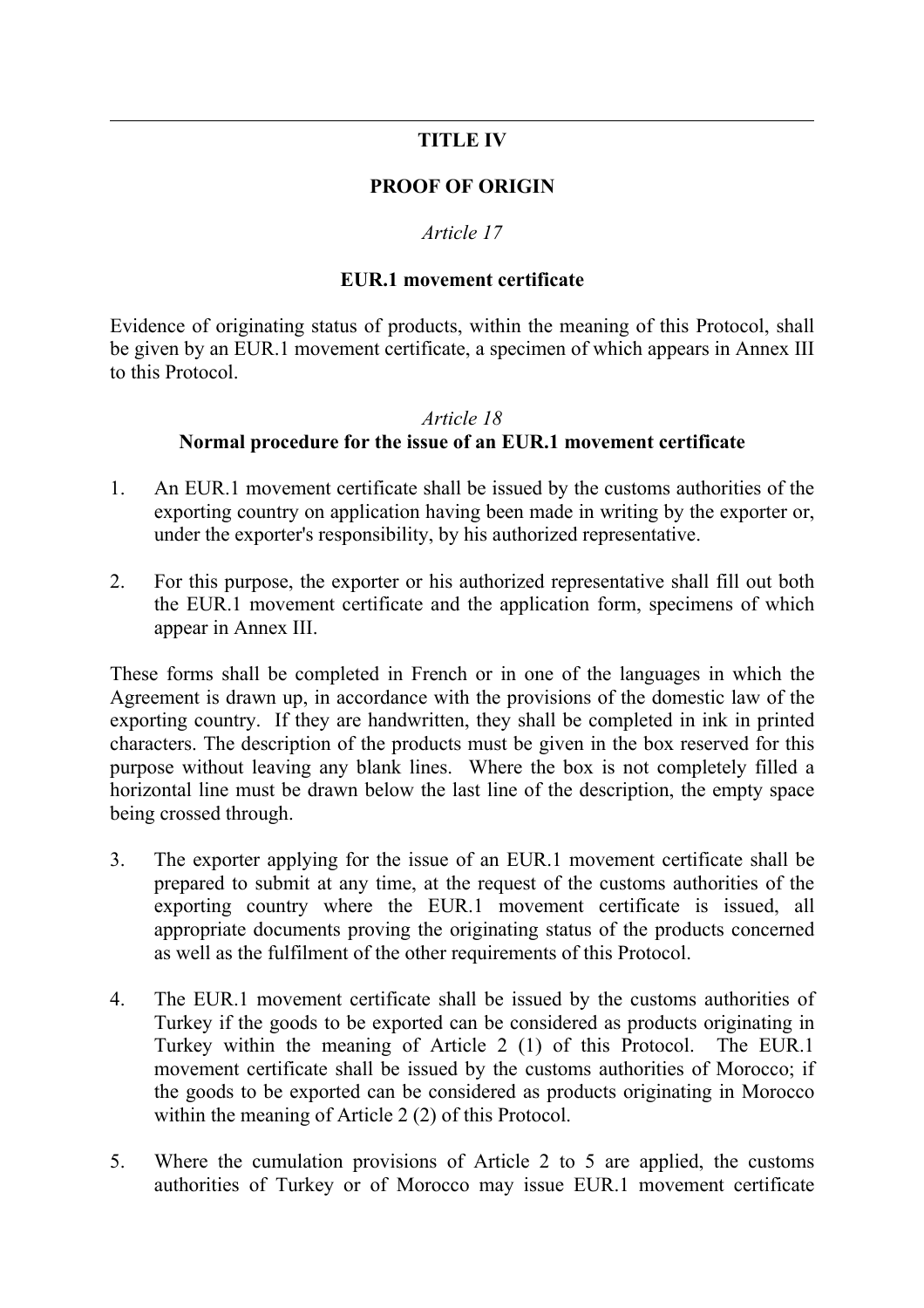under the conditions laid down in this Protocol if the goods to be exported can be considered as originating products within the meaning of this Protocol and provided that the goods covered by the EUR.1 movement certificate are in Turkey or in Morocco.

In these cases EUR.1 movement certificate shall be issued subject to the presentation of the proof of origin previously issued or made out. This proof of origin must be kept for at least three years by the customs authorities of the exporting State.

-

6. The issuing customs authorities shall take any steps necessary to verify the originating status of the products and the fulfilment of the other requirements of this Protocol. For this purpose, they shall have the right to call for any evidence and to carry out any inspection of the exporter's accounts or any other check which they consider appropriate.

The issuing customs authorities shall also ensure that the forms referred to in paragraph 2 are duly completed. In particular, they shall check whether the space reserved for the description of the products has been completed in such a manner as to exclude all possibility of fraudulent additions.

- 7. The date of issue of the EUR.1 movement certificate shall be indicated in the part of the certificate reserved for the customs authorities.
- 8. An EUR.1 movement certificate shall be issued by the customs authorities of the exporting country when the products to which it relates are exported. It shall be made available to the exporter as soon as actual exportation has been effected or ensured.

### *Article 19*

### **EUR.1 movement certificates issued retrospectively**

- 1. Notwithstanding Article 18(8), an EUR.1 movement certificate may exceptionally be issued after exportation of the products to which it relates if:
	- (a) it was not issued at the time of exportation because of errors or involuntary omissions or special circumstances; or
	- (b) it is demonstrated to the satisfaction of the customs authorities that an EUR.1 movement certificate was issued but was not accepted at importation for technical reasons.
- 2. For the implementation of paragraph 1, the exporter must indicate in this application the place and date of exportation of the products to which the EUR.1 movement certificate relates, and state the reasons for his request.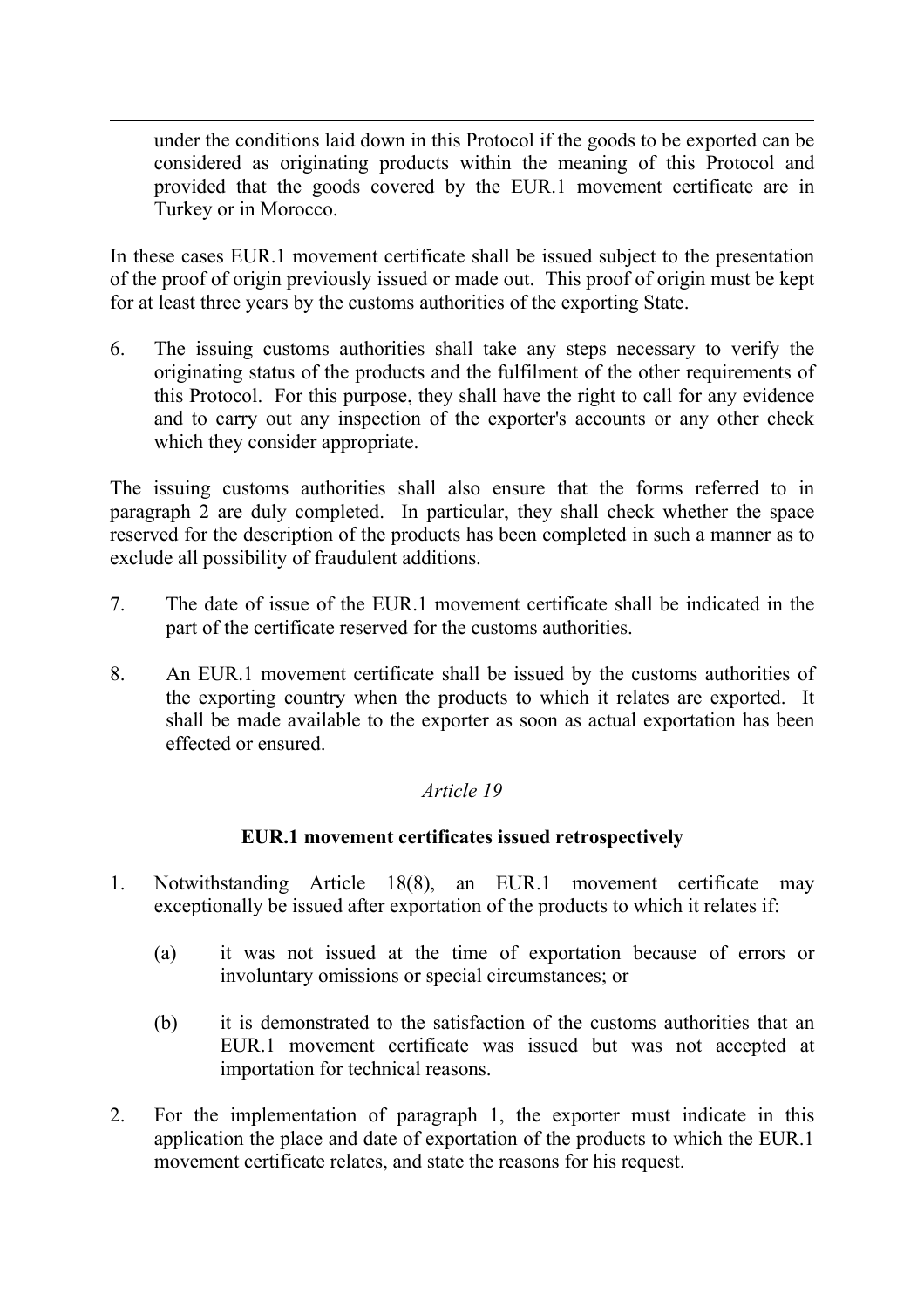- -3. The customs authorities may issue an EUR.1 movement certificate retrospectively only after verifying that the information supplied in the exporter's application agrees with that in the corresponding file.
- 4. EUR.1 movement certificates issued retrospectively must be endorsed with one of the following phrases:

 'SONRADAN VERİLMİŞTİR' " مسلمة في وقت لاحق" 'DELIVRÉ A POSTERIORI' 'ISSUED RETROSPECTIVELY'

5. The endorsement referred to in paragraph 4 shall be inserted in the 'Remarks' box of the EUR.1 movement certificate.

### *Article 20*

# **Issue of a duplicate EUR.1 movement certificate**

- 1. In the event of theft, loss or destruction of an EUR.1 movement certificate, the exporter may apply to the customs authorities which issued it for a duplicate made out on the basis of the export!documents in their possession.
- 2. The duplicate issued in this way must be endorsed with one of the following words:

 'İKİNCİ NÜSHADIR'  $(3.1)$  'DUPLICATA' 'DUPLICATE'

- 3. The endorsement referred to in paragraph 2 the date of issue and the serial number of the original certificate shall be inserted in the 'Remarks' box of the duplicate EUR.1 movement certificate.
- 4. The duplicate, which must bear the date of issue of the original EUR.1 movement certificate, shall take effect as from that date.

### *Article 21*

### **Replacement of certificates**

1. It shall at any time be possible to replace one or more EUR.1 movement certificates by one or more other certificates provided that this is done by the customs office responsible for controlling the goods.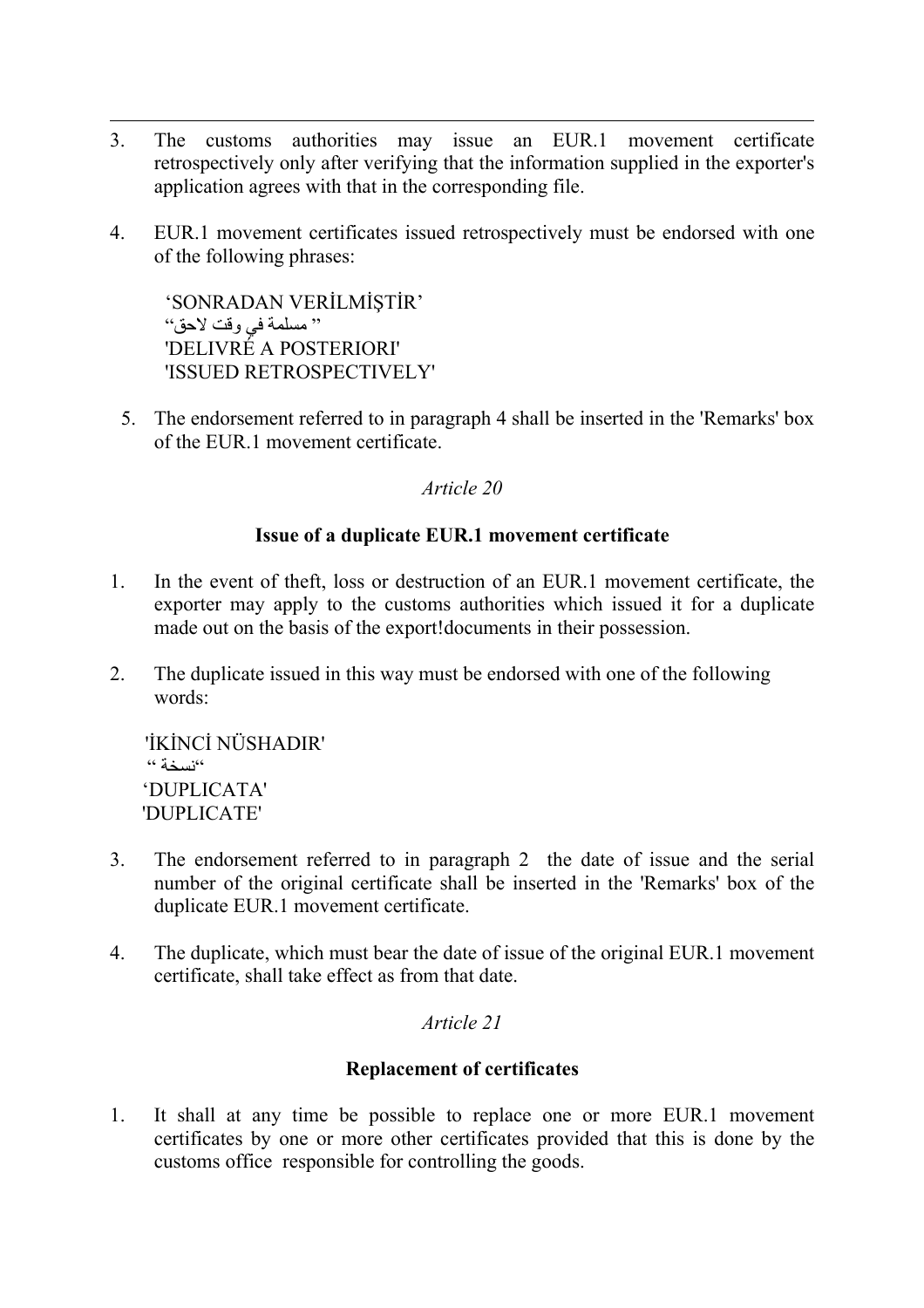- -2. The replacement certificate shall be regarded as a definite EUR.1 movement certificate for the purpose of the application of this Protocol, including the provisions of this Article.
- 3. The replacement certificate shall be issued on the basis of a written request from the re-exporter, after the authorities concerned have verified the information supplied in the applicant's request. The date and serial number of the original EUR.1 movement certificate shall be given in box 7.

# *Article 22*

### **Simplified procedure for the issue of certificates**

- 1. By way of derogation from Articles 18, 19 and 20 of this Protocol, a simplified procedure for the issue of EUR.1 movement certificates can be used in accordance with the following provisions.
- 2. The customs authorities in the exporting State may authorize any exporter, hereinafter referred to as 'approved exporter', making frequent shipments for which EUR.1 movement certificates may be issued and who offers, to the satisfaction of the competent authorities, all guarantees necessary to verify the originating status of the products, not to submit at the time of export!to the customs office of the exporting State either the goods or the application for an EUR.1 certificate relating to those goods, for the purpose of obtaining an EUR.1 certificate under the conditions laid down in Article 18 of this Protocol.
- 3. The authorization referred to in paragraph 2 shall stipulate, at the choice of the competent authorities, that box No 11 'Customs endorsement' of the EUR.1 movement certificate must:
	- (a) either be endorsed beforehand with the stamp of the competent customs office of the exporting State and the signature, which may be a facsimile, of an official of that office; or
	- (b) be endorsed by the approved exporter with a special stamp which has been approved by the customs authorities of the exporting State and corresponds to the specimen given in Annex V of this Protocol. Such stamp may be pre-printed on the forms.
- 4. In the cases referred to in paragraph 3 (a), one of the following phrases shall be entered in box No 7 'Remarks' of the EUR.1 movement certificate:

 'BASİTLEŞTİRİLMİŞ PROSEDÜR' مسطرة مبسطة '' " 'SIMPLIFIED PROCEDURE'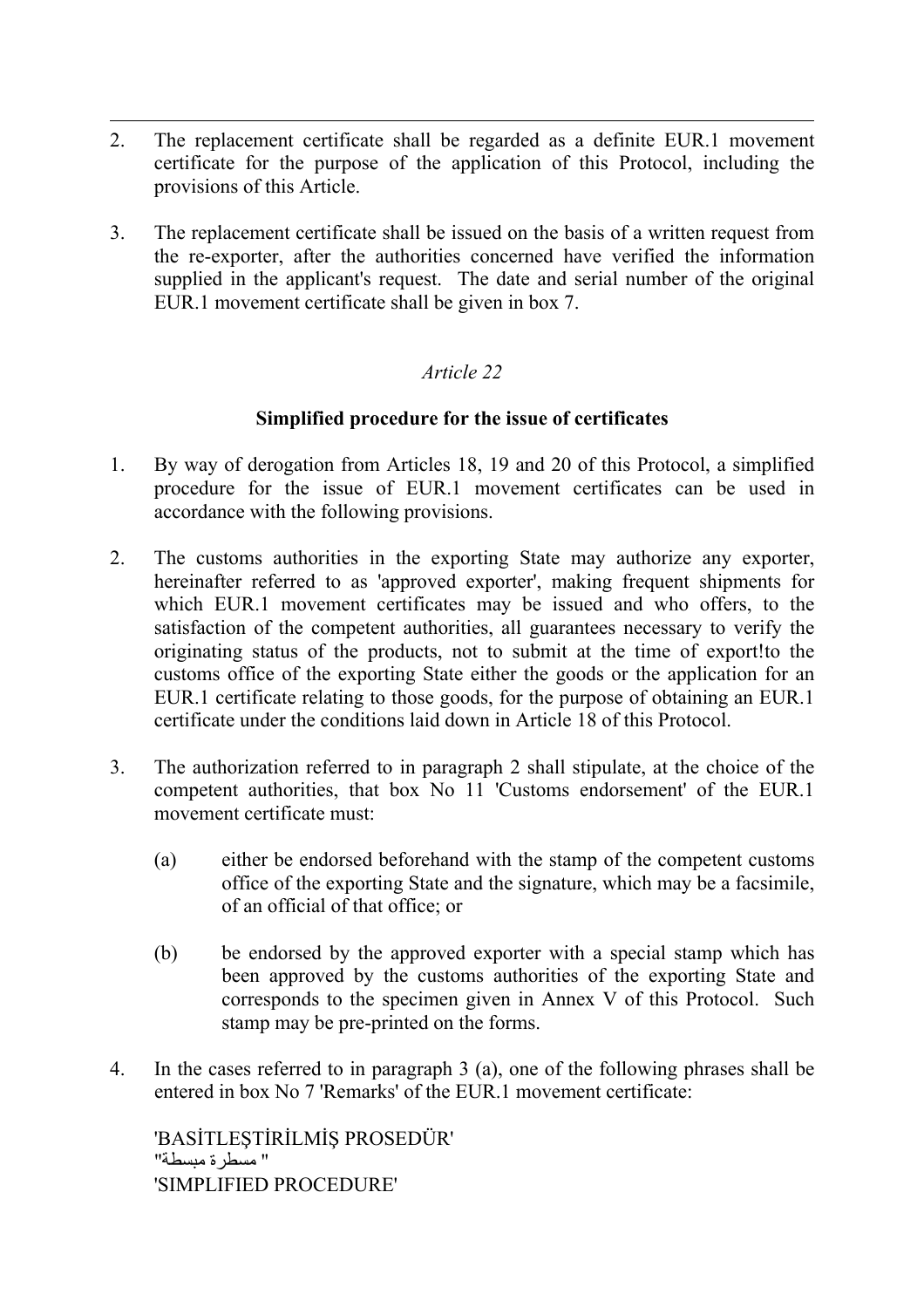'PROCEDURE SIMPLIFIÉE'

- 5. Box No 11 'Customs endorsement' of the EUR.1 certificate shall be completed if necessary by the approved exporter.
- 6. The approved exporter shall, if necessary, indicate in box No 13 'Request for verification' of the EUR.1 certificate the name and address of the authority competent to verify such a certificate.
- 7. Where the simplified procedure is applied, the customs authorities of the exporting State may prescribe the use of EUR.1 certificates bearing a distinctive sign by which they may be identified.
- 8. In the authorization referred to in paragraph 2 the competent authorities shall specify in particular:
	- (a) the conditions under which the applications for EUR.1 certificates are to be made;
	- (b) the conditions under which these applications are to be kept for at least three years;
	- (c) in the cases referred to in paragraph 3 (b) the authority competent to carry out the subsequent verification referred to in Article 33 of this Protocol.
- 9. The customs authorities of the exporting State may declare certain categories of goods ineligible for the special treatment provided for in paragraph 2.
- 10. The customs authorities shall refuse the autorization referred to in paragraph 2 to exporters who do not offer all the guarantees which they consider necessary. The competent authorities may withdraw the authorization at any time. They must do so where the approved exporter no longer satisfies the conditions or no longer offers these guarantees.
- 11. The approved exporter may be required to inform the competent authorities, in accordance with the rules which they lay down, of the goods to be dispatched by him, so that such authorities may make any verification they think necessary before the departure of the goods.
- 12. The customs authorities of the exporting State may carry out any check on approved exporters which they consider necessary. Such exporters must allow this to be done.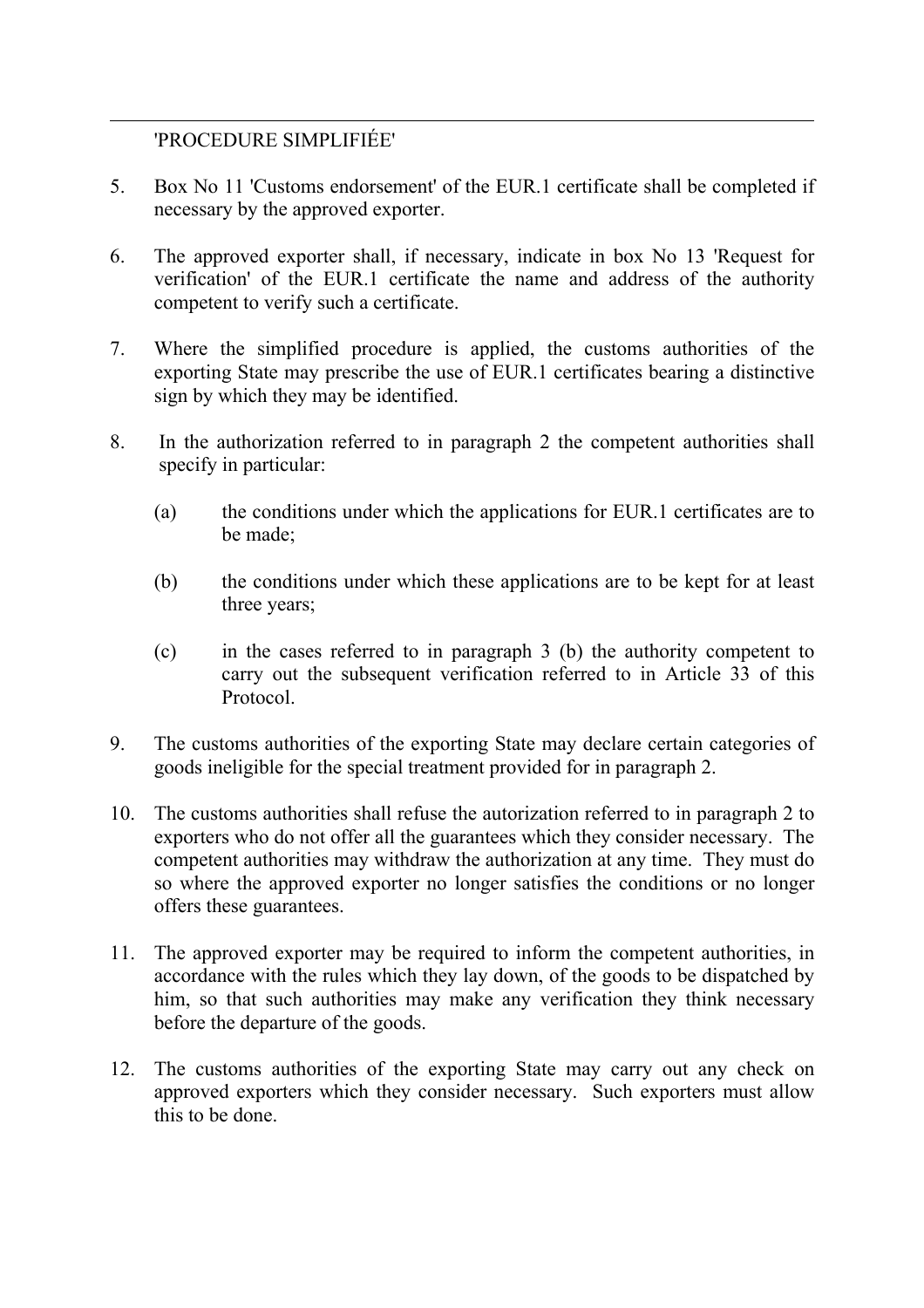13. The provisions of this Article shall be without prejudice to the application of the rules of Turkey and Morocco concerning customs formalities and the use of customs documents.

-

# *Article 23*

### **Information certificate and declaration**

- 1*.* When Articles 3, 4 and 5 are applied for the issue of an EUR.1 movement certificate the competent customs office in the State requested to issue the certificate for products in the manufacture of which products coming from Algeria, Tunisia or Turkey are used, shall take into consideration the declaration, of which a specimen is given in Annex VI, given by the exporter in the State from which it came, either on the commercial invoice applicable to these products, or on a supporting document to that invoice.
- 2. The submission of the information certificate, issued under the conditions set out in paragraph (3) and of which a specimen is given in Annex VII, may however be requested of the exporter by the customs office concerned, either for checking the authenticity and accuracy of information given on the declaration provided for in paragraph 1, or for obtaining additional information.
- 3. The information certificate concerning the products taken into use shall be issued at the request of the exporter of these products, either in the circumstances envisaged in paragraph (2), or at the initiative of this exporter, by the competent customs office in the State from which these goods were exported. It shall be made out in duplicate. One copy shall be given to the exporter who has requested it, who shall send it either to the exporter of the final products or to the customs office where the issue of the EUR.1 movement certificate for these products has been requested. The second copy shall be preserved by the office which has issued it for at least three years.

### *Article 24*

### **Validity of proof of origin**

- 1. An EUR.1 movement certificate shall be valid for four months from the date of issue in the exporting country, and must be submitted within the said period to the customs authorities of the importing country.
- 2. EUR.1 movement certificates which are submitted to the customs authorities of the importing country after the final date for presentation specified in paragraph 1 may be accepted for the purpose of applying preferential treatment, where the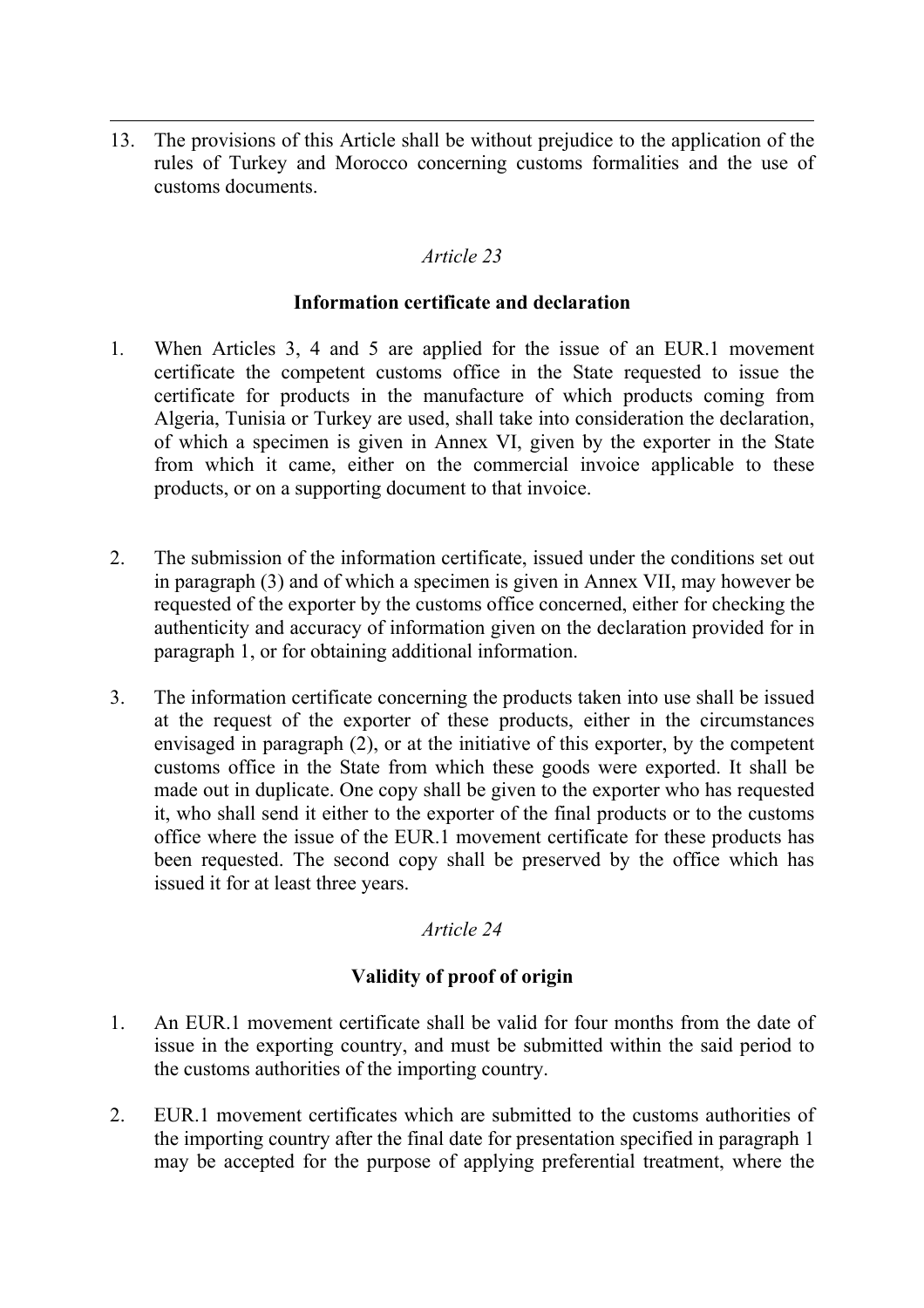failure to submit these documents by the final date set is due to reasons of *force majeure* or exceptional circumstances.

3. In other cases of belated presentation, the customs authorities of the importing country may accept the EUR.1 movement certificates where the products have been submitted to them before the said final date.

-

# *Article 25*

### **Submission of proof of origin**

EUR.1 movement certificates shall be submitted to the customs authorities of the importing country in accordance with the procedures applicable in that country. The said authorities may require a translation of an EUR.1 movement certificate or an invoice declaration. They may also require the import declaration to be accompanied by a statement from the importer to the effect that the goods meet the conditions required for the implementation of the Agreement.

### *Article 26*

### **Importation by instalments**

Where, at the request of the importer and on the conditions laid down by the customs authorities of the importing country, dismantled or non-assembled products within the meaning of General Rule 2(a) of the Harmonized System falling within chapters 84 and 85 of the Harmonized System are imported by instalments, a single proof of origin for such products shall be submitted to the customs authorities upon importation of the first instalment.

### *Article 27*

### **Invoice Declaration**

- 1. Notwithstanding Article 17, the evidence of originating status, within the meaning of this Protocol may be given by an invoice declaration, the text of which appears in Annex IV to this Protocol, made by the exporter on an invoice, a delivery note or other commercial document (hereafter referred to as 'invoice declaration') describing the products concerned in sufficient detail as to permit the identification of consignments containing only originating products and whose value does not exceed Euro 5110 per consignment.
- 2 The invoice declaration shall be completed and signed by the exporter or, under the exporters responsibility, by his authorized representative in accordance with this Protocol.
- 3. An invoice declaration shall be completed for each consignment.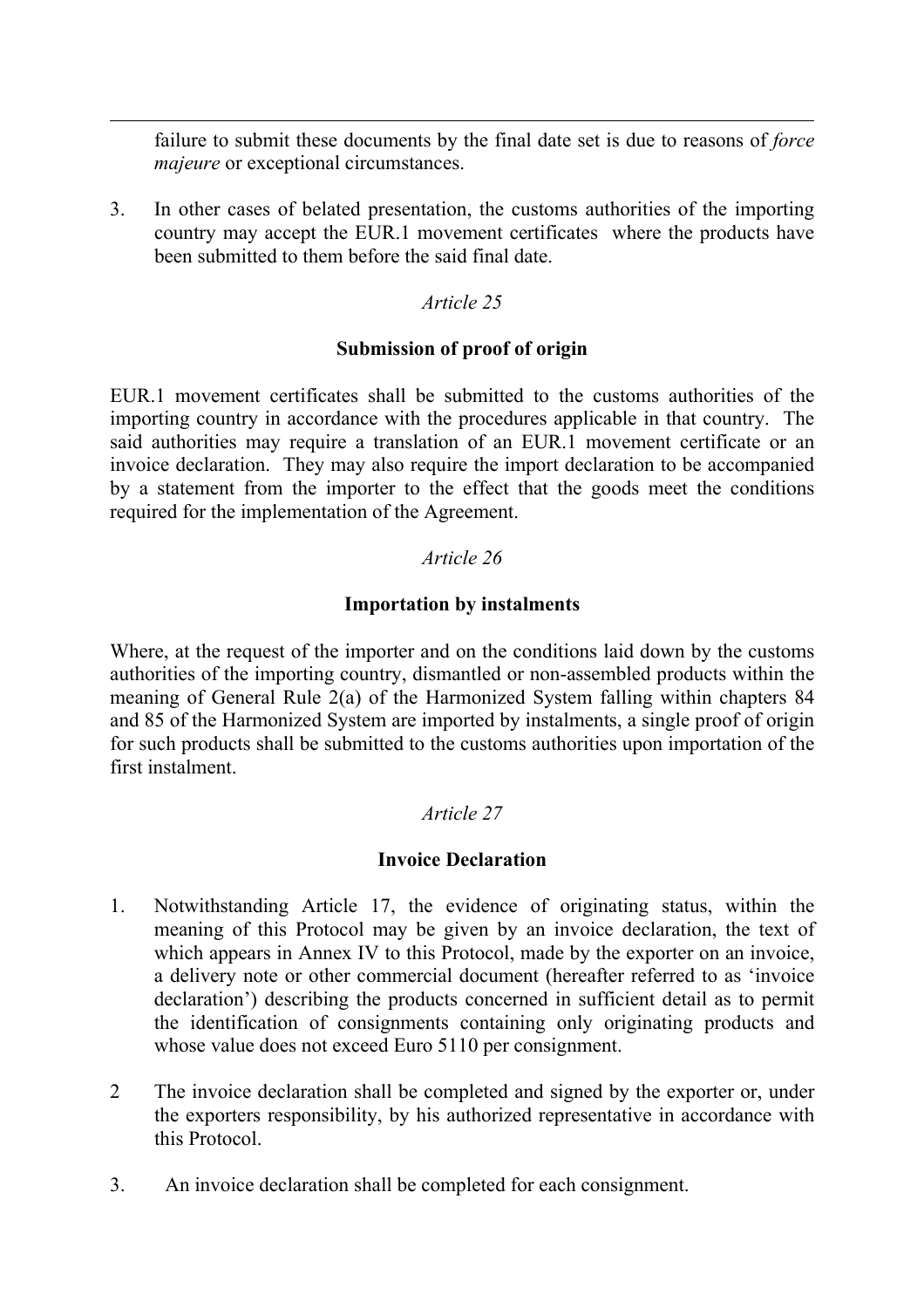- 4. The exporter who applied for the invoice declaration shall submit at the request of the customs authorities of the exporting State all supporting documents concerning the use of this form.
- 5. Article 24 and 25 shall apply *mutatis mutandis* to the invoice declaration.

-

# *Article 28*

# **Exemptions from formal proof of origin**

- 1. Products sent as small packages from private persons to private persons or forming part of travellers' personal luggage shall be admitted as originating products without requiring the submission of a formal proof of origin, provided that such products are not imported by way of trade and have been declared as meeting the requirements of this Protocol and where there is no doubt as to the veracity of such a declaration. In the case of products sent by post, this declaration can be made on the customs declaration CN22/CN23 or on a sheet of paper annexed to that document.
- 2. Imports which are occasional and consist solely of products for the personal use of the recipients or travellers or their families shall not be considered as imports by way of trade if it is evident from the nature and quantity of the products that no commercial purpose is in view.
- 3. Furthermore, the total value of these products must not exceed Euro 500 in the case of small packages or Euro 1200 in the case of products forming part of travellers' personal luggage.

### *Article 29*

### **Preservation of proof of origin and supporting documents**

- 1. The exporter applying for the issue of an EUR.1 movement certificate shall keep for at least three years the documents referred to in Article 18(1) and (3).
- 2. The exporter making out an invoice declaration shall keep for at least three years a copy of this invoice declaration as well as the documents referred to in Article  $27(1)$ .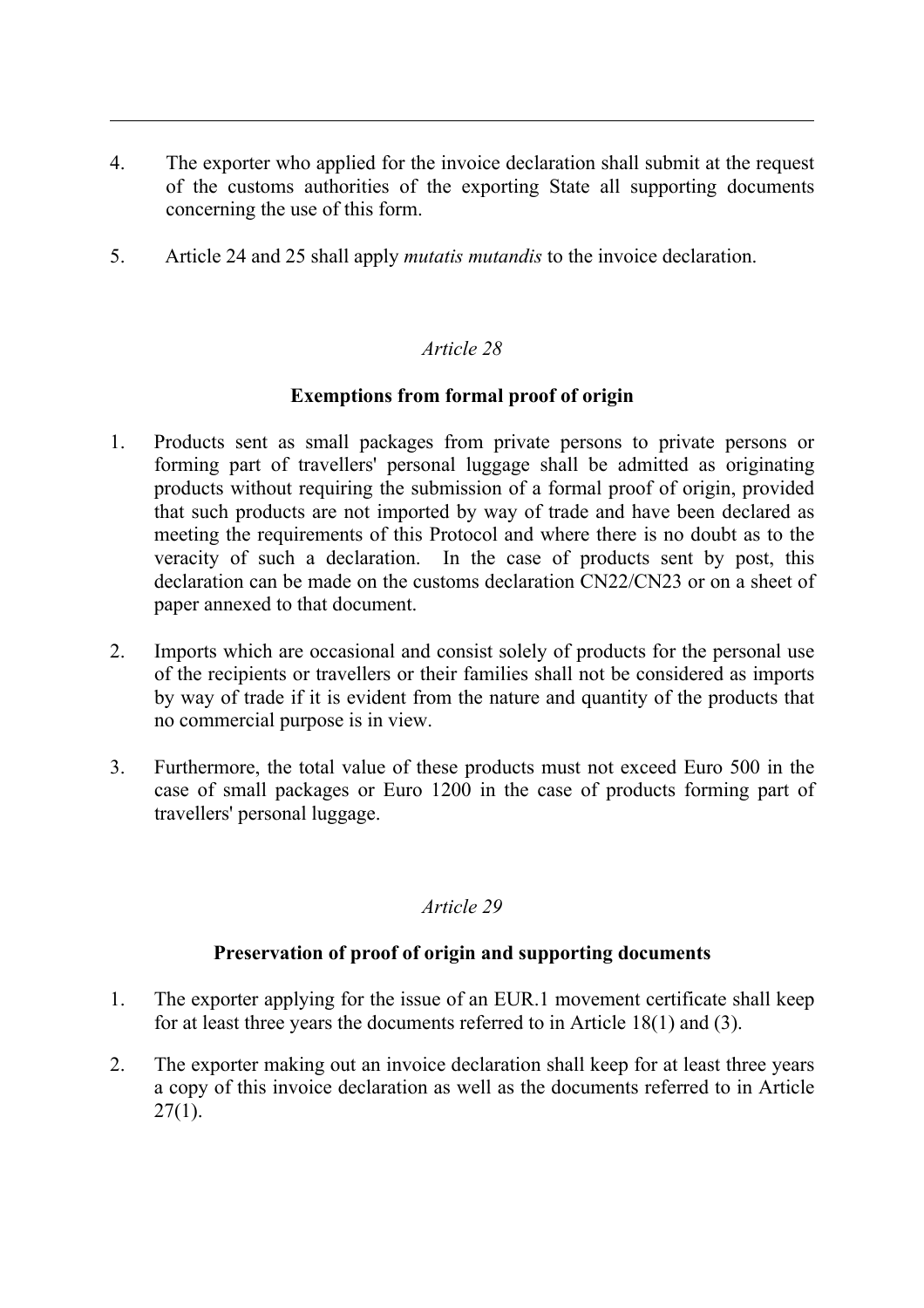- -3. The customs authorities of the exporting country issuing an EUR.1 movement certificate shall keep for at least three years the application form referred to in Article 18(2).
- 4. The customs authorities of the importing country shall keep for at least three years the EUR.1 movement certificate submitted to them.

### *Article 30*

#### **Discrepancies and formal errors**

- 1. The discovery of slight discrepancies between the statements made in an EUR.1 movement certificate, or in an invoice declaration and those made in the documents submitted to the customs office for the purpose of carrying out the formalities for importing the products shall not *ipso facto* render the EUR.1 movement certificate, or the invoice declaration null and void if it is duly established that this document does correspond to the products submitted.
- 2. Obvious formal errors such as typing errors on an EUR.1 movement certificate, or an invoice declaration should not cause this document to be rejected if these errors are not such as to create doubts concerning the correctness of the statements made in this document.

### *Article 31*

### **Amounts expressed in EURO**

1. Amounts in the national currency of the exporting country equivalent to the amounts expressed in Euro shall be fixed by the exporting country and communicated to the other Contracting Parties.

 When the amounts exceed the corresponding amounts fixed by the importing country, the latter shall accept them if the products are invoiced in the currency of the exporting country or in the currency of one of the other countries referred to in Article 4 of this Protocol.

2. Up to and including 30 April 2008, the amounts to be used in any given national currency shall be the equivalent in that national currency of the amounts expressed in Euro as at 1 October 2003.

For each successive period of five years, the amounts expressed in Euro and their equivalents in the national currencies of the States shall be reviewed by the Joint Committee on the basis of the exchange rates of the Euro as at the first working day in October in the year immediately preceding that five-year-period.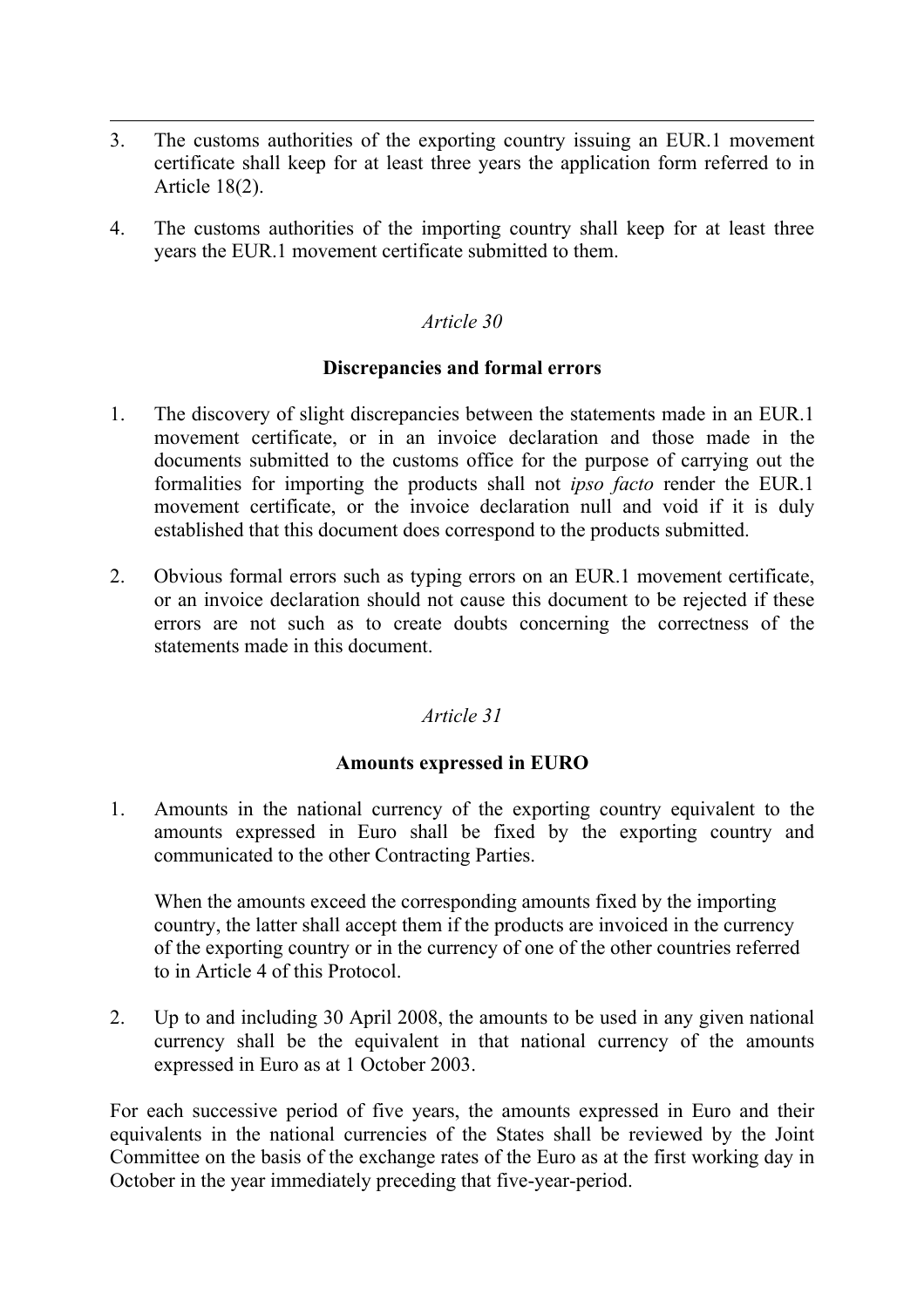When carrying out this review, the Joint Committee shall ensure that there will be no decrease in the amounts to be used in any national currency and shall furthermore consider the desirability of preserving the effects of the limits concerned in real terms. For this purpose, it may decide to modify the amounts expressed in Euro.

-

### **TITLE V**

# **ARRANGEMENTS FOR ADMINISTRATIVE COOPERATION**

### *Article 32*

#### **Communication of stamps and addresses**

The customs authorities of Turkey and of Morocco shall provide each other with specimen impressions of stamps used in their customs offices for the issue of EUR.1 certificates and with the addresses of the customs authorities responsible for issuing EUR.1 movement certificates and for verifying those certificates and invoice declarations.

#### *Article 33*

### **Verification of EUR.1 movement certificates and of invoice declaration and information certificate**

- 1. Subsequent verification of EUR.1 movement certificates and invoice declarations shall be carried out randomly or whenever the customs authorities of the importing state have reasoned to doubt the authenticity of such documents, the originating status of the products concerned or the fulfilment of the other requirements of this Protocol.
- 2. For the purposes of implementing the provisions of paragraph 1, the customs authorities of the importing country shall return the EUR.1 movement certificate , the invoice declaration, or a copy of these documents, to the customs authorities of the exporting country giving, where appropriate, the reasons of substance or form for an inquiry.

In order to assist with the verification, the customs authorities shall provide all the necessary documents and any information collected which indicate that the information on the EUR.1 certificate or the invoice declaration are incorrect.

3. The verification shall be carried out by the customs authorities of the exporting country. For this purpose, they shall have the right to call for any evidence and to carry out any inspection of the exporter's accounts or any other check which they consider appropriate.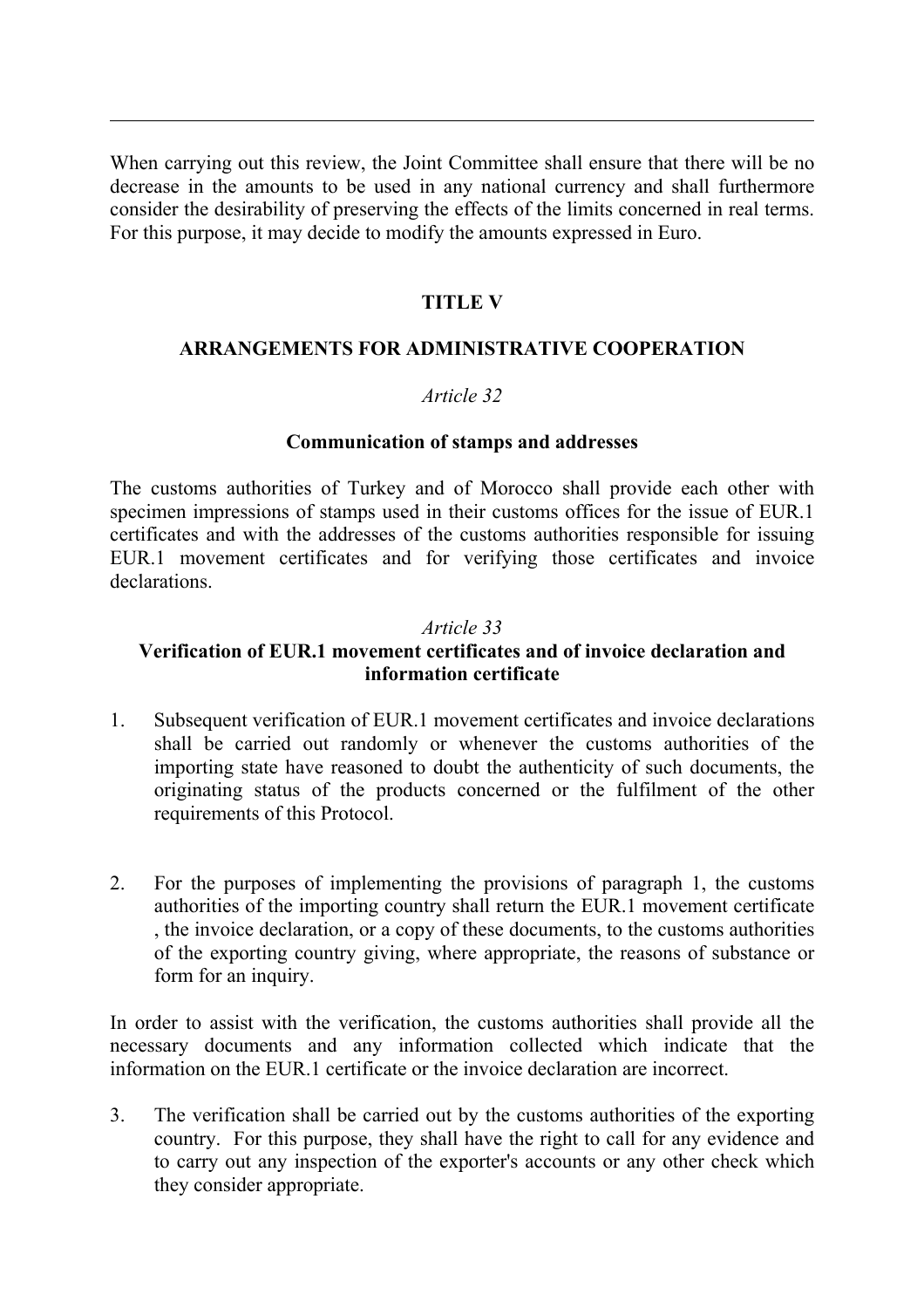4. If the customs authorities of the importing country decide to suspend the granting of preferential treatment to the products concerned while awaiting the results of the verification, they shall offer to release the products to the importer subject to any precautionary measures judged necessary.

-

- 5. The customs authorities requesting the verification shall be informed of the results of this verification within a maximum of ten months. These results must indicate clearly whether the documents are authentic and whether the products concerned can be considered as originating products and fulfil the other requirements of this Protocol.
- 6. If in cases of reasonable doubt there is no reply within ten months or if the reply does not contain sufficient information to determine the authenticity of the document in question or the real origin of the products, the requesting customs authorities shall, except in exceptional circumstances, refuse entitlement to the preferences.
- 7. The subsequent verification of information certificates provided for by Article 23 shall be carried out in the cases mentioned in paragraph 1 and in accordance with the procedures laid down in paragraphs 2 to 6

### *Article 34*

### **Dispute settlement**

Where disputes arise in relation to the verification procedures of Article 33 which cannot be settled between the customs authorities requesting a verification and the customs authorities responsible for carrying out this verification or where they raise a question as to the interpretation of this Protocol, they shall be submitted to the Joint **Committee** 

In all cases the settlement of disputes between the importer and the customs authorities of the importing State shall be under the legislation of the said State.

### *Article 35*

### **Penalties**

Penalties shall be imposed on any person who draws up, or causes to be drawn up, a document which contains incorrect information for the purpose of obtaining a preferential treatment for products.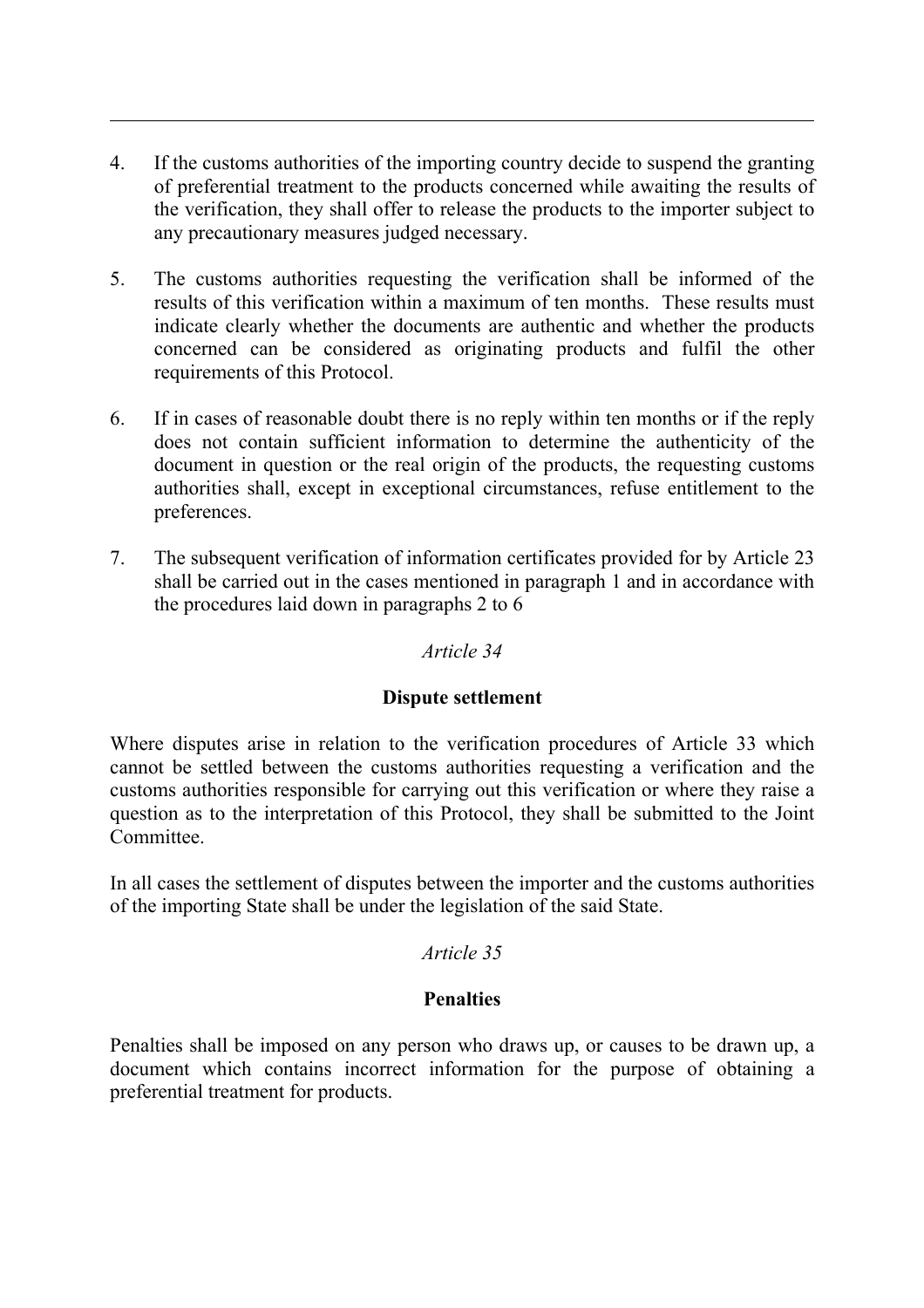# *Article 36*  **Free zones**

-

- 1. Turkey and Morocco shall take all necessary steps to ensure that products traded under cover of an EUR.1 movement certificate , which in the course of transport!use a free zone situated in their territory, are not substituted by other goods and that they do not undergo handling other than normal operations designed to prevent their deterioration.
- 2. By means of an exemption to the provisions contained in paragraph 1, when products originating in Turkey or in Morocco and imported into a free zone under cover of an EUR.1 certificate and undergo treatment or processing, the authorities concerned must issue a new EUR.1 certificate at the exporter's request, if the treatment or processing undergone is in conformity with the provisions of this protocol.

# **TITLE VI**

### **FINAL PROVISIONS**

### *Article 37*

### **Amendments to the Protocol**

The Joint Committee may decide to amend the provisions of this Protocol.

### *Article 38*

#### **Sub-Committee on customs and origin matters**

A Sub-Committee on customs and origin matters shall be set up under the Joint Committee to assist it in carrying out its duties and to ensure a continuous information and consultation processed between experts.

It shall be composed of experts from both Parties responsible for questions related to customs and origin matters.

#### *Article 39*

#### **Annexes**

The Annexes and Joint Declaration to this Protocol shall form an integral part thereof.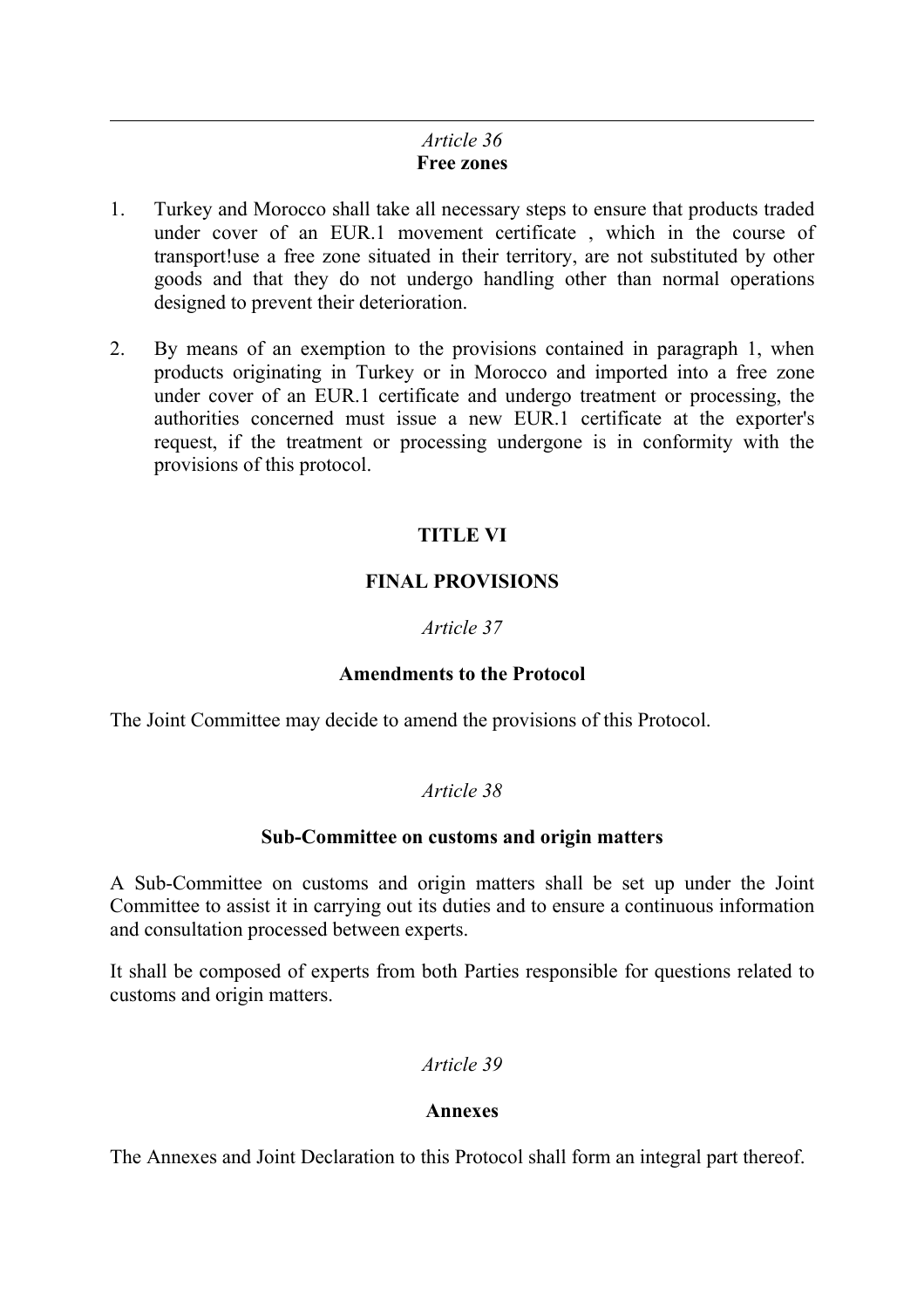#### *Article 40*

-

#### **Implementation of the Protocol**

Turkey and Morocco shall each take the steps necessary to implement this Protocol.

#### *Article 41*

#### **Arrangements with Algeria and Tunisia**

The Contracting Parties shall take any measures necessary for the conclusion of arrangements with Tunisia and Algeria enabling this Protocol to be applied. The Contracting Parties shall notify each other of measures taken to this effect.

#### *Article 42*

#### **Goods in transit or storage**

The provisions of the Agreement may be applied to goods which comply with the provisions of this Protocol and which on the date of entry into force of the Agreement are either in the transit or are in Turkey or in Morocco, insofar as the provisions of Articles 3. 4 and 5 are applicable in Algeria or Tunisia in temporary storage in bonded warehouses or in free zones, subject to the submission to the customs authorities of the importing State, within four months of that date, of a certificate EUR.1 issued retrospectively by the competent authorities of the exporting State together with the documents showing that the goods have been transported directly.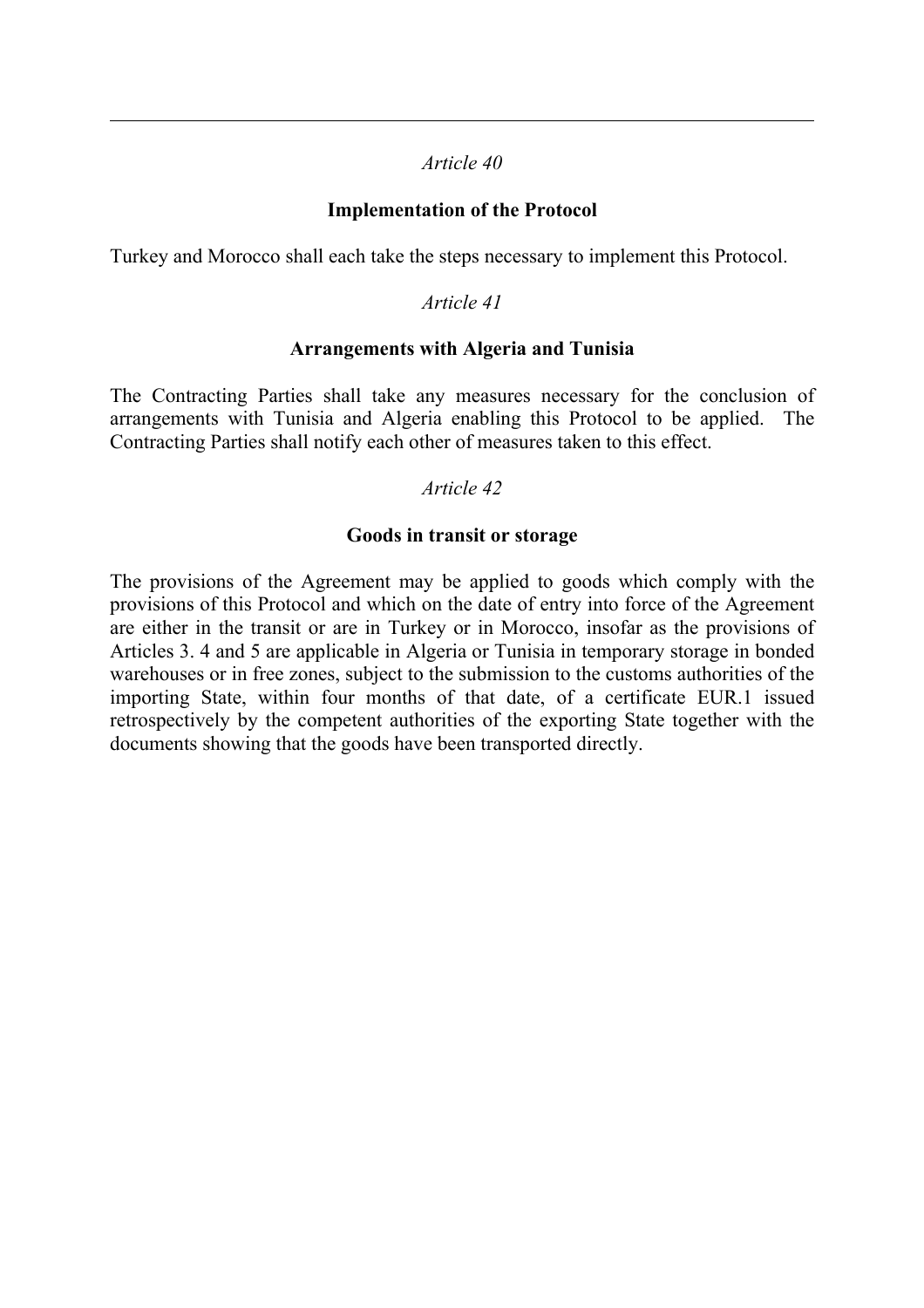# **ANNEX I**

# **INTRODUCTORY NOTES**

#### FOREWORD

-

These notes shall apply, where appropriate, to all manufactured products using nonoriginating materials, even if they are not subject to specific conditions contained in the list in Annex II but are subject instead to the change of heading rule set out in Article 7(1).

### **Note 1**

- 1.1.The first two columns in the list describe the product obtained. The first column gives the heading number, or the chapter number, used in the Harmonised System and the second column gives the description of goods used in that system for that heading or chapter. For each entry in the first two columns a rule is specified in Columns 3 or 4. Where, in some cases, the entry in the first column is preceded by an "ex", this signifies that the rule in Columns 3 or 4 only applies to the part of that heading or chapter as described in Column 2.
- 1.2.Where several heading numbers are grouped together in Column 1 or a chapter number is given and the description of product in Column 2 is therefore given in general terms, the adjacent rule in Columns 3 or 4 applies to all products which, under the Harmonised System, are classified within headings of the chapter or within any of the headings grouped together in Column 1.

### **Note 2**

2.1.In the case of any heading not in the list or any part of a heading that is not in the list, the "change of heading" rule set out in Article 7(1) applies. If a "change of heading" condition applies to any entry in the list, then it is contained in the rule in Column 3.

2.2.The working or processing required by a rule in Column 3 has to be carried out only in relation to the non-originating materials used. The restrictions contained in a rule in Column 3 likewise apply only to the non-originating materials used.

2.3.Where a rule states that "materials of any heading" may be used, materials of the same heading as the product may also be used, subject, however, to any specific limitations which may also be contained in the rule. However, the expression "manufacture from materials of any heading, including other materials of heading No " means that only materials classified in the same heading as the product of a different description than that of the product as given in Column 2 of the list may be used.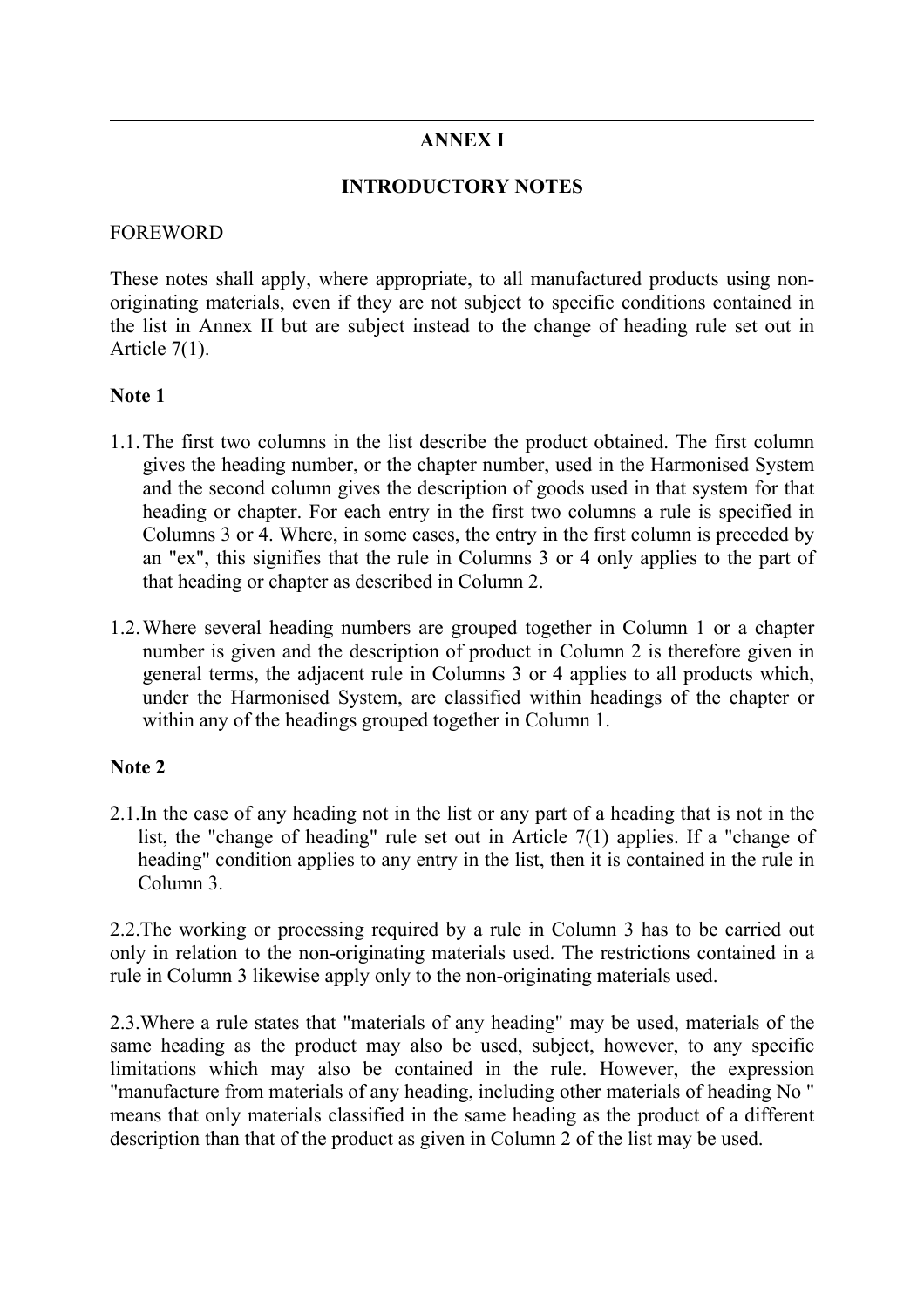2.4.If a product made from non-originating materials which has acquired originating status during manufacture by virtue of the change of heading rule or its own list rule is used as a material in the process of manufacture of another product, then the rule applicable to the product in which it is incorporated does not apply to it.

# *For example:*

-

An engine of heading No 8407, for which the rule states that the value of the nonoriginating materials which may be incorporated may not exceed 40 % of the ex-works price, is made from "other alloy steel roughly shaped by forging" of heading No 7224. If this forging has been forged in the country concerned from a non-originating ingot then the forging has already acquired origin by virtue of the rule for heading No ex 7224 in the list. It can then count as originating in the value calculation for the engine regardless of whether it was produced in the same factory or another. The value of the non-originating ingot is thus not taken into account when adding up the value of the non-originating materials used.

2.5.Even if the change of heading rule or the other rules contained in the list are satisfied, a product shall not acquire originating status if the processing carried out, taken as a whole, is insufficient within the meaning of Article 6.

### **Note 3**

3.1.The rule in the list represents the minimum amount of working or processing required and the carrying-out of more working or processing also confers originating status; conversely, the carrying-out of less working or processing cannot confer origin. Thus if a rule says that non-originating material at a certain level of manufacture may be used, the use of such material at an earlier stage of manufacture is allowed and the use of such material at a later stage is not.

3.2.When a rule in the list specifies that a product may be manufactured from more than one material, this means that any one or more materials may be used. It does not require that all be used.

### *For example:*

The rule for fabrics say that natural fibres may be used and that chemical materials, among other materials, may also be used. This does not mean that both have to be used; one can use one or the other or both. If, however, a restriction applies to one material and other restrictions apply to other materials in the same rule, then the restrictions only apply to the materials actually used.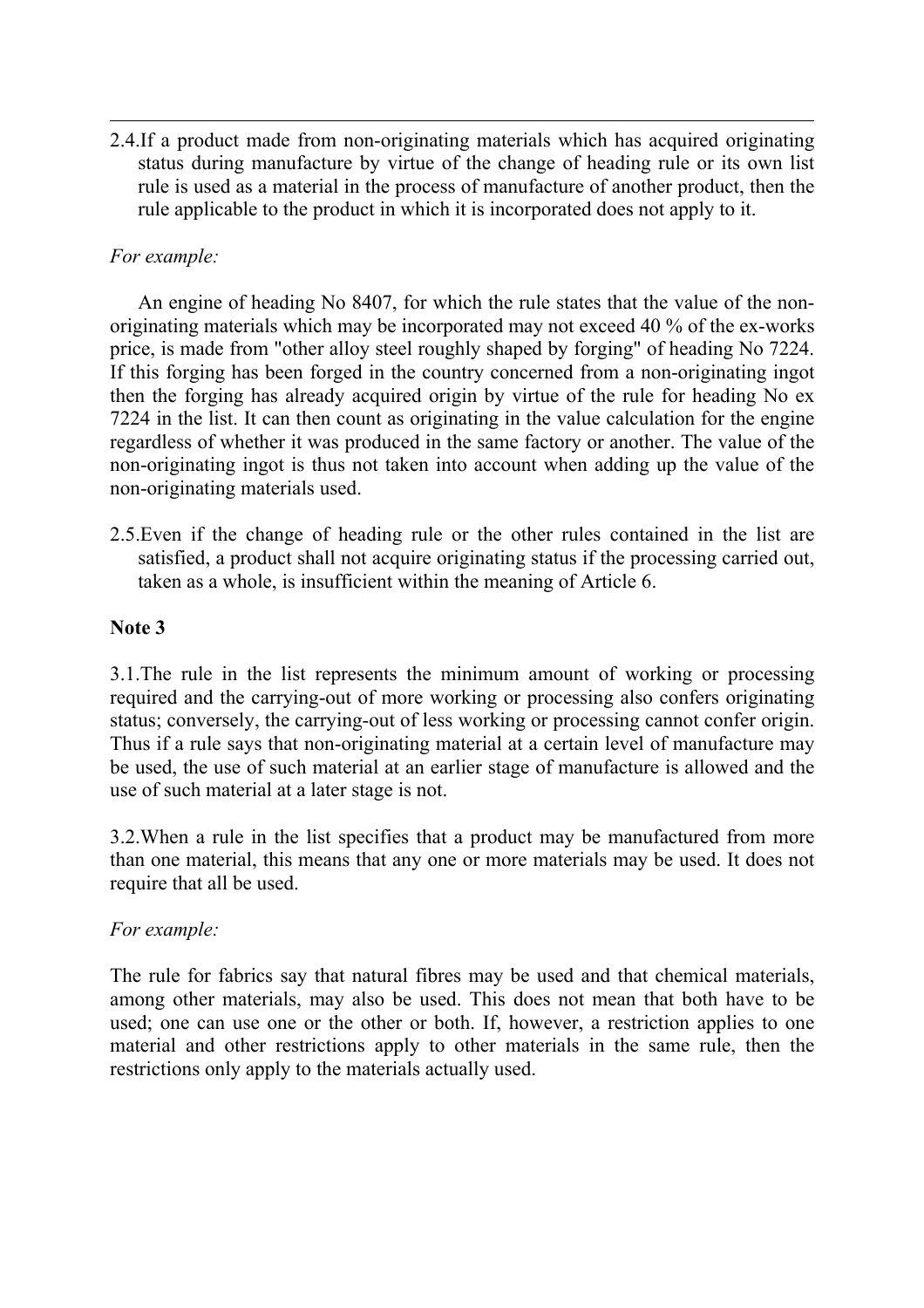*For example:* 

-

The rule for sewing machines specifies that both the thread tension mechanism used and the zigzag mechanism used must originate; these two restrictions only apply if the mechanisms concerned are actually incorporated into the sewing machine.

3.3.When a rule in the list specifies that a product must be manufactured from a particular material, the condition obviously does not prevent the use of other materials which, because of their inherent nature, cannot satisfy the rule.

### *For example:*

The rule for heading No 1904 which specifically excludes the use of cereals or their derivatives does not prevent the use of mineral salts, chemicals and other additives which are not produced from cereals.

### *For example:*

In the case of an article made from non-woven materials, if the use of only nonoriginating yarn is allowed for this class of article, it is not possible to start from non-woven cloth even if non-woven cloths cannot normally be made from yarn. In such cases, the starting material would normally be at the stage before yarn that is the fibre stage.

See also Note 6.3 in relation to textiles.

3.4.If in a rule in the list two or more percentages are given for the maximum value of non-originating materials that can be used, then these percentages may not be added together. The maximum value of all the non-originating materials used may never exceed the highest of the percentages given. Furthermore, the individual percentages must not be exceeded in relation to the particular materials they apply to.

#### **Note 4**

- 4.1.The term "natural fibres" is used in the list to refer to fibres other than artificial or synthetic fibres and is restricted to the stages before spinning takes place, including waste, and, unless otherwise specified, the term "natural fibres" includes fibres that have been carded, combed or otherwise processed but not spun.
- 4.2.The term "natural fibres" includes horsehair of heading No 0503, silk of heading Nos 5002 and 5003 as well as the wool fibres, fine or coarse animal hair of heading Nos 5101 to 5105, the cotton fibres of heading Nos 5201 to 5203 and the other vegetable fibres of heading Nos 5301 to 5305.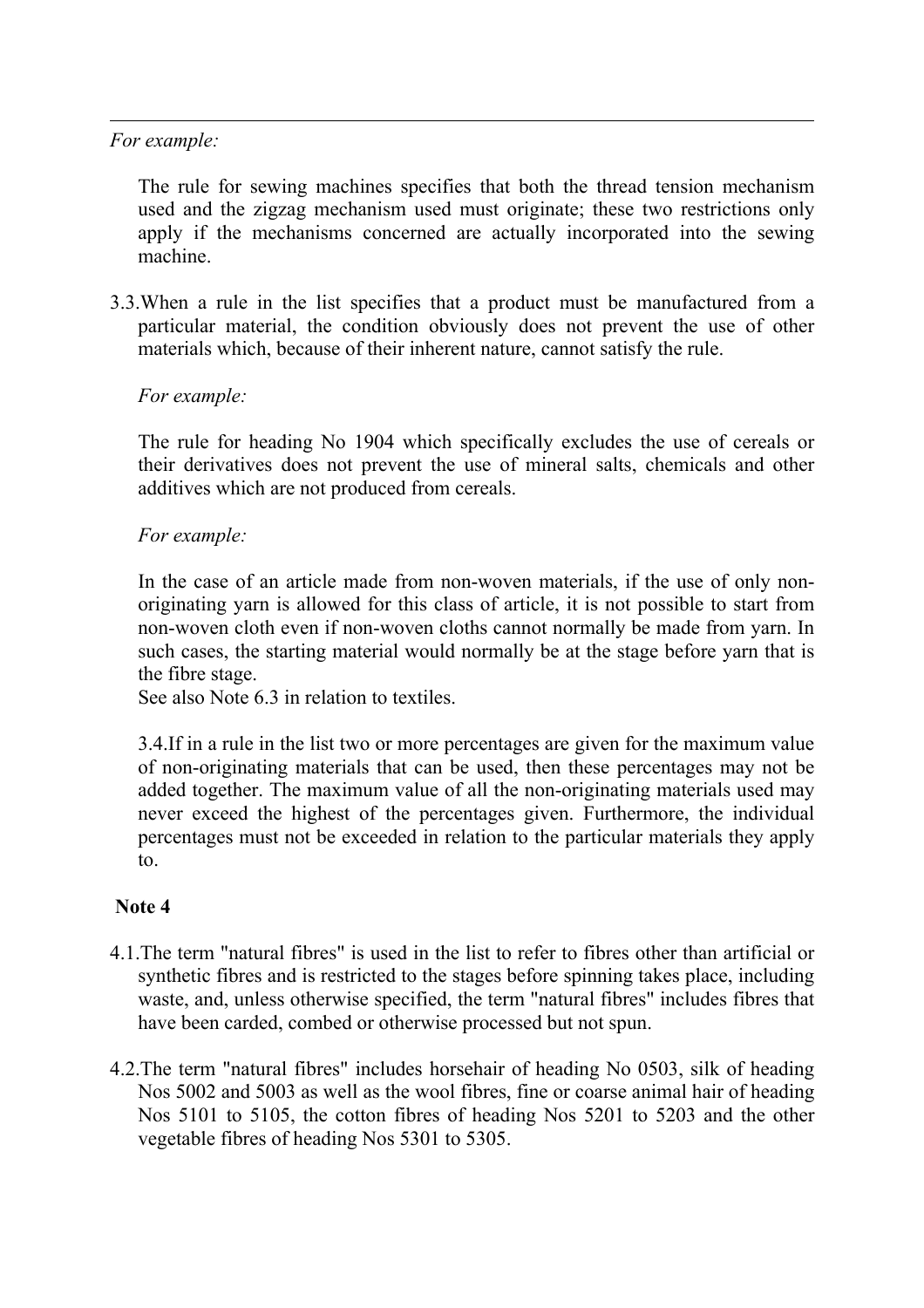4.3.The terms "textile pulp", "chemical materials" and "paper-making materials" are used in the list to describe the materials not classified in Chapters 50 to 63, which can be used to manufacture artificial, synthetic or paper fibres or yarns.

4.4.The term "man-made staple fibres" is used in the list to refer to synthetic or artificial filament tow, staple fibres or waste, of headings Nos 5501 to 5507.

### **Note 5**

-

5.1.In the case of the products classified within those headings in the list to which a reference is made to this note, the conditions set out in Column 3 of the list shall not be applied to any basic textile materials used in their manufacture which, taken together, represent 10 % or less of the total weight of all the basic textile materials used (but see also Notes 5.3 and 5.4 below).

5.2.However, this tolerance may only be applied to mixed products which have been made from two or more basic textile materials.

The following are the basic textile materials:

- silk,

- wool,
- coarse animal hair,
- fine animal hair,
- horsehair,
- cotton,
- paper-making materials and paper,
- flax,
- true hemp,
- jute and other textile bast fibres,
- sisal and other textile fibres of the genus Agave,
- coconut, abaca, ramie and other vegetable textile fibres,
- synthetic man-made filaments,
- artificial man-made filaments,
- synthetic man-made staple fibres,
- artificial man-made staple fibres.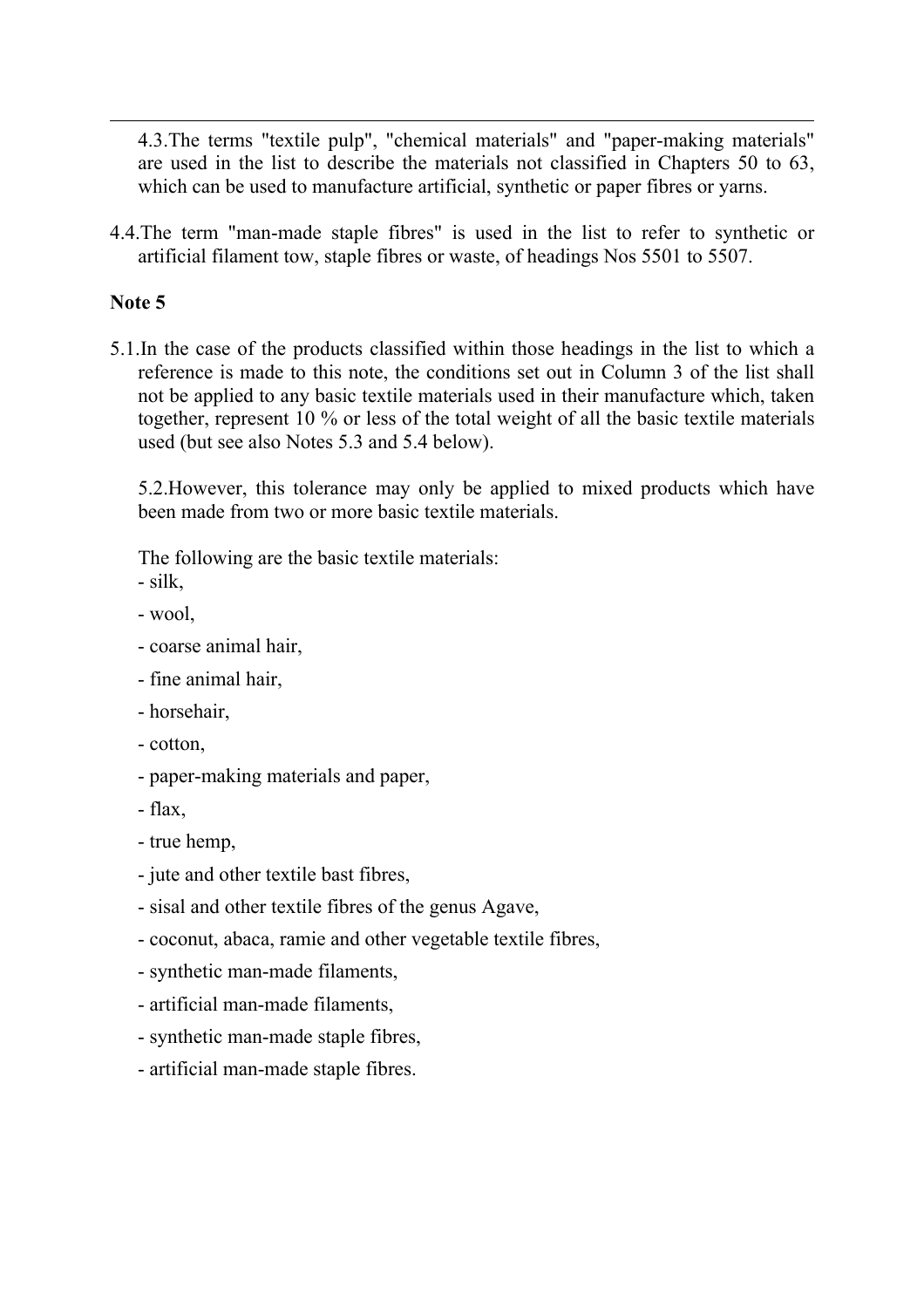#### *For example:*

-

A yarn of heading No 5205 made from cotton fibres of heading No 5203 and synthetic staple fibres of heading No 5506 is a mixed yarn. Therefore, nonoriginating synthetic staple fibres that do not satisfy the origin rules (which require manufacture from chemical materials or textile pulp) may be used up to a weight of 10 % of the yarn.

### *For example:*

A woollen fabric of heading No 5112 made from woollen yarn of heading No 5107 and synthetic yarn of staple fibres of heading No 5509 is a mixed fabric. Therefore synthetic yarn which does not satisfy the origin rules (which require manufacture from chemical materials or textile pulp) or woollen yarn that does not satisfy the origin rules (which require manufacture from natural fibres, not carded or combed or otherwise prepared for spinning) or a combination of the two may be used up to a weight of 10 % of the fabric.

### *For example:*

Tufted textile fabric of heading No 5802 made from cotton yarn of heading No 5205 and cotton fabric of heading No 5210 is only a mixed product if the cotton fabric is itself a mixed fabric being made from yarns classified in two separate headings or if the cotton yarns used are themselves mixtures.

### *For example:*

If the tufted textile fabric concerned had been made from cotton yarn of heading No 5205 and synthetic fabric of heading No 5407, then, obviously, the yarns used are two separate basic textile materials and the tufted textile fabric is accordingly a mixed product.

### *For example:*

A carpet with tufts made from both artificial yarns and cotton yarns and with a jute backing is a mixed product because three basic textile materials are used. Thus, any non-originating materials that are at a later stage of manufacture than the rule allows may be used, provided their total weight taken together does not exceed 10 % of the weight of the textile materials in the carpet. Thus, both the jute backing and/or the artificial yarns could be imported at that stage of manufacture, provided the weight conditions are met.

5.3.In the case of fabrics incorporating "yarn made of polyurethane segmented with flexible segments of polyether whether or not gimped" this tolerance is 20 % in respect of this yarn.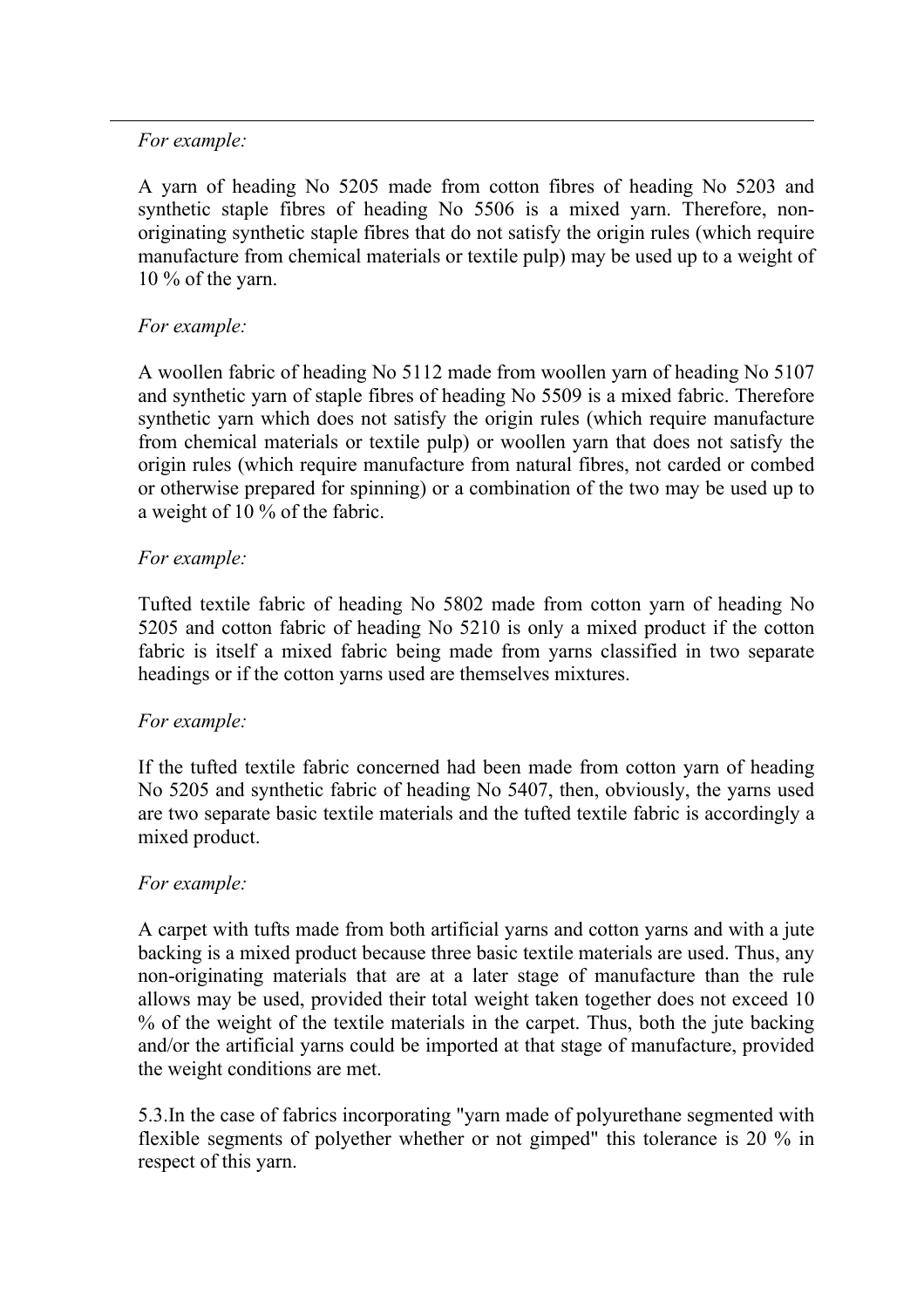5.4.In the case of fabrics incorporating strip consisting of a core of aluminium foil or of a core of plastic film whether or not coated with aluminium powder, of a width not exceeding 5 mm, sandwiched by means of an adhesive between two films of plastic film, this tolerance is 30 % in respect of this strip.

# **Note 6**

-

6.1.In the case of those textile products which are marked in the list by a footnote referring to this note, textile materials with the exception of linings and interlinings which do not satisfy the rule set out in the list in Column 3 for the made-up products concerned may be used provided that they are classified in a heading other than that of the product and that their value does not exceed 8 % of the exworks price of the product.

6.2.Materials which are not classified within Chapters 50 to 63 may be used freely, whether or not they contain textiles.

*For example:* 

If a rule in the list provides that for a particular textile item, such as trousers, yarn must be used, this does not prevent the use of metal items, such as buttons, because buttons are not classified within Chapters 50 to 63. For the same reason, it does not prevent the use of slide-fasteners even though slide-fasteners normally contain textiles.

6.3.Where a percentage rule applies, the value of trimmings and accessories must be taken into account when calculating the value of the non-originating materials incorporated.

### **Note 7**

7.1.For the purposes of heading Nos ex 2707, 2713 to 2715, ex 2901, ex 2902 and ex 3403, the "specific processes" are the following:

- (a) vacuum distillation;
- (b) redistillation by a very thorough fractionation process;
- (c) cracking;
- (d) reforming;
- (e) extraction by means of selective solvents;

(f) the process comprising all the following operations: processing with concentrated sulphuric acid, oleum or sulphuric anhydride; neutralisation with alkaline agents; decolorisation and purification with naturally active earth, activated earth, activated charcoal or bauxite;

(g) polymerisation;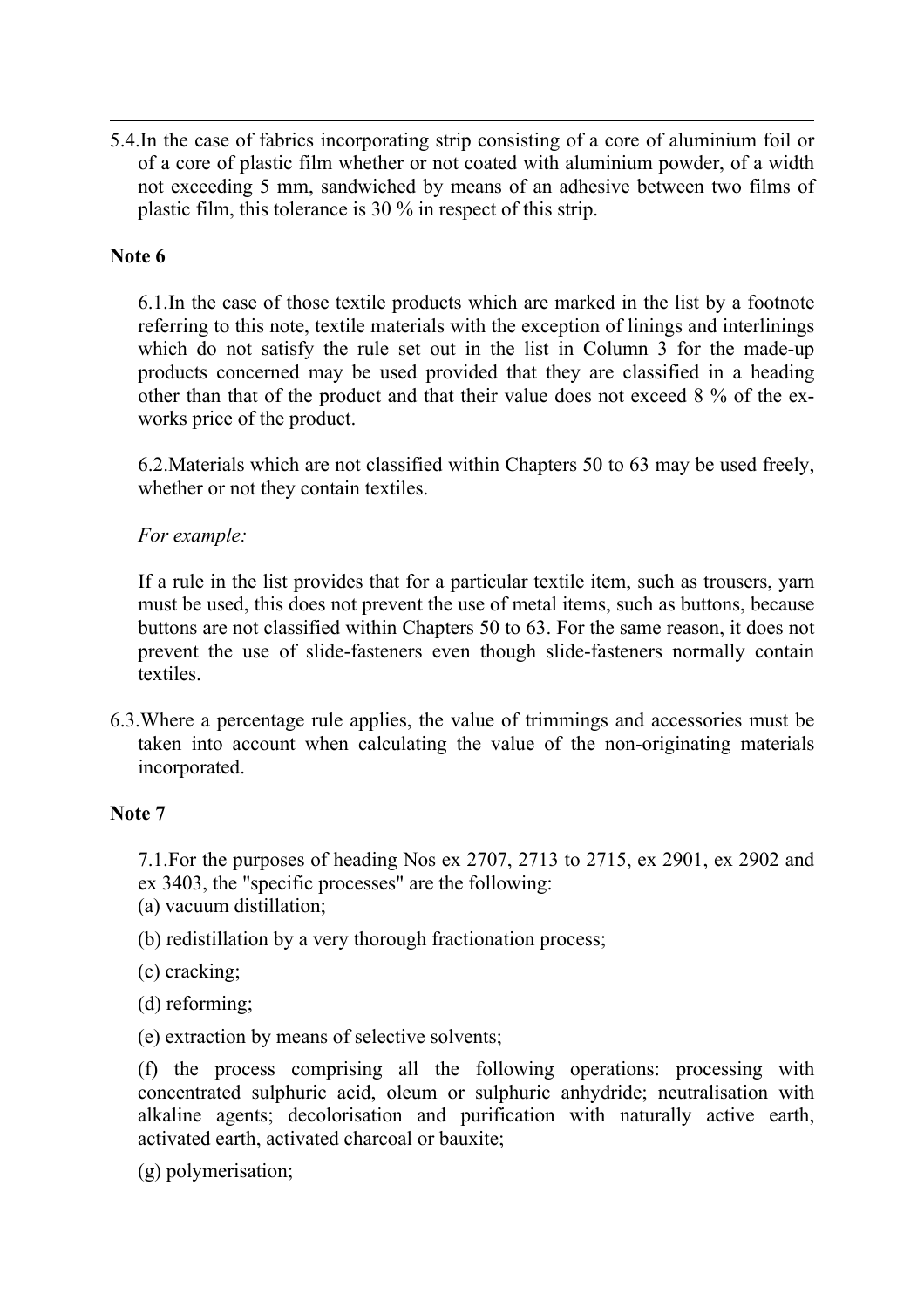(h) alkylation;

-

(i) isomerisation.

7.2.For the purposes of heading Nos 2710, 2711 and 2712, the "specific processes" are the following:

- (a) vacuum distillation;
- (b) redistillation by a very thorough fractionation process;

(c) cracking;

(d) reforming;

(e) extraction by means of selective solvents;

(f) the process comprising all the following operations: processing with concentrated sulphuric acid, oleum or sulphuric anhydride; neutralisation with alkaline agents; decolorisation and purification with naturally active earth, activated earth, activated charcoal or bauxite;

(g) polymerisation;

(h) alkylation;

(ij) isomerisation;

(k) (in respect of heavy oils falling within heading No ex 2710 only) desulphurisation with hydrogen resulting in a reduction of at least 85 % of the sulphur content of the products processed (ASTM D 1266-59 T method);

(l) (in respect of products falling within heading No 2710 only) deparaffining by a process other than filtering;

(m) (in respect of heavy oils falling within heading No ex 2710 only) treatment with hydrogen at a pressure of more than 20 bar and a temperature of more than 250  $\degree$ C with the use of a catalyst, other than to effect desulphurisation, when the hydrogen constitutes an active element in a chemical reaction. The further treatment with hydrogen of lubricating oils of heading No ex 2710 (e.g. hydrofinishing or decolorisation) in order, more especially, to improve colour or stability shall not, however, be deemed to be a specific process;

(n) (in respect of fuel oils falling within heading No ex 2710 only) atmospheric distillation, on condition that less than 30 % of these products distils, by volume, including losses, at 300 °C by the ASTM D 86 method;

(o) (in respect of heavy oils other than gas oils and fuel oils falling within heading No ex 2710 only) treatment by means of a high-frequency electrical brushdischarge.

7.3. For the purposes of heading Nos ex 2707, 2713 to 2715, ex 2901, ex 2902 and ex 3403, simple operations such as cleaning, decanting, desalting, water separation,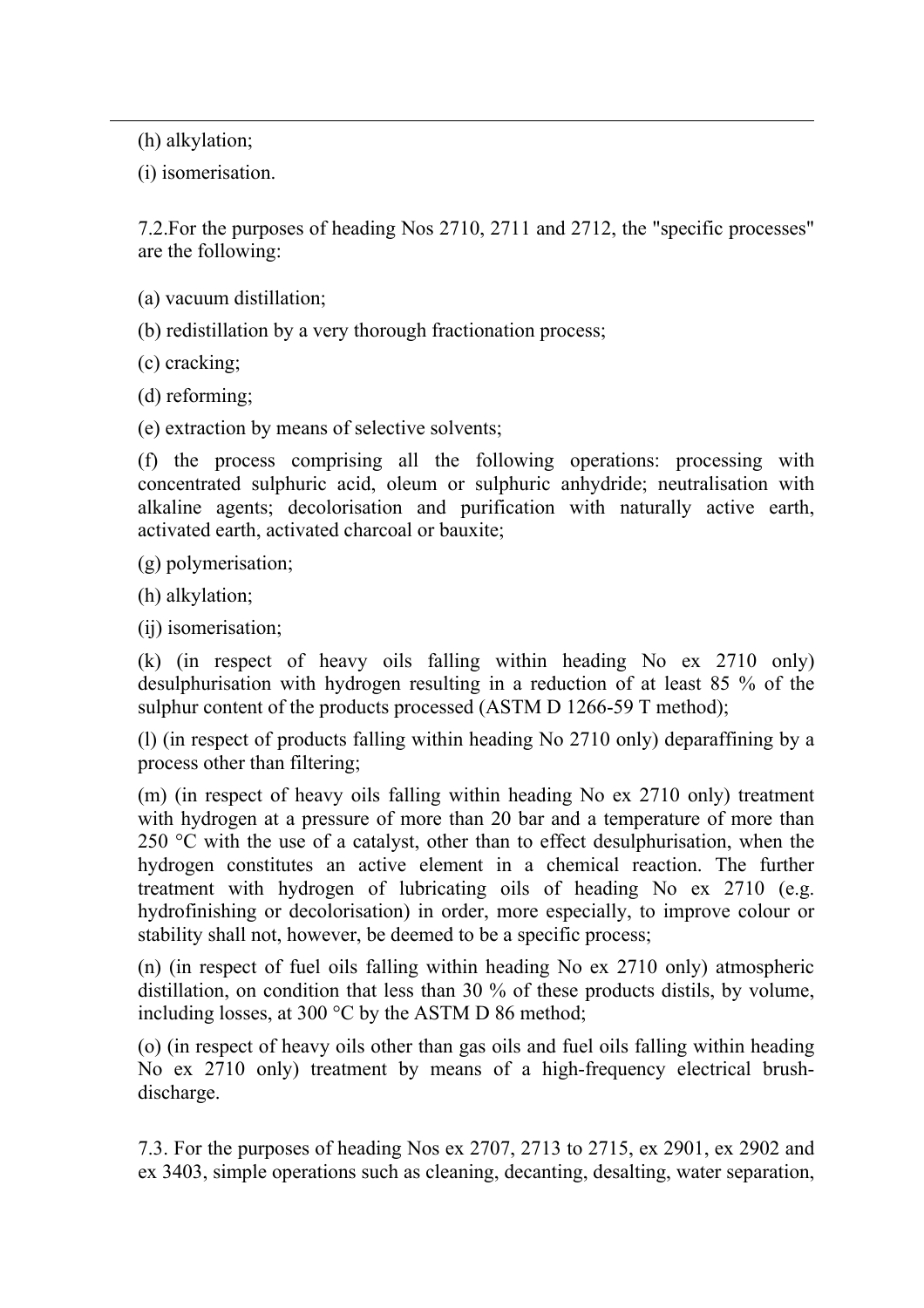filtering, colouring, marketing obtaining a sulphur content as a result of mixing products with different sulphur contents, any combination of these operations or like operations do not confer origin.

-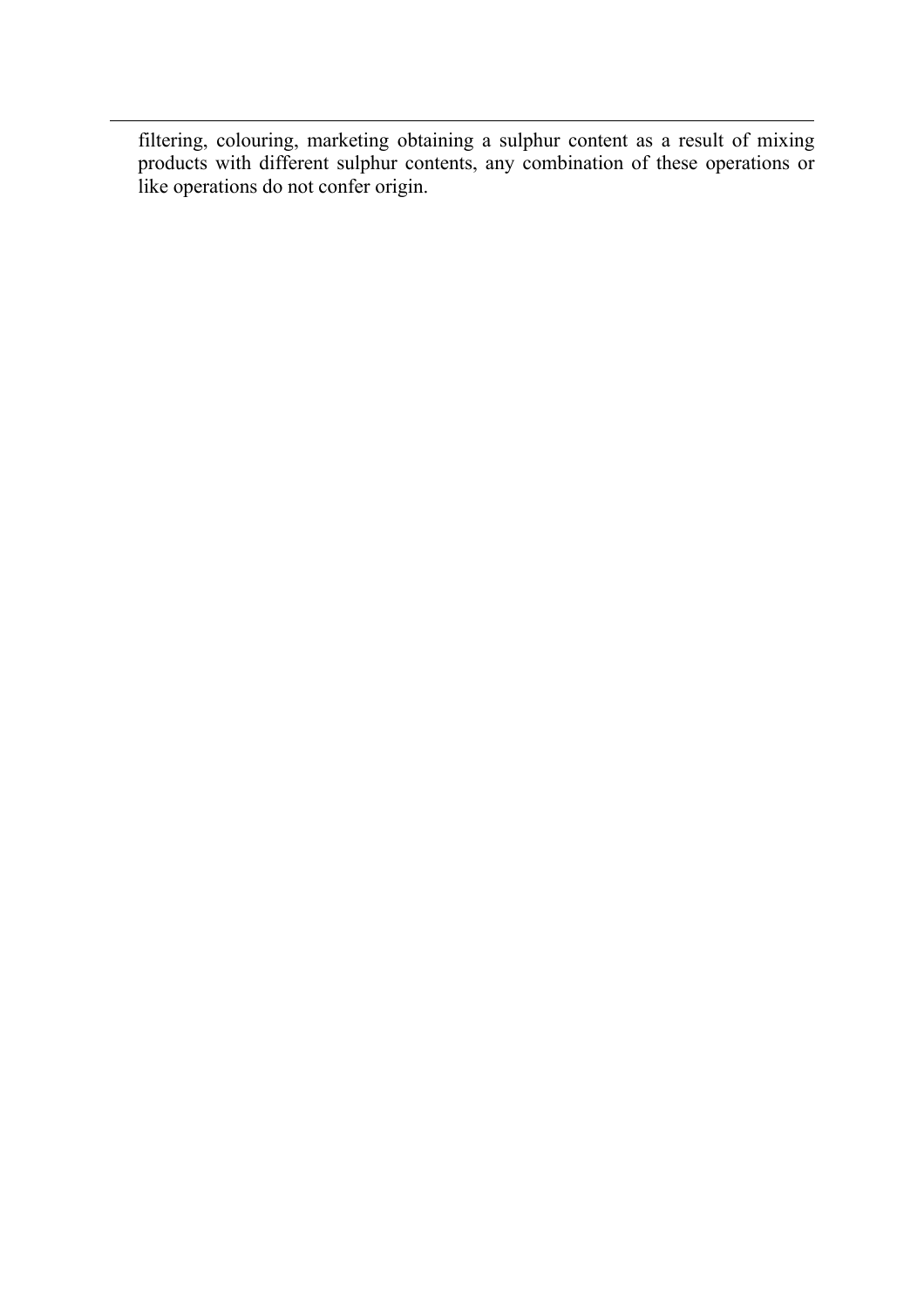## **Annex II to Protocol III**

-

List of working or processing required to be carried out on

non-originating materials in order that the product

manufactured can obtain originating status

| 0201                     | Meat of bovine animals,<br>fresh or chilled                                                                                                                                                                                                                     | Manufacture from materials of<br>any heading except meat of<br>bovine animals, frozen of<br>heading No 0202                                                                                                                                                                                                                                         |
|--------------------------|-----------------------------------------------------------------------------------------------------------------------------------------------------------------------------------------------------------------------------------------------------------------|-----------------------------------------------------------------------------------------------------------------------------------------------------------------------------------------------------------------------------------------------------------------------------------------------------------------------------------------------------|
| 0202                     | Meat of bovine animals,<br>frozen                                                                                                                                                                                                                               | Manufacture from materials of<br>any heading except meat of<br>bovine animals, fresh or chilled<br>of heading No 0201                                                                                                                                                                                                                               |
| 0206                     | Edible offal of bovine<br>animals, swine, sheep,<br>goats, horses, asses, mules<br>or hinnies, fresh, chilled or<br>frozen                                                                                                                                      | Manufacture from materials of<br>any heading except carcases of<br>headings Nos 0201 to 0205                                                                                                                                                                                                                                                        |
| 0210                     | Meat and edible meat offal,<br>salted, in brine, dried or<br>smoked; edible flours and<br>meals of meat or meat offal                                                                                                                                           | Manufacture from materials of<br>any heading except meat and<br>offal of heading Nos 0201 to<br>0206 and 0208 or poultry liver<br>of heading No 0207                                                                                                                                                                                                |
| $0302$ to<br>0305        | Fish, other than live fish                                                                                                                                                                                                                                      | Manufacture in which all the<br>materials of Chapter 3 used<br>must be wholly obtained                                                                                                                                                                                                                                                              |
| 0402,<br>0404 to<br>0406 | Dairy products                                                                                                                                                                                                                                                  | Manufacture from materials of<br>any heading except milk or<br>cream of heading No 0401 or<br>0402                                                                                                                                                                                                                                                  |
| 0403                     | Buttermilk, curdled milk<br>and cream, yogurt, kephir<br>and other fermented or<br>acidified milk and cream.<br>whether or not<br>concentrated or containing<br>added sugar or other<br>sweetening matter or<br>flavoured or containing<br>added fruit or cocoa | Manufacture in which:<br>- all the materials of Chapter 4<br>used must be wholly obtained,<br>- any fruit juice (except those of<br>pineapple, lime or grapefruit) of<br>heading No 2009 used must be<br>wholly obtained, and<br>- the value of any materials of<br>Chapter 17 used does not<br>exceed 30 % of the ex-works<br>price of the product |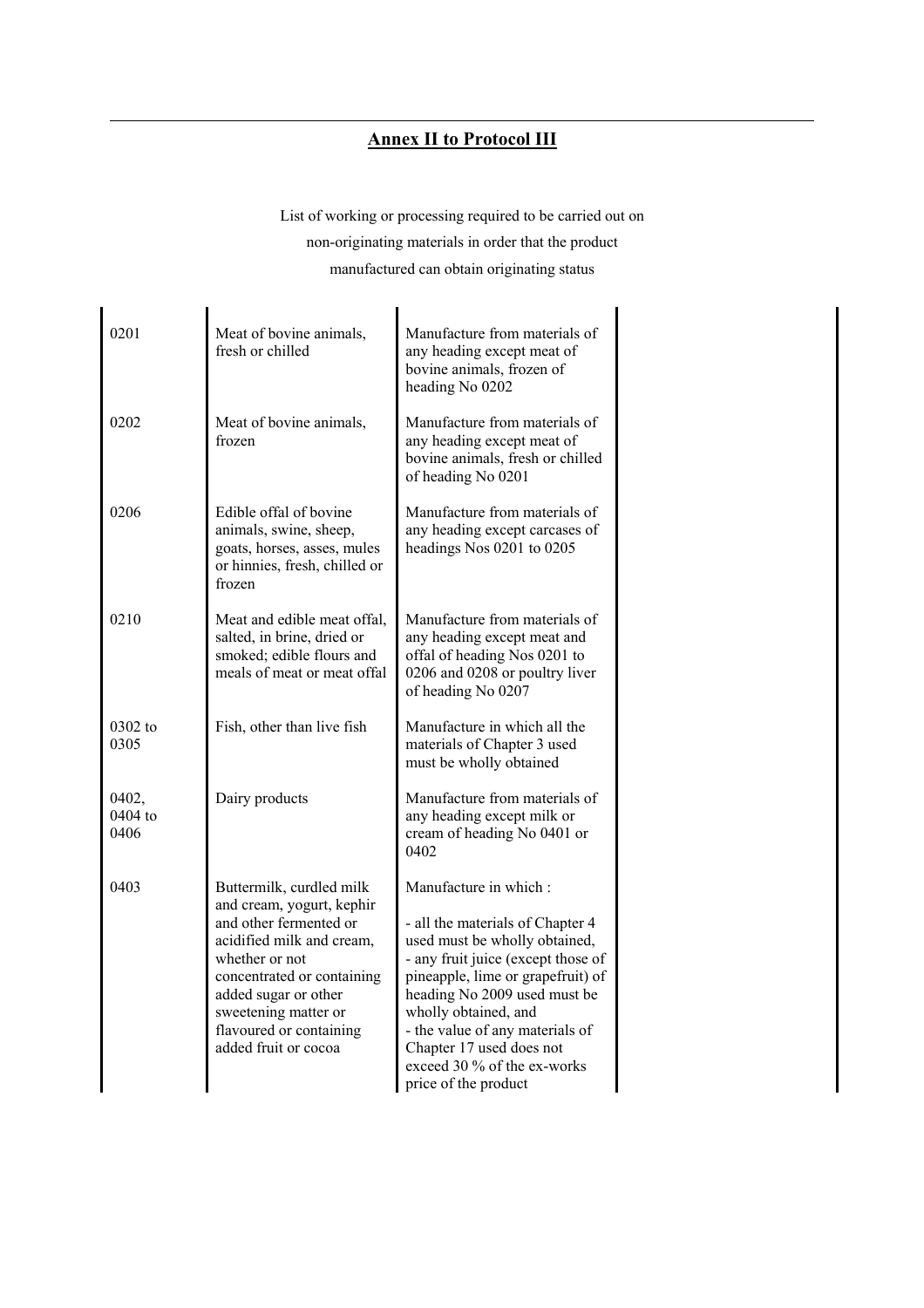| 0408                  | Bird's eggs, not in shell and<br>egg yolks, fresh, dried,<br>cooked, by steaming or by<br>boiling in water, moulded,<br>frozen or otherwise<br>preserved, whether or not<br>containing added sugar or<br>other sweetening matter | Manufacture from materials of<br>any heading except birds' eggs<br>of heading No 0407                                                                 |  |
|-----------------------|----------------------------------------------------------------------------------------------------------------------------------------------------------------------------------------------------------------------------------|-------------------------------------------------------------------------------------------------------------------------------------------------------|--|
| ex 0502               | Prepared pigs', hogs' or<br>boars' bristles and hair                                                                                                                                                                             | Cleaning, disinfecting, sorting<br>and straightening of bristles and<br>hair                                                                          |  |
| ex 0506               | Bones and horn-cores<br>unworked                                                                                                                                                                                                 | Manufacture in which all the<br>materials of Chapter 2 used<br>must be wholly obtained                                                                |  |
| ex 0710 to<br>ex 0713 | Edible vegetables, frozen<br>or dried, provisionally<br>preserved except for<br>heading Nos ex 0710 and<br>ex 0711 for which the rules<br>are set out below                                                                      | Manufacture in which all the<br>vegetable materials used must<br>be wholly obtained                                                                   |  |
| ex 0710               | Sweet corn (uncooked or<br>cooked by steaming or<br>boiling in water), frozen                                                                                                                                                    | Manufacture from fresh or<br>chilled sweet corn                                                                                                       |  |
| ex 0711               | Sweet corn, provisionally<br>preserved                                                                                                                                                                                           | Manufacture from fresh or<br>chilled sweet corn                                                                                                       |  |
| 0811                  | Fruit and nuts, uncooked or<br>cooked by steaming or<br>boiling in water, frozen,<br>whether or not containing<br>added sugar or other<br>sweetening matter :                                                                    |                                                                                                                                                       |  |
|                       | - containing added sugar                                                                                                                                                                                                         | Manufacture in which the value<br>of any materials of Chapter 17<br>used does not exceed 30 % of<br>the value of the ex-works price<br>of the product |  |
|                       | - other                                                                                                                                                                                                                          | Manufacture in which all the<br>fruit or nuts used must be<br>wholly obtained                                                                         |  |
| 0812                  | Fruit and nuts provisionally<br>preserved (for example, by<br>sulphur dioxide gas, in<br>brine, in sulphur water or in<br>other preservative<br>solutions), but unsuitable in<br>that state for immediate<br>consumption         | Manufacture in which all the<br>fruit or nuts used must be<br>wholly obtained                                                                         |  |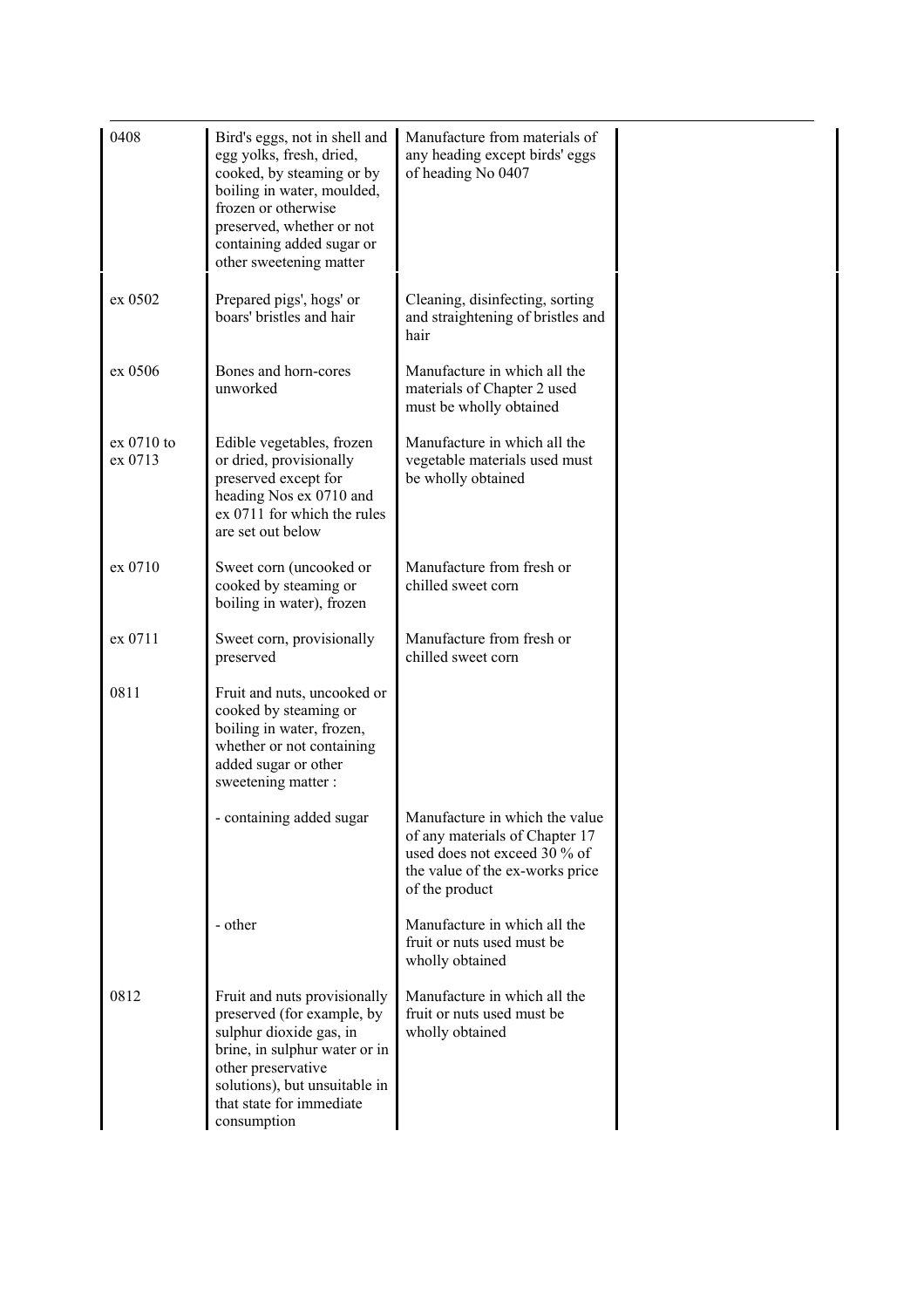| 0813        | Fruit, dried, other than that<br>of heading Nos 0801 to<br>0806; mixtures of nuts or<br>dried fruits of this chapter                                                                      | Manufacture in which all the<br>fruit or nuts used must be<br>wholly obtained                                                                   |  |
|-------------|-------------------------------------------------------------------------------------------------------------------------------------------------------------------------------------------|-------------------------------------------------------------------------------------------------------------------------------------------------|--|
| 0814        | Peel of citrus fruit or<br>melons (including water-<br>melons), fresh, frozen,<br>dried or provisionally<br>preserved in brine, in<br>sulphur water or in other<br>preservative solutions | Manufacture in which all the<br>fruit or nuts used must be<br>wholly obtained                                                                   |  |
| ex Chap. 11 | Products of the milling<br>industry; malt, starches;<br>inulin; whest gluten, except<br>for heading No ex 1106 for<br>which the rule is set out<br>below                                  | Manufacture in which all the<br>cereals, edible vegetables, roots<br>and tubers of heading No 0714<br>or fruit used must be wholly<br>obtained  |  |
| ex 1106     | Flour, meal and powder of<br>the dried, shelled<br>leguminous vegetables of<br>heading No 0713                                                                                            | Drying and milling of<br>leguminous vegetables of<br>heading No 0708                                                                            |  |
| 1301        | Lac; natural gums, resins,<br>gum-resins and oleoresins<br>(for example, balsams)                                                                                                         | Manufacture in which the value<br>of any materials of heading No<br>1301 used may not exceed 50 %<br>of the ex-works price of the<br>product    |  |
| 1501        | Pig fat (including lard) and<br>poultry fat, other than that<br>of heading No 0209 or<br>1503:                                                                                            |                                                                                                                                                 |  |
|             | - Fats from bones or waste                                                                                                                                                                | Manufacture from materials of<br>any heading except those of<br>heading No 0203, 0206 or 0207<br>or bones of heading No 0506                    |  |
|             | - Other                                                                                                                                                                                   | Manufacture from meat or<br>edible offal of swine of heading<br>No 0203 or 0206 or of meat and<br>edible offal of poultry of<br>heading No 0207 |  |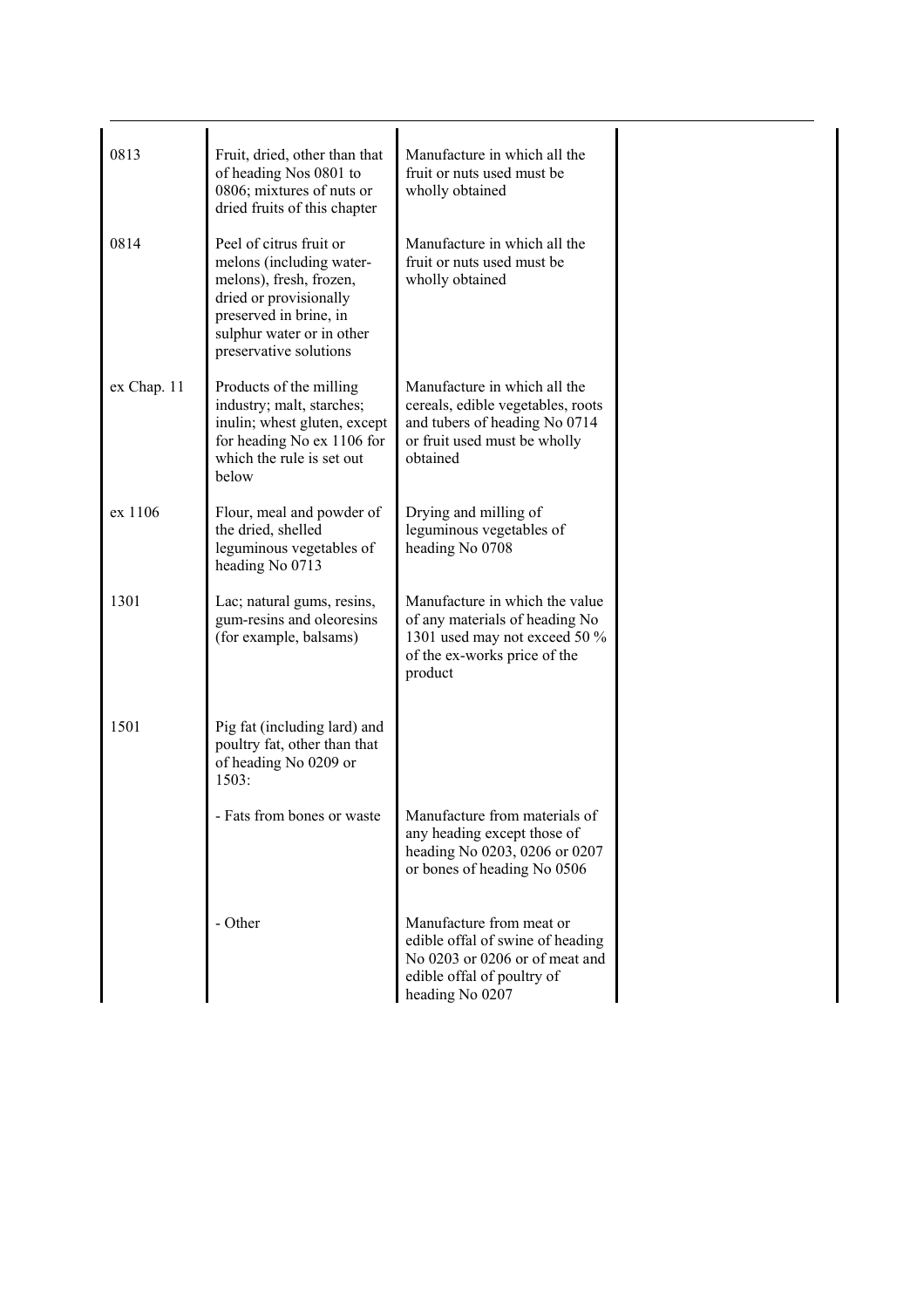| 1502    | Fats of bovine animals,<br>sheep or goats, other than<br>those of heading No 1503 :                                            |                                                                                                                                       |  |
|---------|--------------------------------------------------------------------------------------------------------------------------------|---------------------------------------------------------------------------------------------------------------------------------------|--|
|         | - Fats from bones or waste                                                                                                     | Manufacture from materials of<br>any heading except those of<br>heading No 0201, 0202, 0204 or<br>0206 or bones of heading No<br>0506 |  |
|         | - Other                                                                                                                        | Manufacture in which all the<br>animal materials of Chapter 2<br>used must be wholly obtained                                         |  |
| 1504    | Fats and oils and their<br>fractions, of fish or marine<br>mammals, whether or not<br>refined, but not chemically<br>modified: |                                                                                                                                       |  |
|         | - Solid fractions of fish oils<br>and fats and oils of marine<br>mammals                                                       | Manufacture from materials of<br>any heading including other<br>materials of heading No 1504                                          |  |
|         | - Other                                                                                                                        | Manufacture in which all the<br>animal materials of Chapters 2<br>and 3 used must be wholly<br>obtained                               |  |
| ex 1505 | Refined lanolin                                                                                                                | Manufacture from crude wool<br>grease of heading No 1505                                                                              |  |
| 1506    | Other animal fats and oils<br>and their fractions, whether<br>or not refined, but not<br>chemically modified :                 |                                                                                                                                       |  |
|         | - Solid fractions                                                                                                              | Manufacture from materials of<br>any heading including other<br>materials of heading No 1506                                          |  |
|         | - Other                                                                                                                        | Manufacture in which all the<br>animal materials of Chapter 2<br>used must be wholly obtained                                         |  |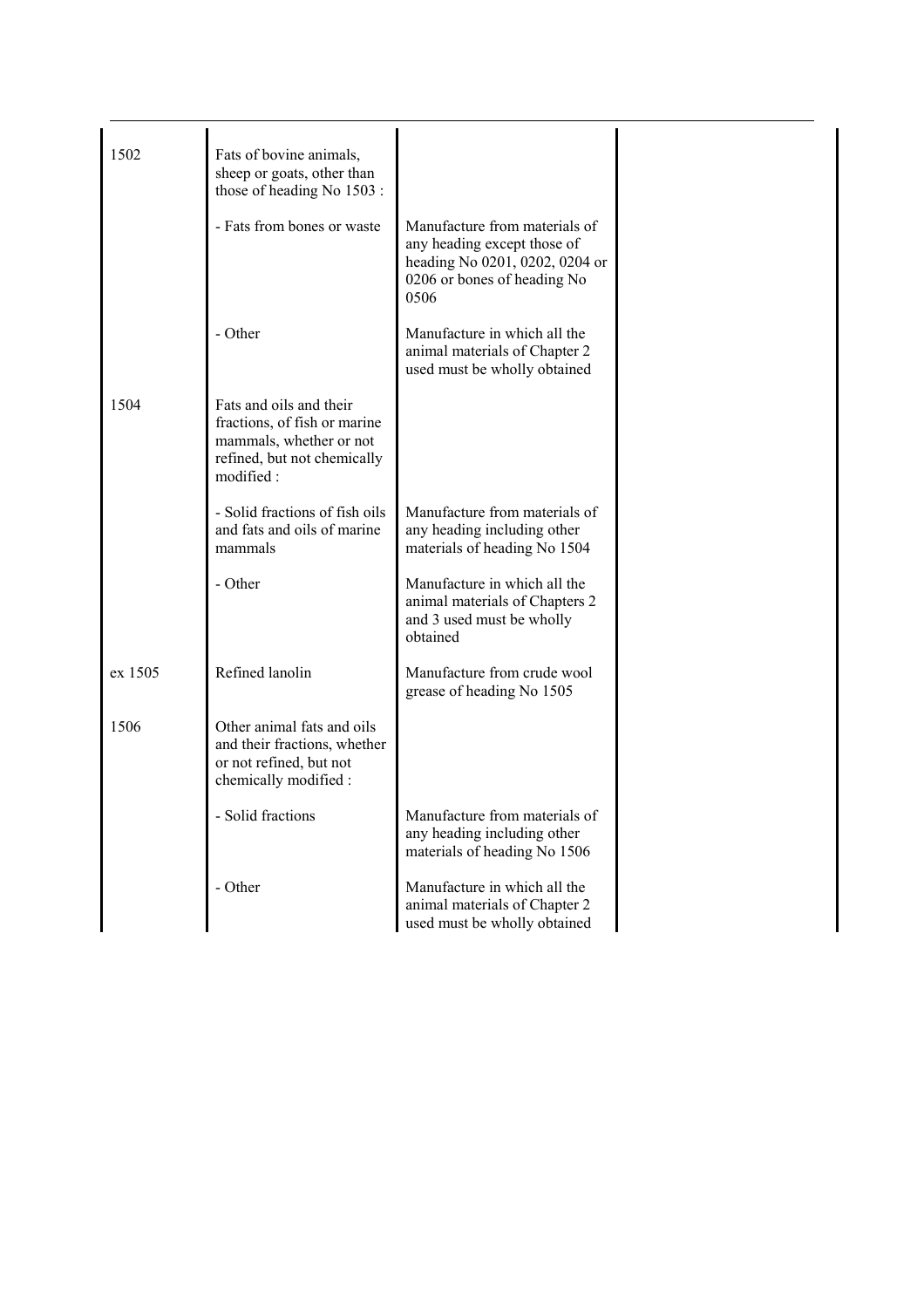| ex 1507 to<br>1515 | Fixed vegetable oils and<br>their fractions, whether or<br>not refined, but not<br>chemically modified :                          |                                                                                                                                                         |  |
|--------------------|-----------------------------------------------------------------------------------------------------------------------------------|---------------------------------------------------------------------------------------------------------------------------------------------------------|--|
|                    | Solid fractions,<br>except for that of<br>Jojoba oil                                                                              | Manufacture from other<br>materials of heading Nos 1507<br>to 1515<br>Manufacture in which all the                                                      |  |
|                    | - Other, except for :<br>- Lung oil; myrtle<br>wax and Japan wax                                                                  | vegetable materials used must<br>be wholly obtained                                                                                                     |  |
|                    | - Those for technical or<br>industrial uses other<br>than the manufacture<br>of foodstuffs for<br>human consumption               |                                                                                                                                                         |  |
| ex 1516            | Animal or vegetable fats<br>and oils and their fractions,<br>re-esterified, whether or not<br>refined but not further<br>prepared | Manufacture in which all the<br>animal and vegetable materials<br>used must be wholly obtained                                                          |  |
| ex 1517            | Edible liquid mixtures of<br>vegetable oils of heading<br>Nos 1507 to 1515                                                        | Manufacture in which all the<br>vegetable materials used must<br>be wholly obtained                                                                     |  |
| 1601               | Sausages and similar<br>products, of meat, meat<br>offal or blood; food<br>preparations based on these<br>products                | Manufacture from animals of<br>Chapter 1                                                                                                                |  |
| 1602               | Other prepared or<br>preserved meat, meat offal<br>or blood                                                                       | Manufacture from animals of<br>Chapter 1                                                                                                                |  |
| 1603               | Extracts and juices of meat,<br>fish or crustaceans,<br>molluscs or other aquatic<br>invertebrates                                | Manufacture from animals of<br>Chapter 1. However, all fish,<br>crustaceans, molluscs or other<br>aquatic invertebrates used must<br>be wholly obtained |  |
| 1604               | Prepared or preserved fish;<br>caviar and caviar<br>substitutes prepared from<br>fish eggs                                        | Manufacture in which all the<br>fish or fish eggs used must be<br>wholly obtained                                                                       |  |
| 1605               | Crustaceans, molluscs and<br>other aquatic invertebrates,<br>prepared or preserved                                                | Manufacture in which all the<br>crustaceans, molluscs or other<br>aquatic invertebrates used must<br>be wholly obtained                                 |  |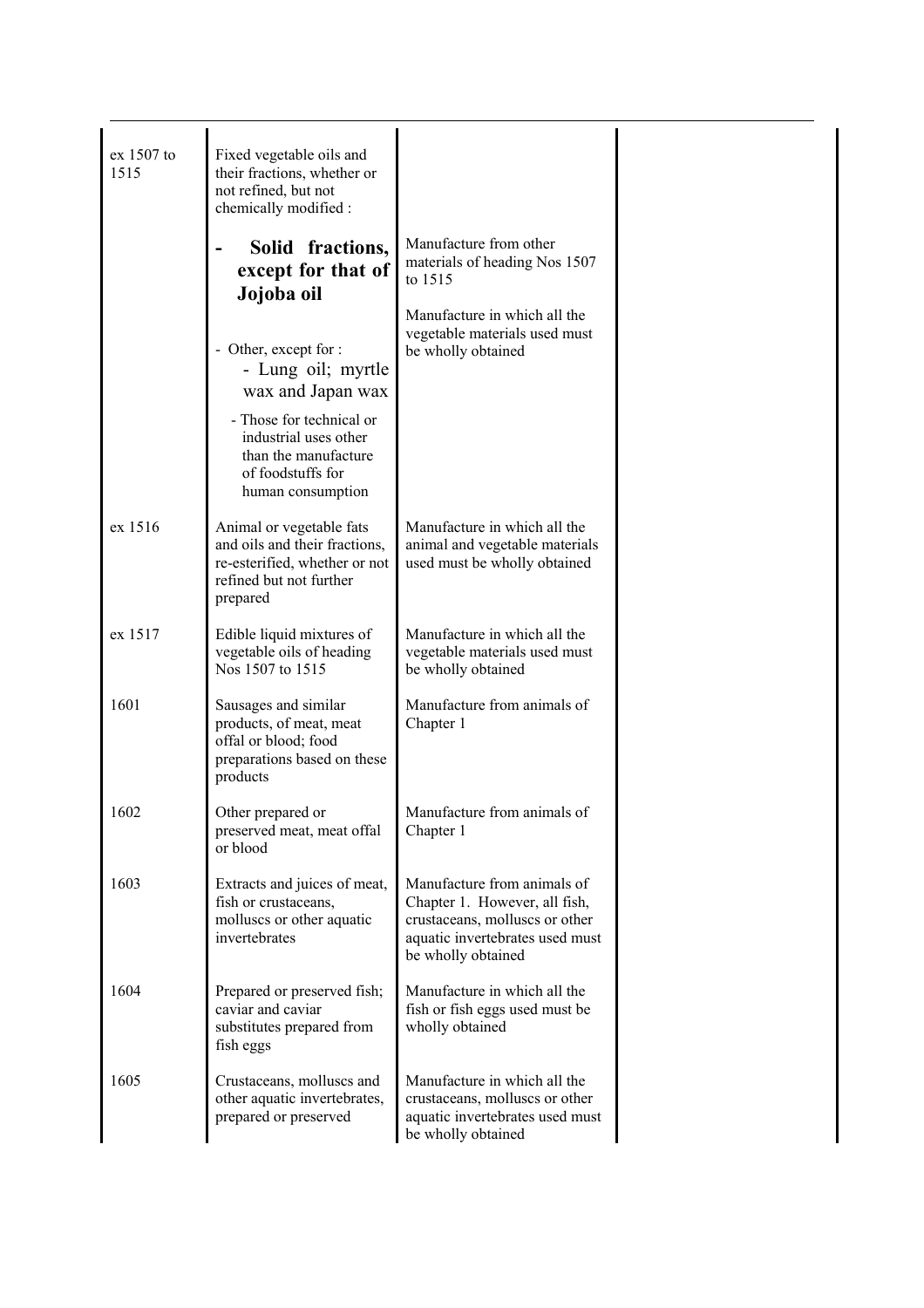| ex 1701 | Cane or beet sugar and<br>chemically pure sucrose, in<br>solid form, flavoured or<br>coloured                                                                                                                                                                   | Manufacture in which the value<br>of any materials of Chapter 17<br>used does not exceed 30 % of<br>the ex-works price of the<br>product                                                                                                            |  |
|---------|-----------------------------------------------------------------------------------------------------------------------------------------------------------------------------------------------------------------------------------------------------------------|-----------------------------------------------------------------------------------------------------------------------------------------------------------------------------------------------------------------------------------------------------|--|
| 1702    | Other sugars, including<br>chemically pure lactose,<br>maltose, glucose and<br>fructose, in solid form;<br>sugar syrups not containing<br>added flavouring or<br>colouring matter; artificial<br>honey, whether or not<br>mixed with natural honey;<br>caramel: |                                                                                                                                                                                                                                                     |  |
|         | - Chemically pure maltose<br>and fructose                                                                                                                                                                                                                       | Manufacture from materials of<br>any heading including other<br>materials of heading No 1702                                                                                                                                                        |  |
|         | Other sugars in solid<br>flavoured<br>form,<br><sub>or</sub><br>coloured                                                                                                                                                                                        | Manufacture in which the value<br>of any materials of Chapter 17<br>used does not exceed 30 % of<br>the ex-works price of the<br>product                                                                                                            |  |
|         | - Other                                                                                                                                                                                                                                                         | Manufacture in which all the<br>materials used must already be<br>originating                                                                                                                                                                       |  |
| ex 1703 | Molasses resulting from the<br>extraction of refining of<br>sugar, flavoured or<br>coloured                                                                                                                                                                     | Manufacture in which the value<br>of any materials of Chapter 17<br>used does not exceed 30 % of<br>the ex-works price of the<br>product                                                                                                            |  |
| 1704    | Sugar confectionery<br>(including white<br>chocolate), not containing<br>cocoas                                                                                                                                                                                 | Manufacture in which all the<br>materials used are classified in a<br>heading other than that of the<br>product, provided the value of<br>any other materials of Chapter<br>17 used does not exceed 30 %<br>of the ex-works price of the<br>product |  |
| 1806    | Chocolate and other food<br>preparations containing<br>cocoa                                                                                                                                                                                                    | Manufacture in which all the<br>materials used are classified in a<br>heading other than that of the<br>product, provided the value of<br>any materials of Chapter 17<br>used does not exceed 30 % of<br>the ex-works price of the<br>product       |  |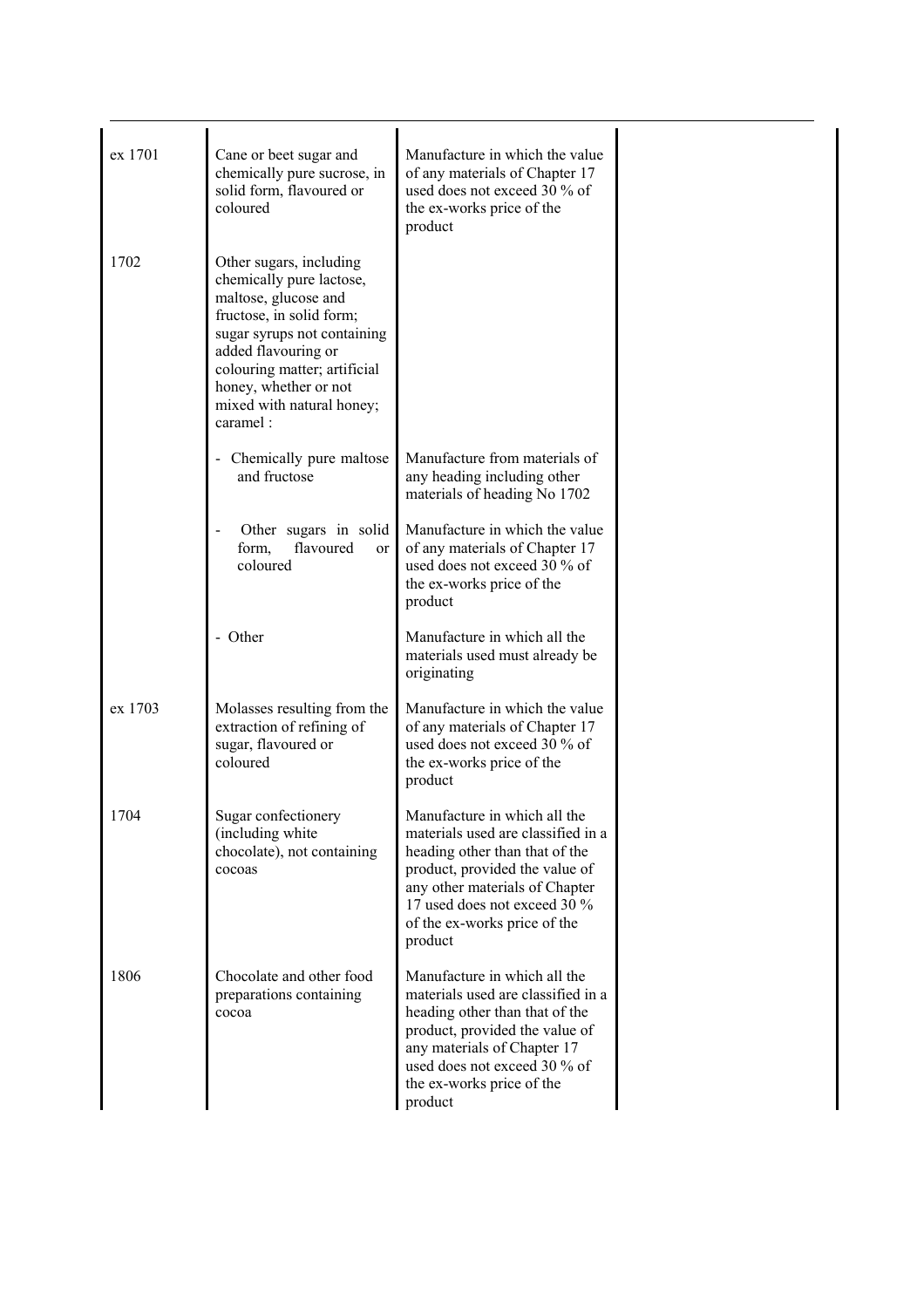| 1901 | Malt extract; food<br>preparations of flour,<br>groats, meal, starch or malt<br>extract, not containing<br>cocoa or containing less<br>than 40 % by weight of<br>cocoa calculated on a<br>totally defatted basis, not<br>elsewhere specified or<br>included; food preparations<br>of goods of headings Nos<br>0401 to 0404, not<br>containing cocoa or<br>containing less than 5 % by<br>weight of cocoa calculated<br>on a totally defatted basis,<br>not elsewhere specified or<br>included: |                                                                                                                                                                                                                                               |  |
|------|------------------------------------------------------------------------------------------------------------------------------------------------------------------------------------------------------------------------------------------------------------------------------------------------------------------------------------------------------------------------------------------------------------------------------------------------------------------------------------------------|-----------------------------------------------------------------------------------------------------------------------------------------------------------------------------------------------------------------------------------------------|--|
|      | - Malt extract                                                                                                                                                                                                                                                                                                                                                                                                                                                                                 | Manufacture from cereals of<br>Chapter 10                                                                                                                                                                                                     |  |
|      | - Other                                                                                                                                                                                                                                                                                                                                                                                                                                                                                        | Manufacture in which all the<br>materials used are classified in a<br>heading other than that of the<br>product, provided the value of<br>any materials of Chapter 17<br>used does not exceed 30 % of<br>the ex-works price of the<br>product |  |
| 1902 | Pasta, whether or not<br>cooked or stuffed (with<br>meat or other substances)<br>or otherwise prepared, such<br>as spaghetti, macaroni,<br>noodles, lasagne, gnocchi,<br>ravioli, cannelloni;<br>couscous, whether or not<br>prepared                                                                                                                                                                                                                                                          | Manufacture in which all the<br>cereals (except durum wheat),<br>meat, meat offal, fish,<br>crustaceans or molluscs used<br>must be wholly obtained                                                                                           |  |
| 1903 | Tapioca and substitutes<br>therefor prepared from<br>starch, in the form of<br>flakes, grains, pearls,<br>siftings or in similar forms                                                                                                                                                                                                                                                                                                                                                         | Manufacture from materials of<br>any heading except potato<br>starch of heading No 1108                                                                                                                                                       |  |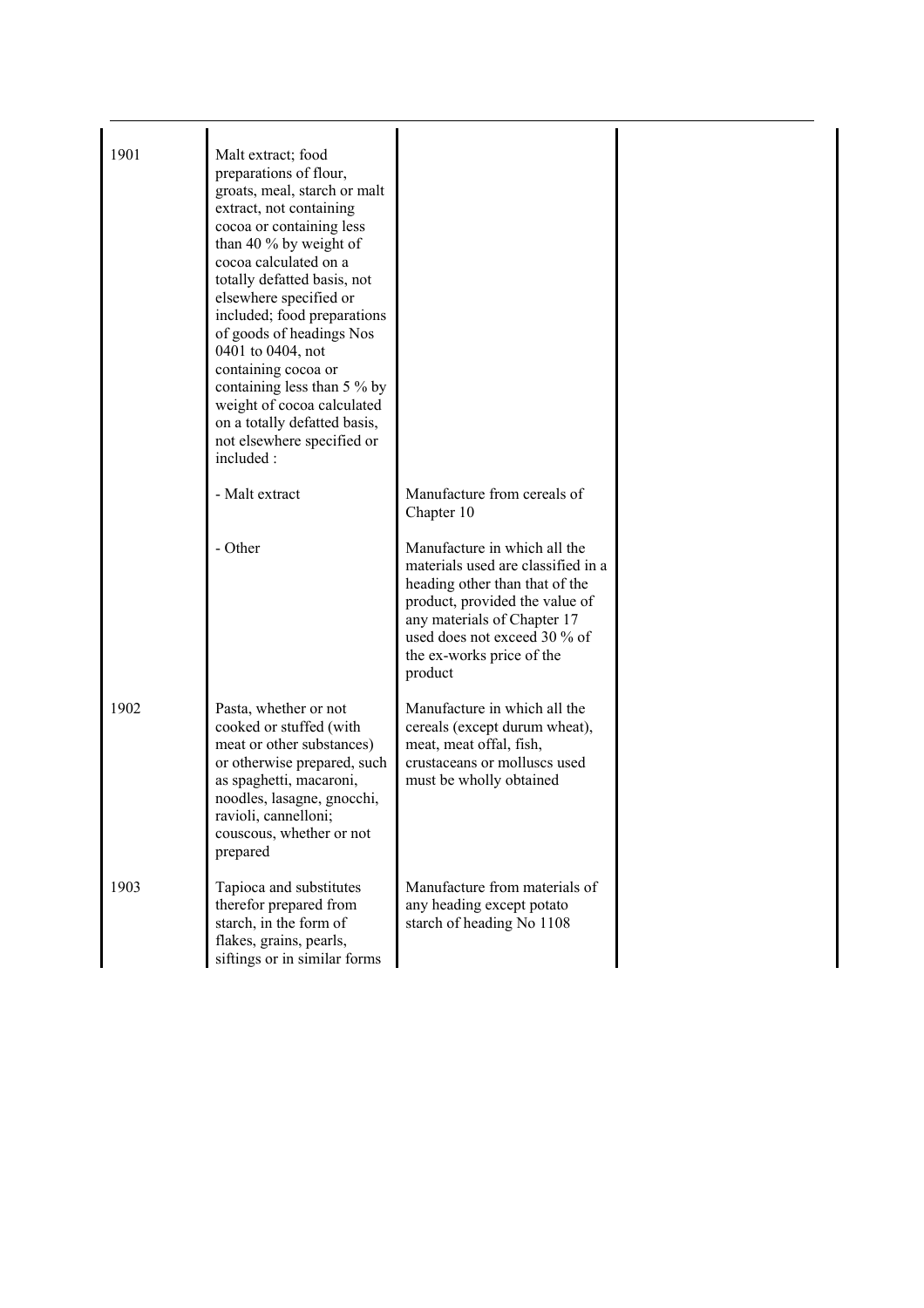| 1904 | Prepared foods obtained by<br>the swelling or roasting of<br>cereals or cereal products<br>(for example, corn flakes);<br>cereals, (other than maize<br>(corn)), in grain form or in<br>the form of flakes or other<br>worked grains (except<br>flour, groats and meal),<br>pre-cooked, or otherwise<br>prepared, not elsewhere<br>specified or included : |                                                                                                                                                                                                |  |
|------|------------------------------------------------------------------------------------------------------------------------------------------------------------------------------------------------------------------------------------------------------------------------------------------------------------------------------------------------------------|------------------------------------------------------------------------------------------------------------------------------------------------------------------------------------------------|--|
|      | - Not containing cocoa                                                                                                                                                                                                                                                                                                                                     | Manufacture in which:                                                                                                                                                                          |  |
|      |                                                                                                                                                                                                                                                                                                                                                            | - all the cereals and flour<br>(except maize of the species Zea<br>indurata and durum wheat and<br>their derivatives) used must be<br>wholly obtained                                          |  |
|      |                                                                                                                                                                                                                                                                                                                                                            | and                                                                                                                                                                                            |  |
|      |                                                                                                                                                                                                                                                                                                                                                            | - the value of any materials of<br>Chapter 17 used does not<br>exceed 30 % of the ex-works<br>price of the product                                                                             |  |
|      | - Containing cocoa                                                                                                                                                                                                                                                                                                                                         | Manufacture from materials not<br>classified in heading No 1806,<br>provided the value of any<br>materials of Chapter 17 used<br>does not exceed 30 % of the ex-<br>works price of the product |  |
| 1905 | Bread, pastry, cakes,<br>biscuits and other bakers'<br>wares, whether or not<br>containing cocoa;<br>communion wafers, empty<br>cachets of a kind suitable<br>for pharmaceutical use,<br>sealing wafers, rice paper<br>and similar products                                                                                                                | Manufacture from materials of<br>any heading, except those of<br>Chapter 11                                                                                                                    |  |
| 2001 | Vegetables, fruit nuts and<br>other edible parts of plants,<br>prepared or preserved by<br>vinegar or acetic acid                                                                                                                                                                                                                                          | Manufacture in which all the<br>fruit, nuts or vegetables used<br>must be wholly obtained                                                                                                      |  |
| 2002 | Tomatoes prepared or<br>preserved otherwise than<br>by vinegar or acetic acid                                                                                                                                                                                                                                                                              | Manufacture in which all the<br>tomatoes used must be wholly<br>obtained                                                                                                                       |  |
| 2003 | Mushrooms and truffles,<br>prepared or preserved<br>otherwise than by vinegar<br>or acetic acid                                                                                                                                                                                                                                                            | Manufacture in which all the<br>mushrooms or truffles used<br>must be wholly obtained                                                                                                          |  |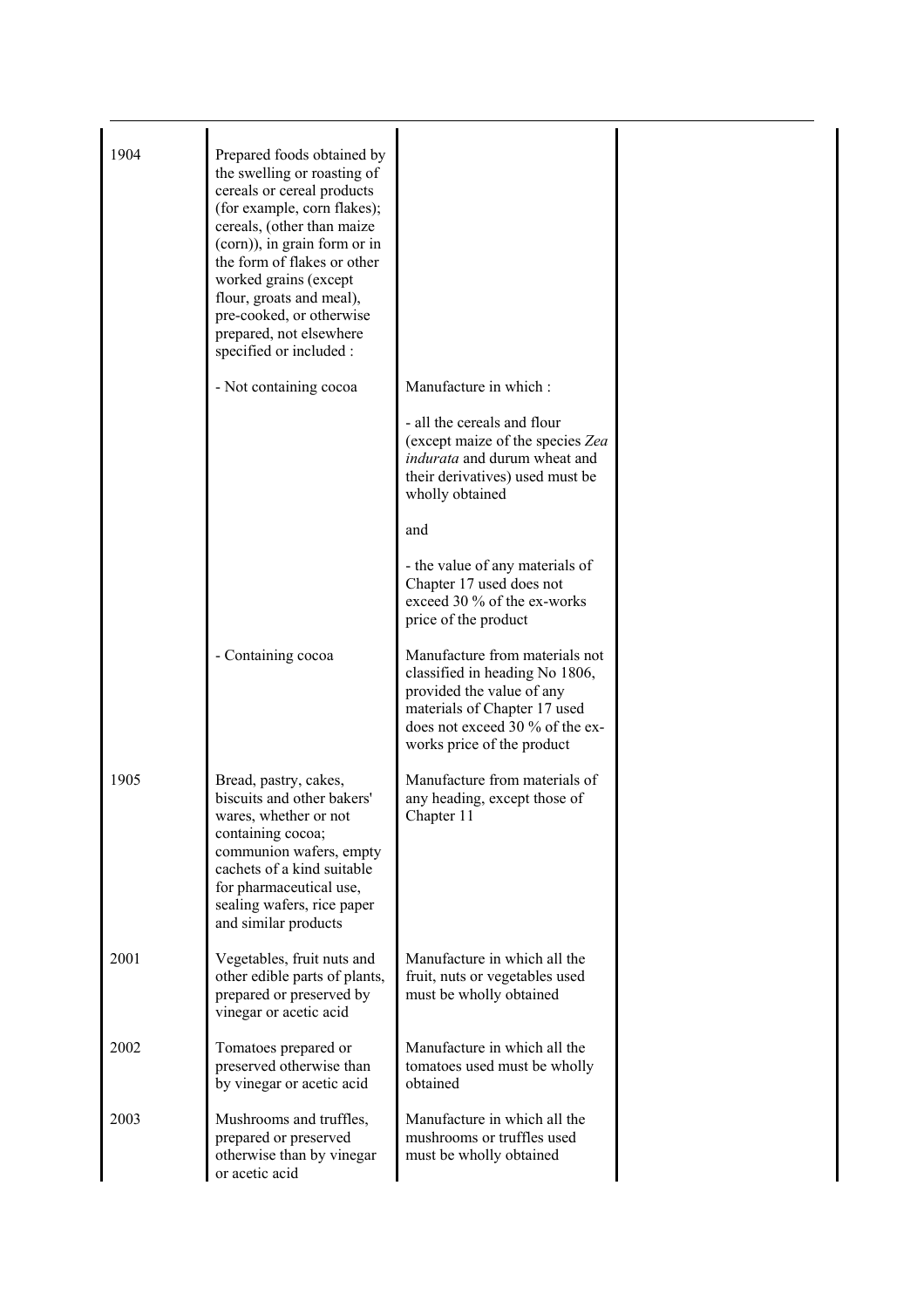| 2004 and<br>2005 | Other vegetables prepared<br>or preserved otherwise than<br>by vinegar or acetic acid,<br>frozen or not frozen, other<br>than products of heading<br>No 2006                                                        | Manufacture in which all the<br>vegetables used must be wholly<br>obtained                                                                                                                                                                    |  |
|------------------|---------------------------------------------------------------------------------------------------------------------------------------------------------------------------------------------------------------------|-----------------------------------------------------------------------------------------------------------------------------------------------------------------------------------------------------------------------------------------------|--|
| 2006             | Vegetables, fruit, nuts,<br>fruit-peel and other parts of<br>plants, preserved by sugar<br>(drained, glacé or<br>crystallized)                                                                                      | Manufacture in which the value<br>of any materials of Chapter 17<br>used does not exceed 30 % of<br>the ex-works price of the<br>product                                                                                                      |  |
| 2007             | Jams, fruit jellies,<br>marmalades, fruit or nut<br>purée and fruit or nut<br>pastes, being cooked<br>preparations, whether or<br>not containing added sugar<br>or other sweetening matter                          | Manufacture in which the value<br>of any materials of Chapter 17<br>used must not exceed 30 % of<br>the ex-works price of the<br>product                                                                                                      |  |
| 2008             | Fruit, nuts and other edible<br>parts of plants otherwise<br>prepared or preserved,<br>whether or not containing<br>added sugar or other<br>sweetening matter or spirit,<br>not elsewhere specified or<br>included: |                                                                                                                                                                                                                                               |  |
|                  | Fruit and nuts cooked<br>than<br>by<br>otherwise<br>steaming or boiling in<br>water, not containing<br>added sugar, frozen                                                                                          | Manufacture in which all the<br>fruit and nuts used must be<br>wholly obtained                                                                                                                                                                |  |
|                  | Nuts, not containing<br>added sugar or spirits                                                                                                                                                                      | Manufacture in which the value<br>of the originating nuts and oil<br>seeds of heading Nos 0801,<br>0802 and 1202 to 1207 used<br>exceeds 60 % of the ex-works<br>price of the product                                                         |  |
|                  | - Other                                                                                                                                                                                                             | Manufacture in which all the<br>materials used are classified in a<br>heading other than that of the<br>product, provided the value of<br>any materials of Chapter 17<br>used does not exceed 30 % of<br>the ex-works price of the<br>product |  |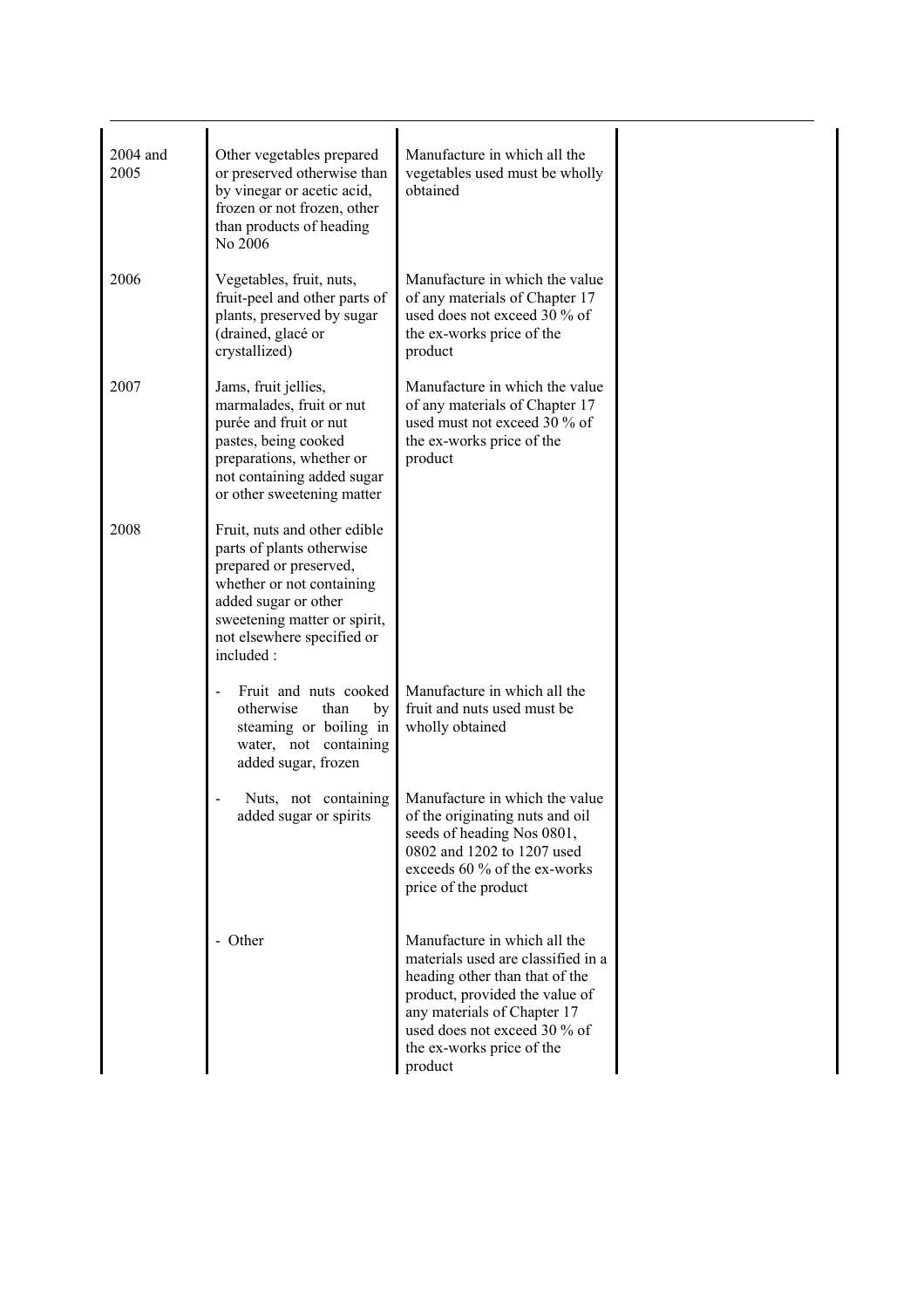| ex 2009 | Fruit juices (including<br>grape must), unfermented<br>and not containing added<br>spirit, whether or not<br>containing added sugar or<br>other sweetening matter           | Manufacture in which all the<br>materials used are classified in a<br>heading other than that of the<br>product, provided the value of<br>any materials of Chapter 17<br>used does not exceed 30 % of<br>the ex-works price of the<br>product |  |
|---------|-----------------------------------------------------------------------------------------------------------------------------------------------------------------------------|-----------------------------------------------------------------------------------------------------------------------------------------------------------------------------------------------------------------------------------------------|--|
| ex 2101 | Roasted chicory and<br>extracts, essences and<br>concentrates thereof                                                                                                       | Manufacture in which all the<br>chicory used must be wholly<br>obtained                                                                                                                                                                       |  |
| ex 2103 | - Sauces and preparations<br>therefor; mixed condiments<br>and mixed seasonings :                                                                                           | Manufacture in which all the<br>materials used are classified in a<br>heading other than that of the<br>product. However, mustard<br>flour or meal or prepared<br>mustard may be used                                                         |  |
|         | - Prepared mustard                                                                                                                                                          | Manufacture from mustard flour<br>or meal                                                                                                                                                                                                     |  |
| ex 2104 | Soups and broths and<br>preparations therefor :                                                                                                                             | Manufacture from materials of<br>any heading, except prepared or<br>preserved vegetables of heading<br>Nos 2002 to 2005                                                                                                                       |  |
|         | - Homogenized composite<br>food preparations                                                                                                                                | The rule for the heading in<br>which the product would be<br>classified in bulk shall apply                                                                                                                                                   |  |
| 2106    | Food preparations not<br>elsewhere specified or<br>included                                                                                                                 | Manufacture in which all the<br>materials used are classified in a<br>heading other than that of the<br>product and the value of any<br>materials of Chapter 17 used<br>does not exceed 30 % of the ex-<br>works price of the product         |  |
| 2201    | Waters, including natural<br>or artificial mineral waters<br>and aerated waters, not<br>containing added sugar or<br>other sweetening matter<br>nor flavoured; ice and snow | Manufacture in which all the<br>water used must be wholly<br>obtained                                                                                                                                                                         |  |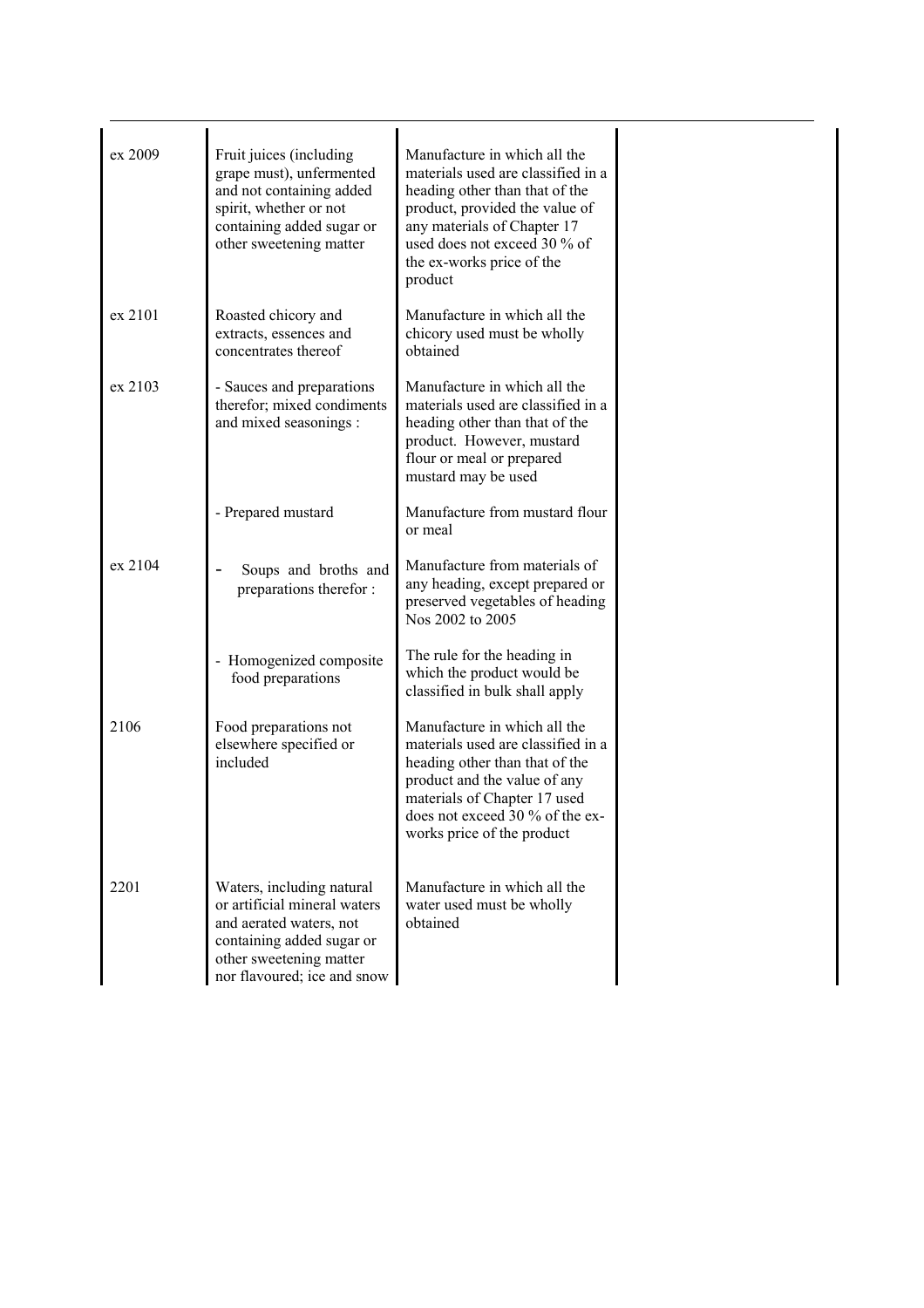| 2202                                         | Waters, including mineral<br>waters and aerated waters,<br>containing added sugar or<br>other sweetening matter or<br>flavoured, and other non-<br>alcoholic beverages, not<br>including fruit or vegetable<br>juices of heading No 2009                                  | Manufacture in which all the<br>materials used are classified in a<br>heading other than that of the<br>product, provided the value of<br>any materials of Chapter 17<br>used does not exceed 30 % of<br>the ex-works price of the<br>product and any fruit juice used<br>(except for pineapple, lime and<br>grapefruit juices) must be<br>wholly obtained |  |
|----------------------------------------------|---------------------------------------------------------------------------------------------------------------------------------------------------------------------------------------------------------------------------------------------------------------------------|------------------------------------------------------------------------------------------------------------------------------------------------------------------------------------------------------------------------------------------------------------------------------------------------------------------------------------------------------------|--|
| ex 2204                                      | Wine of fresh grapes,<br>including fortified wines,<br>and grape must with the<br>addition of alcohol                                                                                                                                                                     | Manufacture from other grape<br>must                                                                                                                                                                                                                                                                                                                       |  |
| 2205<br>ex 2207<br>ex 2208<br>and<br>ex 2209 | The following, containing<br>grape materials :<br>Vermouth and other wine<br>of fresh grapes flavoured<br>with plants or aromatic<br>substances; ethyl alcohol<br>and other spirits, denatured<br>or not; spirits, liqueurs and<br>other spirituous beverages;<br>vinegar | Manufacture from materials of<br>any heading, except grapes or<br>any material derived from<br>grapes                                                                                                                                                                                                                                                      |  |
| ex 2208                                      | Whiskies of an alcoholic<br>strength by volume of less<br>than 50 % vol                                                                                                                                                                                                   | Manufacture in which the value<br>of any cereal based spirits used<br>does not exceed 15 % of the ex-<br>works price of the product                                                                                                                                                                                                                        |  |
| ex 2303                                      | Residues from the<br>manufacture of starch from<br>maize (excluding<br>concentrated steeping<br>liquors), of a protein<br>content, calculated on the<br>dry product, exceeding 40<br>% by weight                                                                          | Manufacture in which all the<br>maize used must be wholly<br>obtained                                                                                                                                                                                                                                                                                      |  |
| ex 2306                                      | Oil cake and other solid<br>residues resulting from the<br>extraction of olive oil,<br>containing more than 3 %<br>of olive oil                                                                                                                                           | Manufacture in which all the<br>olives used must be wholly<br>obtained                                                                                                                                                                                                                                                                                     |  |
| 2309                                         | Preparations of a kind used<br>in animal feeding                                                                                                                                                                                                                          | Manufacture in which all the<br>cereals, sugar or molasses, must<br>or milk used must be wholly<br>obtained                                                                                                                                                                                                                                                |  |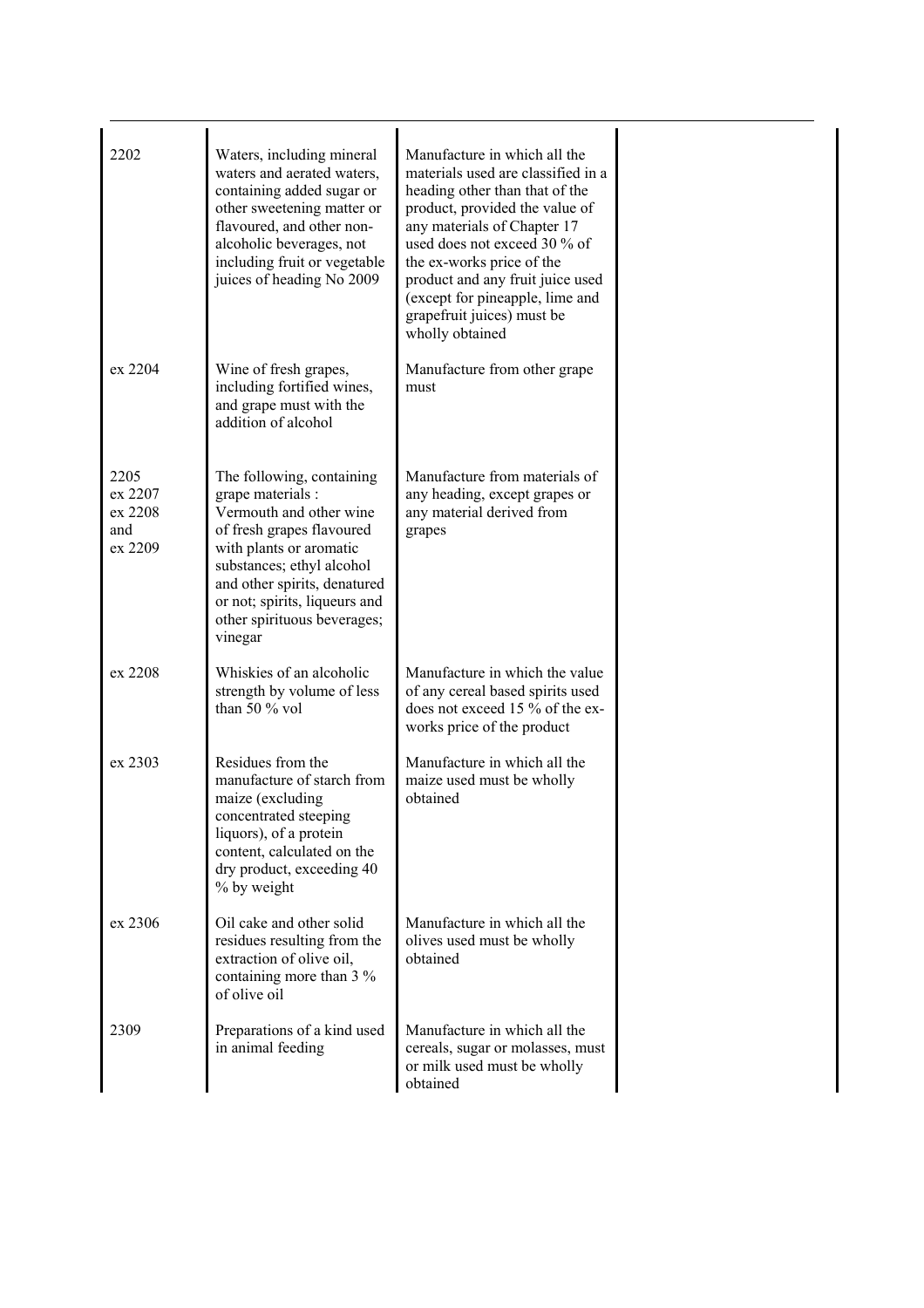| 2402        | Cigars, cheroots, cigarillos<br>and cigarettes, of tobacco<br>or of tobacco substitutes                                                                                                                                                        | Manufacture in which at least<br>70 % by weight of the<br>unmanufactured tobacco or<br>tobacco refuse of heading No<br>2401 used must be wholly<br>obtained                             |  |
|-------------|------------------------------------------------------------------------------------------------------------------------------------------------------------------------------------------------------------------------------------------------|-----------------------------------------------------------------------------------------------------------------------------------------------------------------------------------------|--|
| ex 2403     | Smoking tobacco                                                                                                                                                                                                                                | Manufacture in which at least<br>70 % by weight of the<br>unmanufactured tobacco or<br>tobacco refuse of heading No<br>2401 used must be wholly<br>obtained                             |  |
| ex Chap. 25 | Salt; sulphur; earths and<br>stone; plastering materials;<br>lime and cement; except<br>for:                                                                                                                                                   | Manufacture in which all the<br>materials used are classified<br>within a heading other than that<br>of the product                                                                     |  |
| ex 2504     | Natural crystalline<br>graphite, with enriched<br>carbon content, purified<br>and ground                                                                                                                                                       | Enriching of the carbon content,<br>purifying and grinding of crude<br>crystalline graphite                                                                                             |  |
| ex 2515     | Marble, merely cut by<br>sawing or otherwise into<br>blocks or slabs of a<br>rectangular (including<br>square) shape, of a<br>thickness not exceeding 25<br>cm                                                                                 | Cutting, by sawing or otherwise,<br>of marble (even if already sawn)<br>of a thickness exceeding 25 cm                                                                                  |  |
| ex 2516     | Granite, porphyry, basalt,<br>sandstone and other<br>monumental and building<br>stone, merely cut by<br>sawing or otherwise, into<br>blocks or slabs of a<br>rectangular (including<br>square) shape, of a<br>thickness not exceeding 25<br>cm | Cutting, by sawing or otherwise,<br>of stone (even if already sawn)<br>of a thickness exceeding 25 cm                                                                                   |  |
| ex 2518     | Calcined dolomite                                                                                                                                                                                                                              | Calcination of dolomite not<br>calcined                                                                                                                                                 |  |
| ex 2519     | Crushed natural magnesium<br>carbonate (magnesite), in<br>hermetically sealed<br>containers, and magnesium<br>oxide, whether or note pure,<br>other than fused magnesia<br>or dead burned (sintered)<br>magnesia                               | Manufacture in which all the<br>materials used are classified<br>within a heading other than that of<br>the product. However, natural<br>magnesium carbonate (magnesite)<br>may be used |  |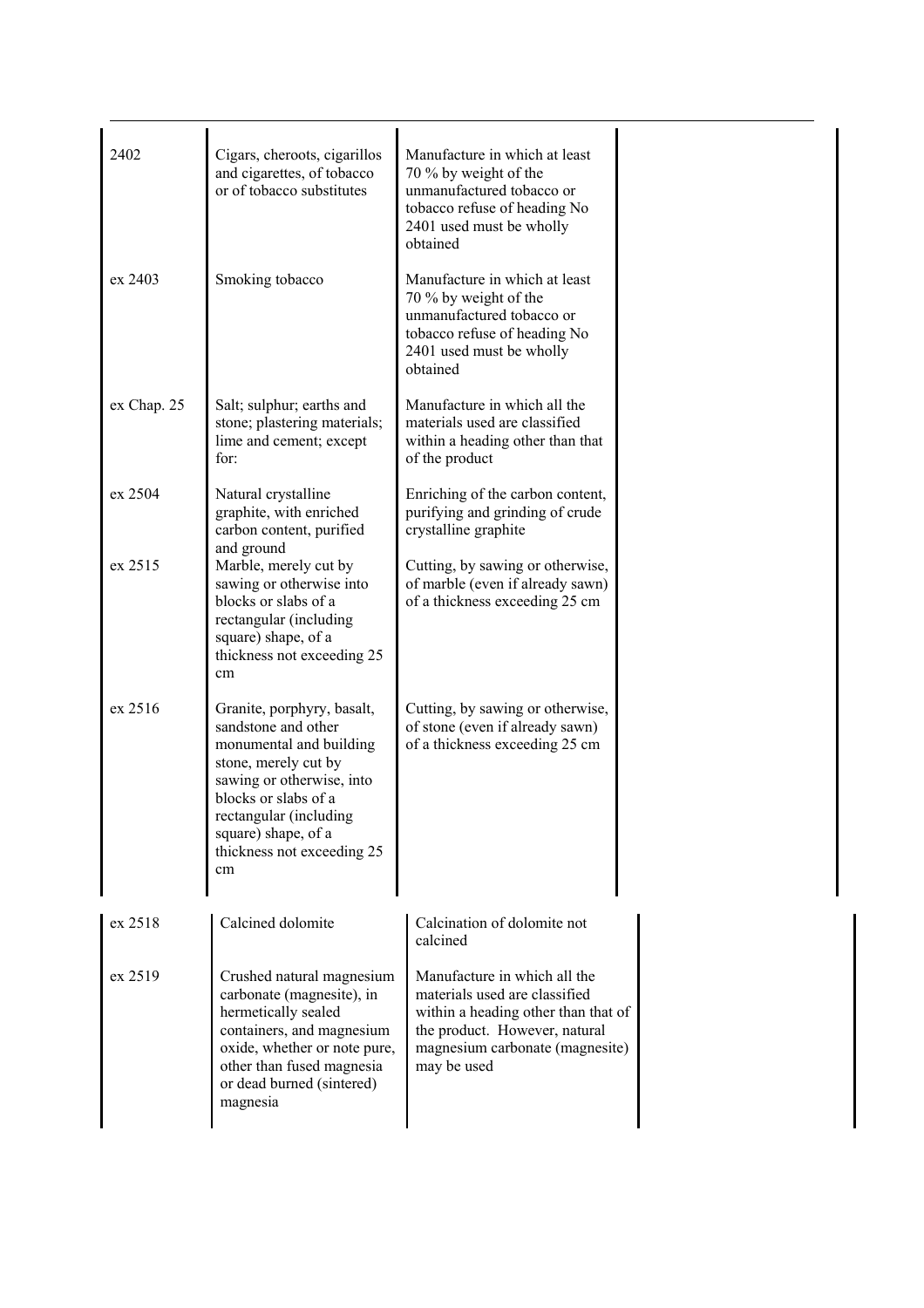| ex 2520     | Plasters specially prepared<br>for dentistry                                                                                                                                                                                                                                                                                                                                                                      | Manufacture in which the value<br>of all the materials used does not<br>exceed 50% of the ex-works price<br>of the product                                                                                                                                                                                                                                                     |  |
|-------------|-------------------------------------------------------------------------------------------------------------------------------------------------------------------------------------------------------------------------------------------------------------------------------------------------------------------------------------------------------------------------------------------------------------------|--------------------------------------------------------------------------------------------------------------------------------------------------------------------------------------------------------------------------------------------------------------------------------------------------------------------------------------------------------------------------------|--|
| ex 2524     | Natural asbestos fibres                                                                                                                                                                                                                                                                                                                                                                                           | Manufacture from asbestos<br>concentrate                                                                                                                                                                                                                                                                                                                                       |  |
| ex 2525     | Mica powder                                                                                                                                                                                                                                                                                                                                                                                                       | Grinding of mica or mica waste                                                                                                                                                                                                                                                                                                                                                 |  |
| ex 2530     | Earth colours, calcined or<br>powdered                                                                                                                                                                                                                                                                                                                                                                            | Calcination or grinding of earth<br>colours                                                                                                                                                                                                                                                                                                                                    |  |
| Chap. 26    | Ores, slag and ash                                                                                                                                                                                                                                                                                                                                                                                                | Manufacture in which all the<br>materials used are classified<br>within a heading other than that of<br>the product                                                                                                                                                                                                                                                            |  |
| ex Chap. 27 | Mineral fuels, mineral oils<br>and products of their<br>distillation; bituminous<br>substances; mineral waxes;<br>except for:                                                                                                                                                                                                                                                                                     | Manufacture in which all the<br>materials used are classified<br>within a heading other than that of<br>the product                                                                                                                                                                                                                                                            |  |
| ex 2707     | Oils in which the weight of<br>the aromatic constituents<br>exceeds that of the non-<br>aromatic constituents, being<br>oils similar to mineral oils<br>obtained by distillation of<br>high temperature coal tar, of<br>which more than 65% by<br>volume distils at a<br>temperature of up to $250^{\circ}$ C<br>(including mixtures of<br>petroleum spirit and<br>benzole), for use as power<br>or heating fuels | Operations of refining and/or one<br>or more specific process(es) $1$<br>or<br>Other operations in which all the<br>materials used are classified<br>within a heading other than that of<br>the product. However, materials<br>classified within the same heading<br>may be used provided their value<br>does not exceed 50% of the ex-<br>works price of the product          |  |
| ex 2709     | Crude oils obtained from<br>bituminous minerals                                                                                                                                                                                                                                                                                                                                                                   | Destructive distillation of<br>bituminous materials                                                                                                                                                                                                                                                                                                                            |  |
| 2710        | Petroleum oils and oils<br>obtained from bituminous<br>materials, other than crude;<br>preparations not elsewhere<br>specified or included,<br>containing by weight 70%<br>or more of petroleum oils or<br>of oils obtained from<br>bituminous materials, these<br>oils being the basic<br>constituents of the<br>preparations                                                                                    | Operations of refining and/or one<br>or more specific process(es) <sup>1</sup><br>or<br>Other operations in which all the<br>materials used are classified<br>within a heading other than that of<br>the product. However, materials<br>classified within the same heading<br>may be used provided their value<br>does not exceed 50% of the ex-<br>works price of the product |  |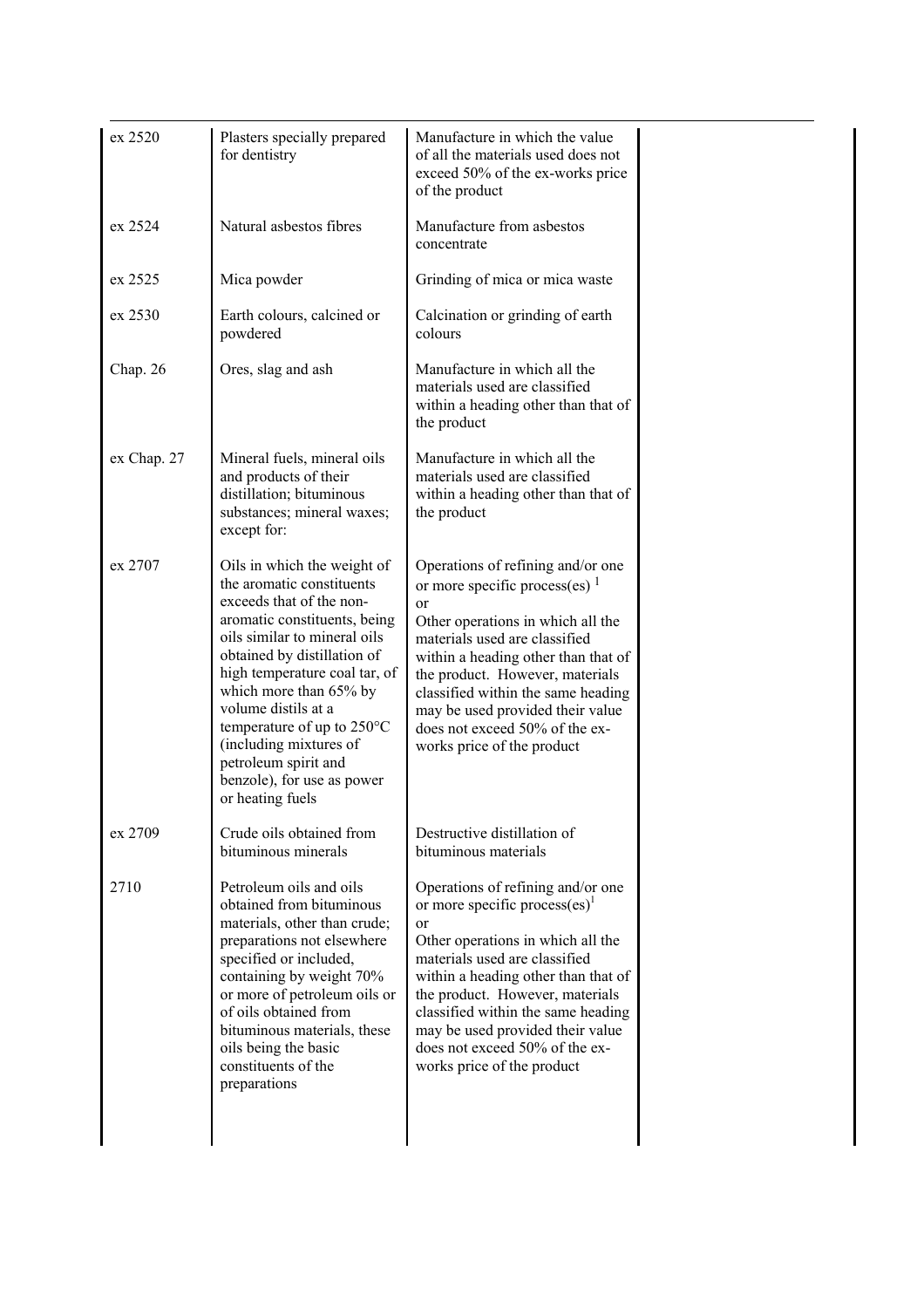| 2711 | Petroleum gases and other<br>gaseous hydrocarbons                                                                                                                                                                                                 | Operations of refining and/or one<br>or more specific process(es) $1$<br>or<br>Other operations in which all the<br>materials used are classified<br>within a heading other than that of<br>the product. However, materials<br>classified within the same heading<br>may be used provided their value<br>does not exceed 50% of the ex-<br>works price of the product                   |  |
|------|---------------------------------------------------------------------------------------------------------------------------------------------------------------------------------------------------------------------------------------------------|-----------------------------------------------------------------------------------------------------------------------------------------------------------------------------------------------------------------------------------------------------------------------------------------------------------------------------------------------------------------------------------------|--|
| 2712 | Petroleum jelly; paraffin<br>wax, microcrystalline<br>petroleum wax, slack wax,<br>ozokerite, lignite wax, peat<br>wax, other mineral waxes<br>and similar products<br>obtained by synthesis or by<br>other processes, whether or<br>not coloured | Operations of refining and/or one<br>or more specific process(es) <sup>1</sup><br>or<br>Other operations in which all the<br>materials used are classified<br>within a heading other than that of<br>the product. However, materials<br>classified within the same heading<br>may be used provided their value<br>does not exceed 50% of the ex-<br>works price of the product          |  |
| 2713 | Petroleum coke, petroleum<br>bitumen and other residues<br>of petroleum oils or of oils<br>obtained from bituminous<br>materials                                                                                                                  | Operations of refining and/or one<br>or more specific process(es) $\text{ }^{\text{i}}$<br>or<br>Other operations in which all the<br>materials used are classified<br>within a heading other than that of<br>the product. However, materials<br>classified within the same heading<br>may be used provided their value<br>does not exceed 50% of the ex-<br>works price of the product |  |
| 2714 | Bitumen and asphalt,<br>natural; bituminous or oil<br>shale and tar sands;<br>asphaltites and asphaltic<br>rocks                                                                                                                                  | Operations of refining and/or one<br>or more specific process(es) $1$<br>or<br>Other operations in which all the<br>materials used are classified<br>within a heading other than that of<br>the product. However, materials<br>classified within the same heading<br>may be used provided their value<br>does not exceed 50% of the ex-<br>works price of the product                   |  |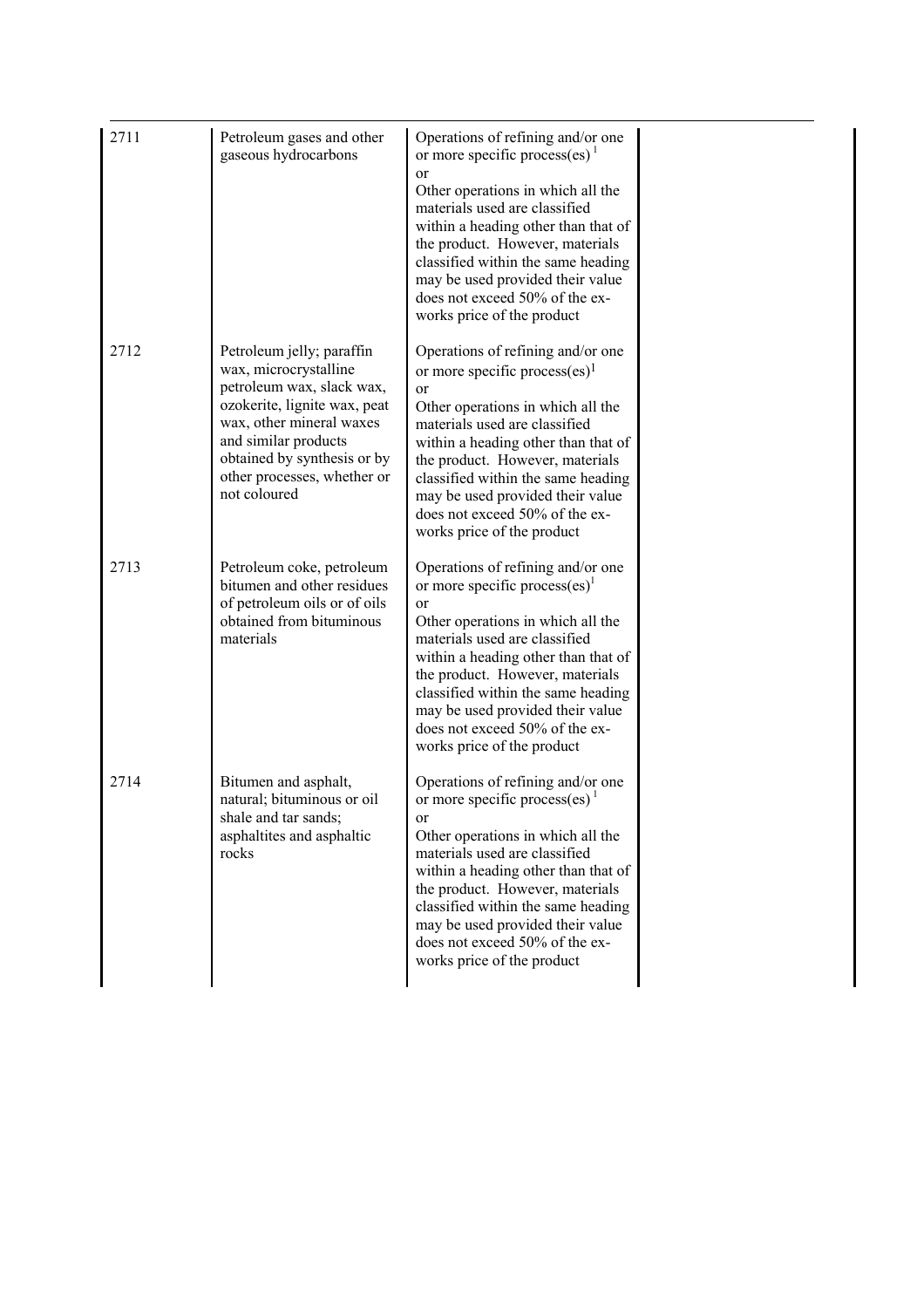| 2715        | Bituminous mixtures based<br>on natural asphalt, on<br>natural bitumen, on<br>petroleum bitumen, on<br>mineral tar or on mineral tar<br>pitch (for example,<br>bituminous mastics,<br>cutbacks) | Operations of refining and/or one<br>or more specific process(es) $1$<br>or<br>Other operations in which all the<br>materials used are classified<br>within a heading other than that of<br>the product. However, materials<br>classified within the same heading<br>may be used provided their value<br>does not exceed 50% of the ex-<br>works price of the product |  |
|-------------|-------------------------------------------------------------------------------------------------------------------------------------------------------------------------------------------------|-----------------------------------------------------------------------------------------------------------------------------------------------------------------------------------------------------------------------------------------------------------------------------------------------------------------------------------------------------------------------|--|
| ex Chap. 28 | Inorganic chemicals;<br>organic or inorganic<br>compounds of precious<br>metals, or rare-earth metals,<br>of radioactive elements or of<br>isotopes; except for:                                | Manufacture in which all the<br>materials used are classified<br>within a heading other than that of<br>the product. However, materials<br>classified within the same heading<br>may be used provided their value<br>does not exceed 20% of the ex-<br>works price of the product                                                                                     |  |
| ex 2805     | "Mischmetall"                                                                                                                                                                                   | Manufacture by electrolytic or<br>thermal treatment in which the<br>value of all the materials used<br>does not exceed 20% of the ex-<br>works price of the product                                                                                                                                                                                                   |  |
| ex 2811     | Sulphur trioxide                                                                                                                                                                                | Manufacture from sulphur<br>dioxide                                                                                                                                                                                                                                                                                                                                   |  |
| ex 2833     | Aluminium sulphate                                                                                                                                                                              | Manufacture in which the value<br>of all the materials used does not<br>exceed 50% of the ex-works price<br>of the product                                                                                                                                                                                                                                            |  |
| ex 2840     | Sodium perborate                                                                                                                                                                                | Manufacture from disodium<br>tetraborate pentahydrate                                                                                                                                                                                                                                                                                                                 |  |
| ex 2842     | Aluminosilicates<br>not<br>chemically defined                                                                                                                                                   | Manufacture in which the value<br>of all the materials used does not<br>exceed 50% of the ex-works price<br>of the product                                                                                                                                                                                                                                            |  |
| ex Chap. 29 | Organic chemicals; except<br>for:                                                                                                                                                               | Manufacture in which all the<br>materials used are classified<br>within a heading other than that of<br>the product. However, materials<br>classified within the same heading<br>may be used provided their value<br>does not exceed 20% of the ex-<br>works price of the product                                                                                     |  |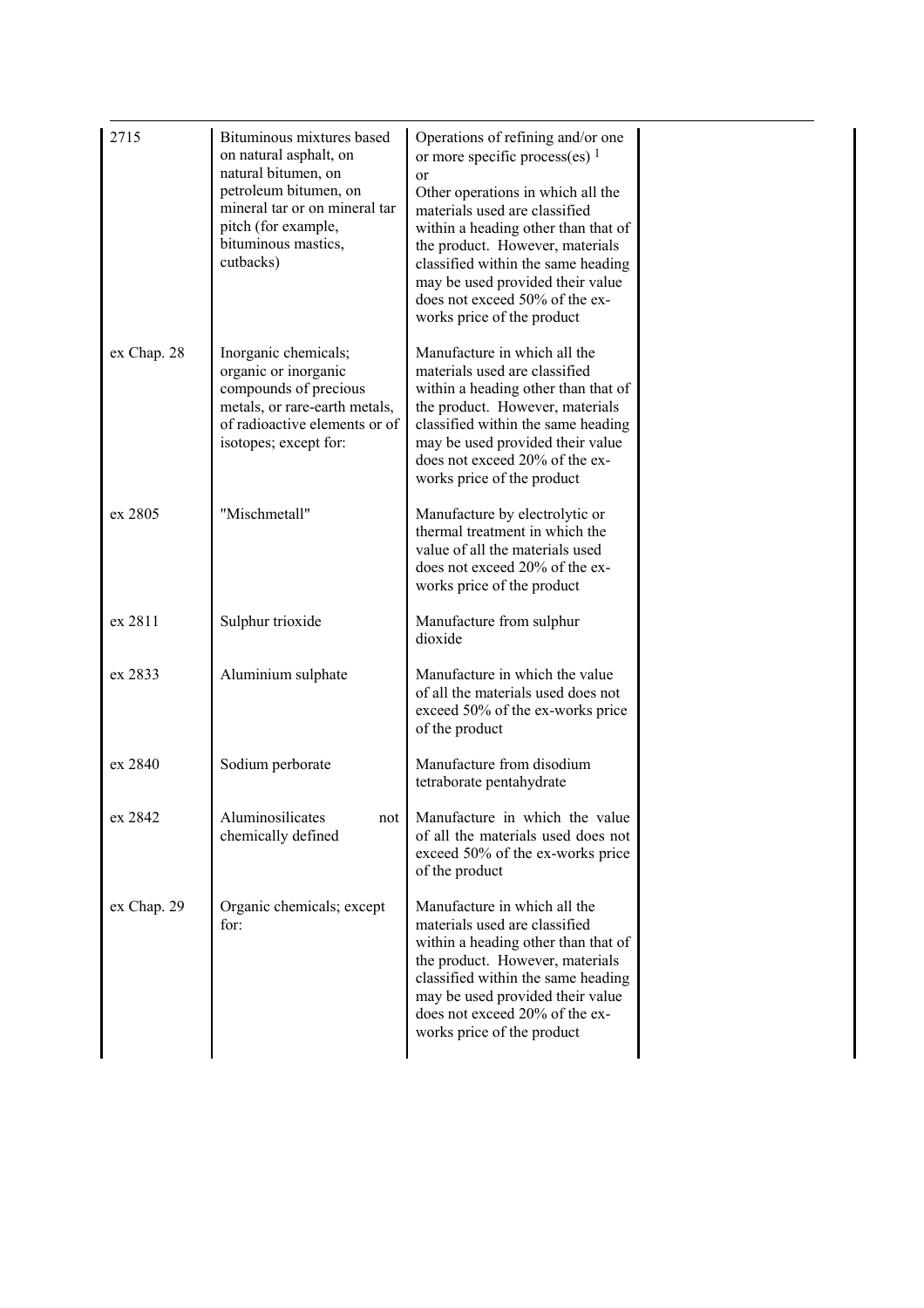| ex 2901 | Acyclic hydrocarbons for<br>use as power or heating<br>fuels                                                                                                                          | Operations of refining and/or one<br>or more specific process(es) <sup>1</sup><br>or<br>Other operations in which all the<br>materials used are classified<br>within a heading other than that of<br>the product. However, materials<br>classified within the same heading<br>may be used provided their value<br>does not exceed 50% of the ex-<br>works price of the product           |  |
|---------|---------------------------------------------------------------------------------------------------------------------------------------------------------------------------------------|------------------------------------------------------------------------------------------------------------------------------------------------------------------------------------------------------------------------------------------------------------------------------------------------------------------------------------------------------------------------------------------|--|
| ex 2902 | Cyclanes and cyclenes<br>(other than azulenes),<br>benzene, toluene, xylenes,<br>for use as power or heating<br>fuels                                                                 | Operations of refining and/or one<br>or more specific process(es) $\text{ }^{\text{i}}$<br>or<br>Other operations in which all the<br>materials used are classified<br>within a heading other than that of<br>the product. However, materials<br>classified within the same heading<br>may be used, provided their value<br>does not exceed 50% of the ex-<br>works price of the product |  |
| ex 2905 | Metal alcoholates of<br>alcohols of this heading and<br>of ethanol or glycerol                                                                                                        | Manufacture from materials of<br>any heading, including other<br>materials of heading No. 2905.<br>However, metal alcoholates of<br>this heading may be used,<br>provided their value does not<br>exceed 20% of the ex-works price<br>of the product                                                                                                                                     |  |
| 2915    | Saturated acyclic<br>monocarboxylic acids and<br>their anhydrides, halides,<br>peroxides and peroxyacids;<br>their halogenated,<br>sulphonated, nitrated or<br>nitrosated derivatives | Manufacture from materials of<br>any heading. However, the value<br>of all the materials of headings<br>Nos. 2915 and 2916 used may not<br>exceed 20% of the ex-works price<br>of the product                                                                                                                                                                                            |  |
| 2932    | Heterocyclic compounds<br>with oxygen hetero-atom(s)<br>only:                                                                                                                         |                                                                                                                                                                                                                                                                                                                                                                                          |  |
|         | Internal ethers and their<br>halogenated,<br>sulphonated, nitrated or<br>nitrosated derivatives                                                                                       | Manufacture from materials of<br>any heading However, the value<br>of all the materials of heading<br>N°2909 used may not exceed<br>20% of the ex-works price of the<br>product.                                                                                                                                                                                                         |  |
|         | Cyclic acetals and<br>$\blacksquare$<br>internal hemiacetals and<br>their halogenated,<br>sulphonated, nitrated or<br>nitrosated derivatives                                          | Manufacture from materials of<br>any heading                                                                                                                                                                                                                                                                                                                                             |  |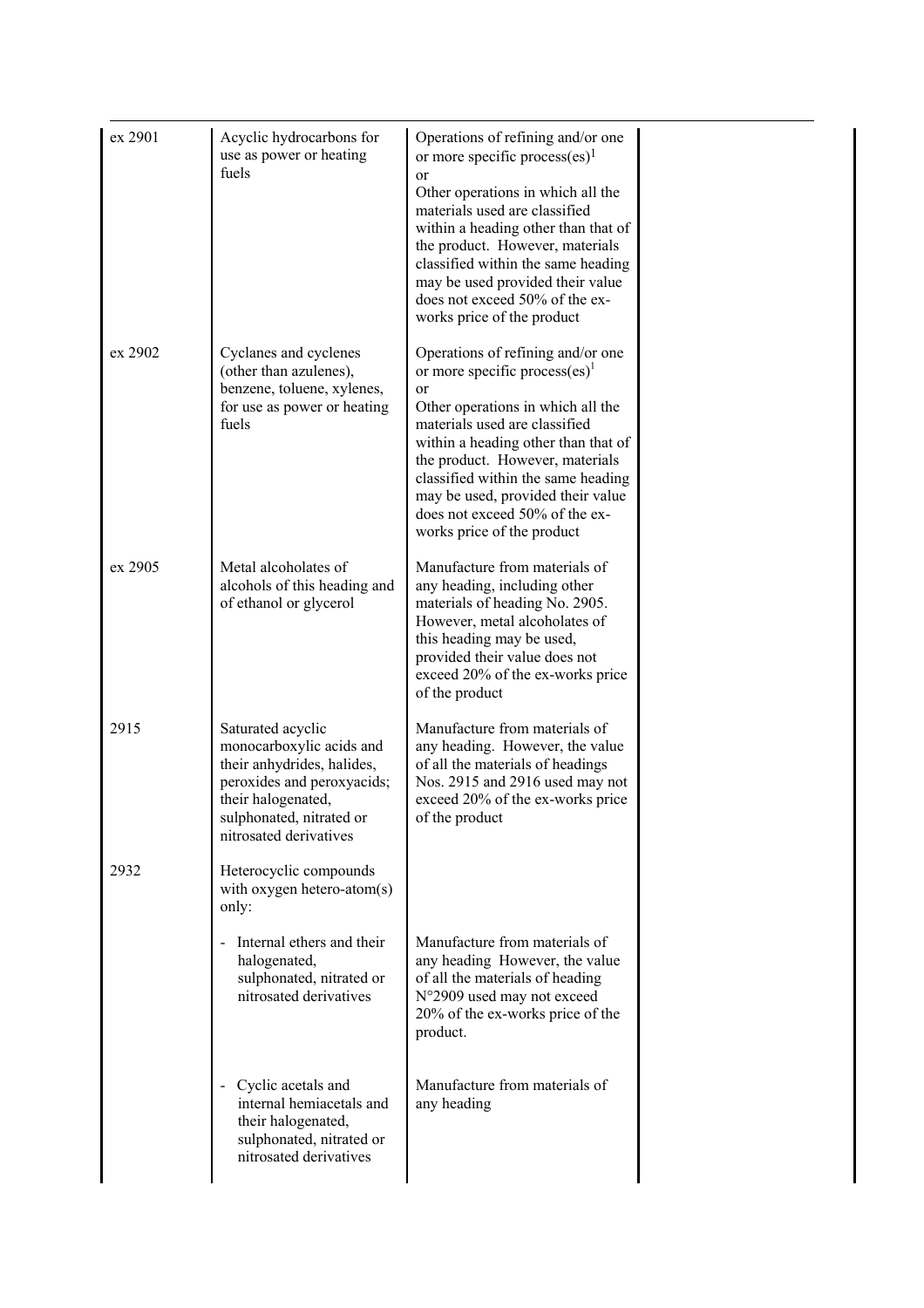|             | - Other                                                                                                 | Manufacture in which all the<br>materials used are classified<br>within a heading other than that of<br>the product. However, materials<br>classified within the same heading<br>may be used provided their value<br>does not exceed 20% of the ex-<br>works price of the product |  |
|-------------|---------------------------------------------------------------------------------------------------------|-----------------------------------------------------------------------------------------------------------------------------------------------------------------------------------------------------------------------------------------------------------------------------------|--|
| 2933        | Heterocyclic compounds<br>with nitrogen hetero-atom(s)<br>only                                          | Manufacture from materials of<br>any heading. However, the value<br>of all the materials of headings<br>Nos. 2932 and 2933 used may not<br>exceed 20% of the ex-works price<br>of the product                                                                                     |  |
| 2934        | Nucleic acids and their salts,<br>other heterocyclic<br>compounds                                       | Manufacture from materials of<br>any heading. However, the value<br>of all the materials of heading<br>Nos. 2932, 2933 and 2934 used<br>may not exceed 20% of the ex-<br>works price of the product                                                                               |  |
| ex 2937     | - Other heterocyclic<br>compounds with nitrogen<br>hetero-atom(s) used<br>primarily as hormones         | Manufacture from materials of<br>any heading. However, the value<br>of all the materials of headings<br>Nos. 2932 and 2933 used may not<br>exceed 20% of the ex-works price<br>of the product                                                                                     |  |
|             | - Other nucleic acids and<br>their salts, other<br>heterocyclic compounds<br>used primarily as hormones | Manufacture from materials of<br>any heading. However, the value<br>of all the materials of heading<br>Nos. 2932, 2933 and 2934 used<br>may not exceed 20% of the ex-<br>works price of the product                                                                               |  |
| ex 2939     | Concentrates of poppy straw<br>containing not less than<br>50% by weight of alkaloids                   | Manufacture in which the value<br>of all the materials used does not<br>exceed 50% of the ex-works price<br>of the product                                                                                                                                                        |  |
| ex Chap. 30 | Pharmaceutical products;<br>except for:                                                                 | Manufacture in which all the<br>materials used are classified<br>within a heading other than that of<br>the product. However, materials<br>classified within the same heading<br>may be used provided their value<br>does not exceed 20% of the ex-<br>works price of the product |  |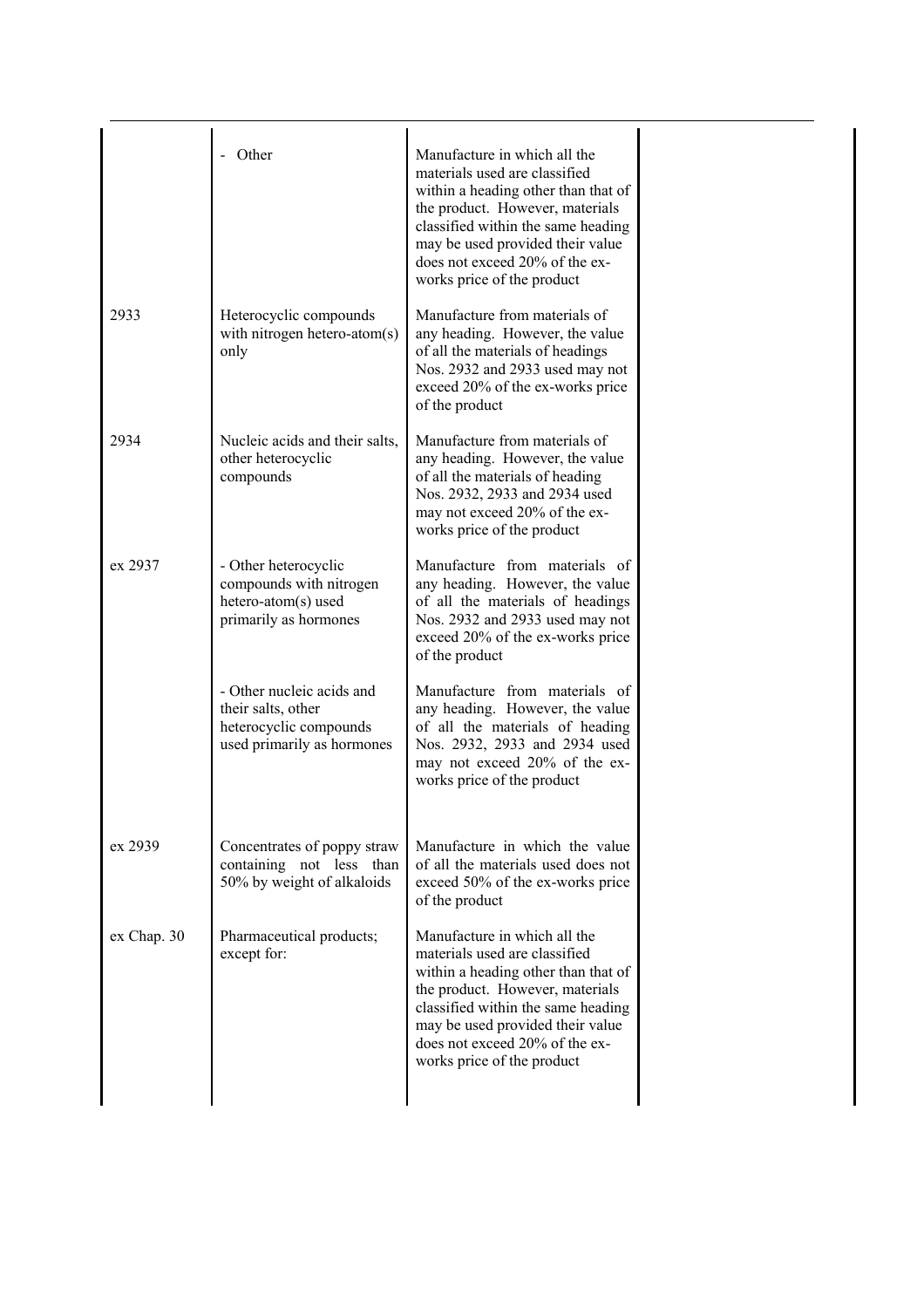| 3002 | Human blood; animal blood<br>prepared for therapeutic,<br>prophylactic or diagnostic<br>uses; antisera and other<br>blood fractions and<br>modified immunological<br>products, whether or not<br>obtained by means of<br>biotechnological processes;<br>vaccines, toxins, cultures of<br>micro-organisms (excluding<br>yeasts) and similar products:<br>- Products consisting of<br>two or more constituents<br>which have been mixed<br>together for therapeutic<br>or prophylactic uses or<br>unmixed products for<br>these uses, put up in<br>measured doses or in<br>forms or packings for<br>retail sale<br>- Other: | Manufacture from materials of<br>any heading, including other<br>materials of heading No. 3002.<br>The materials of this description<br>may also be used, provided their<br>value does not exceed 20% of the<br>ex-works price of the product |  |
|------|---------------------------------------------------------------------------------------------------------------------------------------------------------------------------------------------------------------------------------------------------------------------------------------------------------------------------------------------------------------------------------------------------------------------------------------------------------------------------------------------------------------------------------------------------------------------------------------------------------------------------|-----------------------------------------------------------------------------------------------------------------------------------------------------------------------------------------------------------------------------------------------|--|
|      | -- human blood                                                                                                                                                                                                                                                                                                                                                                                                                                                                                                                                                                                                            | Manufacture from materials of<br>any heading, including other<br>materials of heading No. 3002.<br>The materials of this description<br>may also be used, provided their<br>value does not exceed 20% of the<br>ex-works price of the product |  |
|      | -- animal blood prepared<br>for therapeutic or<br>prophylactic uses                                                                                                                                                                                                                                                                                                                                                                                                                                                                                                                                                       | Manufacture from materials of<br>any heading, including other<br>materials of heading No. 3002.<br>The materials of this description<br>may also be used, provided their<br>value does not exceed 20% of the<br>ex-works price of the product |  |
|      | -- blood fractions other<br>than antisera,<br>haemoglobin and serum<br>globulin                                                                                                                                                                                                                                                                                                                                                                                                                                                                                                                                           | Manufacture from materials of<br>any heading, including other<br>materials of heading No. 3002.<br>The materials of this description<br>may also be used, provided their<br>value does not exceed 20% of the<br>ex-works price of the product |  |
|      | -- haemoglobin, blood<br>globulin and serum<br>globulin                                                                                                                                                                                                                                                                                                                                                                                                                                                                                                                                                                   | Manufacture from materials of<br>any heading, including other<br>materials of heading No. 3002.<br>The materials of this description<br>may also be used, provided their<br>value does not exceed 20% of the<br>ex-works price of the product |  |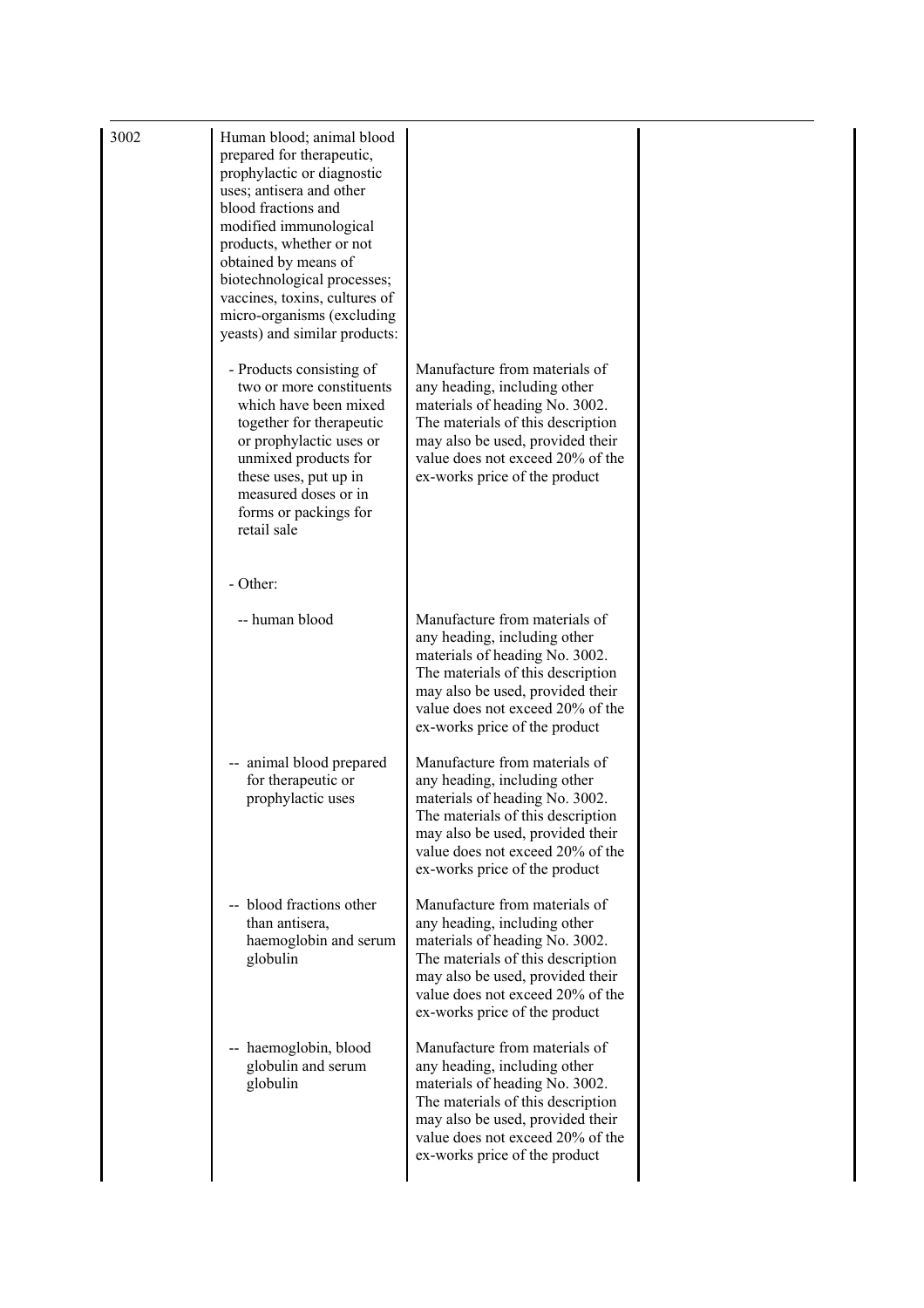|               | -- other                                                                                                                                                                                                                                     | Manufacture from materials of<br>any heading, including other<br>materials of heading No. 3002.<br>The materials of this description<br>may also be used, provided their<br>value does not exceed 20% of the<br>ex-works price of the product                                                                                                                                                                   |  |
|---------------|----------------------------------------------------------------------------------------------------------------------------------------------------------------------------------------------------------------------------------------------|-----------------------------------------------------------------------------------------------------------------------------------------------------------------------------------------------------------------------------------------------------------------------------------------------------------------------------------------------------------------------------------------------------------------|--|
| 3003 and 3004 | Medicaments (excluding<br>goods of heading No. 3002,<br>3005 or 3006)                                                                                                                                                                        | Manufacture in which:<br>- all the materials used are<br>classified within a heading other<br>than that of the product.<br>However, materials of heading<br>No 3003 or 3004 may be used<br>provided their value, taken<br>together, does not exceed 20% of<br>the ex-works price of the product,<br>and<br>- the value of all the materials<br>used does not exceed 50% of the<br>ex-works price of the product |  |
| ex 3006       | Gel preparations designed to<br>be used in human or<br>veterinary as a lubricant for<br>parts of the body for<br>surgical<br>operations or physical<br>examinations or as a<br>coupling agent between the<br>body and medical<br>instruments | Manufacture in which the value<br>of all the materials used does not<br>exceed 50% of the ex-works price<br>of the product                                                                                                                                                                                                                                                                                      |  |
| ex Chap. 31   | Fertilizers; except for:                                                                                                                                                                                                                     | Manufacture in which all the<br>materials used are classified<br>within a heading other than that of<br>the product. However, materials<br>classified within the same heading<br>may be used provided their value<br>does not exceed 20% of the ex-<br>works price of the product                                                                                                                               |  |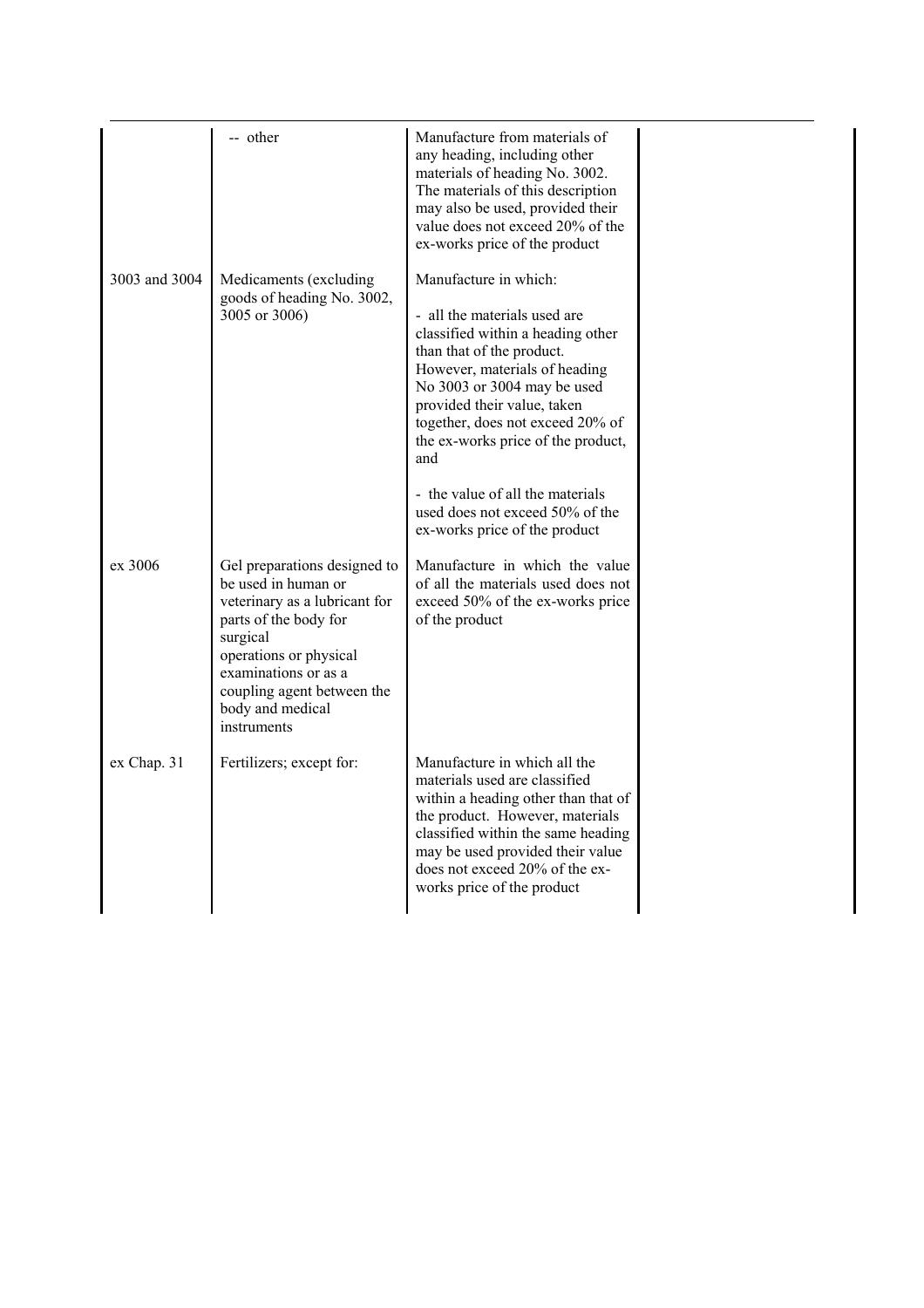| ex 3105     | Mineral or chemical<br>fertilizers containing two or<br>three of the fertilizing<br>elements nitrogen,<br>phosphorous and potassium;<br>other fertilizers; goods of<br>this Chapter, in tablets or<br>similar forms or in packages<br>of a gross weight not<br>exceeding 10 kg, except for:<br>- sodium nitrate<br>- calcium cyanamide<br>- potassium sulphate<br>- magnesium potassium<br>sulphate | Manufacture in which:<br>- all the materials used are<br>classified within a heading other<br>than that of the product.<br>However, materials classified<br>within the same heading may be<br>used provided their value does not<br>exceed 20% of the ex-works price<br>of the product, and<br>- the value of all the materials<br>used does not exceed 50% of the<br>ex-works price of the product |
|-------------|-----------------------------------------------------------------------------------------------------------------------------------------------------------------------------------------------------------------------------------------------------------------------------------------------------------------------------------------------------------------------------------------------------|-----------------------------------------------------------------------------------------------------------------------------------------------------------------------------------------------------------------------------------------------------------------------------------------------------------------------------------------------------------------------------------------------------|
| ex Chap. 32 | Tanning or dyeing extracts;<br>tannins and their<br>derivatives; dyes, pigments<br>and other colouring matter;<br>paints and varnishes; putty<br>and other mastics; inks;<br>except for:                                                                                                                                                                                                            | Manufacture in which all the<br>materials used are classified<br>within a heading other than that of<br>the product. However, materials<br>classified within the same heading<br>may be used provided their value<br>does not exceed 20% of the ex-<br>works price of the product                                                                                                                   |
| ex 3201     | Tannins and their salts,<br>esters, ethers, and other<br>derivatives                                                                                                                                                                                                                                                                                                                                | Manufacture from tanning<br>extracts of vegetable origin                                                                                                                                                                                                                                                                                                                                            |
| 3205        | Colour lakes; preparations<br>as specified in Note 3 to this<br>Chapter based on colour<br>lakes <sup>1</sup>                                                                                                                                                                                                                                                                                       | Manufacture from materials of<br>any heading, except headings<br>Nos. 3203, 3204 and 3205.<br>However, materials from heading<br>No. 3205 may be used provided<br>their value does not exceed 20%<br>of the ex-works price of the<br>product                                                                                                                                                        |
| ex Chap. 33 | Essential oils and resinoids;<br>perfumery, cosmetic or<br>toilet preparations; except<br>for:                                                                                                                                                                                                                                                                                                      | Manufacture in which all the<br>materials used are classified<br>within a heading other than that of<br>the product. However, materials<br>classified within the same heading<br>may be used provided their value<br>does not exceed 20% of the ex-<br>works price of the product                                                                                                                   |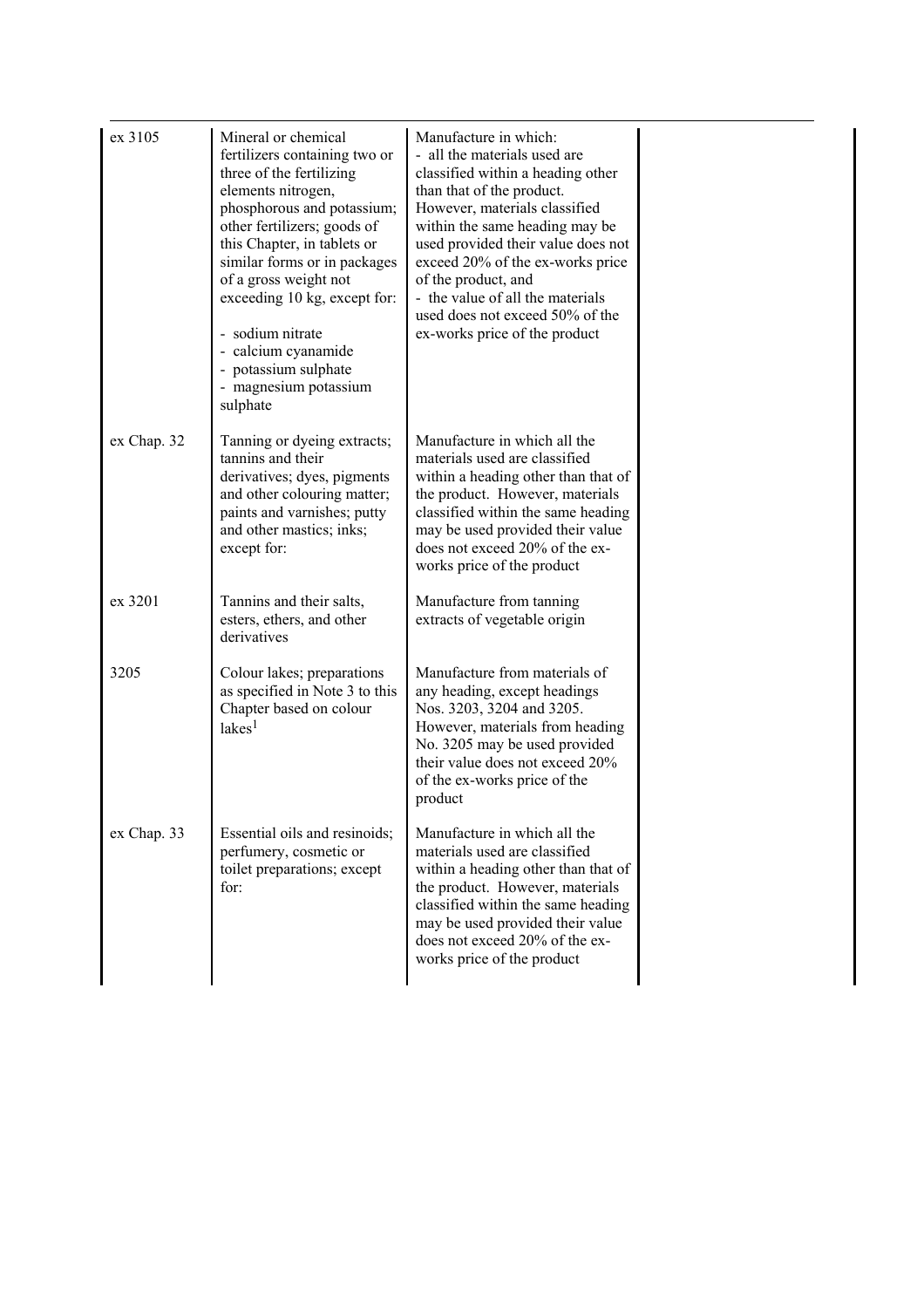| 3301        | Essential oils (terpeneless or<br>not), including concretes<br>and absolutes; resinoids;<br>extracted oleoresins;<br>concentrates of essential oils<br>in fats, in fixed oils, in<br>waxes or the like, obtained<br>by enfleurage or<br>maceration; terpenic by-<br>products of the<br>deterpenation of essential<br>oils; aqueous distillates and<br>aqueous solutions of<br>essential oils | Manufacture from materials of<br>any heading, including materials<br>of a different "group" $2$ in this<br>heading. However, materials of<br>the same group may be used,<br>provided their value does not<br>exceed 20% of the ex-works price<br>of the product                                                                                                                |  |
|-------------|----------------------------------------------------------------------------------------------------------------------------------------------------------------------------------------------------------------------------------------------------------------------------------------------------------------------------------------------------------------------------------------------|--------------------------------------------------------------------------------------------------------------------------------------------------------------------------------------------------------------------------------------------------------------------------------------------------------------------------------------------------------------------------------|--|
| ex Chap. 34 | Soap, organic surface-active<br>agents, washing<br>preparations, lubricating<br>preparations, artificial<br>waxes, prepared waxes,<br>polishing or scouring<br>preparations, candles and<br>similar articles, modelling<br>pastes, "dental waxes" and<br>dental preparations with a<br>basis of plaster; except for:                                                                         | Manufacture in which all the<br>materials used are classified<br>within a heading other than that of<br>the product. However, materials<br>classified within the same heading<br>may be used provided their value<br>does not exceed 20% of the ex-<br>works price of the product                                                                                              |  |
| ex 3403     | Lubricating preparations<br>containing petroleum oils or<br>oils obtained from<br>bituminous minerals,<br>provided they represent less<br>than 70% by weight                                                                                                                                                                                                                                 | Operations of refining and/or one<br>or more specific process(es) <sup>1</sup><br>or<br>Other operations in which all the<br>materials used are classified<br>within a heading other than that of<br>the product. However, materials<br>classified within the same heading<br>may be used provided their value<br>does not exceed 50% of the ex-<br>works price of the product |  |
| 3404        | Artificial waxes and<br>prepared waxes:<br>- Artificial waxes and<br>prepared waxes with a<br>basis of paraffin,<br>petroleum waxes, waxes<br>obtained from bituminous<br>minerals, slack wax or<br>scale wax                                                                                                                                                                                | Manufacture in which all the<br>materials used are classified<br>within a heading other than that of<br>the product. However, materials<br>classified within the same heading<br>may be used provided their value<br>does not exceed 50% of the ex-<br>works price of the product                                                                                              |  |
|             | - Other                                                                                                                                                                                                                                                                                                                                                                                      | Manufacture from materials of<br>any heading, except:<br>- hydrogenated oils having the<br>character of waxes of heading<br>No. 1516                                                                                                                                                                                                                                           |  |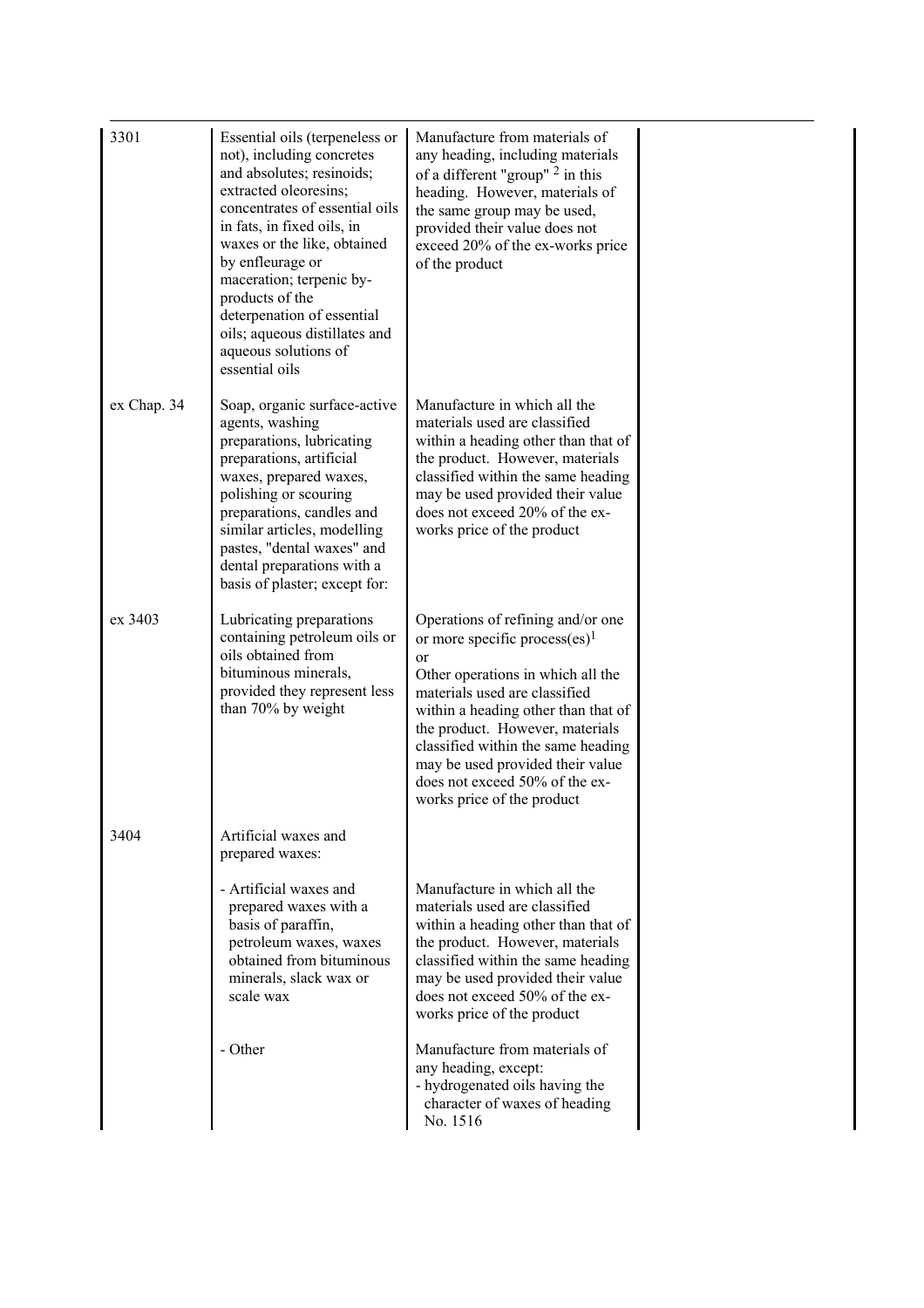|             |                                                                                                                                                                               | - fatty acids not chemically<br>defined or industrial fatty<br>alcohols having the character of<br>waxes of heading No. 3823<br>- materials of heading No. 3404                                                                                                                   |  |
|-------------|-------------------------------------------------------------------------------------------------------------------------------------------------------------------------------|-----------------------------------------------------------------------------------------------------------------------------------------------------------------------------------------------------------------------------------------------------------------------------------|--|
|             |                                                                                                                                                                               | However, these materials may be<br>used provided their value does not<br>exceed 20% of the ex-works price<br>of the product                                                                                                                                                       |  |
| ex Chap. 35 | Albuminoidal substances;<br>modified starches; glues;<br>enzymes; except for:                                                                                                 | Manufacture in which all the<br>materials used are classified<br>within a heading other than that of<br>the product. However, materials<br>classified within the same heading<br>may be used provided their value<br>does not exceed 20% of the ex-<br>works price of the product |  |
| 3505        | Dextrins and other modified<br>starches (for example,<br>pregelatinized or esterified<br>starches); glues based on<br>starches, or on dextrins or<br>other modified starches: |                                                                                                                                                                                                                                                                                   |  |
|             | - Starch ethers and esters                                                                                                                                                    | Manufacture from materials of<br>any heading, including other<br>materials of heading No. 3505                                                                                                                                                                                    |  |
|             | - Other                                                                                                                                                                       | Manufacture from materials of<br>any heading, except those of<br>heading No. 1108                                                                                                                                                                                                 |  |
| ex 3507     | Prepared enzymes not<br>elsewhere specified or<br>included                                                                                                                    | Manufacture in which the value<br>of all the materials used does not<br>exceed 50% of the ex-works price<br>of the product                                                                                                                                                        |  |
| Chap. $36$  | Explosives; pyrotechnic<br>products; matches;<br>pyrophoric alloys; certain<br>combustible preparations                                                                       | Manufacture in which all the<br>materials used are classified<br>within a heading other than that of<br>the product. However, materials<br>classified within the same heading<br>may be used provided their value<br>does not exceed 20% of the ex-<br>works price of the product |  |
| ex Chap. 37 | Photographic or<br>cinematographic goods;<br>except for:                                                                                                                      | Manufacture in which all the<br>materials used are classified<br>within a heading other than that of<br>the product. However, materials<br>classified within the same heading<br>may be used provided their value<br>does not exceed 20% of the ex-<br>works price of the product |  |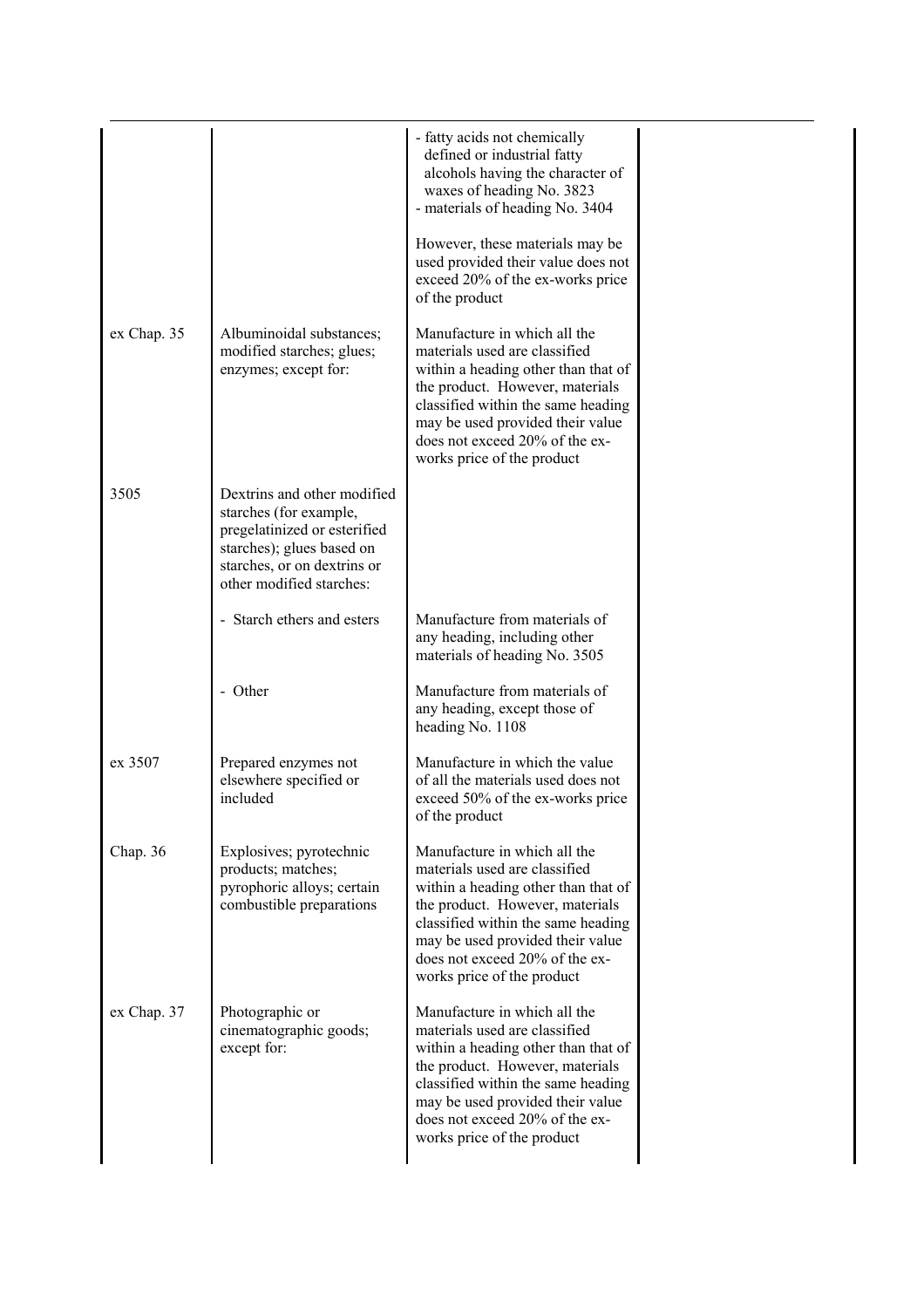| 3701        | Photographic plates and<br>film in the flat, sensitized,<br>unexposed, of any material<br>other than paper, paperboard<br>or textiles; instant print film<br>in the flat, sensitized,<br>unexposed, whether or not<br>in packs: |                                                                                                                                                                                                                                                                                                       |  |
|-------------|---------------------------------------------------------------------------------------------------------------------------------------------------------------------------------------------------------------------------------|-------------------------------------------------------------------------------------------------------------------------------------------------------------------------------------------------------------------------------------------------------------------------------------------------------|--|
|             | - Instant print film for<br>colour photography, in<br>packs                                                                                                                                                                     | Manufacture in which all the<br>materials used are classified<br>within a heading other than<br>heading Nos. 3701 or 3702.<br>However, materials from heading<br>No. 3702 may be used provided<br>their value does not exceed 30%<br>of the ex-works price of the<br>product                          |  |
|             | - Other                                                                                                                                                                                                                         | Manufacture in which all the<br>materials used are classified<br>within a heading other than<br>heading No. 3701 or 3702.<br>However, materials from heading<br>Nos. 3701 and 3702 may be used<br>provided their value taken<br>together, does not exceed 20% of<br>the ex-works price of the product |  |
| 3702        | Photographic film in rolls,<br>sensitized, unexposed, of<br>any material other than<br>paper, paperboard or<br>textiles; instant print film in<br>rolls, sensitized, unexposed                                                  | Manufacture in which all the<br>materials used are classified<br>within a heading other than<br>heading Nos. 3701 or 3702                                                                                                                                                                             |  |
| 3704        | Photographic plates, film<br>paper, paperboard and<br>textiles, exposed but not<br>developed                                                                                                                                    | Manufacture in which all the<br>materials used are classified<br>within a heading other than<br>heading Nos. $3701$ to $3704$                                                                                                                                                                         |  |
| ex Chap. 38 | Miscellaneous chemical<br>products; except for:                                                                                                                                                                                 | Manufacture in which all the<br>materials used are classified<br>within a heading other than that of<br>the product. However, materials<br>classified within the same heading<br>may be used provided their value<br>does not exceed 20% of the ex-<br>works price of the product                     |  |
| 3801        | Artificial graphite; colloidal<br>or semi-colloidal graphite;<br>preparations based on<br>graphite or other carbon in<br>the form of pastes or other<br>semi-manufactures:                                                      |                                                                                                                                                                                                                                                                                                       |  |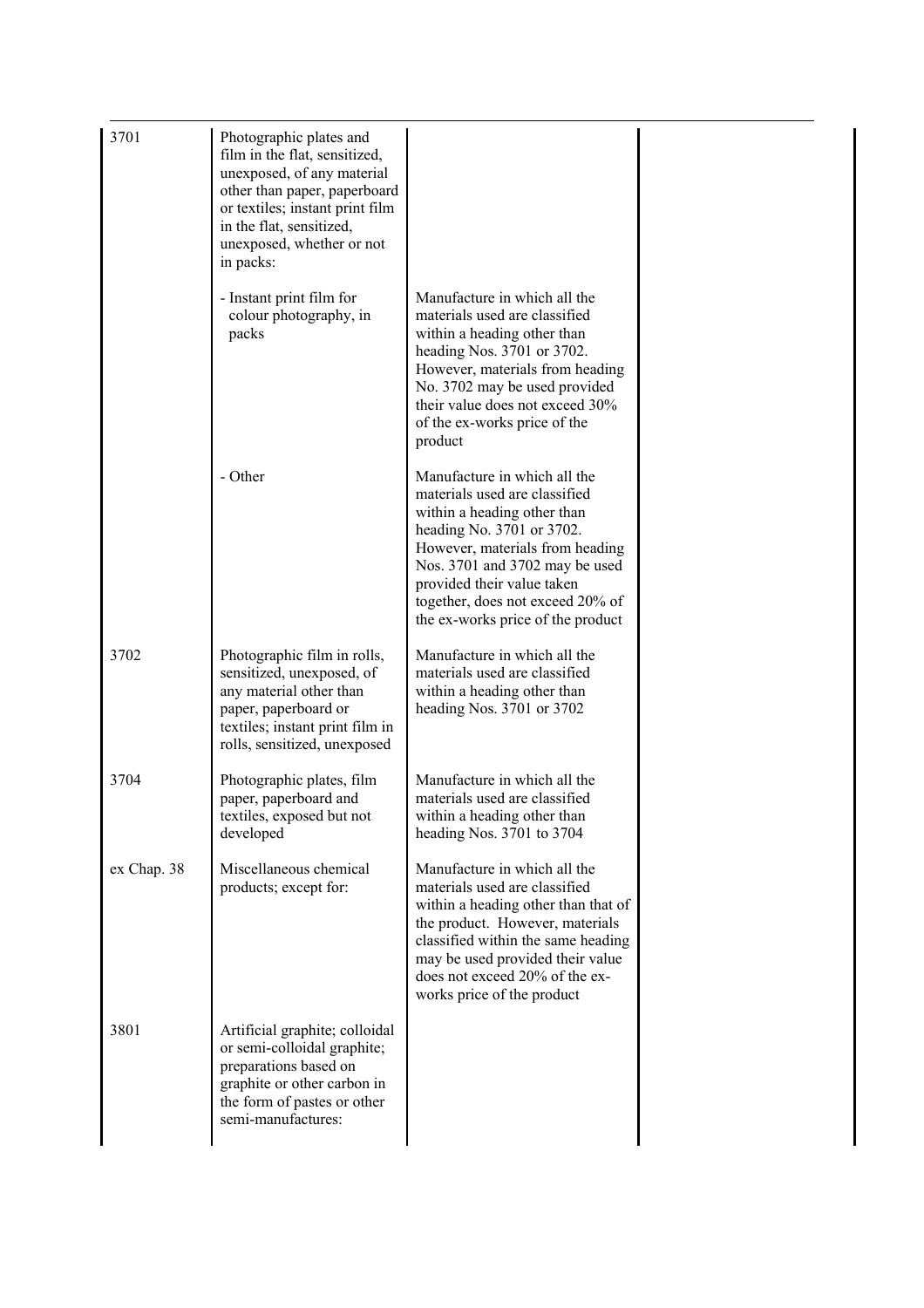|         | - Colloidal graphite in<br>suspension in oil and semi-<br>colloidal graphite;<br>carbonaceous pastes for<br>electrodes                                                                                                                                                                                                         | Manufacture in which the value<br>of all the materials used does not<br>exceed 50% of the ex-works price<br>of the product                                                                                                                                                        |
|---------|--------------------------------------------------------------------------------------------------------------------------------------------------------------------------------------------------------------------------------------------------------------------------------------------------------------------------------|-----------------------------------------------------------------------------------------------------------------------------------------------------------------------------------------------------------------------------------------------------------------------------------|
|         | - Graphite in paste form,<br>being a mixture of more<br>than 30% by weight of<br>graphite with mineral oils                                                                                                                                                                                                                    | Manufacture in which the value<br>of all the materials of heading No.<br>3403 used does not exceed 20%<br>of the ex-works price of the<br>product                                                                                                                                 |
|         | - Other                                                                                                                                                                                                                                                                                                                        | Manufacture in which all the<br>materials used are classified<br>within a heading other than that of<br>the product. However, materials<br>classified within the same heading<br>may be used provided their value<br>does not exceed 20% of the ex-<br>works price of the product |
| ex 3803 | Refined tall oil                                                                                                                                                                                                                                                                                                               | Refining of crude tall oil                                                                                                                                                                                                                                                        |
| ex 3805 | Spirits of sulphate<br>turpentine, purified                                                                                                                                                                                                                                                                                    | Purification by distillation or<br>refining of raw spirits of sulphate<br>turpentine                                                                                                                                                                                              |
| ex 3806 | Ester gums                                                                                                                                                                                                                                                                                                                     | Manufacture from resin acids                                                                                                                                                                                                                                                      |
| ex 3807 | Wood pitch (wood tar pitch)                                                                                                                                                                                                                                                                                                    | Distillation of wood tar                                                                                                                                                                                                                                                          |
| 3808    | Insecticides, rodenticides,<br>fungicides, herbicides, anti-<br>sprouting products and<br>plant-growth regulators,<br>disinfectants and similar<br>products, put up in forms of<br>packings for retail sale or as<br>preparations or articles (for<br>example, sulphur-treated<br>bands, wicks and candles,<br>and fly-papers) | Manufacture in which the value<br>of all the materials used does not<br>exceed 50% of the ex-works price<br>of the products                                                                                                                                                       |
| 3809    | Finishing agents, dye<br>carriers to accelerate the<br>dyeing or fixing of dyestuffs<br>and other products and<br>preparations (for example,<br>dressings and mordants), of<br>a kind used in the textile,<br>paper, leather or like<br>industries, not elsewhere<br>specified or included                                     | Manufacture in which the value<br>of all the materials used does not<br>exceed 50% of the ex-works price<br>of the products                                                                                                                                                       |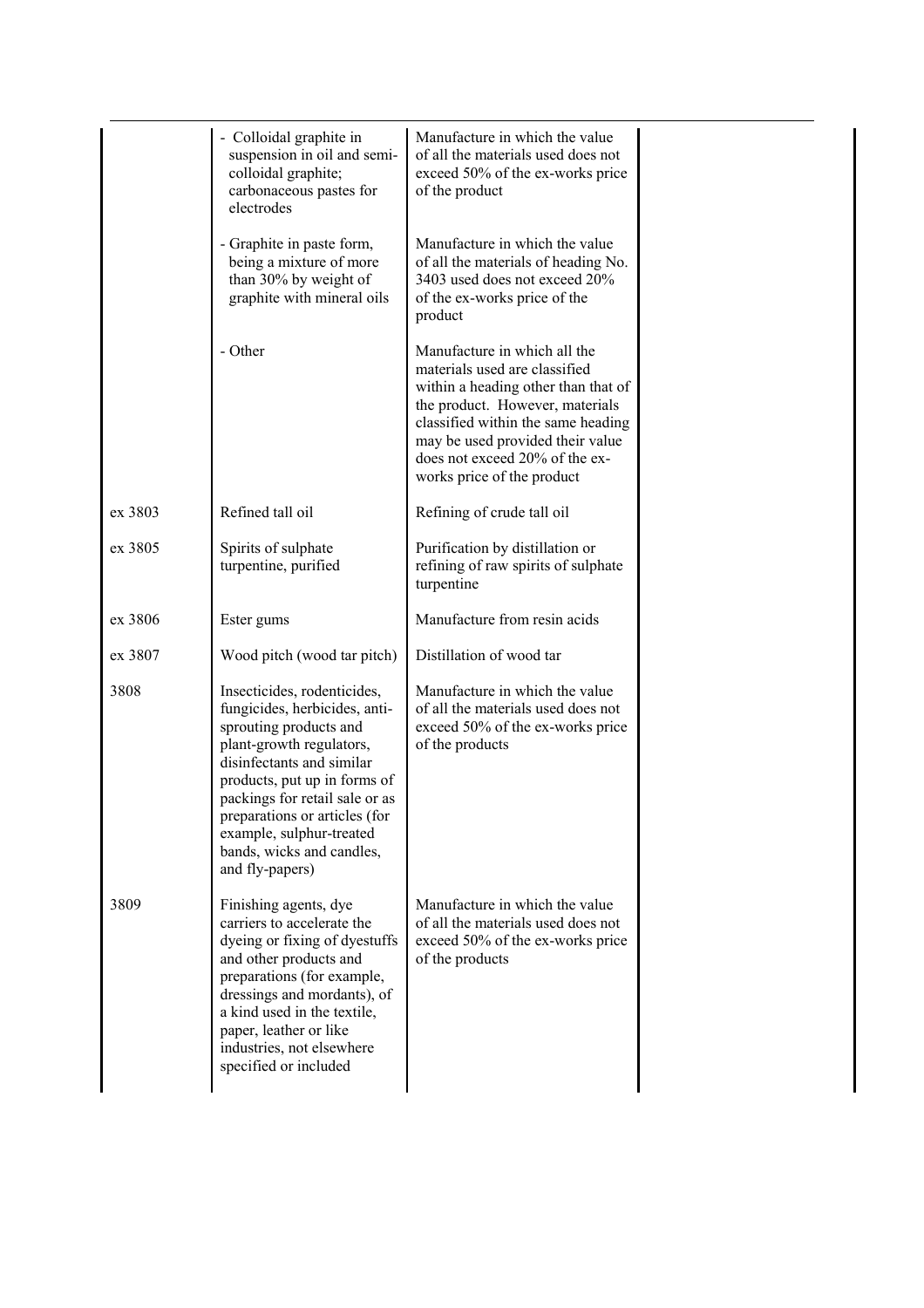| 3810 | Pickling preparations for<br>metal surfaces; fluxes and<br>other auxiliary preparations<br>for soldering, brazing or<br>welding; soldering, brazing<br>or welding powders and<br>pastes consisting of metal<br>and other materials;<br>preparations of a kind used<br>as cores or coatings for<br>welding electrodes or rods | Manufacture in which the value<br>of all the materials used does not<br>exceed 50% of the ex-works price<br>of the products                       |  |
|------|------------------------------------------------------------------------------------------------------------------------------------------------------------------------------------------------------------------------------------------------------------------------------------------------------------------------------|---------------------------------------------------------------------------------------------------------------------------------------------------|--|
| 3811 | Anti-knock preparations,<br>oxidation inhibitors, gum<br>inhibitors, viscosity<br>improvers, anti-corrosive<br>preparations and other<br>prepared additives, for<br>mineral oils (including<br>gasoline) or for other liquids<br>used for the same purposes<br>as mineral oils:                                              |                                                                                                                                                   |  |
|      | - Prepared additives for<br>lubricating oil, containing<br>petroleum oils or oils<br>obtained from bituminous<br>minerals                                                                                                                                                                                                    | Manufacture in which the value<br>of all the materials of heading No.<br>3811 used does not exceed 50%<br>of the ex-works price of the<br>product |  |
|      | - Other                                                                                                                                                                                                                                                                                                                      | Manufacture in which the value<br>of all the materials used does not<br>exceed 50% of the ex-works price<br>of the product                        |  |
| 3812 | Prepared rubber<br>accelerators; compound<br>plasticizers for rubber or<br>plastics, not elsewhere<br>specified or included; anti-<br>oxidizing preparations and<br>other compound stabilizers<br>for rubber or plastics                                                                                                     | Manufacture in which the value<br>of all the materials used does not<br>exceed 50% of the ex-works price<br>of the product                        |  |
| 3813 | Preparations and charges for<br>fire-extinguishers; charged<br>fire-extinguishing grenades                                                                                                                                                                                                                                   | Manufacture in which the value<br>of all the materials used does not<br>exceed 50% of the ex-works price<br>of the product                        |  |
| 3814 | Organic composite solvents<br>and thinners, not elsewhere<br>specified or included;<br>prepared paint or varnish<br>removers                                                                                                                                                                                                 | Manufacture in which the value<br>of all the materials used does not<br>exceed 50% of the ex-works price<br>of the product                        |  |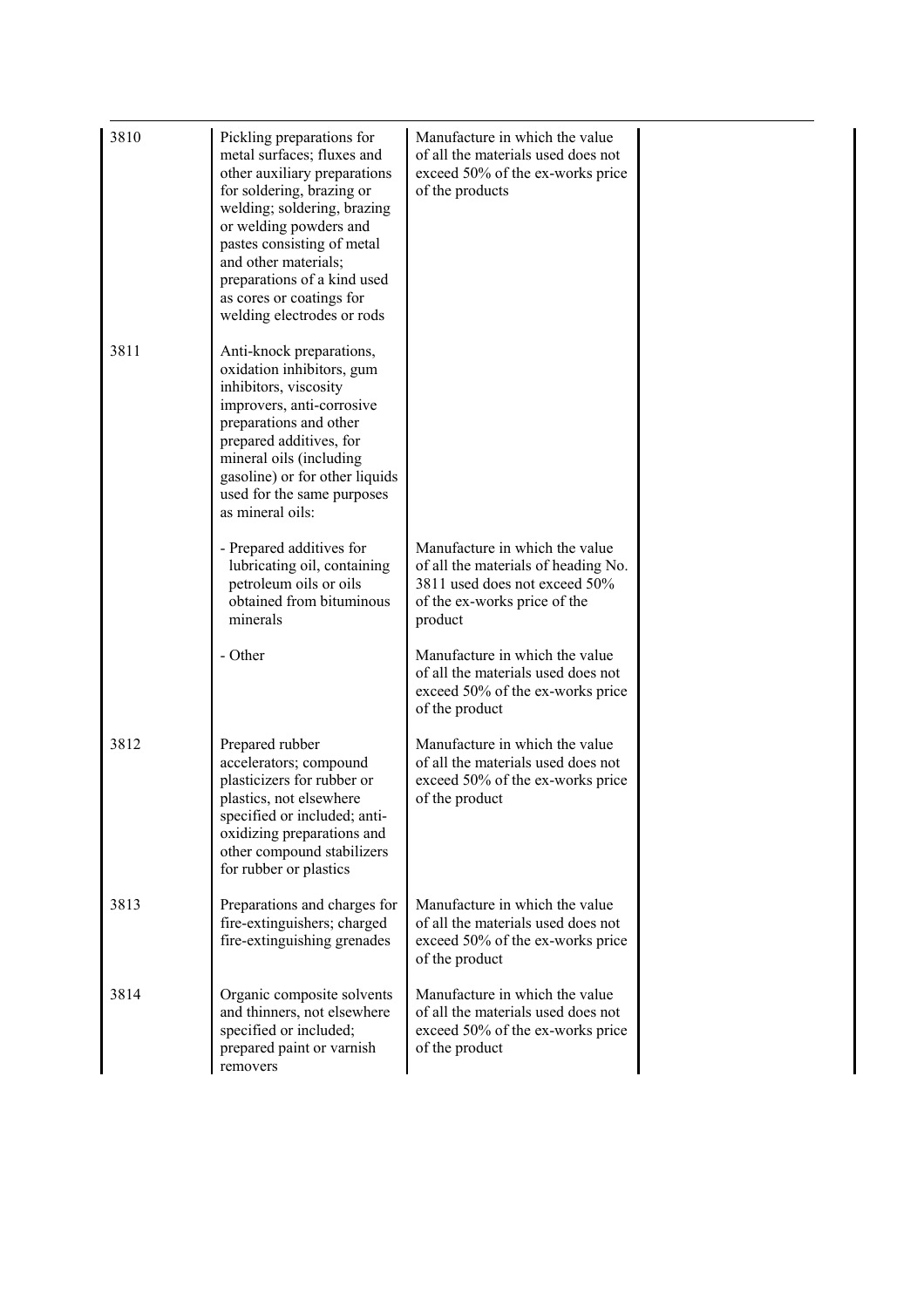| 3818    | Chemical elements doped<br>for use in electronics, in the<br>form of discs, wafers or<br>similar forms; chemical<br>compounds doped for use in<br>electronics                                                                                                                                                                                             | Manufacture in which the value<br>of all the materials used does not<br>exceed 50% of the ex-works price<br>of the product |  |
|---------|-----------------------------------------------------------------------------------------------------------------------------------------------------------------------------------------------------------------------------------------------------------------------------------------------------------------------------------------------------------|----------------------------------------------------------------------------------------------------------------------------|--|
| 3819    | Hydraulic brake fluids and<br>other prepared liquids for<br>hydraulic transmission, not<br>containing or containing<br>less than 70% by weight of<br>petroleum oils or oils<br>obtained from bituminous<br>minerals                                                                                                                                       | Manufacture in which the value<br>of all the materials used does not<br>exceed 50% of the ex-works price<br>of the product |  |
| 3820    | Anti-freezing preparations<br>and prepared de-icing fluids                                                                                                                                                                                                                                                                                                | Manufacture in which the value<br>of all the materials used does not<br>exceed 50% of the ex-works price<br>of the product |  |
| 3822    | Diagonostic or laboratory<br>reagents on a backing and<br>prepared diagonostic or<br>laboratory reagents whether<br>or not on a backing, other<br>than those of heading No.<br>3002 or 3006                                                                                                                                                               | Manufacture in which the value<br>of all the materials used does not<br>exceed 50% of the ex-works price<br>of the product |  |
| ex 3823 | Industrial fatty alcohols<br>having the character of<br>artificial waxes                                                                                                                                                                                                                                                                                  | Manufacture from materials of<br>any heading including fatty acids<br>of heading No 3823                                   |  |
| 3824    | Prepared binders for<br>foundry moulds or cores;<br>chemical products and<br>preparations of the chemical<br>or allied industries<br>(including those consisting<br>of mixtures of natural<br>products), not elsewhere<br>specified or included;<br>residual products of the<br>chemical or allied<br>industries, not elsewhere<br>specified or included: |                                                                                                                            |  |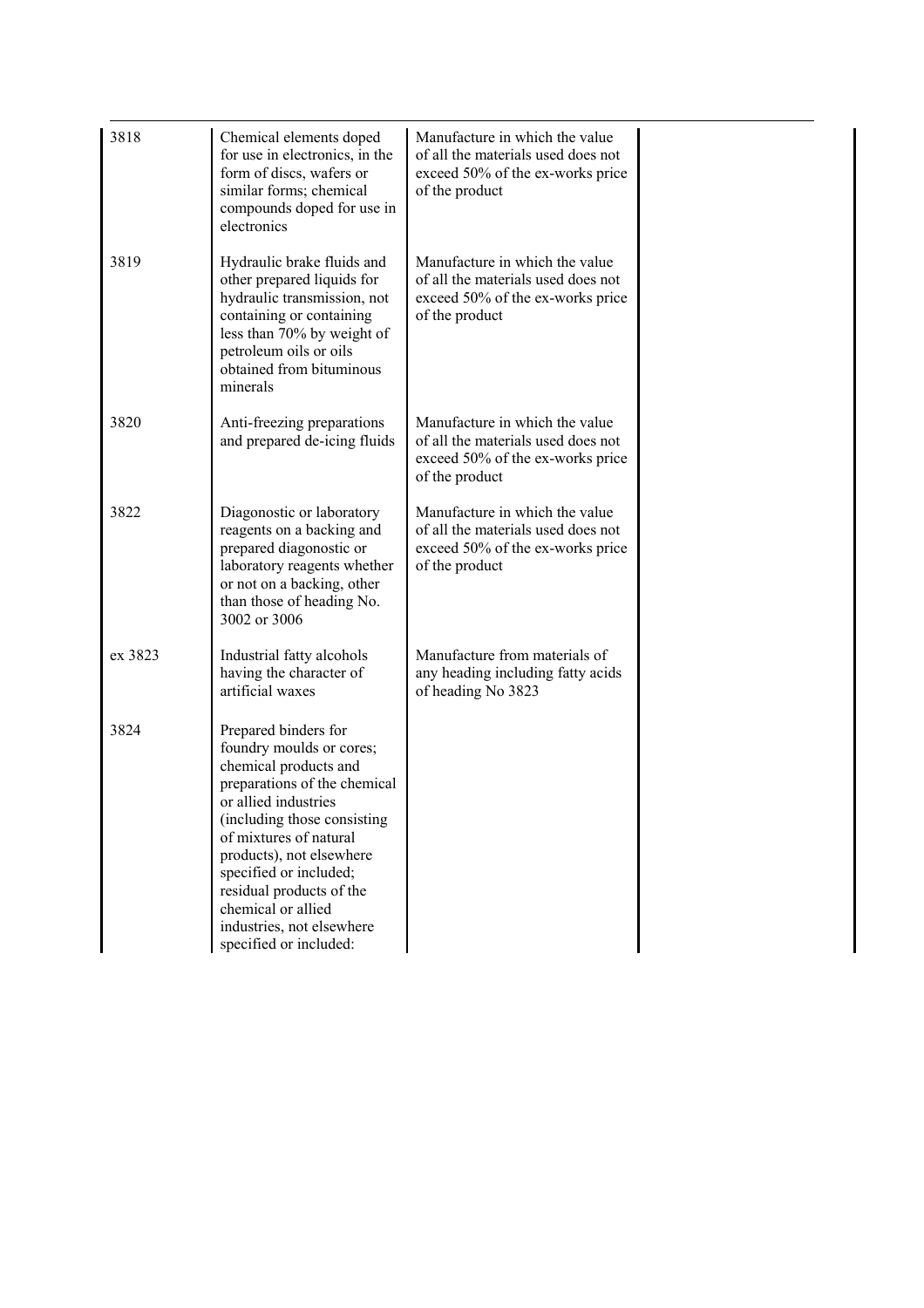| - The following of this<br>heading:<br>Prepared binders for<br>$-$<br>foundry moulds or cores<br>based<br>natural<br>on<br>resinous products<br>Naphthenic acids, their<br>$\overline{\phantom{m}}$<br>water insoluble salts and<br>their esters<br>Sorbitol other than that<br>of heading No 2905<br>Petroleum sulphonates,<br>$\overline{\phantom{a}}$<br>excluding<br>petroleum<br>sulphonates<br>of<br>alkali<br>metals, of ammonium or<br>ethanolamines;<br>of<br>thiophenated sulphonic<br>acids of oils obtained<br>from<br>bituminous<br>minerals, and their salts<br>-- Ion exchangers<br>-- Getters for vacuum tubes | Manufacture in which all the<br>materials used are classified<br>within a heading other than that of<br>the product. However, materials<br>classified within the same heading<br>may be used provided their value<br>does not exceed 20% of the ex-<br>works price of the product |  |
|--------------------------------------------------------------------------------------------------------------------------------------------------------------------------------------------------------------------------------------------------------------------------------------------------------------------------------------------------------------------------------------------------------------------------------------------------------------------------------------------------------------------------------------------------------------------------------------------------------------------------------|-----------------------------------------------------------------------------------------------------------------------------------------------------------------------------------------------------------------------------------------------------------------------------------|--|
| Alkaline iron oxide for<br>$\mathbf{--}$<br>the purification of gas                                                                                                                                                                                                                                                                                                                                                                                                                                                                                                                                                            |                                                                                                                                                                                                                                                                                   |  |
| Ammoniacal gas liquors<br>$\overline{\phantom{m}}$<br>and<br>oxide<br>spent<br>produced in coal gas<br>purification                                                                                                                                                                                                                                                                                                                                                                                                                                                                                                            |                                                                                                                                                                                                                                                                                   |  |
| Sulphonaphthenic acids,<br>their<br>water<br>insoluble<br>salts and their esters                                                                                                                                                                                                                                                                                                                                                                                                                                                                                                                                               |                                                                                                                                                                                                                                                                                   |  |
| -- Fusel oil and Dippel's oil                                                                                                                                                                                                                                                                                                                                                                                                                                                                                                                                                                                                  |                                                                                                                                                                                                                                                                                   |  |
| Mixtures of salts having<br>$\overline{\phantom{a}}$<br>different anions                                                                                                                                                                                                                                                                                                                                                                                                                                                                                                                                                       |                                                                                                                                                                                                                                                                                   |  |
| Copying pastes with a<br>basis of gelatin, whether<br>or not on a paper or<br>textile backing                                                                                                                                                                                                                                                                                                                                                                                                                                                                                                                                  |                                                                                                                                                                                                                                                                                   |  |
| - Other                                                                                                                                                                                                                                                                                                                                                                                                                                                                                                                                                                                                                        | Manufacture in which the value<br>of all the materials used does not<br>exceed 50% of the ex-works price<br>of the product                                                                                                                                                        |  |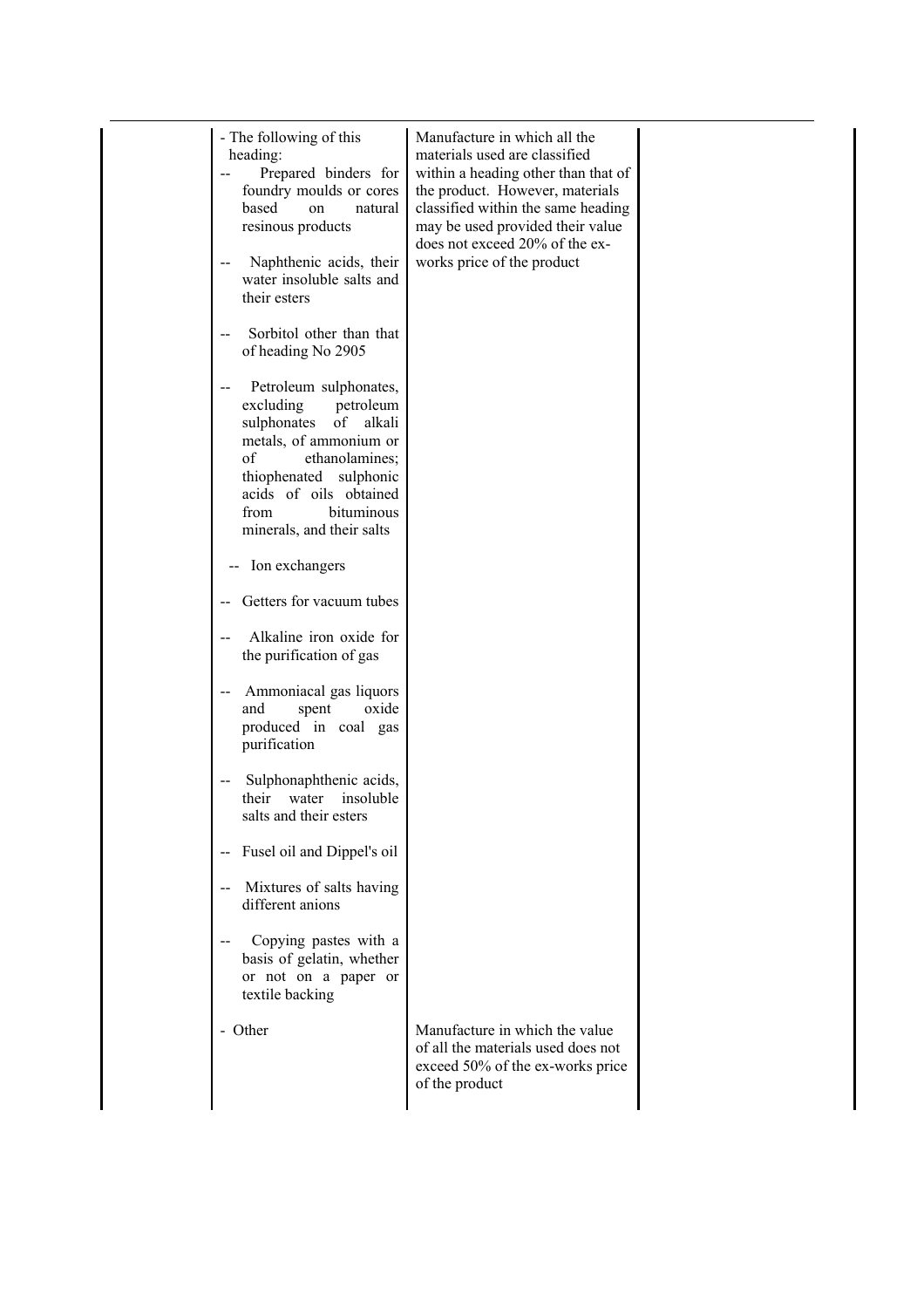| ex 3901 to<br>3915    | Plastics in primary forms,<br>waste, parings and scrap, of<br>plastic; except for heading<br>No. ex 3907 for which the<br>rule is set out below:                                        |                                                                                                                                                                                                                                                                                                |  |
|-----------------------|-----------------------------------------------------------------------------------------------------------------------------------------------------------------------------------------|------------------------------------------------------------------------------------------------------------------------------------------------------------------------------------------------------------------------------------------------------------------------------------------------|--|
|                       | Addition<br>homopolymerization<br>products                                                                                                                                              | Manufacture in which:<br>- the value of all the materials<br>used does not exceed 50 % of the<br>ex-works price of the product, and<br>- the value of any materials of<br>Chapter 39 used does not exceed<br>20 % of the ex-works price of the<br>product <sup>1</sup>                         |  |
|                       | Other                                                                                                                                                                                   | Manufacture in which the value<br>of the materials of Chapter 39<br>used does not exceed 20 % of the<br>ex-works price of the product <sup>1</sup>                                                                                                                                             |  |
| ex 3907               | - Copolymer, made from<br>polycarbonate and<br>acrylonitrile-butadiene-<br>styrene copolymer (ABS)                                                                                      | Manufacture in which all the<br>materials used are classified<br>within a heading other than that of<br>the product. However, materials<br>classified within the same heading<br>may be used provided their value<br>does not exceed 50% of the ex-<br>works price of the product <sup>1</sup> |  |
| ex 3916 to<br>ex 3921 | Semi-manufactures and<br>articles of plastics; except<br>for headings Nos. ex 3916,<br>ex 3917, ex 3920 and ex<br>3921, for which the rules are<br>set out below:                       |                                                                                                                                                                                                                                                                                                |  |
|                       | - Flat products, further<br>worked than only surface-<br>worked or cut into forms<br>other than rectangular or<br>square; other products,<br>further worked than only<br>surface-worked | Manufacture in which the value<br>of any materials of Chapter 39<br>used does not exceed 50% of the<br>ex-works price of the product                                                                                                                                                           |  |
|                       | - Other:                                                                                                                                                                                |                                                                                                                                                                                                                                                                                                |  |
|                       | -- Addition<br>homopolymerization<br>products                                                                                                                                           | Manufacture in which:<br>- the value of all the materials<br>used does not exceed 50 % of the<br>ex-works price of the product, and<br>- the value of any materials of<br>Chapter 39 used does not exceed<br>20 % of the ex-works price of the<br>product <sup>1</sup>                         |  |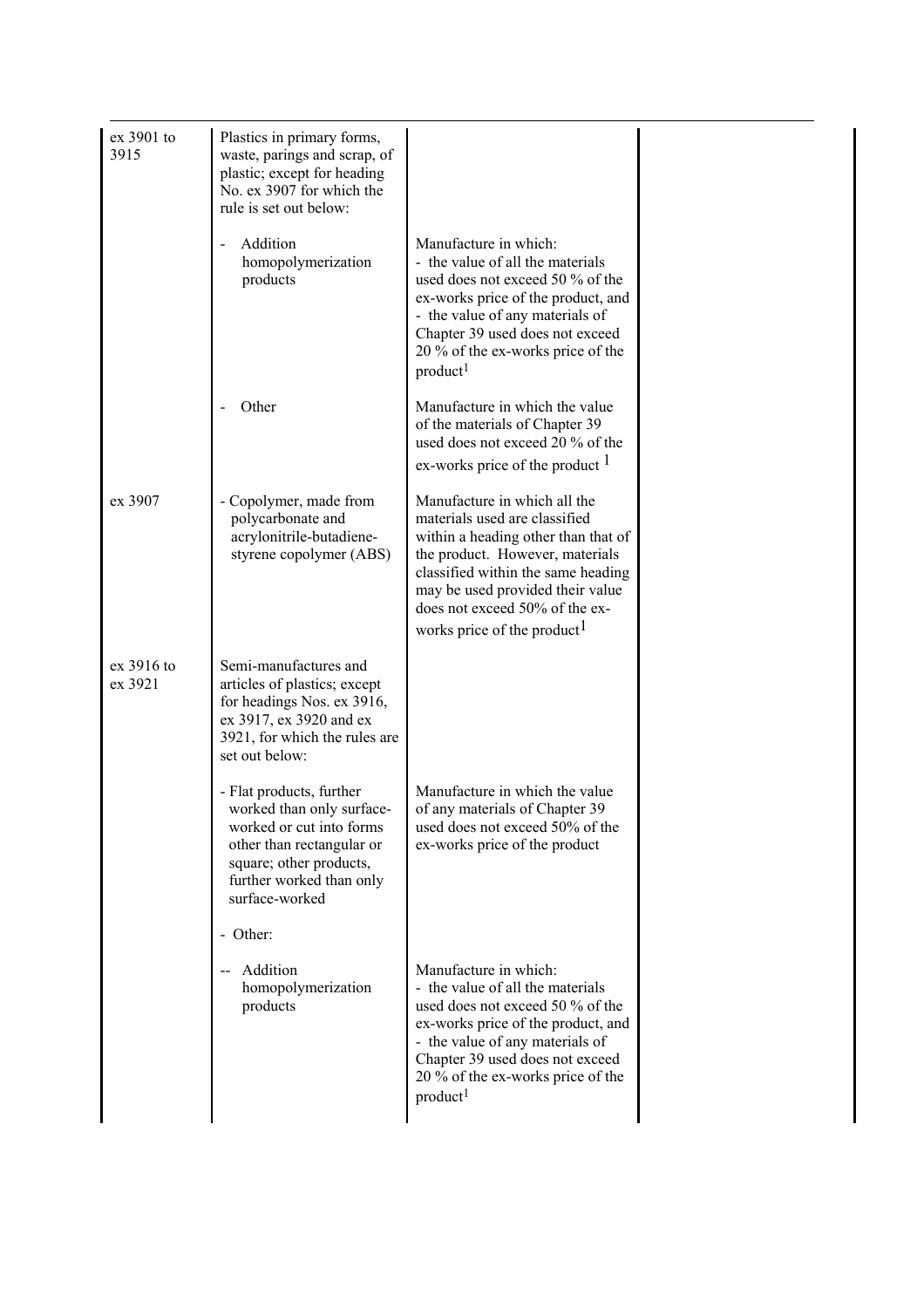|                        | - Other                                                                                                                                 | Manufacture in which the value                                                                                                                                                                                                                                                            |
|------------------------|-----------------------------------------------------------------------------------------------------------------------------------------|-------------------------------------------------------------------------------------------------------------------------------------------------------------------------------------------------------------------------------------------------------------------------------------------|
|                        |                                                                                                                                         | of any materials of Chapter 39<br>used does not exceed 20 % of the                                                                                                                                                                                                                        |
|                        |                                                                                                                                         | ex-works price of the product <sup>1</sup>                                                                                                                                                                                                                                                |
| ex 3916 and<br>ex 3917 | Profile shapes and tubes                                                                                                                | Manufacture in which:<br>- the value of all the materials<br>used does not exceed 50% of the<br>ex-works price of the product, and<br>- the value of any materials<br>classified within the same heading<br>as the product does not exceed<br>20% of the ex-works price of the<br>product |
| ex 3920                | Ionomer sheet or film                                                                                                                   | Manufacture from a thermoplastic<br>partial salt which is a copolymer<br>of ethylene and metacrylic acid<br>partly neutralized with metal ions,<br>mainly zinc and sodium                                                                                                                 |
| ex 3921                | Foils of plastic, metallized                                                                                                            | Manufacture from highly<br>transparent polyester foils with a<br>thickness of less than 23 micron $2$                                                                                                                                                                                     |
| 3922 to 3926           | Articles of plastics                                                                                                                    | Manufacture in which the value<br>of all the materials used does not<br>exceed 50% of the ex-works price<br>of the product                                                                                                                                                                |
| ex Chap. 40            | Rubber and articles thereof;<br>except for:                                                                                             | Manufacture in which all the<br>materials used are classified<br>within a heading other than that of<br>the product                                                                                                                                                                       |
| ex 4001                | Laminated slabs or crepe<br>rubber for shoes                                                                                            | Lamination of sheets of natural<br>rubber                                                                                                                                                                                                                                                 |
| 4005                   | Compound rubber,<br>unvulcanized, in primary<br>forms or in plates, sheets or<br>strip                                                  | Manufacture in which the value<br>of all the materials used, except<br>natural rubber, does not exceed<br>50% of the ex-works price of the<br>product                                                                                                                                     |
| 4012                   | Retreaded or used<br>pneumatic tyres of rubber;<br>solid or cushion tyres,<br>interchangeable tyre treads<br>and tyre flaps, of rubber: |                                                                                                                                                                                                                                                                                           |
|                        | - Retreaded pneumatic, solid<br>or cushion tyres, of rubber                                                                             | Retreading of used tyres                                                                                                                                                                                                                                                                  |
|                        | - Other                                                                                                                                 | Manufacture from materials of<br>any heading, except those of<br>heading Nos. 4011 or 4012                                                                                                                                                                                                |
| ex 4017                | Articles of hard rubber                                                                                                                 | Manufacture from hard rubber                                                                                                                                                                                                                                                              |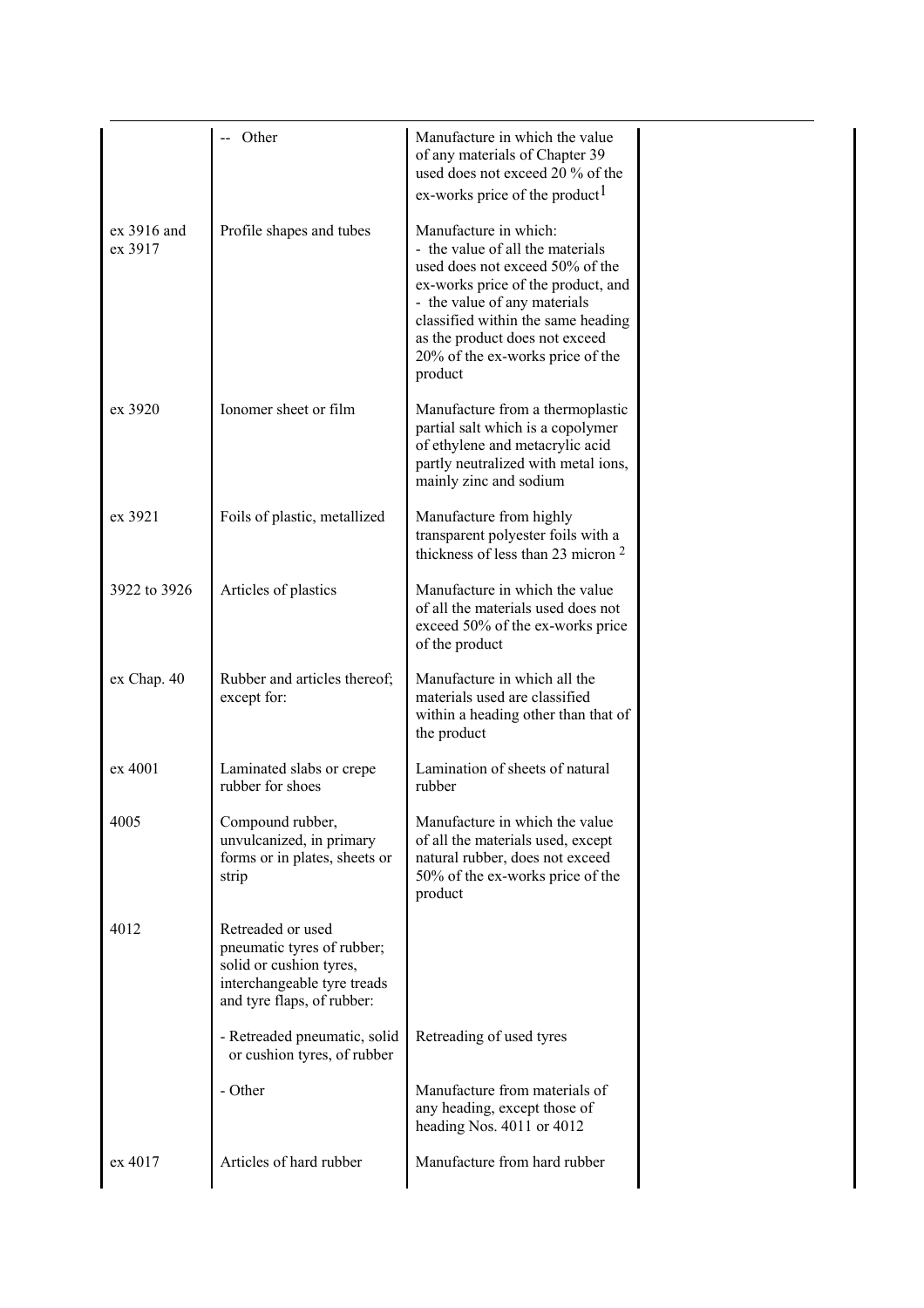| ex Chap. 41  | Raw hides and skins (other<br>than furskins) and leather;<br>except for:                                                                                                                                              | Manufacture in which all the<br>materials used are classified<br>within a heading other than that of<br>the product                                                 |  |
|--------------|-----------------------------------------------------------------------------------------------------------------------------------------------------------------------------------------------------------------------|---------------------------------------------------------------------------------------------------------------------------------------------------------------------|--|
| ex 4101      | Hides and skins of bovine or<br>equine animals which have<br>undergone a tanning<br>(including pre-tanning)<br>process which is reversible,<br>other than those of heading<br>$n^{os}$ 4108 or ex4114                 | Retanning of pre-tanned leather<br>Or<br>Manufacture in which all the<br>materials used are classified<br>within a heading other than that of<br>the product        |  |
| ex 4102      | - Raw skins of sheep or<br>lambs, without wool on                                                                                                                                                                     | Removal of wool from sheep or<br>lamb skins, with wool on                                                                                                           |  |
|              | - Skins of sheep or lambs<br>which have undergone a<br>tanning (including pre-<br>tanning) process which is<br>reversible, other than those<br>of heading $n^{\circ s}$ 4108 or<br>ex4114                             | Retanning of pre-tanned leather<br><b>Or</b><br>Manufacture in which all the<br>materials used are classified<br>within a heading other than that of<br>the product |  |
| ex 4103      | - Dehaired skins of goats or<br>kids with vegetable pre-<br>tanning, otherwise pre-<br>tanned, other than those of<br>heading $n^{\circ s}$ 4108 or ex4114<br>- Dehaired skins of swine<br>with vegetable pre-tanning | Retanning of pre-tanned leather<br>Or<br>Manufacture in which all the<br>materials used are classified<br>within a heading other than that of<br>the product        |  |
|              | or otherwise pre-tanned or<br>others, other than those of<br>heading $n^{os}$ 4108 or ex4114                                                                                                                          |                                                                                                                                                                     |  |
| 4104 to 4107 | Leather, without hair or<br>wool, other than leather of<br>heading Nos. 4108 or 4109                                                                                                                                  | Retanning of pre-tanned leather<br><b>Or</b><br>Manufacture in which all the<br>materials used are classified<br>within a heading other than that of<br>the product |  |
| ex 4112      | Leather further prepared<br>after tanning or crusting,<br>parchment-dressed leather,<br>of sheep or lamb, without<br>wool on, whether or not<br>split, other than leather of<br>heading No. ex 4114.                  | Retanning of pre-tanned leather<br><b>Or</b><br>Manufacture in which all the<br>materials used are classified<br>within a heading other than that of<br>the product |  |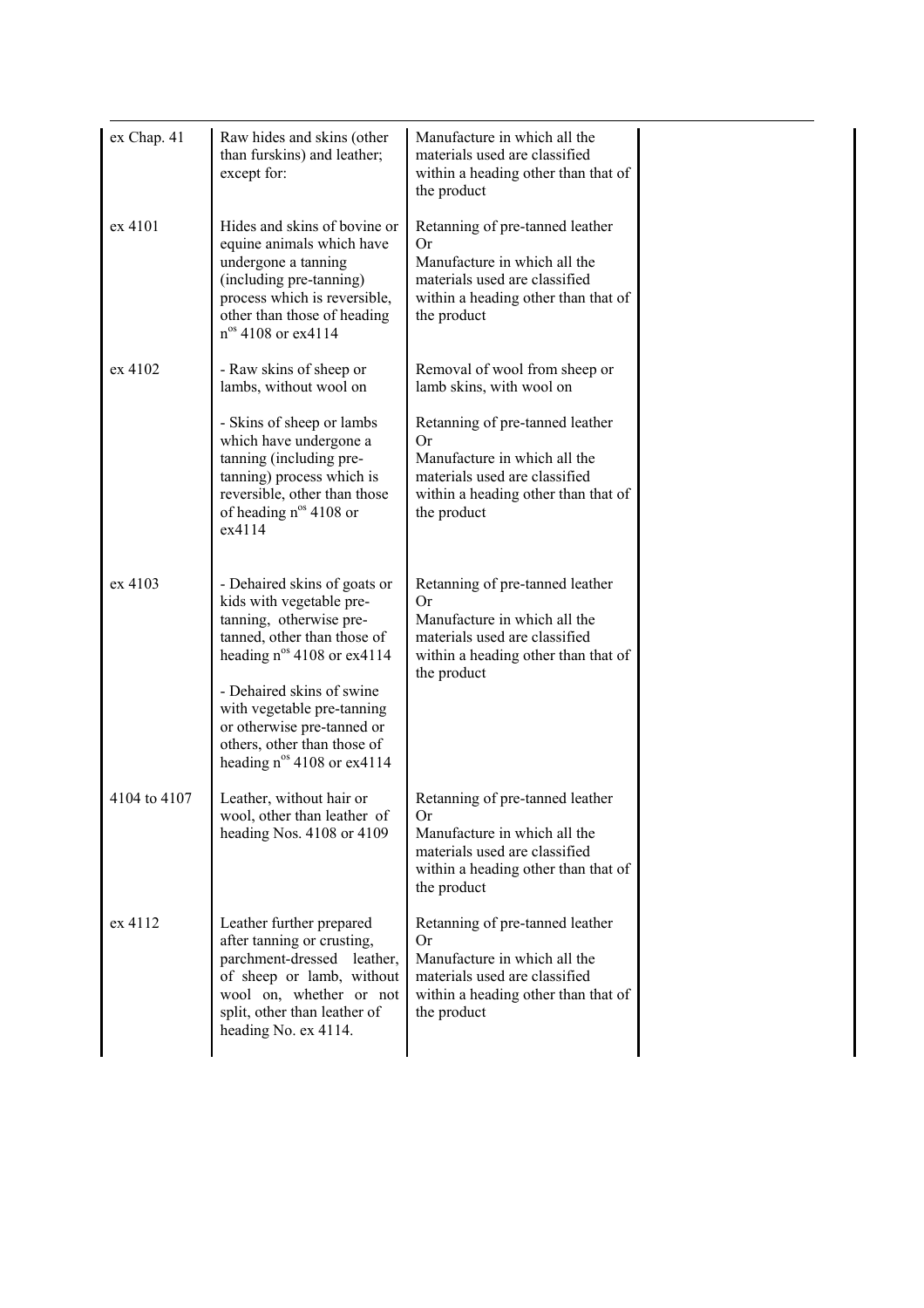| ex 4113     | Leather further prepared<br>after tanning or crusting,<br>including parchment-<br>dressed leather, of other<br>animals,<br>without wool or hair on,<br>whether or not split, other<br>than leather of heading<br>No.ex 4114. | Retanning of pre-tanned leather<br>Or.<br>Manufacture in which all the<br>materials used are classified<br>within a heading other than that of<br>the product |  |
|-------------|------------------------------------------------------------------------------------------------------------------------------------------------------------------------------------------------------------------------------|---------------------------------------------------------------------------------------------------------------------------------------------------------------|--|
| ex 4114     | Patent leather and patent<br>laminated leather;<br>metallized leather                                                                                                                                                        | Manufacture from leather of<br>heading Nos. ex4101, 4104 to<br>4107 provided its value does not<br>exceed 50% of the ex-works price<br>of the product         |  |
| Chap. 42    | Articles of leather; saddlery<br>and harness; travel goods,<br>handbags and similar<br>containers; articles of<br>animal gut (other than silk<br>worm gut)                                                                   | Manufacture in which all the<br>materials used are classified<br>within a heading other than that of<br>the product                                           |  |
| ex Chap. 43 | Furskins and artificial fur;<br>manufactures thereof;<br>except for:                                                                                                                                                         | Manufacture in which all the<br>materials used are classified<br>within a heading other than that of<br>the product                                           |  |
| ex 4302     | Tanned or dressed furskins,<br>assembled:                                                                                                                                                                                    |                                                                                                                                                               |  |
|             | - Plates, crosses and similar<br>forms                                                                                                                                                                                       | Bleaching or dyeing, in addition<br>to cutting and assembly of non-<br>assembled tanned or dressed<br>furskins                                                |  |
|             | - Other                                                                                                                                                                                                                      | Manufacture from non-<br>assembled, tanned or dressed<br>furskins                                                                                             |  |
| 4303        | Articles of apparel, clothing<br>accessories and other<br>articles of furskin                                                                                                                                                | Manufacture from non-assembled<br>tanned or dressed furskins of<br>heading No. 4302                                                                           |  |
| ex Chap. 44 | Wood and articles of wood;<br>wood charcoal; except for:                                                                                                                                                                     | Manufacture in which all the<br>materials used are classified<br>within a heading other than that of<br>the product                                           |  |
| ex 4403     | Wood roughly squared                                                                                                                                                                                                         | Manufacture from wood in the<br>rough, whether or not stripped of<br>its bark or merely roughed down                                                          |  |
| ex 4407     | Wood sawn or chipped<br>lengthwise, sliced or peeled,<br>of a thickness exceeding 6<br>mm, planed, sanded or<br>finger-jointed                                                                                               | Planing, sanding or finger-<br>jointing                                                                                                                       |  |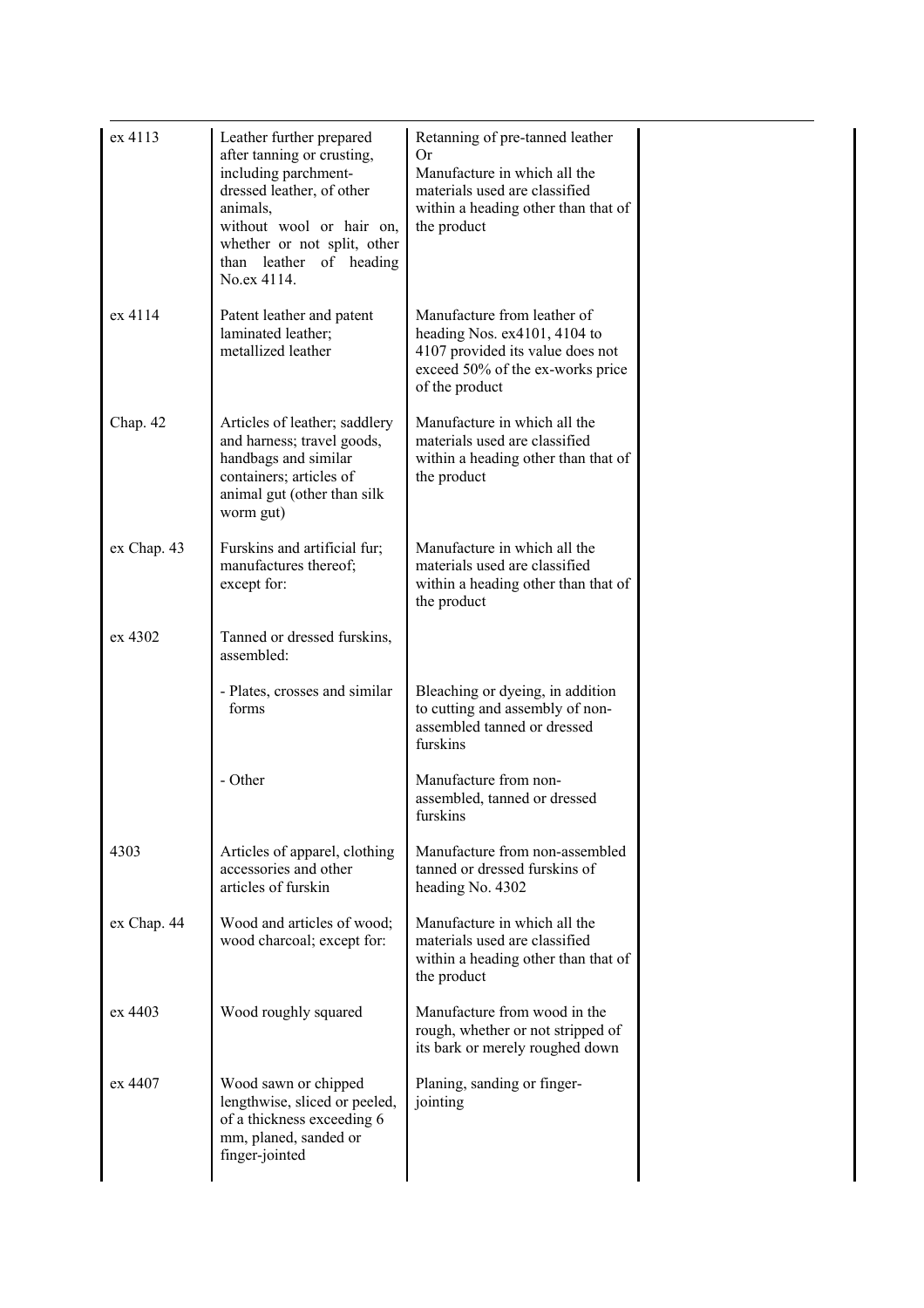| ex 4408               | - Veneer sheets and sheets<br>for plywood, of a thickness<br>not exceeding 6 mm, sliced,<br>and other wood sawn<br>lengthwise, sliced or peeled<br>of a thickness not exceeding<br>6 mm, planed, sanded or<br>finger-jointed                                                                     | Slicing, planing, sanding or<br>finger-jointing                                                                                                                                           |  |
|-----------------------|--------------------------------------------------------------------------------------------------------------------------------------------------------------------------------------------------------------------------------------------------------------------------------------------------|-------------------------------------------------------------------------------------------------------------------------------------------------------------------------------------------|--|
|                       | - Sheets for veneering<br>obtained by slicing<br>laminated wood                                                                                                                                                                                                                                  | Beading or moulding                                                                                                                                                                       |  |
| 4409                  | Wood (including strips and<br>friezes for parquet flooring,<br>not assembled) continuously<br>shaped (tongued, grooved,<br>rebated, chamfered, V-<br>joined, beaded, moulded,<br>rounded or the like) along<br>any of its edges or faces,<br>whether or not planed,<br>sanded or finger-jointed: |                                                                                                                                                                                           |  |
|                       | - Sanded or finger-jointed                                                                                                                                                                                                                                                                       | Sanding or finger-jointing                                                                                                                                                                |  |
|                       | - Beadings and mouldings                                                                                                                                                                                                                                                                         | Beading or moulding                                                                                                                                                                       |  |
|                       | - Other                                                                                                                                                                                                                                                                                          | Manufacture in which all the<br>materials used are classified<br>within a heading other than of the<br>product                                                                            |  |
| ex 4410 to<br>ex 4413 | Beadings and mouldings,<br>including moulded skirting<br>and other moulded boards                                                                                                                                                                                                                | Beading or moulding                                                                                                                                                                       |  |
| ex 4415               | Packing cases, boxes, crates,<br>drums and similar packings,<br>of wood                                                                                                                                                                                                                          | Manufacture from boards not cut<br>to size                                                                                                                                                |  |
| ex 4416               | Casks, barrels, vats, tubs<br>and other coopers' products<br>and parts thereof, of wood                                                                                                                                                                                                          | Manufacture from riven staves,<br>not further worked than sawn on<br>the two principal surfaces                                                                                           |  |
| ex 4418               | - Builders' joinery and<br>carpentry of wood                                                                                                                                                                                                                                                     | Manufacture in which all the<br>materials used are classified<br>within a heading other than that of<br>the product. However, cellular<br>wood panels, shingles and shakes<br>may be used |  |
|                       | - Beadings and mouldings                                                                                                                                                                                                                                                                         | Beading or moulding                                                                                                                                                                       |  |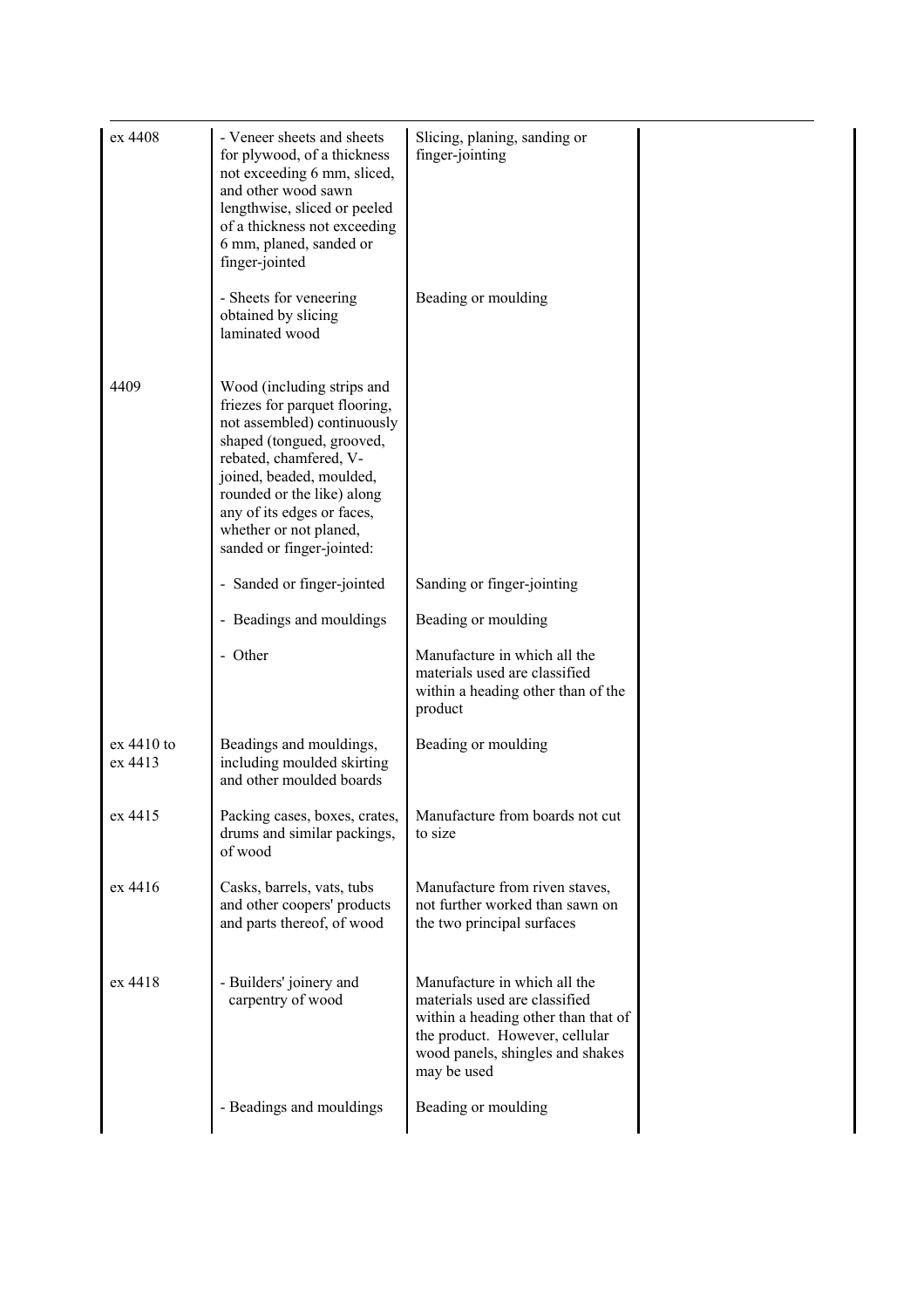| ex 4421     | Match splints; wooden pegs<br>or pins for footwear                                                                                                                                                                                       | Manufacture from wood of any<br>heading except drawn wood of<br>heading No. 4409                                                                                                                                                      |  |
|-------------|------------------------------------------------------------------------------------------------------------------------------------------------------------------------------------------------------------------------------------------|---------------------------------------------------------------------------------------------------------------------------------------------------------------------------------------------------------------------------------------|--|
| ex Chap. 45 | Cork and articles of cork;<br>except for:                                                                                                                                                                                                | Manufacture in which all the<br>materials used are classified<br>within a heading other than that of<br>the product                                                                                                                   |  |
| 4503        | Articles of natural cork                                                                                                                                                                                                                 | Manufacture from cork of<br>heading No. 4501                                                                                                                                                                                          |  |
| Chap. 46    | Manufactures of straw, of<br>esparto or of other plaiting<br>materials; basketware and<br>wickerwork                                                                                                                                     | Manufacture in which all the<br>materials used are classified<br>within a heading other than that of<br>the product                                                                                                                   |  |
| Chap. 47    | Pulp of wood or of other<br>fibrous cellulosic material;<br>recovered (waste and scrap)<br>paper or paperboard                                                                                                                           | Manufacture in which all the<br>materials used are classified<br>within a heading other than that of<br>the product                                                                                                                   |  |
| ex Chap. 48 | Paper and paperboard;<br>articles of paper pulp, of<br>paper or of paperboard;<br>except for:                                                                                                                                            | Manufacture in which all the<br>materials used are classified<br>within a heading other than that of<br>the product                                                                                                                   |  |
| ex 4811     | Paper and paperboard,<br>ruled, lined or squared only                                                                                                                                                                                    | Manufacture from paper-making<br>materials of Chapter 47                                                                                                                                                                              |  |
| 4816        | Carbon paper, self-copy<br>paper and other copying or<br>transfer papers (other than<br>those of heading No. 4809),<br>duplicator stencils and<br>offset plates, of paper,<br>whether or not put up in<br>boxes                          | Manufacture from paper-making<br>materials of Chapter 47                                                                                                                                                                              |  |
| 4817        | Envelopes, letter cards,<br>plain postcards and<br>correspondence cards, of<br>paper or paperboard; boxes,<br>pouches, wallets and writing<br>compendiums, of paper or<br>paperboard, containing an<br>assortment of paper<br>stationery | Manufacturing in which:<br>- all the materials used are<br>classified within a heading other<br>than that of the product, and<br>- the value of all the materials<br>used does not exceed 50% of the<br>ex-works price of the product |  |
| ex 4818     | Toilet paper                                                                                                                                                                                                                             | Manufacture from paper-making<br>materials of Chapter 47                                                                                                                                                                              |  |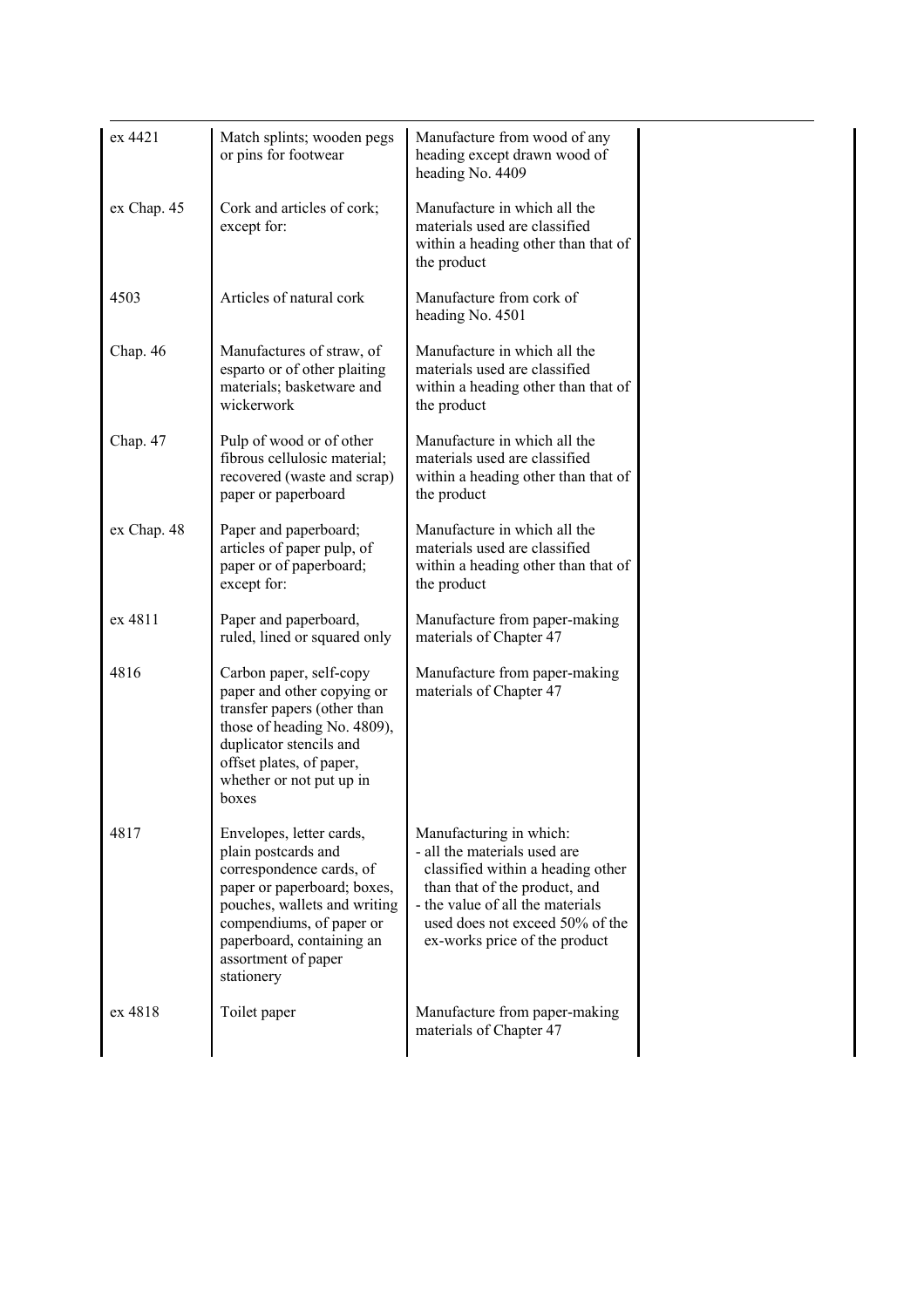| ex 4819     | Cartons, boxes, cases, bags<br>and other packing<br>containers, of paper,<br>paperboard, cellulose<br>wadding or webs of<br>cellulose fibres                                                   | Manufacture in which:<br>- all the materials used are<br>classified within a heading other<br>than that of the product,<br>and<br>- the value of all the materials<br>used does not exceed 50% of the<br>ex-works price of the product    |  |
|-------------|------------------------------------------------------------------------------------------------------------------------------------------------------------------------------------------------|-------------------------------------------------------------------------------------------------------------------------------------------------------------------------------------------------------------------------------------------|--|
| ex 4820     | Letter pads                                                                                                                                                                                    | Manufacture in which the value<br>of all the materials used does not<br>exceed 50% of the ex-works price<br>of the product                                                                                                                |  |
| ex 4823     | Other paper, paperboard,<br>cellulose wadding and webs<br>of cellulose fibres, cut to<br>size or shape                                                                                         | Manufacture from paper-making<br>materials of Chapter 47                                                                                                                                                                                  |  |
| ex Chap. 49 | Printed books, newspapers,<br>pictures and other products<br>of the printing industry;<br>manuscripts, typescripts and<br>plans; except for:                                                   | Manufacture in which all the<br>materials used are classified<br>within a heading other than that of<br>the product                                                                                                                       |  |
| 4909        | Printed or illustrated<br>postcards; printed cards<br>bearing personal greetings,<br>messages or<br>announcements, whether or<br>not illustrated, with or<br>without envelopes or<br>trimmings | Manufacture from materials not<br>classified within heading Nos.<br>4909 or 4911                                                                                                                                                          |  |
| 4910        | Calendars of any kind,<br>printed, including calendar<br>blocks:                                                                                                                               |                                                                                                                                                                                                                                           |  |
|             | - Calendars of the<br>"perpetual" type or with<br>replaceable blocks<br>mounted on bases other<br>than paper or paperboard                                                                     | Manufacture in which:<br>- all the materials used are<br>classified within a heading<br>other than that of the product,<br>and<br>- the value of all the materials<br>used does not exceed 50% of<br>the ex-works price of the<br>product |  |
|             | - Other                                                                                                                                                                                        | Manufacture from materials not<br>classified in heading Nos. 4909 or<br>4911                                                                                                                                                              |  |
| ex Chap. 50 | Silk; except for:                                                                                                                                                                              | Manufacture in which all the<br>materials used are classified<br>within a heading other than that of<br>the product                                                                                                                       |  |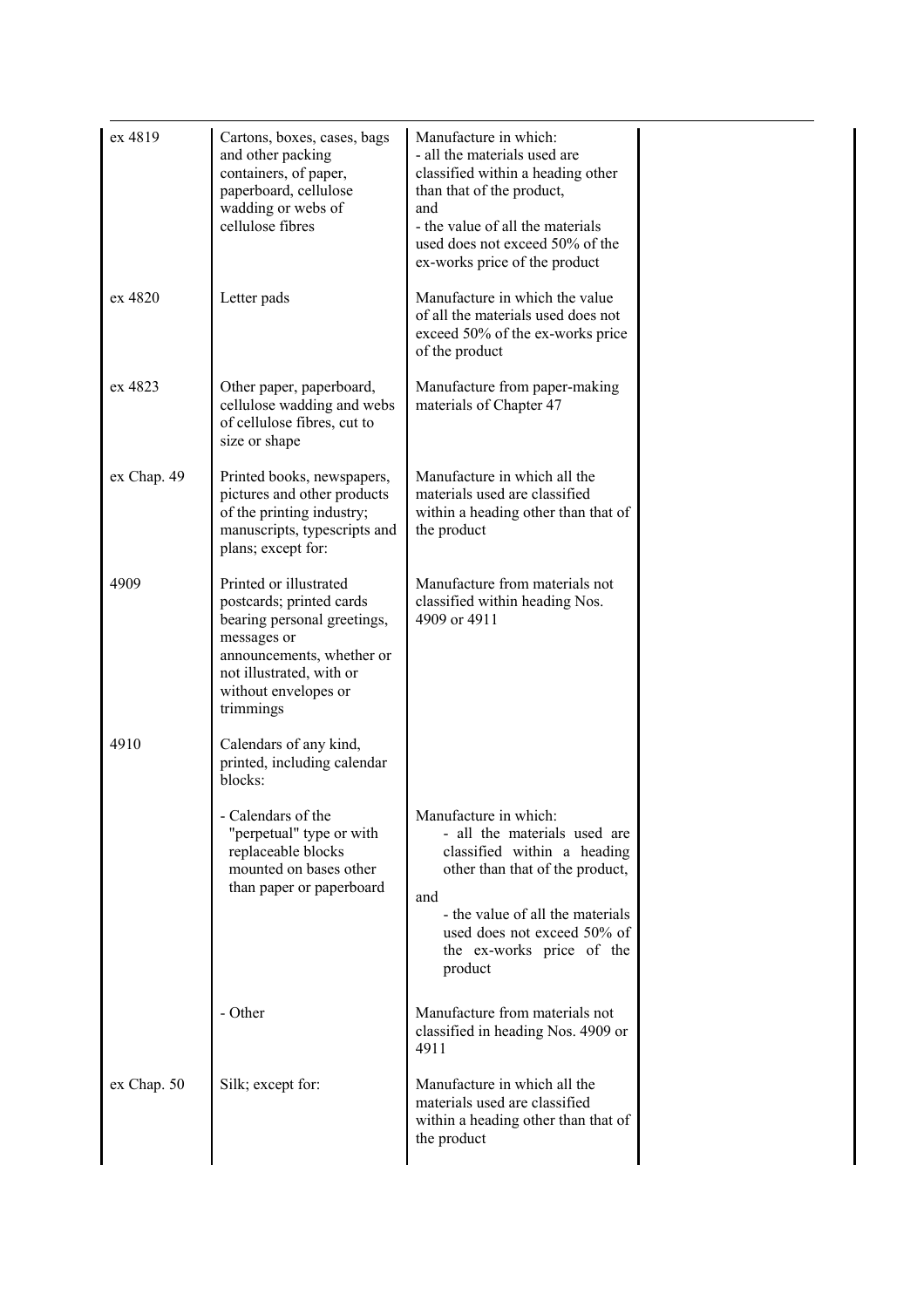| ex 5003              | Silk waste (including<br>cocoons unsuitable for<br>reeling, yarn waste and<br>garnetted stock), carded or<br>combed | Carding or combing of silk waste                                                                                                                                                                                                                                                                                                                                                                                    |  |
|----------------------|---------------------------------------------------------------------------------------------------------------------|---------------------------------------------------------------------------------------------------------------------------------------------------------------------------------------------------------------------------------------------------------------------------------------------------------------------------------------------------------------------------------------------------------------------|--|
| $5004$ to ex<br>5006 | Silk yarn and yarn spun<br>from silk waste                                                                          | Manufacture from $\cdot$ :<br>- raw silk or silk waste<br>carded or combed or<br>otherwise prepared for<br>spinning,                                                                                                                                                                                                                                                                                                |  |
|                      |                                                                                                                     | - other natural fibres not<br>carded or combed or<br>otherwise prepared for<br>spinning,                                                                                                                                                                                                                                                                                                                            |  |
|                      |                                                                                                                     | chemical materials or<br>textile pulp, or                                                                                                                                                                                                                                                                                                                                                                           |  |
| 5007                 | Woven fabrics of silk or of                                                                                         | - paper-making materials                                                                                                                                                                                                                                                                                                                                                                                            |  |
|                      | silk waste:<br>-Incorporating rubber thread<br>- Other                                                              | Manufacture from single yarn <sup>1</sup><br>Manufacture from $\frac{1}{1}$ .<br>- coir yarn,<br>- natural fibres,<br>- man-made staple fibres not<br>carded or combed or otherwise<br>prepared for spinning,<br>- chemical materials or<br>textile pulp, or                                                                                                                                                        |  |
|                      |                                                                                                                     | - paper<br>or<br>Printing accompanied by at least<br>two preparatory or finishing<br>operations (such as scouring,<br>bleaching, mercerizing, heat<br>setting, raising, calendering,<br>shrink resistance processing,<br>permanent finishing, decatizing,<br>impregnating, mending and<br>burling) where the value of the<br>unprinted fabric used does not<br>exceed 47.5% of the ex-works<br>price of the product |  |
| ex Chap. 51          | Wool, fine or coarse animal<br>hair; horsehair yarn and<br>woven fabric; except for:                                | Manufacture in which all the<br>materials used are classified<br>within a heading other than that of<br>the product                                                                                                                                                                                                                                                                                                 |  |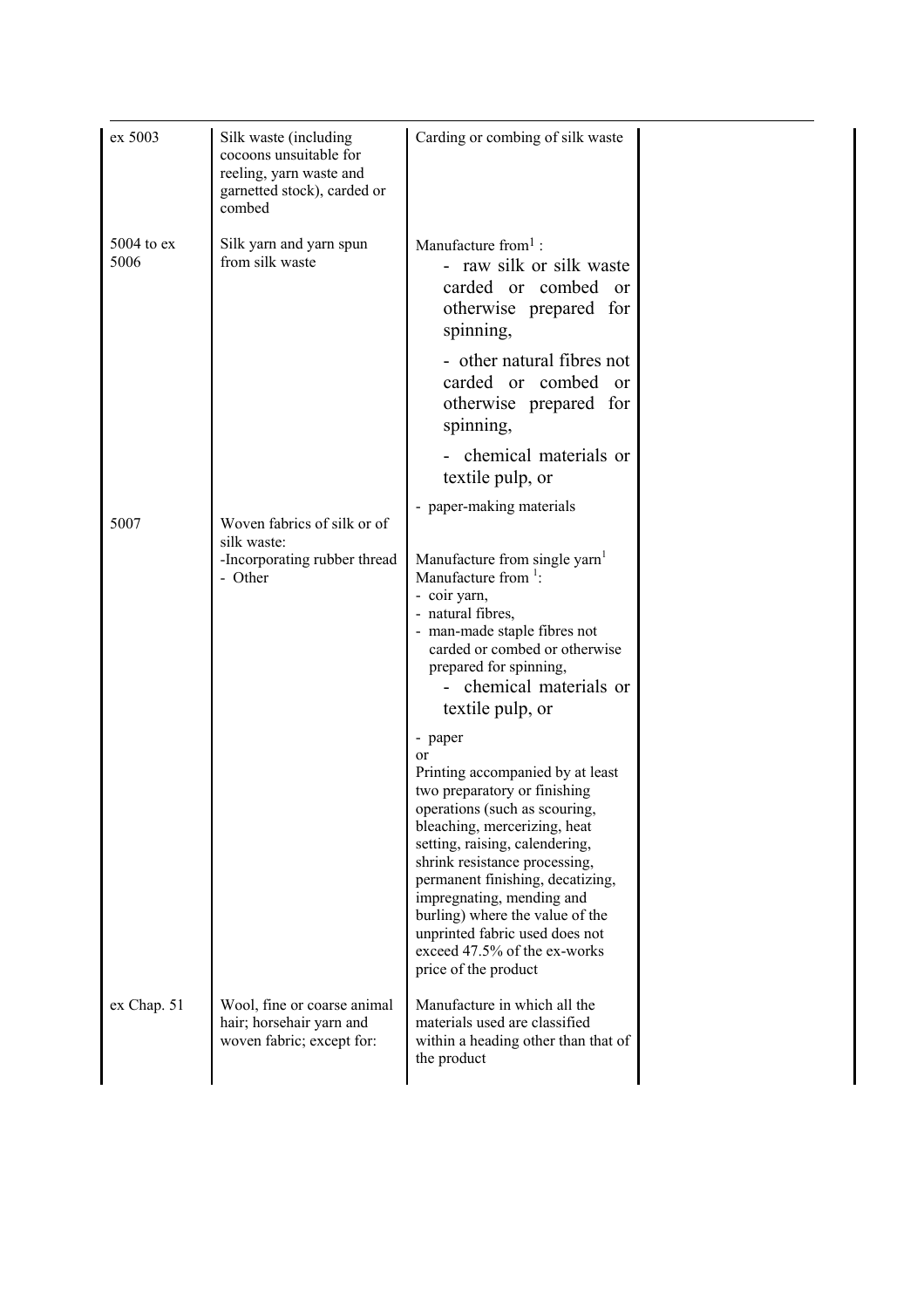| 5106 to 5110 | Yarn of wool, of fine or<br>coarse animal hair or of<br>horsehair           | Manufacture from $1$ :<br>- raw silk or silk waste carded or<br>combed or otherwise prepared<br>for spinning,<br>- natural fibres not carded or<br>combed or otherwise prepared<br>for spinning,<br>- chemical materials or textile<br>pulp, or<br>- paper-making materials                                                                                                                         |  |
|--------------|-----------------------------------------------------------------------------|-----------------------------------------------------------------------------------------------------------------------------------------------------------------------------------------------------------------------------------------------------------------------------------------------------------------------------------------------------------------------------------------------------|--|
| 5111 to 5113 | Woven fabrics of wool, of<br>fine or coarse animal hair or<br>of horsehair: |                                                                                                                                                                                                                                                                                                                                                                                                     |  |
|              | - Incorporating rubber<br>thread                                            | Manufacture from single yarn <sup>1</sup>                                                                                                                                                                                                                                                                                                                                                           |  |
|              | - Other                                                                     | Manufacture from <sup>1</sup> :                                                                                                                                                                                                                                                                                                                                                                     |  |
|              |                                                                             | - coir yarn,<br>- natural fibres,<br>- man-made staple fibres not<br>carded or combed or otherwise<br>prepared for spinning,<br>- chemical materials or textile<br>pulp, or<br>- paper                                                                                                                                                                                                              |  |
|              |                                                                             | or                                                                                                                                                                                                                                                                                                                                                                                                  |  |
|              |                                                                             | Printing accompanied by at least<br>two preparatory or finishing<br>operations (such as scouring,<br>bleaching, mercerizing, heat<br>setting, raising, calendering,<br>shrink resistance processing,<br>permanent finishing,<br>decatizing, impregnating,<br>mending and burling) where the<br>value of the unprinted fabric used<br>does not exceed 47.5% of the ex-<br>works price of the product |  |
| ex Chap. 52  | Cotton; except for:                                                         | Manufacture in which all the<br>materials used are classified<br>within a heading other than that of<br>the product                                                                                                                                                                                                                                                                                 |  |
| 5204 to 5207 | Yarn and thread of cotton                                                   | Manufacture from $\frac{1}{1}$ :<br>- raw silk or silk waste carded or<br>combed or otherwise prepared<br>for spinning,<br>- natural fibres not carded or<br>combed or otherwise prepared<br>for spinning,<br>- chemical materials or textile<br>pulp, or<br>- paper-making materials                                                                                                               |  |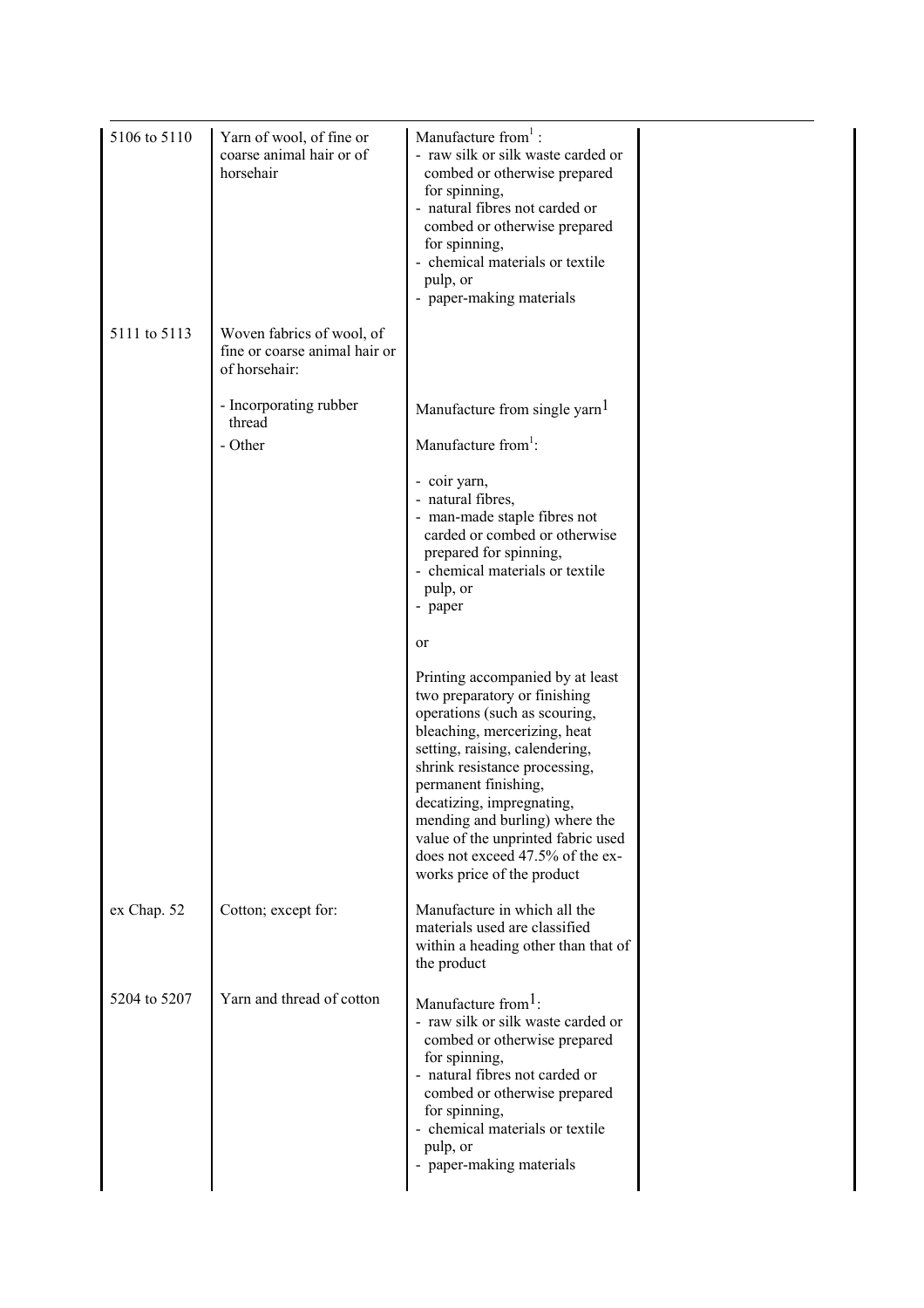| 5208 to 5212 | Woven fabrics of cotton:                                                                         |                                                                                                                                                                                                                                                                                                                                                                                                     |  |
|--------------|--------------------------------------------------------------------------------------------------|-----------------------------------------------------------------------------------------------------------------------------------------------------------------------------------------------------------------------------------------------------------------------------------------------------------------------------------------------------------------------------------------------------|--|
|              | - Incorporating rubber<br>thread<br>- Other                                                      | Manufacture from single yarn <sup>1</sup>                                                                                                                                                                                                                                                                                                                                                           |  |
|              |                                                                                                  | Manufacture from <sup>1</sup> :<br>- coir yarn,<br>- natural fibres,<br>- man-made staple fibres not<br>carded or combed or otherwise<br>prepared for spinning,<br>- chemical materials or textile<br>pulp, or<br>- paper                                                                                                                                                                           |  |
|              |                                                                                                  | <sub>or</sub>                                                                                                                                                                                                                                                                                                                                                                                       |  |
|              |                                                                                                  | Printing accompanied by at least<br>two preparatory or finishing<br>operations (such as scouring,<br>bleaching,<br>mercerizing, heat setting, raising,<br>calendering, shrink resistance<br>processing, permanent finishing,<br>decatizing, impregnating,<br>mending and burling) where the<br>value of the unprinted fabric used<br>does not exceed 47.5% of the ex-<br>works price of the product |  |
| ex Chap. 53  | Other vegetable textile<br>fibres; paper yarn and<br>woven fabrics of paper yarn;<br>except for: | Manufacture in which all the<br>materials used are classified<br>within a heading other than that of<br>the product                                                                                                                                                                                                                                                                                 |  |
| 5306 to 5308 | Yarn of other vegetable<br>textile fibres; paper yarn                                            | Manufacture from <sup>1</sup> :<br>- raw silk or silk waste carded or<br>combed or otherwise prepared<br>for spinning,<br>- natural fibres not carded or<br>combed or otherwise prepared<br>for spinning,<br>- chemical materials or textile<br>pulp, or<br>- paper-making materials                                                                                                                |  |
| 5309 to 5311 | Woven fabrics of other<br>vegetable textile fibres;<br>woven fabrics of paper yarn:              |                                                                                                                                                                                                                                                                                                                                                                                                     |  |
|              | - Incorporating rubber<br>thread                                                                 | Manufacture from single yarn <sup>1</sup>                                                                                                                                                                                                                                                                                                                                                           |  |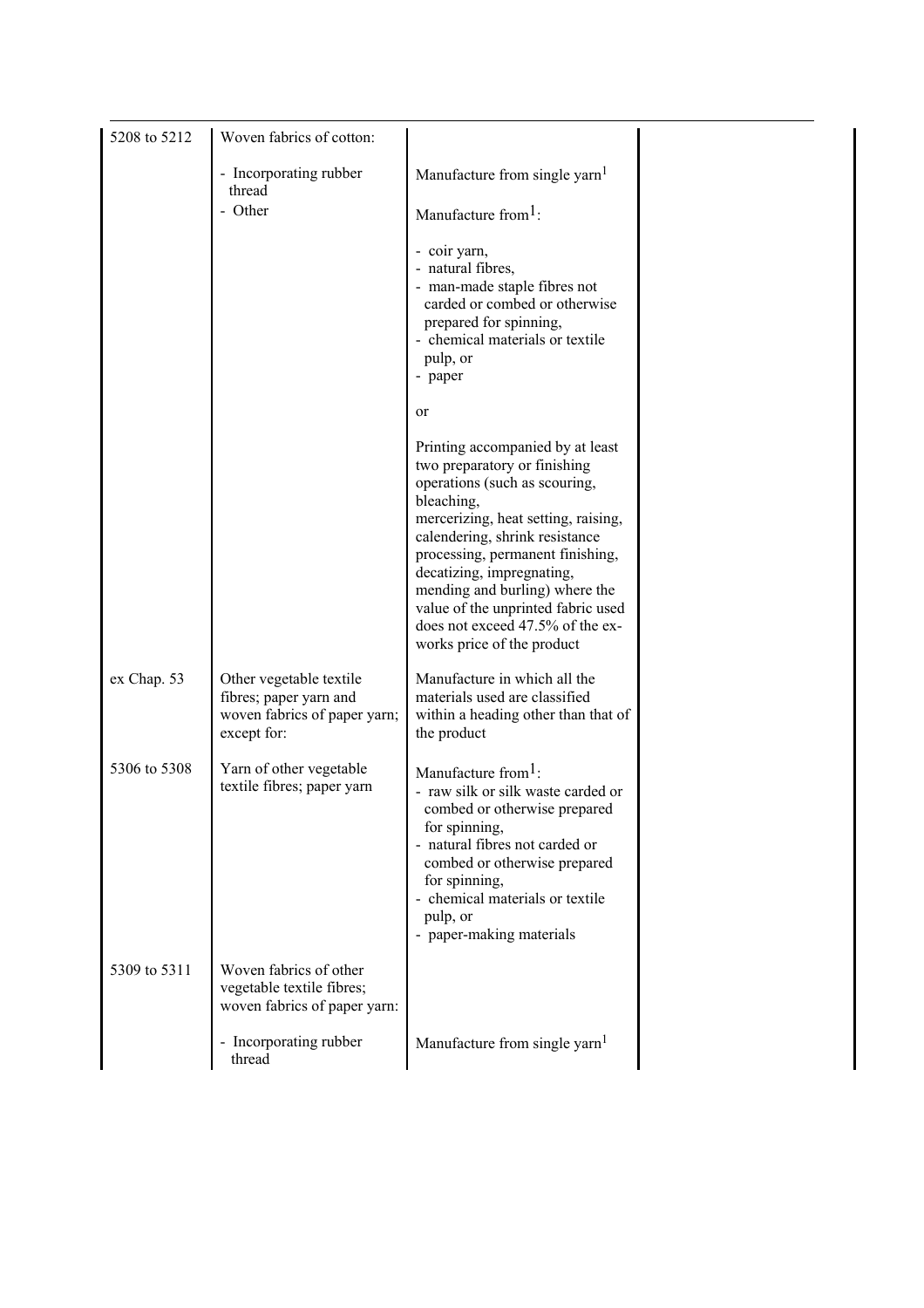|               | - Other                                                                       | Manufacture from <sup>1</sup> :<br>- coir yarn,<br>- natural fibres,<br>- man-made staple fibres not<br>carded or combed or otherwise<br>prepared for spinning,<br>- chemical materials or textile<br>pulp, or<br>- paper<br><b>Or</b><br>Printing accompanied by at least<br>two preparatory or finishing<br>operations (such as scouring,<br>bleaching, mercerizing, heat<br>setting, raising, calendering,<br>shrink resistance processing,<br>permanent finishing, decatizing,<br>impregnating, mending and<br>burling) where the value of the<br>unprinted fabric used does not<br>exceed 47.5% of the ex-works<br>price of the product |  |
|---------------|-------------------------------------------------------------------------------|----------------------------------------------------------------------------------------------------------------------------------------------------------------------------------------------------------------------------------------------------------------------------------------------------------------------------------------------------------------------------------------------------------------------------------------------------------------------------------------------------------------------------------------------------------------------------------------------------------------------------------------------|--|
| 5401 to 5406  | Yarn, monofilament and<br>thread of man-made<br>filaments                     | Manufacture from $l$ :<br>- raw silk or silk waste carded or<br>combed or otherwise prepared<br>for spinning,<br>- natural fibres not carded or<br>combed or otherwise prepared<br>for spinning,<br>- chemical materials or textile<br>pulp, or<br>- paper-making materials                                                                                                                                                                                                                                                                                                                                                                  |  |
| 5407 and 5408 | Woven fabrics of man-made<br>filament yarn:<br>Incorporating rubber<br>thread | Manufacture from single yarn <sup>1</sup>                                                                                                                                                                                                                                                                                                                                                                                                                                                                                                                                                                                                    |  |
|               | - Other                                                                       | Manufacture from $\cdot$ :<br>- coir yarn,<br>- natural fibres,<br>- man-made staple fibres not<br>carded or combed or otherwise<br>prepared for spinning,<br>- chemical materials or textile<br>pulp, or<br>- paper                                                                                                                                                                                                                                                                                                                                                                                                                         |  |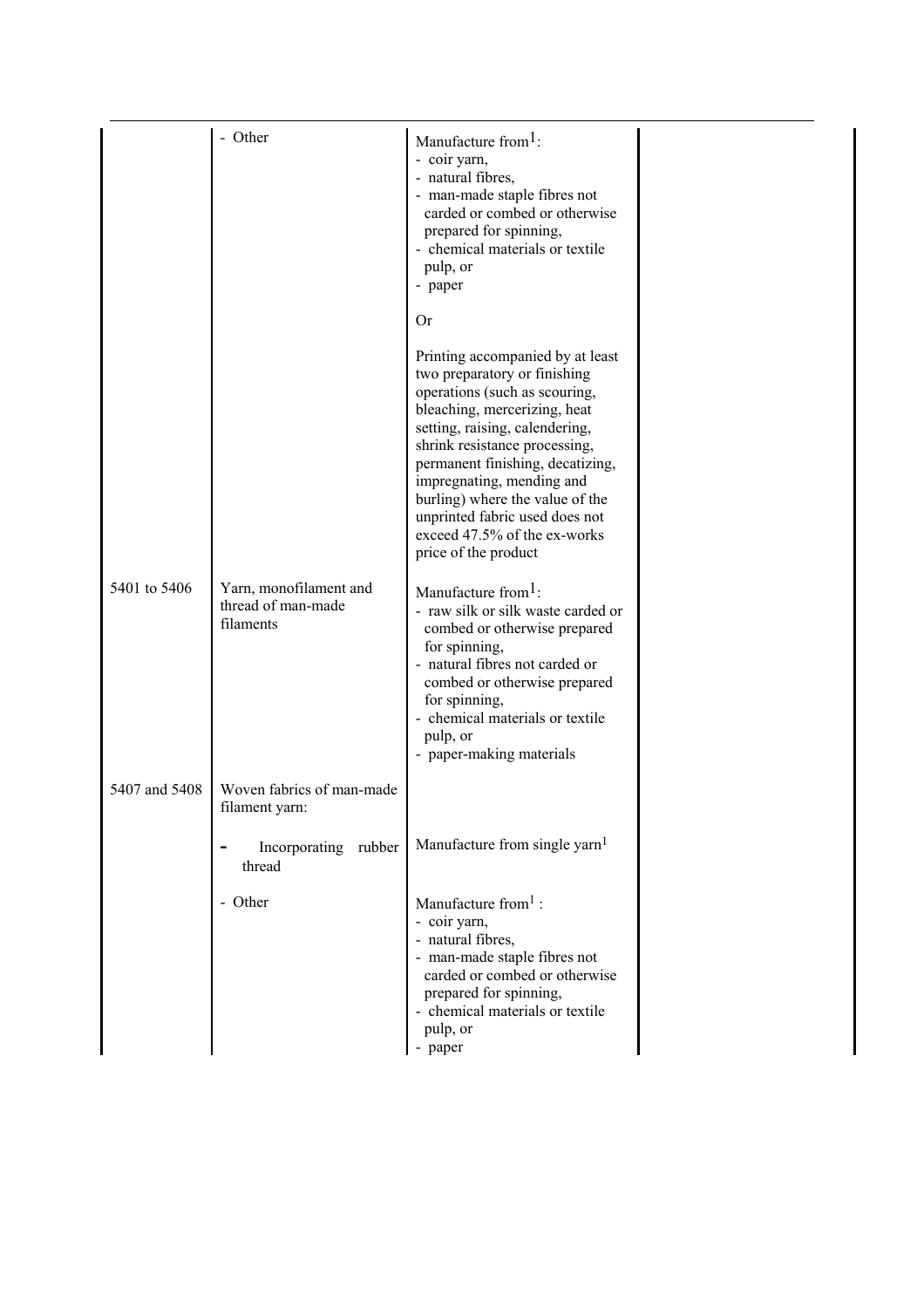|              |                                                     | or<br>Printing accompanied by at least<br>two preparatory or finishing<br>operations (such as scouring,<br>bleaching, mercerizing, heat<br>setting, raising, calendering,<br>shrink resistance processing,<br>permanent finishing, decatizing,<br>impregnating, mending and<br>burling) where the value of the<br>unprinted fabric used does not<br>exceed 47.5% of the ex-works<br>price of the product |
|--------------|-----------------------------------------------------|----------------------------------------------------------------------------------------------------------------------------------------------------------------------------------------------------------------------------------------------------------------------------------------------------------------------------------------------------------------------------------------------------------|
| 5501 to 5507 | Man-made staple fibres                              | Manufacture from chemical<br>materials or textile pulp                                                                                                                                                                                                                                                                                                                                                   |
| 5508 to 5511 | Yarn and sewing thread of<br>man-made staple fibres | Manufacture from $l$ :<br>- raw silk or silk waste carded or<br>combed or otherwise prepared<br>for spinning,<br>- natural fibres not carded or<br>combed or otherwise prepared<br>for spinning,<br>- chemical materials or textile<br>pulp, or<br>paper-making materials                                                                                                                                |
| 5512 to 5516 | Woven fabrics of man-made<br>staple fibres:         |                                                                                                                                                                                                                                                                                                                                                                                                          |
|              | - Incorporating rubber<br>thread<br>- Other         | Manufacture from single yarn <sup>1</sup><br>Manufacture from <sup>1</sup> :<br>- coir yarn,<br>natural fibres.<br>- man-made staple fibres not<br>carded or combed or otherwise<br>prepared for spinning,<br>- chemical materials or textile<br>pulp, or<br>- paper                                                                                                                                     |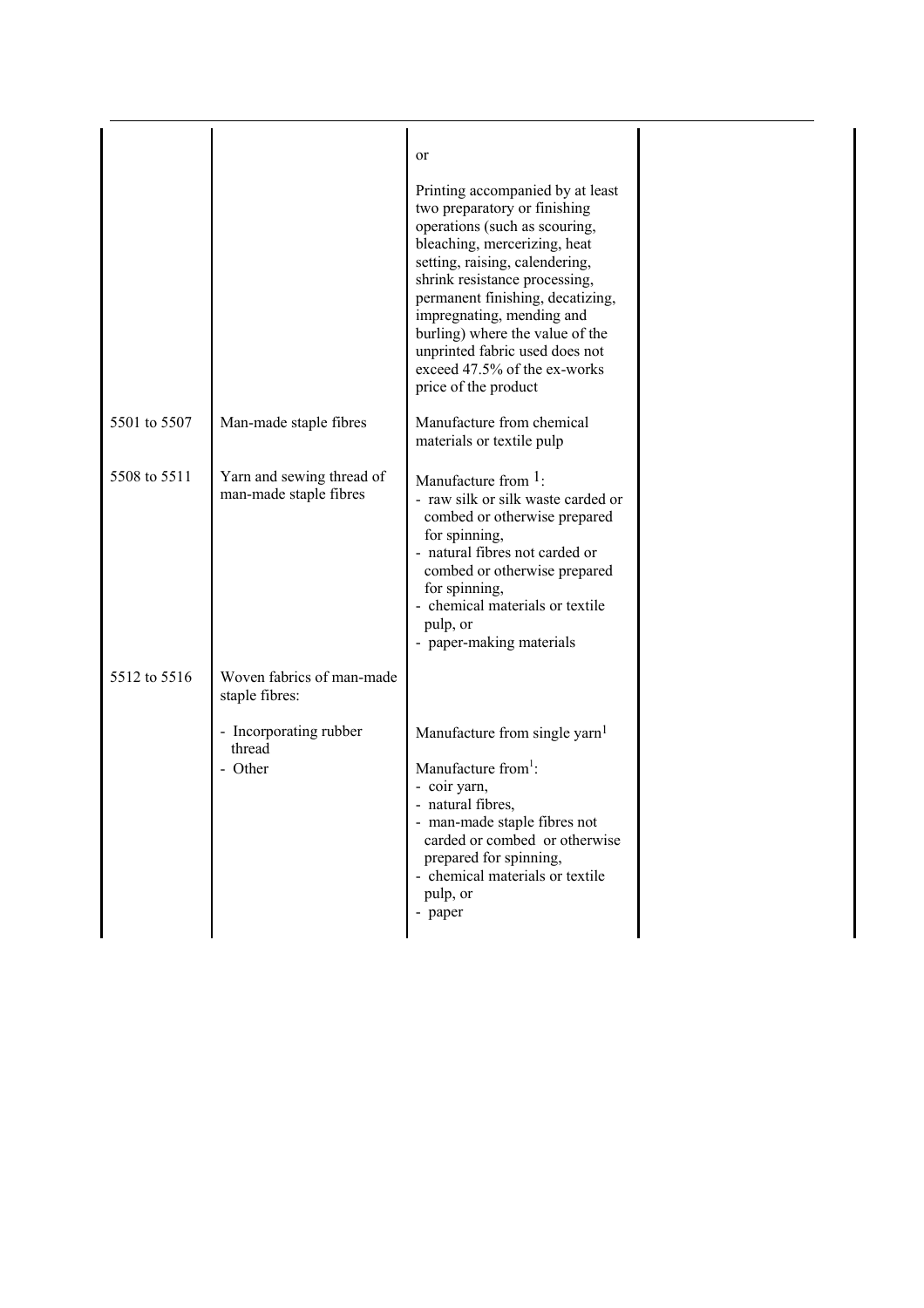|             |                                                                                                                              | or                                                                                                                                                                                                                                                                                                                                                                                                 |
|-------------|------------------------------------------------------------------------------------------------------------------------------|----------------------------------------------------------------------------------------------------------------------------------------------------------------------------------------------------------------------------------------------------------------------------------------------------------------------------------------------------------------------------------------------------|
|             |                                                                                                                              | Printing accompanied by at least<br>two preparatory or finishing<br>operations (such as scouring,<br>bleaching, mercerizing, heat<br>setting, raising, calendering,<br>shrink resistance processing,<br>permanent finishing, decatising,<br>impregnating, mending and<br>burling) where the value of the<br>unprinted fabric used does not<br>exceed 47.5% of the ex-works<br>price of the product |
| ex Chap. 56 | Wadding, felt and non-<br>wovens; special yarns;<br>twine, cordage, ropes and<br>cables and articles thereof;<br>except for: | Manufacture from <sup>1</sup> :<br>- coir yarn,<br>- natural fibres,<br>- chemical materials or textile<br>pulp, or<br>- paper making materials                                                                                                                                                                                                                                                    |
| 5602        | Felt, whether or not<br>impregnated, coated,<br>covered or laminated:                                                        |                                                                                                                                                                                                                                                                                                                                                                                                    |
|             | - Needleloom felt                                                                                                            | Manufacture from $1$ :<br>- natural fibres,<br>- chemical materials or textile<br>pulp<br>However:<br>- polypropylene filament of<br>heading No. 5402,<br>- polypropylene fibres of heading<br>No. 5503 or 5506 or<br>- polypropylene filament tow of<br>heading No. 5501,                                                                                                                         |
|             |                                                                                                                              | of which the denomination in all<br>cases of a single filament or fibre<br>is less than 9 decitex may be used<br>provided their value does not<br>exceed 40% of the ex-works price<br>of the product                                                                                                                                                                                               |
|             | - Other                                                                                                                      | Manufacture from <sup>1</sup> :<br>- natural fibres,<br>- man-made staple fibres made<br>from casein, or<br>- chemical materials or textile<br>pulp                                                                                                                                                                                                                                                |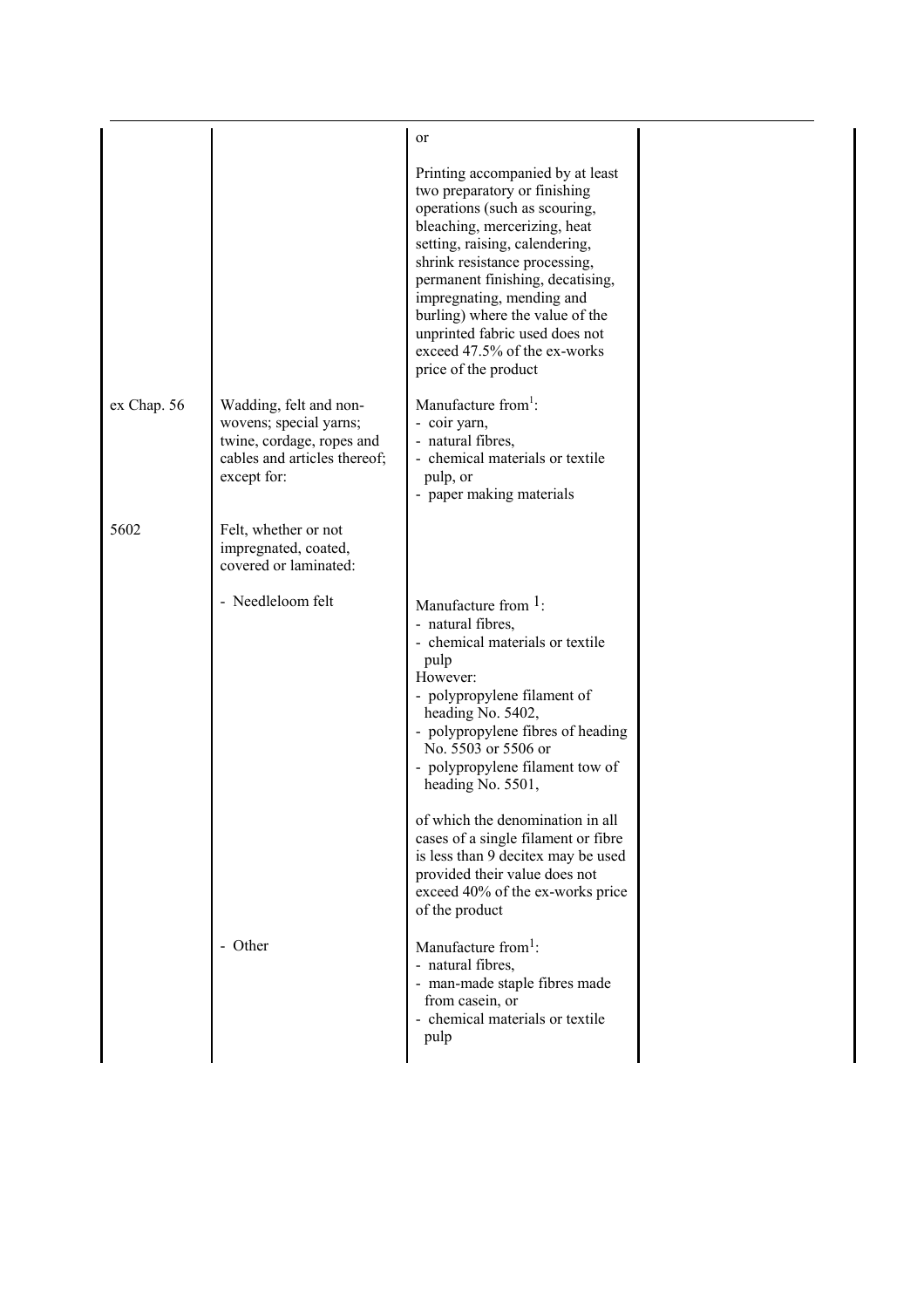| Rubber thread and cord,<br>textile covered; textile yarn,<br>and strip and the like of<br>heading No. 5404 of 5405,<br>impregnated, coated,<br>covered or sheathed with<br>rubber or plastics:<br>- Rubber thread and cord,<br>textile covered | Manufacture from rubber thread<br>or cord, not textile covered                                                                                                                                                              |  |
|------------------------------------------------------------------------------------------------------------------------------------------------------------------------------------------------------------------------------------------------|-----------------------------------------------------------------------------------------------------------------------------------------------------------------------------------------------------------------------------|--|
| - Other                                                                                                                                                                                                                                        | Manufacture from $\frac{1}{1}$ .<br>- natural fibres not carded or<br>combed or otherwise processed<br>for spinning,<br>- chemical materials or textile<br>pulp, or<br>- paper-making materials                             |  |
| Metallized yarn, whether or<br>not gimped, being textile<br>yarn, or strip or the like of<br>heading No 5404 or 5405,<br>combined with metal in the<br>form of thread, strip or<br>powder or covered with<br>metal                             | Manufacture from <sup>1</sup> :<br>- natural fibres,<br>- man-made staple fibres not<br>carded or combed or otherwise<br>processed for spinning,<br>- chemical materials or textile<br>pulp, or<br>- paper-making materials |  |
| Gimped yarn, and strip and<br>the like of heading No. 5404<br>or 5405, gimped (other than<br>those of heading No. 5605<br>and gimped horsehair yarn);<br>chenille yarn (including<br>flock chenille yarn); loop<br>wale-yarn                   | Manufacture from $\cdot$ :<br>- natural fibres,<br>- man-made staple fibres not<br>carded or combed or otherwise<br>processed for spinning,<br>- chemical materials or textile<br>pulp, or<br>- paper-making materials      |  |
| Carpets and other textile<br>floor coverings:<br>- Of needleloom felt                                                                                                                                                                          | Manufacture from <sup>1</sup> :<br>- natural fibres, or<br>- chemical materials or textile<br>pulp<br>However:                                                                                                              |  |
|                                                                                                                                                                                                                                                |                                                                                                                                                                                                                             |  |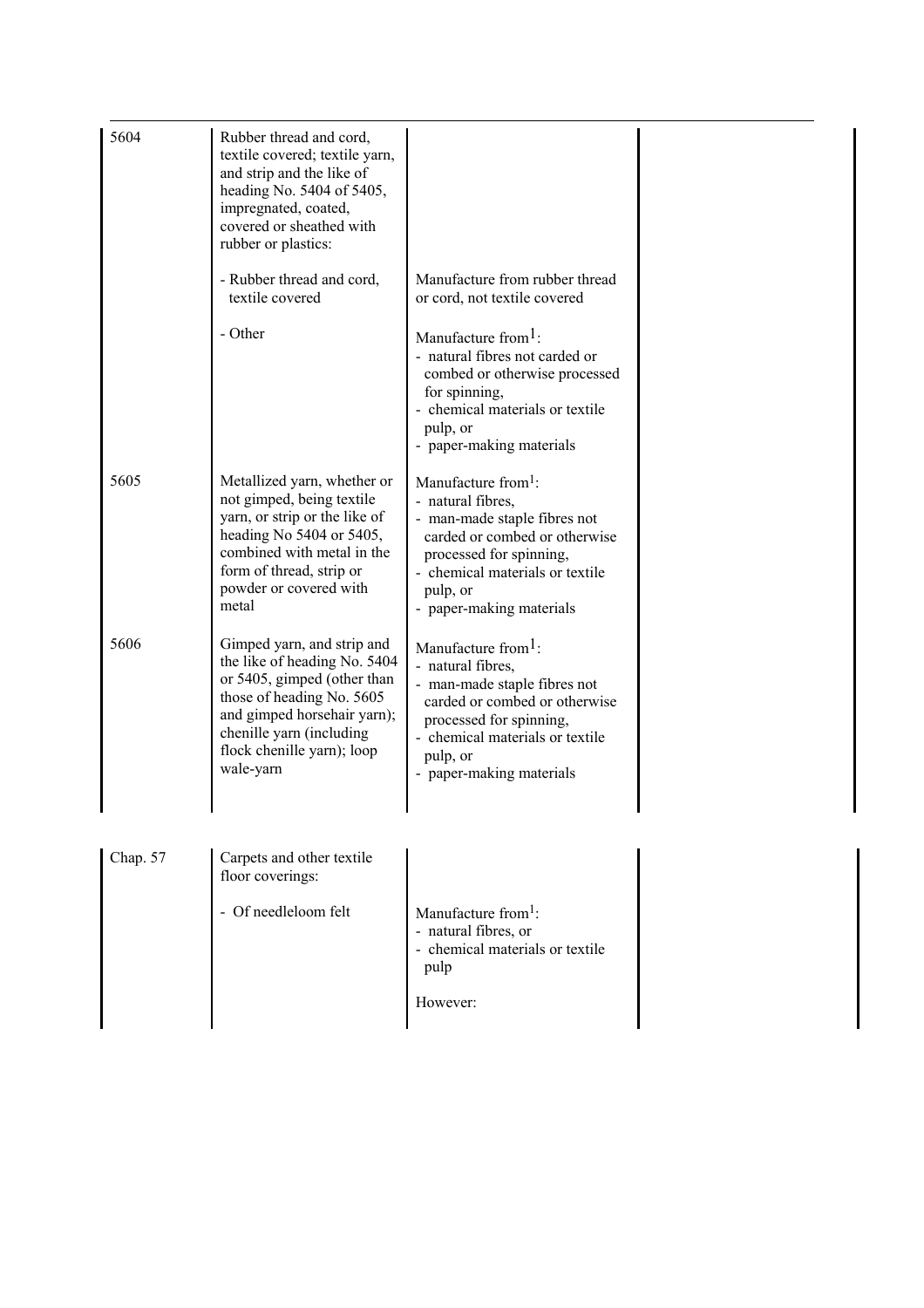|             |                                                                                                                                                                                       | - polypropylene filament of<br>heading No. 5402,<br>- polypropylen fibres of heading<br>No. 5503 or 5506 or<br>- polypropylene filament tow of<br>heading No. 5501,<br>of which the denomination in all<br>cases of a single filament or fibre<br>is less than 9 decitex may be used<br>provided their value does not<br>exceed 40% of the ex-works price<br>of the product |  |
|-------------|---------------------------------------------------------------------------------------------------------------------------------------------------------------------------------------|-----------------------------------------------------------------------------------------------------------------------------------------------------------------------------------------------------------------------------------------------------------------------------------------------------------------------------------------------------------------------------|--|
|             | - Of other felt                                                                                                                                                                       | Manufacture from $\frac{1}{1}$ :<br>- natural fibres not carded or<br>combed or otherwise processed<br>for spinning, or<br>- chemical materials or textile<br>pulp                                                                                                                                                                                                          |  |
|             | - Of other textile materials                                                                                                                                                          | Manufacture from <sup>1</sup> :<br>- coir yarn,<br>- synthetic or artificial filament<br>yarn,<br>- natural fibres, or<br>- man-made staple fibres not<br>carded or combed or otherwise<br>processed for spinning                                                                                                                                                           |  |
| ex Chap. 58 | Special woven fabrics;<br>tufted textile fabrics; lace;<br>tapestries; trimmings;<br>embroidery; except for<br>heading Nos 5805 and 5810<br>for which the rules are set<br>out below: |                                                                                                                                                                                                                                                                                                                                                                             |  |
|             | Combined with rubber<br>thread                                                                                                                                                        | Manufacture from single yarn <sup>1</sup> :                                                                                                                                                                                                                                                                                                                                 |  |
|             | - Other                                                                                                                                                                               | Manufacture from $\frac{1}{1}$ :<br>- natural fibres,<br>- man-made staple fibres not<br>carded or combed or otherwise<br>processed for spinning, or<br>- chemical materials or textile<br>pulp,                                                                                                                                                                            |  |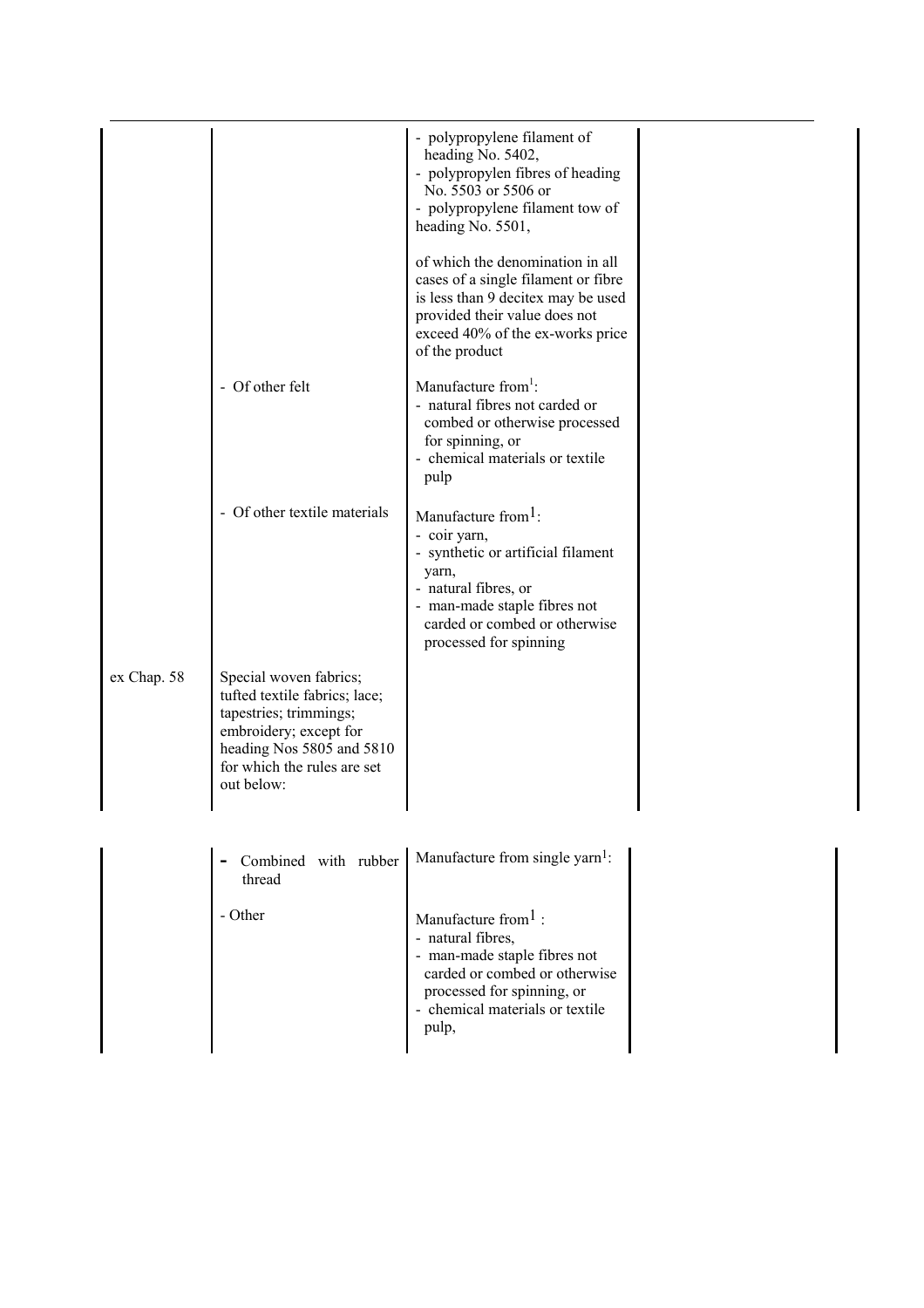|      |                                                                                                                                                                                                                                                                         | <sub>or</sub>                                                                                                                                                                                                                                                                                                                                                                                      |  |
|------|-------------------------------------------------------------------------------------------------------------------------------------------------------------------------------------------------------------------------------------------------------------------------|----------------------------------------------------------------------------------------------------------------------------------------------------------------------------------------------------------------------------------------------------------------------------------------------------------------------------------------------------------------------------------------------------|--|
|      |                                                                                                                                                                                                                                                                         | Printing accompanied by at least<br>two preparatory or finishing<br>operations (such as scouring,<br>bleaching, mercerizing, heat<br>setting, raising, calendering,<br>shrink resistance processing,<br>permanent finishing, decatizing,<br>impregnating, mending and<br>burling) where the value of the<br>unprinted fabric used does not<br>exceed 47.5% of the ex-works<br>price of the product |  |
| 5805 | Hand-woven tapestries of<br>the types gobelins, flanders,<br>aubusson, beauvais and the<br>like, and needle-worked<br>tapestries (for example, petit<br>point, cross stitch), whether<br>or not made up                                                                 | Manufacture in which all the<br>materials used are classified<br>within a heading other than that<br>of the product                                                                                                                                                                                                                                                                                |  |
| 5810 | Embroidery in the piece, in<br>strips or in motifs                                                                                                                                                                                                                      | Manufacture in which:<br>- all the materials used are<br>classified within a heading<br>other than that of the product,<br>and<br>- the value of all the materials<br>used does not exceed 50% of<br>the ex-works price of the<br>product                                                                                                                                                          |  |
| 5901 | Textile fabrics coated with<br>gum or amylaceous<br>substances of a kind used<br>for the outer covers of<br>books or the like; tracing<br>cloth; prepared painting<br>canvas; buckram and similar<br>stiffened textile fabrics of a<br>kind used for hat<br>foundations | Manufacture from yarn                                                                                                                                                                                                                                                                                                                                                                              |  |
| 5902 | Tyre cord fabric of high<br>tenacity yarn of nylon or<br>other polyamides, polyesters<br>or viscose rayon:                                                                                                                                                              |                                                                                                                                                                                                                                                                                                                                                                                                    |  |
|      | - Containing not more than<br>90 % by weight of textile<br>materials                                                                                                                                                                                                    | Manufacture from yarn                                                                                                                                                                                                                                                                                                                                                                              |  |
|      | - Other                                                                                                                                                                                                                                                                 | Manufacture from chemical<br>materials or textile pulp                                                                                                                                                                                                                                                                                                                                             |  |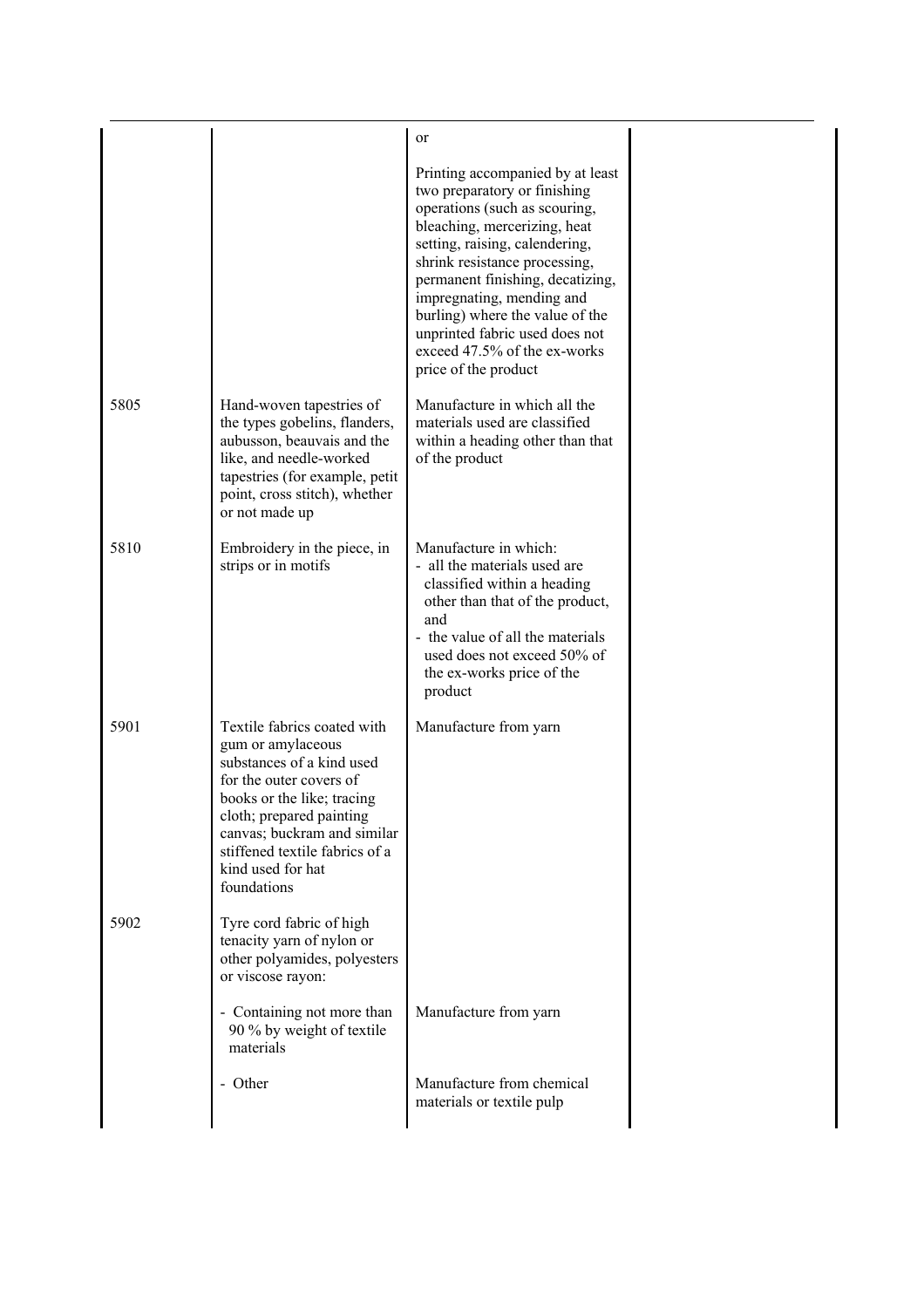| 5903 | Textile fabrics impregnated,<br>coated, covered or<br>laminated with plastics,<br>other than those of heading<br>No 5902                                            | Manufacture from yarn                                                                                                                                                                                                                                                                                                                                                                              |  |
|------|---------------------------------------------------------------------------------------------------------------------------------------------------------------------|----------------------------------------------------------------------------------------------------------------------------------------------------------------------------------------------------------------------------------------------------------------------------------------------------------------------------------------------------------------------------------------------------|--|
| 5904 | Linoleum, whether or not<br>cut to shape; floor coverings<br>consisting of a coating or<br>covering applied on a textile<br>backing, whether or not cut<br>to shape | Manufacture from yarn <sup>1</sup>                                                                                                                                                                                                                                                                                                                                                                 |  |
| 5905 | Textile wall coverings:                                                                                                                                             |                                                                                                                                                                                                                                                                                                                                                                                                    |  |
|      | - Impregnated, coated,<br>covered or laminated with<br>rubber, plastics or other<br>materials                                                                       | Manufacture from yarn.                                                                                                                                                                                                                                                                                                                                                                             |  |
|      | - Other                                                                                                                                                             | Manufacture from <sup>1</sup> :<br>- coir yarn,<br>- natural fibres,<br>- man-made staple fibres not<br>carded or combed or otherwise<br>processed for spinning, or<br>- chemical materials or textile<br>pulp,                                                                                                                                                                                    |  |
|      |                                                                                                                                                                     | or                                                                                                                                                                                                                                                                                                                                                                                                 |  |
|      |                                                                                                                                                                     | Printing accompanied by at least<br>two preparatory or finishing<br>operations (such as scouring,<br>bleaching, mercerising, heat<br>setting, raising, calendering,<br>shrink resistance processing,<br>permanent finishing, decatising,<br>impregnating, mending and<br>burling) where the value of the<br>unprinted fabric used does not<br>exceed 47.5% of the ex-works<br>price of the product |  |
| 5906 | Rubberized textile fabrics,<br>other than those of heading<br>No 5902:                                                                                              |                                                                                                                                                                                                                                                                                                                                                                                                    |  |
|      | - Knitted or crocheted<br>fabrics                                                                                                                                   | Manufacture from <sup>1</sup> :<br>- natural fibres,<br>- man-made staple fibres not<br>carded or combed or otherwise<br>processed for spinning, or<br>- chemical materials or textile<br>pulp                                                                                                                                                                                                     |  |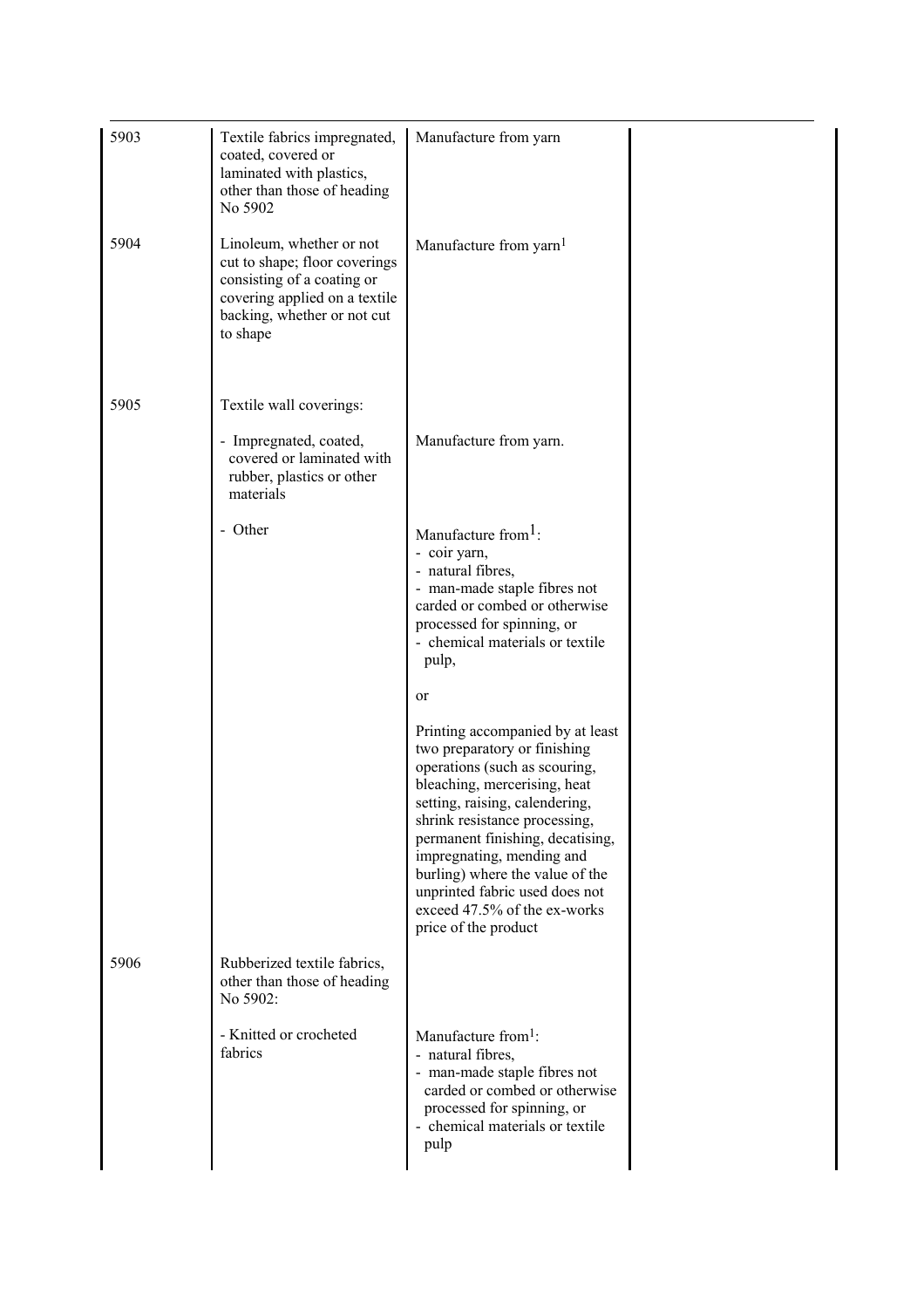|              | Other fabrics made of<br>synthetic filament yarn,<br>containing more than<br>90% by weight of textile<br>materials                                                                                                 | Manufacture from chemical<br>materials                                                                                                                                                                         |  |
|--------------|--------------------------------------------------------------------------------------------------------------------------------------------------------------------------------------------------------------------|----------------------------------------------------------------------------------------------------------------------------------------------------------------------------------------------------------------|--|
|              | - Other                                                                                                                                                                                                            | Manufacture from yarn                                                                                                                                                                                          |  |
| 5907         | Textile fabrics otherwise<br>impregnated, coated or<br>covered; painted canvas<br>being theatrical scenery,<br>studio backcloths or the like                                                                       | Manufacture from yarn                                                                                                                                                                                          |  |
| 5908         | Textile wicks, woven,<br>plaited or knitted, for lamps,<br>stoves, lighters, candles or<br>the like; incandescent gas<br>mantles and tubular knitted<br>gas mantle fabric therefor,<br>whether or not impregnated: |                                                                                                                                                                                                                |  |
|              | - Incandescent gas mantles,<br>impregnated                                                                                                                                                                         | Manufacture from tubular<br>knitted gas mantle fabric                                                                                                                                                          |  |
|              | - Other                                                                                                                                                                                                            | Manufacture in which all the<br>materials used are classified<br>within a heading other than that<br>of the product                                                                                            |  |
| 5909 to 5911 | Textile articles of a kind<br>suitable for industrial use:                                                                                                                                                         |                                                                                                                                                                                                                |  |
|              | - Polishing discs or rings<br>other than of felt of<br>heading No. 5911                                                                                                                                            | Manufacture from yarn or waste<br>fabrics or rags of heading No.<br>6310                                                                                                                                       |  |
|              | - Other                                                                                                                                                                                                            | Manufacture from <sup>1</sup> :<br>- coir yarn,<br>- natural fibres,<br>- man-made staple fibres not<br>carded or combed or otherwise<br>processed for spinning, or<br>- chemical materials or textile<br>pulp |  |
| Chap. 60     | Knitted or crocheted fabrics                                                                                                                                                                                       | Manufacture from $1$ :<br>- natural fibres,<br>- man-made staple fibres not<br>carded or combed or otherwise<br>processed for spinning, or<br>- chemical materials or textile<br>pulp                          |  |
| Chap. 61     | Articles of apparel and<br>clothing accessories, knitted<br>or crocheted:                                                                                                                                          |                                                                                                                                                                                                                |  |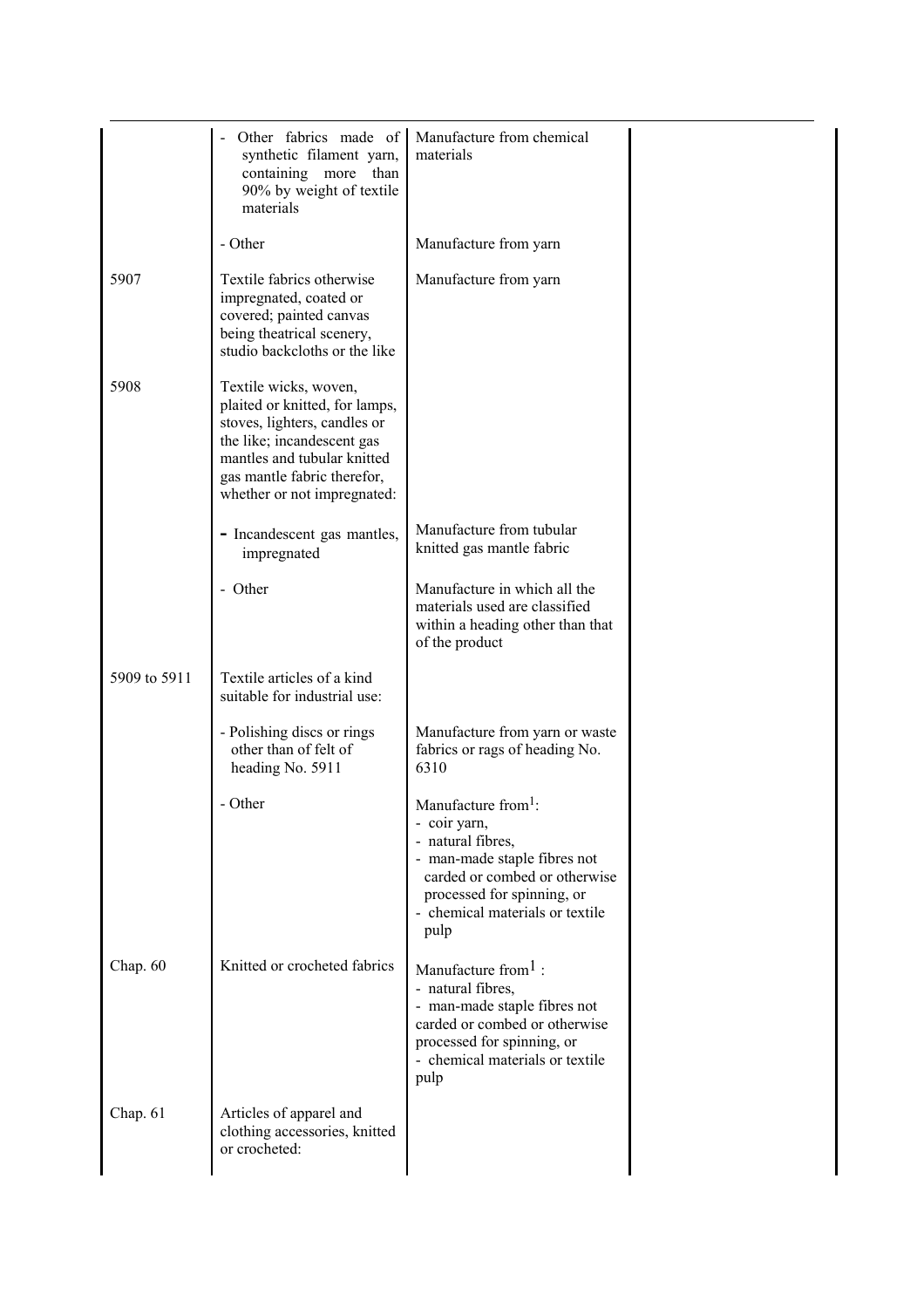|                                                    | Obtained by<br>sewing<br>together or otherwise<br>assembling, two or more<br>pieces of knitted or<br>crocheted fabric which<br>have been either cut to<br>form or obtained directly<br>to form | Manufacture from yarn <sup>2</sup>                                                                                                                                                                                                                 |  |
|----------------------------------------------------|------------------------------------------------------------------------------------------------------------------------------------------------------------------------------------------------|----------------------------------------------------------------------------------------------------------------------------------------------------------------------------------------------------------------------------------------------------|--|
|                                                    | - Other                                                                                                                                                                                        | Manufacture from $\cdot$ :<br>- natural fibres,<br>- man-made staple fibres not<br>carded or combed or otherwise<br>processed for spinning, or<br>chemical materials or<br>$\overline{a}$<br>textile pulp                                          |  |
| ex Chap. 62                                        | Articles of apparel and<br>clothing accessories, not<br>knitted or crocheted; except<br>for:                                                                                                   | Manufacture from yarn <sup>1,2</sup>                                                                                                                                                                                                               |  |
| ex 6202,<br>ex 6204,<br>ex 6206,<br>and<br>ex 6209 | Women's, girls' and babies'<br>clothing and clothing<br>accessories for babies,<br>embroidered                                                                                                 | Manufacture from yarn <sup>2</sup><br>$\alpha$ r<br>Manufacture from<br>unembroidered fabric provided<br>the value of the unembroidered<br>fabric used does not exceed 40%<br>of the ex-works price of the<br>product $2$                          |  |
| ex 6210 and<br>ex 6216                             | Fire-resistant equipment of<br>fabric covered with foil of<br>aluminized polyester                                                                                                             | Manufacture from yarn <sup>2</sup><br>$\alpha$ r<br>Manufacture from uncoated<br>fabric provided the value of the<br>uncoated fabric used does not<br>exceed 40% of the ex-works<br>price of the product <sup>2</sup>                              |  |
| 6213 and<br>6214                                   | Handkerchiefs, shawls,<br>scarves, mufflers, mantillas,<br>veils and the like:<br>- Embroidered                                                                                                | Manufacture from unbleached<br>single yarn $12$<br><sub>or</sub><br>Manufacture from<br>unembroidered fabric provided<br>the value of the unembroidered<br>fabric used does not exceed 40%<br>of the ex-works price of the<br>product <sup>2</sup> |  |
|                                                    | - Other                                                                                                                                                                                        | Manufacture from unbleached<br>single yarn <sup>12</sup>                                                                                                                                                                                           |  |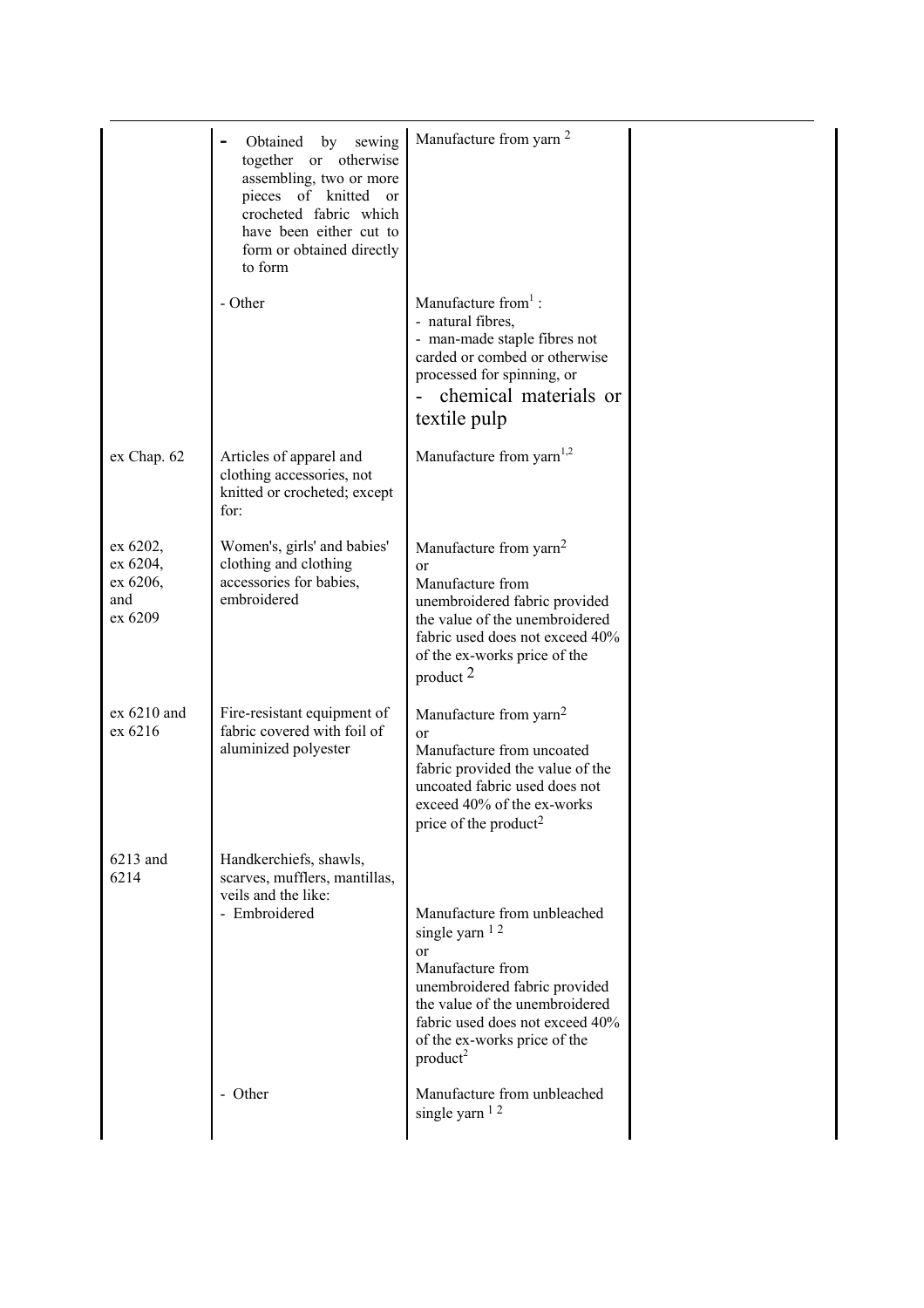| 6217         | Other made up clothing<br>accessories; parts of<br>garments or of clothing<br>accessories, other than those<br>of heading No. 6212: |                                                                                                                                                                                                                            |  |
|--------------|-------------------------------------------------------------------------------------------------------------------------------------|----------------------------------------------------------------------------------------------------------------------------------------------------------------------------------------------------------------------------|--|
|              | - Embroidered                                                                                                                       | Manufacture from yarn 1<br><sub>or</sub><br>Manufacture from<br>unembroidered fabric provided<br>the value of the unembroidered<br>fabric used does not exceed 40%<br>of the ex-works price of the<br>product <sup>1</sup> |  |
|              | - Fire resistant equipment<br>of fabric covered with foil<br>of aluminized polyester                                                | Manufacture from yarn <sup>1</sup><br>or<br>Manufacture from uncoated<br>fabric provided the value of the<br>uncoated fabric used does not<br>exceed 40% of the ex-works<br>price of the product <sup>1</sup>              |  |
|              | - Interlinings for collars and<br>cuffs, cut out                                                                                    | Manufacture in which:                                                                                                                                                                                                      |  |
|              |                                                                                                                                     | - all the materials used<br>are classified within a<br>heading other than that<br>of the product, and                                                                                                                      |  |
|              |                                                                                                                                     | the value of all the<br>materials used does not<br>exceed 40% of the ex-<br>works price<br>of<br>the<br>product                                                                                                            |  |
|              | - Other                                                                                                                             | Manufacture from yarn <sup>1</sup>                                                                                                                                                                                         |  |
| ex Chap. 63  | Other made-up textile<br>articles; sets; worn clothing<br>and worn textile articles;<br>rags; except for:                           | Manufacture in which all the<br>materials used are classified<br>within a heading other than that<br>of the product                                                                                                        |  |
| 6301 to 6304 | Blankets, travelling rugs,<br>bed linen etc.; curtains etc.;<br>other furnishing articles:                                          |                                                                                                                                                                                                                            |  |
|              | - Of felt, of non-wovens                                                                                                            | Manufacture from: <sup>2</sup><br>- natural fibres, or<br>- chemical materials or textile                                                                                                                                  |  |
|              | - Other:                                                                                                                            | pulp                                                                                                                                                                                                                       |  |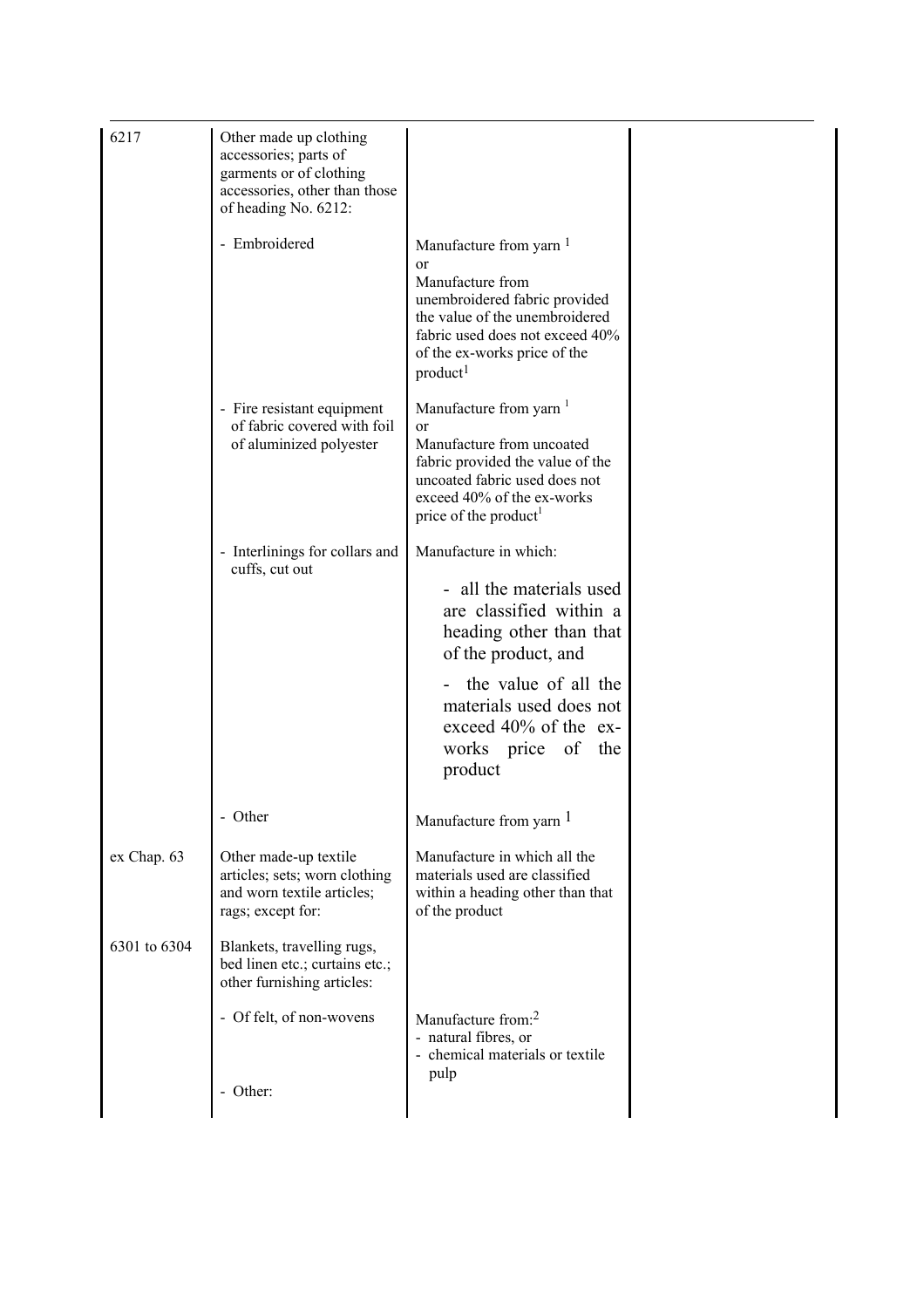|      | -- Embroidered<br>-- Other                                                                                                                                                                                                                  | Manufacture from unbleached<br>single yarn $12$<br><sub>or</sub><br>Manufacture from<br>unembroidered fabric (other<br>than knitted or crocheted)<br>provided the value of the<br>unembroidered fabric used does<br>not exceed 40% of the ex-works<br>price of the product<br>Manufacture from unbleached |  |
|------|---------------------------------------------------------------------------------------------------------------------------------------------------------------------------------------------------------------------------------------------|-----------------------------------------------------------------------------------------------------------------------------------------------------------------------------------------------------------------------------------------------------------------------------------------------------------|--|
|      |                                                                                                                                                                                                                                             | single yarn 12                                                                                                                                                                                                                                                                                            |  |
| 6305 | Sacks and bags, of a kind<br>used for the packing of<br>goods                                                                                                                                                                               | Manufacture from $1$ :<br>- natural fibres,<br>man-made<br>staple<br>fibres not carded or<br>combed or otherwise<br>processed for spinning,<br><sub>or</sub>                                                                                                                                              |  |
|      |                                                                                                                                                                                                                                             | - chemical materials or textile<br>pulp                                                                                                                                                                                                                                                                   |  |
| 6306 | Tarpaulins, awnings and<br>sunblinds; tents; sails for<br>boats, sailboards or<br>landcraft; camping goods:                                                                                                                                 |                                                                                                                                                                                                                                                                                                           |  |
|      | - Of non-wovens                                                                                                                                                                                                                             | Manufacture from $1$ :<br>- natural fibres, or<br>chemical materials or<br>textile pulp                                                                                                                                                                                                                   |  |
|      | - Other                                                                                                                                                                                                                                     | Manufacture from unbleached<br>single yarn <sup>1</sup>                                                                                                                                                                                                                                                   |  |
| 6307 | Other made-up articles,<br>including dress patterns                                                                                                                                                                                         | Manufacture in which the value<br>of all the materials used does not<br>exceed 40% of the ex-works<br>price of the product                                                                                                                                                                                |  |
| 6308 | Sets consisting of woven<br>fabric and yarn, whether or<br>not with accessories, for<br>making up into rugs,<br>tapestries, embroidered<br>table cloths or serviettes or<br>similar textile articles, put<br>up in packings for retail sale | Each item in the set must satisfy<br>the rule which would apply to it<br>if it were not included in the set.<br>However, non-originating<br>articles may be incorporated<br>provided their total value does<br>not exceed 15% of the ex-works<br>price of the set                                         |  |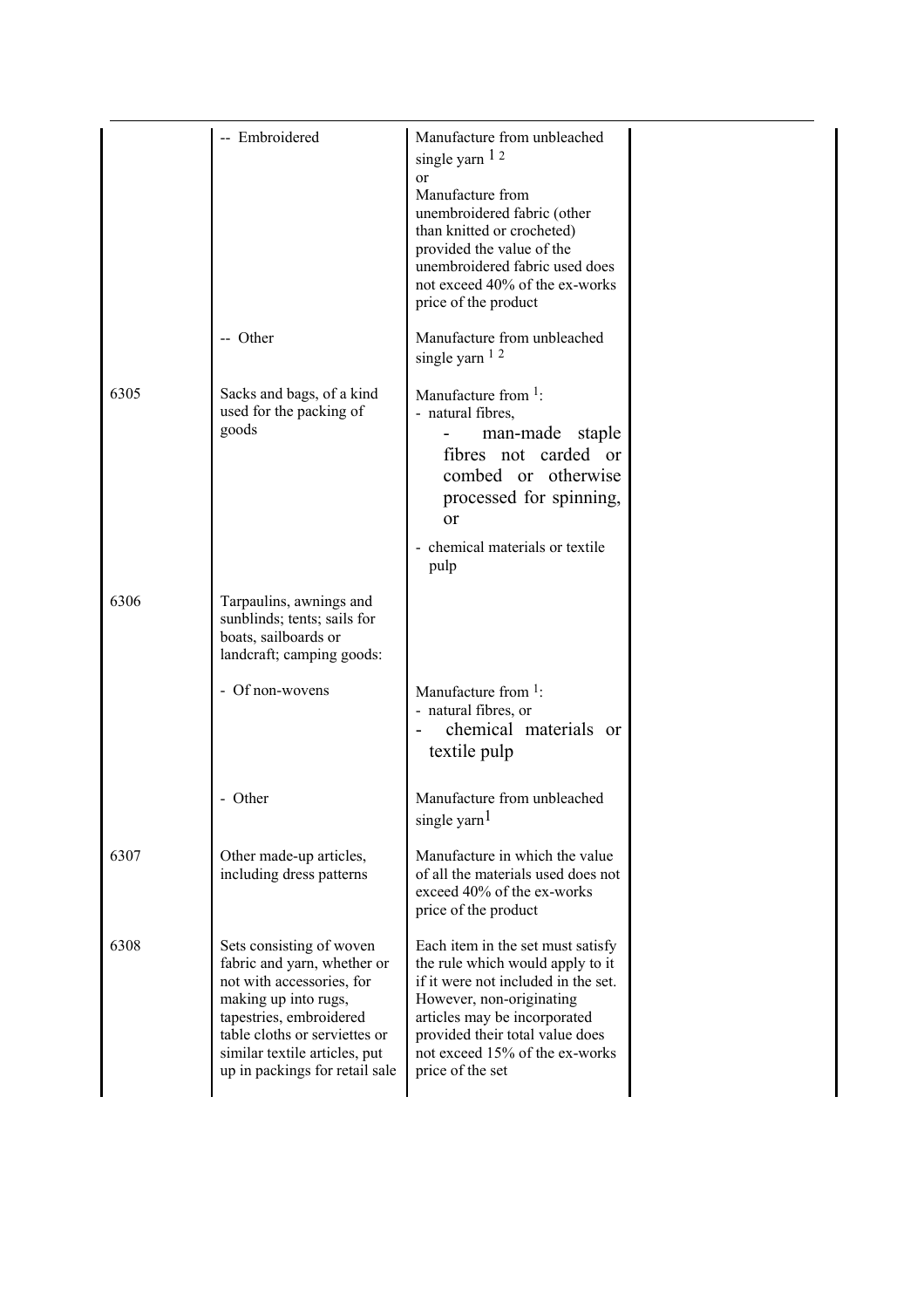| 6401 to 6405 | Footwear                                                                                                                                                                                                                                                 | Manufacture from materials of<br>any heading except for<br>assemblies of uppers affixed to<br>inner soles or to other sole<br>components of heading No.<br>6406 |  |
|--------------|----------------------------------------------------------------------------------------------------------------------------------------------------------------------------------------------------------------------------------------------------------|-----------------------------------------------------------------------------------------------------------------------------------------------------------------|--|
| 6406         | Parts of footwear;<br>removable in-soles, heel<br>cushions and similar<br>articles; gaiters, leggings<br>and similar articles, and<br>parts thereof                                                                                                      | Manufacture in which all the<br>materials used are classified<br>within a heading other than that<br>of the product                                             |  |
| ex Chap. 65  | Headgear and parts thereof,<br>except for:                                                                                                                                                                                                               | Manufacture in which all the<br>materials used are classified<br>within a heading other than that<br>of the product                                             |  |
| 6503         | Felt hats and other felt<br>headgear, made from the hat<br>bodies, hoods or plateaux of<br>heading No. 6501, whether<br>or not lined or trimmed                                                                                                          | Manufacture from yarn or textile<br>fibres <sup>1</sup>                                                                                                         |  |
| 6505         | Hats and other headgear,<br>knitted or crocheted, or<br>made up from lace, felt or<br>other textile fabric, in the<br>piece (but not in strips),<br>whether or not lined or<br>trimmed; hair-nets of any<br>material, whether or not<br>lined or trimmed | Manufacture from yarn or textile<br>fibres <sup>1</sup>                                                                                                         |  |
| ex Chap. 66  | Umbrellas, sun umbrellas,<br>walking-sticks, seat-sticks,<br>whips, riding-crops and<br>parts thereof; except for:                                                                                                                                       | Manufacture in which all the<br>materials used are classified<br>within a heading other than that<br>of the product                                             |  |
| 6601         | Umbrellas and sun<br>umbrellas (including<br>walking-stick umbrellas,<br>garden umbrellas and<br>similar umbrellas)                                                                                                                                      | Manufacture in which the value<br>of all the materials used does not<br>exceed 50% of the ex-works<br>price of the product                                      |  |
| Chap. 67     | Prepared feathers and down<br>and articles made of feathers<br>or of down; artificial<br>flowers; articles of human<br>hair                                                                                                                              | Manufacture in which all the<br>materials used are classified<br>within a heading other than that<br>of the product                                             |  |
| ex Chap. 68  | Articles of stone, plaster,<br>cement, asbestos, mica or<br>similar materials; except<br>for:                                                                                                                                                            | Manufacture in which all the<br>materials used are classified<br>within a heading other than that<br>of the product                                             |  |
| ex 6803      | Articles of slate or of<br>agglomerated slate                                                                                                                                                                                                            | Manufacture from worked slate                                                                                                                                   |  |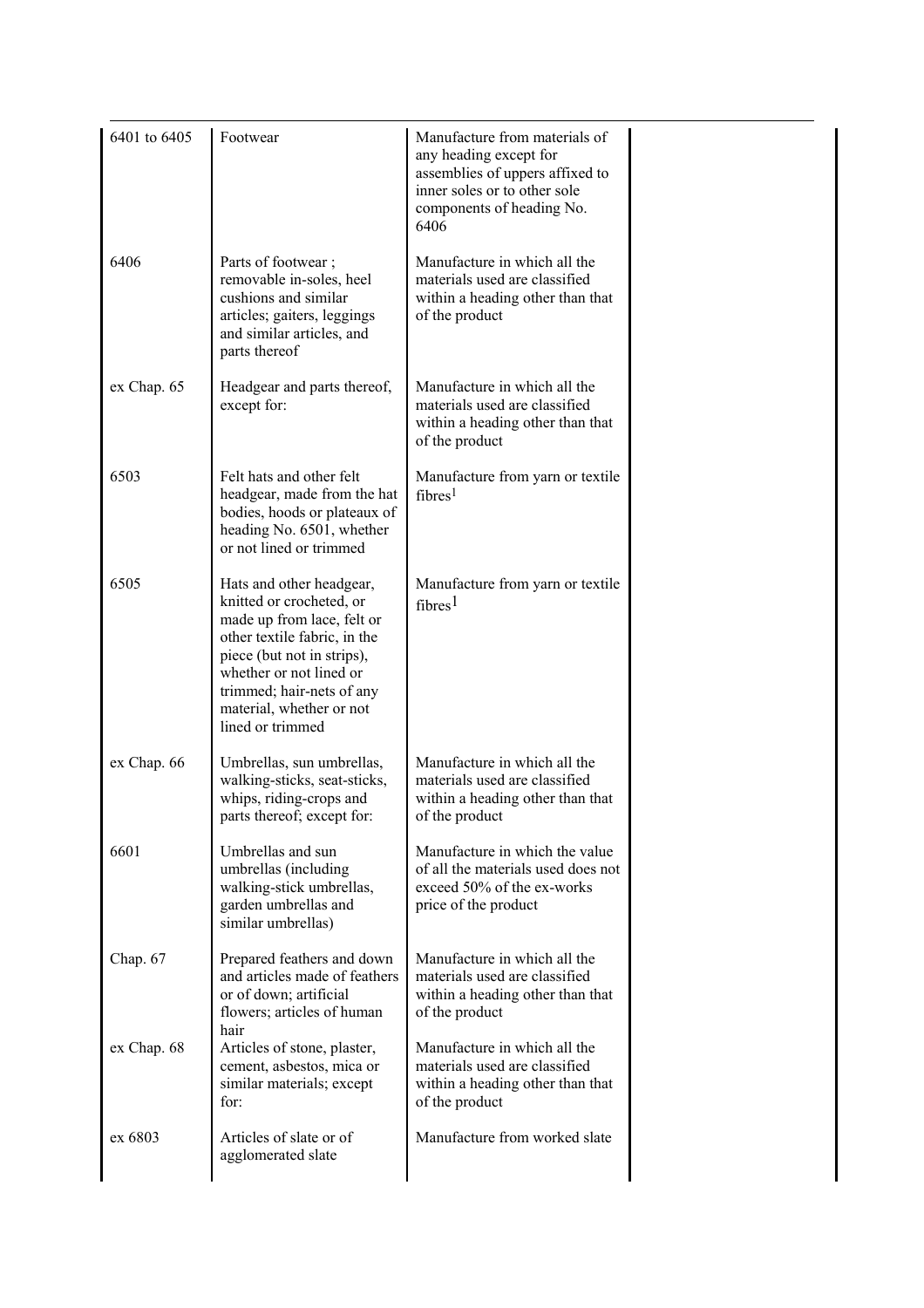| ex 6812                            | Articles of asbestos; articles<br>of mixtures with a basis of<br>asbestos or of mixtures with<br>a basis of asbestos and<br>magnesium carbonate                                                                                          | Manufacture from materials of<br>any heading                                                                                                                                                                                                                    |  |
|------------------------------------|------------------------------------------------------------------------------------------------------------------------------------------------------------------------------------------------------------------------------------------|-----------------------------------------------------------------------------------------------------------------------------------------------------------------------------------------------------------------------------------------------------------------|--|
| ex 6814                            | Articles of mica, including<br>agglomerated or<br>reconstituted mica, on a<br>support of paper,<br>paperboard or other<br>materials                                                                                                      | Manufacture from worked mica<br>(including agglomerated or<br>reconstituted mica)                                                                                                                                                                               |  |
| Chap. 69                           | Ceramic products                                                                                                                                                                                                                         | Manufacture in which all the<br>materials used are classified<br>within a heading other than that<br>of the product                                                                                                                                             |  |
| ex Chap. 70                        | Glass and glassware; except<br>for:                                                                                                                                                                                                      | Manufacture in which all the<br>materials used are classified<br>within a heading other than that<br>of the product                                                                                                                                             |  |
| ex 7003,<br>ex 7004 and<br>ex 7005 | Glass with a non-reflecting<br>layer                                                                                                                                                                                                     | Manufacture from materials of<br>heading No 7001                                                                                                                                                                                                                |  |
| 7006                               | Glass of heading No. 7003,<br>7004 or 7005, bent,<br>edgeworked, engraved,<br>drilled, enamelled or<br>otherwise worked, but not<br>framed or fitted with other<br>materials                                                             | Manufacture from materials of<br>heading No. 7001                                                                                                                                                                                                               |  |
| 7007                               | Safety glass, consisting of<br>toughened (tempered) or<br>laminated glass                                                                                                                                                                | Manufacture from materials of<br>heading No. 7001                                                                                                                                                                                                               |  |
| 7008                               | Multiple-walled insulating<br>units of glass                                                                                                                                                                                             | Manufacture from materials of<br>heading No. 7001                                                                                                                                                                                                               |  |
| 7009                               | Glass mirrors, whether or<br>not framed, including rear-<br>view mirrors                                                                                                                                                                 | Manufacture from materials of<br>heading No. 7001                                                                                                                                                                                                               |  |
| 7010                               | Carboys, bottles, flasks,<br>jars, pots, phials, ampoules<br>and other containers, of<br>glass, of a kind used for the<br>conveyance or packing of<br>goods; preserving jars of<br>glass; stoppers, lids and<br>other closures, of glass | Manufacture in which all the<br>materials used are classified<br>within a heading other than that<br>of the product<br>or<br>Cutting of glassware, provided<br>the value of the uncut glassware<br>does not exceed 50% of the ex-<br>works price of the product |  |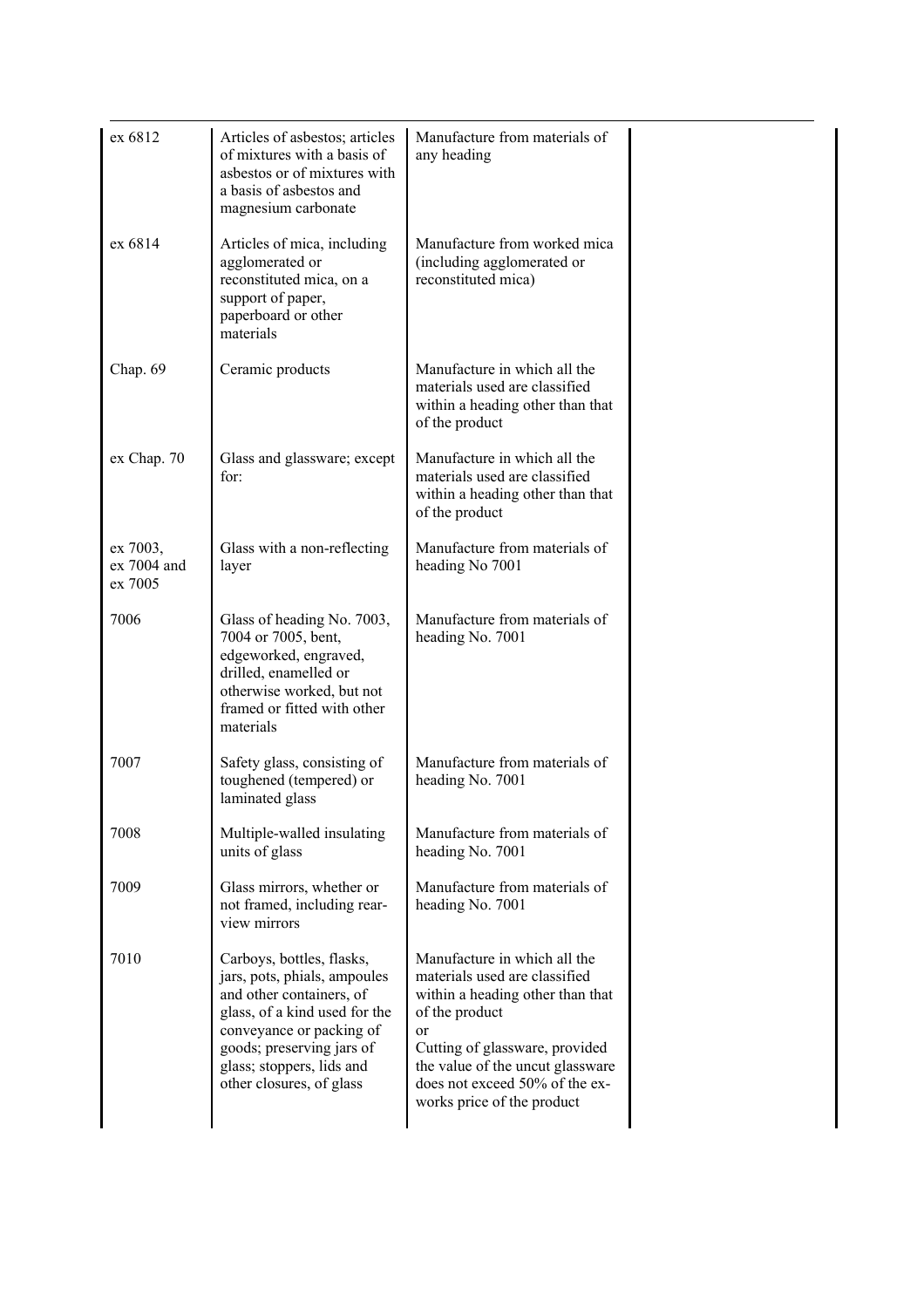| 7013                               | Glassware of a kind used for<br>table, kitchen, toilet, office,<br>indoor decoration or similar<br>purposes (other than that of<br>heading No. 7010 or 7018)                                   | Manufacture in which all the<br>materials used are classified<br>within a heading other than that<br>of the product                                                                                             |  |
|------------------------------------|------------------------------------------------------------------------------------------------------------------------------------------------------------------------------------------------|-----------------------------------------------------------------------------------------------------------------------------------------------------------------------------------------------------------------|--|
|                                    |                                                                                                                                                                                                | <sub>or</sub>                                                                                                                                                                                                   |  |
|                                    |                                                                                                                                                                                                | Cutting of glassware, provided<br>the value of the uncut glassware<br>does not exceed 50% of the ex-<br>works price of the product                                                                              |  |
|                                    |                                                                                                                                                                                                | or                                                                                                                                                                                                              |  |
|                                    |                                                                                                                                                                                                | Hand-decoration (with the<br>exception of silk-screen<br>printing) of hand-blown<br>glassware, provided the value of<br>the hand-blown glassware does<br>not exceed 50% of the ex-works<br>price of the product |  |
| ex 7019                            | Articles (other than yarn) of<br>glass fibres                                                                                                                                                  | Manufacture from:<br>uncoloured<br>slivers,<br>rovings,<br>yarn<br><sub>or</sub><br>chopped strands, or<br>- glass wool                                                                                         |  |
| ex Chap. 71                        | Natural or cultured pearls,<br>precious or semi-precious<br>stones, precious metals,<br>metals clad with precious<br>metal, and articles thereof;<br>imitation jewellery; coin;<br>except for: | Manufacture in which all the<br>materials used are classified<br>within a heading other than that<br>of the product                                                                                             |  |
| ex 7101                            | Natural or cultured pearls,<br>graded and temporarily<br>strung for convenience of<br>transport                                                                                                | Manufacture in which the value<br>of all the materials used does not<br>exceed 50 % of the ex-works<br>price of the product                                                                                     |  |
| ex 7102,<br>ex 7103 and<br>ex 7104 | Worked precious or semi-<br>precious stones (natural,<br>synthetic or reconstructed)                                                                                                           | Manufacture from unworked<br>precious or semi-precious stones                                                                                                                                                   |  |
| 7106, 7108<br>and 7110             | Precious metals:                                                                                                                                                                               |                                                                                                                                                                                                                 |  |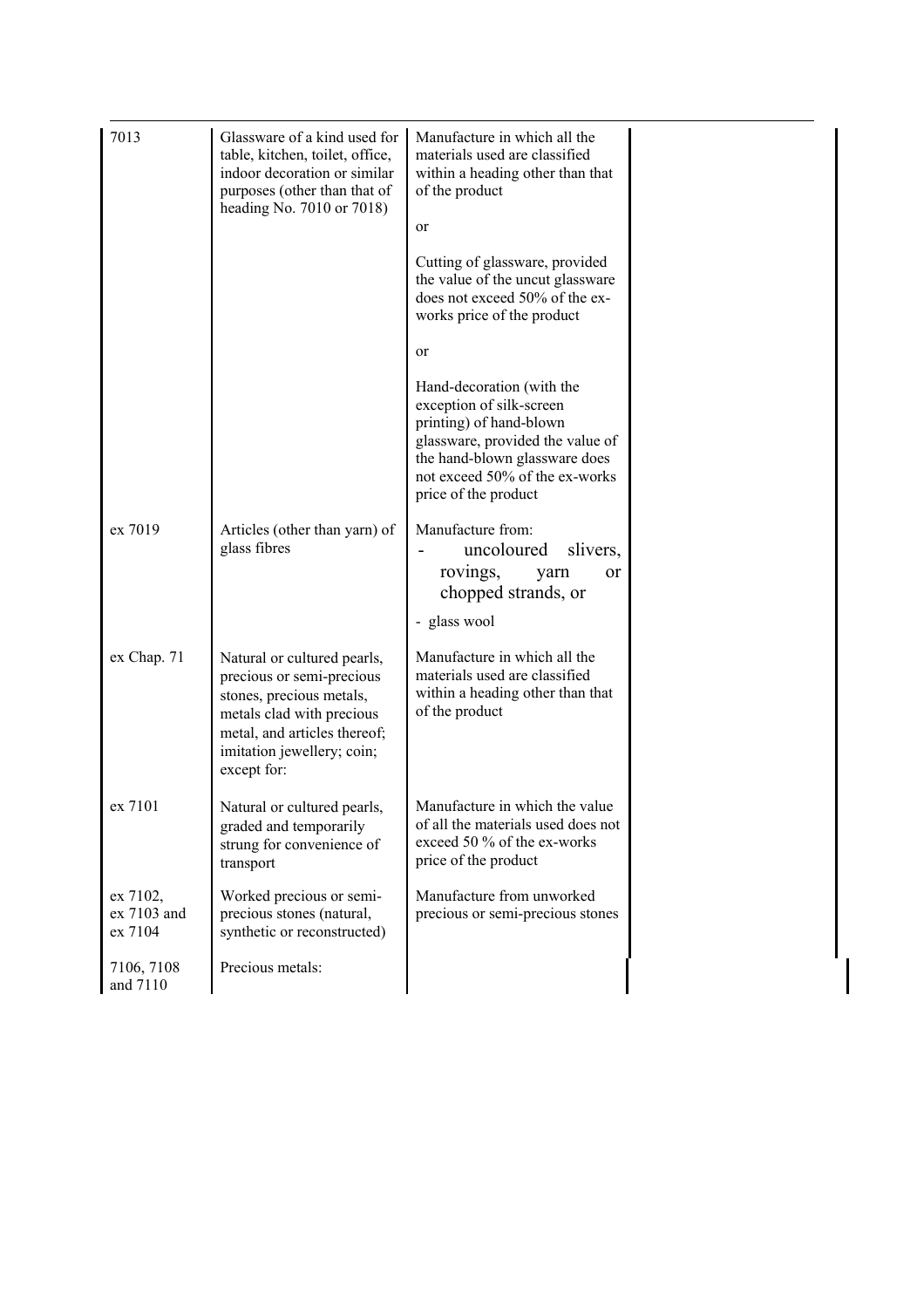|                                    | - Unwrought                                                                                                                | Manufacture from materials not<br>classified within heading No.<br>7106, 7108 or 7110<br>or                                                                                                                                                                                                                                       |
|------------------------------------|----------------------------------------------------------------------------------------------------------------------------|-----------------------------------------------------------------------------------------------------------------------------------------------------------------------------------------------------------------------------------------------------------------------------------------------------------------------------------|
|                                    |                                                                                                                            | Electrolytic, thermal or<br>chemical separation of precious<br>metals of heading No. 7106,<br>7108 or 7110                                                                                                                                                                                                                        |
|                                    |                                                                                                                            | or<br>Alloying of precious metals of<br>heading No. 7106, 7108 or 7110<br>with each other or with base<br>metals                                                                                                                                                                                                                  |
|                                    | - Semi-manufactured or in<br>powder form                                                                                   | Manufacture from unwrought<br>precious metals                                                                                                                                                                                                                                                                                     |
| ex 7107,<br>ex 7109 and<br>ex 7111 | Metals clad with precious<br>metals, semi-manufactured                                                                     | Manufacture from metals clad<br>with precious metals,<br>unwrought                                                                                                                                                                                                                                                                |
| 7116                               | Articles of natural or<br>cultured pearls, precious or<br>semi-precious stones<br>(natural, synthetic or<br>reconstructed) | Manufacture in which the value<br>of all the materials used does<br>not exceed 50% of the ex-works<br>price of the product                                                                                                                                                                                                        |
| 7117                               | Imitation jewellery                                                                                                        | Manufacture in which all the<br>materials used are classified<br>within a heading other than that<br>of the product<br>or<br>Manufacture from base metal<br>parts, not plated or covered with<br>precious metals, provided the<br>value of all the materials used<br>does not exceed 50% of the ex-<br>works price of the product |
| ex Chap. 72                        | Iron and steel; except for:                                                                                                | Manufacture in which all the<br>materials used are classified<br>within a heading other than that<br>of the product                                                                                                                                                                                                               |
| 7207                               | Semi-finished products of<br>iron or non-alloy steel                                                                       | Manufacture from materials of<br>heading No 7201, 7202, 7203,<br>7204 or 7205                                                                                                                                                                                                                                                     |
| 7208 to 7216                       | Flat rolled products, bars<br>and rods, angles, shapes and<br>sections of iron or non-alloy<br>steel                       | Manufacture from ingots or<br>other primary forms of heading<br>No 7206                                                                                                                                                                                                                                                           |
| 7217                               | Wire of iron or non-alloy<br>steel                                                                                         | Manufacture from semi-finished<br>materials of heading No 7207                                                                                                                                                                                                                                                                    |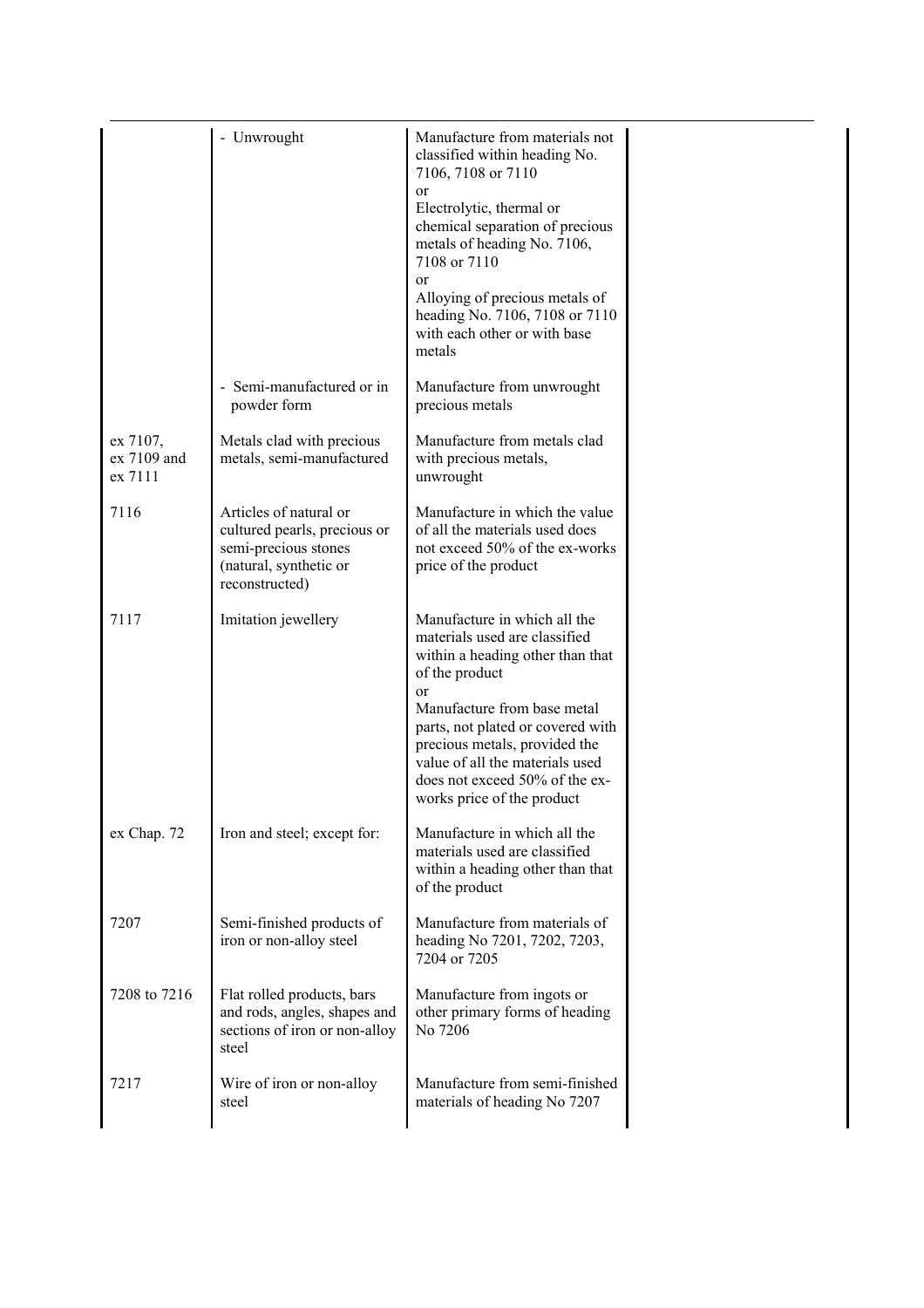| ex 7218, 7219<br>to 7222 | Semi-finished products, flat<br>rolled products, bars and<br>rods, angles, shapes and<br>sections of stainless steel                                                                                                                                                                                                                                                                                      | Manufacture from ingots or<br>other primary forms of heading<br>No 7218                                                                                                       |
|--------------------------|-----------------------------------------------------------------------------------------------------------------------------------------------------------------------------------------------------------------------------------------------------------------------------------------------------------------------------------------------------------------------------------------------------------|-------------------------------------------------------------------------------------------------------------------------------------------------------------------------------|
| 7223                     | Wire of stainless steel                                                                                                                                                                                                                                                                                                                                                                                   | Manufacture from semi-finished<br>materials of heading No 7218                                                                                                                |
| ex 7224, 7225<br>to 7228 | Semi-finished products, flat<br>rolled products, hot-rolled<br>bars and rods, in irregularly<br>wound coils; angles, shapes<br>and sections, of other alloy<br>steel; hollow drill bars and<br>rods, of alloy or non-alloy<br>steel                                                                                                                                                                       | Manufacture from ingots or<br>other primary forms of heading<br>No 7206, 7218 or 7224                                                                                         |
| 7229                     | Wire of other alloy steel                                                                                                                                                                                                                                                                                                                                                                                 | Manufacture from semi-finished<br>materials of heading No. 7224                                                                                                               |
| ex Chap. 73              | Articles of iron or steel;<br>except for:                                                                                                                                                                                                                                                                                                                                                                 | Manufacture in which all the<br>materials used are classified<br>within a heading other than that<br>of the product                                                           |
| ex 7301                  | Sheet piling                                                                                                                                                                                                                                                                                                                                                                                              | Manufacture from materials of<br>heading No 7206                                                                                                                              |
| 7302                     | Railway or tramway track<br>construction materials of<br>iron or steel, the following:<br>rails, checkrails and<br>rackrails, switch blades,<br>crossing frogs, point rods<br>and other crossing pieces,<br>sleepers (cross-ties),<br>fishplates, chairs, chair<br>wedges, sole plates (base<br>plates), rail clips, bedplates,<br>ties and other material<br>specialized for jointing or<br>fixing rails | Manufacture from materials of<br>heading No. 7206                                                                                                                             |
| 7304, 7305<br>and 7306   | Tubes, pipes and hollow<br>profiles, of iron (other than<br>cast iron) or steel                                                                                                                                                                                                                                                                                                                           | Manufacture from materials of<br>heading No. 7206, 7207, 7218<br>or 7224                                                                                                      |
| ex 7307                  | Tube or pipe fittings of<br>stainless steel (ISO No<br>X5CrNiMo 1712),<br>consisting of several parts                                                                                                                                                                                                                                                                                                     | Turning, drilling, reaming,<br>threading, deburring and<br>sandblasting of forged blanks<br>the value of which does not<br>exceed 35% of the ex-works<br>price of the product |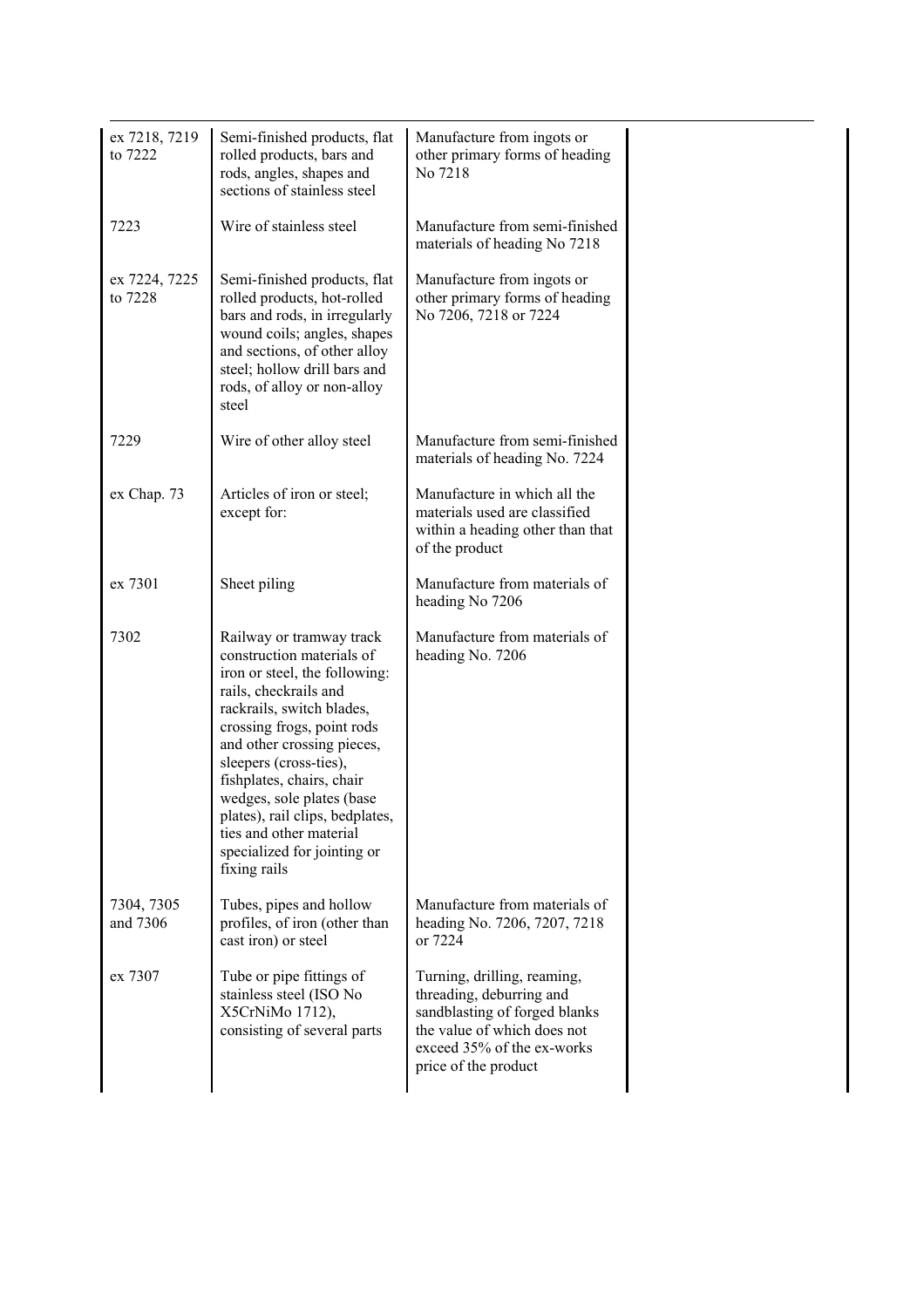| 7308        | Structures (excluding<br>prefabricated buildings of<br>heading No. 9406) and parts<br>of structures (for example,<br>bridges and bridge-sections,<br>lock-gates, towers, lattice<br>masts, roofs, roofing<br>frameworks, doors and<br>windows and their frames<br>and thresholds for doors,<br>shutters, balustrades, pillars<br>and columns), of iron or<br>steel; plates, rods, angles,<br>shapes, sections, tubes and<br>the like, prepared for use in<br>structures, of iron or steel | Manufacture in which all the<br>materials used are classified<br>within a heading other than that<br>of the product. However,<br>welded angles, shapes and<br>sections of heading No. 7301<br>may not be used                             |  |
|-------------|-------------------------------------------------------------------------------------------------------------------------------------------------------------------------------------------------------------------------------------------------------------------------------------------------------------------------------------------------------------------------------------------------------------------------------------------------------------------------------------------|-------------------------------------------------------------------------------------------------------------------------------------------------------------------------------------------------------------------------------------------|--|
| ex 7315     | Skid chains                                                                                                                                                                                                                                                                                                                                                                                                                                                                               | Manufacture in which the value<br>of all the materials of heading<br>No. 7315 used does not exceed<br>50% of the ex-works price of<br>the product                                                                                         |  |
| ex Chap. 74 | Copper and articles thereof;<br>except for:                                                                                                                                                                                                                                                                                                                                                                                                                                               | Manufacture in which:<br>- all the materials used are<br>classified within a heading<br>other than that of the product,<br>and<br>- the value of all the materials<br>used does not exceed 50% of<br>the ex-works price of the<br>product |  |
| 7401        | Copper mattes; cement<br>copper (precipitated copper)                                                                                                                                                                                                                                                                                                                                                                                                                                     | Manufacture in which all the<br>materials used are classified<br>within a heading other than that<br>of the product                                                                                                                       |  |
| 7402        | Unrefined copper; copper<br>anodes for electrolytic<br>refining                                                                                                                                                                                                                                                                                                                                                                                                                           | Manufacture in which all the<br>materials used are classified<br>within a heading other than that<br>of the product                                                                                                                       |  |
| 7403        | Refined copper and copper<br>alloys, unwrought:                                                                                                                                                                                                                                                                                                                                                                                                                                           |                                                                                                                                                                                                                                           |  |
|             | - Refined copper                                                                                                                                                                                                                                                                                                                                                                                                                                                                          | Manufacture in which all the<br>materials used are classified<br>within a heading other than that<br>of the product                                                                                                                       |  |
|             | - Copper alloys and refined<br>copper containing other<br>elements                                                                                                                                                                                                                                                                                                                                                                                                                        | Manufacture from refined<br>copper, unwrought, or waste<br>and scrap                                                                                                                                                                      |  |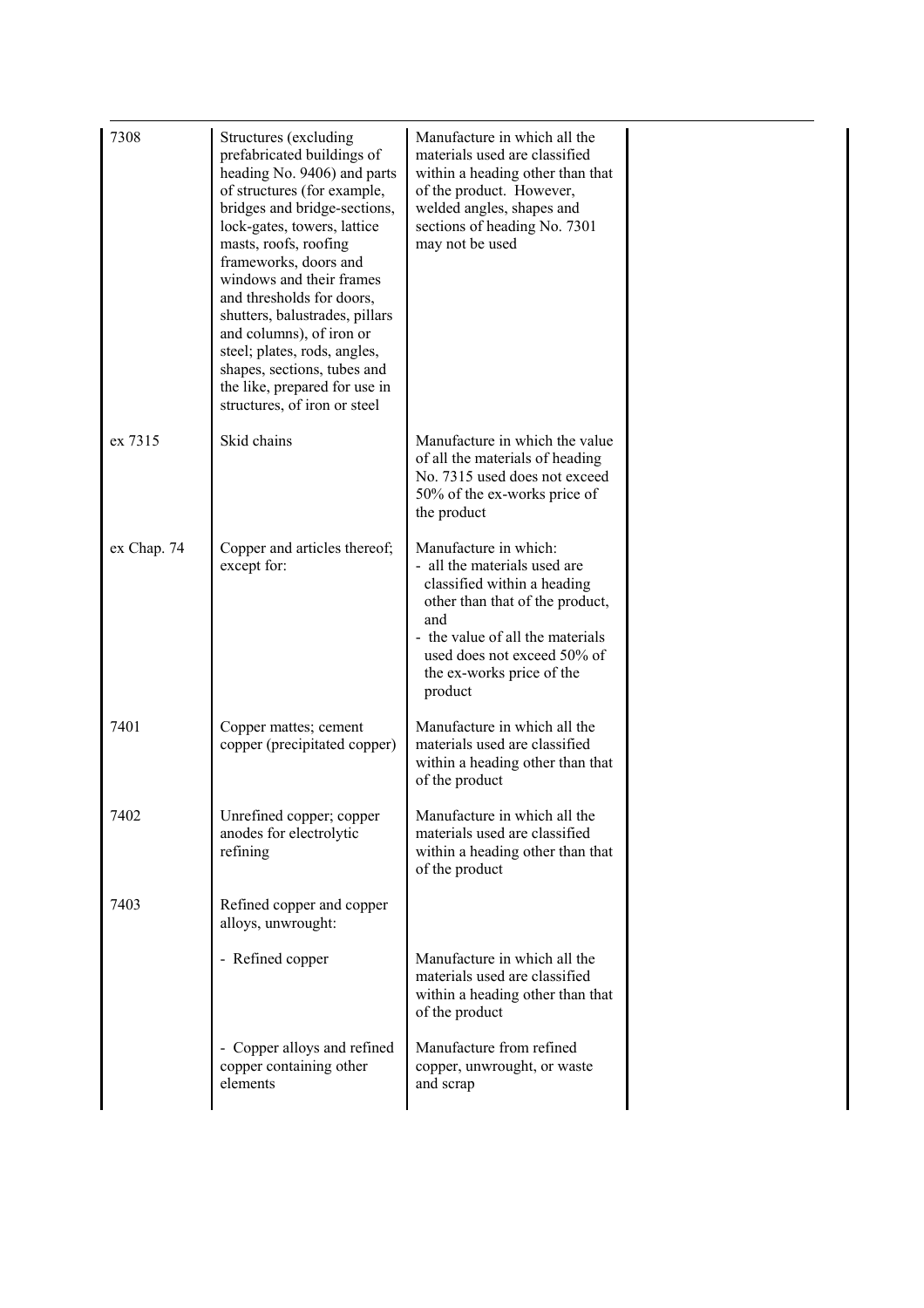| 7404         | Copper waste and scrap                                                                                                                            | Manufacture in which all the<br>materials used are classified<br>within a heading other than that<br>of the product                                                                                                                       |  |
|--------------|---------------------------------------------------------------------------------------------------------------------------------------------------|-------------------------------------------------------------------------------------------------------------------------------------------------------------------------------------------------------------------------------------------|--|
| 7405         | Master alloys of copper                                                                                                                           | Manufacture in which all the<br>materials used are classified<br>within a heading other than that<br>of the product                                                                                                                       |  |
| ex Chap. 75  | Nickel and articles thereof;<br>except for:                                                                                                       | Manufacture in which:<br>- all the materials used are<br>classified within a heading<br>other than that of the product,<br>and<br>- the value of all the materials<br>used does not exceed 50% of<br>the ex-works price of the<br>product |  |
| 7501 to 7503 | Nickel mattes, nickel oxide<br>sinters and other<br>intermediate products of<br>nickel metallurgy;<br>unwrought nickel; nickel<br>waste and scrap | Manufacture in which all the<br>materials used are classified<br>within a heading other than that<br>of the product                                                                                                                       |  |
| ex Chap. 76  | Aluminium and articles<br>thereof; except for:                                                                                                    | Manufacture in which:<br>- all the materials used are<br>classified within a heading<br>other than that of the product,<br>and<br>- the value of all the materials<br>used does not exceed 50% of<br>the ex-works price of the<br>product |  |
| 7601         | Unwrought aluminium                                                                                                                               | Manufacture by thermal or<br>electrolytic treatment from<br>unalloyed aluminium or waste<br>and scrap of aluminium                                                                                                                        |  |
| 7602         | Aluminium waste or scrap                                                                                                                          | Manufacture in which all the<br>materials used are classified<br>within a heading other than that<br>of the product                                                                                                                       |  |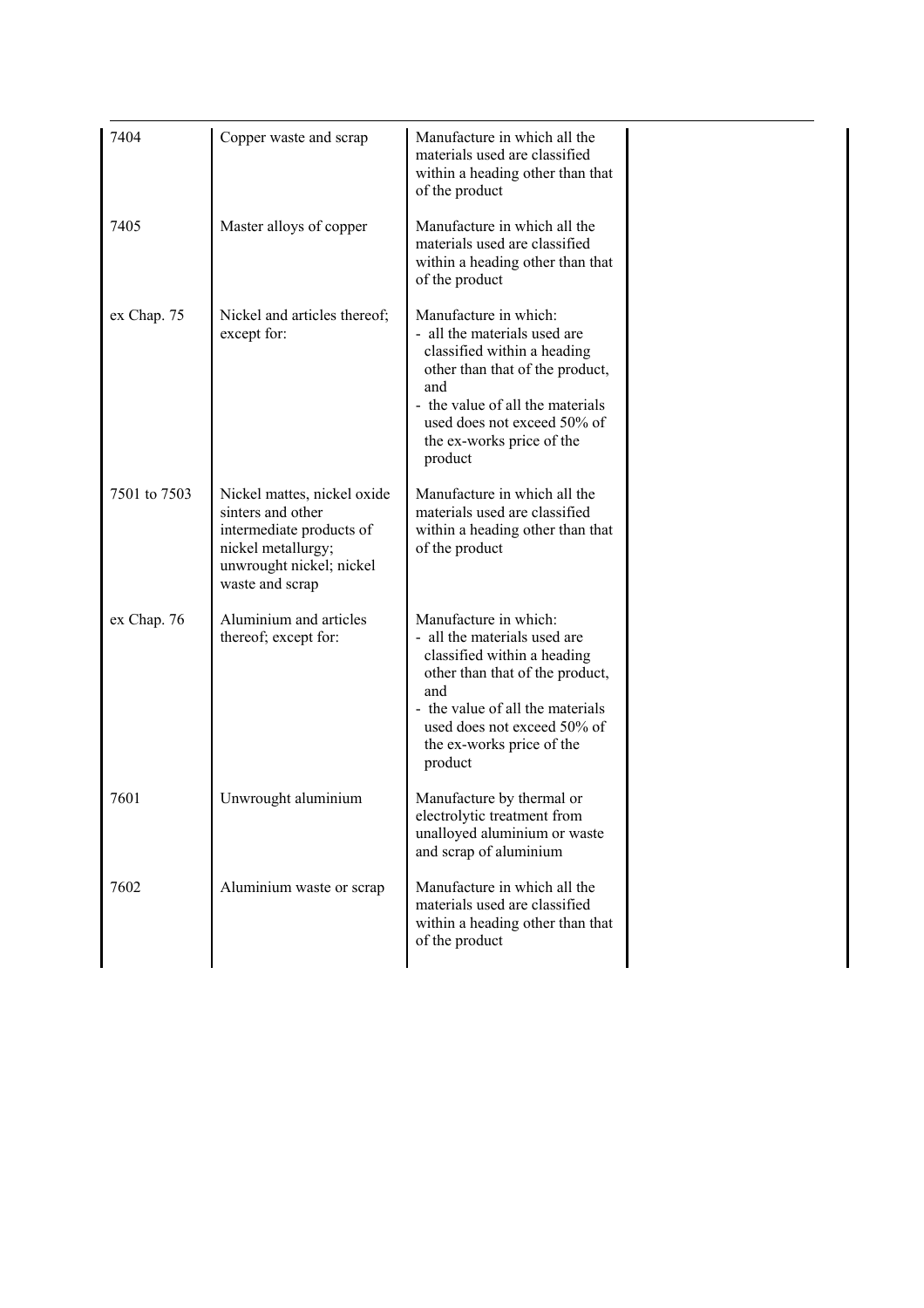| ex 7616     | Aluminium articles other<br>than gauze, cloth, grill,<br>netting, fencing, reinforcing<br>fabric and similar materials<br>(including endless bands) of<br>aluminium wire, and<br>expanded metal of<br>aluminium | Manufacture in which:<br>- all the materials used are<br>classified within a heading<br>other than that of the product.<br>However, gauze, cloth, grill,<br>netting, fencing, reinforcing<br>fabric and similar materials<br>(including endless bands) of<br>aluminium wire, or expanded<br>metal of aluminium may be<br>used, and<br>- the value of all the materials<br>used does not exceed 50% of<br>the ex-works price of the<br>product |  |
|-------------|-----------------------------------------------------------------------------------------------------------------------------------------------------------------------------------------------------------------|-----------------------------------------------------------------------------------------------------------------------------------------------------------------------------------------------------------------------------------------------------------------------------------------------------------------------------------------------------------------------------------------------------------------------------------------------|--|
| ex Chap. 78 | Lead and articles thereof;<br>except for:                                                                                                                                                                       | Manufacture in which:<br>- all the materials used are<br>classified within a heading<br>other than that of the product,<br>and<br>- the value of all the materials<br>used does not exceed 50% of<br>the ex-works price of the<br>product                                                                                                                                                                                                     |  |
| 7801        | Unwrought lead:<br>- Refined lead<br>- Other                                                                                                                                                                    | Manufacture from "bullion" or<br>"work" lead<br>Manufacture in which all the<br>materials used are classified<br>within a heading other than that<br>of the product. However, waste<br>and scrap of heading No. 7802<br>may not be used                                                                                                                                                                                                       |  |
| 7802        | Lead waste and scrap                                                                                                                                                                                            | Manufacture in which all the<br>materials used are classified<br>within a heading other than that<br>of the product                                                                                                                                                                                                                                                                                                                           |  |
| ex Chap. 79 | Zinc and articles thereof;<br>except for:                                                                                                                                                                       | Manufacture in which:<br>- all the materials used are<br>classified within a heading<br>other than that of the product,<br>and<br>- the value of all the materials<br>used does not exceed 50% of<br>the ex-works price of the<br>product                                                                                                                                                                                                     |  |
| 7901        | Unwrought zinc                                                                                                                                                                                                  | Manufacture in which all the<br>materials used are classified<br>within a heading other than that<br>of the product. However, waste<br>and scrap of heading No. 7902<br>may not be used                                                                                                                                                                                                                                                       |  |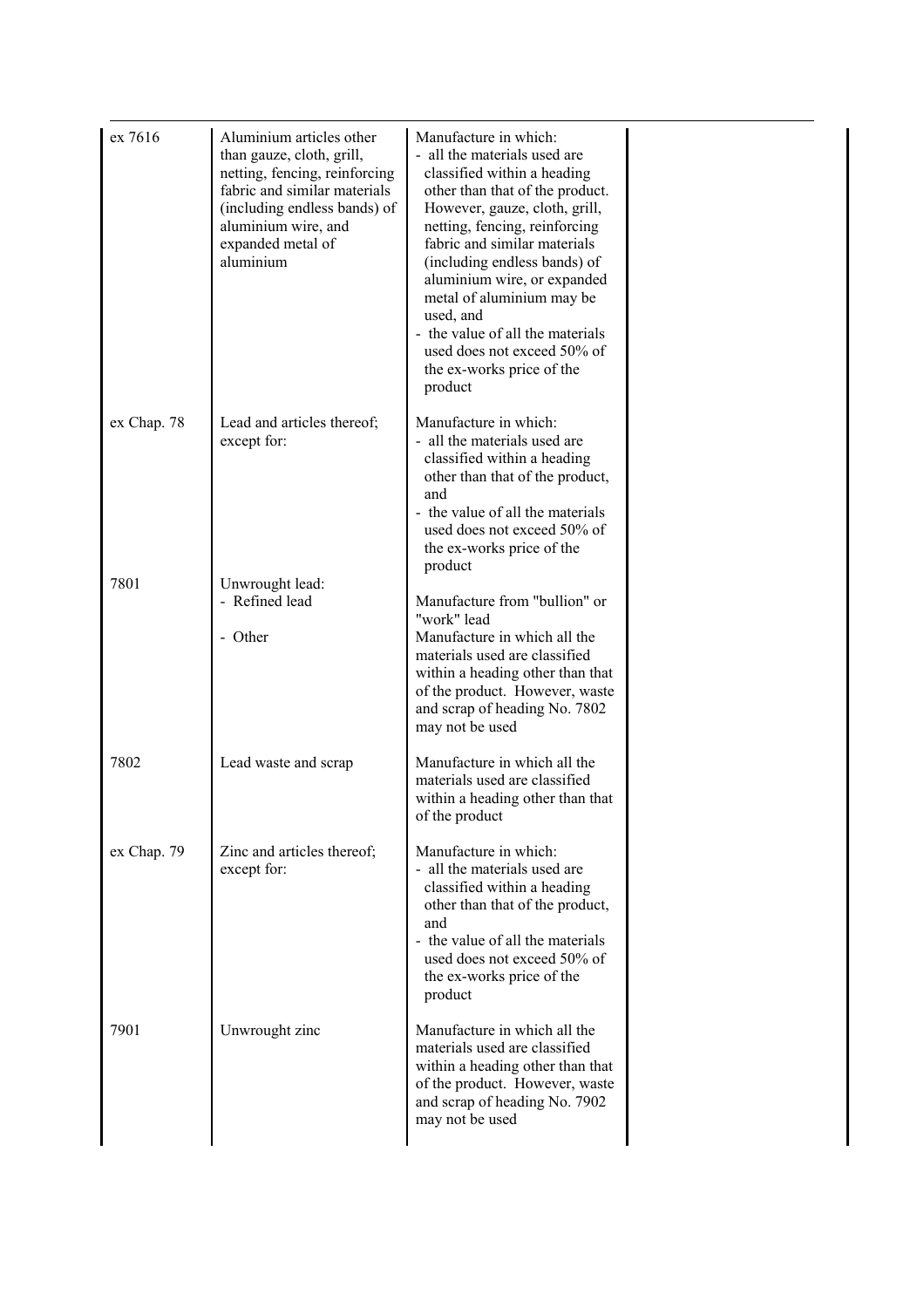| 7902          | Zinc waste and scrap                                                                                           | Manufacture in which all the<br>materials used are classified<br>within a heading other than that<br>of the product                                                                                                                                                                               |  |
|---------------|----------------------------------------------------------------------------------------------------------------|---------------------------------------------------------------------------------------------------------------------------------------------------------------------------------------------------------------------------------------------------------------------------------------------------|--|
| ex Chap. 80   | Tin and articles thereof;<br>except for:                                                                       | Manufacture in which:<br>- all the materials used are<br>classified within a heading<br>other than that of the product,<br>and<br>- the value of all the materials<br>used does not exceed 50% of<br>the ex-works price of the<br>product                                                         |  |
| 8001          | Unwrought tin                                                                                                  | Manufacture in which all the<br>materials used are classified<br>within a heading other than that<br>of the product. However, waste<br>and scrap of heading No. 8002<br>may not be used                                                                                                           |  |
| 8002 and 8007 | Tin waste and scrap; other<br>articles of tin                                                                  | Manufacture in which all the<br>materials used are classified<br>within a heading other than that<br>of the product                                                                                                                                                                               |  |
| Chap. 81      | Other base metals; cermets;<br>articles thereof:                                                               |                                                                                                                                                                                                                                                                                                   |  |
|               | Other<br>base metals,<br>wrought; articles thereof                                                             | Manufacture in which the value<br>of all the materials classified<br>within the same heading as the<br>product used does not exceed<br>50% of the ex-works price of<br>the product                                                                                                                |  |
|               | - Other                                                                                                        | Manufacture in which all the<br>materials used are classified<br>within a heading other than that<br>of the product                                                                                                                                                                               |  |
| ex Chap. 82   | Tools, implements, cutlery,<br>spoons and forks, of base<br>metal; parts thereof of base<br>metal; except for: | Manufacture in which all the<br>materials used are classified<br>within a heading other than that<br>of the product                                                                                                                                                                               |  |
| 8206          | Tools of two or more of the<br>heading No. 8202 to 8205,<br>put up in sets for retail sale                     | Manufacture in which all the<br>materials used are classified<br>within a heading other than<br>heading Nos 8202 to 8205.<br>However, tools of heading Nos<br>8202 to 8205 may be<br>incorporated into the set<br>provided their value does not<br>exceed 15% of the ex-works<br>price of the set |  |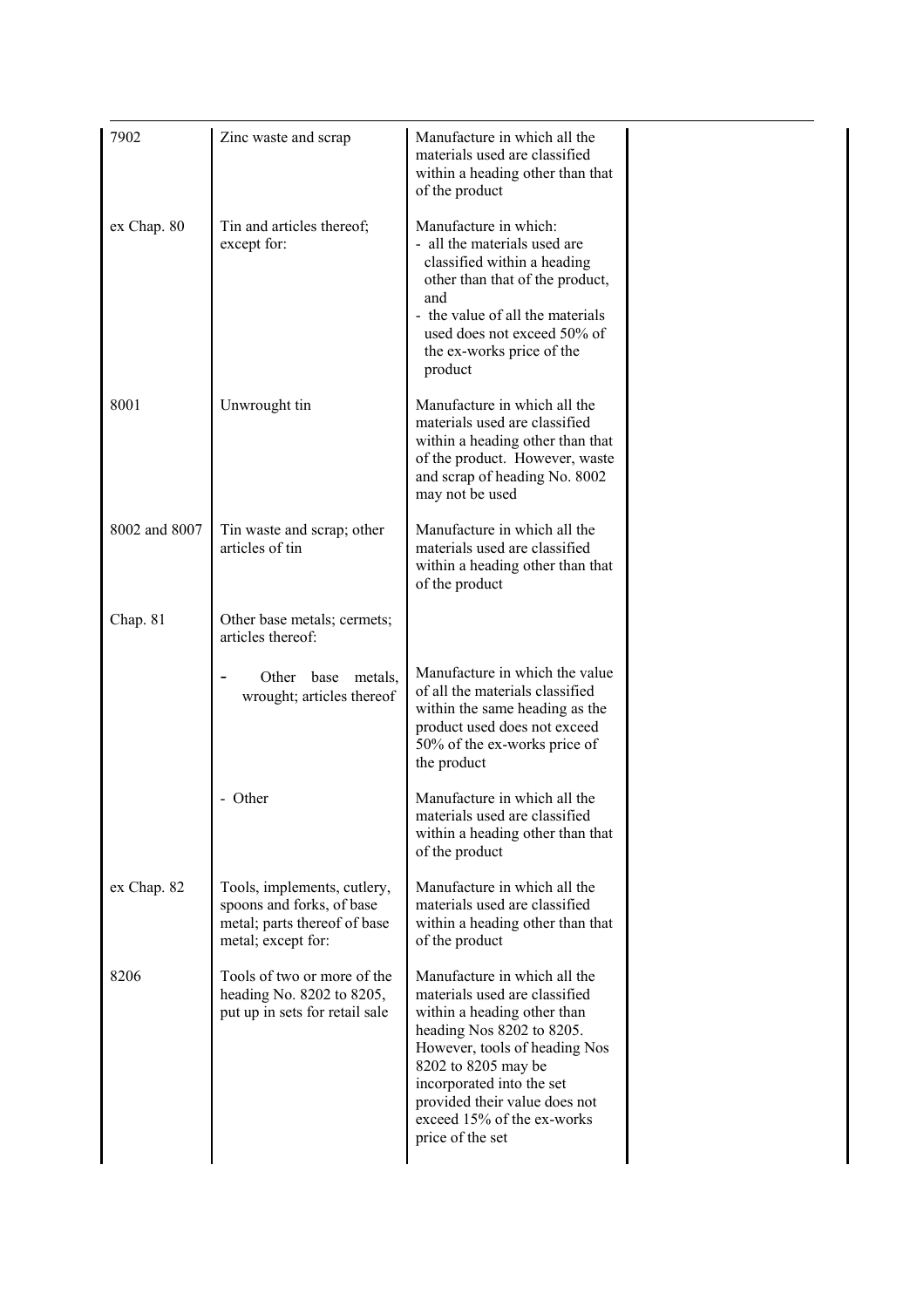| 8207        | Interchangeable tools for<br>hand tools, whether or not<br>power-operated, or for<br>machine-tools (for example,<br>for pressing, stamping,<br>punching, tapping,<br>threading, drilling, boring,<br>broaching, milling, turning,<br>or screwdriving), including<br>dies for drawing or<br>extruding metal, and rock<br>drilling or earth boring tools | Manufacture in which:<br>- all the materials used are<br>classified<br>within<br>a<br>heading other than that<br>of the product, and<br>- the value of all the materials<br>used does not exceed 40% of<br>the ex-works price of the<br>product |  |
|-------------|--------------------------------------------------------------------------------------------------------------------------------------------------------------------------------------------------------------------------------------------------------------------------------------------------------------------------------------------------------|-------------------------------------------------------------------------------------------------------------------------------------------------------------------------------------------------------------------------------------------------|--|
| 8208        | Knives and cutting blades,<br>for machines or for<br>mechanical appliances                                                                                                                                                                                                                                                                             | Manufacture in which:<br>- all the materials used are<br>classified within a heading<br>other than that of the product,<br>and<br>the value of all the materials<br>used does not exceed 40% of<br>the ex-works price of the<br>product         |  |
| ex 8211     | Knives with cutting blades,<br>serrated or not (including<br>pruning knives), other than<br>knives of heading No 8208                                                                                                                                                                                                                                  | Manufacture in which all the<br>materials used are classified<br>within a heading other than that<br>of the product. However, knife<br>blades and handles of base<br>metal may be used                                                          |  |
| 8214        | Other articles of cutlery (for<br>example, hair clippers,<br>butchers' or kitchen<br>cleavers, choppers and<br>mincing knives, paper<br>knives); manicure or<br>pedicure sets and<br>instruments (including nail<br>files)                                                                                                                             | Manufacture in which all the<br>materials used are classified<br>within a heading other than that<br>of the product. However,<br>handles of base metal may be<br>used                                                                           |  |
| 8215        | Spoons, forks, ladles,<br>skimmers, cake-servers,<br>fish-knives, butter knives,<br>sugar tongs and similar<br>kitchen or tableware                                                                                                                                                                                                                    | Manufacture in which all the<br>materials used are classified<br>within a heading other than that<br>of the product. However,<br>handles of base metal may be<br>used                                                                           |  |
| ex Chap. 83 | Miscellaneous articles of<br>base metal; except for:                                                                                                                                                                                                                                                                                                   | Manufacture in which all the<br>materials used are classified<br>within a heading other than that<br>of the product                                                                                                                             |  |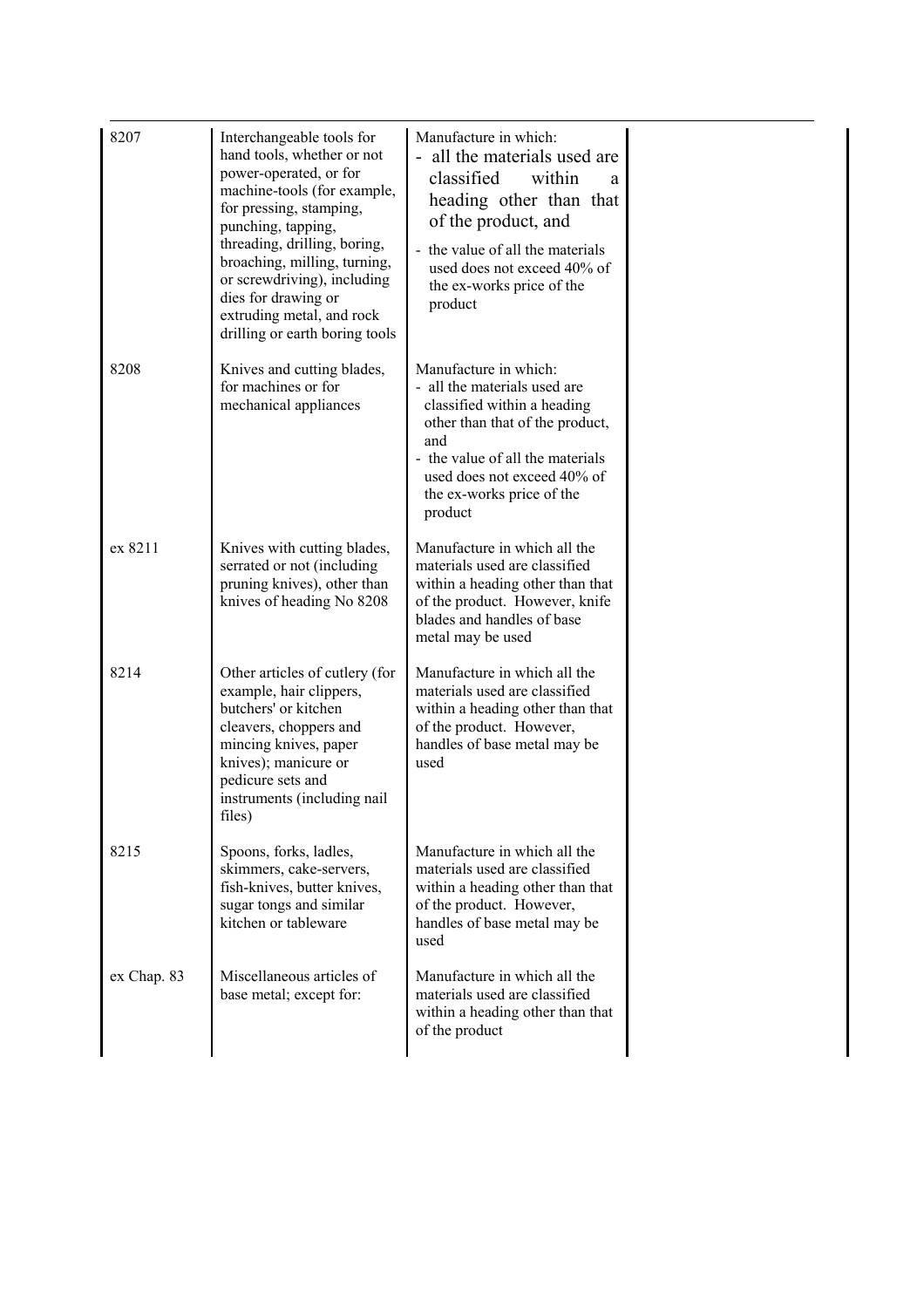| ex 8306             | Statuettes and other<br>ornaments, of base metal                                                                                                                                   | Manufacture in which all the<br>materials used are classified<br>within a heading other than that<br>of the product. However, the<br>other materials of heading No<br>8306 may be used provided<br>their value does not exceed 30%<br>of the ex-works price of the<br>product |                                                                                                                            |
|---------------------|------------------------------------------------------------------------------------------------------------------------------------------------------------------------------------|-------------------------------------------------------------------------------------------------------------------------------------------------------------------------------------------------------------------------------------------------------------------------------|----------------------------------------------------------------------------------------------------------------------------|
| ex Chap. 84         | Nuclear reactors, boilers,<br>machinery and mechanical<br>appliances; parts thereof;<br>except for:                                                                                | Manufacture in which:<br>- all the materials used are<br>classified within a heading<br>other than that of the product,<br>and<br>- the value of all the materials<br>used does not exceed 40% of<br>the ex-works price of the<br>product                                     | Manufacture in which the value<br>of all the materials used does<br>not exceed 30% of the ex-works<br>price of the product |
| ex 8401             | Nuclear fuel elements <sup>1</sup>                                                                                                                                                 | Manufacture in which all the<br>materials used are classified<br>within a heading other than that<br>of the product <sup>1</sup>                                                                                                                                              | Manufacture in which the value<br>of all the materials used does<br>not exceed 30% of the ex-works<br>price of the product |
| 8402                | Steam or other vapour<br>generating boilers (other<br>than central heating hot<br>water boilers capable also of<br>producing low pressure<br>steam); super heated water<br>boilers | Manufacture in which:<br>- all the materials used<br>are classified within a<br>heading other than that<br>of the product, and<br>the value of all the<br>materials used does not<br>exceed 40% of the ex-<br>works price<br>of the<br>product                                | Manufacture in which the value<br>of all the materials used does<br>not exceed 25% of the ex-works<br>price of the product |
| 8403 and ex<br>8404 | Central heating boilers other<br>than those of heading No<br>8402 and auxiliary plant for<br>central heating boilers                                                               | Manufacture in which all the<br>materials used are classified<br>within a heading other than<br>heading No 8403 or 8404                                                                                                                                                       | Manufacture in which the value<br>of all the materials used does<br>not exceed 40% of the ex-works<br>price of the product |
| 8406                | Steam turbines and other<br>vapour turbines                                                                                                                                        | Manufacture in which the value<br>of all the materials used does<br>not exceed 40% of the ex-works<br>price of the product                                                                                                                                                    |                                                                                                                            |
| 8407                | Spark-ignition reciprocating<br>or rotary internal<br>combustion piston engines                                                                                                    | Manufacture in which the value<br>of all the materials used does<br>not exceed 40% of the ex-works<br>price of the product                                                                                                                                                    |                                                                                                                            |
| 8408                | Compression-ignition<br>internal combustion piston<br>engines (diesel or semi-<br>diesel engines)                                                                                  | Manufacture in which the value<br>of all the materials used does<br>not exceed 40% of the ex-works<br>price of the product                                                                                                                                                    |                                                                                                                            |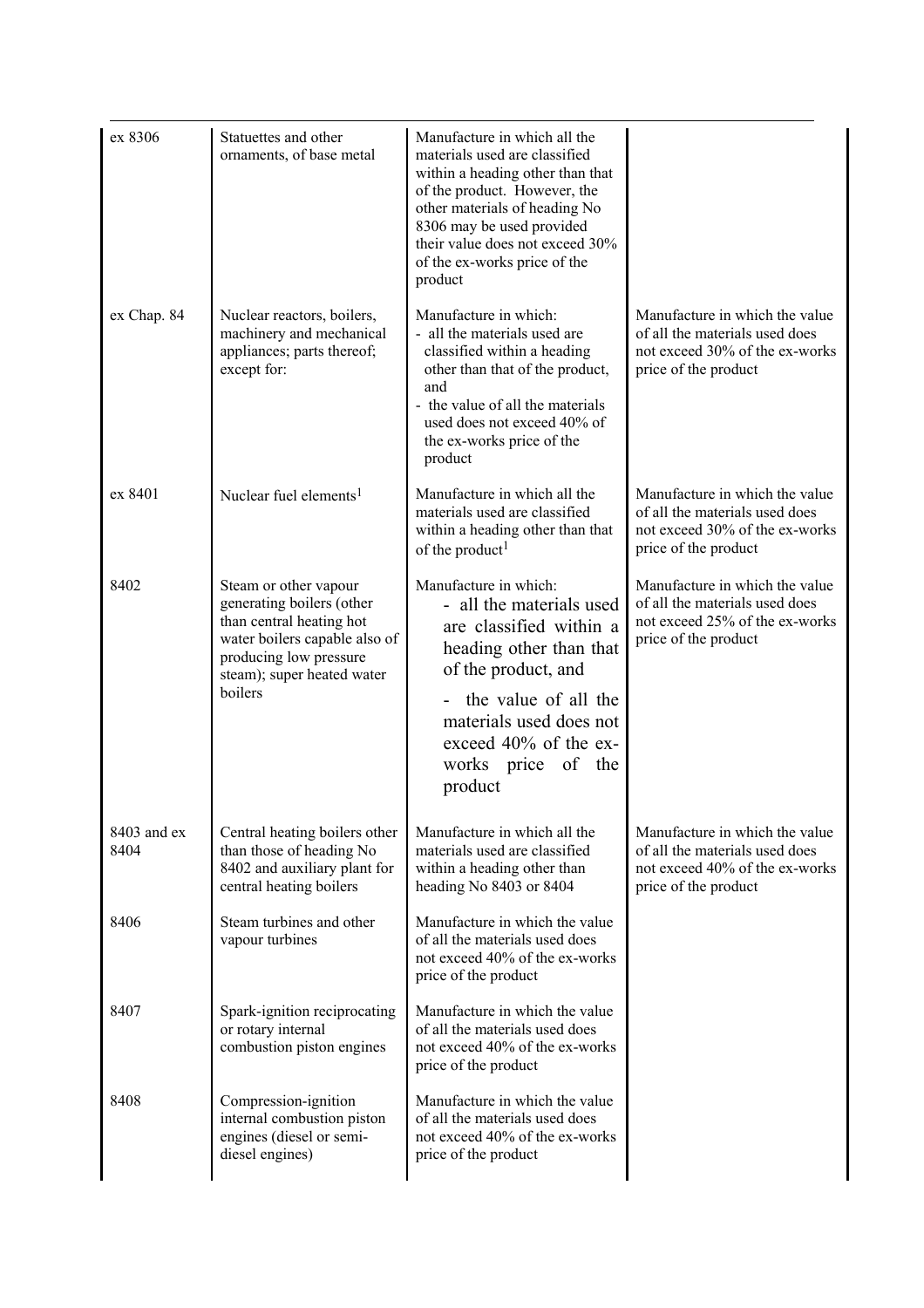| 8409    | Parts suitable for use solely<br>or principally with the<br>engines of heading No 8407<br>or 8408                                                                                                                   | Manufacture in which the value<br>of all the materials used does<br>not exceed 40% of the ex-works<br>price of the product                                                                                                                |                                                                                                                            |
|---------|---------------------------------------------------------------------------------------------------------------------------------------------------------------------------------------------------------------------|-------------------------------------------------------------------------------------------------------------------------------------------------------------------------------------------------------------------------------------------|----------------------------------------------------------------------------------------------------------------------------|
| 8411    | Turbo-jets, turbo propellers<br>and other gas turbines                                                                                                                                                              | Manufacture in which:<br>- all the materials used are<br>classified within a heading<br>other than that of the product,<br>and<br>- the value of all the materials<br>used does not exceed 40% of<br>the ex-works price of the<br>product | Manufacture in which the value<br>of all the materials used does<br>not exceed 25% of the ex-works<br>price of the product |
| 8412    | Other engines and motors                                                                                                                                                                                            | Manufacture in which the value<br>of all the materials used does<br>not exceed 40% of the ex-works<br>price of the product                                                                                                                |                                                                                                                            |
| ex 8413 | Rotary positive<br>displacement pumps                                                                                                                                                                               | Manufacture in which:<br>- all the materials used are<br>classified within a heading<br>other than that of the product,<br>and<br>- the value of all the materials<br>used does not exceed 40% of<br>the ex-works price of the<br>product | Manufacture in which the value<br>of all the materials used does<br>not exceed 25% of the ex-works<br>price of the product |
| ex 8414 | Industrial fans, blowers and<br>the like                                                                                                                                                                            | Manufacture in which:<br>- all the materials used are<br>classified within a heading<br>other than that of the product,<br>and<br>- the value of all the materials<br>used does not exceed 40% of<br>the ex-works price of the<br>product | Manufacture in which the value<br>of all the materials used does<br>not exceed 25% of the ex-works<br>price of the product |
| 8415    | Air conditioning machines,<br>comprising a motor-driven<br>fan and elements for<br>changing the temperature<br>and humidity, including<br>those machines in which the<br>humidity cannot be<br>separately regulated | Manufacture in which the value<br>of all the materials used does<br>not exceed 40% of the ex-works<br>price of the product                                                                                                                |                                                                                                                            |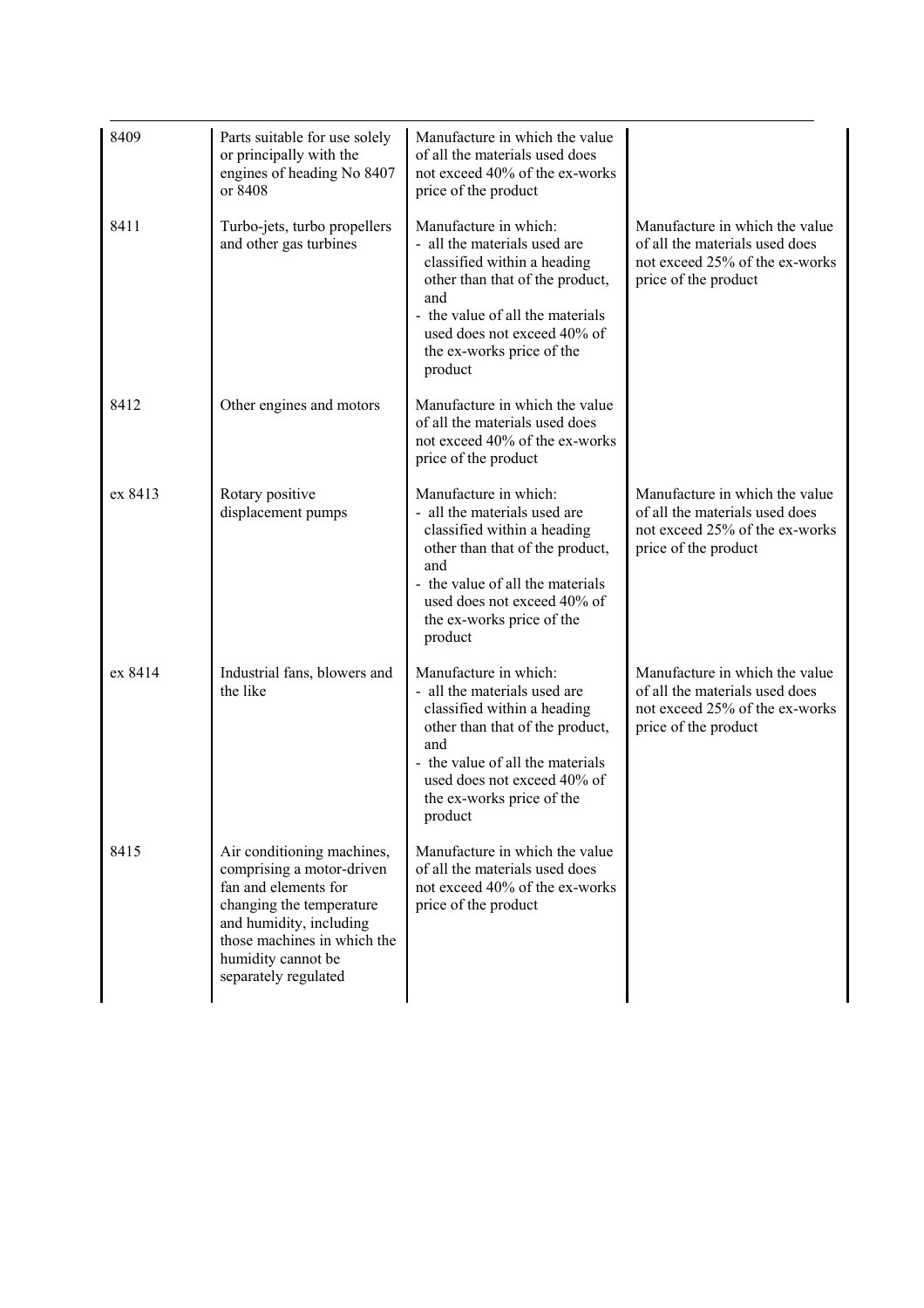| 8418    | Refrigerators, freezers and<br>other refrigerating or<br>freezing equipment, electric<br>or other; heat pumps other<br>than air conditioning<br>machines of heading No                                                                                                                                                                                   | Manufacture in which:<br>- all the materials used<br>are classified within a<br>heading other than that<br>of the product, and                                                                                                            | Manufacture in which the value<br>of all the materials used does<br>not exceed 25% of the ex-works<br>price of the product |
|---------|----------------------------------------------------------------------------------------------------------------------------------------------------------------------------------------------------------------------------------------------------------------------------------------------------------------------------------------------------------|-------------------------------------------------------------------------------------------------------------------------------------------------------------------------------------------------------------------------------------------|----------------------------------------------------------------------------------------------------------------------------|
|         | 8415                                                                                                                                                                                                                                                                                                                                                     | the value of all the<br>materials used does not<br>exceed 40% of the ex-<br>works price of the<br>product, and                                                                                                                            |                                                                                                                            |
|         |                                                                                                                                                                                                                                                                                                                                                          | where the value of<br>all the non-originating<br>materials used does not<br>exceed the value of the<br>materials<br>originating<br>used                                                                                                   |                                                                                                                            |
| ex 8419 | - Machines for the wood,<br>paper pulp and paperboard<br>industries                                                                                                                                                                                                                                                                                      | Manufacture:<br>- in which the value of<br>all the materials used<br>does not exceed 40%<br>of the ex-works price<br>of the product, and                                                                                                  | Manufacture in which the value<br>of all the materials used does<br>not exceed 30% of the ex-works<br>price of the product |
|         |                                                                                                                                                                                                                                                                                                                                                          | where, within the<br>limit,<br>above<br>the<br>classified<br>materials<br>within<br>the<br>same<br>heading as the product<br>are only used up to a<br>value of 25% of the ex-<br>works price of the<br>product                            |                                                                                                                            |
|         | - Other dryers for working<br>the hand with self-<br>in<br>contained electric motor<br>- Other machinery, plant<br>and equipment other than<br>those for making hot drinks,<br>for cooking or heating food<br>presented in the form of<br>electro-mechanical tools for<br>working in the hand with<br>self-contained electric motor<br>and parts thereof | Manufacture in which:<br>- all the materials used are<br>classified within a heading<br>other than that of the product,<br>and<br>- the value of all the materials<br>used does not exceed 40% of<br>the ex-works price of the<br>product | Manufacture in which the value<br>of all the materials used does<br>not exceed 30% of the ex-works<br>price of the product |
|         |                                                                                                                                                                                                                                                                                                                                                          |                                                                                                                                                                                                                                           |                                                                                                                            |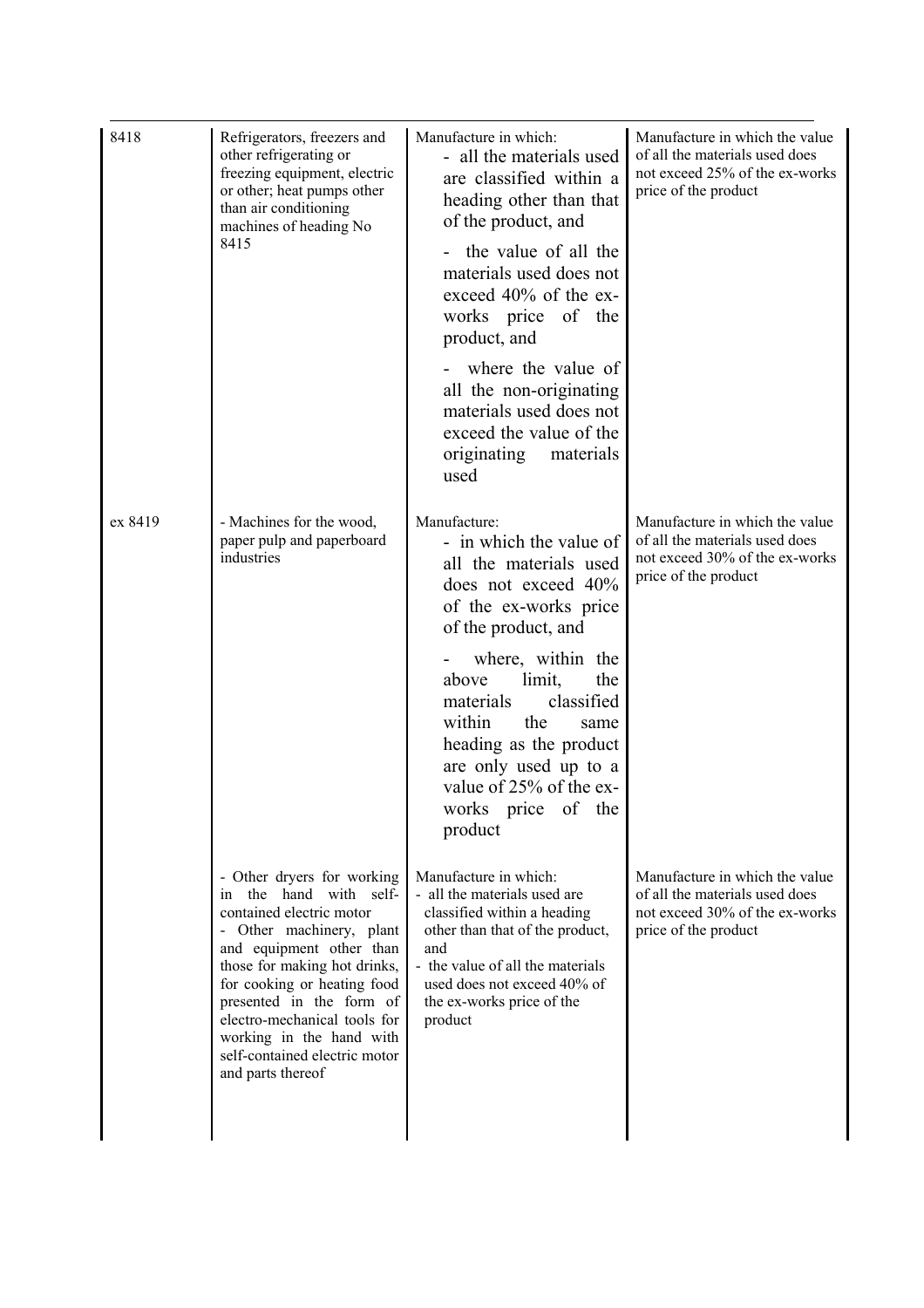| 8420         | Calendering or other rolling<br>machines, other than for<br>metals or glass, and<br>cylinders therefor                                                                                       | Manufacture:<br>- in which the value of all<br>the materials used does not<br>exceed $40\%$ of the ex-<br>works price of the product,<br>and                                                                                              | Manufacture in which the value<br>of all the materials used does<br>not exceed 30% of the ex-works<br>price of the product |
|--------------|----------------------------------------------------------------------------------------------------------------------------------------------------------------------------------------------|-------------------------------------------------------------------------------------------------------------------------------------------------------------------------------------------------------------------------------------------|----------------------------------------------------------------------------------------------------------------------------|
|              |                                                                                                                                                                                              | - where, within the above<br>limit,<br>the<br>materials<br>classified within the same<br>heading as the product are<br>only used up to a value of<br>25% of the ex-works price<br>of the product                                          |                                                                                                                            |
| 8423         | Weighing machinery<br>(excluding balances of a<br>sensitivity of 5 cg or better),<br>including weight operated<br>counting or checking<br>machines; weighing<br>machine weights of all kinds | Manufacture in which:<br>- all the materials used are<br>classified within a heading<br>other than that of the product,<br>and<br>- the value of all the materials<br>used does not exceed 40% of<br>the ex-works price of the<br>product | Manufacture in which the value<br>of all the materials used does<br>not exceed 25% of the ex-works<br>price of the product |
| 8425 to 8428 | Lifting, handling, loading or<br>unloading machinery                                                                                                                                         | Manufacture:<br>- in which the value of all<br>the materials used does not<br>exceed 40% of the ex-<br>works price of the product,<br>and                                                                                                 | Manufacture in which the value<br>of all the materials used does<br>not exceed 30% of the ex-works<br>price of the product |
|              |                                                                                                                                                                                              | - where, within the above<br>limit,<br>the<br>materials<br>classified within heading<br>No. 8431 are only used up<br>to a value of 10% of the ex-<br>works price of the product                                                           |                                                                                                                            |
| 8429         | Self-propelled bulldozers,<br>angledozers, graders,<br>levellers, scrapers,<br>mechanical shovels,<br>excavators, shovel loaders,<br>tamping machines and road<br>rollers:                   |                                                                                                                                                                                                                                           |                                                                                                                            |
|              | - Road rollers                                                                                                                                                                               | Manufacture in which the value<br>of all the materials used does<br>not exceed 40% of the ex-works<br>price of the product                                                                                                                |                                                                                                                            |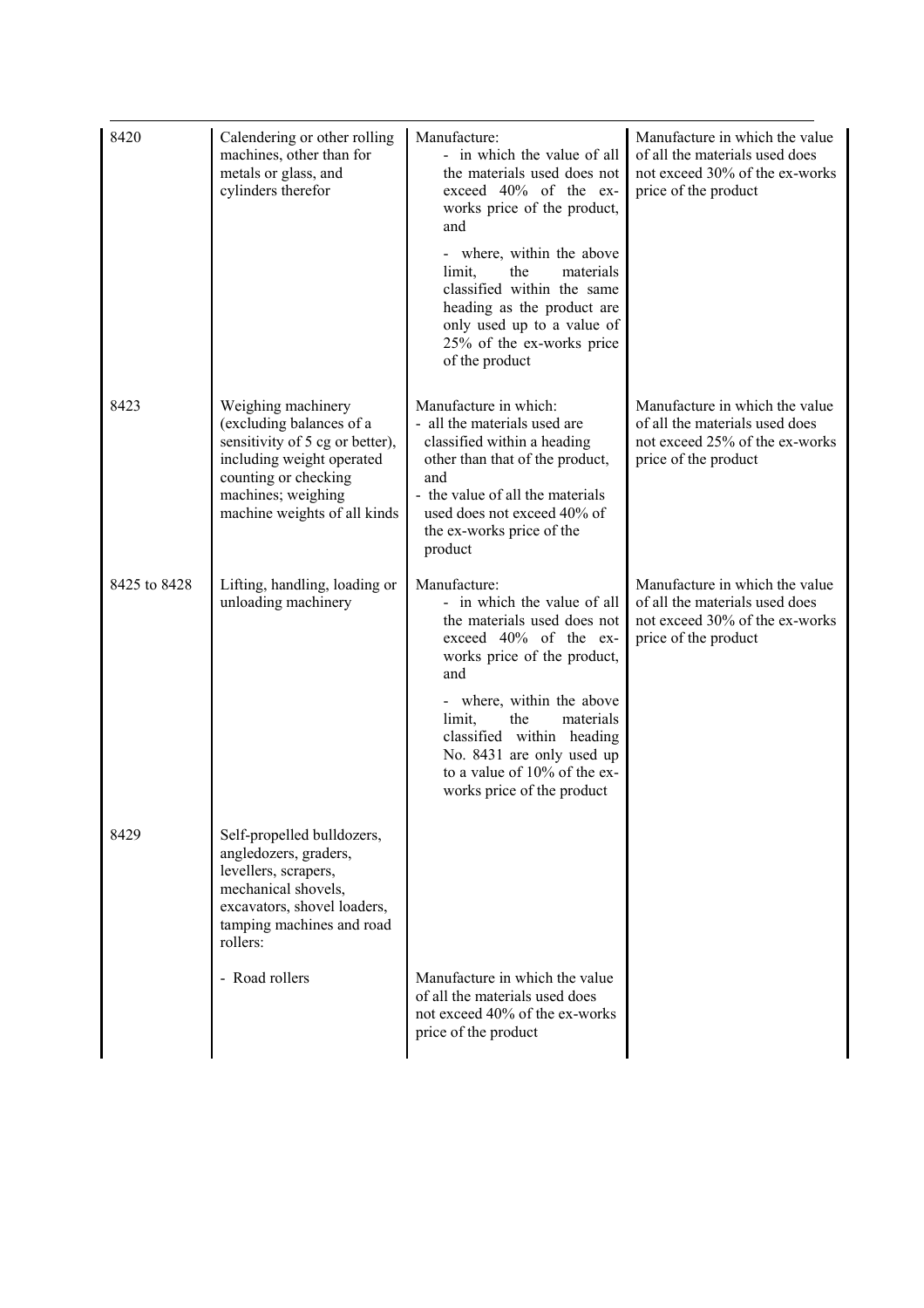|              | - Other                                                                                                                                                                                                                             | Manufacture:<br>- in which the value of all the<br>materials used does not exceed<br>40% of the ex-works price of<br>the product, and<br>- where, within the above limit,<br>the materials classified within<br>heading No 8431 are only used<br>up to a value of 10% of the ex-<br>works price of the product                   | Manufacture in which the value<br>of all the materials used does<br>not exceed 30% of the ex-works<br>price of the product |
|--------------|-------------------------------------------------------------------------------------------------------------------------------------------------------------------------------------------------------------------------------------|----------------------------------------------------------------------------------------------------------------------------------------------------------------------------------------------------------------------------------------------------------------------------------------------------------------------------------|----------------------------------------------------------------------------------------------------------------------------|
| 8430         | Other moving, grading,<br>levelling, scraping,<br>excavating, tamping,<br>compacting, extracting or<br>boring machinery, for earth,<br>minerals or ores; pile-<br>drivers and pile-extractors;<br>snow-ploughs and snow-<br>blowers | Manufacture:<br>- in which the value of all the<br>materials used does not exceed<br>40% of the ex-works price of<br>the product, and<br>- where, within the above limit,<br>the value of the materials<br>classified within heading No<br>8431 are only used up to a<br>value of 10% of the ex-works<br>price of the product    | Manufacture in which the value<br>of all the materials used does<br>not exceed 30% of the ex-works<br>price of the product |
| ex 8431      | Parts suitable for use solely<br>or principally with road<br>rollers                                                                                                                                                                | Manufacture in which the value<br>of all the materials used does<br>not exceed 40% of the ex-works<br>price of the product                                                                                                                                                                                                       |                                                                                                                            |
| 8439         | Machinery for making pulp<br>of fibrous cellulosic<br>material or for making or<br>finishing paper or<br>paperboard                                                                                                                 | Manufacture:<br>- in which the value of all the<br>materials used does not exceed<br>40% of the ex-works price of<br>the product, and<br>- where, within the above limit,<br>the materials classified within<br>the same heading as the<br>product are only used up to a<br>value of 25% of the ex-works<br>price of the product | Manufacture in which the value<br>of all the materials used does<br>not exceed 30% of the ex-works<br>price of the product |
| 8441         | Other machinery for making<br>up paper pulp, paper or<br>paperboard, including<br>cutting machines of all<br>kinds                                                                                                                  | Manufacture:<br>- in which the value of all the<br>materials used does not exceed<br>40% of the ex-works price of<br>the product, and<br>- where, within the above limit,<br>the materials classified within<br>the same heading as the<br>product are only used up to a<br>value of 25% of the ex-works<br>price of the product | Manufacture in which the value<br>of all the materials used does<br>not exceed 30% of the ex-works<br>price of the product |
| 8444 to 8447 | Machines of these headings<br>for use in the textile<br>industry                                                                                                                                                                    | Manufacture in which the value<br>of all the materials used does<br>not exceed 40% of the ex-works<br>price of the product                                                                                                                                                                                                       |                                                                                                                            |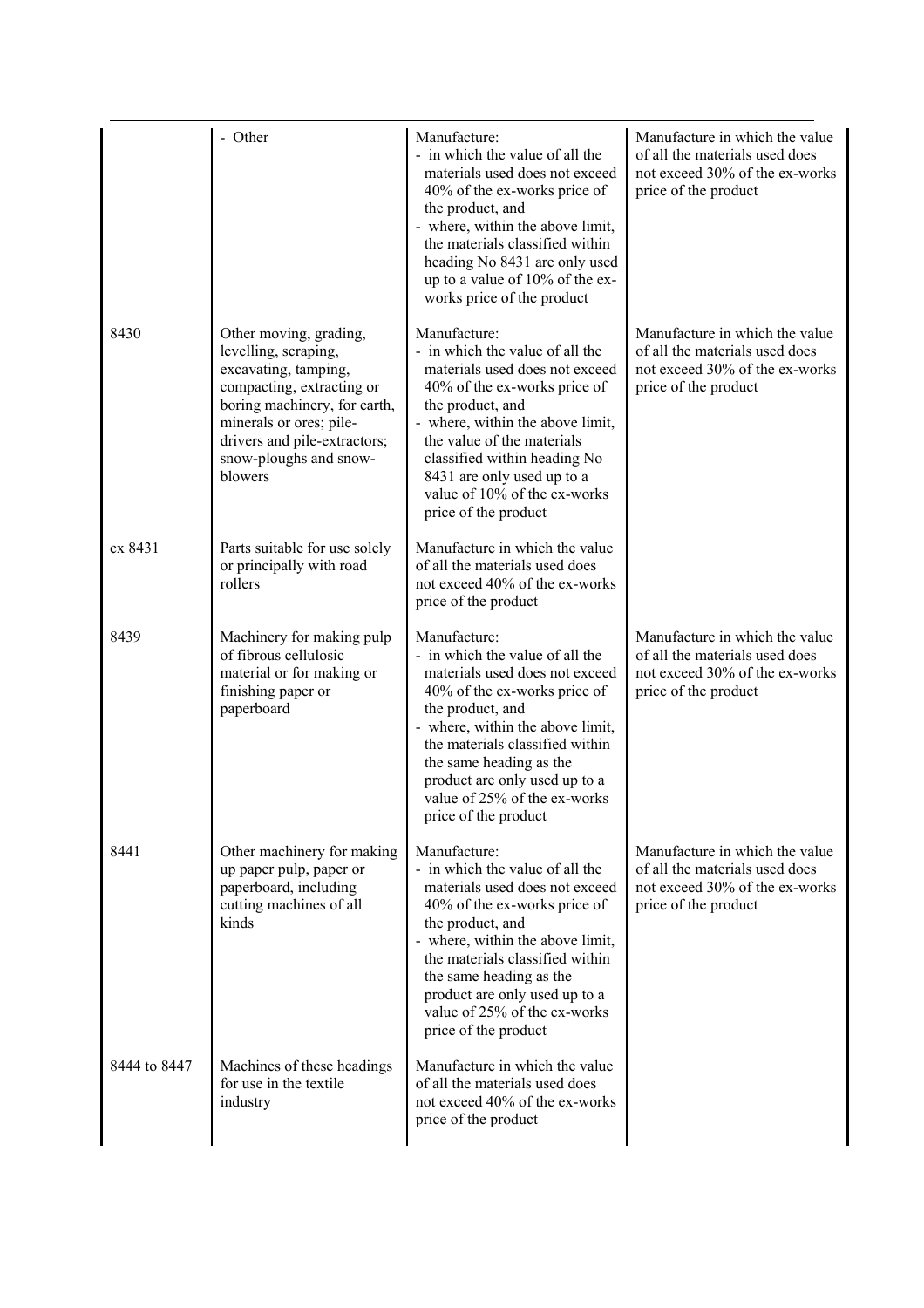| ex 8448         | Auxiliary machinery for use<br>with machines of headings<br>Nos 8444 and 8445                                                                                                                | Manufacture in which the value<br>of all the materials used does<br>not exceed 40% of the ex-works<br>price of the product                                                                                                                                                                                                                                                                                         |  |
|-----------------|----------------------------------------------------------------------------------------------------------------------------------------------------------------------------------------------|--------------------------------------------------------------------------------------------------------------------------------------------------------------------------------------------------------------------------------------------------------------------------------------------------------------------------------------------------------------------------------------------------------------------|--|
| 8452            | Sewing machines, other<br>than book-sewing machines<br>of heading No 8440;<br>furniture, bases and covers<br>specially designed for<br>sewing machines; sewing<br>machine needles:           |                                                                                                                                                                                                                                                                                                                                                                                                                    |  |
|                 | - Sewing machines (lock<br>stitch only) with heads of a<br>weight not exceeding 16<br>kg without motor or 17 kg<br>with motor                                                                | Manufacture:<br>- in which the value of all the<br>materials used does not exceed<br>40% of the ex-works price of<br>the product,<br>- where the value of all the non-<br>originating materials used in<br>assembling the head (without<br>motor) does not exceed the<br>value of the originating<br>materials used, and<br>- the thread tension, crochet and<br>zigzag mechanisms used are<br>already originating |  |
|                 | - Other                                                                                                                                                                                      | Manufacture in which the value<br>of all the materials used does<br>not exceed 40% of the ex-works<br>price of the product                                                                                                                                                                                                                                                                                         |  |
| 8456 to<br>8466 | Machine-tools and machines<br>and their parts and<br>accessories of headings Nos<br>8456 to 8466                                                                                             | Manufacture in which the value<br>of all the materials used does<br>not exceed 40% of the ex-works<br>price of the product                                                                                                                                                                                                                                                                                         |  |
| 8469 to 8472    | Office machines (for<br>example, typewriters,<br>calculating machines,<br>automatic data processing<br>machines, duplicating<br>machines, stapling<br>machines)                              | Manufacture in which the value<br>of all the materials used does<br>not exceed 40% of the ex-works<br>price of the product                                                                                                                                                                                                                                                                                         |  |
| 8480            | Moulding boxes for metal<br>foundry; mould bases;<br>moulding patterns; moulds<br>for metal (other than ingot<br>moulds), metal carbides,<br>glass, mineral materials,<br>rubber or plastics | Manufacture in which the value<br>of all the materials used does<br>not exceed 50% of the ex-works<br>price of the product                                                                                                                                                                                                                                                                                         |  |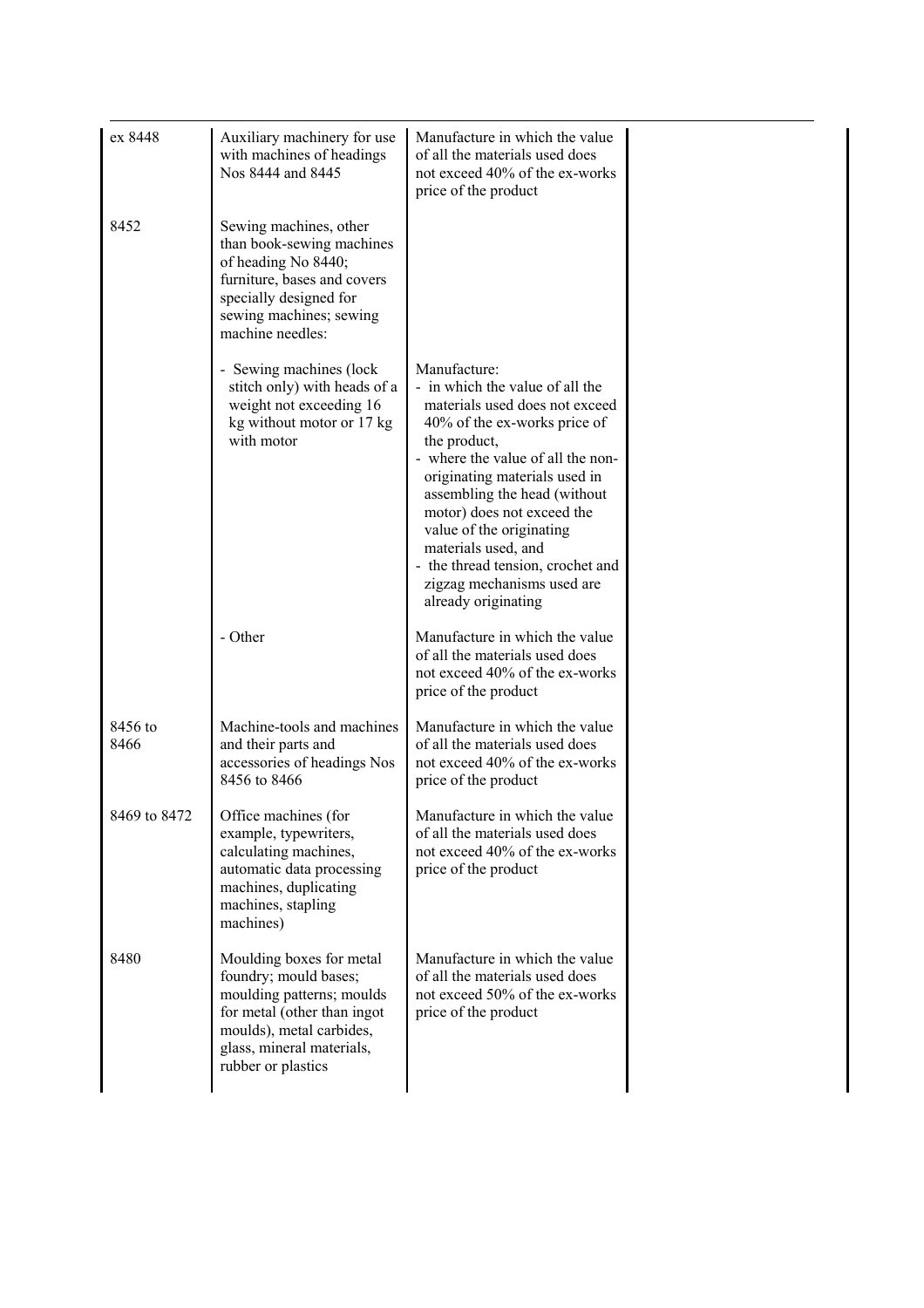| 8482        | Ball or roller bearings                                                                                                                                                                                                                                                                  | Manufacture in which:<br>- all the materials used are<br>classified within a heading<br>other than that of the product,<br>and<br>- the value of all the materials<br>used does not exceed 40% of<br>the ex-works price of the<br>product                                                                         | Manufacture in which the value<br>of all the materials used does<br>not exceed 25% of the ex-works<br>price of the product |
|-------------|------------------------------------------------------------------------------------------------------------------------------------------------------------------------------------------------------------------------------------------------------------------------------------------|-------------------------------------------------------------------------------------------------------------------------------------------------------------------------------------------------------------------------------------------------------------------------------------------------------------------|----------------------------------------------------------------------------------------------------------------------------|
| 8484        | Gaskets and similar joints of<br>metal sheeting combined<br>with other material or of<br>two or more layers of metal;<br>sets or assortments of<br>gaskets and similar joints,<br>dissimilar in composition,<br>put up in pouches,<br>envelopes or similar<br>packings; mechanical seals | Manufacture in which the value<br>of all the materials used does<br>not exceed 40% of the ex-works<br>price of the product                                                                                                                                                                                        |                                                                                                                            |
| 8485        | Machinery parts, not<br>containing electrical<br>connectors, insulators, coils,<br>contacts or other electrical<br>features, not specified or<br>included elsewhere in this<br>Chapter                                                                                                   | Manufacture in which the value<br>of all the materials used does<br>not exceed 40% of the ex-works<br>price of the product                                                                                                                                                                                        |                                                                                                                            |
| ex Chap. 85 | Electrical machinery and<br>equipment and parts thereof;<br>sound recorders and<br>reproducers, television<br>image and sound recorders<br>and reproducers, and parts<br>and accessories of such<br>articles; except for:                                                                | Manufacture in which<br>- all the materials used are<br>classified within a heading<br>other than that of the product,<br>and<br>- the value of all the materials<br>used does not exceed 40% of<br>the ex-works price of the<br>product                                                                          | Manufacture in which the value<br>of all the materials used does<br>not exceed 30% of the ex-works<br>price of the product |
| 8501        | Electric motors and<br>generators (excluding<br>generating sets)                                                                                                                                                                                                                         | Manufacture:<br>- in which the value of all the<br>materials used does not exceed<br>40% of the ex-works price of<br>the product, and<br>- where, within the above limit,<br>the materials classified within<br>heading No. 8503 are only<br>used up to a value of 10% of<br>the ex-works price of the<br>product | Manufacture in which the value<br>of all the materials used does<br>not exceed 30% of the ex-works<br>price of the product |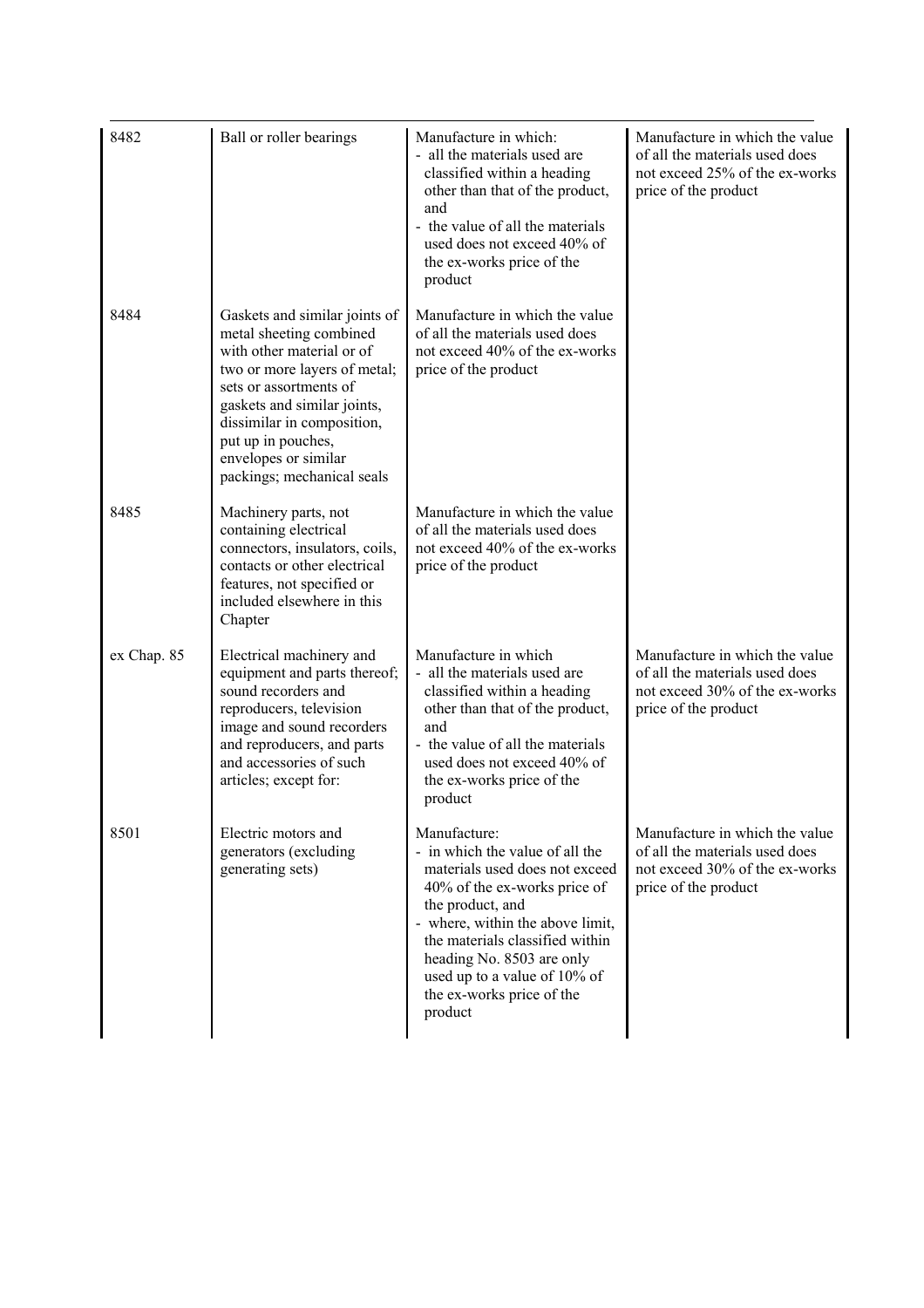| 8502    | Electric generating sets and<br>rotary converters                                                                                                                                | Manufacture:<br>- in which the value of all the<br>materials used does not exceed<br>40% of the ex-works price of<br>the product, and<br>- where, within the above limit,<br>the materials classified within<br>heading No 8501 or 8503,<br>taken together, are only used<br>up to a value of 10% of the ex-<br>works price of the product | Manufacture in which the value<br>of all the materials used does<br>not exceed 30% of the ex-works<br>price of the product |
|---------|----------------------------------------------------------------------------------------------------------------------------------------------------------------------------------|--------------------------------------------------------------------------------------------------------------------------------------------------------------------------------------------------------------------------------------------------------------------------------------------------------------------------------------------|----------------------------------------------------------------------------------------------------------------------------|
| ex 8504 | Power supply units for<br>automatic data-processing<br>machines                                                                                                                  | Manufacture in which the value<br>of all the materials used does<br>not exceed 40% of the ex-works<br>price of the product                                                                                                                                                                                                                 |                                                                                                                            |
| ex 8517 | Telephone<br>sets;<br>videophones, other than<br>line telephone sets with<br>cordless handsets of<br>8517.11                                                                     | Manufacture:<br>- in which the value of all the<br>materials used does not exceed<br>40% of the ex-works price of<br>the product, and<br>- where the value of all the non-<br>originating materials used does<br>not exceed the value of the<br>originating materials used                                                                 | Manufacture in which the value<br>of all the materials used does<br>not exceed 30% of the ex-works<br>price of the product |
| ex 8518 | Microphones and stands<br>therefor; loudspeakers,<br>whether or not mounted in<br>their enclosures; audio-<br>frequency electric<br>amplifiers; electric sound<br>amplifier sets | Manufacture:<br>- in which the value of all the<br>materials used does not exceed<br>40% of the ex-works price of<br>the product, and<br>where the value of all the non-<br>originating materials used does<br>not exceed the value of the<br>originating materials used                                                                   | Manufacture in which the value<br>of all the materials used does<br>not exceed 25% of the ex-works<br>price of the product |
| 8519    | Turntables (record-decks),<br>record-players, cassette-<br>players and other sound<br>reproducing apparatus, not<br>incorporating a sound<br>recording device:                   |                                                                                                                                                                                                                                                                                                                                            |                                                                                                                            |
|         | - Electric gramophones                                                                                                                                                           | Manufacture:<br>- in which the value of all the<br>materials used does not exceed<br>40% of the ex-works price of<br>the product, and<br>- where the value of all the non-<br>originating materials used does<br>not exceed the value of the<br>originating materials used                                                                 | Manufacture in which the value<br>of all the materials used does<br>not exceed 25% of the ex-works<br>price of the product |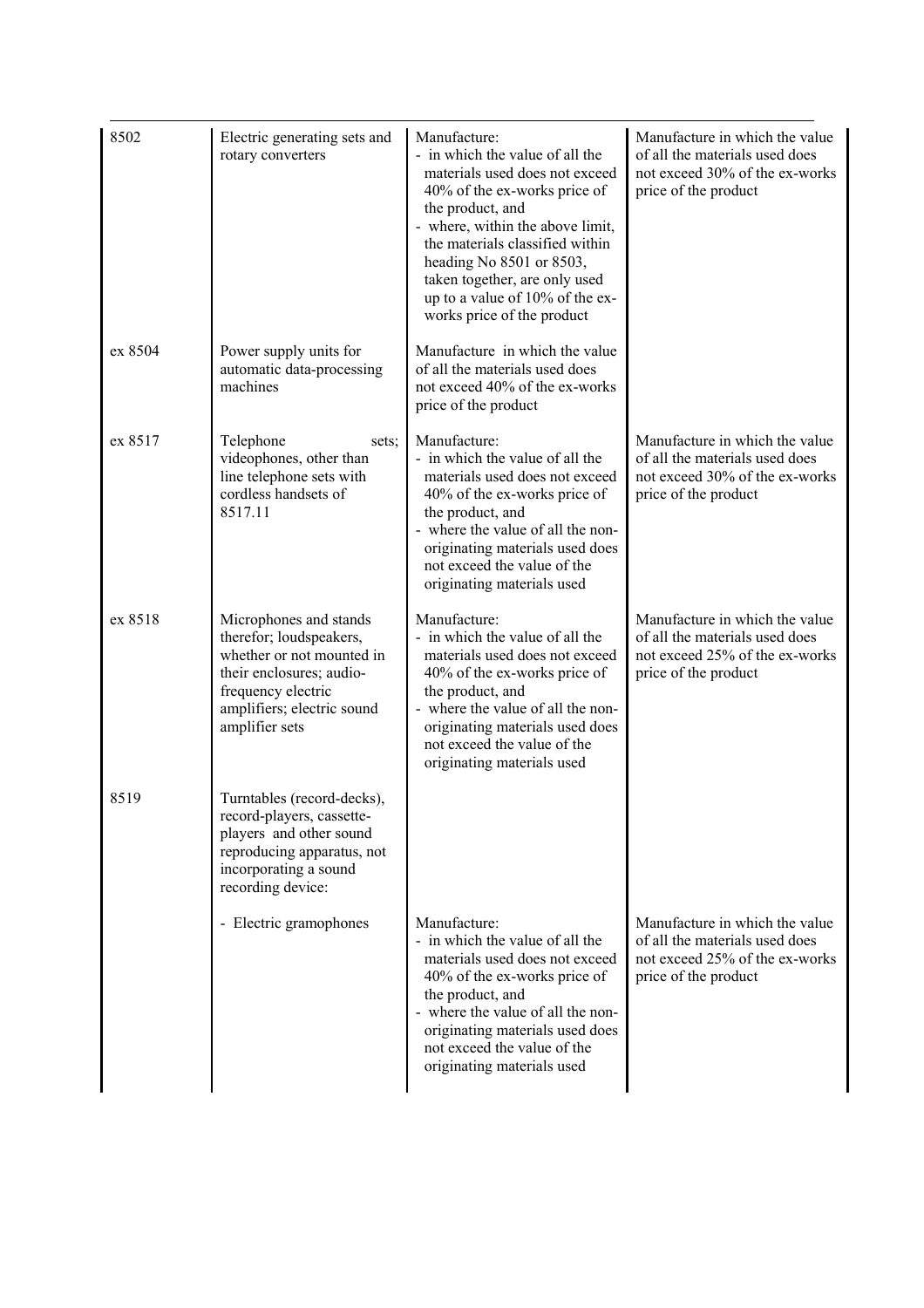|      | - Other                                                                                                                                                                                                           | Manufacture:                                                                                                                                                                                                                                                               | Manufacture in which the value                                                                                             |
|------|-------------------------------------------------------------------------------------------------------------------------------------------------------------------------------------------------------------------|----------------------------------------------------------------------------------------------------------------------------------------------------------------------------------------------------------------------------------------------------------------------------|----------------------------------------------------------------------------------------------------------------------------|
|      |                                                                                                                                                                                                                   | - in which the value of all the<br>materials used does not exceed<br>40% of the ex-works price of<br>the product, and<br>- where the value of all the non-<br>originating materials used does<br>not exceed the value of the<br>originating materials used                 | of all the materials used does<br>not exceed 30% of the ex-works<br>price of the product                                   |
| 8520 | Magnetic tape recorders and<br>other sound recording<br>apparatus, whether or not<br>incorporating a sound<br>reproducing device                                                                                  | Manufacture:<br>- in which the value of all the<br>materials used does not exceed<br>40% of the ex-works price of<br>the product, and<br>where the value of all the non-<br>originating materials used does<br>not exceed the value of the<br>originating materials used   | Manufacture in which the value<br>of all the materials used does<br>not exceed 30% of the ex-works<br>price of the product |
| 8521 | Video recording or<br>reproducing apparatus,<br>whether or not incorporating<br>a video tuner                                                                                                                     | Manufacture:<br>- in which the value of all the<br>materials used does not exceed<br>40% of the ex-works price of<br>the product, and<br>- where the value of all the non-<br>originating materials used does<br>not exceed the value of the<br>originating materials used | Manufacture in which the value<br>of all the materials used does<br>not exceed 30% of the ex-works<br>price of the product |
| 8522 | Parts and accessories<br>suitable for use solely or<br>principally with the<br>apperatus of headings Nos<br>8519 to 8521                                                                                          | Manufacture in which the value<br>of all the materials used does<br>not exceed 40% of the ex-works<br>price of the product                                                                                                                                                 |                                                                                                                            |
| 8523 | Prepared unrecorded media<br>for sound recording or<br>similar recording of other<br>phenomena, other than<br>products of Chapter 37                                                                              | Manufacture in which the value<br>of all the materials used does<br>not exceed 40% of the ex-works<br>price of the product                                                                                                                                                 |                                                                                                                            |
| 8524 | Records, tapes and other<br>recorded media for sound or<br>other similarly recorded<br>phenomena, including<br>matrices and masters for the<br>production of records, but<br>excluding products of<br>Chapter 37: |                                                                                                                                                                                                                                                                            |                                                                                                                            |
|      | Matrices and masters for<br>the production of records                                                                                                                                                             | Manufacture in which the value<br>of all the materials used does<br>not exceed 40% of the ex-works<br>price of the product                                                                                                                                                 |                                                                                                                            |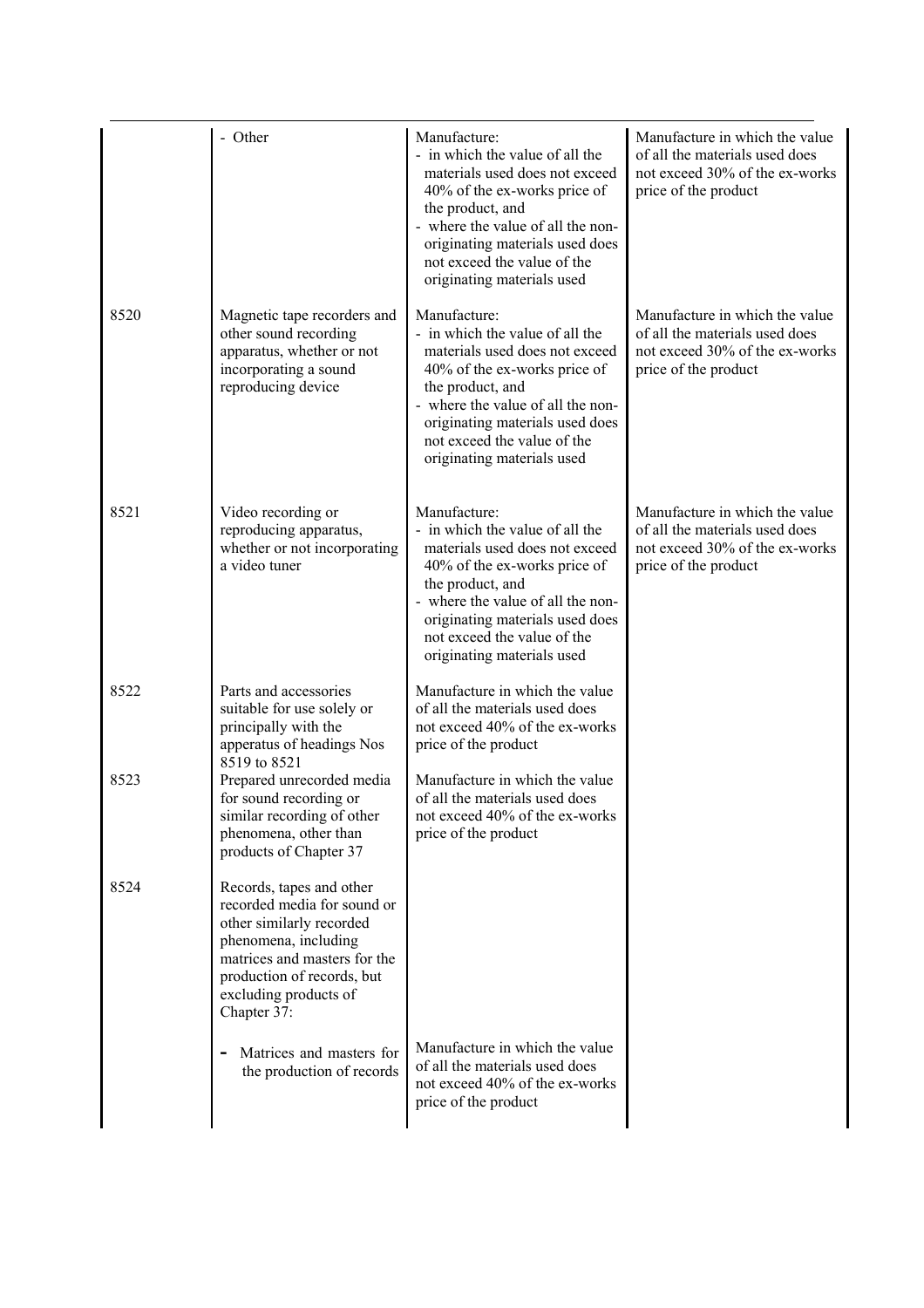|      | - Other                                                                                                                                                                                                                                                                                                      | Manufacture:<br>- in which the value of all the<br>materials used does not exceed<br>40% of the ex-works price of<br>the product, and<br>- where, within the above limit,<br>the materials classified within<br>heading No. 8523 are only<br>used up to a value of 10% of<br>the ex-works price of the<br>product | Manufacture in which the value<br>of all the materials used does<br>not exceed 30% of the ex-works<br>price of the product |
|------|--------------------------------------------------------------------------------------------------------------------------------------------------------------------------------------------------------------------------------------------------------------------------------------------------------------|-------------------------------------------------------------------------------------------------------------------------------------------------------------------------------------------------------------------------------------------------------------------------------------------------------------------|----------------------------------------------------------------------------------------------------------------------------|
| 8525 | Transmission apparatus for<br>radio-telephony, radio-<br>telegraphy, radio-<br>broadcasting or television,<br>whether or not incorporating<br>reception apparatus or sound<br>recording or reproducing<br>apparatus; television<br>cameras; still image video<br>cameras and other video<br>camera recorders |                                                                                                                                                                                                                                                                                                                   |                                                                                                                            |
|      | - Television cameras; still<br>image video cameras and<br>other video camera<br>recorders                                                                                                                                                                                                                    | Manufacture:<br>- in which the value of all the<br>materials used does not exceed<br>40% of the ex-works price of<br>the product, and<br>- where the value of all the non-<br>originating materials used<br>does not exceed the value of<br>the originating materials used                                        | Manufacture in which the value<br>of all the materials used does<br>not exceed 30% of the ex-works<br>price of the product |
|      | - Other                                                                                                                                                                                                                                                                                                      | Manufacture:<br>- in which the value of all the<br>materials used does not exceed<br>40% of the ex-works price of<br>the product, and<br>- where the value of all the non-<br>originating materials used<br>does not exceed the value of<br>the originating materials used                                        | Manufacture in which the value<br>of all the materials used does<br>not exceed 25% of the ex-works<br>price of the product |
| 8526 | Radar apparatus, radio<br>navigational aid apparatus<br>and radio remote control<br>apparatus                                                                                                                                                                                                                | Manufacture:<br>- in which the value of all the<br>materials used does not exceed<br>40% of the ex-works price of<br>the product, and<br>- where the value of all the non-<br>originating materials used<br>does not exceed the value of<br>the originating materials used                                        | Manufacture in which the value<br>of all the materials used does<br>not exceed 25% of the ex-works<br>price of the product |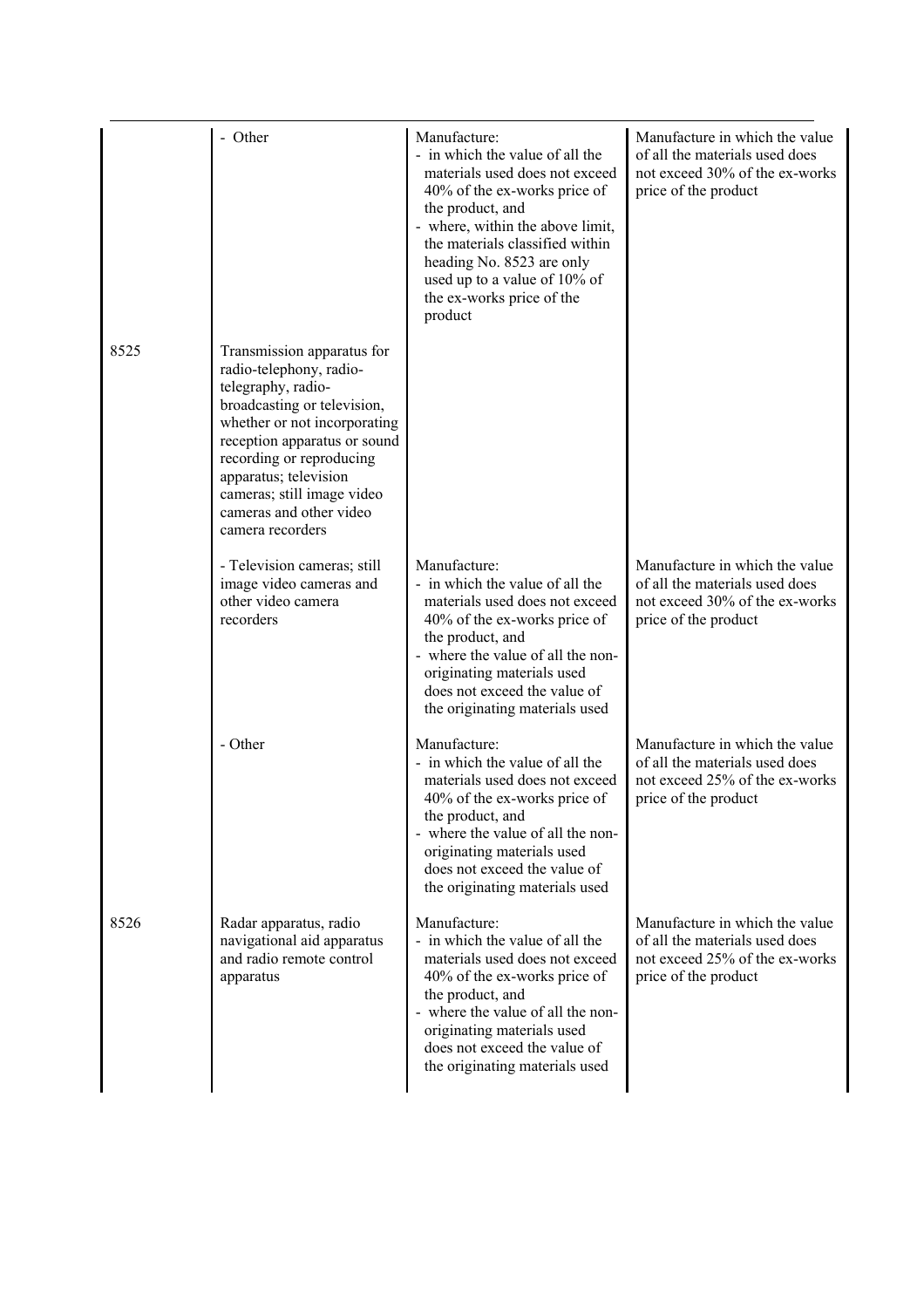| 8527          | Reception apparatus for<br>radio-telephony, radio-<br>telegraphy or radio<br>broadcasting, whether or not<br>combined, in the same<br>housing, with sound<br>recording or reproducing<br>apparatus or a clock | Manufacture:<br>- in which the value of all the<br>materials used does not exceed<br>40% of the ex-works price of<br>the product, and<br>- where the value of all the non-<br>originating materials used<br>does not exceed the value of<br>the originating materials used                                     | Manufacture in which the value<br>of all the materials used does<br>not exceed 25% of the ex-works<br>price of the product   |
|---------------|---------------------------------------------------------------------------------------------------------------------------------------------------------------------------------------------------------------|----------------------------------------------------------------------------------------------------------------------------------------------------------------------------------------------------------------------------------------------------------------------------------------------------------------|------------------------------------------------------------------------------------------------------------------------------|
| 8528          | Reception apparatus for<br>television, whether or not<br>incorporating radio-<br>broadcast receivers or sound<br>or video recording or<br>reproducing apparatus;<br>video monitors and video<br>projectors    | Manufacture:<br>- in which the value of all the<br>materials used does not exceed<br>40% of the ex-works price of<br>the product, and<br>where the value of all the non-<br>originating materials used<br>does not exceed the value of<br>the originating materials used                                       | Manufacture in which the value<br>of all the materials used does<br>not exceed 30 % of the ex-<br>works price of the product |
| 8529          | Parts suitable for use solely<br>or principally with the<br>apparatus of heading Nos.<br>8525 to 8528:                                                                                                        |                                                                                                                                                                                                                                                                                                                |                                                                                                                              |
|               | Suitable for use solely or<br>$\blacksquare$<br>principally with video<br>recording or reproducing<br>apparatus                                                                                               | Manufacture in which the value<br>of all the materials used does<br>not exceed 40% of the ex-works<br>price of the product                                                                                                                                                                                     |                                                                                                                              |
|               | - Other                                                                                                                                                                                                       | Manufacture:<br>- in which the value of all the<br>materials used does not exceed<br>40% of the ex-works price of<br>the product, and<br>- where the value of all the non-<br>originating materials used<br>does not exceed the value of<br>the originating materials used                                     | Manufacture in which the value<br>of all the materials used does<br>not exceed 25% of the ex-works<br>price of the product   |
| 8535 and 8536 | Electrical apparatus for<br>switching or protecting<br>electrical circuits, or for<br>making connections to or in<br>electrical circuits                                                                      | Manufacture:<br>- in which the value of all the<br>materials used does not exceed<br>40% of the ex-works price of<br>the product, and<br>- where, within the above limit,<br>the materials classified within<br>heading No 8538 are only used<br>up to a value of 10% of the ex-<br>works price of the product | Manufacture in which the value<br>of all the materials used does<br>not exceed 30% of the ex-works<br>price of the product   |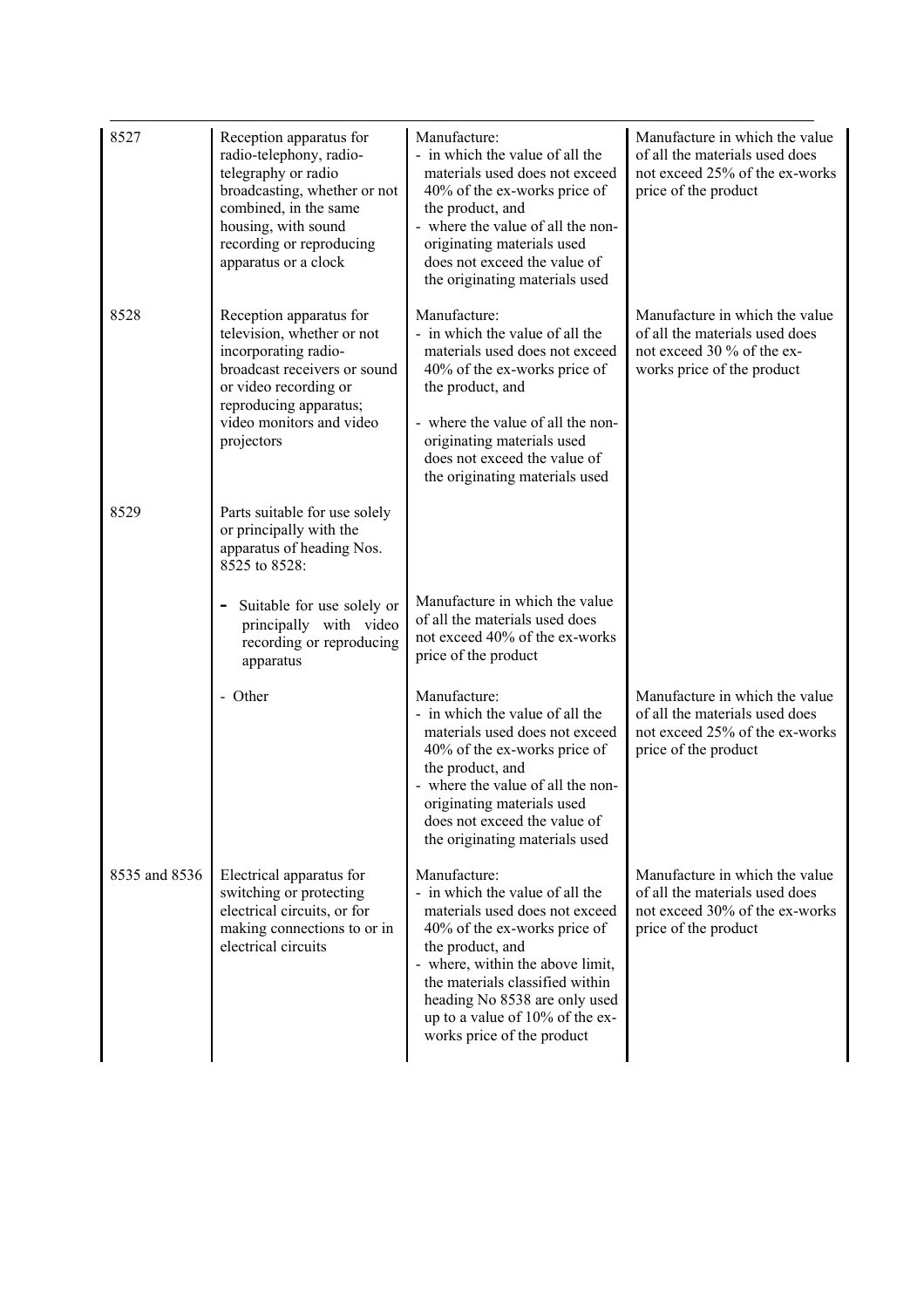| 8537    | Boards, panels, consoles,<br>desks, cabinets and other<br>bases, equipped with two or<br>more apparatus of heading<br>No 8535 or 8536, for<br>electric control or the<br>distribution of electricity,<br>including those<br>incorporating instruments or<br>apparatus of Chapter 90,<br>and numerical control<br>apparatus, other than<br>switching apparatus of<br>heading No 8517 | Manufacture:<br>- in which the value of all the<br>materials used does not exceed<br>40% of the ex-works price of<br>the product, and<br>- where, within the above limit,<br>the materials classified within<br>heading No 8538 are only used<br>up to a value of 10% of the ex-<br>works price of the product                             | Manufacture in which the value<br>of all the materials used does<br>not exceed 30% of the ex-works<br>price of the product |
|---------|-------------------------------------------------------------------------------------------------------------------------------------------------------------------------------------------------------------------------------------------------------------------------------------------------------------------------------------------------------------------------------------|--------------------------------------------------------------------------------------------------------------------------------------------------------------------------------------------------------------------------------------------------------------------------------------------------------------------------------------------|----------------------------------------------------------------------------------------------------------------------------|
| ex 8541 | Diodes, transistors and<br>similar semi-conductor<br>devices, except wafers not<br>yet cut into chips                                                                                                                                                                                                                                                                               | Manufacture in which:<br>- all the materials used are<br>classified within a heading<br>other than that of the product,<br>and<br>- the value of all the materials<br>used does not exceed 40% of<br>the ex-works price of the<br>product                                                                                                  | Manufacture in which the value<br>of all the materials used does<br>not exceed 25% of the ex-works<br>price of the product |
| 8542    | Electronic integrated<br>circuits and<br>microassemblies                                                                                                                                                                                                                                                                                                                            | Manufacture:<br>- in which the value of all the<br>materials used does not exceed<br>40% of the ex-works price of<br>the product, and<br>- where, within the above limit,<br>the materials classified within<br>heading No 8541 or 8542,<br>taken together, are only used<br>up to a value of 10% of the ex-<br>works price of the product | Manufacture in which the value<br>of all the materials used does<br>not exceed 25% of the ex-works<br>price of the product |
| 8544    | Insulated (including<br>enamelled or anodised)<br>wire, cable (including<br>coaxial cable) and other<br>insulated electric<br>conductors, whether or not<br>fitted with connectors;<br>optical fibres cables, made<br>up of individually sheathed<br>fibres, whether or not<br>assembled with electric<br>conductors or fitted with<br>connectors                                   | Manufacture in which the value<br>of all the materials used does<br>not exceed 40% of the ex-works<br>price of the product                                                                                                                                                                                                                 |                                                                                                                            |
| 8545    | Carbon electrodes, carbon<br>brushes, lamp carbons,<br>battery carbons and other<br>articles of graphite or other<br>carbon, with or without<br>metal, of a kind used for<br>electrical purposes                                                                                                                                                                                    | Manufacture in which the value<br>of all the materials used does<br>not exceed 40% of the ex-works<br>price of the product                                                                                                                                                                                                                 |                                                                                                                            |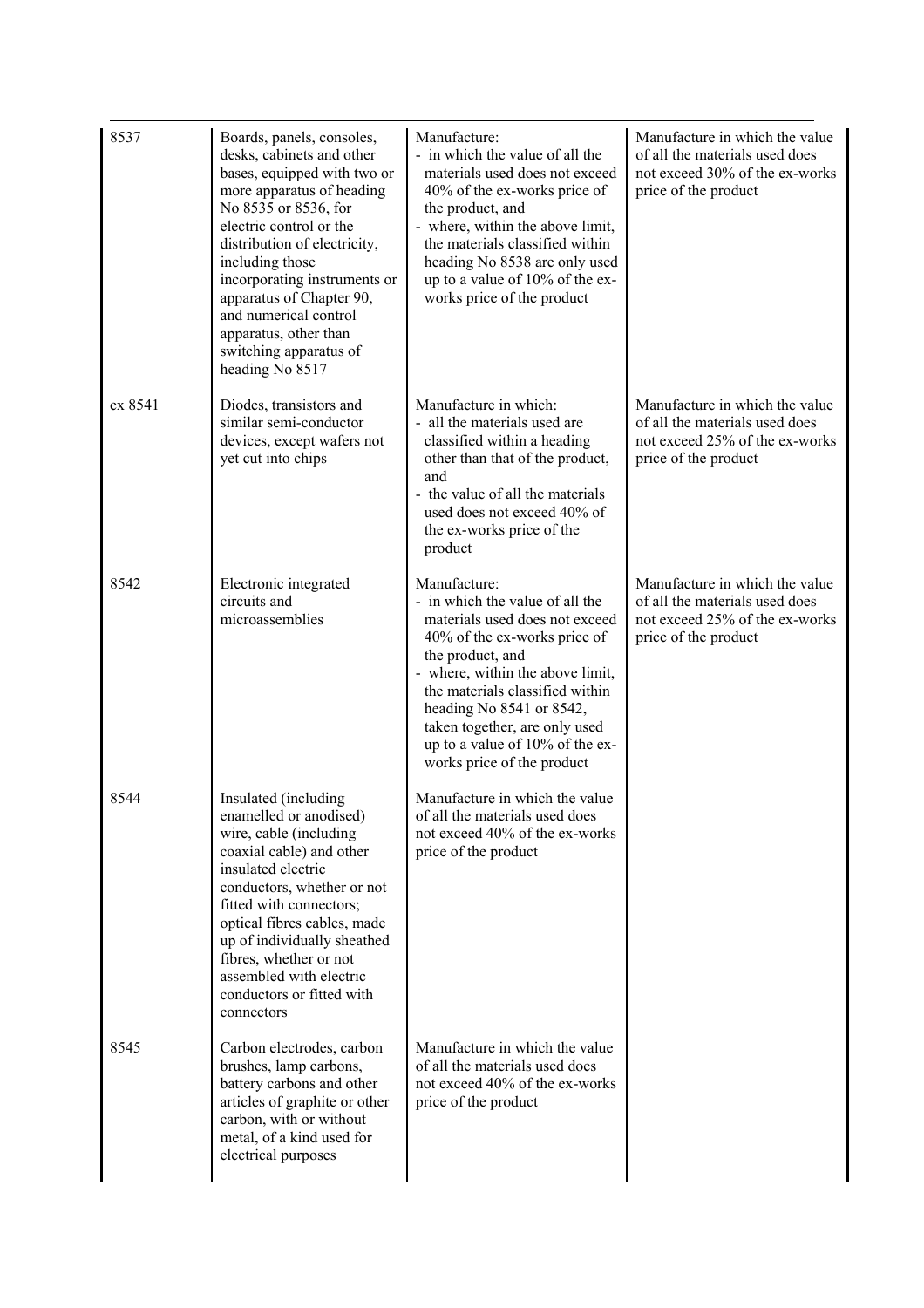| 8546         | Electrical insulators of any<br>material                                                                                                                                                                                                                                                                                                                                                                                                      | Manufacture in which the value<br>of all the materials used does<br>not exceed 40% of the ex-works<br>price of the product                                                                                                             |                                                                                                                            |
|--------------|-----------------------------------------------------------------------------------------------------------------------------------------------------------------------------------------------------------------------------------------------------------------------------------------------------------------------------------------------------------------------------------------------------------------------------------------------|----------------------------------------------------------------------------------------------------------------------------------------------------------------------------------------------------------------------------------------|----------------------------------------------------------------------------------------------------------------------------|
| 8547         | Insulating fittings for<br>electrical machines,<br>appliances or equipment,<br>being fittings wholly of<br>insulating materials apart<br>from any minor components<br>of metal (for example,<br>threaded sockets)<br>incorporated during<br>moulding solely for<br>purposes of assembly other<br>than insulators of heading<br>No. 8546; electrical conduit<br>tubing and joints therefor, of<br>base metal lined with<br>insulating material | Manufacture in which the value<br>of all the materials used does<br>not exceed 40% of the ex-works<br>price of the product                                                                                                             |                                                                                                                            |
| ex 8548      | Electrical parts of<br>machinery or apparatus, not<br>specified or included<br>elsewhere in this Chapter                                                                                                                                                                                                                                                                                                                                      | Manufacture in which the value<br>of all the materials used does<br>not exceed 40% of the ex-works<br>price of the product                                                                                                             |                                                                                                                            |
| 8601 to 8607 | Railway or tramway<br>locomotives, rolling-stock<br>and parts thereof                                                                                                                                                                                                                                                                                                                                                                         | Manufacture in which the value<br>of all materials used does not<br>exceed 40% of the ex-works<br>price of the product                                                                                                                 |                                                                                                                            |
| 8608         | Railway or tramway track<br>fixtures and fittings;<br>mechanical (including<br>electro-mechanical)<br>signalling, safety or traffic<br>control equipment for<br>railways, tramways, roads,<br>inland waterways, parking<br>facilities, port installations<br>or airfields; parts of the<br>foregoing                                                                                                                                          | Manufacture in which:<br>- all the materials used are<br>classified within a heading other<br>than that of the product, and<br>- the value of all the materials<br>used does not exceed 40% of<br>the ex-works price of the<br>product | Manufacture in which the value<br>of all the materials used does<br>not exceed 30% of the ex-works<br>price of the product |
| 8609         | Containers (including<br>containers for the transport<br>of fluids) especially<br>designed and equipped for<br>carriage by one or more<br>modes of transport                                                                                                                                                                                                                                                                                  | Manufacture in which the value<br>of all the materials used does<br>not exceed 40% of the ex-works<br>price of the product                                                                                                             |                                                                                                                            |
| ex Chap.87   | Vehicles other than railway<br>or tramway rolling-stock,<br>and parts and accessories<br>thereof; except for:                                                                                                                                                                                                                                                                                                                                 | Manufacture in which the value<br>of all the materials used does<br>not exceed 40% of the ex-works<br>price of the product                                                                                                             |                                                                                                                            |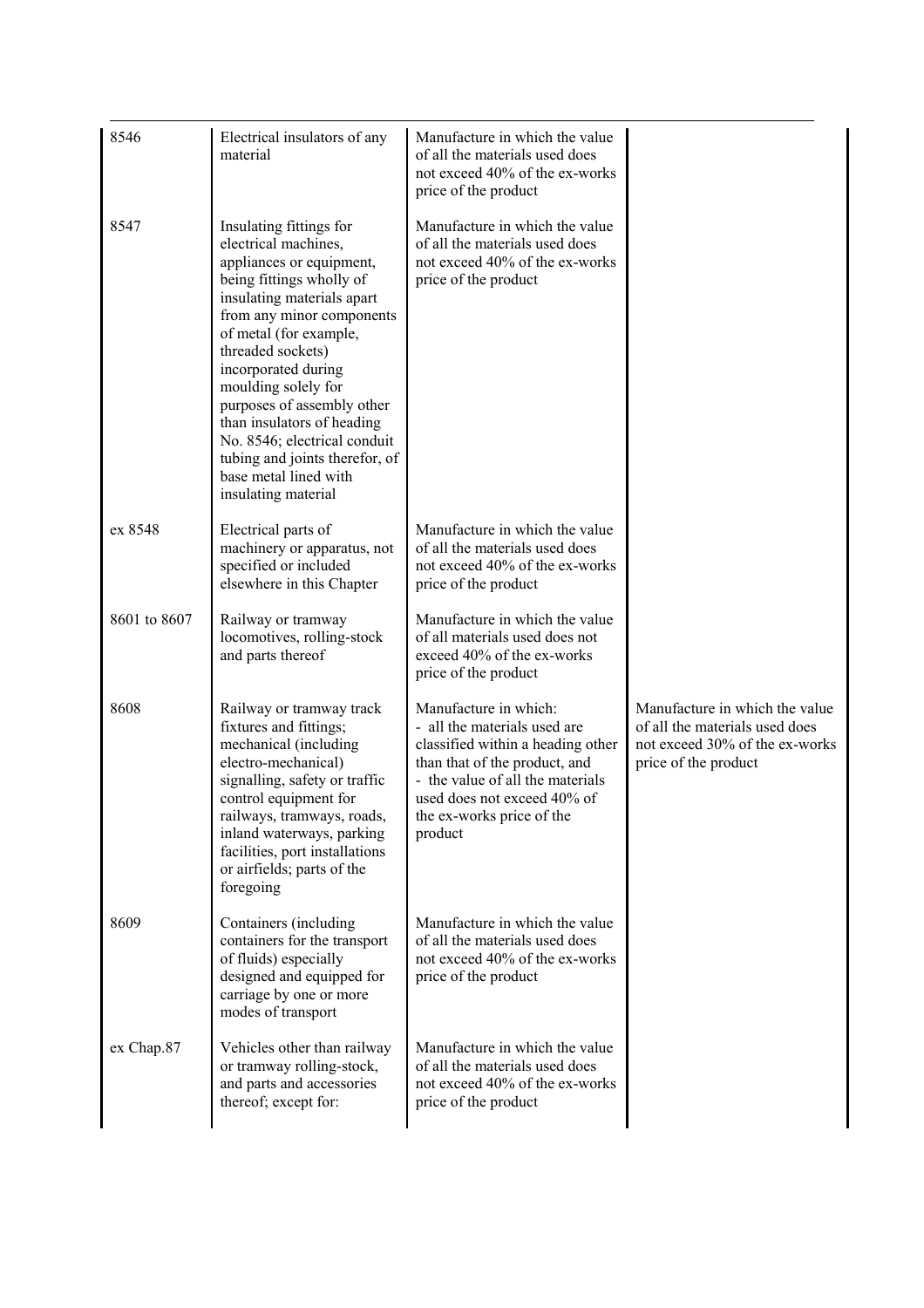| 8709 | Works trucks, self-<br>propelled, not fitted with<br>lifting or handling<br>equipment, of the type used<br>in factories, warehouses,<br>dock areas or airports for<br>short distance transport of<br>goods; tractors of the type<br>used on railway station<br>platforms; parts of the<br>foregoing vehicles | Manufacture in which:<br>- all the materials used are<br>classified within a heading<br>other than that of the product,<br>and<br>- the value of all the materials<br>used does not exceed 40% of<br>the ex-works price of the<br>product                                           | Manufacture in which the value<br>of all the materials used does<br>not exceed 30% of the ex-works<br>price of the product |
|------|--------------------------------------------------------------------------------------------------------------------------------------------------------------------------------------------------------------------------------------------------------------------------------------------------------------|-------------------------------------------------------------------------------------------------------------------------------------------------------------------------------------------------------------------------------------------------------------------------------------|----------------------------------------------------------------------------------------------------------------------------|
| 8710 | Tanks and other armoured<br>fighting vehicles, motorized,<br>whether or not fitted with<br>weapons, and parts of such<br>vehicles                                                                                                                                                                            | Manufacture in which:<br>- all the materials used are<br>classified within a heading<br>other than that of the product,<br>and<br>- the value of all the materials<br>used does not exceed 40% of<br>the ex-works price of the<br>product                                           | Manufacture in which the value<br>of all the materials used does<br>not exceed 30% of the ex-works<br>price of the product |
| 8711 | Motorcycles (including<br>mopeds) and cycles fitted<br>with an auxiliary motor,<br>with or without side-cars;<br>side-cars:<br>- With reciprocating                                                                                                                                                          |                                                                                                                                                                                                                                                                                     |                                                                                                                            |
|      | internal combustion piston<br>engine of a cylinder<br>capacity:                                                                                                                                                                                                                                              |                                                                                                                                                                                                                                                                                     |                                                                                                                            |
|      | -- Not exceeding 50 cc                                                                                                                                                                                                                                                                                       | Manufacture in which:<br>- in which the value of all the<br>materials used does not<br>exceed 40% of the ex-works<br>price of the product, and<br>- where the value of all the non-<br>originating materials used does<br>not exceed the value of the<br>originating materials used | Manufacture in which the value<br>of all the materials used does<br>not exceed 20% of the ex-works<br>price of the product |
|      | -- Exceeding 50 cc                                                                                                                                                                                                                                                                                           | Manufacture:<br>- in which the value of all the<br>materials used does not exceed<br>40% of the ex-works price of<br>the product, and<br>- where the value of all the non-<br>originating materials used does<br>not exceed the value of the<br>originating materials used          | Manufacture in which the value<br>of all the materials used does<br>not exceed 25% of the ex-works<br>price of the product |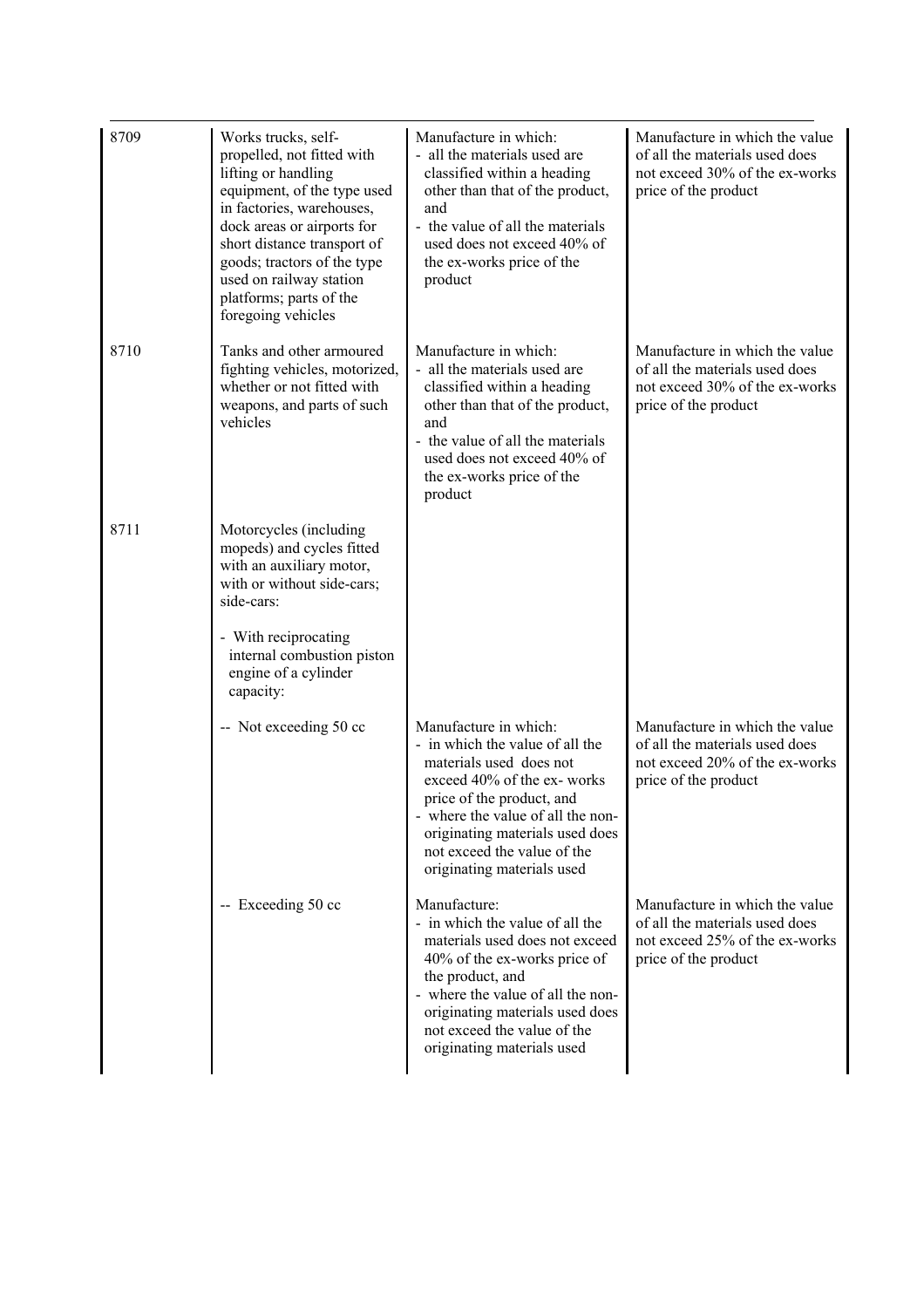|             | - Other                                                                                                                     | Manufacture:<br>- in which the value of all the<br>materials used does not exceed<br>40% of the ex-works price of<br>the product, and<br>- where the value of all the non-<br>originating materials used does<br>not exceed the value of the<br>originating materials used | Manufacture in which the value<br>of all the materials used does<br>not exceed 30% of the ex-works<br>price of the product |
|-------------|-----------------------------------------------------------------------------------------------------------------------------|----------------------------------------------------------------------------------------------------------------------------------------------------------------------------------------------------------------------------------------------------------------------------|----------------------------------------------------------------------------------------------------------------------------|
| ex 8712     | Bicycles without ball<br>bearings                                                                                           | Manufacture from materials not<br>classified in heading No 8714                                                                                                                                                                                                            | Manufacture in which the value<br>of all the materials used does<br>not exceed 30% of the ex-works<br>price of the product |
| 8715        | Baby carriages and parts<br>thereof                                                                                         | Manufacture in which:<br>- all the materials used are<br>classified within a heading<br>other than that of the product,<br>and<br>- the value of all the materials<br>used does not exceed 40% of<br>the ex-works price of the<br>product                                  | Manufacture in which the value<br>of all the materials used does<br>not exceed 30% of the ex-works<br>price of the product |
| 8716        | Trailers and semi-trailers;<br>other vehicles, not<br>mechanically propelled;<br>parts thereof                              | Manufacture in which:<br>- all the materials used are<br>classified within a heading<br>other than that of the product,<br>and<br>- the value of all the materials<br>used does not exceed 40% of<br>the ex-works price of the<br>product                                  | Manufacture in which the value<br>of all the materials used does<br>not exceed 30% of the ex-works<br>price of the product |
| ex Chap. 88 | Aircraft, spacecraft, and<br>parts thereof; except for:                                                                     | Manufacture in which all the<br>materials used are classified<br>within a heading other than that<br>of the product                                                                                                                                                        | Manufacture in which the value<br>of all the materials used does<br>not exceed 40% of the ex-works<br>price of the product |
| ex 8804     | Rotochutes                                                                                                                  | Manufacture from materials of<br>any heading including other<br>materials of heading No. 8804                                                                                                                                                                              | Manufacture in which the value<br>of all the materials used does<br>not exceed 40% of the ex-works<br>price of the product |
| 8805        | Aircraft launching gear;<br>deck-arrestor or similar<br>gear; ground flying trainers;<br>parts of the foregoing<br>articles | Manufacture in which all the<br>materials used are classified<br>within a heading other than that<br>of the product                                                                                                                                                        | Manufacture in which the value<br>of all the materials used does<br>not exceed 30% of the ex-works<br>price of the product |
| Chap. 89    | Ships, boats and floating<br>structures                                                                                     | Manufacture in which all the<br>materials used are classified<br>within a heading other than that<br>of the product. However, hulls<br>of heading No 8906 may not be<br>used                                                                                               | Manufacture in which the value<br>of all the materials used does<br>not exceed 40% of the ex-works<br>price of the product |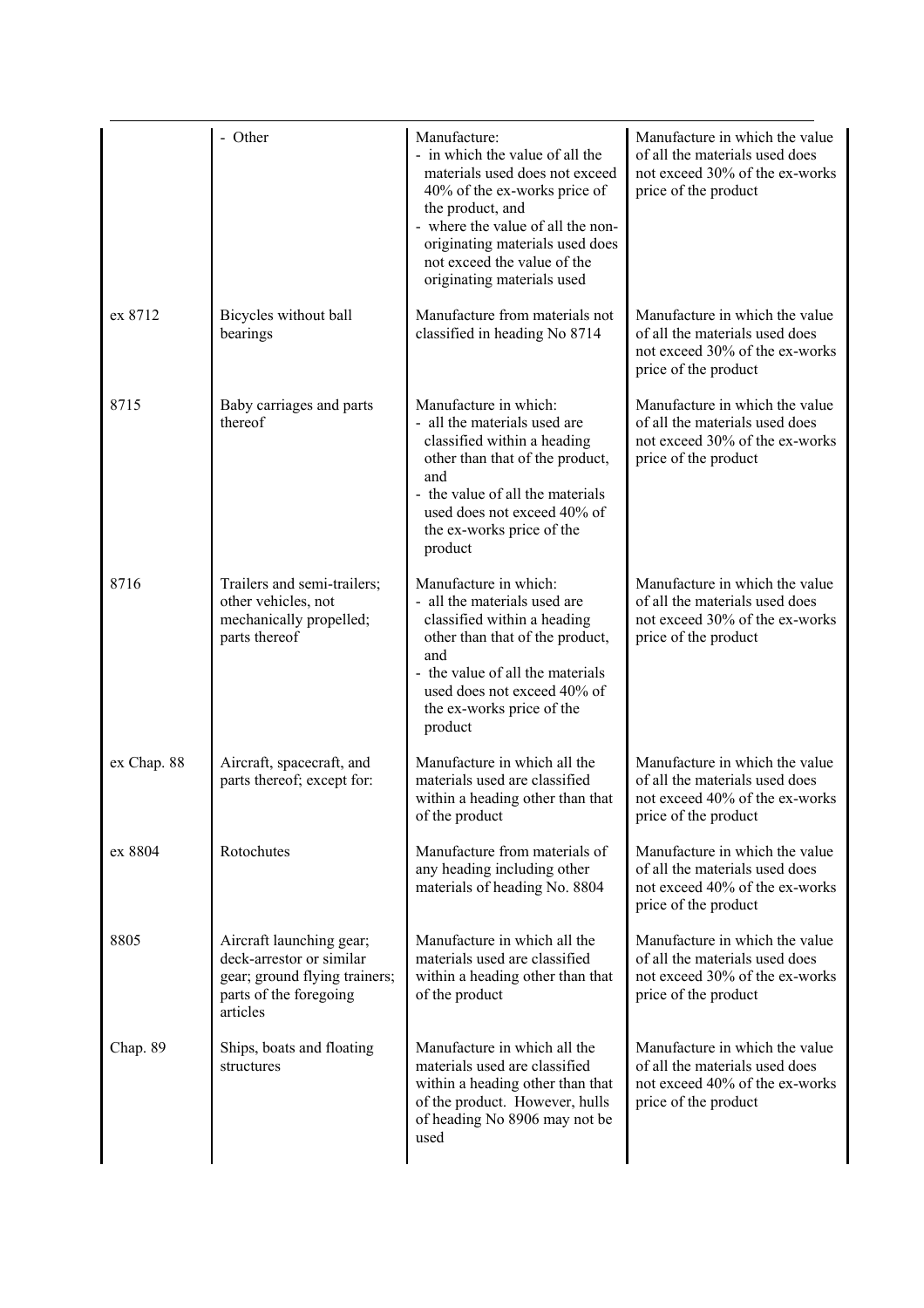| ex Chap. 90 | Optical, photographic,<br>cinematographic,<br>measuring, checking,<br>precision, medical or<br>surgical instruments and<br>apparatus; parts and<br>accessories thereof; except<br>for:                                                                                                                                                           | Manufacture in which:<br>- all the materials used<br>are classified within a<br>heading other than that<br>of the product, and<br>the value of all the<br>materials used does not<br>exceed 40% of the ex-<br>works price of the<br>product                                                                                                                                         | Manufacture in which the value<br>of all the materials used does<br>not exceed 30% of the ex-works<br>price of the product |
|-------------|--------------------------------------------------------------------------------------------------------------------------------------------------------------------------------------------------------------------------------------------------------------------------------------------------------------------------------------------------|-------------------------------------------------------------------------------------------------------------------------------------------------------------------------------------------------------------------------------------------------------------------------------------------------------------------------------------------------------------------------------------|----------------------------------------------------------------------------------------------------------------------------|
| 9001        | Optical fibres and optical<br>fibre bundles; optical fibre<br>cables other than those of<br>heading No 8544; sheets<br>and plates of polarizing<br>material, lenses (including<br>contact lenses), prisms,<br>mirrors and other optical<br>elements, of any material,<br>unmounted, other than such<br>elements of glass not<br>optically worked | Manufacture in which the value<br>of all the materials used does<br>not exceed 40% of the ex-works<br>price of the product                                                                                                                                                                                                                                                          |                                                                                                                            |
| 9002        | Lenses, prisms, mirrors and<br>other optical elements, of<br>any materials, mounted,<br>being parts of or fittings for<br>instruments or apparatus,<br>other than such elements of<br>glass not optically worked                                                                                                                                 | Manufacture in which the value<br>of all the materials used does<br>not exceed 40% of the ex-works<br>price of the product                                                                                                                                                                                                                                                          |                                                                                                                            |
| 9004        | Spectacles, goggles and the<br>like, corrective, protective<br>or other                                                                                                                                                                                                                                                                          | Manufacture in which the value<br>of all the materials used does<br>not exceed 40% of the ex-works<br>price of the product                                                                                                                                                                                                                                                          |                                                                                                                            |
| ex 9005     | Binoculars, monoculars,<br>other optical telescopes, and<br>mountings therefor, except<br>for astronomical refracting<br>telescopes and mountings<br>therefor                                                                                                                                                                                    | Manufacture in which:<br>- all the materials used are<br>classified within a heading<br>other than that of the product,<br>and<br>- the value of all the materials<br>used does not exceed 40% of<br>the ex-works price of the<br>product, and<br>- where the value of all the non-<br>originating materials used does<br>not exceed the value of the<br>originating materials used | Manufacture in which the value<br>of all the materials used does<br>not exceed 30% of the ex-works<br>price of the product |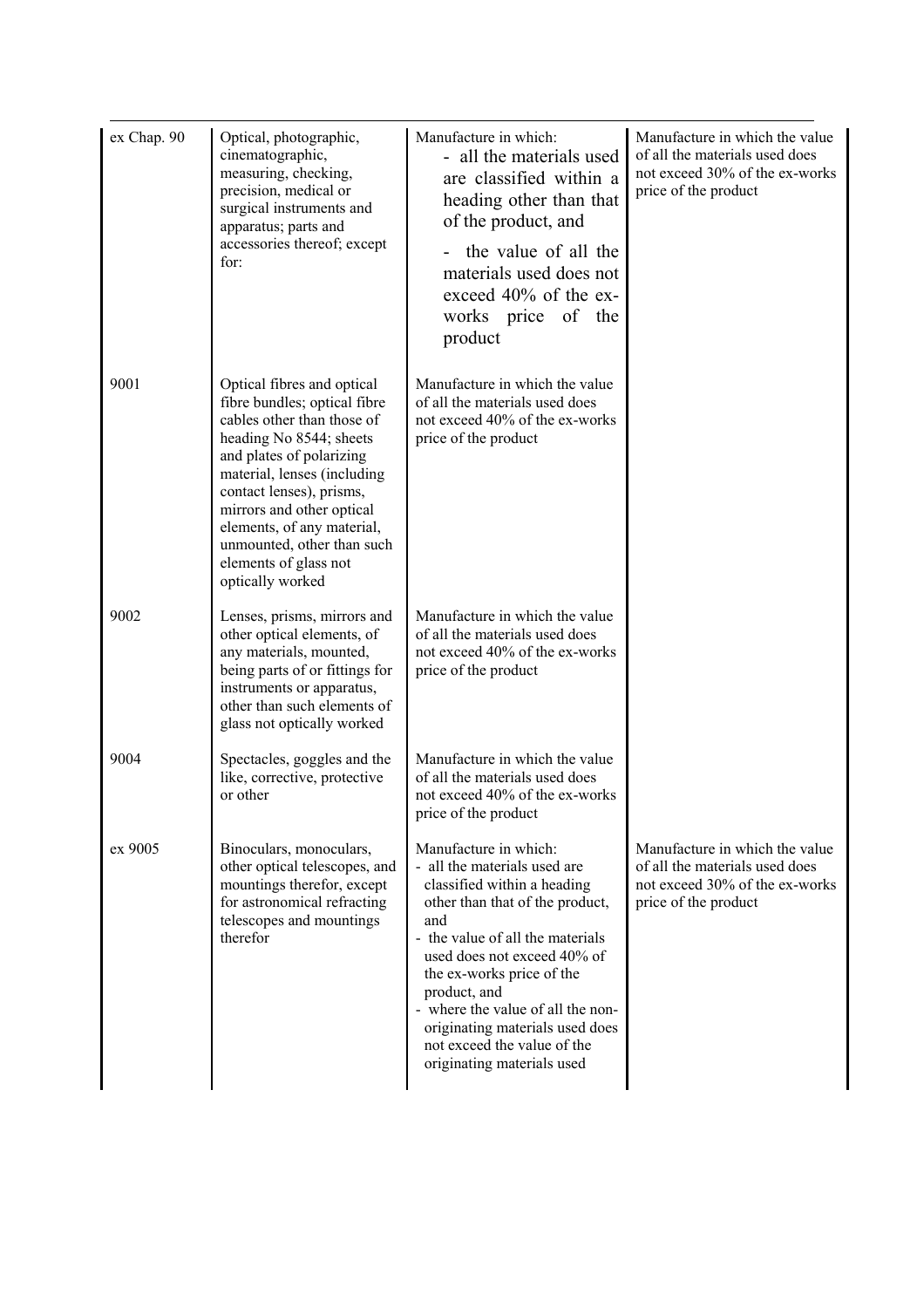| ex 9006 | Photographic (other than<br>cinematographic) cameras;<br>photographic flashlight<br>apparatus and flashbulbs<br>other than electrically<br>ignited flashbulbs                                                     | Manufacture in which:<br>- all the materials used are<br>classified within a heading<br>other than that of the product,<br>and<br>- the value of all the materials<br>used does not exceed 40% of<br>the ex-works price of the<br>product, and<br>- where the value of all the non-<br>originating materials used does<br>not exceed the value of the<br>originating materials used | Manufacture in which the value<br>of all the materials used does<br>not exceed 30% of the ex-works<br>price of the product |
|---------|-------------------------------------------------------------------------------------------------------------------------------------------------------------------------------------------------------------------|-------------------------------------------------------------------------------------------------------------------------------------------------------------------------------------------------------------------------------------------------------------------------------------------------------------------------------------------------------------------------------------|----------------------------------------------------------------------------------------------------------------------------|
| 9007    | Cinematographic cameras<br>and projectors, whether or<br>not incorporating sound<br>recording or reproducing<br>apparatus                                                                                         | Manufacture in which:<br>- all the materials used are<br>classified within a heading<br>other than that of the product,<br>and<br>- the value of all the materials<br>used does not exceed 40% of<br>the ex-works price of the<br>product, and<br>- where the value of all the non-<br>originating materials used does<br>not exceed the value of the<br>originating materials used | Manufacture in which the value<br>of all the materials used does<br>not exceed 30% of the ex-works<br>price of the product |
| 9011    | Compound optical<br>microscopes, including<br>those for photomicrography,<br>cinephotomicrography or<br>microprojection                                                                                           | Manufacture in which:<br>- all the materials used are<br>classified within a heading<br>other than that of the product,<br>and<br>- the value of all the materials<br>used does not exceed 40% of<br>the ex-works price of the<br>product, and<br>- where the value of all the non-<br>originating materials used does<br>not exceed the value of the<br>originating materials used | Manufacture in which the value<br>of all the materials used does<br>not exceed 30% of the ex-works<br>price of the product |
| ex 9014 | Other navigational<br>instruments and appliances                                                                                                                                                                  | Manufacture in which the value<br>of all the materials used does<br>not exceed 40% of the ex-works<br>price of the product                                                                                                                                                                                                                                                          |                                                                                                                            |
| 9015    | Surveying (including<br>photogrammetrical<br>surveying), hydrographic,<br>oceanographic,<br>hydrological,<br>meteorological or<br>geophysical instruments and<br>appliances, excluding<br>compasses; rangefinders | Manufacture in which the value<br>of all the materials used does<br>not exceed 40% of the ex-works<br>price of the product                                                                                                                                                                                                                                                          |                                                                                                                            |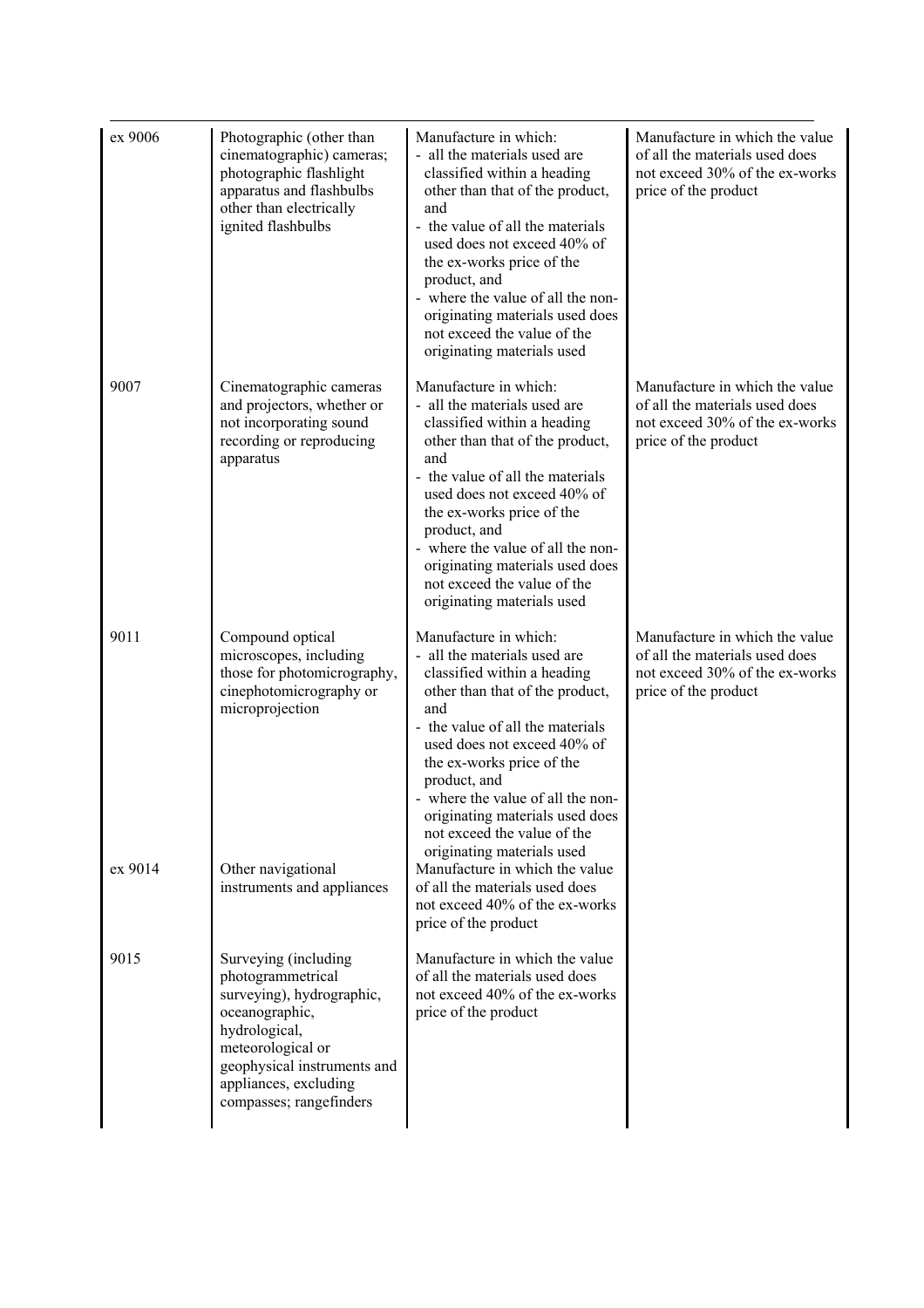| 9016 | Balances of a sensitivity of<br>5 cg or better, with or<br>without weights                                                                                                                                                                                                                                                                                                               | Manufacture in which the value<br>of all the materials used does<br>not exceed 40% of the ex-works<br>price of the product                                                                                                                |                                                                                                                            |
|------|------------------------------------------------------------------------------------------------------------------------------------------------------------------------------------------------------------------------------------------------------------------------------------------------------------------------------------------------------------------------------------------|-------------------------------------------------------------------------------------------------------------------------------------------------------------------------------------------------------------------------------------------|----------------------------------------------------------------------------------------------------------------------------|
| 9017 | Drawing, marking-out or<br>mathematical calculating<br>instruments (for example,<br>drafting machines,<br>pantographs, protractors,<br>drawing sets, slide rules,<br>disc calculators);<br>instruments for measuring<br>length, for use in the hand<br>(for example, measuring<br>rods and tapes, micrometers,<br>callipers), not specified or<br>included elsewhere in this<br>Chapter. | Manufacture in which the value<br>of all the materials used does<br>not exceed 40% of the ex-works<br>price of the product                                                                                                                |                                                                                                                            |
| 9018 | Instruments and appliances<br>used in medical, surgical,<br>dental or veterinary<br>sciences, including<br>scintigraphic apparatus,<br>other electro-medical<br>apparatus and sight-testing<br>instruments:                                                                                                                                                                              |                                                                                                                                                                                                                                           |                                                                                                                            |
|      | - Dentists' chairs<br>incorporating dental<br>appliances or dentists'<br>spittoons                                                                                                                                                                                                                                                                                                       | Manufacture from materials of<br>any heading, including other<br>materials of heading No 9018                                                                                                                                             | Manufacture in which the value<br>of all the materials used does<br>not exceed 40% of the ex-works<br>price of the product |
|      | - Other                                                                                                                                                                                                                                                                                                                                                                                  | Manufacture in which:<br>- all the materials used are<br>classified within a heading<br>other than that of the product,<br>and<br>- the value of all the materials<br>used does not exceed 40% of<br>the ex-works price of the<br>product | Manufacture in which the value<br>of all the materials used does<br>not exceed 25% of the ex-works<br>price of the product |
| 9019 | Mechano-therapy<br>appliances; massage<br>apparatus; psychological<br>aptitude-testing apparatus;<br>ozone therapy, oxygen<br>therapy, aerosol therapy,<br>artificial respiration or other<br>therapeutic respiration<br>apparatus                                                                                                                                                       | Manufacture in which:<br>- all the materials used are<br>classified within a heading<br>other than that of the product,<br>and<br>- the value of all the materials<br>used does not exceed 40% of<br>the ex-works price of the<br>product | Manufacture in which the value<br>of all the materials used does<br>not exceed 25% of the ex-works<br>price of the product |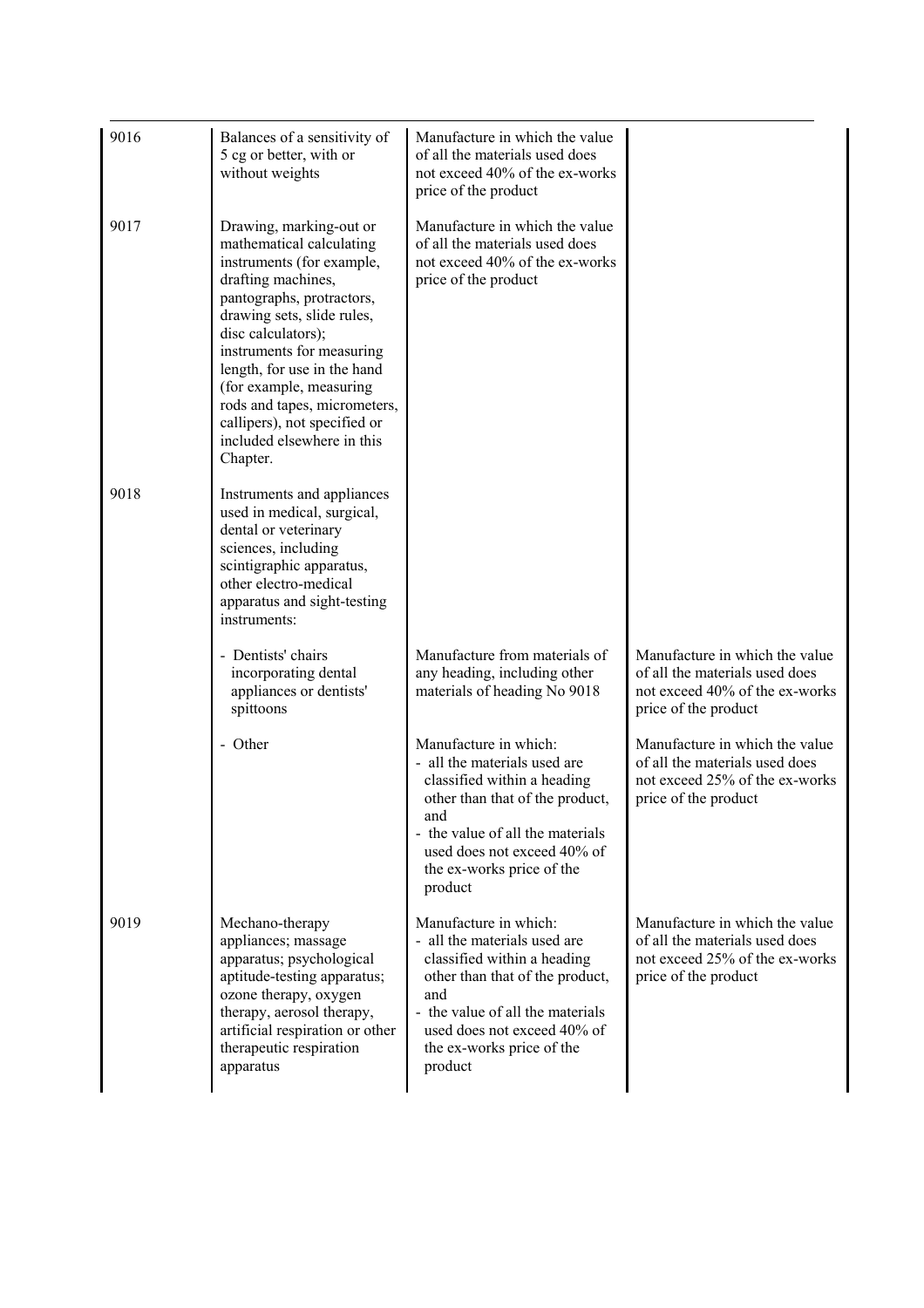| 9020 | Other breathing appliances<br>and gas masks, excluding<br>protective masks having<br>neither mechanical parts nor<br>replaceable filters                                                                                                                                                                                                                                                                                                                 | Manufacture in which:<br>- all the materials used are<br>classified within a heading<br>other than that of the product,<br>and<br>- the value of all the materials<br>used does not exceed 40% of<br>the ex-works price of the<br>product | Manufacture in which the value<br>of all the materials used does<br>not exceed 25% of the ex-works<br>price of the product |
|------|----------------------------------------------------------------------------------------------------------------------------------------------------------------------------------------------------------------------------------------------------------------------------------------------------------------------------------------------------------------------------------------------------------------------------------------------------------|-------------------------------------------------------------------------------------------------------------------------------------------------------------------------------------------------------------------------------------------|----------------------------------------------------------------------------------------------------------------------------|
| 9024 | Machines and appliances for<br>testing the hardness,<br>strength, compressibility,<br>elasticity or other<br>mechanical properties of<br>materials (for example,<br>metals, wood, textiles,<br>paper, plastics)                                                                                                                                                                                                                                          | Manufacture in which the value<br>of all the materials used does<br>not exceed 40% of the ex-works<br>price of the product                                                                                                                |                                                                                                                            |
| 9025 | Hydrometers and similar<br>floating instruments,<br>thermometers, pyrometers,<br>barometers, hygrometers<br>and psychrometers,<br>recording or not, and any<br>combination of these<br>instruments                                                                                                                                                                                                                                                       | Manufacture in which the value<br>of all the materials used does<br>not exceed 40% of the ex-works<br>price of the product                                                                                                                |                                                                                                                            |
| 9026 | Instruments and apparatus<br>for measuring or checking<br>the flow, level, pressure or<br>other variables of liquids or<br>gases (for example, flow<br>meters, level gauges,<br>manometers, heat meters),<br>excluding instruments and<br>apparatus of heading No.<br>9014, 9015, 9028 or 9032                                                                                                                                                           | Manufacture in which the value<br>of all the materials used does<br>not exceed 40% of the ex-works<br>price of the product                                                                                                                |                                                                                                                            |
| 9027 | Instruments and apparatus<br>for physical or chemical<br>analysis (for example,<br>polarimeters,<br>refractometers,<br>spectrometers, gas or smoke<br>analysis apparatus);<br>instruments and apparatus<br>for measuring or checking<br>viscosity, porosity,<br>expansion, surface tension<br>or the like; instruments and<br>apparatus for measuring or<br>checking quantities of heat,<br>sound or light (including<br>exposure meters);<br>microtomes | Manufacture in which the value<br>of all the materials used does<br>not exceed 40% of the ex-works<br>price of the product                                                                                                                |                                                                                                                            |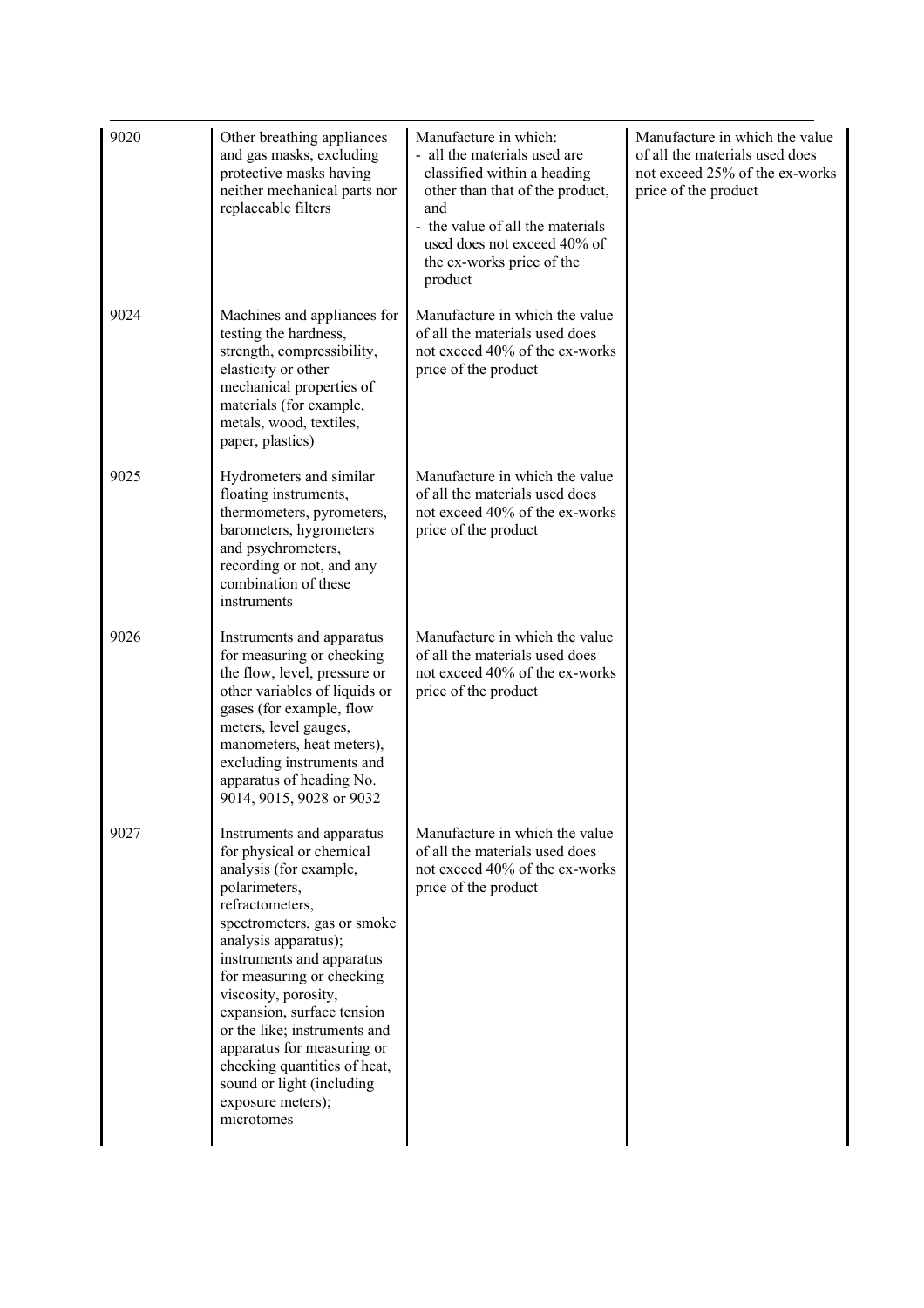| 9028 | Gas, liquid or electricity<br>supply or production meters,<br>including calibrating meters<br>therefor:                                                                                                                                                                                                        |                                                                                                                                                                                                                                                                            |                                                                                                                            |
|------|----------------------------------------------------------------------------------------------------------------------------------------------------------------------------------------------------------------------------------------------------------------------------------------------------------------|----------------------------------------------------------------------------------------------------------------------------------------------------------------------------------------------------------------------------------------------------------------------------|----------------------------------------------------------------------------------------------------------------------------|
|      | - Parts and accessories                                                                                                                                                                                                                                                                                        | Manufacture in which the value<br>of all the materials used does<br>not exceed 40% of the ex-works<br>price of the product                                                                                                                                                 |                                                                                                                            |
|      | - Other                                                                                                                                                                                                                                                                                                        | Manufacture:<br>- in which the value of all the<br>materials used does not exceed<br>40% of the ex-works price of<br>the product, and<br>- where the value of all the non-<br>originating materials used does<br>not exceed the value of the<br>originating materials used | Manufacture in which the value<br>of all the materials used does<br>not exceed 30% of the ex-works<br>price of the product |
| 9029 | Revolution counters,<br>production counters,<br>taximeters, milometers,<br>pedometers and the like;<br>speed indicators and<br>tachometers, other than<br>those of heading Nos. 9014<br>or 9015; stroboscopes                                                                                                  | Manufacture in which the value<br>of all the materials used does<br>not exceed 40% of the ex-works<br>price of the product                                                                                                                                                 |                                                                                                                            |
| 9030 | Oscilloscopes, spectrum<br>analysers and other<br>instruments and apparatus<br>for measuring or checking<br>electrical quantities,<br>excluding meters of heading<br>No. 9028; instruments and<br>apparatus for measuring or<br>detecting alpha, beta,<br>gamma, X-ray, cosmic or<br>other ionizing radiations | Manufacture in which the value<br>of all the materials used does<br>not exceed 40% of the ex-works<br>price of the product                                                                                                                                                 |                                                                                                                            |
| 9031 | Measuring or checking<br>instruments, appliances and<br>machines, not specified or<br>included elsewhere in this<br>Chapter; profile projectors                                                                                                                                                                | Manufacture in which the value<br>of all the materials used does<br>not exceed 40% of the ex-works<br>price of the product                                                                                                                                                 |                                                                                                                            |
| 9032 | Automatic regulating or<br>controlling instruments and<br>apparatus                                                                                                                                                                                                                                            | Manufacture in which the value<br>of all the materials used does<br>not exceed 40% of the ex-works<br>price of the product                                                                                                                                                 |                                                                                                                            |
| 9033 | Parts and accessories (not<br>specified or included<br>elsewhere in this Chapter)<br>for machines, appliances,<br>instruments or apparatus of<br>Chapter 90                                                                                                                                                    | Manufacture in which the value<br>of all the materials used does<br>not exceed 40% of the ex-works<br>price of the product                                                                                                                                                 |                                                                                                                            |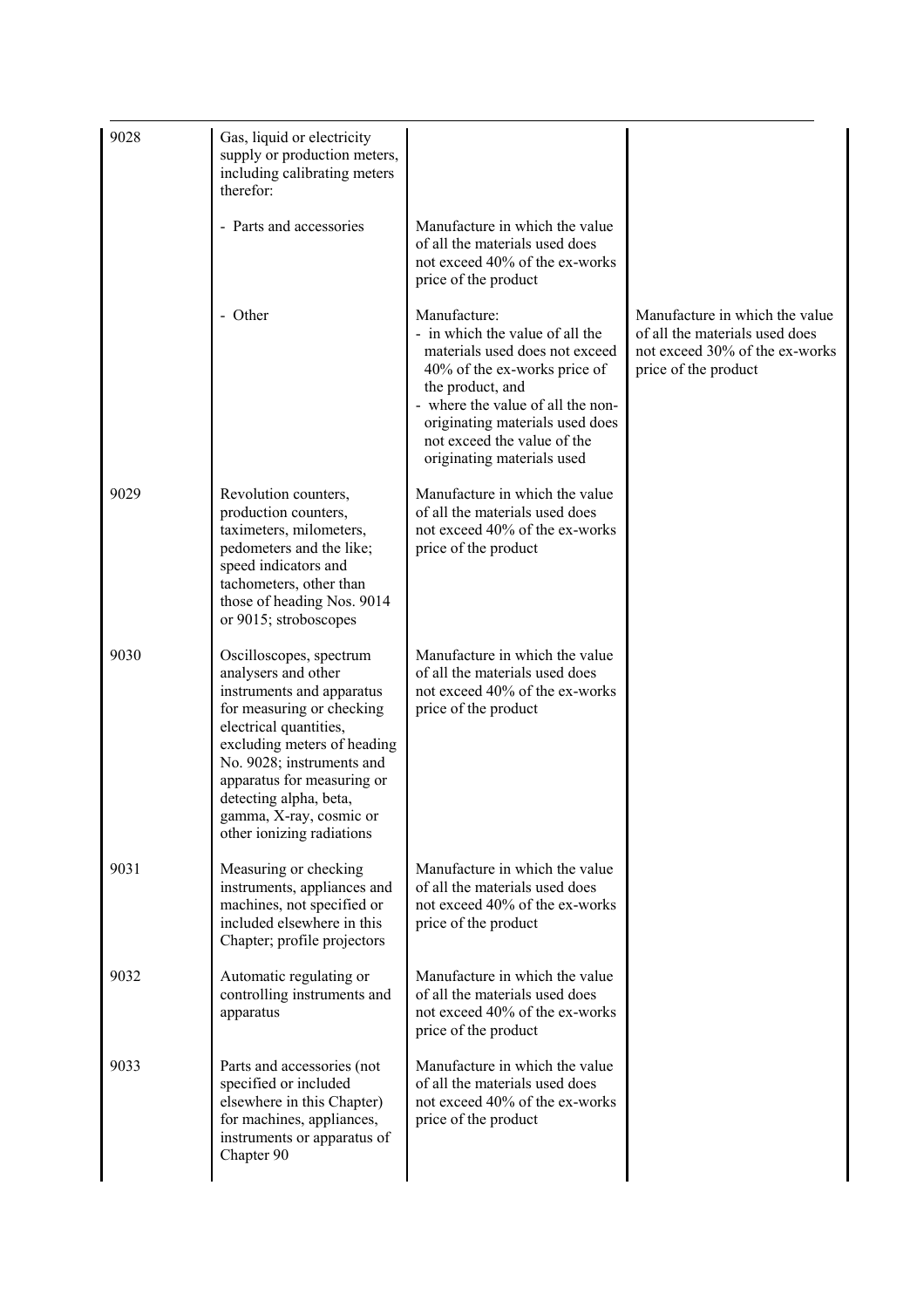| ex Chap. 91 | Clocks and watches and<br>parts thereof; except for:                                                                                                                                    | Manufacture in which the value<br>of all the materials used does<br>not exceed 40% of the ex-works<br>price of the product                                                                                                                                                                                        |                                                                                                                            |
|-------------|-----------------------------------------------------------------------------------------------------------------------------------------------------------------------------------------|-------------------------------------------------------------------------------------------------------------------------------------------------------------------------------------------------------------------------------------------------------------------------------------------------------------------|----------------------------------------------------------------------------------------------------------------------------|
| 9105        | Other clocks                                                                                                                                                                            | Manufacture:<br>- in which the value of all the<br>materials used does not exceed<br>40% of the ex-works price of<br>the product, and<br>- where the value of all the non-<br>originating materials used does<br>not exceed the value of the<br>originating materials used                                        | Manufacture in which the value<br>of all the materials used does<br>not exceed 30% of the ex-works<br>price of the product |
| 9109        | Clock movements, complete<br>and assembled                                                                                                                                              | Manufacture:<br>- in which the value of all the<br>materials used does not exceed<br>40% of the ex-works price of<br>the product, and<br>- where the value of all the non-<br>originating materials used does<br>not exceed the value of the<br>originating materials used                                        | Manufacture in which the value<br>of all the materials used does<br>not exceed 30% of the ex-works<br>price of the product |
| 9110        | Complete watch or clock<br>movements, unassembled or<br>partly assembled<br>(movement sets);<br>incomplete watch or clock<br>movements, assembled;<br>rough watch or clock<br>movements | Manufacture:<br>- in which the value of all the<br>materials used does not exceed<br>40% of the ex-works price of<br>the product, and<br>- where, within the above limit,<br>the materials classified within<br>heading No 9114 are only used<br>up to a value of $10\%$ of the ex-<br>works price of the product | Manufacture in which the value<br>of all the materials used does<br>not exceed 30% of the ex-works<br>price of the product |
| 9111        | Watch cases and parts<br>thereof                                                                                                                                                        | Manufacture in which:<br>- all the materials used are<br>classified within a heading<br>other than that of the product,<br>and<br>- the value of all the materials<br>used does not exceed 40% of<br>the ex-works price of the<br>product                                                                         | Manufacture in which the value<br>of all the materials used does<br>not exceed 30% of the ex-works<br>price of the product |
| 9112        | Clock cases and cases of a<br>similar type for other goods<br>of this Chapter, and parts<br>thereof                                                                                     | Manufacture in which:<br>- all the materials used are<br>classified within a heading<br>other than that of the product,<br>and<br>- the value of all the materials<br>used does not exceed 40% of<br>the ex-works price of the<br>product                                                                         | Manufacture in which the value<br>of all the materials used does<br>not exceed 30% of the ex-works<br>price of the product |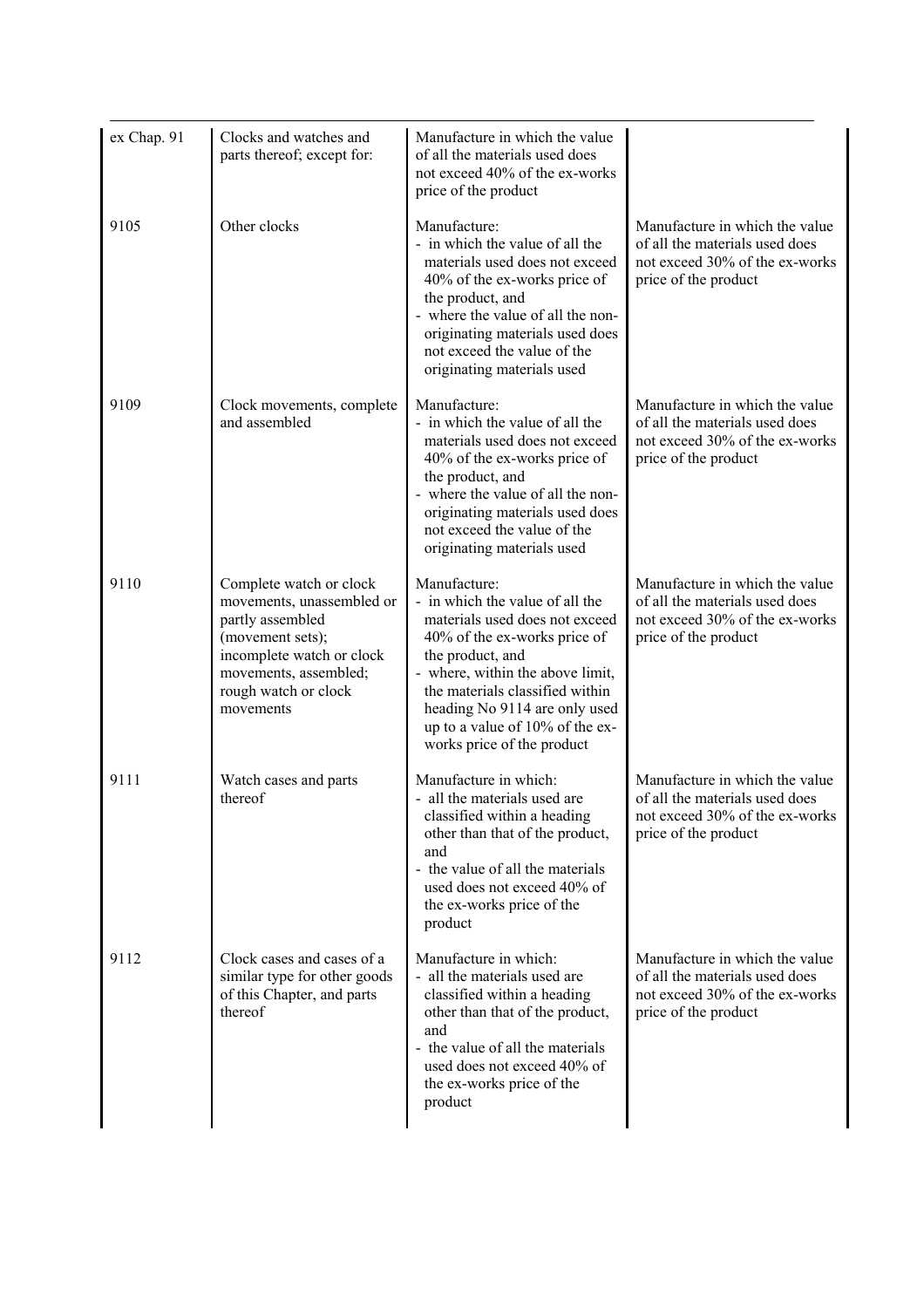| 9113                   | Watch straps, watch bands<br>and watch bracelets, and<br>parts thereof:                                                                                                                                                                                                                |                                                                                                                                                                                                                                                           |  |
|------------------------|----------------------------------------------------------------------------------------------------------------------------------------------------------------------------------------------------------------------------------------------------------------------------------------|-----------------------------------------------------------------------------------------------------------------------------------------------------------------------------------------------------------------------------------------------------------|--|
|                        | - Of base metal, whether or<br>not plated, or of clad<br>precious metal                                                                                                                                                                                                                | Manufacture in which the value<br>of all the materials used does<br>not exceed 40% of the ex-works<br>price of the product                                                                                                                                |  |
|                        | - Other                                                                                                                                                                                                                                                                                | Manufacture in which the value<br>of all the materials used does<br>not exceed 50% of the ex-works<br>price of the product                                                                                                                                |  |
| Chap. 92               | Musical instruments; parts<br>and accessories of such<br>articles                                                                                                                                                                                                                      | Manufacture in which the value<br>of all the materials used does<br>not exceed 40% of the ex-works<br>price of the product                                                                                                                                |  |
| Chap. 93               | Arms and ammunition; parts<br>and accessories thereof                                                                                                                                                                                                                                  | Manufacture in which the value<br>of all the materials used does<br>not exceed 50% of the ex-works<br>price of the product                                                                                                                                |  |
| ex Chap. 94            | Furniture; bedding,<br>mattresses, mattress<br>supports, cushions and<br>similar stuffed furnishings;<br>lamps and lighting fittings,<br>not elsewhere specified or<br>included; illuminated signs,<br>illuminated nameplates and<br>the like; prefabricated<br>buildings; except for: | Manufacture in which all the<br>materials used are classified<br>within a heading other than that<br>of the product                                                                                                                                       |  |
| ex 9401 and<br>ex 9403 | Base metal furniture,<br>incorporating unstuffed<br>cotton cloth of a weight of<br>$300$ g/m2 or less                                                                                                                                                                                  | Manufacture in which all the<br>materials used are classified in a<br>heading other than that of the<br>product<br><sub>or</sub><br>Manufacture from cotton cloth<br>already made up in a form ready<br>for use of heading No. 9401 or<br>9403, provided: |  |
|                        |                                                                                                                                                                                                                                                                                        | - its value does not exceed 25%<br>of the ex-works price of the<br>product, and<br>- all the other materials used are<br>already originating and are<br>classified in a heading other<br>than heading No. 9401 or 9403                                    |  |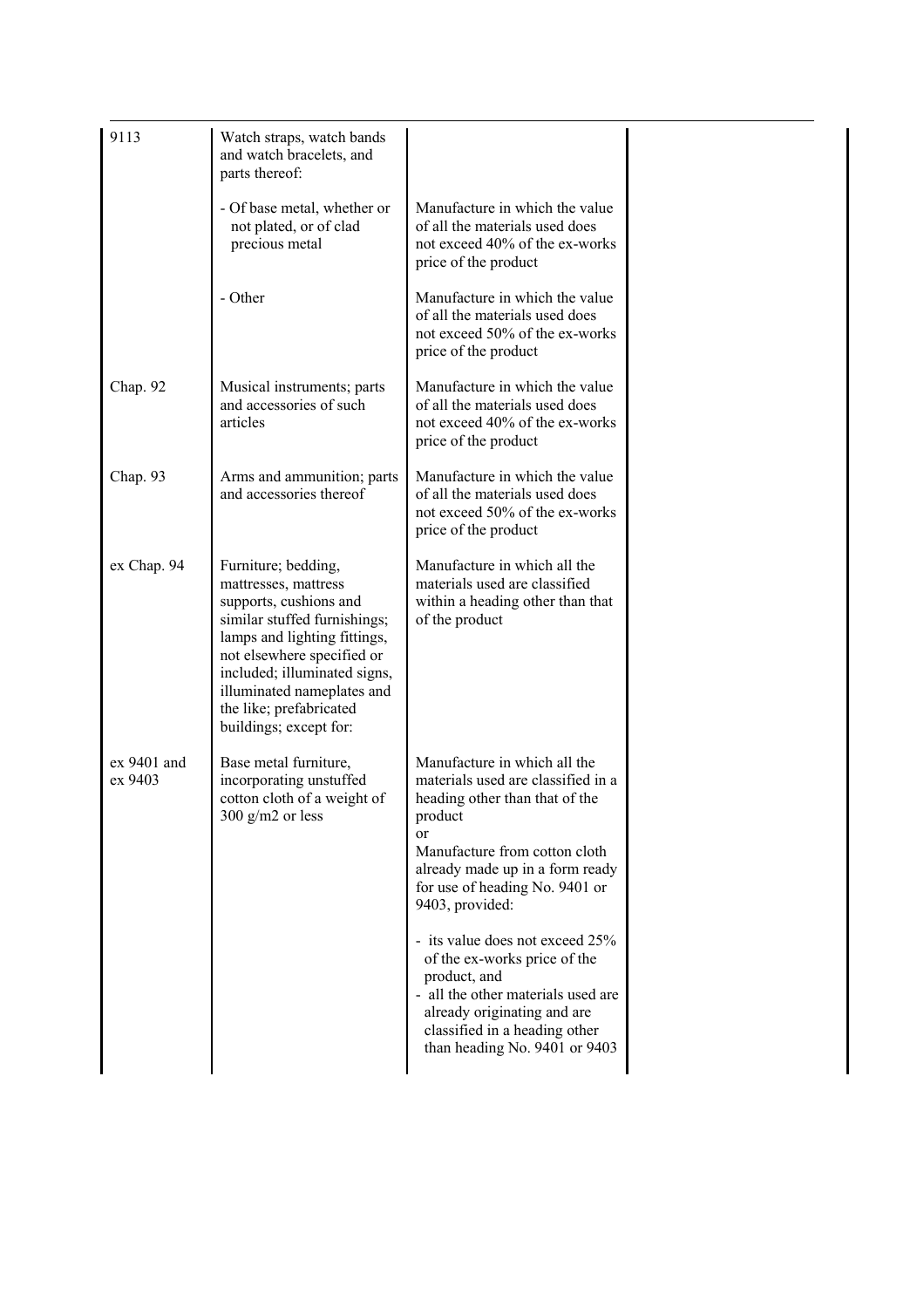| 9405                   | Lamps and lighting fittings<br>including searchlights and<br>spotlights and parts thereof,<br>not elsewhere specified or<br>included; illuminated signs,<br>illuminated name-plates and<br>the like, having a<br>permanently fixed light<br>source, and parts thereof not<br>elsewhere specified or<br>included | Manufacture in which the value<br>of all the materials used does<br>not exceed 50% of the ex-works<br>price of the product                                                                                                                |  |
|------------------------|-----------------------------------------------------------------------------------------------------------------------------------------------------------------------------------------------------------------------------------------------------------------------------------------------------------------|-------------------------------------------------------------------------------------------------------------------------------------------------------------------------------------------------------------------------------------------|--|
| 9406                   | Prefabricated buildings                                                                                                                                                                                                                                                                                         | Manufacture in which the value<br>of all the materials used does<br>not exceed 50% of the ex-works<br>price of the product                                                                                                                |  |
| ex Chap. 95            | Toys, games and sports<br>requisites; parts and<br>accessories thereof; except<br>for:                                                                                                                                                                                                                          | Manufacture in which all the<br>materials used are classified<br>within a heading other than that<br>of the product                                                                                                                       |  |
| 9503                   | Other toys; reduced-size<br>("scale") models and similar<br>recreational models,<br>working or not; puzzles of<br>all kinds                                                                                                                                                                                     | Manufacture in which:<br>- all the materials used are<br>classified within a heading<br>other than that of the product,<br>and<br>- the value of all the materials<br>used does not exceed 50% of<br>the ex-works price of the<br>product |  |
| ex 9506                | Articles and equipment for<br>gymnastics, athletics, other<br>sports (excluding table<br>tennis) or outdoor games not<br>specified or included<br>elsewhere in this Chapter;<br>swimming pools and<br>paddling pools                                                                                            | Manufacture in which all the<br>materials used are classified<br>within a heading other than that<br>of the product. However,<br>roughly shaped blocks for<br>making golf club heads may be<br>used                                       |  |
| ex Chap. 96            | Miscellaneous<br>manufactured articles;<br>except for:                                                                                                                                                                                                                                                          | Manufacture in which all the<br>materials used are classified<br>within a heading other than that<br>of the product                                                                                                                       |  |
| ex 9601 and<br>ex 9602 | Articles of animal,<br>vegetable or mineral carving<br>materials                                                                                                                                                                                                                                                | Manufacture from "worked"<br>carving materials of the same<br>heading                                                                                                                                                                     |  |
| ex 9603                | Brooms and brushes (except<br>for besoms and the like and<br>brushes made from marten<br>or squirrel hair), hand-<br>operated mechanical floor<br>sweepers, not motorized,<br>paint pads and rollers,<br>squeegees and mops                                                                                     | Manufacture in which the value<br>of all the materials used does<br>not exceed 50% of the ex-works<br>price of the product                                                                                                                |  |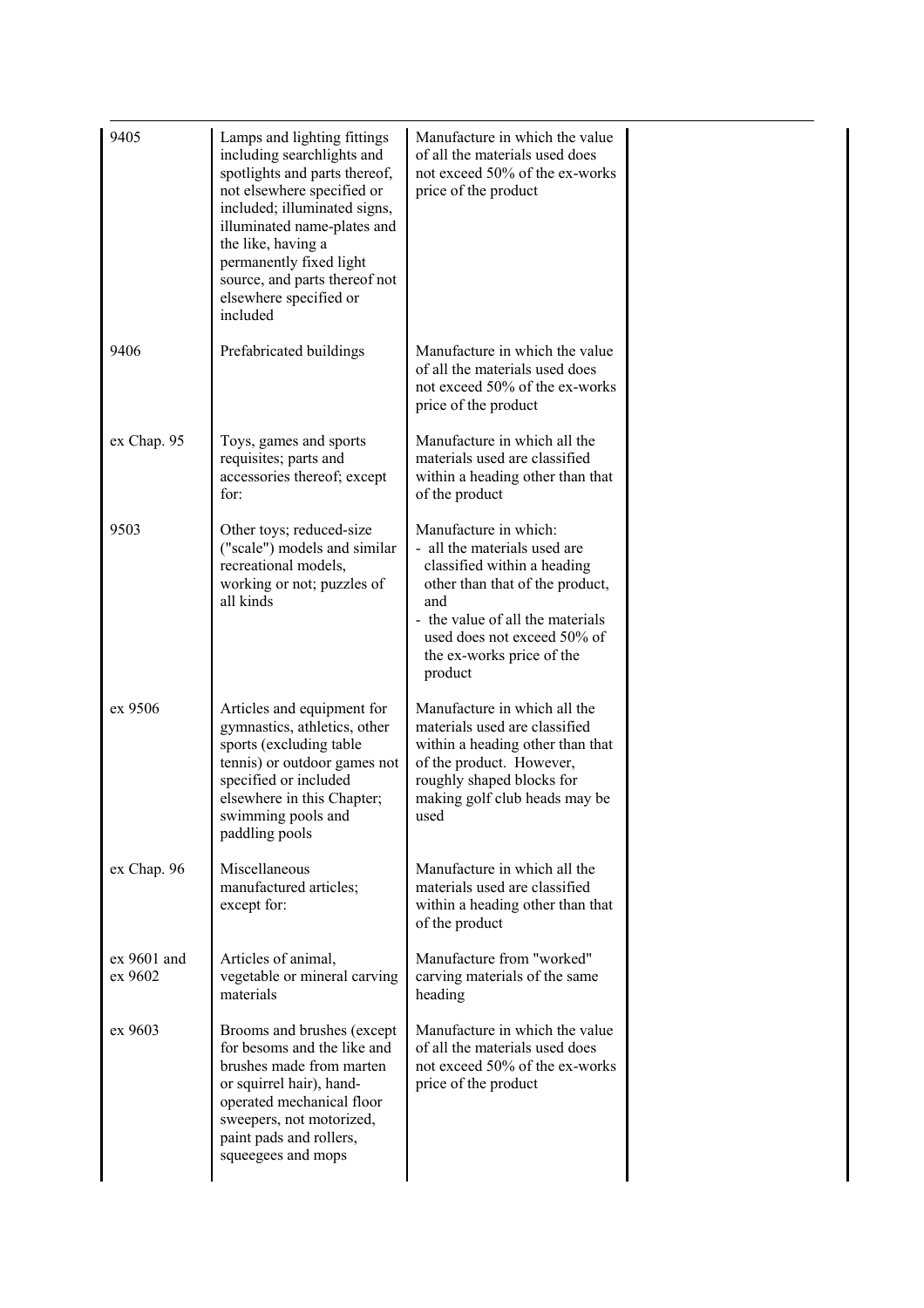| 9605     | Travel sets for personal<br>toilet, sewing or shoe or<br>clothes cleaning                                                                                                                             | Each item in the set must satisfy<br>the rule, which would apply to it<br>if it were not included in the set.<br>However, non-originating<br>articles may be incorporated,<br>provided their total value does<br>not exceed 15% of the ex-works<br>price of the set |  |
|----------|-------------------------------------------------------------------------------------------------------------------------------------------------------------------------------------------------------|---------------------------------------------------------------------------------------------------------------------------------------------------------------------------------------------------------------------------------------------------------------------|--|
| 9606     | Buttons,<br>press-<br>fasteners,<br>snap-<br>fasteners and press-<br>studs, button moulds<br>and other parts of<br>these articles; button<br>blanks                                                   | Manufacture in which:<br>- all the materials used are<br>classified within a heading other<br>than that of the product, and<br>- the value of all the materials<br>used does not exceed 50% of<br>the ex-works price of the<br>product                              |  |
| 9612     | Typewriter or similar<br>ribbons, inked or otherwise<br>prepared for giving<br>impressions, whether or not<br>on spools or in cartridges;<br>ink-pads, whether or not<br>inked, with or without boxes | Manufacture in which:<br>- all the materials used are<br>classified within a heading other<br>than that of the product, and<br>- the value of all the materials<br>used does not exceed 50% of<br>the ex-works price of the<br>product                              |  |
| ex 9613  | Lighters with piezo-igniter                                                                                                                                                                           | Manufacture in which the value<br>of all the materials of heading<br>No. 9613 used does not exceed<br>30% of the ex-works price of<br>the product                                                                                                                   |  |
| ex 9614  | Smoking pipes and pipe<br>bowls                                                                                                                                                                       | Manufacture from roughly<br>shaped blocks                                                                                                                                                                                                                           |  |
| Chap. 97 | Works of art, collectors<br>pieces and antiques                                                                                                                                                       | Manufacture in which all the<br>materials used are classified<br>within a heading other than that<br>of the product                                                                                                                                                 |  |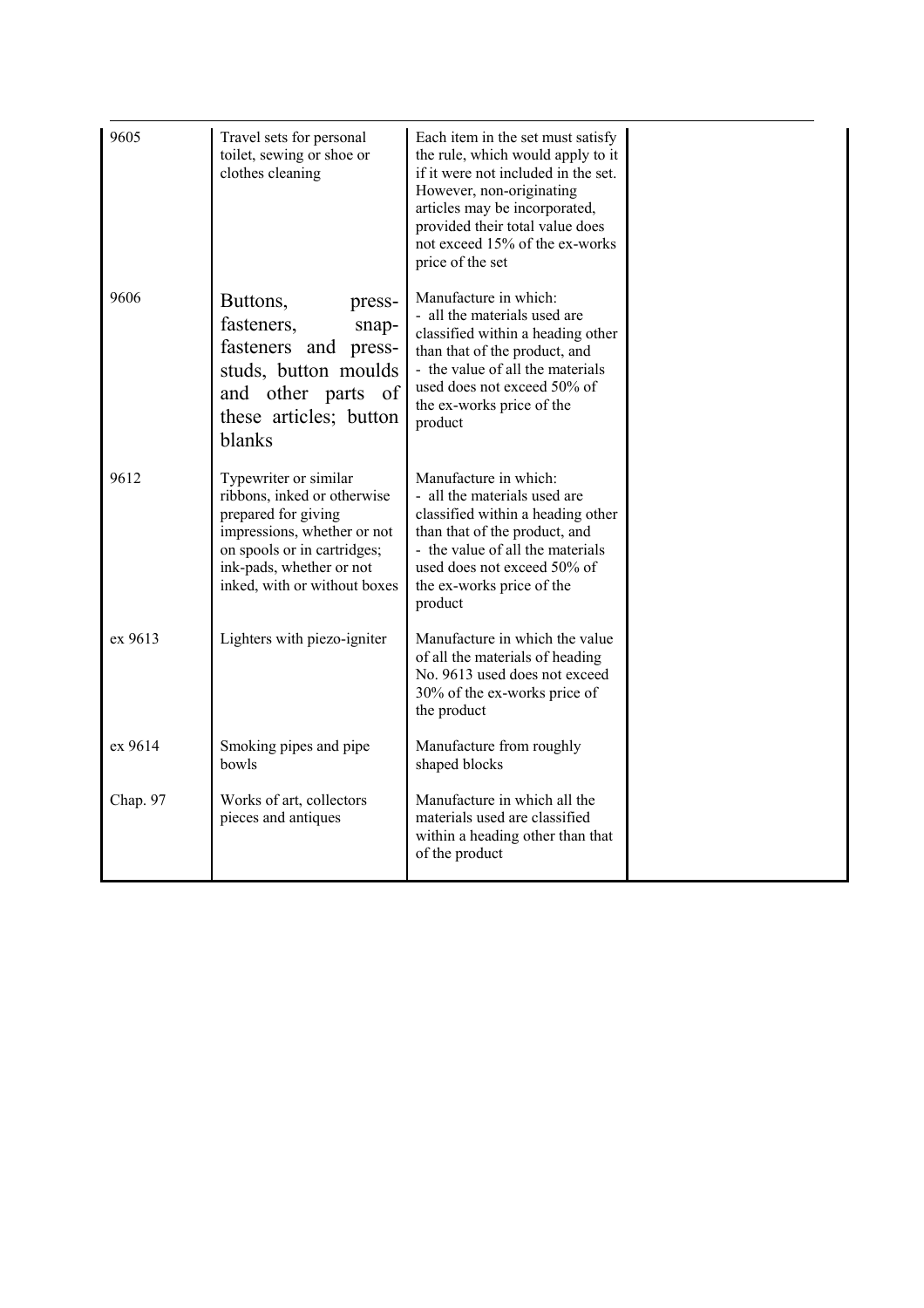### **ANNEX III**

-

### **EUR.1 MOVEMENT CERTIFICATES**

1. EUR.1 movement certificates shall be made out on the form of which a specimen appears in this Annex. This form shall be printed in French or in one or more of the languages in which the Agreement is drawn up. Certificates shall be made out in one of these languages and in accordance with the provisions of the domestic law of the exporting State. If they are handwritten, they shall be completed in ink and in capital letters.

- 2. Each certificate shall measure  $210 \times 297$  mm; a tolerance of up to minus 5 mm or plus 8 mm in the length may be allowed. The paper used must be white, sized for writing, not containing mechanical pulp and weighing not less than 25 g/m3. It shall have a printed green guilloche pattern background making any falsification by mechanical or chemical means apparent to the eye.
- 3. The competent authorities of Turkey and of Morocco may reserve the right to print the certificates themselves or may have them printed by approved printers. In the latter case each certificate must include a reference to such approval. Each certificate must bear the name and address of the printer or a mark by which the printer can be identified. It shall also bear a serial number, either printed or not, by which it can be identified.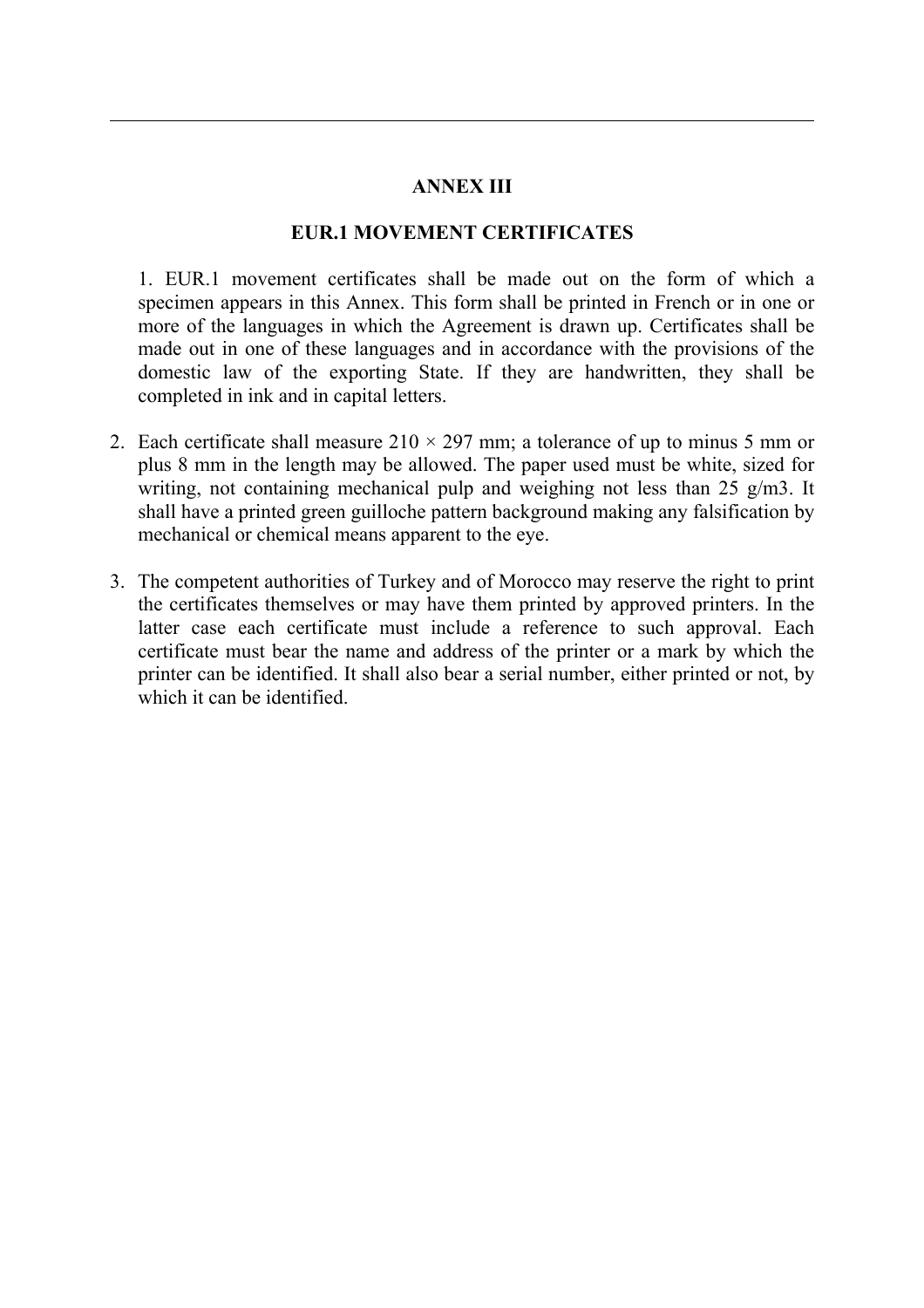| MOVEMENT CERTIFICATE                                                                               |                                                                                                           |
|----------------------------------------------------------------------------------------------------|-----------------------------------------------------------------------------------------------------------|
| Exporter (Name, full address, country)<br>1.                                                       | <b>EUR.1</b><br>No A 000.000                                                                              |
|                                                                                                    | See notes overleaf before completing this form.                                                           |
|                                                                                                    | 2.<br>Certificate used in preferential trade between                                                      |
|                                                                                                    |                                                                                                           |
| Consignee (Name, full adress, country) (Optional)<br>3.                                            | and                                                                                                       |
|                                                                                                    | (Insert appropriate countries, groups of countries or territories)                                        |
|                                                                                                    | Country, group of<br>Country, group of<br>5.<br>4.<br>countries or territory<br>countries or territory of |
|                                                                                                    | in which the products<br>destination<br>are considered as<br>originating                                  |
|                                                                                                    |                                                                                                           |
| Transport!details (Optional)<br>6.                                                                 | 7.<br>Remarks                                                                                             |
|                                                                                                    |                                                                                                           |
|                                                                                                    |                                                                                                           |
|                                                                                                    |                                                                                                           |
| Item number; Mark and number; Number and kind of packages(1);<br>8.<br><b>Description of goods</b> | <b>Gross mass</b><br>10. Invoice<br>9.<br>(Optional)<br>(kg) or other                                     |
|                                                                                                    | measure<br>(litres, $m^3$ .,<br>etc.)                                                                     |
|                                                                                                    |                                                                                                           |
|                                                                                                    |                                                                                                           |
|                                                                                                    |                                                                                                           |
|                                                                                                    |                                                                                                           |
|                                                                                                    |                                                                                                           |
|                                                                                                    |                                                                                                           |
|                                                                                                    |                                                                                                           |
| 11. CUSTOMS ENDORSEMENT                                                                            | <b>12. DECLARATION BY THE EXPORTER</b>                                                                    |
| Declaration certified                                                                              | I, the undersigned, declare that the goods<br>described above meet the conditions required for            |
| Export document $(2)$<br>Stamp                                                                     | the issue of this certificate.                                                                            |
|                                                                                                    |                                                                                                           |
| Issuing country or territory :                                                                     |                                                                                                           |
|                                                                                                    |                                                                                                           |
|                                                                                                    | (Signature)                                                                                               |
| (Signature)                                                                                        |                                                                                                           |

 $\mathcal{L}_\text{max}$ 

<sup>(1)</sup> If goods are not packed, indicate number of articles or state "in bulk" as appropriate.

<sup>(2)</sup> Complete only where the regulations of the exporting country or territory require.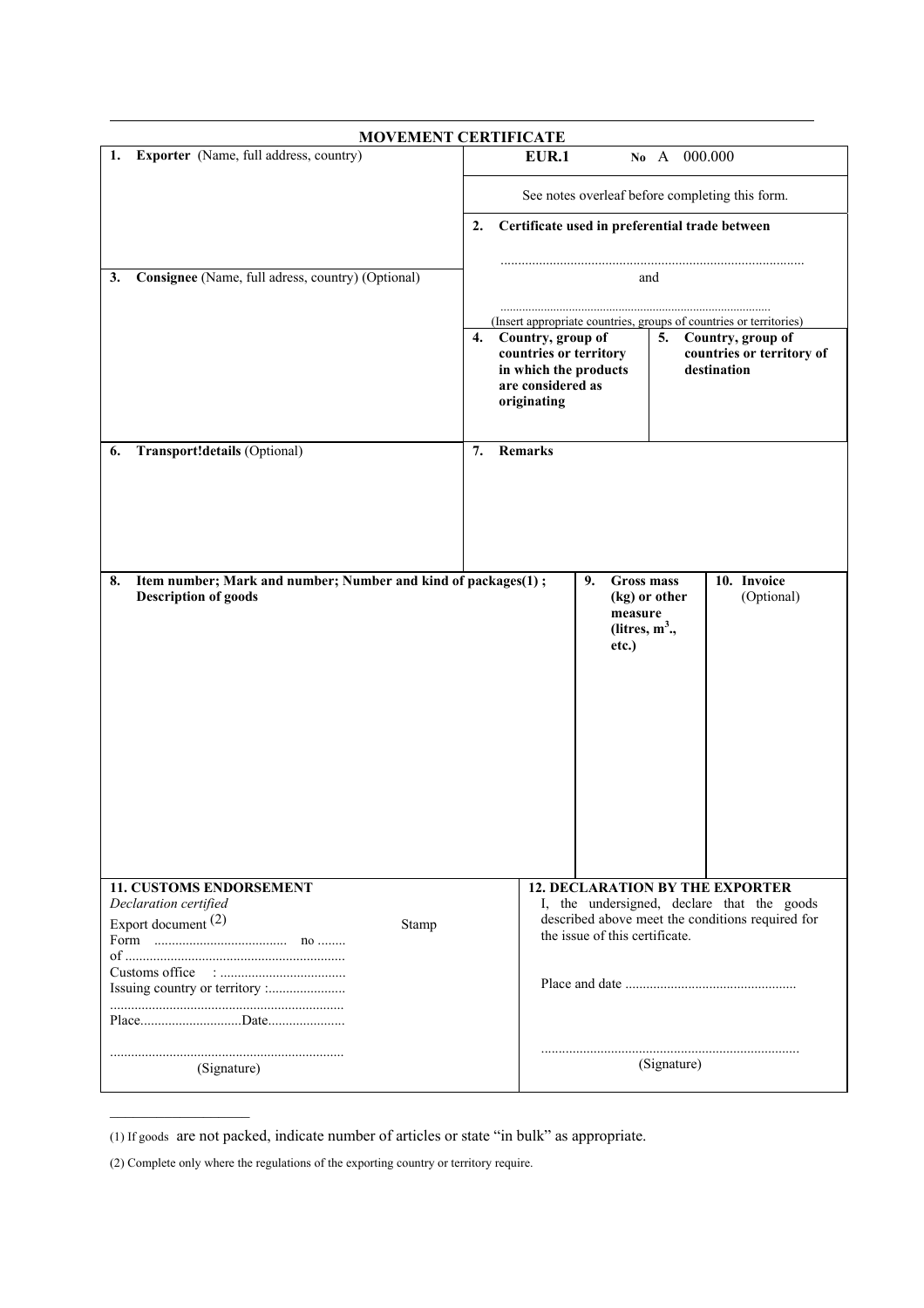| 13. REQUEST FOR VERIFICATION, TO:                                                  | <b>14. RESULT OF VERIFICATION</b>                                                                |
|------------------------------------------------------------------------------------|--------------------------------------------------------------------------------------------------|
|                                                                                    |                                                                                                  |
|                                                                                    | Verification carried out shows that this certificate <sup>(1)</sup>                              |
|                                                                                    |                                                                                                  |
|                                                                                    | $\square$ was issued by the Customs Office indicated and                                         |
|                                                                                    | that the information contained therein is accurate                                               |
|                                                                                    |                                                                                                  |
|                                                                                    | $\Box$ does not meet the requirements as to authenticity<br>and accuracy (see remarks appended). |
|                                                                                    |                                                                                                  |
| Verification of the authenticity and accuracy of this certificate<br>is requested. |                                                                                                  |
|                                                                                    |                                                                                                  |
| (Place and date)                                                                   | (Place and date)                                                                                 |
|                                                                                    |                                                                                                  |
| Stamp                                                                              | Stamp                                                                                            |
|                                                                                    |                                                                                                  |
|                                                                                    |                                                                                                  |
| (Signature)                                                                        | (Signature)                                                                                      |
|                                                                                    | $(1)$ Insert X in the appropriate box.                                                           |
|                                                                                    |                                                                                                  |
|                                                                                    |                                                                                                  |

#### NOTES

- 1. Certificate must not contain erasures or words written over one another. Any alterations must be made by deleting the incorrect particulars and adding any necessary corrections. Any such alteration must be initialled by the person who completed the certificate and endorsed by the Customs authorities of the issuing country or territory.
- 2. No spaces must be left between the items entered on the certificate and each item must be preceded by an item number. A horizontal line must be drawn immediately below the last item. Any unused space must be struck through in such a manner as to make any later additions impossible.
- 3. Goods must be described in accordance with commercial practice and with sufficient detail to enable them to be identified.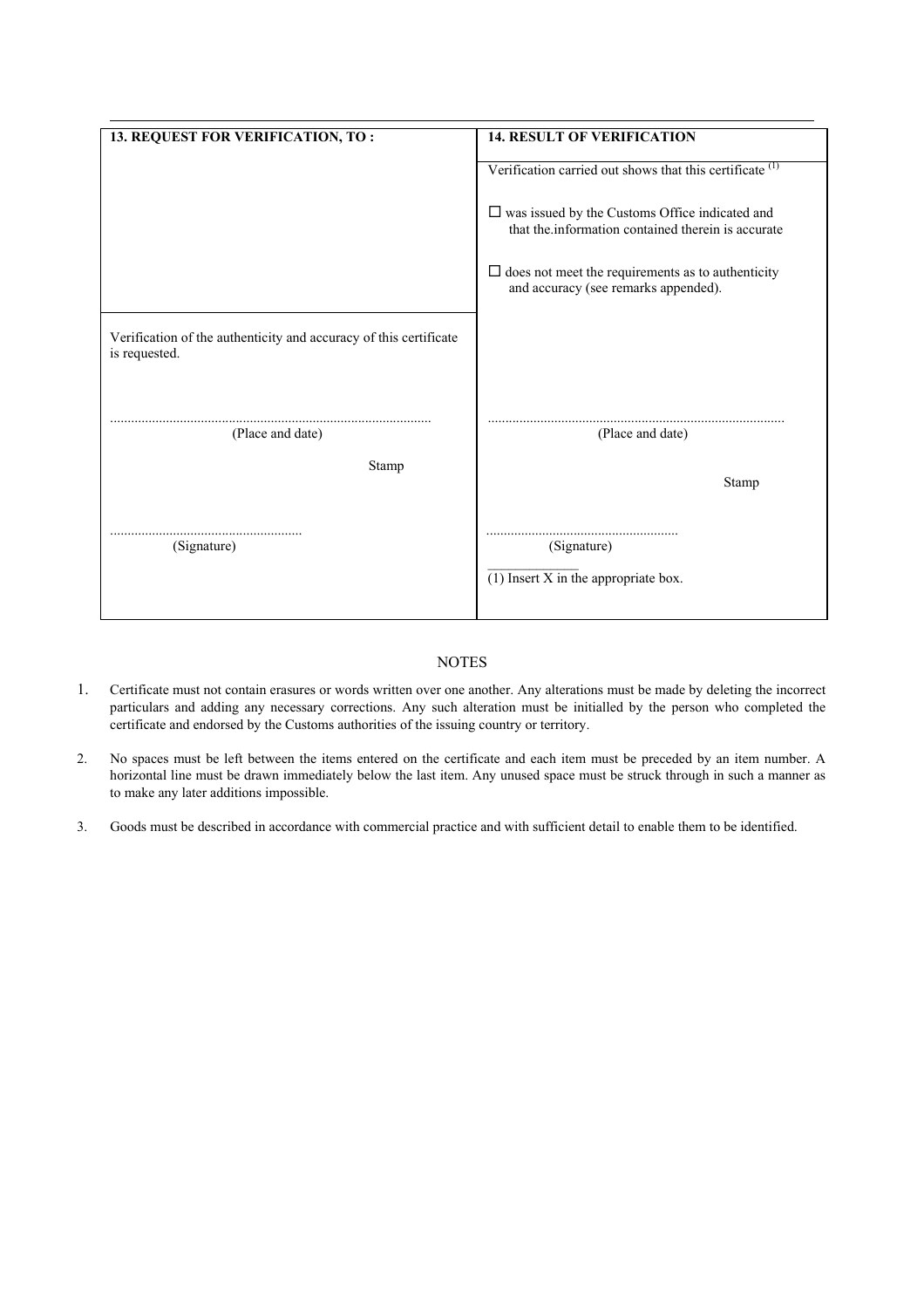| 1. | Exporter (Name, full address, country)                                                                  | <b>EUR.1</b><br>No A 000.000                                                                                         |
|----|---------------------------------------------------------------------------------------------------------|----------------------------------------------------------------------------------------------------------------------|
|    |                                                                                                         | See notes overleaf before completing this form.                                                                      |
|    |                                                                                                         | 2.<br>Application for certificate used in preferential trade<br>between                                              |
| 3. | Consignee (Name, full adress, country) (Optional)                                                       | and                                                                                                                  |
|    |                                                                                                         | (Insert appropriate countries or groups of countries or territories)                                                 |
|    |                                                                                                         | Country, group of<br>Country, group of<br>4.<br>5.<br>countries or territory<br>countries or territory of            |
|    |                                                                                                         | in which the products<br>destination<br>are considered as                                                            |
|    |                                                                                                         | originating                                                                                                          |
| 6. | Transport!details (Optional)                                                                            | Remarks<br>7.                                                                                                        |
|    |                                                                                                         |                                                                                                                      |
|    |                                                                                                         |                                                                                                                      |
| 8. | Item number; Mark and number; Number and kind of packages <sup>(1)</sup><br><b>Description of goods</b> | 10. Invoice<br>9.<br><b>Gross mass</b><br>(Optional)<br>(kg) or other<br>$\bf measure$<br>(litres, $m^3$ .,<br>etc.) |
|    |                                                                                                         |                                                                                                                      |

#### **APPLICATION FOR A MOVEMENT CERTIFICATE**

-

(1) If goods are note packed, indicate number of articles or state « in bulk » as appropriate.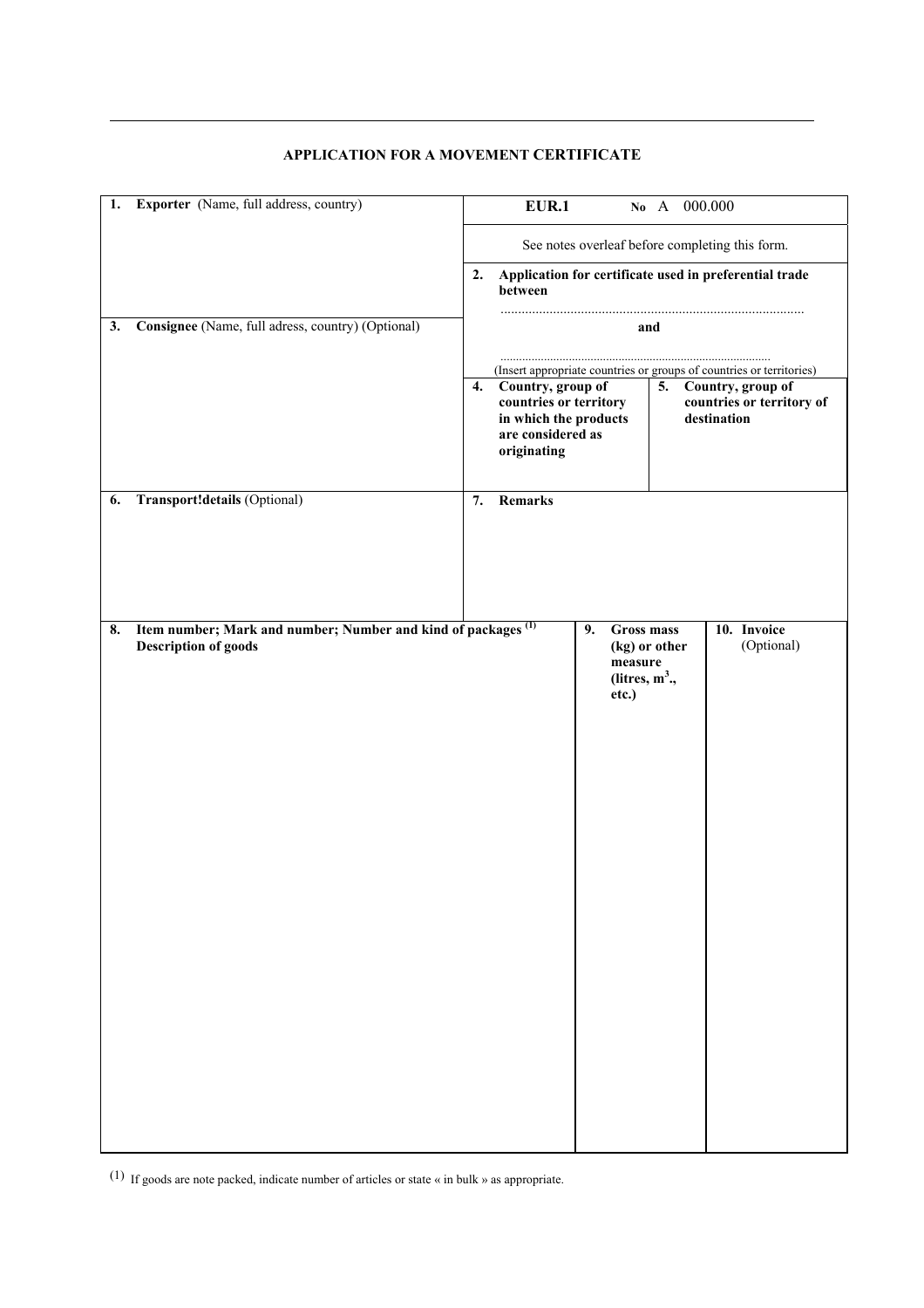### **DECLARATION BY THE EXPORTER**

I, the undersigned, exporter of the goods described overleaf,

-

- DECLARE that the goods meet the conditions required for the issue of the attached certificate;
- SPECIFY as follows the circumstances which have enabled these goods to meet the above conditions:

.......................................................................................................................................... ..........................................................................................................................................

..........................................................................................................................................

SUBMIT the following supporting documents (1): ..........................................................................................................................................

UNDERTAKE to submit, at the request of the appropriate authorities, any supporting evidence which these authorities may require for the purpose of issuing the attached certificate, and undertake, if required, to agree to any inspection of my accounts and to any check on the processes of manufacture of the above goods, carried out by the said authorities;

REQUEST the issue of the attached certificate for these goods.

 $\overline{\phantom{a}}$  , where  $\overline{\phantom{a}}$  , where  $\overline{\phantom{a}}$ 

 .............................................. ....................................... (Place and date)

 . ..................................................................................... (Signature)

> (The signature must be followed by the name of the signatory in clear script)

<sup>(1)</sup> For example : import documents, movement certificates, invoices, manufacturer's declarations, etc., referring to the products used in manufacture or to the goods re-exported in the same state.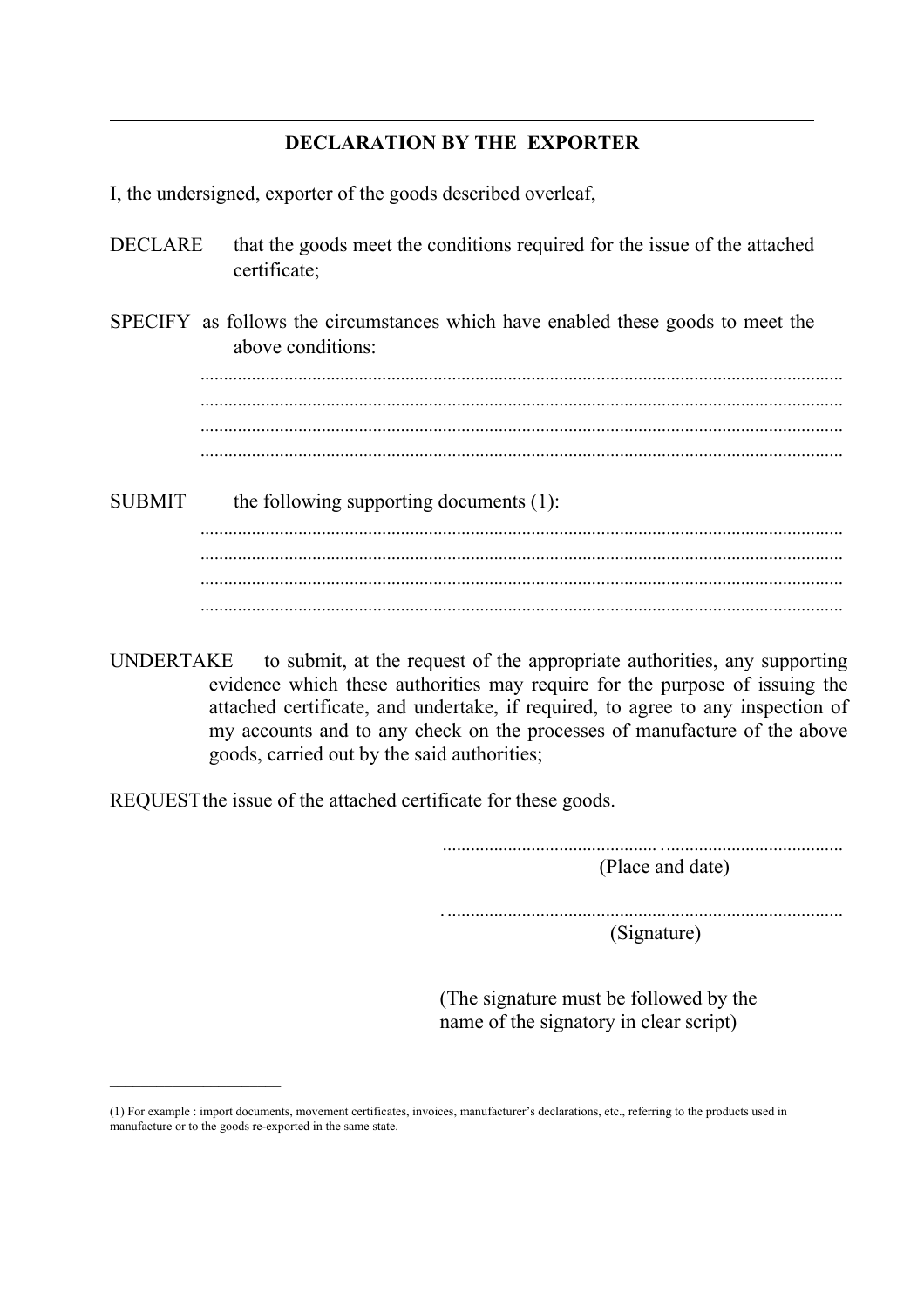### **ANNEX IV**

### **DECLARATION REFERRED TO IN ARTICLE 27**

I, the undersigned exporter of the goods covered by this document declare that except where otherwise indicated  $(1)$  the goods meet the conditions to obtain originating status in preferential trade with:

Turkey/Morocco $(^2)$ 

-

And that the country of origin of the goods is:

Morocco/ Turkey/ $(^2)$ (3)

....................................................

(Place and date)

....................................................

 (Signature) (The signature must be followed by the name of the signatory in clear script)

 $\mathcal{L}_\text{max}$  and  $\mathcal{L}_\text{max}$  and  $\mathcal{L}_\text{max}$  and  $\mathcal{L}_\text{max}$  and  $\mathcal{L}_\text{max}$ 

 $\frac{1}{1}$  When an invoice also includes products not originating in Turkey or in Morocco the exporter must clearly indicate them.

<sup>2</sup> Delete where necessary.

<sup>&</sup>lt;sup>3</sup> Reference can be made to a specific column of the invoice in which the country of origin of each product is entered.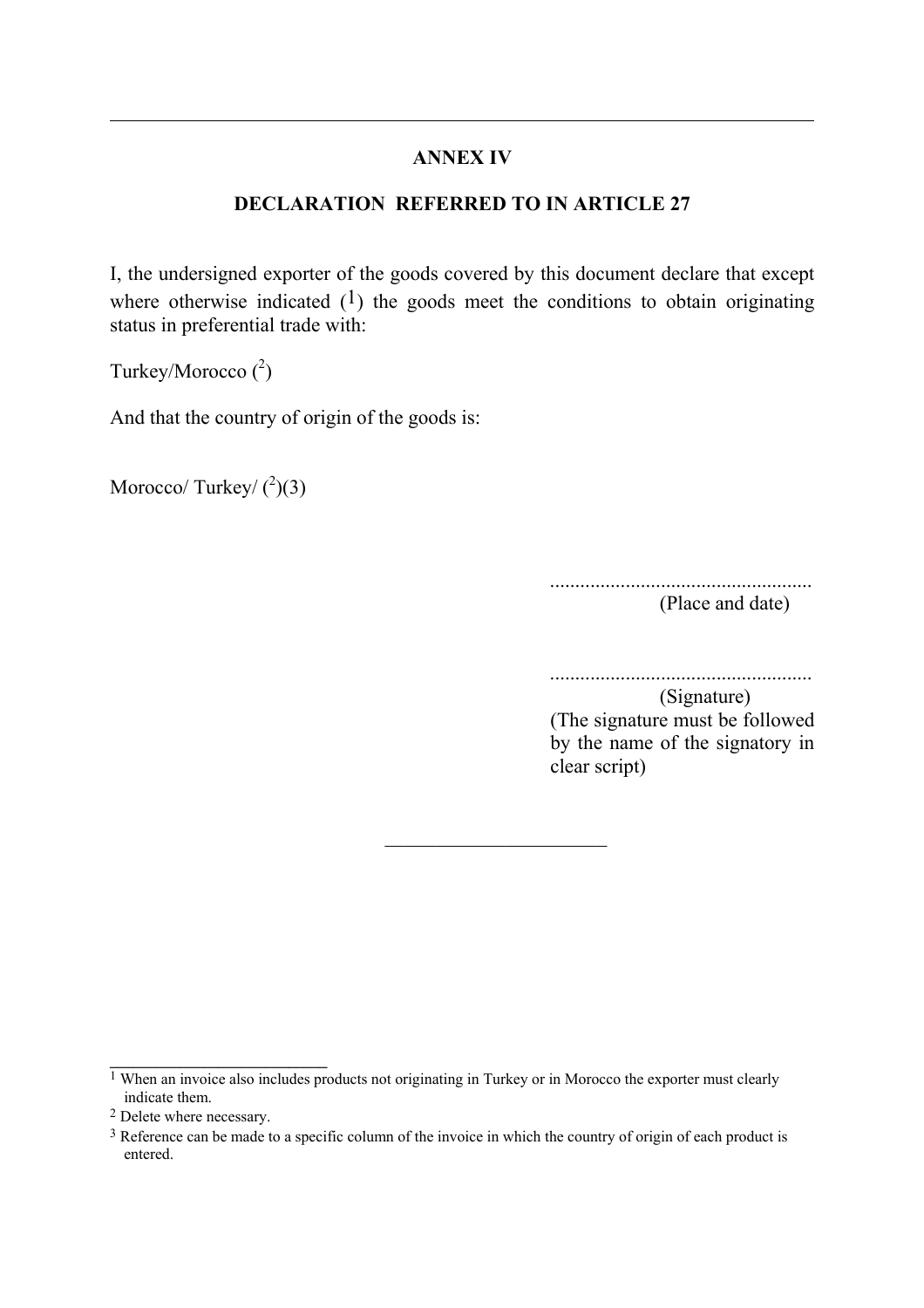# **ANNEX V**

-

# **SPECIMEN IMPRESSION OF THE STAMP MENTIONED IN ARTICLE 22 (3) (b)**



(1) Initials or coat of arms of the exporting State

(2) Such information as is necessary for the identification of the approved exporter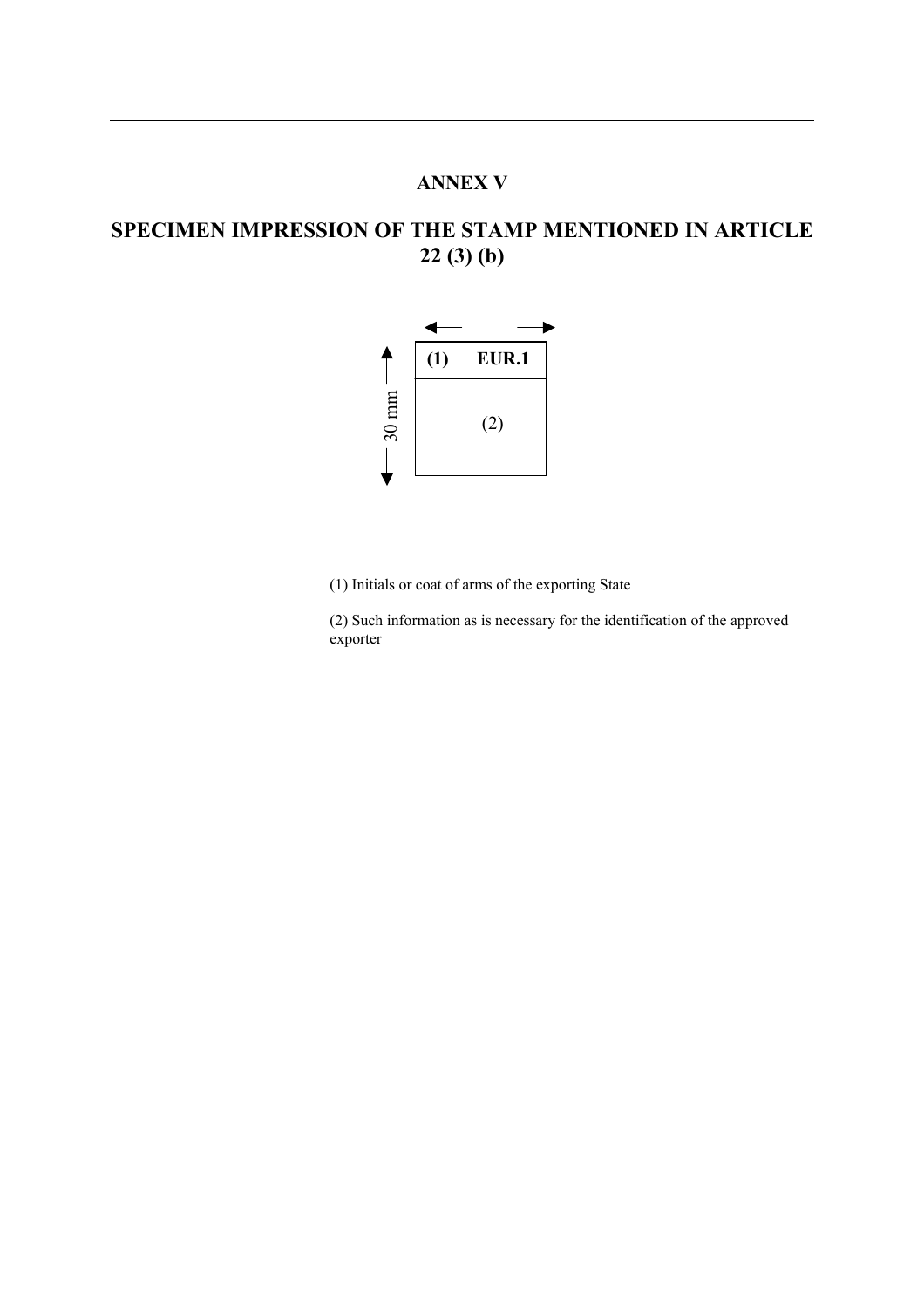### **ANNEX VI**

### **SPECIMEN OF DECLARATION**

I, the undersigned, declare that the goods listed on this invoice were obtained in.......................

and (as appropriate):

(a)  $(1)$  satisfy the rules on the definition of the concept of 'wholly obtained products'

or

-

(b)  $({}^{1})$  were produced from the following products:

| Description                                 | Country of origin $(^2)$ | Value $\binom{1}{1}$    |
|---------------------------------------------|--------------------------|-------------------------|
|                                             |                          |                         |
|                                             |                          |                         |
| and have undergone the foolowing processes: |                          | (indicate processings). |
|                                             |                          |                         |
| Done at                                     |                          |                         |
|                                             |                          | (Signature)             |

(1) Complete if necessary.

 $\overline{\phantom{a}}$  , and the set of the set of the set of the set of the set of the set of the set of the set of the set of the set of the set of the set of the set of the set of the set of the set of the set of the set of the s

- (2) Complete if necessary. In the event that:
	- the goods originate in a country covered by the Agreement: indicate the country,<br>the products originate in another country: indicate 'third country'.
		- the products originate in another country: indicate 'third country'.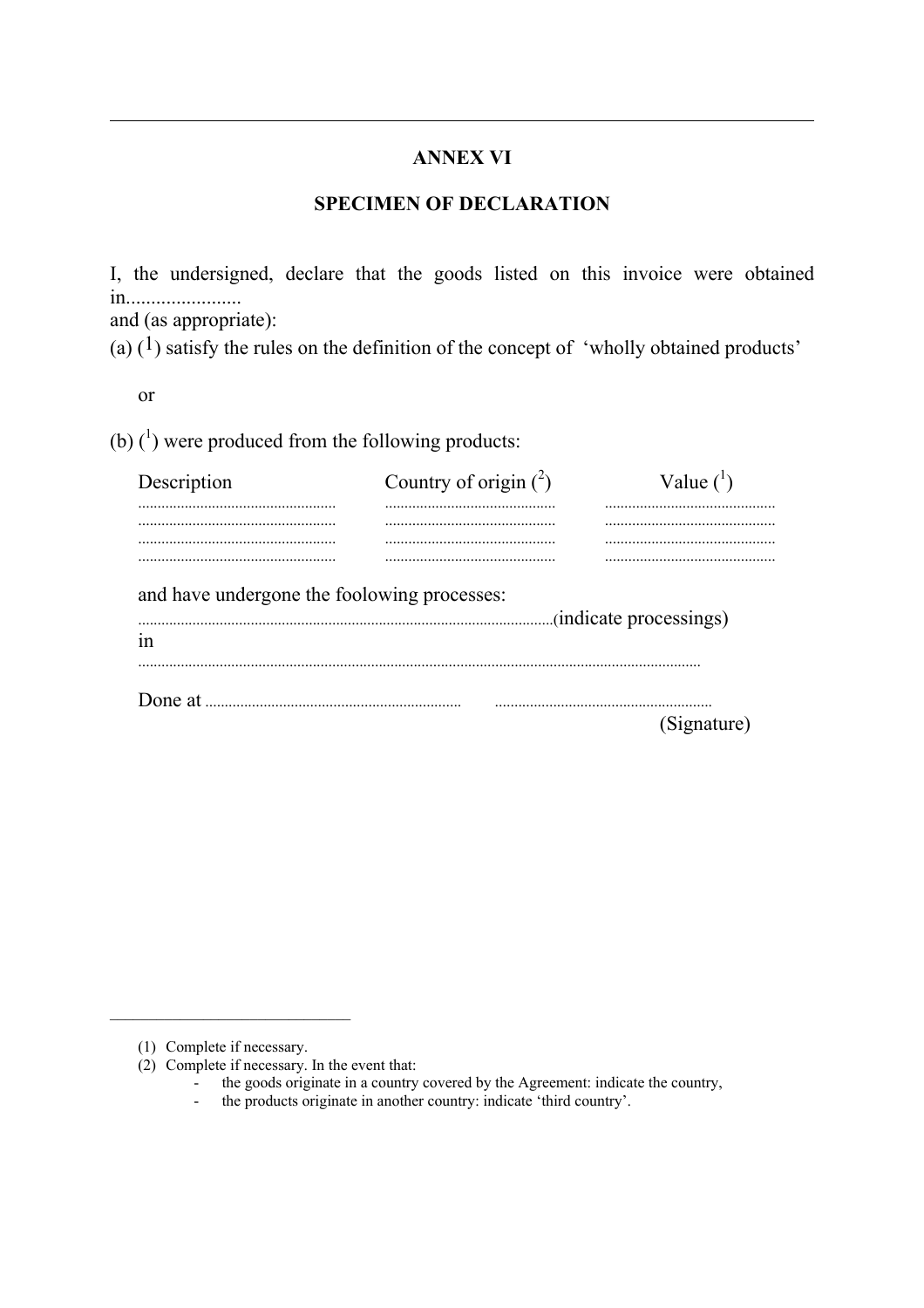| <b>ANNEX VII</b>                                               |                                                |                                                                                           |                                |                     |                                                                                                                                 |                             |  |
|----------------------------------------------------------------|------------------------------------------------|-------------------------------------------------------------------------------------------|--------------------------------|---------------------|---------------------------------------------------------------------------------------------------------------------------------|-----------------------------|--|
| 1. Supplier $\binom{1}{1}$                                     |                                                |                                                                                           |                                |                     | <b>INFORMATION CERTIFICATE</b><br>to facilitate the issue of a<br><b>MOVEMENT CERTIFICATE</b><br>for preferential trade between |                             |  |
| 2. Consignee $(^1)$                                            |                                                |                                                                                           |                                |                     | and                                                                                                                             |                             |  |
| 3. Processor $(^1)$                                            |                                                | (in block letters)<br>4. State in which the working or processing has<br>been carried out |                                |                     |                                                                                                                                 |                             |  |
| 6. Customs office of importation $(^2)$                        |                                                |                                                                                           |                                | 5. For official use |                                                                                                                                 |                             |  |
| 7. Import document $\binom{2}{1}$                              | No                                             |                                                                                           |                                |                     |                                                                                                                                 |                             |  |
|                                                                | <b>GOODS SENT TO STATE OF DESTINATION</b>      |                                                                                           |                                |                     |                                                                                                                                 |                             |  |
| 8.<br>Marks,<br>quantity<br>and kind of package                | numbers,   9. CN code and description of goods |                                                                                           |                                |                     | 10. Quantity $(3)$<br>11. Value $(^4)$                                                                                          |                             |  |
|                                                                |                                                |                                                                                           | <b>IMPORTED GOODS USED</b>     |                     |                                                                                                                                 |                             |  |
| 12. CN code and and description of goods                       |                                                |                                                                                           | 13. Country of<br>origin $(5)$ |                     | 14. Quantity $(^3)$                                                                                                             | 15. Value $(^{2})$ $(^{6})$ |  |
| 16. Nature of the working or processing carried out            |                                                |                                                                                           |                                |                     |                                                                                                                                 |                             |  |
| 17. Remarks                                                    |                                                |                                                                                           |                                |                     |                                                                                                                                 |                             |  |
| <b>18. CUSTOMS ENDORSEMENT</b><br><b>Declaration certified</b> |                                                |                                                                                           |                                |                     | <b>18. CUSTOMS ENDORSEMENT</b><br><b>Declaration certified</b>                                                                  |                             |  |
| No<br>Custom<br>(Signature)                                    |                                                |                                                                                           | Official<br>Stamp              |                     | No<br>(Signature)                                                                                                               |                             |  |

-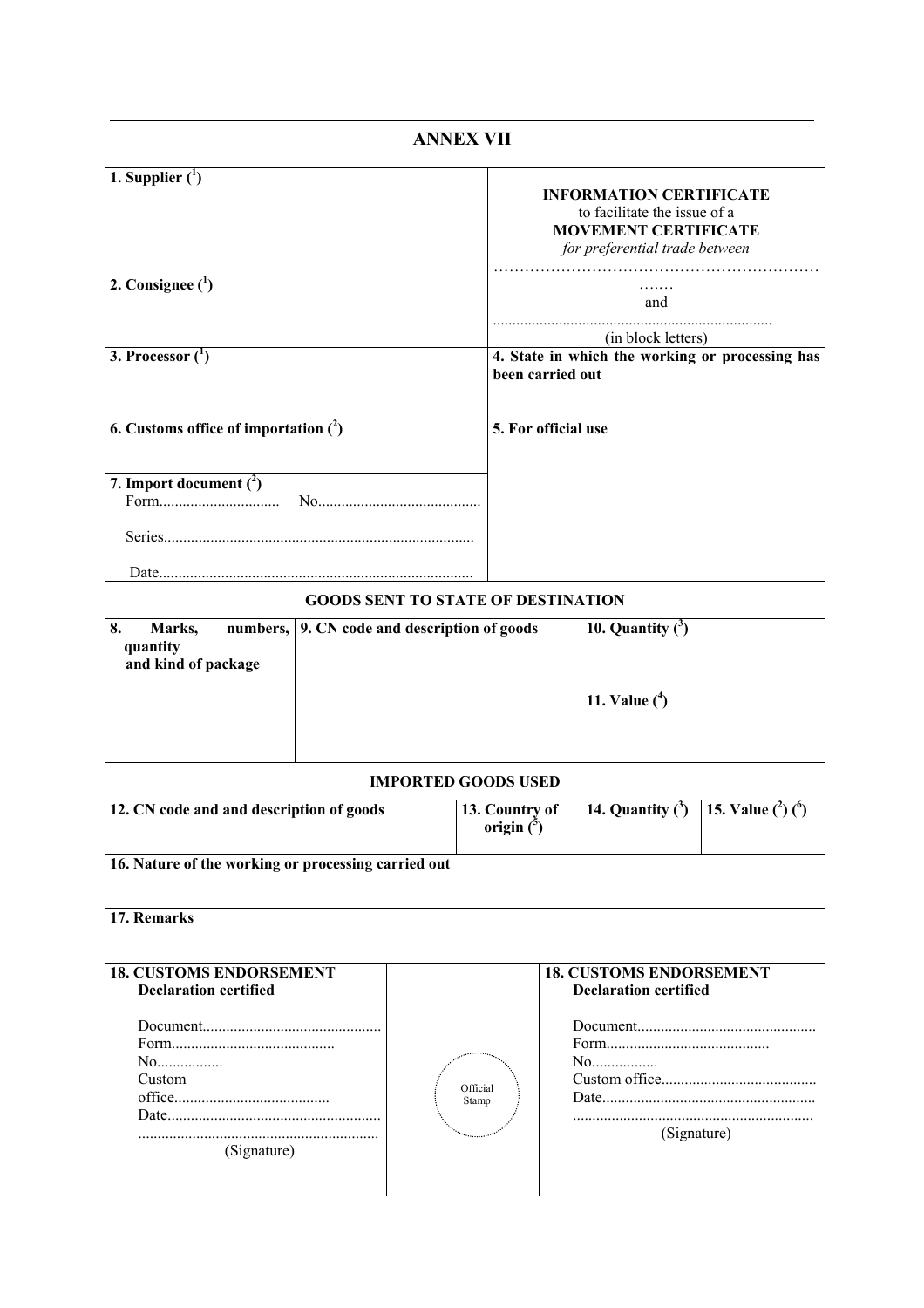| <b>REQUEST FOR VERIFICATION</b>                                     | <b>RESULT OF VERIFICATION</b>                                                                                                                                                                                             |  |  |  |
|---------------------------------------------------------------------|---------------------------------------------------------------------------------------------------------------------------------------------------------------------------------------------------------------------------|--|--|--|
| of the authenticity and accuracy of this information<br>certificate | The undersigned customs official requests verification Verification carried out by the undersigned customs<br>official shows that this information certificate:<br>a) was issued by the customs office indicated and that |  |  |  |
|                                                                     | the information contained therein is accurate (*)<br>b) does not meet the requirements as to authenticity<br>and accuracy (see notes appended) (*).                                                                       |  |  |  |
|                                                                     | (Place and date)                                                                                                                                                                                                          |  |  |  |
| (Place and date)<br>Official<br>Stamp                               | Official<br>Stamp                                                                                                                                                                                                         |  |  |  |
|                                                                     | (Official's signature)                                                                                                                                                                                                    |  |  |  |
| (Official's signature)                                              | (*) Delete where not applicable.                                                                                                                                                                                          |  |  |  |

# **NOTES**

- $(1)$  Name of individual or business and full address.
- ( 2 ) Optional information.

-

- $(3)$  Kg. hl. m<sup>3</sup> or other measure.
- (4) Packaging shall be considered as forming a whole with the goods contained therein. However, this provision shall not apply to packaging which is not of the normal type for the article packed, and which has a lasting utility value of its own, apart from its function as packaging
- (5) Complete if necessary. In the event that:
	- the goods originate in a country covered by the Agreement or Convention concerned: indicate the country,
		- the products originate in another country: indicate 'third country'.
- $(6)$  The value must be indicated in accordance with the provisions on rules of origin.